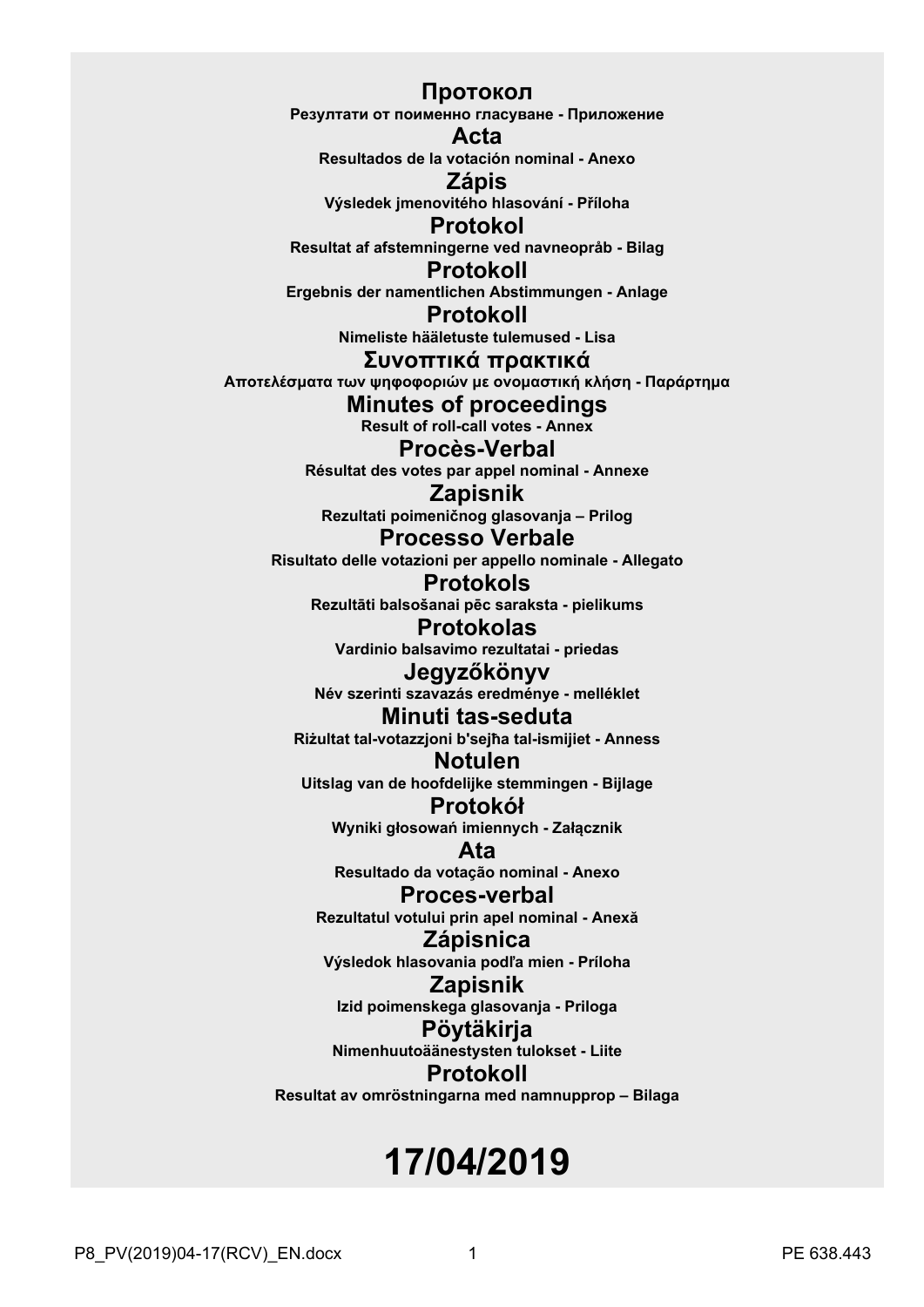# **PLEASE NOTE**

Corrections to votes appear in the section relating to the vote concerned.

For any comments relating to corrections to votes or voting intentions, please see the corresponding item in the minutes.

Corrections to votes submitted before 18.30 will be included. Any corrections received within a maximum of two weeks after that time will appear in the electronic version of this annex, which will be updated on a regular basis.

Once the two-week deadline has passed, the list of corrections to votes will be finalised with a view to publication in the Official Journal.

Key to symbols: + (in favour), - (against), 0 (abstentions)

# *Situation as at: 03/05/2019 13:05*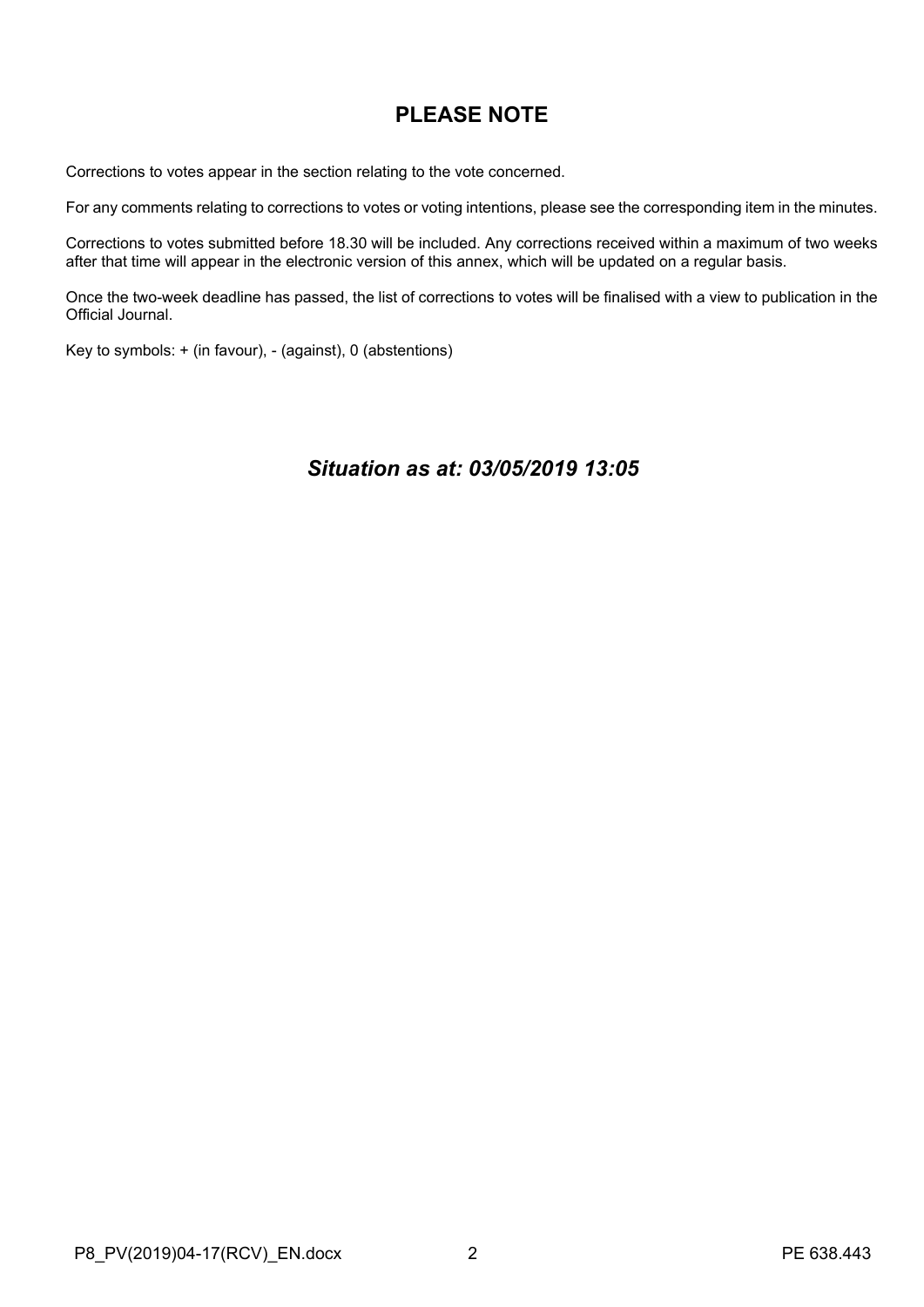## **CONTENTS**

| 1.              | Interpretation of Rule 32, paragraph 5, first subparagraph, second indent 5 |            |
|-----------------|-----------------------------------------------------------------------------|------------|
| 2.              |                                                                             |            |
| 3.              |                                                                             |            |
| 4.              |                                                                             |            |
| 5.              |                                                                             |            |
| 6.              |                                                                             |            |
| 7.              |                                                                             |            |
| 8.              |                                                                             |            |
| 9.              |                                                                             |            |
| 10 <sub>1</sub> |                                                                             |            |
| 11.             |                                                                             |            |
| 12.             |                                                                             |            |
| 13.             |                                                                             |            |
| 14.             |                                                                             |            |
| 15.             |                                                                             |            |
| 16.             |                                                                             |            |
| 17.             |                                                                             |            |
| 18.             |                                                                             |            |
| 19.             |                                                                             |            |
| 20.             |                                                                             |            |
| 21.             |                                                                             |            |
| 22.             |                                                                             |            |
| 23.             |                                                                             |            |
|                 |                                                                             |            |
| 25.             |                                                                             |            |
| 26.             | A8-0068/2019 - Josef Weidenholzer and Heidi Hautala - Commission proposal55 |            |
| 27.             |                                                                             |            |
| 28.             |                                                                             |            |
| 29.             |                                                                             |            |
| 30.             |                                                                             |            |
| 31.             |                                                                             |            |
| 32.             |                                                                             |            |
| 33.             |                                                                             |            |
| 34.             |                                                                             |            |
| 35.             |                                                                             |            |
| 36.             |                                                                             |            |
| 37.             |                                                                             |            |
|                 | P8_PV(2019)04-17(RCV)_EN.docx<br>3                                          | PE 638.443 |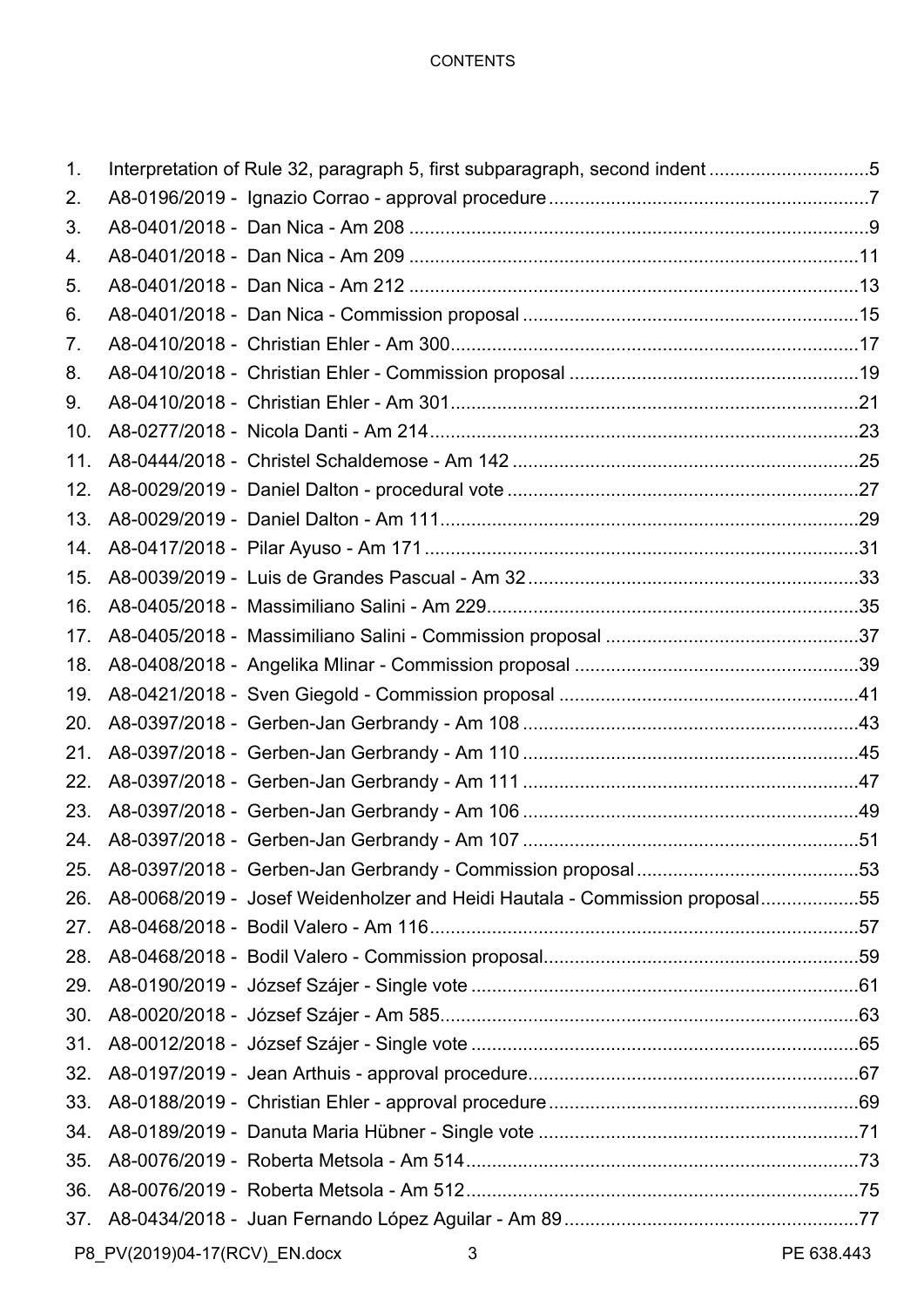| 38. |                                                                                      |  |
|-----|--------------------------------------------------------------------------------------|--|
| 39. |                                                                                      |  |
| 40. |                                                                                      |  |
| 41. | A8-0409/2018 - Henna Virkkunen, Marian-Jean Marinescu and Pavel Telička - Commission |  |
|     |                                                                                      |  |
| 43. |                                                                                      |  |
| 44  |                                                                                      |  |
| 45. |                                                                                      |  |
| 46. |                                                                                      |  |
| 47. |                                                                                      |  |
| 48. |                                                                                      |  |
| 49. |                                                                                      |  |
| 50. |                                                                                      |  |
| 51. |                                                                                      |  |
| 52. |                                                                                      |  |
| 53. |                                                                                      |  |
| 54. |                                                                                      |  |
| 55. |                                                                                      |  |
| 56. |                                                                                      |  |
| 57. |                                                                                      |  |
| 58. |                                                                                      |  |
| 59. |                                                                                      |  |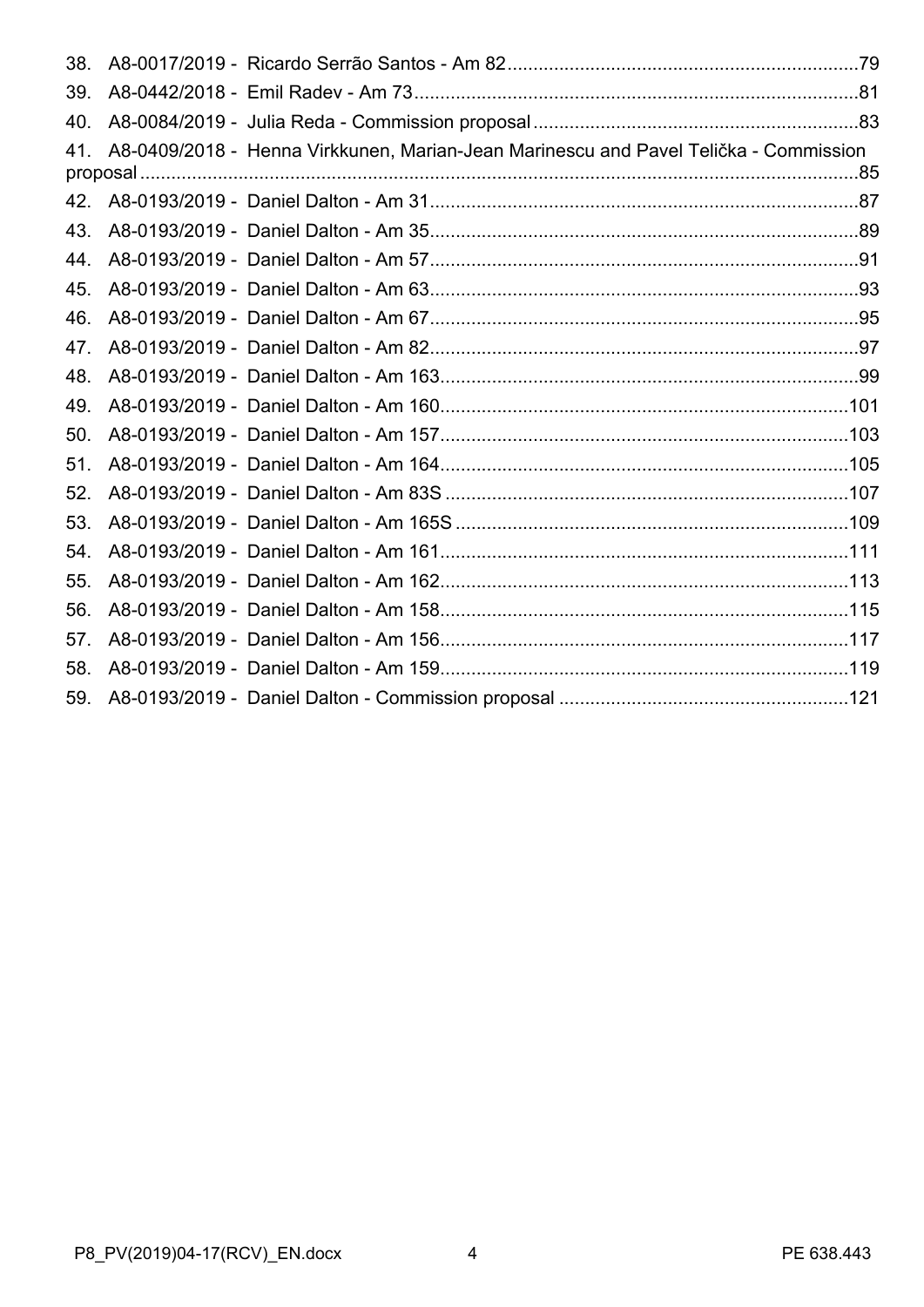<span id="page-4-0"></span>

| $\cdot$ $\cdot$ $-$<br>415 |  |
|----------------------------|--|
|                            |  |

- **ALDE**: Ali, Arthuis, Auštrevičius, van Baalen, Becerra Basterrechea, Borrelli, Calvet Chambon, Charanzová, Deprez, Diaconu, Dlabajová, Federley, Gerbrandy, Giménez Barbat, Griesbeck, Harkin, Huitema, Hyusmenova, in 't Veld, Jäätteenmäki, Jakovčić, Ježek, Katainen, Klinz, Kyuchyuk, Lalonde, Løkkegaard, Meissner, Michel, van Miltenburg, Mlinar, Müller, Nagtegaal, Nart, Petersen, Punset, Radoš, Ries, Riquet, Rochefort, Schaake, Selimovic, Telička, Toom, Torvalds, Uspaskich, Vajgl, Vautmans, Vehkaperä, Verhofstadt, Wierinck, Wikström
- **ECR**: Henkel, Kölmel, Ruohonen-Lerner, Starbatty, Trebesius
- **EFDD**: Moi
- **GUE/NGL**: Ernst, Forenza, González Peñas, Händel, Kohlíček, Konečná, Kouloglou, Kuneva, Maštálka, Michels, Papadimoulis, Sánchez Caldentey, Schirdewan, Scholz, Torres Martínez, Urbán Crespo
- **PPE**: Ademov, Alliot-Marie, Andrikienė, Arimont, Ashworth, Ayuso, Bach, Becker, Belet, Bendtsen, Böge, Bogovič, Boni, Brok, Buda, Buzek, Cadec, van de Camp, Casa, Caspary, del Castillo Vera, Cesa, Clune, Corazza Bildt, Danjean, Dantin, Dati, Delahaye, Deß, Díaz de Mera García Consuegra, Dorfmann, Ehler, Engel, Estaràs Ferragut, Ferber, Fernandes, Fisas Ayxelà, Fjellner, Florenz, Gahler, Gál, Gambús, Gehrold, Gieseke, Girling, González Pons, de Grandes Pascual, Gräßle, Grossetête, Grzyb, Guoga, Hansen, Hayes, Herranz García, Hetman, Hohlmeier, Hökmark, Hortefeux, Hübner, Iturgaiz, Jahr, Járóka, Joulaud, Juvin, Kalinowski, Kalniete, Karas, Kelam, Kelly, Koch, Kovatchev, Kozłowska-Rajewicz, Kudrycka, Kuhn, Kukan, Lamassoure, de Lange, Langen, Lavrilleux, Lenaers, Lewandowski, Liese, Lins, Lope Fontagné, López-Istúriz White, Loskutovs, Łukacijewska, McAllister, McGuinness, Maletić, Malinov, Mandl, Mann, Marinescu, Matera, Mato, Melo, Metsola, Mikolášik, Millán Mon, Moisă, Morano, Morin-Chartier, Mureşan, Muselier, Nagy, Niebler, Niedermayer, van Nistelrooij, Novakov, Olbrycht, Peterle, Petir, Pieper, Pietikäinen, Pitera, Plura, Polčák, Pospíšil, Preda, Proust, Quisthoudt-Rowohl, Radev, Radtke, Rangel, Ribeiro, Rosati, Ruas, Rübig, Šadurskis, Saïfi, Salafranca Sánchez-Neyra, Salini, Sander, Sarvamaa, Schmidt, Schreijer-Pierik, Schulze, Schwab, Sellström, Siekierski, Šojdrová, Sommer, Sonik, Štefanec, Štětina, Stolojan, Šuica, Šulin, Svoboda, Szejnfeld, Thun und Hohenstein, Tomc, Urutchev, Vaidere, Vălean, Vandenkendelaere, Verheyen, Virkkunen, Voss, Vozemberg-Vrionidi, Weber Manfred, Wieland, Winkler Hermann, Winkler Iuliu, Záborská, Zammit Dimech, Zdechovský, Zdrojewski, Zeller, Zovko, Zver, Zwiefka
- **S&D**: Aguilera García, Anderson Lucy, Andrieu, Arena, Assis, Ayala Sender, Balas, Balčytis, Bayet, Berès, Bettini, Blanco López, Blinkevičiūtė, Borzan, Boştinaru, Brannen, Bresso, Briano, Bullmann, Cabezón Ruiz, Caputo, Chinnici, Christensen, Cofferati, Corbett, Costa, Cristea, Dalli, Dance, Danti, De Castro, Delvaux, De Monte, Detjen, Drăghici, Ertug, Fajon, Fernández, Ferrandino, Fleckenstein, Freund, Frunzulică, Gabelic, García Pérez, Gardiazabal Rubial, Gasbarra, Gebhardt, Geier, Gentile, Geringer de Oedenberg, Gierek, Gill Neena, Giuffrida, Gloanec Maurin, Gomes, Grapini, Graswander-Hainz, Griffin, Gualtieri, Guerrero Salom, Guillaume, Hanso, Hedh, Hoffmann, Honeyball, Howarth, Jaakonsaari, Jáuregui Atondo, Jongerius, Kadenbach, Kammerevert, Kaufmann, Keller Jan, Khan, Kirton-Darling, Kofod, Kohn, Köster, Krehl, Kumpula-Natri, Kyenge, Kyrkos, Lange, Leinen, Liberadzki, Lietz, López, López Aguilar, Ludvigsson, Łybacka, McAvan, Mamikins, Maňka, Manscour, Martin David, Martin Edouard, Mayer Alex, Melior, Mizzi, Molnár, Moody, Moraes, Morgano, Mosca, Nekov, Neuser, Nica, Niedermüller, Noichl, Palmer, Panzeri, Pargneaux, Paşcu, Pavel, Peillon, Picierno, Picula, Piri, Pirinski, Poc, Poche, Popa, Post, Preuß, Regner, Revault d'Allonnes Bonnefoy, Rodrigues Liliana, Rodríguez-Piñero Fernández, Rodust, Rozière, Sant, dos Santos, Sârbu, Sassoli, Schaldemose, Schuster, Sehnalová, Serrão Santos, Silva Pereira, Simon Peter, Simon Siôn, Sippel, Smolková, Stanishev, Szanyi, Tănăsescu, Tang, Țapardel, Tarabella, Thomas, Toia, Ulvskog, Valenciano, Van Brempt, Vaughan, Viotti, Ward, Weidenholzer, Werner, Westphal, Winter, Wölken, Zala, Zanonato, Zemke, Zoană, Zoffoli, Zorrinho

| 226 |                          |
|-----|--------------------------|
|     | $\overline{\phantom{0}}$ |
|     |                          |

- **ALDE**: Bilbao Barandica, Grigule-Pēterse, Nicolai, Tremosa i Balcells, Weber Renate
- **ECR**: Barekov, Bashir, Belder, Campbell Bannerman, Czarnecki, Czesak, van Dalen, Dalton, Demesmaeker, Deva, Dohrmann, Dzhambazki, Fitto, Flack, Foster, Fotyga, Fox, Gericke, Gosiewska, Hannan, Hoc, Jurek, Kamall, Karim, Kłosowski, Krasnodębski, Krupa, Kuźmiuk, Leontini, Lundgren, McClarkin, Macovei, Marias, Matthews, Maullu, Messerschmidt, Mobarik, Nicholson, Ożóg, Packet, Piecha, Piotrowski, Poręba, Procter, Rebega, Saryusz-Wolski, Sernagiotto, Škripek, Stevens, Tannock, Tomaševski, Tomašić, Tošenovský, Van Bossuyt, Van Orden, Vistisen, Winberg, Wiśniewska, Zahradil, Zīle, Žitňanská, Złotowski
- **EFDD**: Agea, Aiuto, Aker, Arnott, Beghin, Bergeron, Bullock, Castaldo, Chauprade, Coburn, Corrao, D'Amato, D'Ornano, Etheridge, Evi, Gill Nathan, Goddyn, James, Meuthen, Monot, O'Flynn, Payne, Pedicini, Philippot, Reid, Seymour, Tamburrano, Valli, Zullo
- **ENF**: Agnew, Annemans, Arnautu, Batten, Bay, Bilde, Bizzotto, Borghezio, Boutonnet, Briois, Colombier, Elissen, de Graaff,

P8\_PV(2019)04-17(RCV)\_EN.docx 5 5 PE 638.443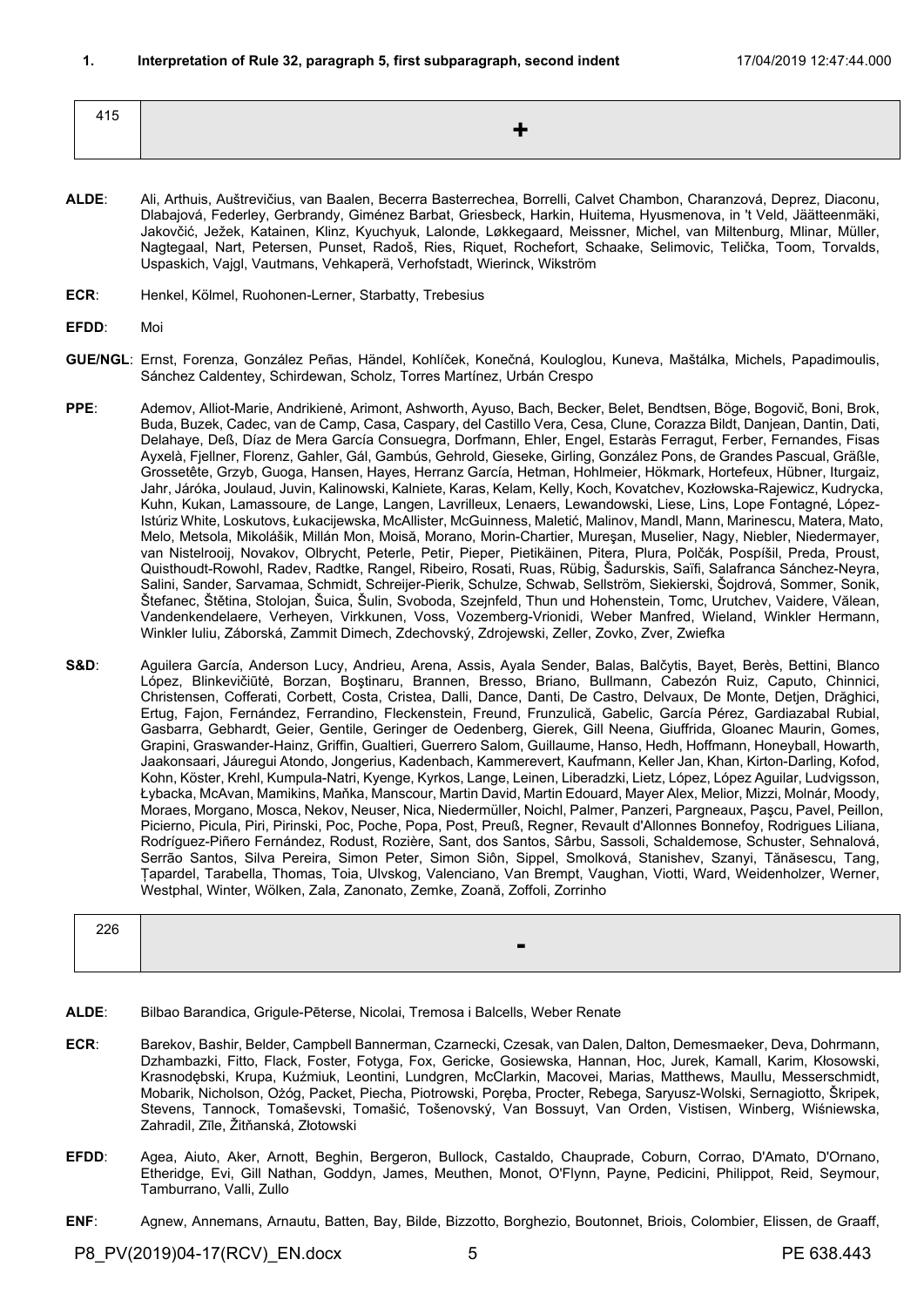Jalkh, Jamet, Kappel, Lancini, Lebreton, Lechevalier, Loiseau, Martin Dominique, Marusik, Mélin, Obermayr, Pretzell, Schaffhauser, Scottà, Stuger, Troszczynski, Vilimsky, Zanni, Zijlstra, Żółtek

- **GUE/NGL**: Albiol Guzmán, Anderson Martina, Björk, Boylan, Carthy, Couso Permuy, Eck, Ferreira, Flanagan, Hadjigeorgiou, Hazekamp, de Jong, Kari, Le Hyaric, López Bermejo, Matias, Mineur, Ní Riada, Omarjee, Pimenta Lopes, Senra Rodríguez, Spinelli, Vallina, Vergiat, Viegas, Vieu
- **NI**: Balczó, Epitideios, Fountoulis, Gollnisch, Kovács, Le Pen, Montel, Morvai, Papadakis Konstantinos, Sonneborn, Synadinos, Ujazdowski, Voigt, Zarianopoulos
- **PPE**: Bocskor, Csáky, Deli, Deutsch, Erdős, Gyürk, Hölvényi, Kósa, Sógor, Tolić
- **Verts/ALE**: Affronte, Andersson, Auken, Bové, Buchner, Dalunde, Delli, Durand, Eickhout, Evans, Franz, Giegold, Harms, Häusling, Hautala, Heubuch, Jadot, Jávor, Joly, Keller Ska, Lambert, Lamberts, Lochbihler, Marcellesi, Metz, Miranda, Mitrofanovs, Reda, Reimon, Reintke, Rivasi, Ropė, Sargentini, Scott Cato, Škrlec, Smith, Solé, Šoltes, Staes, Tarand, Taylor, Terricabras, Trüpel, Urtasun, Valero, Vana, Waitz

**GUE/NGL**: Chountis, Chrysogonos, Zimmer

- **NI**: Sośnierz
- **PPE**: Coelho, Faria, Rolin
- **S&D**: Schlein

**ПОПРАВКИ В ПОДАДЕНИТЕ ГЛАСОВЕ И НАМЕРЕНИЯ ЗА ГЛАСУВАНЕ - CORRECCIONES E INTENCIONES DE VOTO - OPRAVY HLASOVÁNÍ A SDĚLENÍ O ÚMYSLU HLASOVAT - STEMMERETTELSER OG -INTENTIONER - BERICHTIGUNGEN DES STIMMVERHALTENS UND BEABSICHTIGTES STIMMVERHALTEN - HÄÄLETUSE PARANDUSED JA HÄÄLETUSKAVATSUSED - ΔΙΟΡΘΩΣΕΙΣ ΚΑΙ ΠΡΟΘΕΣΕΙΣ ΨΗΦΟΥ - CORRECTIONS TO VOTES AND VOTING INTENTIONS - CORRECTIONS ET INTENTIONS DE VOTE - IZMJENE DANIH GLASOVA I NAMJERE GLASAČA - CORREZIONI E INTENZIONI DI VOTO - BALSOJUMU LABOJUMI UN NODOMI BALSOT - BALSAVIMO PATAISYMAI IR KETINIMAI - SZAVAZATOK HELYESBÍTÉSEI ÉS SZAVAZÁSI SZÁNDÉKOK - KORREZZJONIJIET U INTENZJONIJIET GĦALL-VOT - RECTIFICATIES STEMGEDRAG/ VOORGENOMEN STEMGEDRAG - KOREKTY GŁOSOWANIA I ZAMIAR GŁOSOWANIA - CORRECÇÕES E INTENÇÕES DE VOTO - CORECTĂRI ŞI INTENŢII DE VOT OPRAVY HLASOVANIA A ZÁMERY PRI HLASOVANÍ - CEARTÚCHÁIN AR AN VÓTA AGUS INTINNÍ VÓTÁLA - POPRAVKI IN NAMERE GLASOVANJA - ÄÄNESTYSKÄYTTÄYTYMISTÄ JA ÄÄNESTYSAIKEITA KOSKEVAT ILMOITUKSET - RÄTTELSER/AVSIKTSFÖRKLARINGAR TILL AVGIVNA RÖSTER + -** Kinga Gál **0**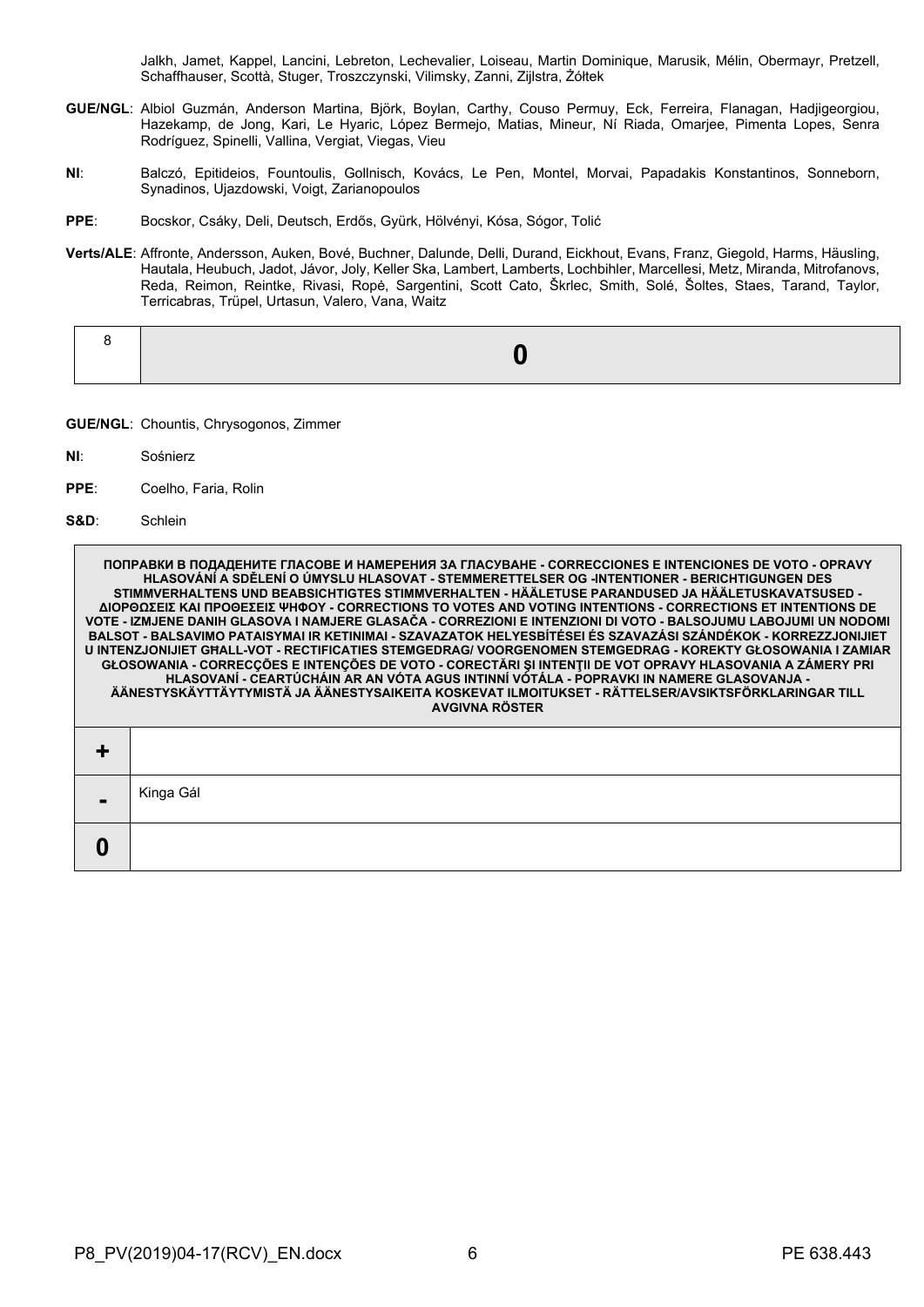<span id="page-6-0"></span>588 **+**

- **ALDE**: Ali, Arthuis, Auštrevičius, van Baalen, Becerra Basterrechea, Bilbao Barandica, Borrelli, Calvet Chambon, Cavada, Charanzová, Deprez, Diaconu, Dlabajová, Federley, Gerbrandy, Giménez Barbat, Goerens, Griesbeck, Grigule-Pēterse, Harkin, Hirsch, Huitema, Hyusmenova, in 't Veld, Jäätteenmäki, Jakovčić, Ježek, Katainen, Klinz, Kyuchyuk, Lalonde, Løkkegaard, Marinho e Pinto, Meissner, Michel, van Miltenburg, Mlinar, Müller, Nagtegaal, Nart, Nicolai, Petersen, Punset, Radoš, Ries, Riquet, Rochefort, Schaake, Selimovic, Telička, Toom, Torvalds, Tremosa i Balcells, Uspaskich, Vajgl, Vautmans, Vehkaperä, Verhofstadt, Weber Renate, Wierinck, Wikström
- **ECR**: Barekov, Bashir, Belder, Campbell Bannerman, Czarnecki, Czesak, van Dalen, Dalton, Demesmaeker, Deva, Dohrmann, Dzhambazki, Fitto, Flack, Foster, Fotyga, Fox, Gericke, Gosiewska, Hannan, Henkel, Hoc, Jurek, Kamall, Karim, Kłosowski, Kölmel, Krasnodębski, Krupa, Kuźmiuk, Leontini, Lundgren, McClarkin, Macovei, Matthews, Maullu, Messerschmidt, Mobarik, Nicholson, Ożóg, Packet, Piecha, Piotrowski, Poręba, Procter, Rebega, Ruohonen-Lerner, Saryusz-Wolski, Sernagiotto, Škripek, Starbatty, Stevens, Tannock, Tomaševski, Tomašić, Tošenovský, Trebesius, Van Bossuyt, Van Orden, Vistisen, Winberg, Wiśniewska, Zahradil, Zīle, Žitňanská, Złotowski
- **EFDD**: Agea, Aiuto, Beghin, Bergeron, Castaldo, Chauprade, Corrao, D'Amato, D'Ornano, Evi, Goddyn, Meuthen, Monot, Pedicini, Philippot, Tamburrano, Valli, Zullo
- **ENF**: Annemans, Arnautu, Bay, Bilde, Bizzotto, Boutonnet, Briois, Colombier, Jalkh, Jamet, Kappel, Lancini, Lebreton, Lechevalier, Loiseau, Martin Dominique, Mélin, Obermayr, Pretzell, Schaffhauser, Scottà, Troszczynski, Vilimsky, Zanni
- **GUE/NGL**: Chrysogonos, de Jong, Kari, Kohlíček, Konečná, Maštálka, Mineur
- **NI**: Balczó, Gollnisch, Kovács, Montel, Morvai, Sośnierz, Ujazdowski, Voigt
- PPE: Ademov, Alliot-Marie, Andrikienė, Arimont, Ashworth, Ayuso, Bach, Becker, Belet, Bendtsen, Bocskor, Böge. Bogovič. Brok, Buda, Buzek, Cadec, van de Camp, Casa, Caspary, del Castillo Vera, Cesa, Clune, Coelho, Corazza Bildt, Csáky, Danjean, Dantin, Dati, Delahaye, Deli, Deß, Deutsch, Díaz de Mera García Consuegra, Dorfmann, Ehler, Engel, Erdős, Estaràs Ferragut, Faria, Ferber, Fernandes, Fisas Ayxelà, Fjellner, Florenz, Gahler, Gambús, Gehrold, Gieseke, Girling, González Pons, de Grandes Pascual, Gräßle, Grossetête, Grzyb, Guoga, Gyürk, Hansen, Hayes, Herranz García, Hetman, Hohlmeier, Hökmark, Hölvényi, Hortefeux, Hübner, Iturgaiz, Jahr, Járóka, Jazłowiecka, Joulaud, Juvin, Kalinowski, Kalniete, Karas, Kelam, Kelly, Koch, Kósa, Kovatchev, Kozłowska-Rajewicz, Kudrycka, Kuhn, Kukan, Lamassoure, de Lange, Langen, Lavrilleux, Lenaers, Lewandowski, Liese, Lins, Lope Fontagné, López-Istúriz White, Loskutovs, Łukacijewska, McAllister, McGuinness, Maletić, Malinov, Mandl, Mann, Marinescu, Matera, Mato, Melo, Metsola, Mikolášik, Millán Mon, Moisă, Morano, Morin-Chartier, Mureşan, Muselier, Nagy, Niebler, Niedermayer, van Nistelrooij, Novakov, Olbrycht, Peterle, Petir, Pieper, Pietikäinen, Pitera, Plura, Polčák, Pospíšil, Preda, Proust, Quisthoudt-Rowohl, Radev, Radtke, Rangel, Ribeiro, Rolin, Rosati, Ruas, Rübig, Šadurskis, Saïfi, Salafranca Sánchez-Neyra, Salini, Sander, Sarvamaa, Schmidt, Schreijer-Pierik, Schulze, Schwab, Sellström, Siekierski, Sógor, Šojdrová, Sommer, Sonik, Štefanec, Štětina, Stolojan, Šuica, Šulin, Svoboda, Szájer, Szejnfeld, Thun und Hohenstein, Tolić, Tomc, Ţurcanu, Urutchev, Vaidere, Vălean, Vandenkendelaere, Verheyen, Virkkunen, Voss, Vozemberg-Vrionidi, Weber Manfred, Wieland, Winkler Hermann, Winkler Iuliu, Záborská, Zammit Dimech, Zdechovský, Zdrojewski, Zeller, Zovko, Zver, Zwiefka
- S&D: Aguilera García, Anderson Lucy, Andrieu, Arena, Assis, Ayala Sender, Balas, Balčytis, Bayet, Berès, Bettini, Blanco López, Blinkevičiūtė, Borzan, Boştinaru, Brannen, Bresso, Briano, Bullmann, Cabezón Ruiz, Caputo, Chinnici, Christensen, Cofferati, Corbett, Costa, Cristea, Dalli, Dance, Danti, De Castro, Delvaux, De Monte, Detjen, Drăghici, Ertug, Fajon, Fernández, Ferrandino, Fleckenstein, Freund, Frunzulică, Gabelic, García Pérez, Gardiazabal Rubial, Gasbarra, Gebhardt, Geier, Gentile, Geringer de Oedenberg, Gierek, Gill Neena, Giuffrida, Gloanec Maurin, Gomes, Grapini, Graswander-Hainz, Griffin, Gualtieri, Guerrero Salom, Guillaume, Hanso, Hedh, Hoffmann, Honeyball, Howarth, Jaakonsaari, Jáuregui Atondo, Jongerius, Kadenbach, Kammerevert, Kaufmann, Keller Jan, Khan, Kirton-Darling, Kofod, Kohn, Köster, Krehl, Kumpula-Natri, Kyenge, Kyrkos, Lange, Leinen, Liberadzki, Lietz, López, López Aguilar, Ludvigsson, Łybacka, McAvan, Mamikins, Maňka, Manscour, Martin David, Martin Edouard, Mayer Alex, Melior, Mizzi, Molnár, Moody, Moraes, Morgano, Mosca, Nekov, Neuser, Nica, Niedermüller, Noichl, Palmer, Panzeri, Pargneaux, Paşcu, Pavel, Peillon, Picierno, Picula, Piri, Pirinski, Poc, Poche, Popa, Preuß, Regner, Revault d'Allonnes Bonnefoy, Rodrigues Liliana, Rodríguez-Piñero Fernández, Rodust, Rozière, Sant, dos Santos, Sârbu, Sassoli, Schaldemose, Schlein, Schuster, Sehnalová, Serrão Santos, Silva Pereira, Simon Peter, Simon Siôn, Sippel, Smolková, Stanishev, Szanyi, Tănăsescu, Tang, Țapardel, Tarabella, Thomas, Toia, Ulvskog, Valenciano, Van Brempt, Vaughan, Viotti, Ward, Weidenholzer, Werner, Westphal, Winter, Wölken, Zala, Zanonato, Zemke, Zoană, Zoffoli, Zorrinho
- **Verts/ALE**: Affronte, Andersson, Auken, Bové, Buchner, Bütikofer, Cramer, Dalunde, Delli, Durand, Eickhout, Evans, Franz, Giegold, Harms, Häusling, Hautala, Heubuch, Jadot, Jávor, Joly, Keller Ska, Lambert, Lamberts, Lochbihler, Marcellesi, Metz, Miranda, Mitrofanovs, Reda, Reimon, Reintke, Rivasi, Ropė, Sargentini, Scott Cato, Škrlec, Smith, Solé, Šoltes, Staes, Tarand, Taylor, Terricabras, Trüpel, Urtasun, Valero, Vana, Waitz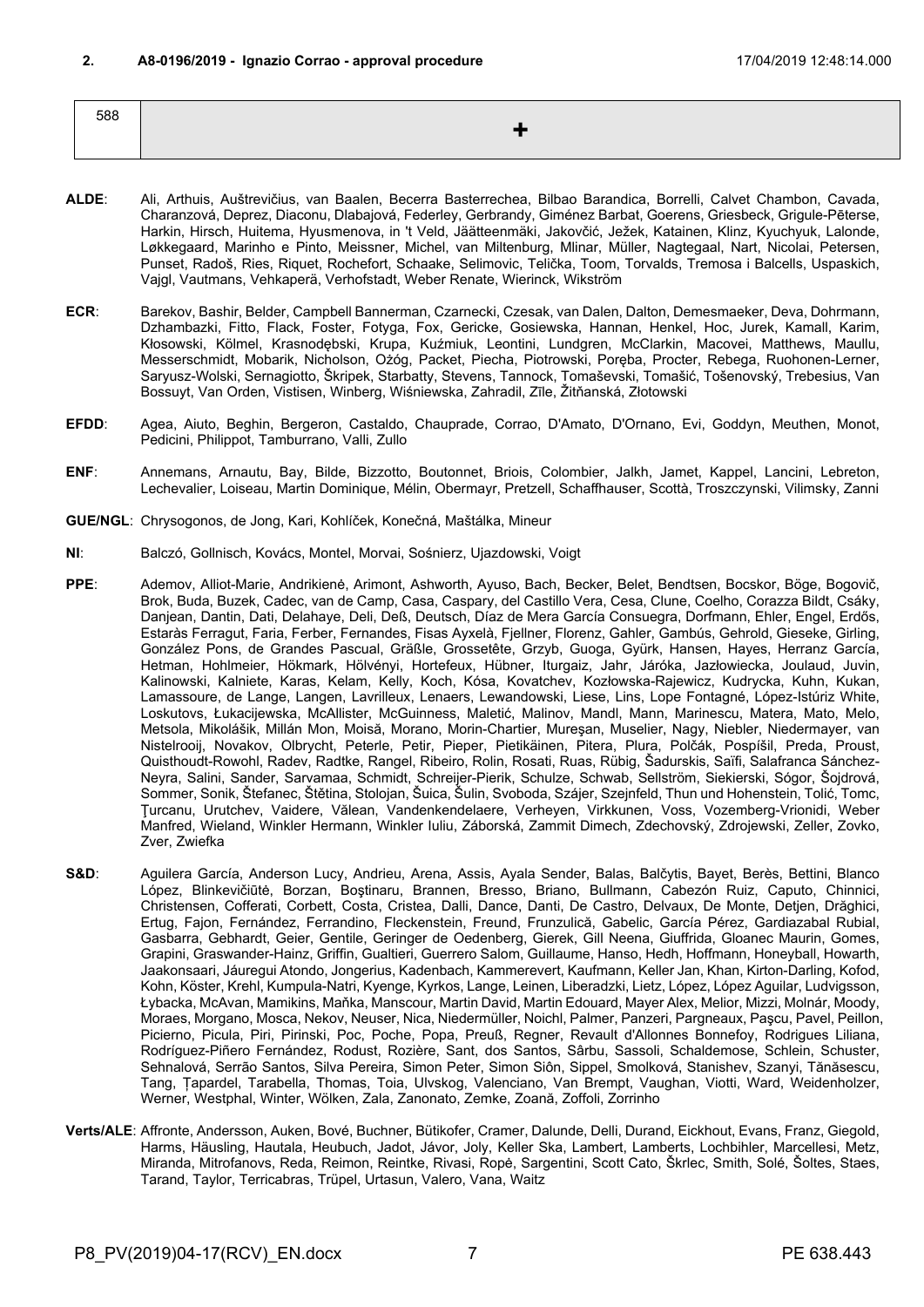| $\overline{a}$<br>ັບ |  |
|----------------------|--|
|                      |  |
|                      |  |

#### **ECR**: Marias

- **ENF**: Borghezio, Elissen, de Graaff, Marusik, Stuger, Zijlstra, Żółtek
- **GUE/NGL**: Albiol Guzmán, Anderson Martina, Björk, Boylan, Carthy, Chountis, Couso Permuy, Eck, Ernst, Ferreira, Flanagan, Forenza, González Peñas, Hadjigeorgiou, Händel, Hazekamp, Le Hyaric, López Bermejo, Matias, Maurel, Michels, Ní Riada, Omarjee, Pimenta Lopes, Sánchez Caldentey, Schirdewan, Scholz, Senra Rodríguez, Spinelli, Torres Martínez, Urbán Crespo, Vallina, Vergiat, Viegas, Vieu, Zimmer
- **NI**: Epitideios, Fountoulis, Le Pen, Papadakis Konstantinos, Sonneborn, Synadinos, Zarianopoulos

**S&D**: Post

|--|--|--|

**EFDD**: Aker, Arnott, Bullock, Coburn, Etheridge, Gill Nathan, James, Moi, O'Flynn, Payne, Reid, Seymour

**ENF**: Agnew, Batten

#### **GUE/NGL**: Kouloglou, Kuneva, Papadimoulis

**ПОПРАВКИ В ПОДАДЕНИТЕ ГЛАСОВЕ И НАМЕРЕНИЯ ЗА ГЛАСУВАНЕ - CORRECCIONES E INTENCIONES DE VOTO - OPRAVY HLASOVÁNÍ A SDĚLENÍ O ÚMYSLU HLASOVAT - STEMMERETTELSER OG -INTENTIONER - BERICHTIGUNGEN DES STIMMVERHALTENS UND BEABSICHTIGTES STIMMVERHALTEN - HÄÄLETUSE PARANDUSED JA HÄÄLETUSKAVATSUSED - ΔΙΟΡΘΩΣΕΙΣ ΚΑΙ ΠΡΟΘΕΣΕΙΣ ΨΗΦΟΥ - CORRECTIONS TO VOTES AND VOTING INTENTIONS - CORRECTIONS ET INTENTIONS DE VOTE - IZMJENE DANIH GLASOVA I NAMJERE GLASAČA - CORREZIONI E INTENZIONI DI VOTO - BALSOJUMU LABOJUMI UN NODOMI BALSOT - BALSAVIMO PATAISYMAI IR KETINIMAI - SZAVAZATOK HELYESBÍTÉSEI ÉS SZAVAZÁSI SZÁNDÉKOK - KORREZZJONIJIET U INTENZJONIJIET GĦALL-VOT - RECTIFICATIES STEMGEDRAG/ VOORGENOMEN STEMGEDRAG - KOREKTY GŁOSOWANIA I ZAMIAR GŁOSOWANIA - CORRECÇÕES E INTENÇÕES DE VOTO - CORECTĂRI ŞI INTENŢII DE VOT OPRAVY HLASOVANIA A ZÁMERY PRI HLASOVANÍ - CEARTÚCHÁIN AR AN VÓTA AGUS INTINNÍ VÓTÁLA - POPRAVKI IN NAMERE GLASOVANJA - ÄÄNESTYSKÄYTTÄYTYMISTÄ JA ÄÄNESTYSAIKEITA KOSKEVAT ILMOITUKSET - RÄTTELSER/AVSIKTSFÖRKLARINGAR TILL AVGIVNA RÖSTER + -** Lívia Járóka **0**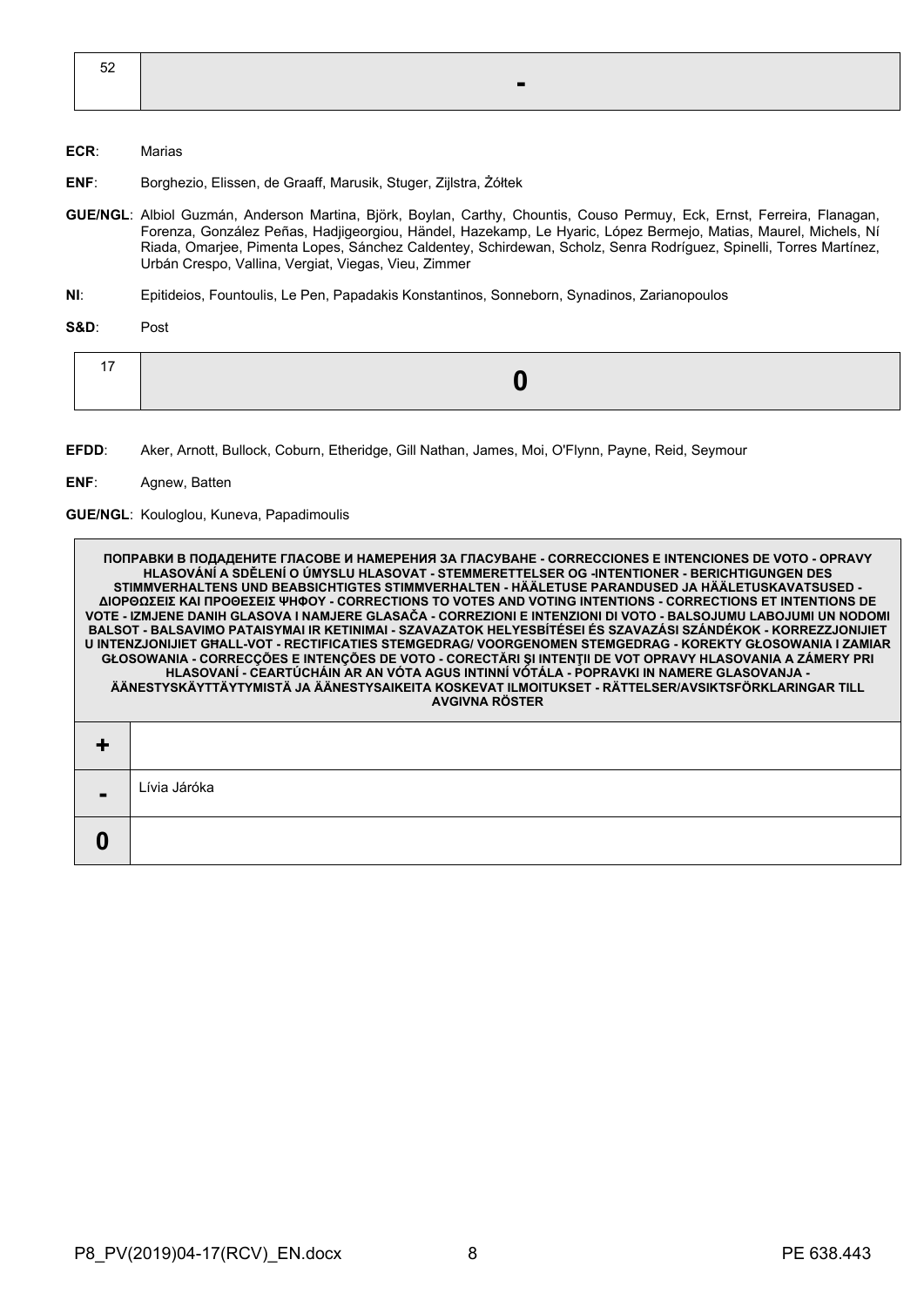<span id="page-8-0"></span>

| 53 | ▔▁▙░ |
|----|------|
|    |      |

- **EFDD**: Coburn, D'Ornano, Philippot
- **ENF**: Bizzotto, Borghezio, Lancini, Scottà, Zanni
- **GUE/NGL**: Albiol Guzmán, Anderson Martina, Boylan, Carthy, Chountis, Chrysogonos, Couso Permuy, Eck, Ernst, Ferreira, Flanagan, Forenza, Hadjigeorgiou, Händel, Hazekamp, de Jong, Kohlíček, Konečná, Kouloglou, Kuneva, Le Hyaric, López Bermejo, Maštálka, Maurel, Michels, Mineur, Ní Riada, Omarjee, Papadimoulis, Pimenta Lopes, Schirdewan, Scholz, Senra Rodríguez, Spinelli, Vallina, Vergiat, Viegas, Vieu, Zimmer
- **NI**: Balczó, Kovács, Montel, Sonneborn, Voigt

#### **Verts/ALE**: Miranda

| 586 |                |
|-----|----------------|
|     | $\blacksquare$ |
|     |                |

- **ALDE**: Ali, Arthuis, Auštrevičius, van Baalen, Becerra Basterrechea, Bilbao Barandica, Borrelli, Calvet Chambon, Cavada, Charanzová, Deprez, Diaconu, Dlabajová, Federley, Gerbrandy, Giménez Barbat, Goerens, Gräzin, Griesbeck, Grigule-Pēterse, Harkin, Hirsch, Huitema, Hyusmenova, in 't Veld, Jäätteenmäki, Jakovčić, Ježek, Katainen, Klinz, Kyuchyuk, Lalonde, Løkkegaard, Marinho e Pinto, Meissner, Michel, van Miltenburg, Mlinar, Müller, Nagtegaal, Nart, Nicolai, Petersen, Punset, Radoš, Ries, Riquet, Rochefort, Schaake, Selimovic, Telička, Toom, Torvalds, Tremosa i Balcells, Uspaskich, Vajgl, Vautmans, Vehkaperä, Verhofstadt, Weber Renate, Wierinck, Wikström
- **ECR**: Barekov, Bashir, Belder, Campbell Bannerman, Czarnecki, Czesak, van Dalen, Dalton, Demesmaeker, Deva, Dohrmann, Dzhambazki, Fitto, Flack, Foster, Fotyga, Fox, Gericke, Gosiewska, Hannan, Henkel, Hoc, Jurek, Kamall, Karim, Kłosowski, Kölmel, Krasnodębski, Krupa, Kuźmiuk, Leontini, Lundgren, McClarkin, Macovei, Matthews, Maullu, Messerschmidt, Mobarik, Nicholson, Ożóg, Packet, Piecha, Piotrowski, Poręba, Procter, Rebega, Ruohonen-Lerner, Saryusz-Wolski, Sernagiotto, Škripek, Starbatty, Stevens, Tannock, Tomaševski, Tomašić, Tošenovský, Trebesius, Van Bossuyt, Van Orden, Vistisen, Winberg, Wiśniewska, Zahradil, Zīle, Žitňanská, Złotowski
- **EFDD**: Aker, Arnott, Bergeron, Bullock, Chauprade, Etheridge, Gill Nathan, Goddyn, James, Meuthen, Monot, O'Flynn, Payne, Reid, Seymour
- **ENF**: Agnew, Annemans, Arnautu, Batten, Bay, Bilde, Boutonnet, Briois, Colombier, Elissen, de Graaff, Jalkh, Jamet, Kappel, Lebreton, Lechevalier, Loiseau, Martin Dominique, Mélin, Obermayr, Pretzell, Schaffhauser, Stuger, Troszczynski, Vilimsky, Zijlstra
- **GUE/NGL**: González Peñas, Matias, Sánchez Caldentey, Torres Martínez, Urbán Crespo
- **NI**: Epitideios, Fountoulis, Gollnisch, Le Pen, Synadinos, Ujazdowski
- **PPE**: Ademov, Alliot-Marie, Andrikienė, Arimont, Ashworth, Ayuso, Bach, Becker, Belet, Bendtsen, Bocskor, Böge, Bogovič, Boni, Brok, Buda, Buzek, Cadec, van de Camp, Casa, Caspary, del Castillo Vera, Cesa, Clune, Coelho, Corazza Bildt, Csáky, Danjean, Dantin, Dati, Delahaye, Deli, Deß, Deutsch, Díaz de Mera García Consuegra, Dorfmann, Ehler, Engel, Erdős, Estaràs Ferragut, Faria, Ferber, Fernandes, Fisas Ayxelà, Fjellner, Florenz, Gahler, Gál, Gambús, Gehrold, Gieseke, Girling, González Pons, de Grandes Pascual, Gräßle, Grossetête, Grzyb, Guoga, Gyürk, Hansen, Hayes, Herranz García, Hetman, Hohlmeier, Hökmark, Hölvényi, Hortefeux, Hübner, Iturgaiz, Jahr, Járóka, Jazłowiecka, Joulaud, Juvin, Kalinowski, Kalniete, Karas, Kelam, Kelly, Koch, Kósa, Kovatchev, Kozłowska-Rajewicz, Kudrycka, Kuhn, Kukan, Lamassoure, de Lange, Langen, Lavrilleux, Lenaers, Lewandowski, Liese, Lins, Lope Fontagné, López-Istúriz White, Loskutovs, Łukacijewska, McAllister, McGuinness, Maletić, Malinov, Mandl, Mann, Marinescu, Matera, Mato, Melo, Metsola, Mikolášik, Millán Mon, Moisă, Morano, Morin-Chartier, Mureşan, Muselier, Nagy, Niebler, Niedermayer, van Nistelrooij, Novakov, Olbrycht, Peterle, Petir, Pieper, Pietikäinen, Pitera, Plura, Polčák, Pospíšil, Preda, Proust, Quisthoudt-Rowohl, Radev, Radtke, Rangel, Ribeiro, Rolin, Rosati, Ruas, Rübig, Šadurskis, Saïfi, Salafranca Sánchez-Neyra, Salini, Sander, Sarvamaa, Schmidt, Schreijer-Pierik, Schulze, Schwab, Sellström, Siekierski, Sógor, Šojdrová, Sommer, Sonik, Štefanec, Štětina, Stolojan, Šuica, Šulin, Svoboda, Szájer, Szejnfeld, Thun und Hohenstein, Tolić, Tomc, Ţurcanu, Urutchev, Vaidere, Vălean, Vandenkendelaere, Verheyen, Virkkunen, Voss, Vozemberg-Vrionidi, Weber Manfred, Wieland, Winkler Hermann, Winkler Iuliu, Záborská, Zammit Dimech, Zdechovský, Zdrojewski, Zeller, Zovko, Zver, Zwiefka
- **S&D**: Aguilera García, Anderson Lucy, Andrieu, Arena, Assis, Ayala Sender, Balas, Balčytis, Bayet, Berès, Bettini, Blanco López, Blinkevičiūtė, Borzan, Boştinaru, Brannen, Bresso, Briano, Bullmann, Cabezón Ruiz, Caputo, Chinnici, Christensen, Cofferati, Corbett, Costa, Cristea, Dalli, Dance, Danti, De Castro, Delvaux, De Monte, Detjen, Drăghici,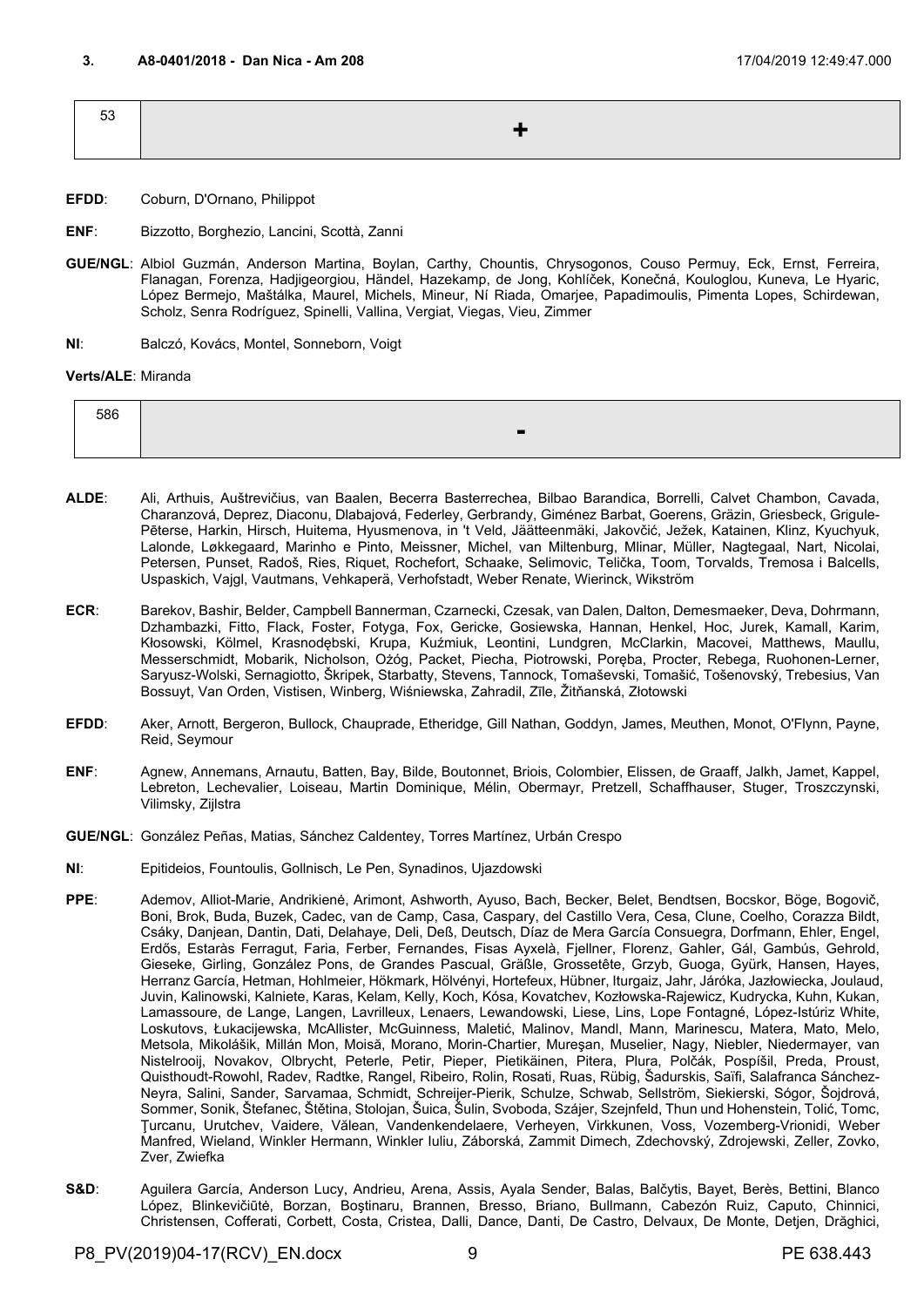Ertug, Fajon, Fernández, Ferrandino, Fleckenstein, Freund, Frunzulică, Gabelic, García Pérez, Gardiazabal Rubial, Gasbarra, Gebhardt, Geier, Gentile, Geringer de Oedenberg, Gierek, Gill Neena, Giuffrida, Gloanec Maurin, Gomes, Grapini, Graswander-Hainz, Griffin, Gualtieri, Guerrero Salom, Guillaume, Hanso, Hedh, Hoffmann, Honeyball, Howarth, Jaakonsaari, Jáuregui Atondo, Jongerius, Kadenbach, Kammerevert, Kaufmann, Keller Jan, Khan, Kirton-Darling, Kofod, Kohn, Köster, Krehl, Kumpula-Natri, Kyenge, Kyrkos, Lange, Leinen, Liberadzki, Lietz, López, López Aguilar, Ludvigsson, Łybacka, McAvan, Mamikins, Maňka, Manscour, Martin David, Martin Edouard, Mayer Alex, Melior, Mizzi, Molnár, Moody, Moraes, Morgano, Mosca, Nekov, Neuser, Nica, Niedermüller, Noichl, Palmer, Panzeri, Pargneaux, Paşcu, Pavel, Peillon, Picierno, Picula, Piri, Poc, Poche, Popa, Post, Preuß, Regner, Revault d'Allonnes Bonnefoy, Rodrigues Liliana, Rodríguez-Piñero Fernández, Rodust, Rozière, Sant, dos Santos, Sârbu, Sassoli, Schaldemose, Schlein, Schuster, Sehnalová, Serrão Santos, Silva Pereira, Simon Peter, Simon Siôn, Sippel, Smolková, Stanishev, Szanyi, Tănăsescu, Tang, Țapardel, Tarabella, Thomas, Toia, Ulvskog, Valenciano, Van Brempt, Vaughan, Viotti, Ward, Weidenholzer, Werner, Westphal, Winter, Wölken, Zala, Zanonato, Zemke, Zoană, Zoffoli, Zorrinho

**Verts/ALE**: Affronte, Andersson, Auken, Bové, Buchner, Bütikofer, Cramer, Dalunde, Delli, Durand, Eickhout, Evans, Franz, Giegold, Harms, Häusling, Hautala, Heubuch, Jadot, Jávor, Joly, Keller Ska, Lambert, Lamberts, Lochbihler, Marcellesi, Meszerics, Metz, Mitrofanovs, Reda, Reimon, Reintke, Rivasi, Ropė, Sargentini, Scott Cato, Škrlec, Smith, Solé, Šoltes, Staes, Tarand, Taylor, Terricabras, Trüpel, Urtasun, Valero, Vana, Waitz

| . വെ<br>44 | $\overline{\phantom{a}}$ |
|------------|--------------------------|
|            |                          |

- **ECR**: Marias
- **EFDD**: Agea, Aiuto, Beghin, Castaldo, Corrao, D'Amato, Evi, Moi, Pedicini, Tamburrano, Valli, Zullo
- **ENF**: Marusik, Żółtek
- **GUE/NGL**: Björk, Kari
- **NI**: Morvai, Papadakis Konstantinos, Sośnierz, Zarianopoulos
- **S&D**: Pirinski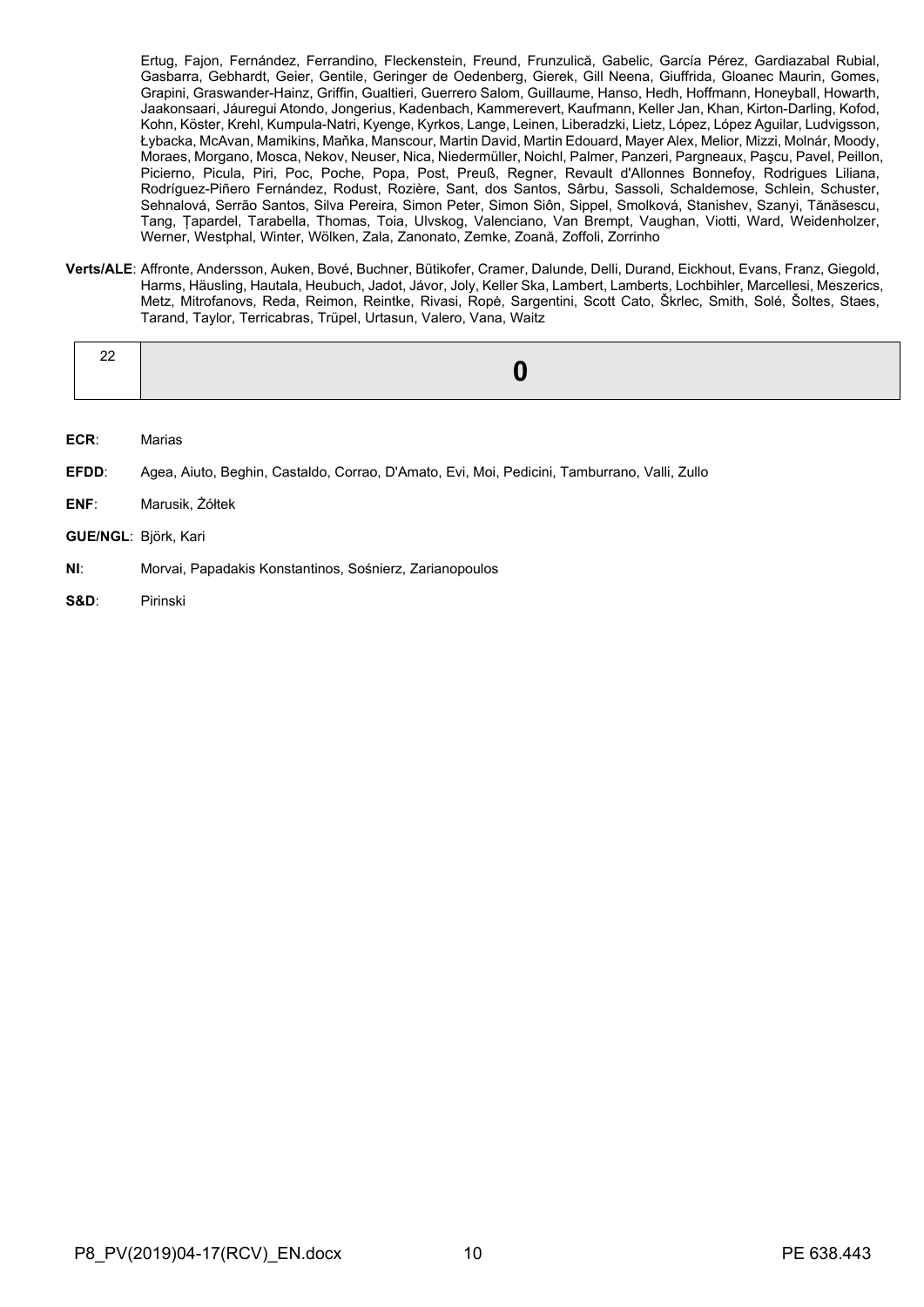<span id="page-10-0"></span>

| 49 |      |
|----|------|
|    | ▚▗▙▚ |
|    |      |

- **EFDD**: Coburn, D'Ornano, Philippot
- **GUE/NGL**: Albiol Guzmán, Anderson Martina, Boylan, Carthy, Chountis, Chrysogonos, Couso Permuy, Eck, Ernst, Ferreira, Flanagan, Forenza, Hadjigeorgiou, Händel, Hazekamp, de Jong, Kohlíček, Konečná, Kouloglou, Kuneva, Le Hyaric, López Bermejo, Maštálka, Matias, Maurel, Michels, Mineur, Ní Riada, Omarjee, Papadimoulis, Pimenta Lopes, Schirdewan, Scholz, Senra Rodríguez, Spinelli, Vallina, Vergiat, Viegas, Vieu, Zimmer
- **NI**: Balczó, Kovács, Montel, Sonneborn, Voigt
- **S&D**: Kumpula-Natri

| $- - -$ |     |
|---------|-----|
|         | $-$ |
|         |     |

- **ALDE**: Ali, Arthuis, Auštrevičius, van Baalen, Becerra Basterrechea, Bilbao Barandica, Borrelli, Calvet Chambon, Cavada, Charanzová, Deprez, Diaconu, Dlabajová, Federley, Gerbrandy, Giménez Barbat, Goerens, Gräzin, Griesbeck, Grigule-Pēterse, Harkin, Hirsch, Huitema, Hyusmenova, in 't Veld, Jäätteenmäki, Jakovčić, Ježek, Katainen, Klinz, Kyuchyuk, Lalonde, Løkkegaard, Marinho e Pinto, Meissner, Michel, van Miltenburg, Mlinar, Müller, Nagtegaal, Nart, Nicolai, Petersen, Punset, Radoš, Ries, Riquet, Rochefort, Schaake, Selimovic, Telička, Toom, Torvalds, Tremosa i Balcells, Uspaskich, Vajgl, Vautmans, Vehkaperä, Verhofstadt, Weber Renate, Wierinck, Wikström
- **ECR**: Barekov, Bashir, Belder, Campbell Bannerman, Czarnecki, Czesak, van Dalen, Dalton, Demesmaeker, Deva, Dohrmann, Dzhambazki, Fitto, Flack, Foster, Fotyga, Fox, Gericke, Gosiewska, Hannan, Henkel, Hoc, Jurek, Kamall, Karim, Kłosowski, Kölmel, Krasnodębski, Krupa, Kuźmiuk, Leontini, Lundgren, McClarkin, Macovei, Marias, Matthews, Maullu, Messerschmidt, Mobarik, Nicholson, Ożóg, Packet, Piecha, Piotrowski, Poręba, Procter, Rebega, Ruohonen-Lerner, Saryusz-Wolski, Sernagiotto, Škripek, Starbatty, Stevens, Tannock, Tomaševski, Tomašić, Tošenovský, Trebesius, Van Bossuyt, Van Orden, Vistisen, Winberg, Wiśniewska, Zahradil, Zīle, Žitňanská, Złotowski
- **EFDD**: Bergeron, Chauprade, Goddyn, Meuthen, Monot, Payne, Seymour
- **ENF**: Annemans, Arnautu, Bay, Bilde, Bizzotto, Borghezio, Boutonnet, Briois, Colombier, Elissen, de Graaff, Jalkh, Jamet, Lancini, Lebreton, Lechevalier, Loiseau, Martin Dominique, Mélin, Pretzell, Schaffhauser, Scottà, Stuger, Troszczynski, Zanni, Zijlstra
- **GUE/NGL**: González Peñas, Sánchez Caldentey, Torres Martínez, Urbán Crespo
- **NI**: Epitideios, Fountoulis, Gollnisch, Le Pen, Synadinos, Ujazdowski
- **PPE**: Ademov, Alliot-Marie, Andrikienė, Arimont, Ashworth, Ayuso, Bach, Becker, Belet, Bendtsen, Bocskor, Böge, Bogovič, Boni, Brok, Buda, Buzek, Cadec, van de Camp, Casa, Caspary, del Castillo Vera, Cesa, Clune, Coelho, Corazza Bildt, Csáky, Danjean, Dantin, Dati, Delahaye, Deli, Deß, Deutsch, Díaz de Mera García Consuegra, Dorfmann, Ehler, Engel, Erdős, Estaràs Ferragut, Faria, Ferber, Fernandes, Fisas Ayxelà, Fjellner, Florenz, Gahler, Gál, Gambús, Gehrold, Gieseke, Girling, González Pons, de Grandes Pascual, Gräßle, Grossetête, Grzyb, Guoga, Gyürk, Hansen, Hayes, Herranz García, Hetman, Hohlmeier, Hökmark, Hölvényi, Hortefeux, Hübner, Iturgaiz, Jahr, Járóka, Jazłowiecka, Joulaud, Juvin, Kalinowski, Kalniete, Karas, Kelam, Kelly, Koch, Kósa, Kovatchev, Kozłowska-Rajewicz, Kudrycka, Kuhn, Kukan, Lamassoure, de Lange, Langen, Lavrilleux, Lenaers, Lewandowski, Liese, Lins, Lope Fontagné, López-Istúriz White, Loskutovs, Łukacijewska, McAllister, McGuinness, Maletić, Malinov, Mandl, Mann, Marinescu, Matera, Mato, Melo, Metsola, Mikolášik, Millán Mon, Moisă, Morano, Morin-Chartier, Mureşan, Muselier, Nagy, Niebler, Niedermayer, van Nistelrooij, Novakov, Olbrycht, Peterle, Petir, Pieper, Pitera, Plura, Polčák, Pospíšil, Preda, Proust, Quisthoudt-Rowohl, Radev, Radtke, Rangel, Ribeiro, Rolin, Rosati, Ruas, Rübig, Šadurskis, Saïfi, Salafranca Sánchez-Neyra, Salini, Sander, Sarvamaa, Schmidt, Schreijer-Pierik, Schulze, Schwab, Sellström, Siekierski, Sógor, Šojdrová, Sommer, Sonik, Štefanec, Štětina, Stolojan, Šuica, Šulin, Svoboda, Szájer, Szejnfeld, Thun und Hohenstein, Tolić, Tomc, Ţurcanu, Urutchev, Vaidere, Vălean, Vandenkendelaere, Verheyen, Virkkunen, Voss, Vozemberg-Vrionidi, Weber Manfred, Wieland, Winkler Hermann, Winkler Iuliu, Záborská, Zammit Dimech, Zdechovský, Zdrojewski, Zeller, Zovko, Zver, Zwiefka
- S&D: Aguilera García, Anderson Lucy, Andrieu, Arena, Assis, Ayala Sender, Balas, Balčytis, Bayet, Bettini, Blanco López, Blinkevičiūtė, Borzan, Boştinaru, Brannen, Bresso, Briano, Bullmann, Cabezón Ruiz, Caputo, Chinnici, Christensen, Cofferati, Corbett, Costa, Cristea, Dalli, Dance, Danti, De Castro, Delvaux, De Monte, Detjen, Drăghici, Ertug, Fajon, Fernández, Ferrandino, Fleckenstein, Freund, Frunzulică, Gabelic, García Pérez, Gardiazabal Rubial, Gasbarra, Gebhardt, Geier, Gentile, Geringer de Oedenberg, Gierek, Gill Neena, Gloanec Maurin, Gomes, Grapini, Graswander-Hainz, Griffin, Gualtieri, Guerrero Salom, Guillaume, Hanso, Hedh, Hoffmann, Honeyball, Howarth, Jaakonsaari, Jáuregui Atondo, Jongerius, Kadenbach, Kammerevert, Kaufmann, Keller Jan, Khan, Kirton-Darling, Kofod, Kohn, Köster, Krehl,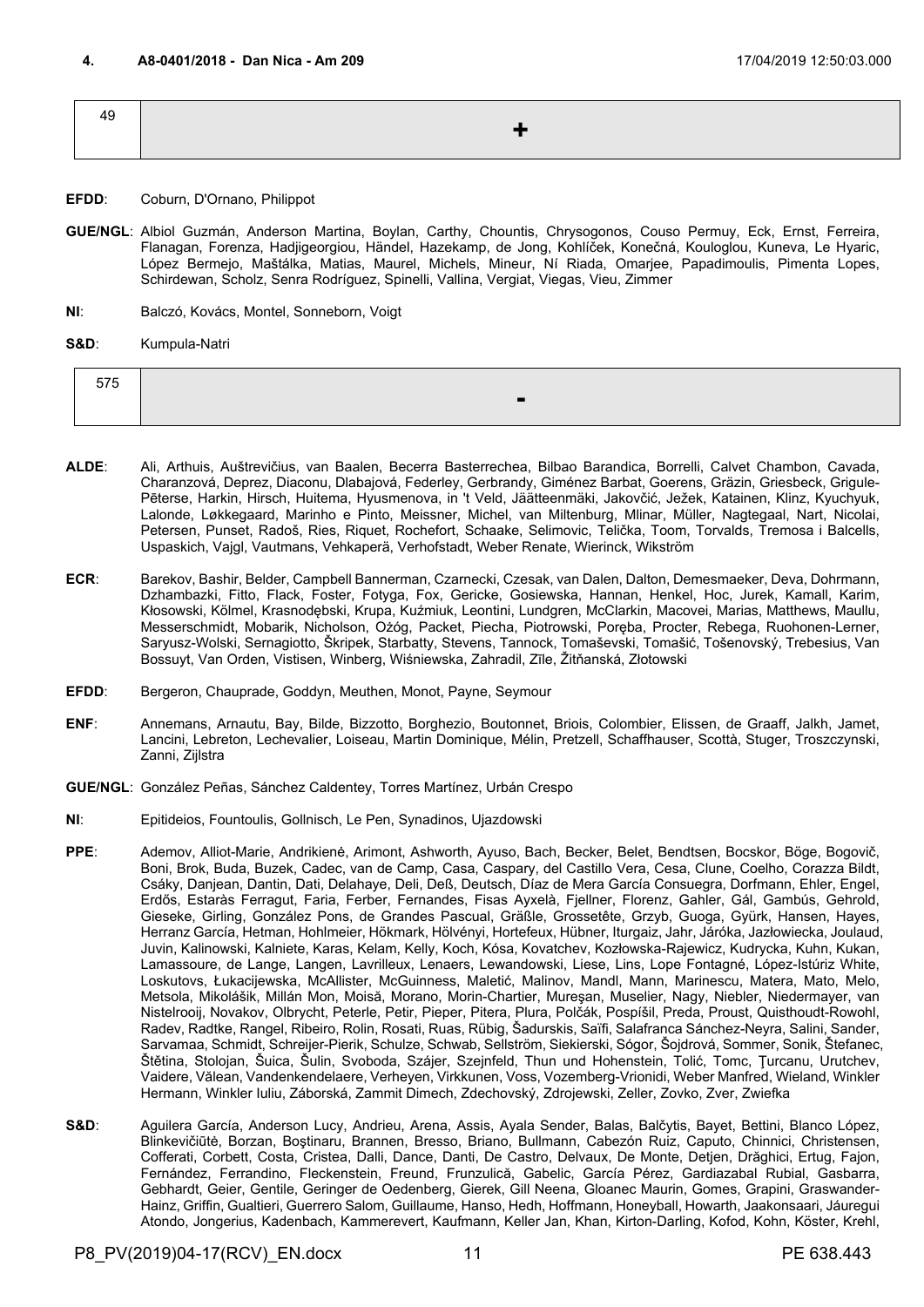Kyenge, Kyrkos, Lange, Leinen, Liberadzki, Lietz, López, López Aguilar, Ludvigsson, Łybacka, McAvan, Mamikins, Maňka, Manscour, Martin David, Martin Edouard, Mayer Alex, Melior, Mizzi, Molnár, Moody, Moraes, Morgano, Mosca, Nekov, Neuser, Nica, Niedermüller, Noichl, Palmer, Panzeri, Pargneaux, Paşcu, Pavel, Peillon, Picierno, Picula, Piri, Poc, Poche, Popa, Post, Preuß, Regner, Revault d'Allonnes Bonnefoy, Rodrigues Liliana, Rodríguez-Piñero Fernández, Rodust, Rozière, Sant, dos Santos, Sârbu, Sassoli, Schaldemose, Schlein, Schuster, Sehnalová, Serrão Santos, Silva Pereira, Simon Peter, Simon Siôn, Sippel, Smolková, Stanishev, Szanyi, Tănăsescu, Tang, Țapardel, Tarabella, Thomas, Toia, Ulvskog, Valenciano, Van Brempt, Vaughan, Viotti, Ward, Weidenholzer, Werner, Westphal, Winter, Wölken, Zala, Zanonato, Zemke, Zoană, Zoffoli, Zorrinho

**Verts/ALE**: Affronte, Andersson, Auken, Bové, Buchner, Bütikofer, Cramer, Dalunde, Delli, Durand, Eickhout, Evans, Franz, Giegold, Harms, Häusling, Hautala, Heubuch, Jadot, Jávor, Joly, Keller Ska, Lambert, Lamberts, Lochbihler, Marcellesi, Meszerics, Metz, Miranda, Mitrofanovs, Reda, Reimon, Reintke, Rivasi, Ropė, Sargentini, Scott Cato, Škrlec, Smith, Solé, Šoltes, Staes, Tarand, Taylor, Terricabras, Trüpel, Urtasun, Valero, Vana, Waitz

- **EFDD**: Agea, Aiuto, Aker, Arnott, Beghin, Bullock, Castaldo, Corrao, D'Amato, Etheridge, Evi, Gill Nathan, James, Moi, O'Flynn, Pedicini, Reid, Tamburrano, Valli, Zullo
- **ENF**: Agnew, Batten, Kappel, Marusik, Obermayr, Vilimsky, Żółtek
- **GUE/NGL**: Björk, Kari
- **NI**: Morvai, Papadakis Konstantinos, Sośnierz, Zarianopoulos
- **S&D**: Pirinski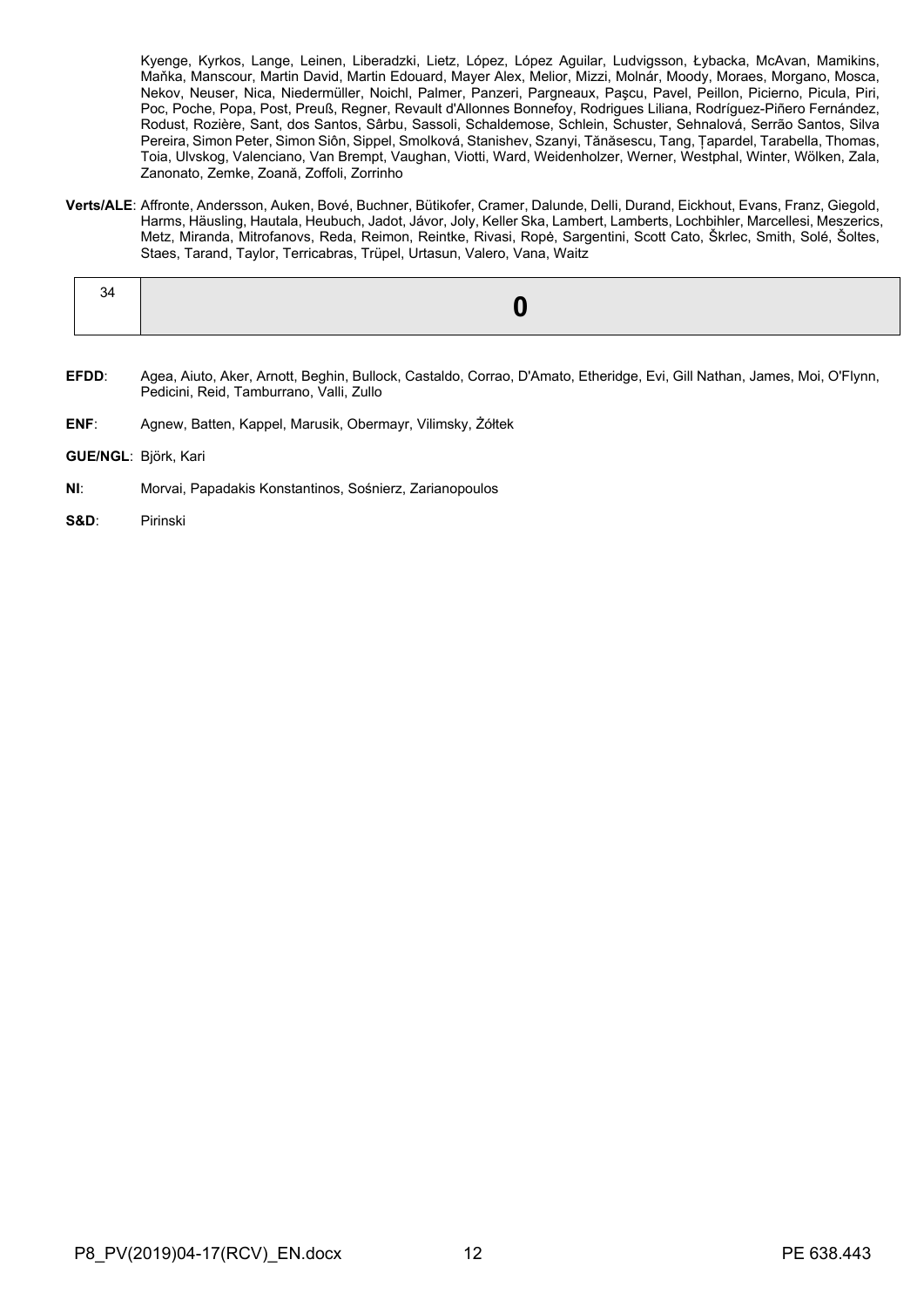<span id="page-12-0"></span>

| 199 |  |
|-----|--|
|     |  |

- **ALDE**: Gerbrandy, in 't Veld, van Miltenburg, Schaake
- **ECR**: Marias, Ruohonen-Lerner
- **EFDD**: Agea, Aiuto, Aker, Arnott, Beghin, Bullock, Castaldo, Corrao, D'Amato, D'Ornano, Etheridge, Evi, Gill Nathan, James, O'Flynn, Payne, Pedicini, Philippot, Reid, Seymour, Tamburrano, Valli, Zullo
- **ENF**: Annemans, Arnautu, Bay, Bilde, Boutonnet, Briois, Colombier, Jalkh, Jamet, Lebreton, Lechevalier, Loiseau, Martin Dominique, Mélin, Schaffhauser, Troszczynski
- **GUE/NGL**: Albiol Guzmán, Anderson Martina, Björk, Boylan, Carthy, Chountis, Chrysogonos, Couso Permuy, Eck, Ernst, Ferreira, Flanagan, Forenza, González Peñas, Hadjigeorgiou, Händel, Hazekamp, de Jong, Kari, Kohlíček, Konečná, Kouloglou, Kuneva, Le Hyaric, López Bermejo, Maštálka, Matias, Maurel, Michels, Mineur, Ní Riada, Omarjee, Papadimoulis, Pimenta Lopes, Sánchez Caldentey, Schirdewan, Scholz, Senra Rodríguez, Spinelli, Torres Martínez, Urbán Crespo, Vallina, Vergiat, Viegas, Vieu, Zimmer
- **NI**: Balczó, Epitideios, Fountoulis, Gollnisch, Kovács, Le Pen, Sonneborn, Synadinos, Voigt
- **PPE**: Faria, Pietikäinen, Rolin
- **S&D**: Andrieu, Arena, Assis, Ayala Sender, Balas, Bayet, Berès, Bettini, Blanco López, Cabezón Ruiz, Cofferati, Freund, Gabelic, Gardiazabal Rubial, Gloanec Maurin, Gomes, Graswander-Hainz, Guillaume, Hedh, Jaakonsaari, Jáuregui Atondo, Jongerius, Kadenbach, Kohn, Köster, Ludvigsson, Manscour, Martin Edouard, Noichl, Pavel, Piri, Pirinski, Poc, Post, Regner, Revault d'Allonnes Bonnefoy, Rodríguez-Piñero Fernández, Rozière, Schlein, Tang, Tarabella, Thomas, Ulvskog, Valenciano, Weidenholzer, Zoană
- **Verts/ALE**: Affronte, Andersson, Auken, Bové, Buchner, Bütikofer, Cramer, Dalunde, Delli, Durand, Eickhout, Evans, Franz, Giegold, Harms, Häusling, Hautala, Heubuch, Jadot, Jávor, Joly, Keller Ska, Lambert, Lamberts, Lochbihler, Marcellesi, Meszerics, Metz, Miranda, Mitrofanovs, Reda, Reimon, Reintke, Rivasi, Ropė, Sargentini, Scott Cato, Škrlec, Smith, Solé, Šoltes, Staes, Tarand, Taylor, Terricabras, Trüpel, Urtasun, Valero, Vana, Waitz

| . .<br>┭┭◡ |                          |
|------------|--------------------------|
|            | $\overline{\phantom{a}}$ |

- **ALDE**: Ali, Arthuis, Auštrevičius, van Baalen, Becerra Basterrechea, Bilbao Barandica, Borrelli, Calvet Chambon, Cavada, Charanzová, Deprez, Diaconu, Dlabajová, Federley, Giménez Barbat, Goerens, Gräzin, Griesbeck, Grigule-Pēterse, Harkin, Hirsch, Huitema, Hyusmenova, Jäätteenmäki, Jakovčić, Ježek, Katainen, Klinz, Kyuchyuk, Lalonde, Løkkegaard, Marinho e Pinto, Meissner, Michel, Mlinar, Müller, Nagtegaal, Nart, Nicolai, Petersen, Punset, Radoš, Ries, Riquet, Rochefort, Selimovic, Telička, Toom, Torvalds, Tremosa i Balcells, Uspaskich, Vajgl, Vautmans, Vehkaperä, Verhofstadt, Weber Renate, Wierinck, Wikström
- **ECR**: Barekov, Bashir, Belder, Campbell Bannerman, Czarnecki, Czesak, van Dalen, Dalton, Demesmaeker, Deva, Dohrmann, Dzhambazki, Fitto, Flack, Foster, Fotyga, Fox, Gericke, Gosiewska, Hannan, Henkel, Hoc, Jurek, Kamall, Karim, Kłosowski, Kölmel, Krasnodębski, Krupa, Kuźmiuk, Leontini, Lundgren, McClarkin, Macovei, Matthews, Maullu, Messerschmidt, Mobarik, Nicholson, Ożóg, Packet, Piecha, Piotrowski, Poręba, Procter, Rebega, Saryusz-Wolski, Sernagiotto, Škripek, Starbatty, Stevens, Tannock, Tomaševski, Tomašić, Tošenovský, Trebesius, Van Bossuyt, Van Orden, Vistisen, Winberg, Wiśniewska, Zahradil, Zīle, Žitňanská, Złotowski
- **EFDD**: Bergeron, Chauprade, Coburn, Goddyn, Meuthen, Monot
- **ENF**: Agnew, Batten, Elissen, de Graaff, Kappel, Obermayr, Pretzell, Stuger, Vilimsky, Zijlstra
- **NI**: Ujazdowski
- **PPE**: Ademov, Alliot-Marie, Andrikienė, Ashworth, Ayuso, Bach, Becker, Belet, Bendtsen, Bocskor, Böge, Bogovič, Boni, Brok, Buda, Buzek, Cadec, van de Camp, Casa, Caspary, del Castillo Vera, Cesa, Clune, Coelho, Corazza Bildt, Csáky, Danjean, Dantin, Dati, Delahaye, Deli, Deß, Deutsch, Díaz de Mera García Consuegra, Dorfmann, Ehler, Engel, Erdős, Estaràs Ferragut, Ferber, Fernandes, Fisas Ayxelà, Fjellner, Florenz, Gahler, Gál, Gambús, Gehrold, Gieseke, Girling, González Pons, de Grandes Pascual, Gräßle, Grossetête, Grzyb, Guoga, Gyürk, Hansen, Hayes, Herranz García, Hetman, Hohlmeier, Hökmark, Hölvényi, Hortefeux, Hübner, Iturgaiz, Jahr, Járóka, Jazłowiecka, Joulaud, Juvin, Kalinowski, Kalniete, Karas, Kelam, Kelly, Koch, Kósa, Kovatchev, Kozłowska-Rajewicz, Kudrycka, Kuhn, Kukan, Lamassoure, de Lange, Langen, Lavrilleux, Lenaers, Lewandowski, Liese, Lins, Lope Fontagné, López-Istúriz White,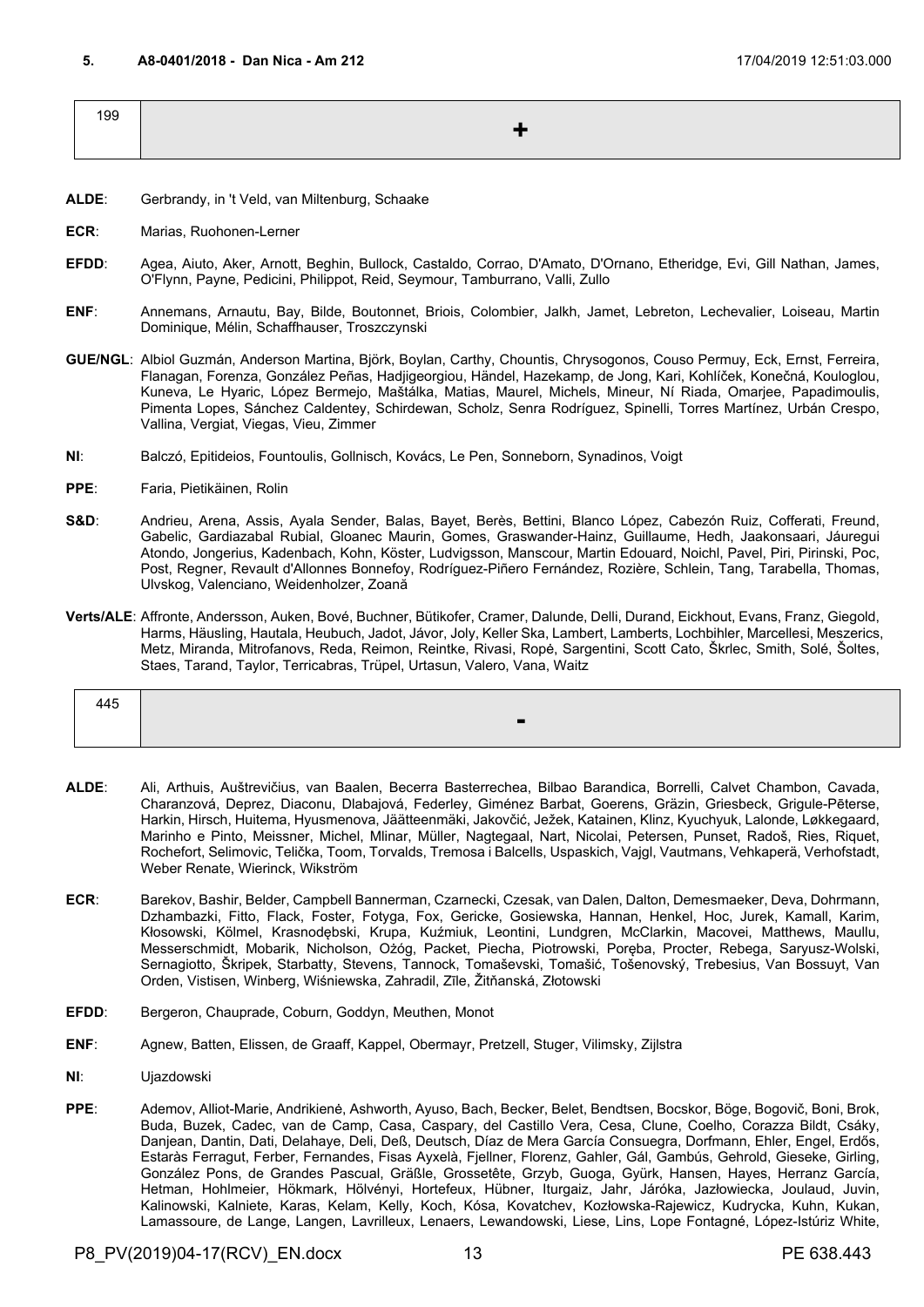Loskutovs, Łukacijewska, McAllister, McGuinness, Maletić, Malinov, Mandl, Mann, Marinescu, Matera, Mato, Melo, Metsola, Mikolášik, Millán Mon, Moisă, Morano, Morin-Chartier, Mureşan, Muselier, Nagy, Niebler, Niedermayer, van Nistelrooij, Novakov, Olbrycht, Peterle, Petir, Pieper, Pitera, Plura, Polčák, Pospíšil, Preda, Proust, Quisthoudt-Rowohl, Radev, Radtke, Rangel, Ribeiro, Rosati, Ruas, Rübig, Šadurskis, Saïfi, Salafranca Sánchez-Neyra, Salini, Sander, Sarvamaa, Schmidt, Schreijer-Pierik, Schulze, Schwab, Sellström, Siekierski, Sógor, Šojdrová, Sommer, Sonik, Štefanec, Štětina, Stolojan, Šuica, Šulin, Svoboda, Szájer, Szejnfeld, Thun und Hohenstein, Tolić, Tomc, Ţurcanu, Urutchev, Vaidere, Vălean, Vandenkendelaere, Verheyen, Virkkunen, Voss, Vozemberg-Vrionidi, Weber Manfred, Wieland, Winkler Hermann, Winkler Iuliu, Záborská, Zammit Dimech, Zdechovský, Zdrojewski, Zeller, Zovko, Zver, Zwiefka

S&D: Aguilera García, Anderson Lucy, Balčytis, Blinkevičiūtė, Borzan, Bostinaru, Brannen, Bresso, Briano, Bullmann, Caputo, Chinnici, Christensen, Corbett, Costa, Cristea, Dalli, Dance, Danti, De Castro, De Monte, Detjen, Drăghici, Ertug, Fajon, Ferrandino, Fleckenstein, Frunzulică, García Pérez, Gasbarra, Gebhardt, Geier, Gentile, Geringer de Oedenberg, Gierek, Gill Neena, Giuffrida, Grapini, Griffin, Gualtieri, Guerrero Salom, Hanso, Hoffmann, Honeyball, Howarth, Kammerevert, Kaufmann, Keller Jan, Khan, Kirton-Darling, Kofod, Krehl, Kumpula-Natri, Kyenge, Kyrkos, Lange, Leinen, Liberadzki, Lietz, López, López Aguilar, Łybacka, McAvan, Mamikins, Maňka, Martin David, Mayer Alex, Melior, Molnár, Moody, Moraes, Morgano, Mosca, Nekov, Neuser, Nica, Niedermüller, Palmer, Panzeri, Pargneaux, Paşcu, Peillon, Picierno, Picula, Poche, Popa, Preuß, Rodrigues Liliana, Rodust, Sant, dos Santos, Sârbu, Sassoli, Schaldemose, Schuster, Sehnalová, Serrão Santos, Silva Pereira, Simon Peter, Simon Siôn, Sippel, Smolková, Stanishev, Szanyi, Tănăsescu, Țapardel, Toia, Van Brempt, Vaughan, Viotti, Ward, Werner, Westphal, Winter, Wölken, Zala, Zanonato, Zemke, Zoffoli, Zorrinho

|--|--|--|

**EFDD**: Moi

- **ENF**: Bizzotto, Borghezio, Lancini, Marusik, Scottà, Zanni, Żółtek
- **NI**: Montel, Morvai, Papadakis Konstantinos, Sośnierz, Zarianopoulos

#### **PPE**: Arimont

**ПОПРАВКИ В ПОДАДЕНИТЕ ГЛАСОВЕ И НАМЕРЕНИЯ ЗА ГЛАСУВАНЕ - CORRECCIONES E INTENCIONES DE VOTO - OPRAVY HLASOVÁNÍ A SDĚLENÍ O ÚMYSLU HLASOVAT - STEMMERETTELSER OG -INTENTIONER - BERICHTIGUNGEN DES STIMMVERHALTENS UND BEABSICHTIGTES STIMMVERHALTEN - HÄÄLETUSE PARANDUSED JA HÄÄLETUSKAVATSUSED - ΔΙΟΡΘΩΣΕΙΣ ΚΑΙ ΠΡΟΘΕΣΕΙΣ ΨΗΦΟΥ - CORRECTIONS TO VOTES AND VOTING INTENTIONS - CORRECTIONS ET INTENTIONS DE VOTE - IZMJENE DANIH GLASOVA I NAMJERE GLASAČA - CORREZIONI E INTENZIONI DI VOTO - BALSOJUMU LABOJUMI UN NODOMI BALSOT - BALSAVIMO PATAISYMAI IR KETINIMAI - SZAVAZATOK HELYESBÍTÉSEI ÉS SZAVAZÁSI SZÁNDÉKOK - KORREZZJONIJIET U INTENZJONIJIET GĦALL-VOT - RECTIFICATIES STEMGEDRAG/ VOORGENOMEN STEMGEDRAG - KOREKTY GŁOSOWANIA I ZAMIAR GŁOSOWANIA - CORRECÇÕES E INTENÇÕES DE VOTO - CORECTĂRI ŞI INTENŢII DE VOT OPRAVY HLASOVANIA A ZÁMERY PRI HLASOVANÍ - CEARTÚCHÁIN AR AN VÓTA AGUS INTINNÍ VÓTÁLA - POPRAVKI IN NAMERE GLASOVANJA - ÄÄNESTYSKÄYTTÄYTYMISTÄ JA ÄÄNESTYSAIKEITA KOSKEVAT ILMOITUKSET - RÄTTELSER/AVSIKTSFÖRKLARINGAR TILL AVGIVNA RÖSTER +** Vincent Peillon **-** Maria Gabriela Zoană **0**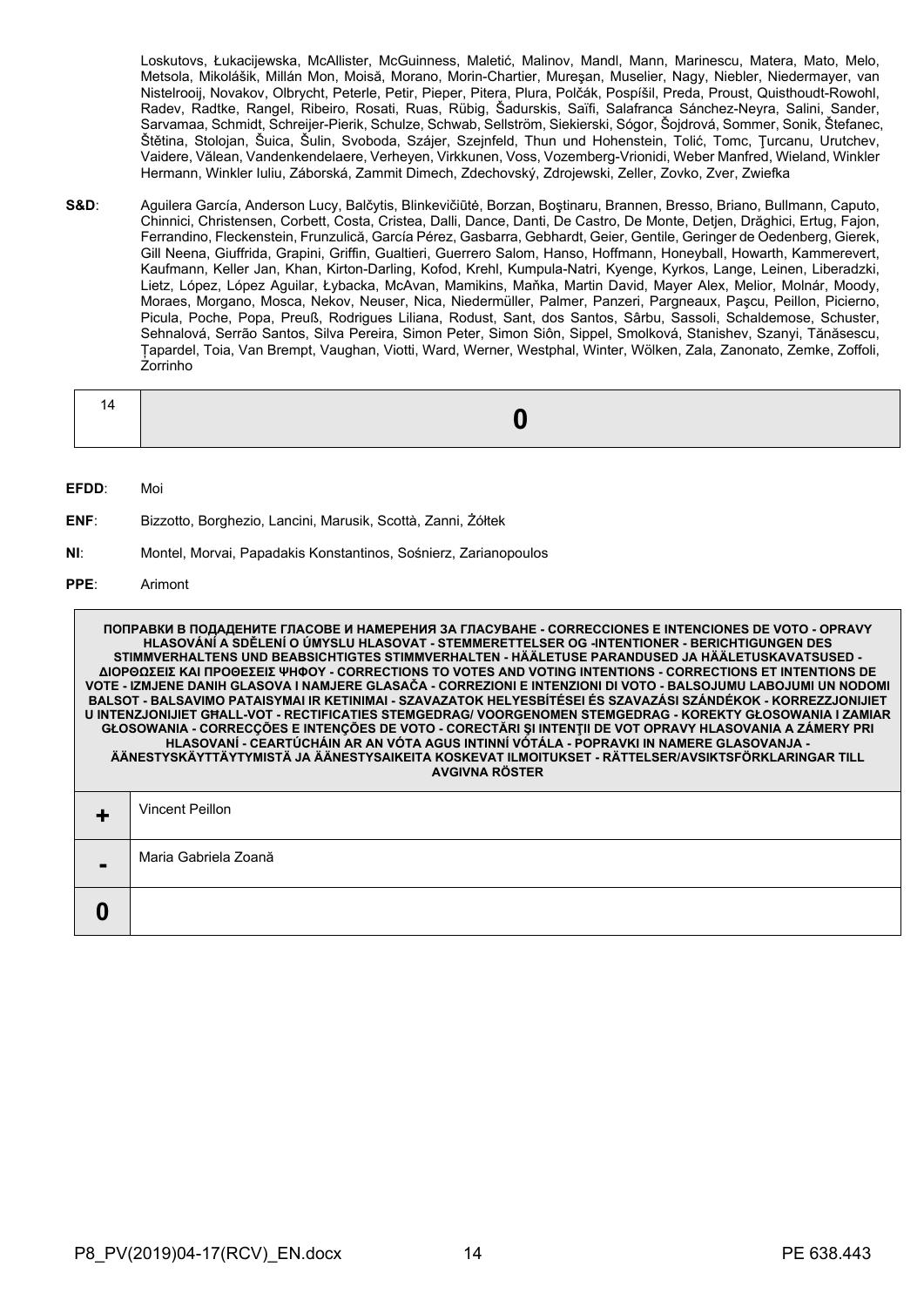<span id="page-14-0"></span>

| 578 |  |
|-----|--|
|     |  |
|     |  |

- **ALDE**: Ali, Arthuis, Auštrevičius, van Baalen, Becerra Basterrechea, Bilbao Barandica, Borrelli, Calvet Chambon, Cavada, Charanzová, Deprez, Diaconu, Dlabajová, Federley, Gerbrandy, Giménez Barbat, Goerens, Gräzin, Griesbeck, Grigule-Pēterse, Harkin, Hirsch, Huitema, Hyusmenova, in 't Veld, Jäätteenmäki, Jakovčić, Ježek, Katainen, Klinz, Kyuchyuk, Lalonde, Løkkegaard, Marinho e Pinto, Meissner, Michel, van Miltenburg, Mlinar, Müller, Nagtegaal, Nart, Nicolai, Petersen, Punset, Radoš, Ries, Riquet, Rochefort, Schaake, Selimovic, Telička, Toom, Torvalds, Tremosa i Balcells, Uspaskich, Vajgl, Vautmans, Vehkaperä, Weber Renate, Wierinck, Wikström
- **ECR**: Barekov, Bashir, Belder, Campbell Bannerman, Czarnecki, Czesak, van Dalen, Dalton, Demesmaeker, Deva, Dohrmann, Dzhambazki, Fitto, Flack, Foster, Fotyga, Fox, Gericke, Gosiewska, Hannan, Henkel, Hoc, Jurek, Kamall, Karim, Kłosowski, Kölmel, Krasnodębski, Krupa, Kuźmiuk, Leontini, McClarkin, Macovei, Marias, Matthews, Maullu, Messerschmidt, Mobarik, Nicholson, Ożóg, Packet, Piecha, Piotrowski, Poręba, Procter, Rebega, Ruohonen-Lerner, Saryusz-Wolski, Sernagiotto, Škripek, Starbatty, Stevens, Tannock, Tomaševski, Tomašić, Tošenovský, Trebesius, Van Bossuyt, Van Orden, Vistisen, Wiśniewska, Zahradil, Zīle, Žitňanská, Złotowski
- **EFDD**: Agea, Aiuto, Beghin, Bergeron, Castaldo, Chauprade, Corrao, D'Amato, Evi, Goddyn, Monot, Pedicini, Tamburrano, Valli, Zullo
- **ENF**: Annemans, Arnautu, Bay, Bilde, Bizzotto, Borghezio, Boutonnet, Briois, Colombier, Jalkh, Jamet, Kappel, Lancini, Lebreton, Lechevalier, Loiseau, Martin Dominique, Mélin, Obermayr, Schaffhauser, Scottà, Troszczynski, Vilimsky, Zanni
- **GUE/NGL**: Albiol Guzmán, Chrysogonos, Kari, Kouloglou, Kuneva, López Bermejo, Matias, Omarjee, Papadimoulis, Vallina
- **NI**: Balczó, Gollnisch, Kovács, Le Pen, Montel, Morvai, Sonneborn, Ujazdowski, Voigt
- **PPE**: Ademov, Alliot-Marie, Andrikienė, Arimont, Ashworth, Ayuso, Bach, Becker, Belet, Bendtsen, Bocskor, Böge, Bogovič, Boni, Brok, Buda, Buzek, Cadec, van de Camp, Casa, Caspary, del Castillo Vera, Cesa, Clune, Coelho, Corazza Bildt, Csáky, Danjean, Dantin, Dati, Delahaye, Deli, Deß, Deutsch, Díaz de Mera García Consuegra, Dorfmann, Ehler, Engel, Erdős, Estaràs Ferragut, Faria, Ferber, Fernandes, Fisas Ayxelà, Fjellner, Florenz, Gahler, Gál, Gambús, Gehrold, Gieseke, Girling, González Pons, de Grandes Pascual, Gräßle, Grossetête, Grzyb, Guoga, Gyürk, Hansen, Hayes, Herranz García, Hetman, Hohlmeier, Hökmark, Hölvényi, Hortefeux, Hübner, Iturgaiz, Jahr, Járóka, Jazłowiecka, Joulaud, Juvin, Kalinowski, Kalniete, Karas, Kelam, Kelly, Koch, Kósa, Kovatchev, Kozłowska-Rajewicz, Kudrycka, Kuhn, Kukan, Lamassoure, de Lange, Langen, Lavrilleux, Lenaers, Lewandowski, Liese, Lins, Lope Fontagné, López-Istúriz White, Loskutovs, Łukacijewska, McAllister, McGuinness, Maletić, Malinov, Mandl, Mann, Marinescu, Matera, Mato, Melo, Metsola, Mikolášik, Millán Mon, Moisă, Morano, Morin-Chartier, Mureşan, Muselier, Nagy, Niebler, Niedermayer, van Nistelrooij, Novakov, Olbrycht, Peterle, Petir, Pieper, Pietikäinen, Pitera, Plura, Polčák, Pospíšil, Preda, Proust, Quisthoudt-Rowohl, Radev, Radtke, Rangel, Ribeiro, Rolin, Rosati, Ruas, Rübig, Šadurskis, Saïfi, Salafranca Sánchez-Neyra, Salini, Sander, Sarvamaa, Schmidt, Schreijer-Pierik, Schulze, Schwab, Sellström, Siekierski, Sógor, Šojdrová, Sommer, Sonik, Štefanec, Štětina, Stolojan, Šuica, Šulin, Svoboda, Szájer, Szejnfeld, Thun und Hohenstein, Tolić, Tomc, Ţurcanu, Urutchev, Vaidere, Vălean, Vandenkendelaere, Verheyen, Virkkunen, Voss, Vozemberg-Vrionidi, Weber Manfred, Wieland, Winkler Hermann, Winkler Iuliu, Záborská, Zammit Dimech, Zdechovský, Zdrojewski, Zeller, Zovko, Zver, Zwiefka
- **S&D**: Aguilera García, Anderson Lucy, Assis, Ayala Sender, Balčytis, Bettini, Blanco López, Blinkevičiūtė, Borzan, Boştinaru, Brannen, Bresso, Briano, Bullmann, Cabezón Ruiz, Caputo, Chinnici, Christensen, Cofferati, Corbett, Costa, Cristea, Dalli, Dance, Danti, De Castro, Delvaux, De Monte, Detjen, Drăghici, Ertug, Fajon, Fernández, Ferrandino, Fleckenstein, Freund, Frunzulică, Gabelic, García Pérez, Gardiazabal Rubial, Gasbarra, Gebhardt, Geier, Gentile, Geringer de Oedenberg, Gierek, Gill Neena, Giuffrida, Gomes, Grapini, Graswander-Hainz, Griffin, Gualtieri, Guerrero Salom, Hanso, Hedh, Hoffmann, Honeyball, Howarth, Jaakonsaari, Jáuregui Atondo, Jongerius, Kadenbach, Kammerevert, Kaufmann, Keller Jan, Khan, Kirton-Darling, Kofod, Kohn, Köster, Krehl, Kumpula-Natri, Kyenge, Kyrkos, Lange, Leinen, Liberadzki, Lietz, López, López Aguilar, Ludvigsson, Łybacka, McAvan, Mamikins, Maňka, Martin David, Mayer Alex, Melior, Mizzi, Molnár, Moody, Moraes, Morgano, Mosca, Nekov, Neuser, Nica, Niedermüller, Noichl, Palmer, Panzeri, Pargneaux, Paşcu, Pavel, Picierno, Picula, Piri, Pirinski, Poc, Poche, Popa, Post, Preuß, Regner, Rodrigues Liliana, Rodríguez-Piñero Fernández, Rodust, Sant, dos Santos, Sârbu, Sassoli, Schaldemose, Schlein, Schuster, Sehnalová, Serrão Santos, Silva Pereira, Simon Peter, Simon Siôn, Sippel, Smolková, Stanishev, Szanyi, Tănăsescu, Tang, Țapardel, Toia, Ulvskog, Valenciano, Van Brempt, Vaughan, Viotti, Ward, Weidenholzer, Werner, Westphal, Winter, Wölken, Zala, Zanonato, Zemke, Zoană, Zoffoli, Zorrinho
- **Verts/ALE**: Affronte, Andersson, Auken, Bové, Buchner, Bütikofer, Cramer, Dalunde, Delli, Durand, Eickhout, Evans, Franz, Giegold, Harms, Häusling, Hautala, Heubuch, Jadot, Jávor, Joly, Keller Ska, Lambert, Lamberts, Lochbihler, Marcellesi, Meszerics, Metz, Miranda, Mitrofanovs, Reda, Reimon, Reintke, Rivasi, Ropė, Sargentini, Scott Cato, Škrlec, Smith, Solé, Šoltes, Staes, Tarand, Taylor, Terricabras, Trüpel, Urtasun, Valero, Vana, Waitz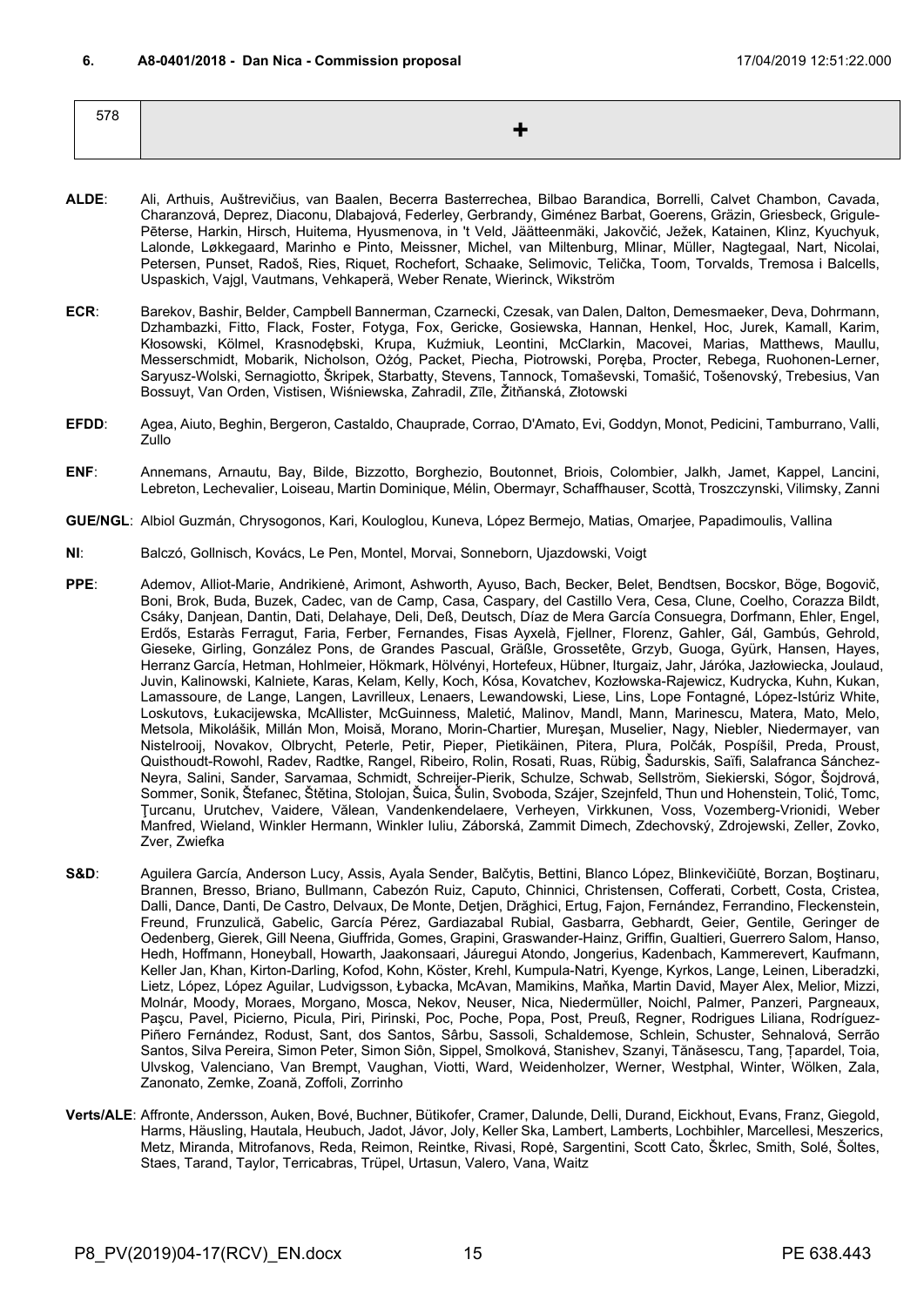40 **-**

- **ECR**: Lundgren, Winberg
- **EFDD**: Aker, Arnott, Bullock, Coburn, Etheridge, Gill Nathan, Meuthen, O'Flynn, Payne, Reid, Seymour
- **ENF**: Agnew, Batten, Elissen, de Graaff, Marusik, Pretzell, Stuger, Zijlstra, Żółtek
- **GUE/NGL**: Anderson Martina, Boylan, Carthy, Couso Permuy, Ferreira, Hazekamp, de Jong, Mineur, Ní Riada, Pimenta Lopes, Senra Rodríguez, Viegas
- **NI**: Epitideios, Fountoulis, Papadakis Konstantinos, Sośnierz, Synadinos, Zarianopoulos

|--|--|--|

- **EFDD**: D'Ornano, James, Moi, Philippot
- **GUE/NGL**: Björk, Chountis, Eck, Ernst, Flanagan, Forenza, González Peñas, Hadjigeorgiou, Händel, Kohlíček, Konečná, Le Hyaric, Maštálka, Maurel, Michels, Sánchez Caldentey, Schirdewan, Scholz, Spinelli, Torres Martínez, Urbán Crespo, Vergiat, Vieu, Zimmer
- **S&D**: Andrieu, Arena, Balas, Bayet, Berès, Gloanec Maurin, Guillaume, Manscour, Martin Edouard, Revault d'Allonnes Bonnefoy, Rozière, Tarabella, Thomas

**ПОПРАВКИ В ПОДАДЕНИТЕ ГЛАСОВЕ И НАМЕРЕНИЯ ЗА ГЛАСУВАНЕ - CORRECCIONES E INTENCIONES DE VOTO - OPRAVY HLASOVÁNÍ A SDĚLENÍ O ÚMYSLU HLASOVAT - STEMMERETTELSER OG -INTENTIONER - BERICHTIGUNGEN DES STIMMVERHALTENS UND BEABSICHTIGTES STIMMVERHALTEN - HÄÄLETUSE PARANDUSED JA HÄÄLETUSKAVATSUSED - ΔΙΟΡΘΩΣΕΙΣ ΚΑΙ ΠΡΟΘΕΣΕΙΣ ΨΗΦΟΥ - CORRECTIONS TO VOTES AND VOTING INTENTIONS - CORRECTIONS ET INTENTIONS DE VOTE - IZMJENE DANIH GLASOVA I NAMJERE GLASAČA - CORREZIONI E INTENZIONI DI VOTO - BALSOJUMU LABOJUMI UN NODOMI BALSOT - BALSAVIMO PATAISYMAI IR KETINIMAI - SZAVAZATOK HELYESBÍTÉSEI ÉS SZAVAZÁSI SZÁNDÉKOK - KORREZZJONIJIET U INTENZJONIJIET GĦALL-VOT - RECTIFICATIES STEMGEDRAG/ VOORGENOMEN STEMGEDRAG - KOREKTY GŁOSOWANIA I ZAMIAR GŁOSOWANIA - CORRECÇÕES E INTENÇÕES DE VOTO - CORECTĂRI ŞI INTENŢII DE VOT OPRAVY HLASOVANIA A ZÁMERY PRI HLASOVANÍ - CEARTÚCHÁIN AR AN VÓTA AGUS INTINNÍ VÓTÁLA - POPRAVKI IN NAMERE GLASOVANJA - ÄÄNESTYSKÄYTTÄYTYMISTÄ JA ÄÄNESTYSAIKEITA KOSKEVAT ILMOITUKSET - RÄTTELSER/AVSIKTSFÖRKLARINGAR TILL AVGIVNA RÖSTER + - 0** Younous Omarjee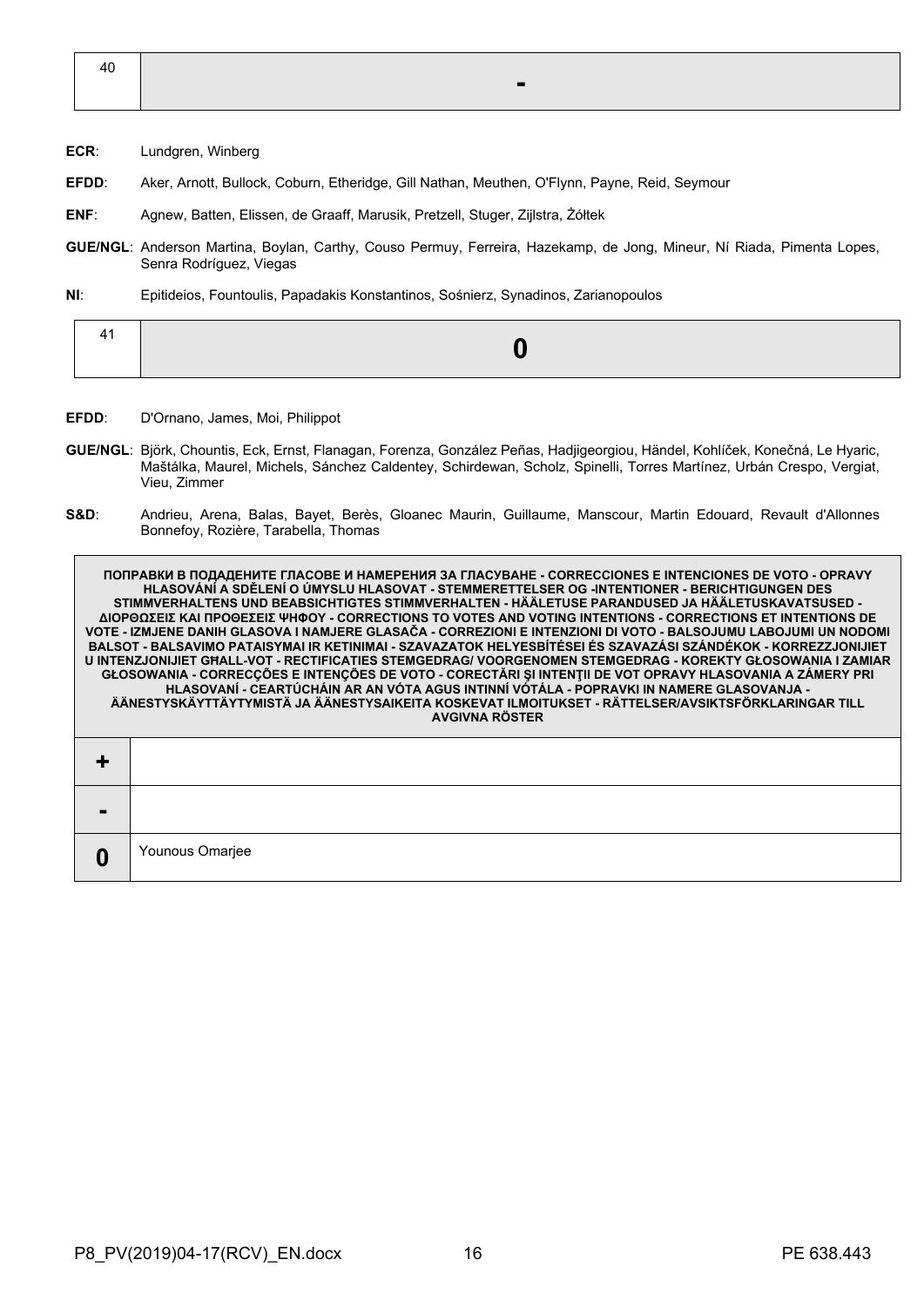<span id="page-16-0"></span>

| $171$ |    |
|-------|----|
|       | ▔▗ |
|       |    |

- **ALDE**: Gerbrandy, in 't Veld, van Miltenburg, Schaake
- **ECR**: Marias, Ruohonen-Lerner
- **EFDD**: Agea, Aiuto, Beghin, Castaldo, Corrao, D'Amato, D'Ornano, Evi, Pedicini, Philippot, Tamburrano, Valli, Zullo
- **GUE/NGL**: Albiol Guzmán, Anderson Martina, Björk, Boylan, Carthy, Chountis, Chrysogonos, Couso Permuy, Eck, Ernst, Ferreira, Flanagan, Forenza, González Peñas, Hadjigeorgiou, Händel, Hazekamp, de Jong, Kari, Kohlíček, Konečná, Kouloglou, Kuneva, Le Hyaric, López Bermejo, Maštálka, Matias, Maurel, Michels, Mineur, Ní Riada, Omarjee, Papadimoulis, Pimenta Lopes, Sánchez Caldentey, Schirdewan, Scholz, Senra Rodríguez, Spinelli, Torres Martínez, Urbán Crespo, Vallina, Vergiat, Viegas, Vieu, Zimmer
- **NI**: Epitideios, Fountoulis, Sonneborn, Synadinos, Voigt
- **PPE**: Faria, Pietikäinen, Schwab
- **S&D**: Andrieu, Arena, Assis, Ayala Sender, Balas, Bayet, Bettini, Blanco López, Cabezón Ruiz, Cofferati, Freund, Gabelic, García Pérez, Gardiazabal Rubial, Gloanec Maurin, Graswander-Hainz, Guerrero Salom, Guillaume, Hedh, Jaakonsaari, Jáuregui Atondo, Jongerius, Kadenbach, Kohn, Köster, López Aguilar, Ludvigsson, Manscour, Martin Edouard, Noichl, Panzeri, Peillon, Picierno, Piri, Pirinski, Poche, Post, Regner, Revault d'Allonnes Bonnefoy, Rodríguez-Piñero Fernández, Rozière, Schlein, Tang, Tarabella, Thomas, Ulvskog, Valenciano, Zanonato
- **Verts/ALE**: Affronte, Andersson, Auken, Bové, Buchner, Bütikofer, Cramer, Dalunde, Delli, Durand, Eickhout, Evans, Franz, Giegold, Harms, Häusling, Hautala, Heubuch, Jadot, Jávor, Joly, Keller Ska, Lambert, Lamberts, Lochbihler, Marcellesi, Meszerics, Metz, Miranda, Mitrofanovs, Reda, Reimon, Reintke, Rivasi, Ropė, Sargentini, Scott Cato, Škrlec, Smith, Solé, Šoltes, Staes, Tarand, Taylor, Terricabras, Trüpel, Urtasun, Valero, Vana, Waitz

| 456 |                          |
|-----|--------------------------|
|     | $\overline{\phantom{a}}$ |

- **ALDE**: Ali, Arthuis, Auštrevičius, van Baalen, Becerra Basterrechea, Bilbao Barandica, Borrelli, Calvet Chambon, Cavada, Charanzová, Deprez, Diaconu, Dlabajová, Federley, Giménez Barbat, Goerens, Griesbeck, Grigule-Pēterse, Harkin, Hirsch, Huitema, Hyusmenova, Jäätteenmäki, Jakovčić, Ježek, Katainen, Klinz, Kyuchyuk, Lalonde, Løkkegaard, Marinho e Pinto, Meissner, Michel, Mlinar, Müller, Nagtegaal, Nart, Nicolai, Petersen, Punset, Radoš, Ries, Riquet, Rochefort, Selimovic, Telička, Toom, Torvalds, Tremosa i Balcells, Uspaskich, Vajgl, Vautmans, Vehkaperä, Verhofstadt, Weber Renate, Wierinck, Wikström
- **ECR**: Barekov, Bashir, Belder, Campbell Bannerman, Czarnecki, Czesak, van Dalen, Dalton, Demesmaeker, Deva, Dohrmann, Dzhambazki, Fitto, Flack, Foster, Fotyga, Fox, Gericke, Gosiewska, Hannan, Henkel, Hoc, Jurek, Kamall, Karim, Kłosowski, Kölmel, Krasnodębski, Krupa, Kuźmiuk, Leontini, Lundgren, McClarkin, Macovei, Matthews, Maullu, Messerschmidt, Mobarik, Nicholson, Ożóg, Packet, Piecha, Piotrowski, Poręba, Procter, Rebega, Saryusz-Wolski, Sernagiotto, Škripek, Starbatty, Stevens, Tannock, Tomaševski, Tomašić, Tošenovský, Trebesius, Van Bossuyt, Van Orden, Vistisen, Winberg, Wiśniewska, Zahradil, Zīle, Žitňanská, Złotowski
- **EFDD**: Bergeron, Chauprade, Goddyn, Meuthen, Monot, Payne
- **ENF**: Annemans, Arnautu, Bay, Bilde, Boutonnet, Briois, Colombier, Elissen, de Graaff, Jalkh, Jamet, Lebreton, Lechevalier, Loiseau, Martin Dominique, Marusik, Mélin, Pretzell, Schaffhauser, Stuger, Troszczynski, Zijlstra, Żółtek
- **NI**: Gollnisch, Le Pen, Montel, Sośnierz, Ujazdowski
- **PPE**: Ademov, Alliot-Marie, Andrikienė, Arimont, Ashworth, Ayuso, Bach, Becker, Belet, Bendtsen, Bocskor, Böge, Bogovič, Boni, Brok, Buda, Buzek, Cadec, van de Camp, Casa, Caspary, del Castillo Vera, Cesa, Clune, Coelho, Corazza Bildt, Csáky, Danjean, Dantin, Dati, Delahaye, Deli, Deß, Deutsch, Díaz de Mera García Consuegra, Dorfmann, Ehler, Engel, Erdős, Estaràs Ferragut, Ferber, Fernandes, Fisas Ayxelà, Fjellner, Florenz, Gahler, Gál, Gambús, Gehrold, Gieseke, Girling, González Pons, de Grandes Pascual, Gräßle, Grossetête, Grzyb, Guoga, Gyürk, Hansen, Hayes, Herranz García, Hetman, Hohlmeier, Hökmark, Hölvényi, Hortefeux, Hübner, Iturgaiz, Jahr, Járóka, Jazłowiecka, Joulaud, Juvin, Kalinowski, Kalniete, Karas, Kelam, Kelly, Koch, Kósa, Kovatchev, Kozłowska-Rajewicz, Kudrycka, Kuhn, Kukan, Lamassoure, de Lange, Langen, Lavrilleux, Lenaers, Lewandowski, Liese, Lins, Lope Fontagné, López-Istúriz White, Loskutovs, Łukacijewska, McAllister, McGuinness, Maletić, Malinov, Mandl, Mann, Marinescu, Matera, Mato, Melo, Metsola, Mikolášik, Millán Mon, Moisă, Morano, Morin-Chartier, Mureşan, Muselier, Nagy, Niebler, Niedermayer, van Nistelrooij, Novakov, Olbrycht, Peterle, Petir, Pieper, Pitera, Plura, Polčák, Pospíšil, Preda, Proust, Quisthoudt-Rowohl,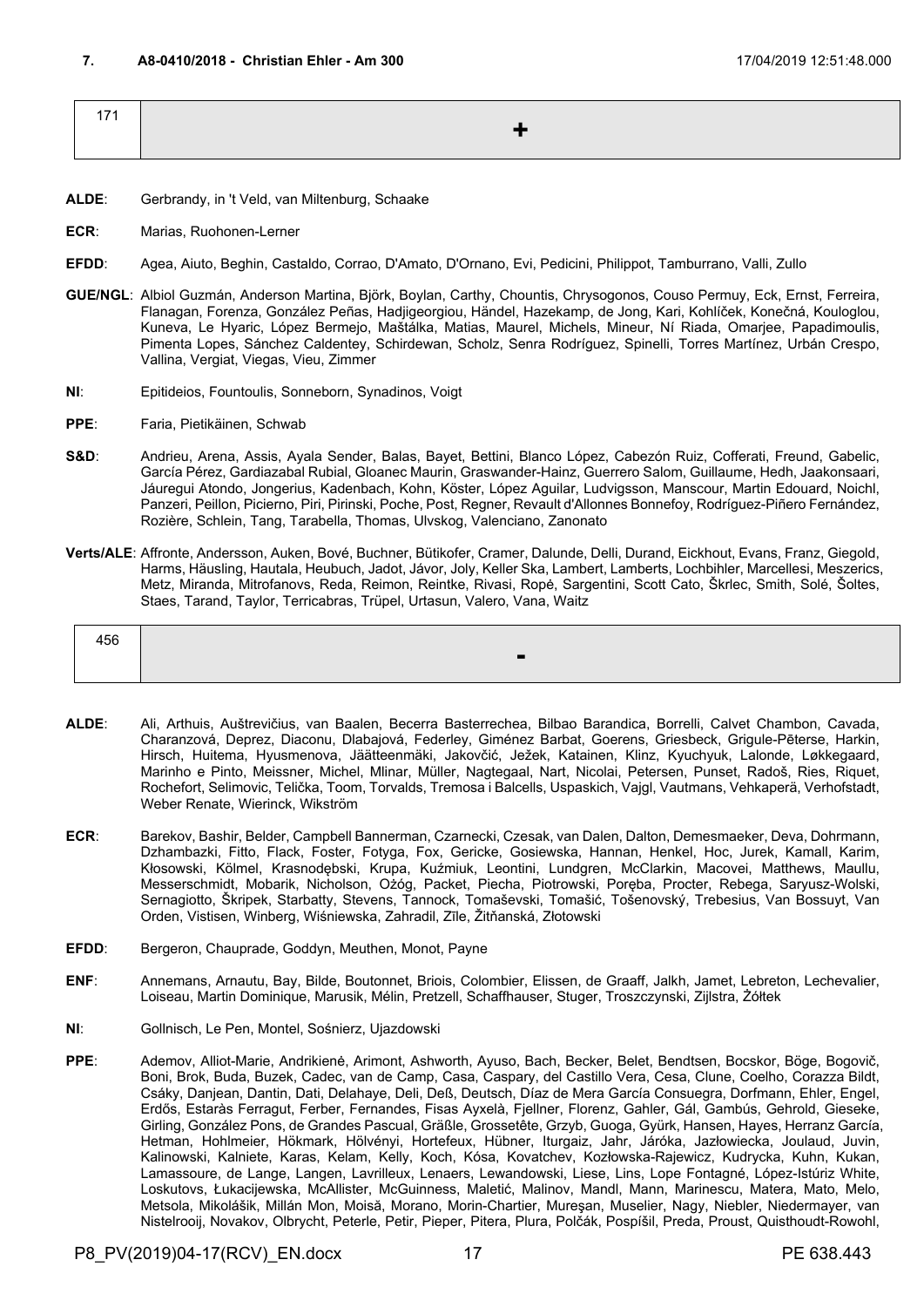Radev, Radtke, Rangel, Ribeiro, Rosati, Ruas, Rübig, Šadurskis, Saïfi, Salafranca Sánchez-Neyra, Salini, Sander, Sarvamaa, Schmidt, Schreijer-Pierik, Schulze, Sellström, Siekierski, Sógor, Šojdrová, Sommer, Sonik, Štefanec, Štětina, Stolojan, Šuica, Šulin, Svoboda, Szájer, Szejnfeld, Thun und Hohenstein, Tolić, Tomc, Ţurcanu, Urutchev, Vaidere, Vălean, Vandenkendelaere, Verheyen, Virkkunen, Voss, Vozemberg-Vrionidi, Weber Manfred, Wieland, Winkler Hermann, Winkler Iuliu, Záborská, Zammit Dimech, Zdechovský, Zdrojewski, Zeller, Zovko, Zwiefka

**S&D**: Aguilera García, Anderson Lucy, Balčytis, Berès, Blinkevičiūtė, Borzan, Boştinaru, Brannen, Bresso, Briano, Caputo, Chinnici, Christensen, Corbett, Costa, Cristea, Dalli, Dance, Danti, De Castro, Delvaux, De Monte, Detjen, Drăghici, Ertug, Fajon, Ferrandino, Fleckenstein, Frunzulică, Gasbarra, Gebhardt, Geier, Gentile, Geringer de Oedenberg, Gierek, Gill Neena, Giuffrida, Gomes, Grapini, Griffin, Gualtieri, Hoffmann, Honeyball, Howarth, Kammerevert, Kaufmann, Keller Jan, Khan, Kirton-Darling, Kofod, Krehl, Kumpula-Natri, Kyenge, Kyrkos, Lange, Leinen, Liberadzki, Lietz, López, Łybacka, McAvan, Mamikins, Maňka, Martin David, Mayer Alex, Melior, Mizzi, Molnár, Moody, Moraes, Morgano, Mosca, Neuser, Nica, Niedermüller, Palmer, Pargneaux, Paşcu, Pavel, Picula, Poc, Popa, Preuß, Rodrigues Liliana, Rodust, Sant, Sârbu, Sassoli, Schaldemose, Schuster, Sehnalová, Serrão Santos, Silva Pereira, Simon Peter, Simon Siôn, Sippel, Smolková, Stanishev, Szanyi, Tănăsescu, Țapardel, Toia, Van Brempt, Vaughan, Viotti, Ward, Weidenholzer, Werner, Westphal, Winter, Wölken, Zala, Zemke, Zoană, Zoffoli, Zorrinho

- **EFDD**: Aker, Arnott, Bullock, Coburn, Etheridge, Gill Nathan, James, Moi, O'Flynn, Reid, Seymour
- **ENF**: Agnew, Batten, Bizzotto, Borghezio, Kappel, Lancini, Obermayr, Scottà, Vilimsky, Zanni
- **NI**: Balczó, Kovács, Morvai, Papadakis Konstantinos, Zarianopoulos
- **PPE**: Rolin
- **S&D**: Nekov

|   | ПОПРАВКИ В ПОДАДЕНИТЕ ГЛАСОВЕ И НАМЕРЕНИЯ ЗА ГЛАСУВАНЕ - CORRECCIONES E INTENCIONES DE VOTO - OPRAVY<br><u> HLASOVÁNÍ A SDĚLENÍ O ÚMYSLU HLASOVAT - STEMMERETTELSER OG -INTENTIONER - BERICHTIGUNGEN DES</u><br>STIMMVERHALTENS UND BEABSICHTIGTES STIMMVERHALTEN - HÄÄLETUSE PARANDUSED JA HÄÄLETUSKAVATSUSED -<br>ΔΙΟΡΘΩΣΕΙΣ ΚΑΙ ΠΡΟΘΕΣΕΙΣ ΨΗΦΟΥ - CORRECTIONS ΤΟ VOTES AND VOTING INTENTIONS - CORRECTIONS ET INTENTIONS DE<br>VOTE - IZMJENE DANIH GLASOVA I NAMJERE GLASAČA - CORREZIONI E INTENZIONI DI VOTO - BALSOJUMU LABOJUMI UN NODOMI<br>BALSOT - BALSAVIMO PATAISYMAI IR KETINIMAI - SZAVAZATOK HELYESBÍTÉSEI ÉS SZAVAZÁSI SZÁNDÉKOK - KORREZZJONIJIET<br>U INTENZJONIJIET GHALL-VOT - RECTIFICATIES STEMGEDRAG/ VOORGENOMEN STEMGEDRAG - KOREKTY GŁOSOWANIA I ZAMIAR<br>GŁOSOWANIA - CORRECÇÕES E INTENÇÕES DE VOTO - CORECTĂRI ȘI INTENȚII DE VOT OPRAVY HLASOVANIA A ZÁMERY PRI<br>HLASOVANÍ - CEARTÚCHÁIN AR AN VÓTA AGUS INTINNÍ VÓTÁLA - POPRAVKI IN NAMERE GLASOVANJA -<br>ÄÄNESTYSKÄYTTÄYTYMISTÄ JA ÄÄNESTYSAIKEITA KOSKEVAT ILMOITUKSET - RÄTTELSER/AVSIKTSFÖRKLARINGAR TILL<br><b>AVGIVNA RÖSTER</b> |
|---|-----------------------------------------------------------------------------------------------------------------------------------------------------------------------------------------------------------------------------------------------------------------------------------------------------------------------------------------------------------------------------------------------------------------------------------------------------------------------------------------------------------------------------------------------------------------------------------------------------------------------------------------------------------------------------------------------------------------------------------------------------------------------------------------------------------------------------------------------------------------------------------------------------------------------------------------------------------------------------------------------------------------------------------------------------------------------------------------------------------------------------|
|   | Pervenche Berès, Pavel Poc                                                                                                                                                                                                                                                                                                                                                                                                                                                                                                                                                                                                                                                                                                                                                                                                                                                                                                                                                                                                                                                                                                  |
|   |                                                                                                                                                                                                                                                                                                                                                                                                                                                                                                                                                                                                                                                                                                                                                                                                                                                                                                                                                                                                                                                                                                                             |
| 0 |                                                                                                                                                                                                                                                                                                                                                                                                                                                                                                                                                                                                                                                                                                                                                                                                                                                                                                                                                                                                                                                                                                                             |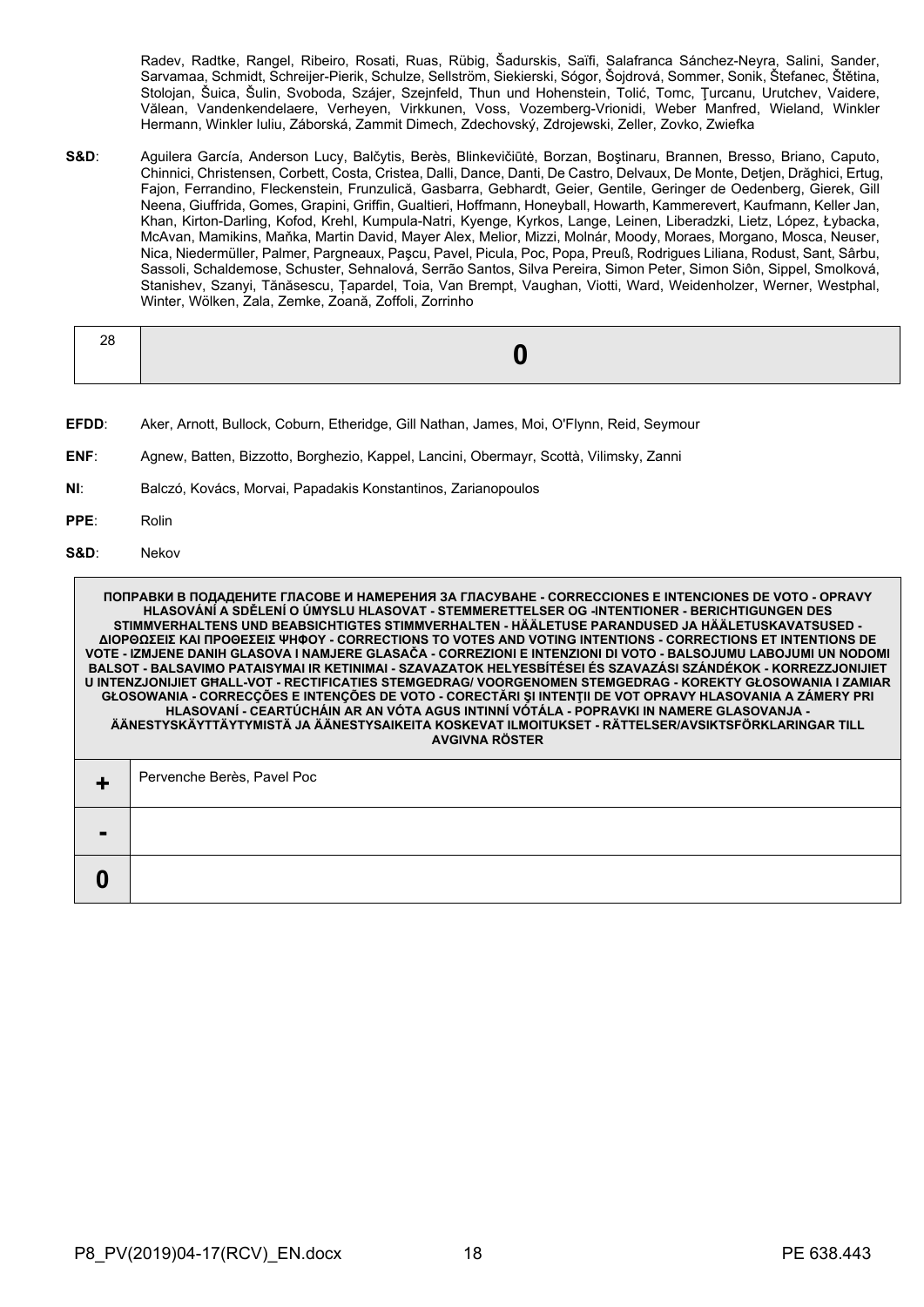<span id="page-18-0"></span>590 **+**

- **ALDE**: Ali, Arthuis, Auštrevičius, van Baalen, Becerra Basterrechea, Bilbao Barandica, Borrelli, Cavada, Charanzová, Deprez, Diaconu, Dlabajová, Federley, Gerbrandy, Giménez Barbat, Goerens, Griesbeck, Grigule-Pēterse, Harkin, Hirsch, Huitema, Hyusmenova, in 't Veld, Jäätteenmäki, Jakovčić, Ježek, Katainen, Klinz, Kyuchyuk, Lalonde, Løkkegaard, Marinho e Pinto, Meissner, Michel, van Miltenburg, Mlinar, Müller, Nagtegaal, Nart, Nicolai, Petersen, Punset, Radoš, Ries, Riquet, Rochefort, Schaake, Selimovic, Telička, Toom, Torvalds, Tremosa i Balcells, Uspaskich, Vajgl, Vautmans, Vehkaperä, Verhofstadt, Weber Renate, Wierinck, Wikström
- **ECR**: Barekov, Bashir, Belder, Campbell Bannerman, Czesak, van Dalen, Dalton, Demesmaeker, Deva, Dzhambazki, Fitto, Flack, Foster, Fotyga, Fox, Gericke, Gosiewska, Hannan, Henkel, Hoc, Jurek, Kamall, Karim, Kłosowski, Kölmel, Krasnodębski, Krupa, Kuźmiuk, Leontini, McClarkin, Macovei, Marias, Matthews, Maullu, Mobarik, Nicholson, Ożóg, Packet, Piecha, Piotrowski, Poręba, Procter, Rebega, Ruohonen-Lerner, Saryusz-Wolski, Sernagiotto, Škripek, Starbatty, Stevens, Tannock, Tomaševski, Tomašić, Tošenovský, Trebesius, Van Bossuyt, Van Orden, Wiśniewska, Zahradil, Zīle, Žitňanská, Złotowski
- **EFDD**: Agea, Aiuto, Beghin, Bergeron, Castaldo, Chauprade, Corrao, D'Amato, Evi, Goddyn, Monot, Pedicini, Tamburrano, Valli, Zullo
- **ENF**: Annemans, Arnautu, Bay, Bilde, Bizzotto, Borghezio, Boutonnet, Briois, Colombier, Jalkh, Jamet, Kappel, Lancini, Lebreton, Lechevalier, Loiseau, Martin Dominique, Mélin, Obermayr, Schaffhauser, Scottà, Troszczynski, Vilimsky, Zanni
- **GUE/NGL**: Albiol Guzmán, Björk, Chrysogonos, Couso Permuy, Eck, Ernst, Forenza, Händel, Kari, Kohlíček, Konečná, Kouloglou, Kuneva, López Bermejo, Maštálka, Matias, Maurel, Michels, Omarjee, Papadimoulis, Schirdewan, Scholz, Spinelli, Vallina, Vergiat, Vieu, Zimmer
- **NI**: Balczó, Gollnisch, Kovács, Le Pen, Montel, Morvai, Sonneborn, Ujazdowski, Voigt
- **PPE**: Ademov, Alliot-Marie, Andrikienė, Arimont, Ashworth, Ayuso, Bach, Becker, Belet, Bendtsen, Bocskor, Böge, Bogovič, Boni, Brok, Buda, Buzek, Cadec, van de Camp, Casa, Caspary, del Castillo Vera, Cesa, Clune, Coelho, Corazza Bildt, Csáky, Danjean, Dantin, Dati, Delahaye, Deli, Deß, Deutsch, Díaz de Mera García Consuegra, Dorfmann, Ehler, Engel, Erdős, Estaràs Ferragut, Faria, Ferber, Fernandes, Fisas Ayxelà, Fjellner, Florenz, Gahler, Gál, Gambús, Gehrold, Gieseke, Girling, González Pons, de Grandes Pascual, Gräßle, Grossetête, Grzyb, Guoga, Gyürk, Hansen, Hayes, Herranz García, Hetman, Hohlmeier, Hökmark, Hölvényi, Hortefeux, Hübner, Iturgaiz, Jahr, Járóka, Jazłowiecka, Joulaud, Juvin, Kalinowski, Kalniete, Karas, Kelam, Kelly, Koch, Kósa, Kovatchev, Kozłowska-Rajewicz, Kudrycka, Kuhn, Lamassoure, de Lange, Langen, Lavrilleux, Lenaers, Lewandowski, Liese, Lins, Lope Fontagné, López-Istúriz White, Loskutovs, Łukacijewska, McAllister, McGuinness, Maletić, Malinov, Mandl, Mann, Marinescu, Matera, Mato, Melo, Metsola, Mikolášik, Millán Mon, Moisă, Morano, Morin-Chartier, Mureşan, Muselier, Nagy, Niebler, Niedermayer, van Nistelrooij, Novakov, Olbrycht, Peterle, Petir, Pieper, Pietikäinen, Pitera, Plura, Polčák, Pospíšil, Preda, Proust, Quisthoudt-Rowohl, Radev, Radtke, Rangel, Ribeiro, Rolin, Rosati, Ruas, Rübig, Šadurskis, Saïfi, Salafranca Sánchez-Neyra, Salini, Sander, Sarvamaa, Schmidt, Schreijer-Pierik, Schulze, Schwab, Sellström, Siekierski, Sógor, Šojdrová, Sommer, Sonik, Štefanec, Stolojan, Šuica, Šulin, Svoboda, Szájer, Szejnfeld, Thun und Hohenstein, Tolić, Tomc, Ţurcanu, Urutchev, Vaidere, Vălean, Vandenkendelaere, Verheyen, Virkkunen, Voss, Vozemberg-Vrionidi, Weber Manfred, Wieland, Winkler Hermann, Winkler Iuliu, Záborská, Zammit Dimech, Zdechovský, Zdrojewski, Zeller, Zovko, Zver, Zwiefka
- **S&D**: Aguilera García, Anderson Lucy, Assis, Ayala Sender, Balčytis, Bettini, Blanco López, Blinkevičiūtė, Borzan, Boştinaru, Brannen, Bresso, Briano, Bullmann, Cabezón Ruiz, Caputo, Chinnici, Christensen, Cofferati, Corbett, Costa, Cristea, Dalli, Dance, Danti, De Castro, Delvaux, De Monte, Detjen, Drăghici, Ertug, Fajon, Fernández, Ferrandino, Fleckenstein, Freund, Frunzulică, Gabelic, García Pérez, Gardiazabal Rubial, Gasbarra, Gebhardt, Geier, Gentile, Geringer de Oedenberg, Gierek, Gill Neena, Giuffrida, Gloanec Maurin, Gomes, Grapini, Graswander-Hainz, Griffin, Gualtieri, Guerrero Salom, Hanso, Hedh, Hoffmann, Honeyball, Howarth, Jaakonsaari, Jáuregui Atondo, Jongerius, Kadenbach, Kammerevert, Kaufmann, Keller Jan, Khan, Kirton-Darling, Kofod, Kohn, Köster, Krehl, Kumpula-Natri, Kyenge, Kyrkos, Lange, Leinen, Liberadzki, Lietz, López, López Aguilar, Ludvigsson, Łybacka, McAvan, Mamikins, Maňka, Martin David, Mayer Alex, Melior, Mizzi, Molnár, Moody, Moraes, Morgano, Mosca, Nekov, Neuser, Nica, Niedermüller, Noichl, Palmer, Panzeri, Pargneaux, Paşcu, Pavel, Picierno, Picula, Piri, Pirinski, Poc, Poche, Popa, Post, Preuß, Regner, Rodrigues Liliana, Rodríguez-Piñero Fernández, Rodust, Sant, dos Santos, Sârbu, Sassoli, Schaldemose, Schlein, Schuster, Sehnalová, Serrão Santos, Silva Pereira, Simon Peter, Simon Siôn, Sippel, Smolková, Stanishev, Szanyi, Tănăsescu, Tang, Țapardel, Thomas, Toia, Ulvskog, Valenciano, Van Brempt, Vaughan, Viotti, Ward, Weidenholzer, Werner, Westphal, Winter, Wölken, Zala, Zanonato, Zemke, Zoană, Zoffoli, Zorrinho
- **Verts/ALE**: Affronte, Andersson, Auken, Bové, Buchner, Bütikofer, Cramer, Dalunde, Delli, Durand, Eickhout, Evans, Franz, Giegold, Harms, Häusling, Hautala, Heubuch, Jadot, Jávor, Joly, Keller Ska, Lambert, Lamberts, Lochbihler, Marcellesi, Meszerics, Metz, Miranda, Mitrofanovs, Reda, Reimon, Reintke, Rivasi, Ropė, Sargentini, Scott Cato, Škrlec, Smith, Solé, Šoltes, Staes, Tarand, Taylor, Terricabras, Trüpel, Urtasun, Valero, Vana, Waitz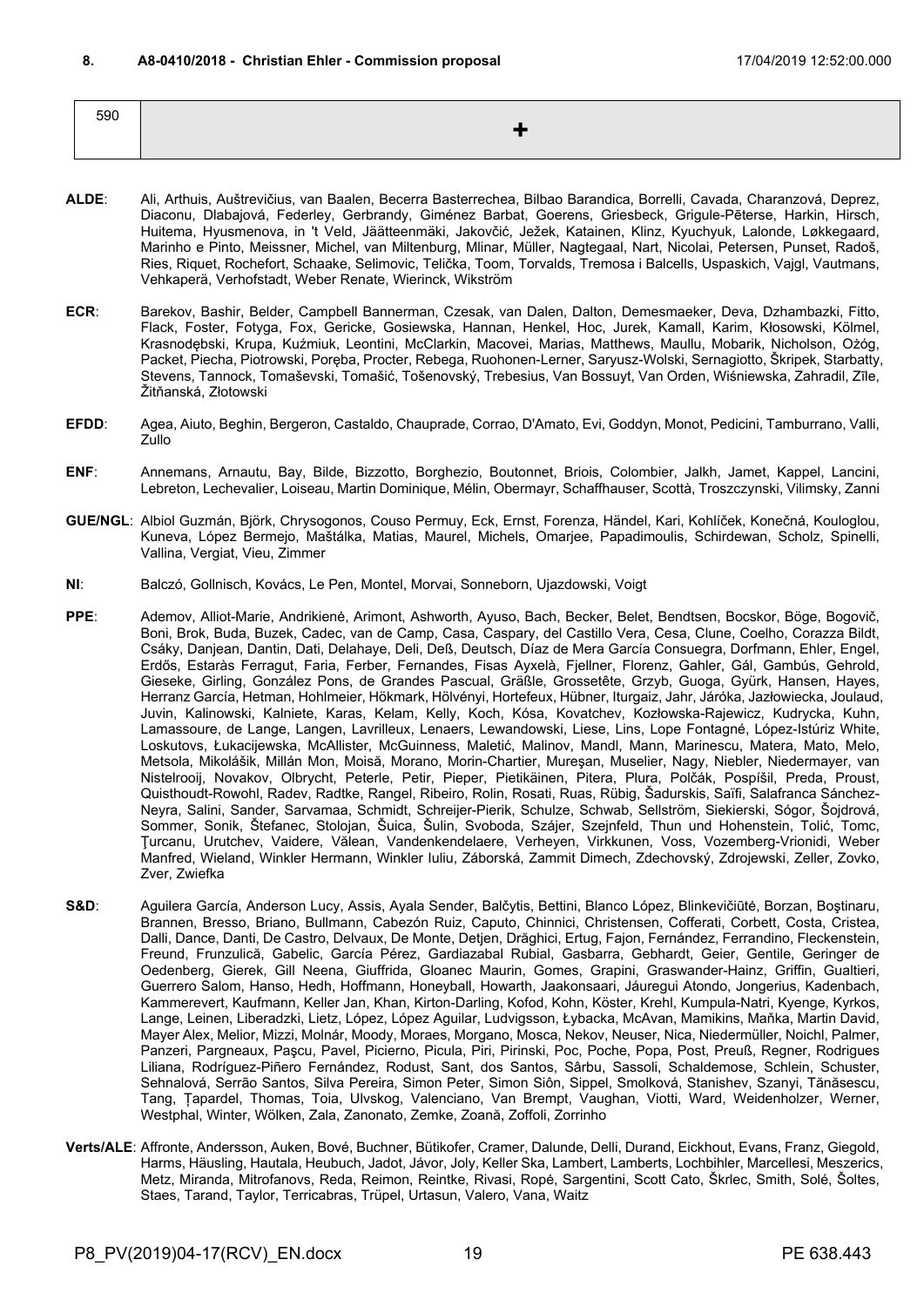| 42 |  |                                  |  |
|----|--|----------------------------------|--|
|    |  | <b>Section Contract Contract</b> |  |

- **ECR**: Lundgren, Winberg
- **EFDD**: Aker, Arnott, Bullock, Coburn, Etheridge, Gill Nathan, James, Meuthen, O'Flynn, Payne, Reid, Seymour
- **ENF**: Agnew, Batten, Elissen, de Graaff, Marusik, Pretzell, Stuger, Zijlstra, Żółtek
- **GUE/NGL**: Anderson Martina, Boylan, Carthy, Ferreira, Hazekamp, de Jong, Mineur, Ní Riada, Pimenta Lopes, Senra Rodríguez, Viegas
- **NI**: Epitideios, Fountoulis, Papadakis Konstantinos, Sośnierz, Synadinos, Zarianopoulos
- **PPE**: Kukan, Štětina

| -- |
|----|
|----|

- **ECR**: Dohrmann, Messerschmidt, Vistisen
- **EFDD**: D'Ornano, Moi, Philippot
- **GUE/NGL**: Chountis, Flanagan, González Peñas, Hadjigeorgiou, Le Hyaric, Sánchez Caldentey, Torres Martínez, Urbán Crespo
- **S&D**: Andrieu, Arena, Balas, Bayet, Guillaume, Manscour, Martin Edouard, Peillon, Revault d'Allonnes Bonnefoy, Rozière, **Tarabella**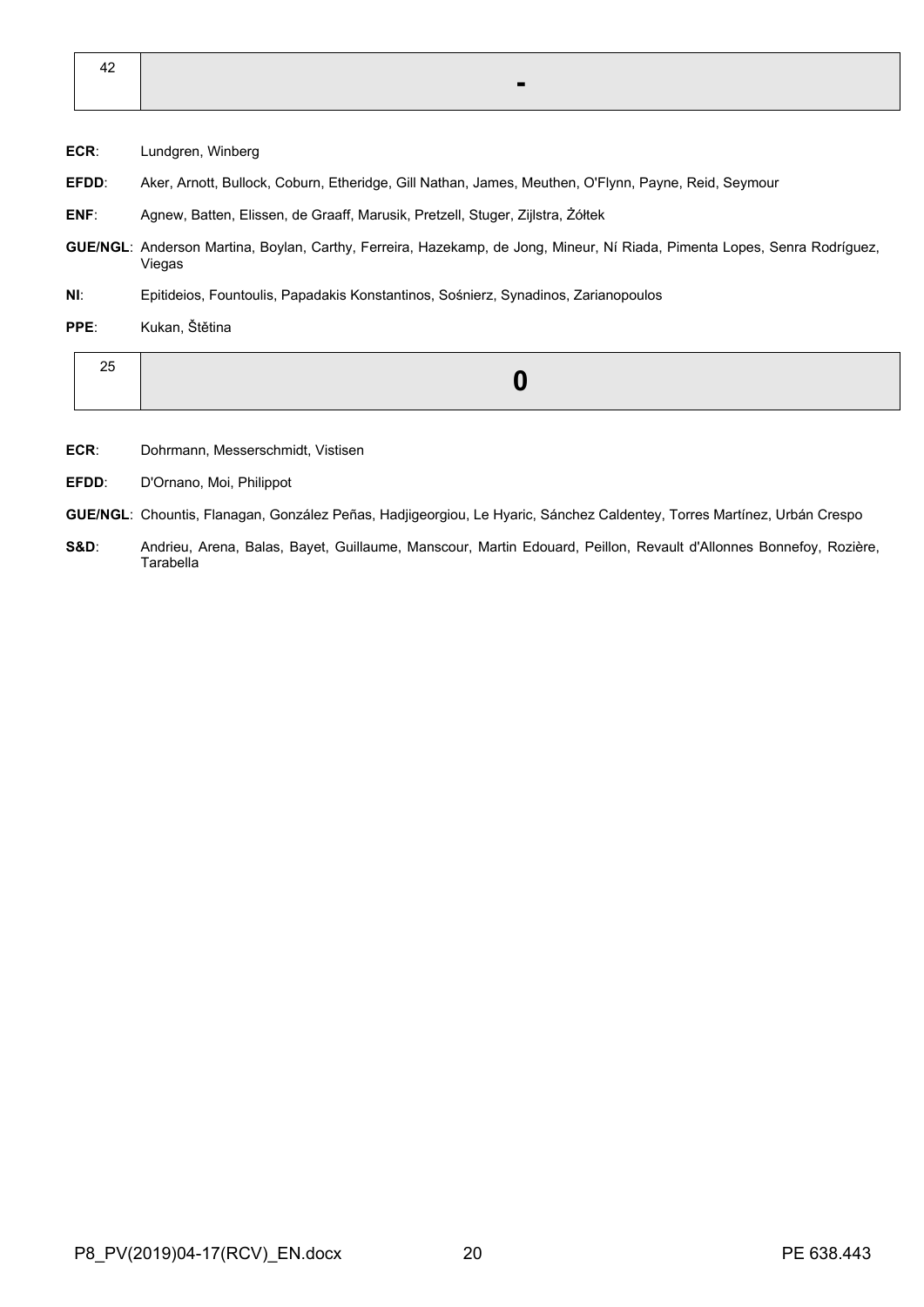<span id="page-20-0"></span>

| 553 |    |
|-----|----|
|     | -- |
|     |    |

- **ALDE**: Ali, Arthuis, Auštrevičius, van Baalen, Becerra Basterrechea, Bilbao Barandica, Borrelli, Calvet Chambon, Cavada, Charanzová, Deprez, Diaconu, Dlabajová, Federley, Gerbrandy, Giménez Barbat, Goerens, Griesbeck, Grigule-Pēterse, Harkin, Hirsch, Huitema, Hyusmenova, in 't Veld, Jäätteenmäki, Jakovčić, Ježek, Katainen, Klinz, Kyuchyuk, Lalonde, Løkkegaard, Marinho e Pinto, Meissner, Michel, van Miltenburg, Mlinar, Müller, Nagtegaal, Nart, Nicolai, Petersen, Punset, Radoš, Ries, Riquet, Rochefort, Schaake, Selimovic, Telička, Toom, Torvalds, Tremosa i Balcells, Uspaskich, Vajgl, Vautmans, Vehkaperä, Verhofstadt, Weber Renate, Wierinck, Wikström
- **ECR**: Barekov, Bashir, Belder, Campbell Bannerman, Czarnecki, Czesak, van Dalen, Dalton, Demesmaeker, Deva, Dohrmann, Dzhambazki, Fitto, Flack, Foster, Fotyga, Fox, Gericke, Gosiewska, Hannan, Henkel, Hoc, Jurek, Karim, Kłosowski, Kölmel, Krasnodębski, Krupa, Kuźmiuk, Leontini, McClarkin, Macovei, Matthews, Maullu, Messerschmidt, Mobarik, Nicholson, Ożóg, Packet, Piecha, Piotrowski, Poręba, Procter, Rebega, Ruohonen-Lerner, Saryusz-Wolski, Sernagiotto, Škripek, Starbatty, Stevens, Tannock, Tomaševski, Tomašić, Tošenovský, Trebesius, Van Bossuyt, Van Orden, Vistisen, Wiśniewska, Zahradil, Zīle, Žitňanská, Złotowski
- **EFDD**: Agea, Aiuto, Beghin, Bergeron, Castaldo, Chauprade, Coburn, Corrao, D'Amato, D'Ornano, Evi, Goddyn, Monot, Pedicini, Philippot, Tamburrano, Valli, Zullo
- **ENF**: Annemans, Arnautu, Bay, Bilde, Bizzotto, Borghezio, Boutonnet, Briois, Colombier, Jalkh, Jamet, Kappel, Lancini, Lebreton, Lechevalier, Loiseau, Martin Dominique, Mélin, Obermayr, Schaffhauser, Scottà, Troszczynski, Vilimsky, Zanni
- **GUE/NGL**: Albiol Guzmán, Björk, Chrysogonos, Couso Permuy, Eck, Ernst, Flanagan, Forenza, Händel, Kari, Kohlíček, Konečná, Kouloglou, Kuneva, Le Hyaric, López Bermejo, Maštálka, Matias, Maurel, Michels, Omarjee, Papadimoulis, Schirdewan, Scholz, Spinelli, Vallina, Vergiat, Vieu, Zimmer
- **NI**: Balczó, Gollnisch, Kovács, Le Pen, Morvai, Sonneborn, Ujazdowski, Voigt
- **PPE**: Ademov, Alliot-Marie, Andrikienė, Arimont, Ashworth, Ayuso, Bach, Becker, Belet, Bendtsen, Bocskor, Böge, Bogovič, Boni, Brok, Buda, Buzek, Cadec, van de Camp, Casa, Caspary, del Castillo Vera, Cesa, Clune, Coelho, Corazza Bildt, Csáky, Danjean, Dantin, Dati, Delahaye, Deli, Deß, Deutsch, Díaz de Mera García Consuegra, Dorfmann, Ehler, Engel, Erdős, Estaràs Ferragut, Faria, Ferber, Fernandes, Fisas Ayxelà, Fjellner, Gahler, Gál, Gambús, Gehrold, Gieseke, Girling, González Pons, de Grandes Pascual, Gräßle, Grossetête, Grzyb, Guoga, Gyürk, Hansen, Hayes, Herranz García, Hetman, Hohlmeier, Hökmark, Hölvényi, Hortefeux, Hübner, Iturgaiz, Jahr, Járóka, Jazłowiecka, Joulaud, Juvin, Kalinowski, Kalniete, Karas, Kelam, Kelly, Koch, Kósa, Kovatchev, Kozłowska-Rajewicz, Kudrycka, Kuhn, Kukan, Lamassoure, de Lange, Langen, Lavrilleux, Lenaers, Lewandowski, Liese, Lins, Lope Fontagné, López-Istúriz White, Loskutovs, Łukacijewska, McAllister, McGuinness, Maletić, Malinov, Mandl, Mann, Marinescu, Matera, Mato, Melo, Metsola, Mikolášik, Millán Mon, Moisă, Morano, Morin-Chartier, Mureşan, Muselier, Nagy, Niebler, Niedermayer, van Nistelrooij, Novakov, Peterle, Petir, Pieper, Pietikäinen, Pitera, Plura, Polčák, Pospíšil, Preda, Proust, Quisthoudt-Rowohl, Radev, Radtke, Rangel, Ribeiro, Rolin, Rosati, Ruas, Rübig, Šadurskis, Saïfi, Salafranca Sánchez-Neyra, Salini, Sander, Sarvamaa, Schmidt, Schreijer-Pierik, Schulze, Schwab, Sellström, Siekierski, Sógor, Šojdrová, Sommer, Sonik, Štefanec, Stolojan, Šuica, Šulin, Svoboda, Szájer, Szejnfeld, Thun und Hohenstein, Tolić, Tomc, Ţurcanu, Urutchev, Vaidere, Vălean, Vandenkendelaere, Verheyen, Voss, Weber Manfred, Wieland, Winkler Hermann, Winkler Iuliu, Záborská, Zammit Dimech, Zdechovský, Zdrojewski, Zeller, Zovko, Zver, Zwiefka
- S&D: Aguilera García, Anderson Lucy, Arena, Assis, Ayala Sender, Balas, Balčytis, Bayet, Berès, Bettini, Blanco López, Blinkevičiūtė, Borzan, Boştinaru, Brannen, Bresso, Briano, Bullmann, Cabezón Ruiz, Caputo, Chinnici, Christensen, Cofferati, Corbett, Costa, Cristea, Dalli, Dance, Danti, De Castro, Delvaux, De Monte, Detjen, Drăghici, Ertug, Fajon, Fernández, Ferrandino, Fleckenstein, Freund, Frunzulică, Gabelic, García Pérez, Gardiazabal Rubial, Gasbarra, Gebhardt, Geier, Gentile, Geringer de Oedenberg, Gierek, Gill Neena, Giuffrida, Gloanec Maurin, Gomes, Grapini, Graswander-Hainz, Griffin, Gualtieri, Guerrero Salom, Guillaume, Hanso, Hedh, Hoffmann, Honeyball, Howarth, Jaakonsaari, Jáuregui Atondo, Jongerius, Kadenbach, Kammerevert, Kaufmann, Keller Jan, Khan, Kirton-Darling, Kofod, Kohn, Köster, Krehl, Kumpula-Natri, Kyenge, Kyrkos, Lange, Leinen, Liberadzki, Lietz, López, López Aguilar, Ludvigsson, Łybacka, McAvan, Mamikins, Maňka, Manscour, Martin David, Martin Edouard, Mayer Alex, Melior, Mizzi, Molnár, Moody, Moraes, Morgano, Mosca, Nekov, Neuser, Nica, Niedermüller, Noichl, Palmer, Panzeri, Pargneaux, Paşcu, Pavel, Peillon, Picierno, Picula, Piri, Pirinski, Poc, Poche, Popa, Preuß, Regner, Revault d'Allonnes Bonnefoy, Rodrigues Liliana, Rodríguez-Piñero Fernández, Rodust, Rozière, Sant, dos Santos, Sârbu, Sassoli, Schaldemose, Schuster, Sehnalová, Serrão Santos, Silva Pereira, Simon Peter, Simon Siôn, Sippel, Smolková, Stanishev, Szanyi, Tănăsescu, Tang, Țapardel, Tarabella, Thomas, Toia, Ulvskog, Valenciano, Van Brempt, Vaughan, Viotti, Ward, Weidenholzer, Werner, Westphal, Winter, Wölken, Zala, Zemke, Zoană, Zoffoli, Zorrinho

**Verts/ALE**: Scott Cato

| $\begin{array}{c} 81 \\ 1 \end{array}$ |  |     |  |
|----------------------------------------|--|-----|--|
|                                        |  | . . |  |
|                                        |  |     |  |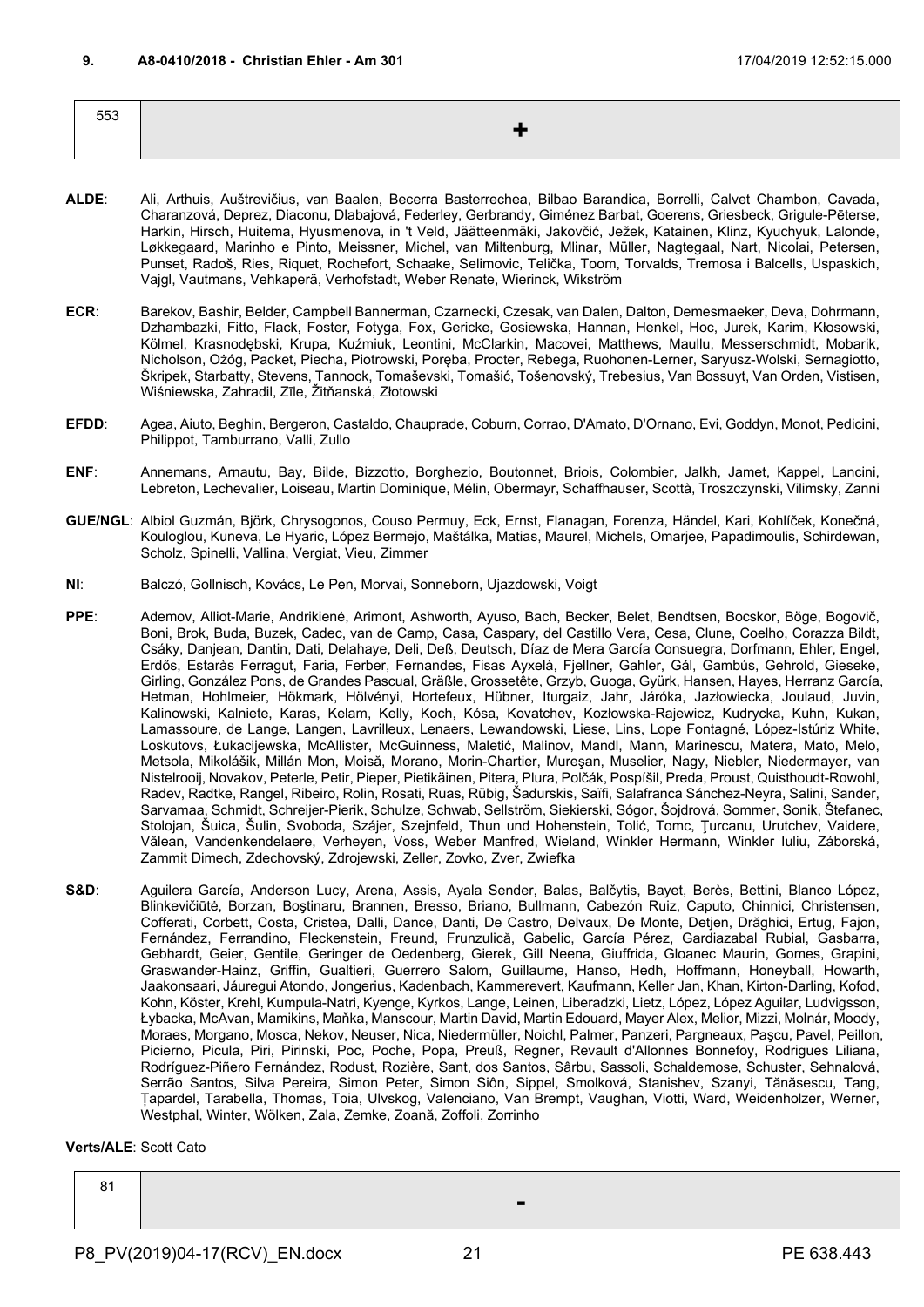- **ECR**: Kamall, Lundgren, Winberg
- **EFDD**: Aker, Arnott, Bullock, Etheridge, Gill Nathan, James, Meuthen, O'Flynn, Payne, Reid, Seymour
- **ENF**: Agnew, Batten, Elissen, de Graaff, Marusik, Pretzell, Stuger, Zijlstra, Żółtek
- **GUE/NGL**: Anderson Martina, Boylan, Carthy, Ní Riada
- **NI**: Epitideios, Fountoulis, Sośnierz
- **S&D**: Post, Schlein
- **Verts/ALE**: Affronte, Andersson, Auken, Bové, Buchner, Bütikofer, Cramer, Dalunde, Delli, Durand, Eickhout, Evans, Franz, Giegold, Harms, Häusling, Hautala, Heubuch, Jadot, Jávor, Joly, Keller Ska, Lambert, Lamberts, Lochbihler, Marcellesi, Meszerics, Metz, Miranda, Mitrofanovs, Reda, Reimon, Reintke, Rivasi, Ropė, Sargentini, Škrlec, Smith, Solé, Šoltes, Staes, Tarand, Taylor, Terricabras, Trüpel, Urtasun, Valero, Vana, Waitz

- **ALDE**: Gräzin
- **EFDD**: Moi
- **GUE/NGL**: Ferreira, González Peñas, Hazekamp, Mineur, Pimenta Lopes, Sánchez Caldentey, Senra Rodríguez, Torres Martínez, Urbán Crespo, Viegas
- **NI**: Montel, Papadakis Konstantinos, Zarianopoulos
- **S&D**: Andrieu

**ПОПРАВКИ В ПОДАДЕНИТЕ ГЛАСОВЕ И НАМЕРЕНИЯ ЗА ГЛАСУВАНЕ - CORRECCIONES E INTENCIONES DE VOTO - OPRAVY HLASOVÁNÍ A SDĚLENÍ O ÚMYSLU HLASOVAT - STEMMERETTELSER OG -INTENTIONER - BERICHTIGUNGEN DES STIMMVERHALTENS UND BEABSICHTIGTES STIMMVERHALTEN - HÄÄLETUSE PARANDUSED JA HÄÄLETUSKAVATSUSED - ΔΙΟΡΘΩΣΕΙΣ ΚΑΙ ΠΡΟΘΕΣΕΙΣ ΨΗΦΟΥ - CORRECTIONS TO VOTES AND VOTING INTENTIONS - CORRECTIONS ET INTENTIONS DE VOTE - IZMJENE DANIH GLASOVA I NAMJERE GLASAČA - CORREZIONI E INTENZIONI DI VOTO - BALSOJUMU LABOJUMI UN NODOMI BALSOT - BALSAVIMO PATAISYMAI IR KETINIMAI - SZAVAZATOK HELYESBÍTÉSEI ÉS SZAVAZÁSI SZÁNDÉKOK - KORREZZJONIJIET U INTENZJONIJIET GĦALL-VOT - RECTIFICATIES STEMGEDRAG/ VOORGENOMEN STEMGEDRAG - KOREKTY GŁOSOWANIA I ZAMIAR GŁOSOWANIA - CORRECÇÕES E INTENÇÕES DE VOTO - CORECTĂRI ŞI INTENŢII DE VOT OPRAVY HLASOVANIA A ZÁMERY PRI HLASOVANÍ - CEARTÚCHÁIN AR AN VÓTA AGUS INTINNÍ VÓTÁLA - POPRAVKI IN NAMERE GLASOVANJA - ÄÄNESTYSKÄYTTÄYTYMISTÄ JA ÄÄNESTYSAIKEITA KOSKEVAT ILMOITUKSET - RÄTTELSER/AVSIKTSFÖRKLARINGAR TILL AVGIVNA RÖSTER +** Syed Kamall, Anne-Marie Mineur **- 0**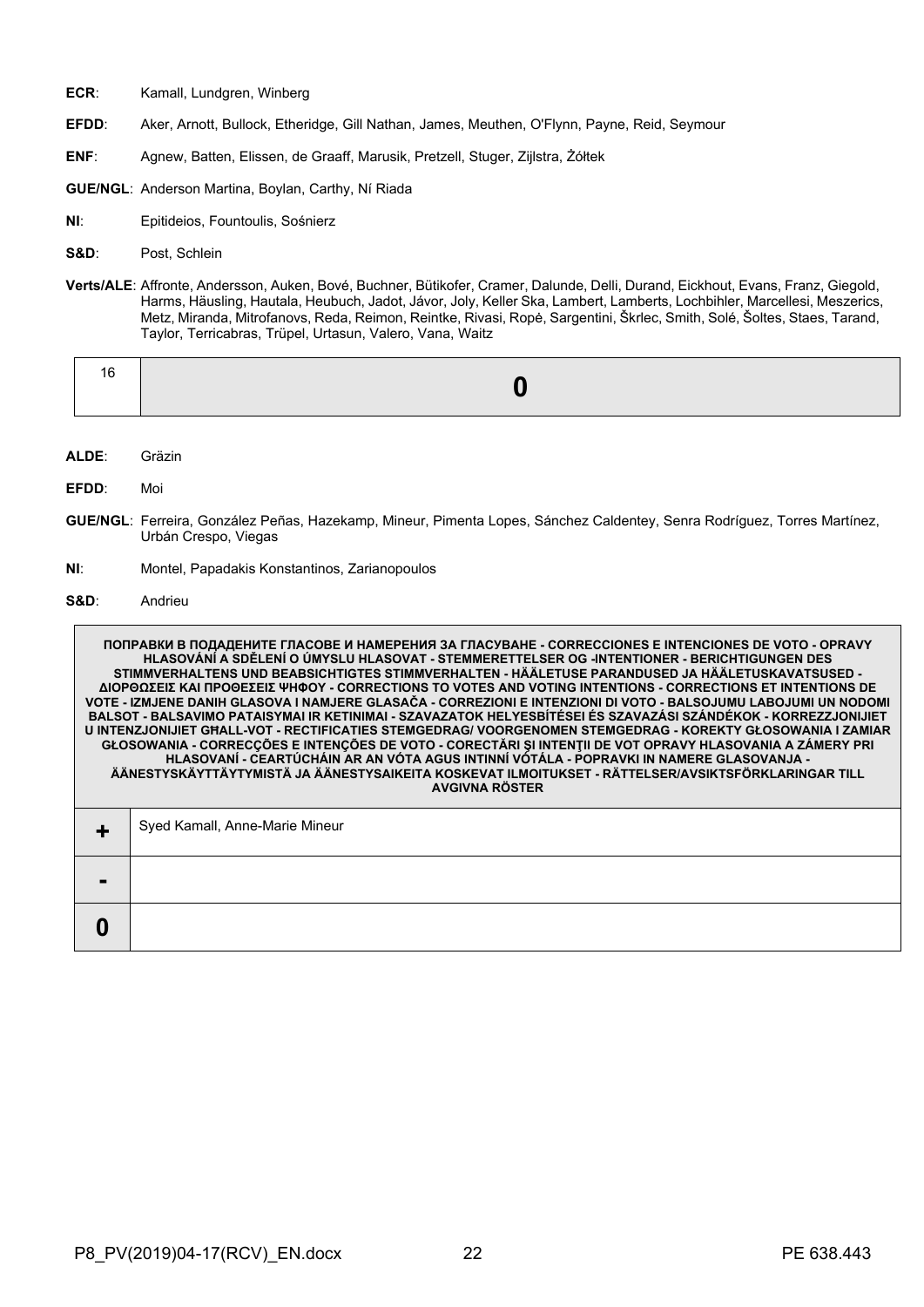<span id="page-22-0"></span>

| 562 |  |
|-----|--|
|     |  |
|     |  |

- **ALDE**: Ali, Arthuis, Auštrevičius, van Baalen, Becerra Basterrechea, Bilbao Barandica, Borrelli, Calvet Chambon, Cavada, Charanzová, Deprez, Diaconu, Dlabajová, Federley, Gerbrandy, Giménez Barbat, Goerens, Griesbeck, Grigule-Pēterse, Harkin, Hirsch, Huitema, Hyusmenova, in 't Veld, Jäätteenmäki, Jakovčić, Ježek, Katainen, Klinz, Kyuchyuk, Lalonde, Løkkegaard, Marinho e Pinto, Meissner, Michel, van Miltenburg, Mlinar, Müller, Nagtegaal, Nart, Nicolai, Petersen, Punset, Radoš, Ries, Riquet, Schaake, Selimovic, Telička, Toom, Torvalds, Tremosa i Balcells, Uspaskich, Vajgl, Vautmans, Vehkaperä, Verhofstadt, Weber Renate, Wierinck, Wikström
- **ECR**: Belder, Czarnecki, Czesak, van Dalen, Demesmaeker, Dohrmann, Fotyga, Gosiewska, Hoc, Jurek, Kłosowski, Krasnodębski, Krupa, Kuźmiuk, Lundgren, Macovei, Marias, Messerschmidt, Ożóg, Packet, Piecha, Piotrowski, Poręba, Rebega, Saryusz-Wolski, Stevens, Tomaševski, Van Bossuyt, Vistisen, Winberg, Wiśniewska, Žitňanská, Złotowski
- **EFDD**: Agea, Aiuto, Beghin, Bergeron, Castaldo, Chauprade, Corrao, D'Amato, Evi, Goddyn, Monot, Pedicini, Tamburrano, Valli, Zullo
- **ENF**: Annemans, Bizzotto, Borghezio, Kappel, Lancini, Obermayr, Scottà, Vilimsky, Zanni
- **GUE/NGL**: Albiol Guzmán, Björk, Chountis, Chrysogonos, Couso Permuy, Eck, Ernst, Ferreira, Flanagan, Forenza, González Peñas, Hadjigeorgiou, Händel, Kohlíček, Konečná, Kouloglou, Kuneva, Le Hyaric, López Bermejo, Maštálka, Matias, Maurel, Michels, Omarjee, Papadimoulis, Pimenta Lopes, Sánchez Caldentey, Schirdewan, Scholz, Senra Rodríguez, Spinelli, Torres Martínez, Urbán Crespo, Vallina, Vergiat, Viegas, Vieu, Zimmer
- **NI**: Balczó, Kovács, Sonneborn, Ujazdowski, Voigt
- **PPE**: Ademov, Alliot-Marie, Andrikienė, Arimont, Ashworth, Ayuso, Bach, Becker, Belet, Bendtsen, Bocskor, Böge, Bogovič, Boni, Brok, Buda, Buzek, Cadec, van de Camp, Casa, Caspary, del Castillo Vera, Cesa, Clune, Coelho, Corazza Bildt, Csáky, Danjean, Dantin, Dati, Delahaye, Deli, Deß, Deutsch, Díaz de Mera García Consuegra, Dorfmann, Ehler, Engel, Erdős, Estaràs Ferragut, Faria, Ferber, Fernandes, Fisas Ayxelà, Fjellner, Gahler, Gál, Gambús, Gehrold, Gieseke, Girling, González Pons, de Grandes Pascual, Gräßle, Grossetête, Grzyb, Guoga, Gyürk, Hansen, Hayes, Herranz García, Hetman, Hohlmeier, Hökmark, Hölvényi, Hortefeux, Hübner, Iturgaiz, Jahr, Járóka, Jazłowiecka, Joulaud, Juvin, Kalinowski, Kalniete, Karas, Kelam, Kelly, Koch, Kósa, Kovatchev, Kozłowska-Rajewicz, Kudrycka, Kuhn, Kukan, Lamassoure, de Lange, Langen, Lavrilleux, Lenaers, Lewandowski, Liese, Lins, Lope Fontagné, López-Istúriz White, Loskutovs, Łukacijewska, McGuinness, Maletić, Malinov, Mandl, Mann, Marinescu, Matera, Mato, Melo, Metsola, Mikolášik, Millán Mon, Moisă, Morano, Muselier, Nagy, Niebler, Niedermayer, van Nistelrooij, Novakov, Olbrycht, Peterle, Petir, Pieper, Pietikäinen, Pitera, Plura, Polčák, Pospíšil, Preda, Proust, Quisthoudt-Rowohl, Radev, Radtke, Rangel, Ribeiro, Rolin, Rosati, Ruas, Rübig, Šadurskis, Saïfi, Salafranca Sánchez-Neyra, Salini, Sander, Sarvamaa, Schmidt, Schreijer-Pierik, Schulze, Schwab, Sellström, Siekierski, Sógor, Šojdrová, Sommer, Sonik, Štefanec, Štětina, Stolojan, Šuica, Šulin, Svoboda, Szájer, Szejnfeld, Thun und Hohenstein, Tolić, Tomc, Ţurcanu, Urutchev, Vaidere, Vălean, Vandenkendelaere, Verheyen, Virkkunen, Voss, Vozemberg-Vrionidi, Weber Manfred, Wieland, Winkler Iuliu, Záborská, Zammit Dimech, Zdechovský, Zdrojewski, Zeller, Zovko, Zver, Zwiefka
- **S&D**: Aguilera García, Anderson Lucy, Andrieu, Arena, Assis, Ayala Sender, Balas, Balčytis, Bayet, Berès, Bettini, Blanco López, Blinkevičiūtė, Borzan, Boştinaru, Brannen, Bresso, Briano, Bullmann, Cabezón Ruiz, Caputo, Chinnici, Christensen, Cofferati, Corbett, Costa, Cristea, Dalli, Dance, Danti, De Castro, Delvaux, De Monte, Detjen, Drăghici, Ertug, Fajon, Fernández, Ferrandino, Fleckenstein, Frunzulică, Gabelic, García Pérez, Gardiazabal Rubial, Gasbarra, Gebhardt, Geier, Gentile, Geringer de Oedenberg, Gierek, Gill Neena, Giuffrida, Gloanec Maurin, Gomes, Grapini, Graswander-Hainz, Griffin, Gualtieri, Guerrero Salom, Guillaume, Hanso, Hedh, Hoffmann, Honeyball, Howarth, Jaakonsaari, Jáuregui Atondo, Jongerius, Kadenbach, Kammerevert, Kaufmann, Keller Jan, Khan, Kirton-Darling, Kofod, Kohn, Köster, Krehl, Kumpula-Natri, Kyenge, Kyrkos, Lange, Leinen, Liberadzki, Lietz, López, López Aguilar, Ludvigsson, Łybacka, McAvan, Mamikins, Maňka, Manscour, Martin David, Martin Edouard, Mayer Alex, Melior, Mizzi, Molnár, Moody, Moraes, Morgano, Mosca, Nekov, Neuser, Nica, Niedermüller, Noichl, Palmer, Panzeri, Pargneaux, Paşcu, Pavel, Peillon, Picierno, Picula, Piri, Pirinski, Poc, Poche, Popa, Post, Preuß, Regner, Revault d'Allonnes Bonnefoy, Rodrigues Liliana, Rodríguez-Piñero Fernández, Rodust, Rozière, Sant, dos Santos, Sârbu, Sassoli, Schaldemose, Schlein, Schuster, Sehnalová, Serrão Santos, Silva Pereira, Simon Peter, Simon Siôn, Sippel, Smolková, Stanishev, Szanyi, Tănăsescu, Tang, Țapardel, Tarabella, Thomas, Toia, Ulvskog, Valenciano, Van Brempt, Vaughan, Viotti, Ward, Weidenholzer, Werner, Westphal, Winter, Wölken, Zala, Zanonato, Zemke, Zoană, Zoffoli, Zorrinho
- **Verts/ALE**: Affronte, Andersson, Auken, Bové, Buchner, Bütikofer, Cramer, Dalunde, Delli, Durand, Eickhout, Evans, Franz, Giegold, Harms, Häusling, Hautala, Heubuch, Jadot, Jávor, Joly, Keller Ska, Lambert, Lamberts, Lochbihler, Marcellesi, Meszerics, Metz, Miranda, Mitrofanovs, Reda, Reimon, Reintke, Rivasi, Ropė, Sargentini, Scott Cato, Škrlec, Smith, Solé, Šoltes, Staes, Tarand, Taylor, Terricabras, Trüpel, Urtasun, Valero, Vana, Waitz

| 60 |                |
|----|----------------|
|    | $\blacksquare$ |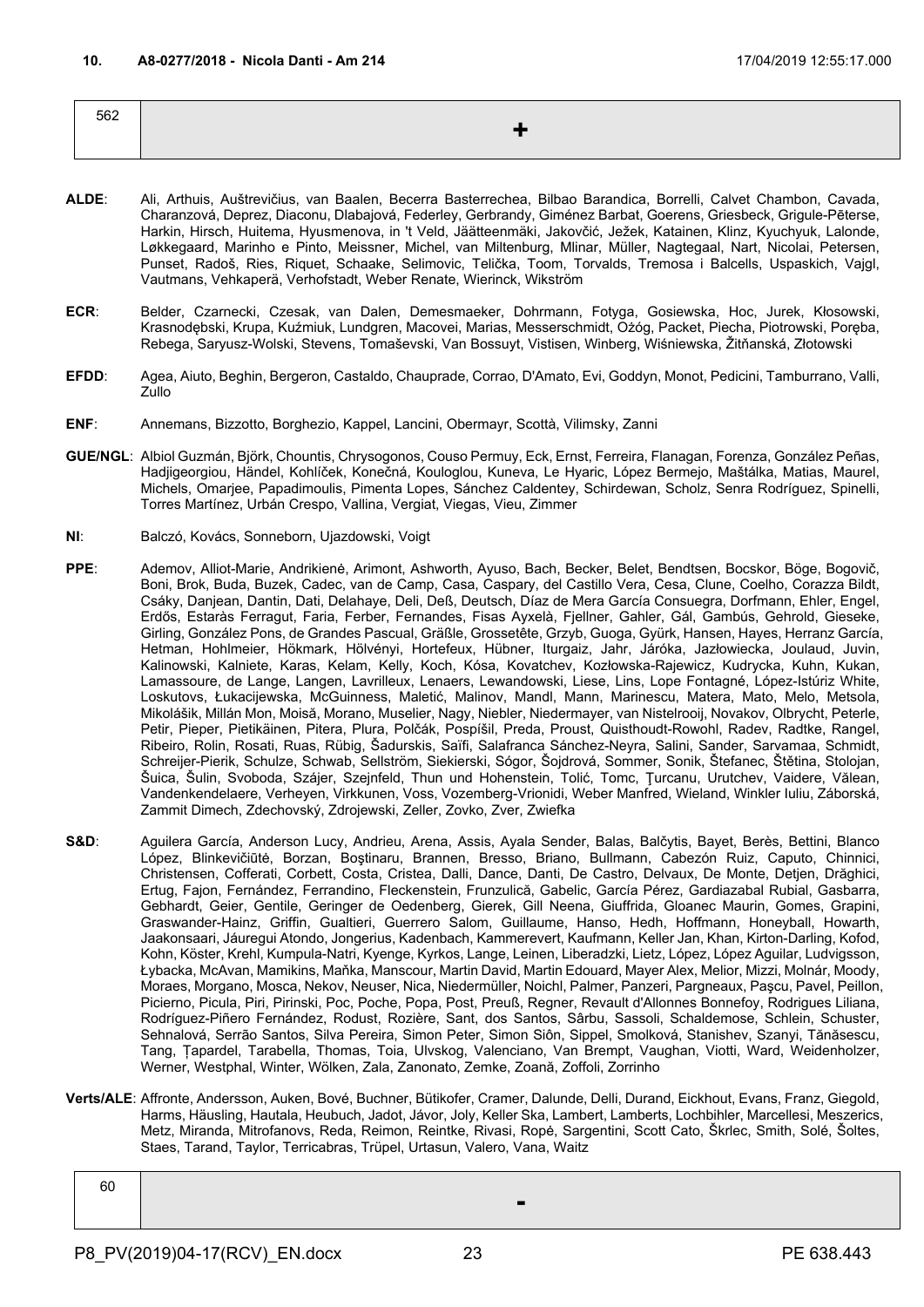#### **ALDE**: Gräzin

- **ECR**: Barekov, Bashir, Campbell Bannerman, Dalton, Dzhambazki, Fitto, Flack, Foster, Fox, Gericke, Hannan, Henkel, Kamall, Karim, Kölmel, Leontini, McClarkin, Matthews, Maullu, Mobarik, Nicholson, Procter, Ruohonen-Lerner, Sernagiotto, Škripek, Starbatty, Tannock, Tomašić, Tošenovský, Trebesius, Van Orden, Zahradil
- **EFDD**: Aker, Arnott, Bullock, Coburn, D'Ornano, Etheridge, Gill Nathan, James, Meuthen, O'Flynn, Payne, Philippot, Reid, Seymour
- **ENF**: Agnew, Batten, Elissen, de Graaff, Marusik, Pretzell, Stuger, Zijlstra, Żółtek
- **NI**: Epitideios, Fountoulis, Sośnierz, Synadinos

| ັບບ |  |
|-----|--|
|     |  |

- **ALDE**: Rochefort
- **ECR**: Zīle
- **EFDD**: Moi

Г

- **ENF**: Arnautu, Bay, Bilde, Boutonnet, Briois, Colombier, Jalkh, Jamet, Lebreton, Lechevalier, Loiseau, Martin Dominique, Mélin, Schaffhauser, Troszczynski
- **GUE/NGL**: Anderson Martina, Boylan, Carthy, Hazekamp, de Jong, Kari, Mineur, Ní Riada
- **NI**: Gollnisch, Le Pen, Montel, Morvai, Papadakis Konstantinos, Zarianopoulos
- **PPE**: Winkler Hermann

|   | ПОПРАВКИ В ПОДАДЕНИТЕ ГЛАСОВЕ И НАМЕРЕНИЯ ЗА ГЛАСУВАНЕ - CORRECCIONES E INTENCIONES DE VOTO - OPRAVY<br>HLASOVÁNÍ A SDĚLENÍ O ÚMYSLU HLASOVAT - STEMMERETTELSER OG -INTENTIONER - BERICHTIGUNGEN DES<br>STIMMVERHALTENS UND BEABSICHTIGTES STIMMVERHALTEN - HÄÄLETUSE PARANDUSED JA HÄÄLETUSKAVATSUSED -<br>ΔΙΟΡΘΩΣΕΙΣ ΚΑΙ ΠΡΟΘΕΣΕΙΣ ΨΗΦΟΥ - CORRECTIONS TO VOTES AND VOTING INTENTIONS - CORRECTIONS ET INTENTIONS DE<br>VOTE - IZMJENE DANIH GLASOVA I NAMJERE GLASAČA - CORREZIONI E INTENZIONI DI VOTO - BALSOJUMU LABOJUMI UN NODOMI<br>BALSOT - BALSAVIMO PATAISYMAI IR KETINIMAI - SZAVAZATOK HELYESBÍTÉSEI ÉS SZAVAZÁSI SZÁNDÉKOK - KORREZZJONIJIET<br><u>U INTENZJONIJIET GHALL-VOT - RECTIFICATIES STEMGEDRAG/ VOORGENOMEN STEMGEDRAG - KOREKTY GŁOSOWANIA I ZAMIAR</u><br>GŁOSOWANIA - CORRECÇÕES E INTENÇÕES DE VOTO - CORECTĂRI ȘI INTENȚII DE VOT OPRAVY HLASOVANIA A ZÁMERY PRI<br>HLASOVANÍ - CEARTÚCHÁIN AR AN VÓTA AGUS INTINNÍ VÓTÁLA - POPRAVKI IN NAMERE GLASOVANJA -<br>ÄÄNESTYSKÄYTTÄYTYMISTÄ JA ÄÄNESTYSAIKEITA KOSKEVAT ILMOITUKSET - RÄTTELSER/AVSIKTSFÖRKLARINGAR TILL<br><b>AVGIVNA RÖSTER</b> |
|---|----------------------------------------------------------------------------------------------------------------------------------------------------------------------------------------------------------------------------------------------------------------------------------------------------------------------------------------------------------------------------------------------------------------------------------------------------------------------------------------------------------------------------------------------------------------------------------------------------------------------------------------------------------------------------------------------------------------------------------------------------------------------------------------------------------------------------------------------------------------------------------------------------------------------------------------------------------------------------------------------------------------------------------------------------------------------------------------------------------------------------|
|   | Elisabeth Morin-Chartier                                                                                                                                                                                                                                                                                                                                                                                                                                                                                                                                                                                                                                                                                                                                                                                                                                                                                                                                                                                                                                                                                                   |
|   |                                                                                                                                                                                                                                                                                                                                                                                                                                                                                                                                                                                                                                                                                                                                                                                                                                                                                                                                                                                                                                                                                                                            |
| 0 |                                                                                                                                                                                                                                                                                                                                                                                                                                                                                                                                                                                                                                                                                                                                                                                                                                                                                                                                                                                                                                                                                                                            |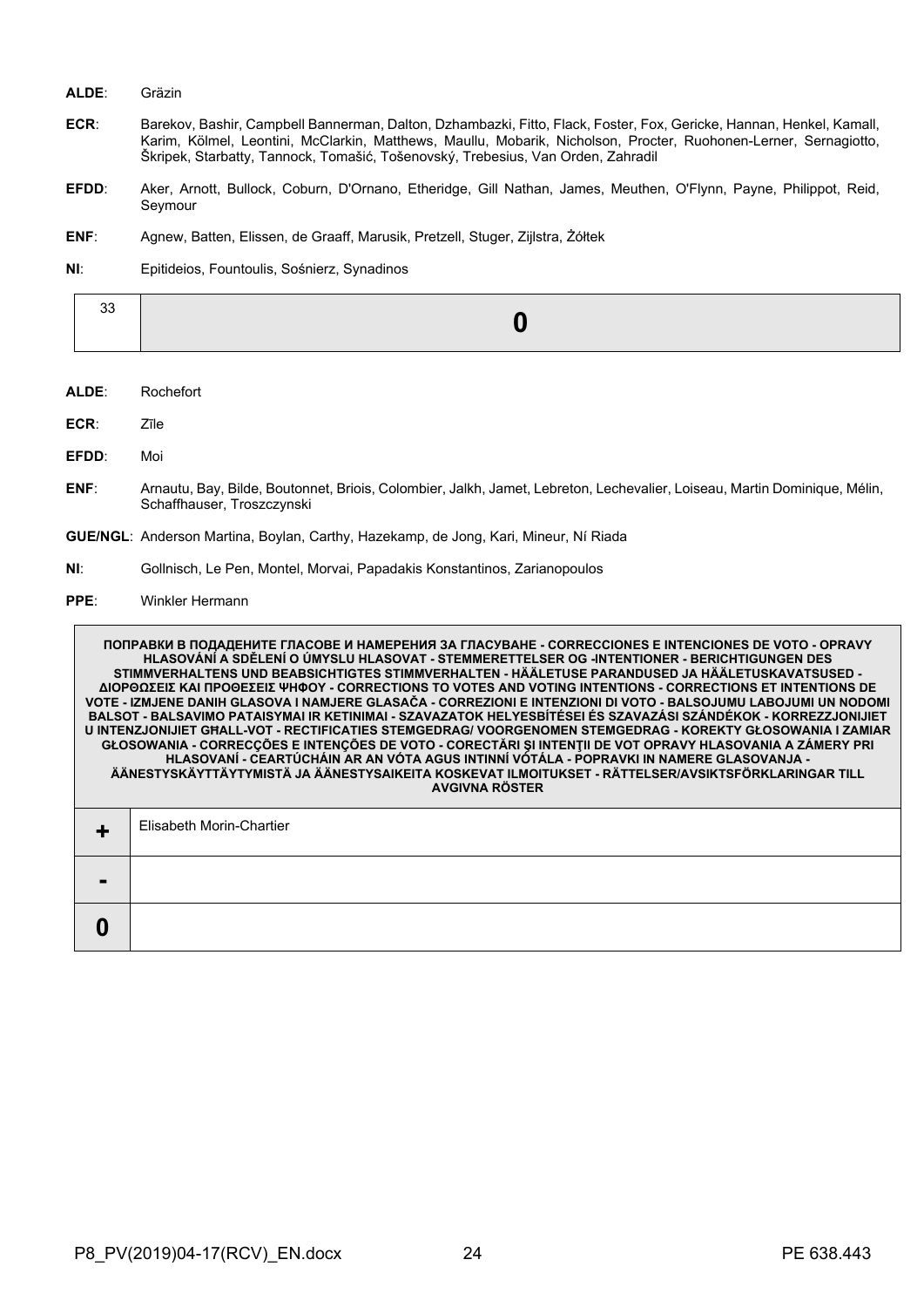<span id="page-24-0"></span>632 **+**

- **ALDE**: Ali, Arthuis, Auštrevičius, van Baalen, Becerra Basterrechea, Bilbao Barandica, Borrelli, Calvet Chambon, Cavada, Charanzová, Deprez, Diaconu, Dlabajová, Federley, Gerbrandy, Giménez Barbat, Goerens, Griesbeck, Grigule-Pēterse, Harkin, Hirsch, Huitema, Hyusmenova, in 't Veld, Jäätteenmäki, Jakovčić, Ježek, Katainen, Klinz, Kyuchyuk, Lalonde, Løkkegaard, Marinho e Pinto, Meissner, Michel, van Miltenburg, Mlinar, Müller, Nagtegaal, Nart, Nicolai, Petersen, Punset, Radoš, Ries, Riquet, Rochefort, Schaake, Selimovic, Telička, Toom, Torvalds, Tremosa i Balcells, Uspaskich, Vajgl, Vautmans, Vehkaperä, Verhofstadt, Weber Renate, Wierinck
- **ECR**: Barekov, Bashir, Belder, Campbell Bannerman, Czarnecki, Czesak, van Dalen, Dalton, Demesmaeker, Deva, Dohrmann, Dzhambazki, Fitto, Flack, Foster, Fotyga, Fox, Gericke, Gosiewska, Hannan, Henkel, Hoc, Jurek, Kamall, Karim, Kłosowski, Kölmel, Krasnodębski, Krupa, Kuźmiuk, Leontini, Lundgren, McClarkin, Macovei, Marias, Matthews, Maullu, Messerschmidt, Mobarik, Nicholson, Ożóg, Packet, Piecha, Piotrowski, Poręba, Procter, Rebega, Ruohonen-Lerner, Saryusz-Wolski, Sernagiotto, Starbatty, Stevens, Tannock, Tomaševski, Tomašić, Tošenovský, Trebesius, Van Bossuyt, Van Orden, Vistisen, Winberg, Wiśniewska, Zahradil, Zīle, Žitňanská, Złotowski
- **EFDD**: Agea, Aiuto, Beghin, Bergeron, Castaldo, Chauprade, Corrao, D'Amato, D'Ornano, Evi, Goddyn, Monot, Pedicini, Philippot, Tamburrano, Valli, Zullo
- **ENF**: Annemans, Arnautu, Bay, Bilde, Bizzotto, Borghezio, Boutonnet, Briois, Colombier, Jalkh, Jamet, Kappel, Lancini, Lebreton, Lechevalier, Loiseau, Martin Dominique, Mélin, Obermayr, Schaffhauser, Scottà, Troszczynski, Vilimsky, Zanni
- **GUE/NGL**: Albiol Guzmán, Anderson Martina, Björk, Boylan, Carthy, Chountis, Chrysogonos, Couso Permuy, Eck, Ernst, Ferreira, Flanagan, Forenza, González Peñas, Hadjigeorgiou, Händel, Hazekamp, de Jong, Kari, Kohlíček, Konečná, Kouloglou, Kuneva, Le Hyaric, López Bermejo, Maštálka, Matias, Maurel, Michels, Mineur, Ní Riada, Omarjee, Papadimoulis, Pimenta Lopes, Sánchez Caldentey, Schirdewan, Scholz, Senra Rodríguez, Spinelli, Torres Martínez, Urbán Crespo, Vallina, Vergiat, Viegas, Vieu, Zimmer
- **NI**: Balczó, Epitideios, Fountoulis, Gollnisch, Kovács, Le Pen, Montel, Morvai, Sonneborn, Synadinos, Ujazdowski, Voigt
- **PPE**: Ademov, Alliot-Marie, Andrikienė, Arimont, Ashworth, Ayuso, Bach, Becker, Belet, Bendtsen, Bocskor, Böge, Bogovič, Boni, Brok, Buda, Buzek, Cadec, van de Camp, Casa, Caspary, del Castillo Vera, Cesa, Clune, Coelho, Corazza Bildt, Csáky, Danjean, Dantin, Dati, Delahaye, Deli, Deß, Deutsch, Díaz de Mera García Consuegra, Dorfmann, Ehler, Engel, Erdős, Estaràs Ferragut, Faria, Ferber, Fernandes, Fisas Ayxelà, Fjellner, Gahler, Gál, Gambús, Gehrold, Gieseke, Girling, González Pons, de Grandes Pascual, Gräßle, Grossetête, Grzyb, Guoga, Gyürk, Hansen, Hayes, Herranz García, Hetman, Hohlmeier, Hökmark, Hölvényi, Hortefeux, Hübner, Iturgaiz, Jahr, Járóka, Jazłowiecka, Joulaud, Juvin, Kalinowski, Kalniete, Karas, Kelam, Kelly, Koch, Kósa, Kovatchev, Kozłowska-Rajewicz, Kudrycka, Kuhn, Kukan, Lamassoure, de Lange, Langen, Lavrilleux, Lenaers, Lewandowski, Liese, Lins, Lope Fontagné, López-Istúriz White, Loskutovs, Łukacijewska, McAllister, McGuinness, Maletić, Malinov, Mandl, Mann, Marinescu, Matera, Mato, Melo, Metsola, Mikolášik, Millán Mon, Moisă, Morano, Morin-Chartier, Mureşan, Muselier, Nagy, Niebler, Niedermayer, van Nistelrooij, Novakov, Olbrycht, Peterle, Petir, Pieper, Pietikäinen, Pitera, Plura, Polčák, Pospíšil, Preda, Proust, Quisthoudt-Rowohl, Radev, Radtke, Rangel, Ribeiro, Rolin, Rosati, Ruas, Rübig, Šadurskis, Saïfi, Salafranca Sánchez-Neyra, Salini, Sander, Sarvamaa, Schmidt, Schreijer-Pierik, Schulze, Schwab, Sellström, Siekierski, Sógor, Šojdrová, Sommer, Sonik, Štefanec, Štětina, Stolojan, Šuica, Šulin, Svoboda, Szájer, Szejnfeld, Thun und Hohenstein, Tolić, Tomc, Ţurcanu, Urutchev, Vaidere, Vălean, Vandenkendelaere, Verheyen, Virkkunen, Voss, Vozemberg-Vrionidi, Weber Manfred, Wieland, Winkler Hermann, Winkler Iuliu, Záborská, Zammit Dimech, Zdechovský, Zdrojewski, Zeller, Zovko, Zver, Zwiefka
- **S&D**: Aguilera García, Anderson Lucy, Andrieu, Arena, Assis, Ayala Sender, Balas, Balčytis, Bayet, Berès, Bettini, Blanco López, Blinkevičiūtė, Borzan, Boştinaru, Brannen, Bresso, Briano, Bullmann, Cabezón Ruiz, Caputo, Chinnici, Christensen, Cofferati, Corbett, Costa, Cristea, Dalli, Dance, Danti, De Castro, Delvaux, De Monte, Detjen, Drăghici, Ertug, Fajon, Fernández, Ferrandino, Fleckenstein, Freund, Frunzulică, Gabelic, García Pérez, Gardiazabal Rubial, Gasbarra, Gebhardt, Geier, Gentile, Geringer de Oedenberg, Gierek, Gill Neena, Giuffrida, Gloanec Maurin, Gomes, Grapini, Graswander-Hainz, Griffin, Gualtieri, Guerrero Salom, Guillaume, Hanso, Hedh, Hoffmann, Honeyball, Howarth, Jaakonsaari, Jáuregui Atondo, Jongerius, Kadenbach, Kammerevert, Kaufmann, Keller Jan, Khan, Kirton-Darling, Kofod, Kohn, Köster, Krehl, Kumpula-Natri, Kyenge, Kyrkos, Lange, Leinen, Liberadzki, Lietz, López, López Aguilar, Ludvigsson, Łybacka, McAvan, Mamikins, Maňka, Manscour, Martin David, Martin Edouard, Mayer Alex, Melior, Mizzi, Molnár, Moody, Moraes, Morgano, Mosca, Nekov, Neuser, Nica, Niedermüller, Noichl, Palmer, Panzeri, Pargneaux, Paşcu, Pavel, Peillon, Picierno, Picula, Piri, Pirinski, Poc, Poche, Popa, Post, Preuß, Regner, Revault d'Allonnes Bonnefoy, Rodrigues Liliana, Rodríguez-Piñero Fernández, Rodust, Rozière, Sant, dos Santos, Sârbu, Sassoli, Schaldemose, Schlein, Schuster, Sehnalová, Serrão Santos, Silva Pereira, Simon Peter, Simon Siôn, Sippel, Smolková, Stanishev, Szanyi, Tănăsescu, Tang, Țapardel, Tarabella, Thomas, Toia, Ulvskog, Valenciano, Van Brempt, Vaughan, Viotti, Ward, Weidenholzer, Werner, Westphal, Winter, Wölken, Zala, Zanonato, Zemke, Zoană, Zoffoli, Zorrinho
- **Verts/ALE**: Affronte, Andersson, Auken, Bové, Buchner, Bütikofer, Cramer, Dalunde, Delli, Durand, Eickhout, Evans, Franz, Giegold, Harms, Häusling, Hautala, Heubuch, Jadot, Jávor, Joly, Keller Ska, Lambert, Lamberts, Lochbihler, Marcellesi, Meszerics,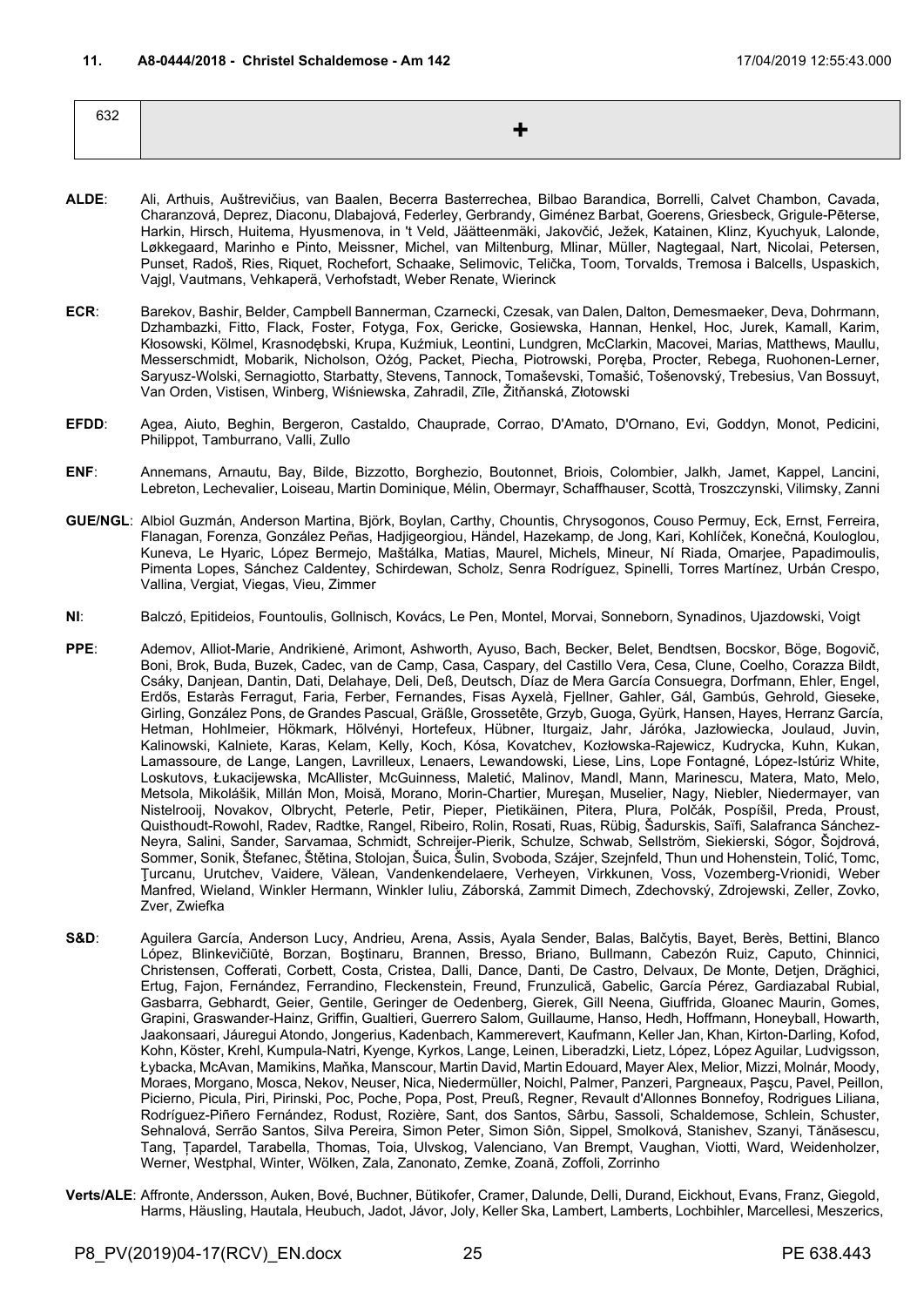Metz, Miranda, Mitrofanovs, Reda, Reimon, Reintke, Rivasi, Ropė, Sargentini, Scott Cato, Škrlec, Smith, Solé, Šoltes, Staes, Tarand, Taylor, Terricabras, Trüpel, Urtasun, Valero, Vana, Waitz

| $\sim$<br>-- |  |  |
|--------------|--|--|
|              |  |  |

- **EFDD**: Aker, Arnott, Bullock, Coburn, Etheridge, Gill Nathan, James, Meuthen, O'Flynn, Payne, Reid, Seymour
- **ENF**: Agnew, Batten, Elissen, de Graaff, Marusik, Pretzell, Stuger, Zijlstra, Żółtek

### **NI**: Sośnierz

|--|--|--|

- **EFDD**: Moi
- **NI**: Papadakis Konstantinos, Zarianopoulos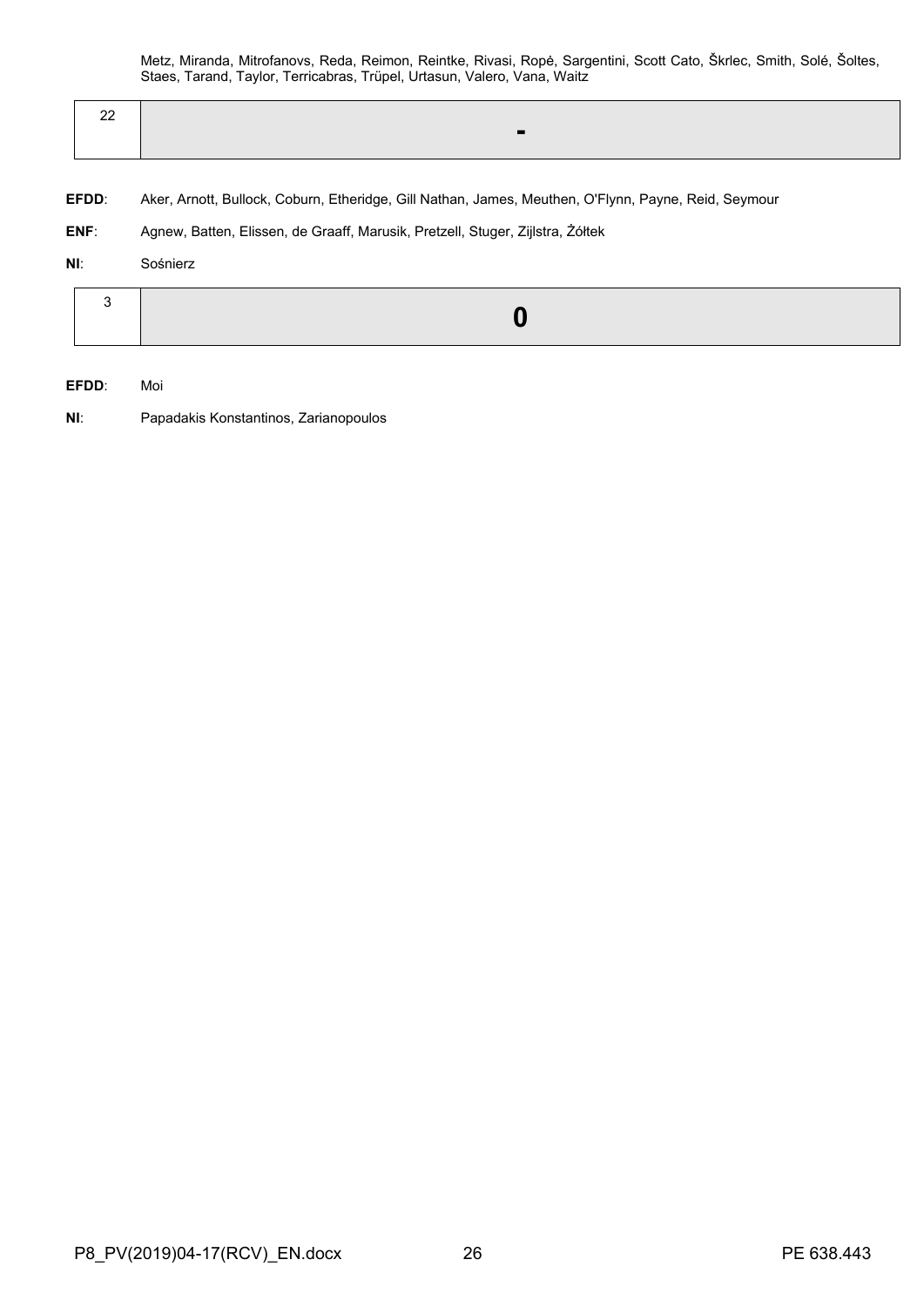<span id="page-26-0"></span>

| 295 |  |
|-----|--|
|     |  |
|     |  |

- **ALDE**: Ali, Auštrevičius, van Baalen, Borrelli, Charanzová, Diaconu, Dlabajová, Federley, Giménez Barbat, Goerens, Grigule-Pēterse, Hyusmenova, in 't Veld, Jäätteenmäki, Jakovčić, Ježek, Katainen, Kyuchyuk, Marinho e Pinto, Meissner, Michel, Mlinar, Müller, Nart, Nicolai, Radoš, Ries, Rochefort, Telička, Toom, Tremosa i Balcells, Uspaskich, Vajgl, Weber Renate, Wikström
- **ECR**: Czarnecki, Czesak, Fotyga, Gosiewska, Hoc, Jurek, Kłosowski, Krasnodębski, Krupa, Kuźmiuk, Lundgren, Macovei, Marias, Nicholson, Ożóg, Piecha, Piotrowski, Poręba, Rebega, Ruohonen-Lerner, Saryusz-Wolski, Škripek, Tomaševski, Tomašić, Tošenovský, Winberg, Wiśniewska, Zahradil, Zīle, Žitňanská, Złotowski
- **EFDD**: Aker, Arnott, Bullock, Coburn, D'Ornano, Etheridge, Gill Nathan, James, Payne, Pedicini, Philippot, Reid, Seymour
- **ENF**: Bay, Bizzotto, Borghezio, Kappel, Lancini, Obermayr, Pretzell, Scottà, Vilimsky, Zanni
- **GUE/NGL**: Albiol Guzmán, Anderson Martina, Björk, Boylan, Carthy, Chountis, Chrysogonos, Couso Permuy, Eck, Ernst, Ferreira, Flanagan, Forenza, González Peñas, Hadjigeorgiou, Händel, Hazekamp, de Jong, Kari, Kohlíček, Konečná, Kouloglou, Kuneva, Le Hyaric, López Bermejo, Maštálka, Matias, Maurel, Michels, Mineur, Ní Riada, Omarjee, Pimenta Lopes, Sánchez Caldentey, Schirdewan, Scholz, Senra Rodríguez, Spinelli, Torres Martínez, Urbán Crespo, Vallina, Vergiat, Viegas, Vieu, Zimmer
- **NI**: Balczó, Epitideios, Fountoulis, Gollnisch, Kovács, Le Pen, Papadakis Konstantinos, Sonneborn, Sośnierz, Synadinos, Ujazdowski, Zarianopoulos
- **PPE**: Ademov, Andrikienė, Buda, Cadec, Clune, Coelho, Deli, Deutsch, Faria, Girling, Grzyb, Guoga, Hansen, Hetman, Hölvényi, Iturgaiz, Jazłowiecka, Juvin, Kalinowski, Kalniete, Kósa, Kovatchev, Kudrycka, Kukan, Lewandowski, Loskutovs, Łukacijewska, Maletić, Malinov, Mann, Marinescu, Mikolášik, Mureşan, Nagy, Novakov, Olbrycht, Peterle, Petir, Pietikäinen, Pitera, Plura, Polčák, Pospíšil, Preda, Radev, Rosati, Siekierski, Sógor, Šojdrová, Sonik, Štefanec, Stolojan, Šuica, Svoboda, Szejnfeld, Thun und Hohenstein, Tolić, Ţurcanu, Urutchev, Vaidere, Vălean, Winkler Iuliu, Záborská, Zdechovský, Zdrojewski, Zeller, Zovko, Zwiefka
- **S&D**: Blinkevičiūtė, Borzan, Boştinaru, Cristea, Dalli, Drăghici, Freund, Frunzulică, Geringer de Oedenberg, Gierek, Grapini, Keller Jan, Maňka, Nekov, Nica, Paşcu, Pavel, Picula, Pirinski, Poc, Poche, Popa, Post, Sârbu, Schlein, Sehnalová, Smolková, Thomas, Zala, Zemke, Zoană
- **Verts/ALE**: Affronte, Andersson, Auken, Bové, Buchner, Bütikofer, Cramer, Dalunde, Delli, Durand, Eickhout, Evans, Franz, Giegold, Harms, Häusling, Hautala, Heubuch, Jadot, Jávor, Joly, Keller Ska, Lambert, Lamberts, Lochbihler, Marcellesi, Meszerics, Metz, Miranda, Mitrofanovs, Reda, Reimon, Reintke, Rivasi, Ropė, Sargentini, Scott Cato, Škrlec, Smith, Solé, Šoltes, Staes, Tarand, Taylor, Terricabras, Trüpel, Urtasun, Valero, Vana, Waitz

| 331 |                |
|-----|----------------|
|     | $\blacksquare$ |

- **ALDE**: Arthuis, Becerra Basterrechea, Bilbao Barandica, Calvet Chambon, Deprez, Gerbrandy, Griesbeck, Harkin, Hirsch, Huitema, Klinz, Løkkegaard, van Miltenburg, Nagtegaal, Petersen, Punset, Riquet, Schaake, Selimovic, Torvalds, Vautmans, Verhofstadt, Wierinck
- **ECR**: Barekov, Bashir, Belder, Campbell Bannerman, van Dalen, Dalton, Demesmaeker, Deva, Dohrmann, Fitto, Flack, Foster, Fox, Gericke, Hannan, Henkel, Kamall, Karim, Kölmel, McClarkin, Matthews, Maullu, Messerschmidt, Mobarik, Packet, Procter, Sernagiotto, Starbatty, Stevens, Tannock, Trebesius, Van Bossuyt, Van Orden, Vistisen
- **EFDD**: Agea, Aiuto, Beghin, Bergeron, Castaldo, Chauprade, Corrao, D'Amato, Evi, Goddyn, Meuthen, Monot, Tamburrano, Valli, Zullo
- **ENF**: Agnew, Arnautu, Batten, Bilde, Boutonnet, Briois, Colombier, Elissen, de Graaff, Jalkh, Jamet, Lebreton, Lechevalier, Loiseau, Martin Dominique, Mélin, Stuger, Troszczynski, Zijlstra
- **GUE/NGL**: Papadimoulis
- **NI**: Montel
- **PPE**: Alliot-Marie, Arimont, Ayuso, Bach, Becker, Belet, Bendtsen, Bocskor, Böge, Bogovič, Brok, van de Camp, Casa, Caspary, del Castillo Vera, Cesa, Corazza Bildt, Csáky, Danjean, Dantin, Dati, Delahaye, Deß, Díaz de Mera García Consuegra, Dorfmann, Ehler, Engel, Erdős, Estaràs Ferragut, Ferber, Fisas Ayxelà, Fjellner, Gahler, Gál, Gambús, Gehrold, Gieseke,

P8\_PV(2019)04-17(RCV)\_EN.docx 27 27 PE 638.443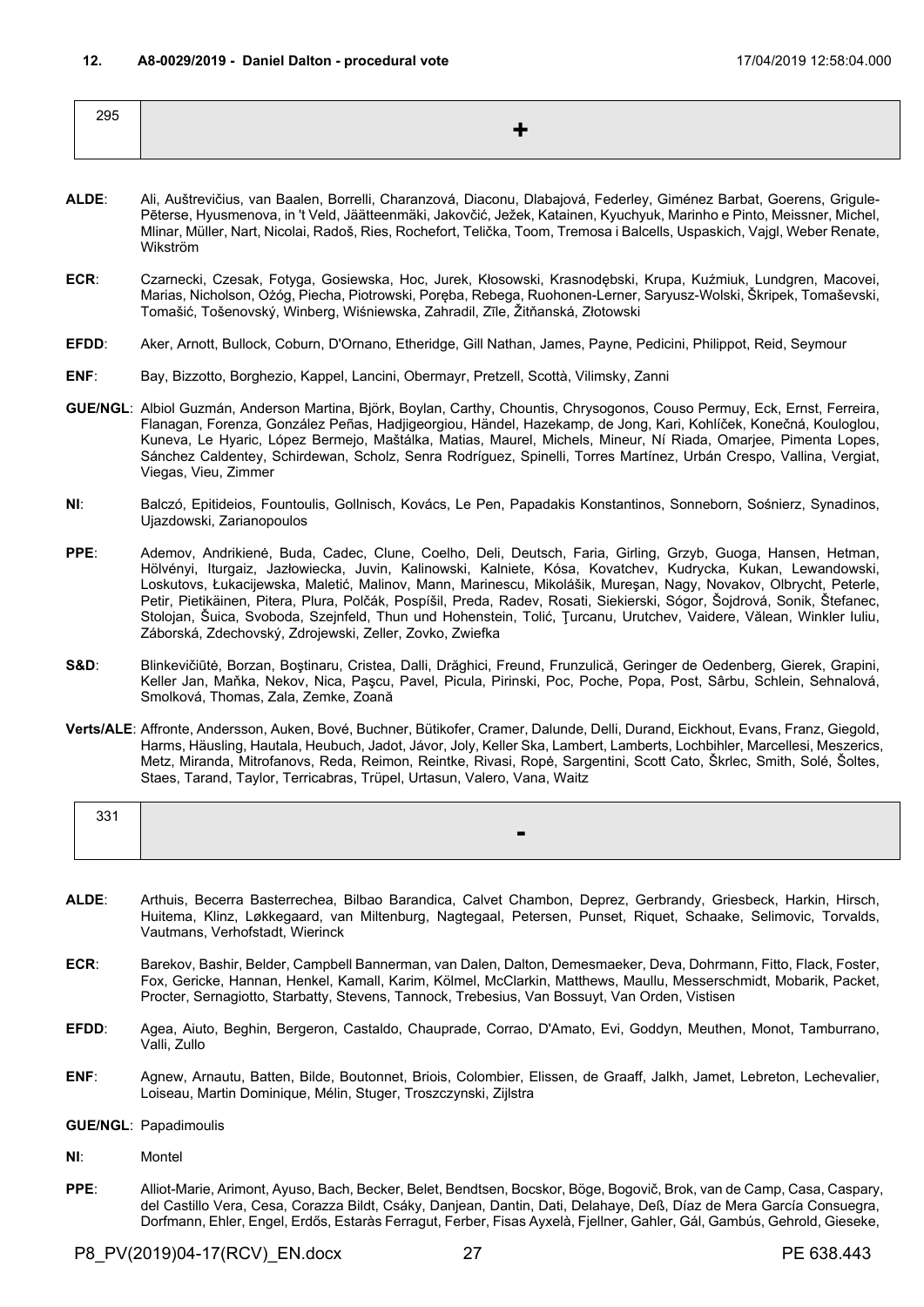González Pons, de Grandes Pascual, Gräßle, Grossetête, Gyürk, Hayes, Herranz García, Hohlmeier, Hökmark, Hortefeux, Jahr, Járóka, Joulaud, Karas, Kelam, Kelly, Koch, Kozłowska-Rajewicz, Kuhn, Lamassoure, de Lange, Langen, Lavrilleux, Lenaers, Liese, Lins, Lope Fontagné, López-Istúriz White, McAllister, McGuinness, Mandl, Matera, Mato, Metsola, Millán Mon, Moisă, Morano, Morin-Chartier, Muselier, Niebler, Niedermayer, van Nistelrooij, Pieper, Proust, Quisthoudt-Rowohl, Radtke, Rangel, Ribeiro, Rolin, Ruas, Rübig, Šadurskis, Saïfi, Salafranca Sánchez-Neyra, Salini, Sander, Sarvamaa, Schmidt, Schreijer-Pierik, Schwab, Sellström, Sommer, Štětina, Šulin, Szájer, Tomc, Vandenkendelaere, Verheyen, Virkkunen, Voss, Vozemberg-Vrionidi, Weber Manfred, Wieland, Zammit Dimech

**S&D**: Aguilera García, Anderson Lucy, Andrieu, Arena, Assis, Ayala Sender, Balčytis, Bayet, Berès, Bettini, Blanco López, Brannen, Bresso, Briano, Cabezón Ruiz, Caputo, Chinnici, Christensen, Cofferati, Corbett, Costa, Dance, Danti, De Castro, Delvaux, De Monte, Detjen, Ertug, Fajon, Fernández, Ferrandino, Fleckenstein, Gabelic, García Pérez, Gardiazabal Rubial, Gasbarra, Gebhardt, Geier, Gentile, Gill Neena, Giuffrida, Gloanec Maurin, Gomes, Graswander-Hainz, Griffin, Gualtieri, Guerrero Salom, Guillaume, Hedh, Hoffmann, Honeyball, Howarth, Jaakonsaari, Jáuregui Atondo, Jongerius, Kadenbach, Kammerevert, Kaufmann, Khan, Kirton-Darling, Kofod, Kohn, Köster, Krehl, Kumpula-Natri, Kyenge, Lange, Leinen, Lietz, López, López Aguilar, Ludvigsson, Łybacka, McAvan, Mamikins, Manscour, Martin David, Mayer Alex, Mizzi, Moody, Moraes, Morgano, Mosca, Neuser, Niedermüller, Palmer, Panzeri, Pargneaux, Peillon, Picierno, Piri, Preuß, Regner, Revault d'Allonnes Bonnefoy, Rodrigues Liliana, Rodríguez-Piñero Fernández, Rodust, Rozière, Sant, dos Santos, Sassoli, Schaldemose, Schuster, Serrão Santos, Silva Pereira, Simon Peter, Simon Siôn, Sippel, Stanishev, Szanyi, Tănăsescu, Tang, Țapardel, Tarabella, Ulvskog, Valenciano, Van Brempt, Vaughan, Viotti, Weidenholzer, Werner, Westphal, Winter, Wölken, Zanonato, Zoffoli, Zorrinho

- **ALDE**: Vehkaperä
- **ECR**: Dzhambazki
- **EFDD**: Moi
- **ENF**: Annemans, Marusik, Żółtek
- **NI**: Morvai, Voigt
- **PPE**: Boni, Buzek, Melo, Winkler Hermann
- **S&D**: Balas, Liberadzki, Martin Edouard, Toia, Ward

**ПОПРАВКИ В ПОДАДЕНИТЕ ГЛАСОВЕ И НАМЕРЕНИЯ ЗА ГЛАСУВАНЕ - CORRECCIONES E INTENCIONES DE VOTO - OPRAVY HLASOVÁNÍ A SDĚLENÍ O ÚMYSLU HLASOVAT - STEMMERETTELSER OG -INTENTIONER - BERICHTIGUNGEN DES STIMMVERHALTENS UND BEABSICHTIGTES STIMMVERHALTEN - HÄÄLETUSE PARANDUSED JA HÄÄLETUSKAVATSUSED - ΔΙΟΡΘΩΣΕΙΣ ΚΑΙ ΠΡΟΘΕΣΕΙΣ ΨΗΦΟΥ - CORRECTIONS TO VOTES AND VOTING INTENTIONS - CORRECTIONS ET INTENTIONS DE VOTE - IZMJENE DANIH GLASOVA I NAMJERE GLASAČA - CORREZIONI E INTENZIONI DI VOTO - BALSOJUMU LABOJUMI UN NODOMI BALSOT - BALSAVIMO PATAISYMAI IR KETINIMAI - SZAVAZATOK HELYESBÍTÉSEI ÉS SZAVAZÁSI SZÁNDÉKOK - KORREZZJONIJIET U INTENZJONIJIET GĦALL-VOT - RECTIFICATIES STEMGEDRAG/ VOORGENOMEN STEMGEDRAG - KOREKTY GŁOSOWANIA I ZAMIAR GŁOSOWANIA - CORRECÇÕES E INTENÇÕES DE VOTO - CORECTĂRI ŞI INTENŢII DE VOT OPRAVY HLASOVANIA A ZÁMERY PRI HLASOVANÍ - CEARTÚCHÁIN AR AN VÓTA AGUS INTINNÍ VÓTÁLA - POPRAVKI IN NAMERE GLASOVANJA - ÄÄNESTYSKÄYTTÄYTYMISTÄ JA ÄÄNESTYSAIKEITA KOSKEVAT ILMOITUKSET - RÄTTELSER/AVSIKTSFÖRKLARINGAR TILL AVGIVNA RÖSTER**

|                | Claudiu Ciprian Tănăsescu        |
|----------------|----------------------------------|
| $\blacksquare$ | Nicolas Bay, Piernicola Pedicini |
| O              | Isabelle Thomas                  |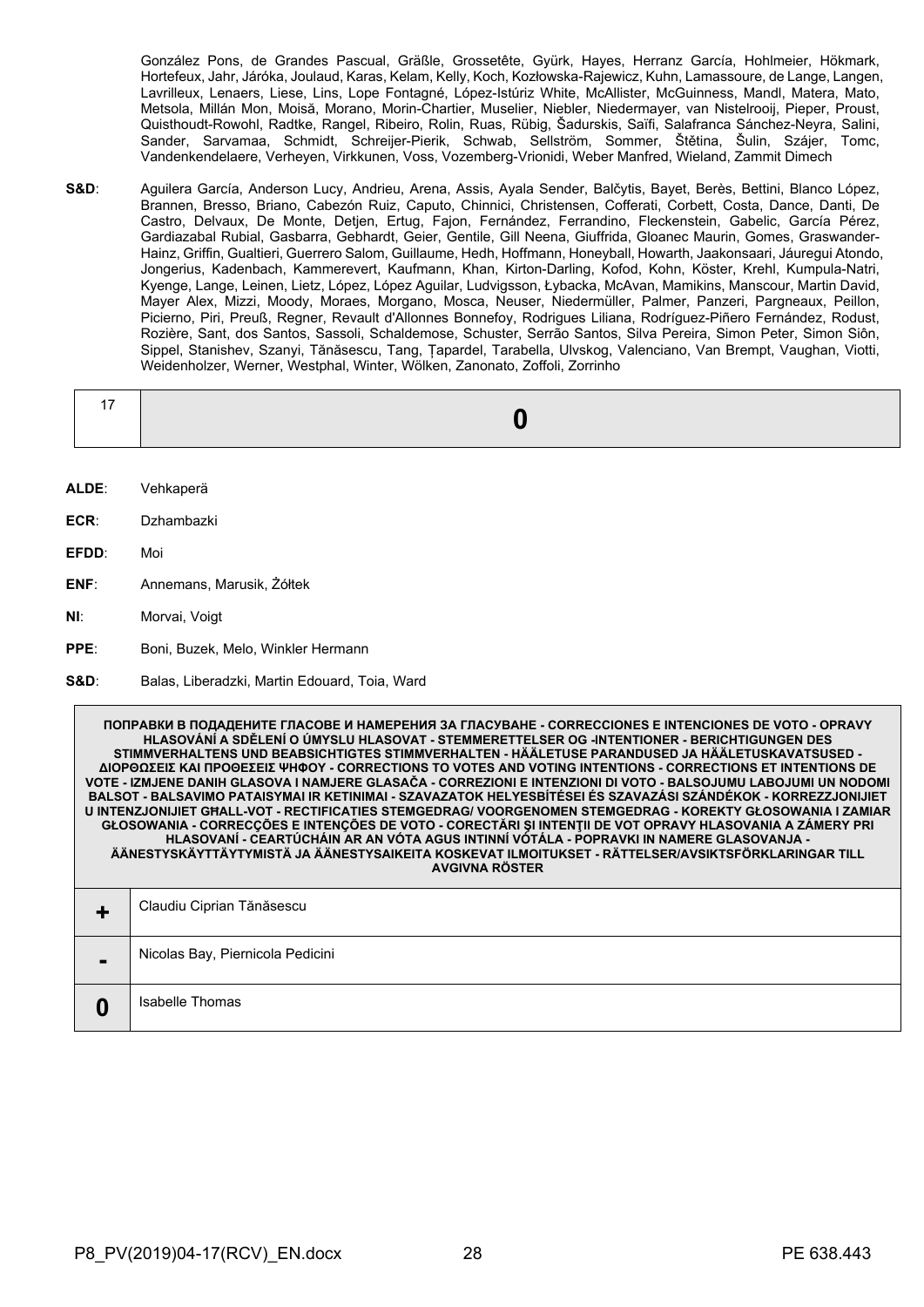<span id="page-28-0"></span>

| 474 |  |
|-----|--|
|     |  |
|     |  |

- **ALDE**: Ali, Arthuis, van Baalen, Becerra Basterrechea, Bilbao Barandica, Borrelli, Calvet Chambon, Deprez, Diaconu, Federley, Gerbrandy, Giménez Barbat, Goerens, Gräzin, Griesbeck, Harkin, Hirsch, Huitema, Hyusmenova, in 't Veld, Jäätteenmäki, Ježek, Katainen, Klinz, Kyuchyuk, Lalonde, Løkkegaard, Marinho e Pinto, Meissner, Michel, van Miltenburg, Nagtegaal, Nart, Nicolai, Petersen, Punset, Radoš, Riquet, Schaake, Selimovic, Telička, Torvalds, Tremosa i Balcells, Uspaskich, Vajgl, Vautmans, Vehkaperä, Verhofstadt, Wierinck, Wikström
- **ECR**: Barekov, Bashir, Belder, Campbell Bannerman, Czarnecki, Czesak, van Dalen, Dalton, Demesmaeker, Deva, Dohrmann, Dzhambazki, Fitto, Flack, Foster, Fotyga, Fox, Gericke, Gosiewska, Hannan, Henkel, Hoc, Jurek, Kamall, Karim, Kłosowski, Kölmel, Krasnodębski, Krupa, Kuźmiuk, Lundgren, McClarkin, Macovei, Matthews, Maullu, Messerschmidt, Mobarik, Nicholson, Ożóg, Packet, Piecha, Piotrowski, Poręba, Procter, Rebega, Ruohonen-Lerner, Saryusz-Wolski, Sernagiotto, Starbatty, Stevens, Tannock, Tomaševski, Tomašić, Trebesius, Van Bossuyt, Van Orden, Vistisen, Winberg, Wiśniewska, Zīle, Złotowski
- **EFDD**: Agea, Aiuto, Beghin, Bergeron, Castaldo, Chauprade, Corrao, D'Amato, D'Ornano, Evi, Goddyn, Monot, Pedicini, Philippot, Tamburrano, Valli, Zullo
- **ENF**: Annemans, Arnautu, Bilde, Bizzotto, Borghezio, Boutonnet, Briois, Colombier, Jalkh, Jamet, Kappel, Lancini, Lebreton, Lechevalier, Loiseau, Martin Dominique, Mélin, Schaffhauser, Scottà, Troszczynski, Vilimsky, Zanni
- **GUE/NGL**: Anderson Martina, Björk, Boylan, Carthy, de Jong, Kari, Mineur, Ní Riada
- **NI**: Balczó, Epitideios, Fountoulis, Gollnisch, Kovács, Le Pen, Morvai, Synadinos, Ujazdowski, Voigt
- **PPE**: Ademov, Alliot-Marie, Arimont, Ashworth, Ayuso, Bach, Becker, Belet, Bendtsen, Bocskor, Böge, Boni, Cadec, van de Camp, Casa, Caspary, del Castillo Vera, Cesa, Clune, Coelho, Corazza Bildt, Csáky, Danjean, Dantin, Dati, Delahaye, Deß, Díaz de Mera García Consuegra, Dorfmann, Ehler, Engel, Erdős, Estaràs Ferragut, Faria, Ferber, Fernandes, Fisas Ayxelà, Fjellner, Gahler, Gál, Gambús, Gehrold, Gieseke, González Pons, de Grandes Pascual, Gräßle, Grossetête, Grzyb, Guoga, Gyürk, Hansen, Hayes, Herranz García, Hohlmeier, Hökmark, Hortefeux, Iturgaiz, Jahr, Járóka, Joulaud, Juvin, Kalniete, Karas, Kelam, Kelly, Koch, Kósa, Kovatchev, Kozłowska-Rajewicz, Kuhn, Lamassoure, de Lange, Langen, Lavrilleux, Lenaers, Liese, Lins, Lope Fontagné, López-Istúriz White, Loskutovs, Łukacijewska, McAllister, McGuinness, Maletić, Malinov, Mandl, Mann, Matera, Mato, Metsola, Mikolášik, Millán Mon, Moisă, Morano, Morin-Chartier, Muselier, Niebler, Niedermayer, van Nistelrooij, Novakov, Peterle, Petir, Pieper, Polčák, Pospíšil, Preda, Proust, Quisthoudt-Rowohl, Radev, Radtke, Rangel, Ribeiro, Rolin, Rosati, Ruas, Rübig, Šadurskis, Saïfi, Salafranca Sánchez-Neyra, Salini, Sander, Sarvamaa, Schmidt, Schreijer-Pierik, Schulze, Schwab, Sellström, Sógor, Šojdrová, Sommer, Štefanec, Štětina, Šuica, Šulin, Svoboda, Szájer, Tolić, Tomc, Urutchev, Vandenkendelaere, Verheyen, Virkkunen, Voss, Vozemberg-Vrionidi, Weber Manfred, Wieland, Winkler Hermann, Winkler Iuliu, Záborská, Zammit Dimech, Zdechovský, Zeller, Zovko, Zver, Zwiefka
- **S&D**: Aguilera García, Anderson Lucy, Andrieu, Arena, Assis, Ayala Sender, Balčytis, Bayet, Berès, Bettini, Blanco López, Borzan, Boştinaru, Brannen, Bresso, Briano, Bullmann, Cabezón Ruiz, Caputo, Chinnici, Christensen, Cofferati, Corbett, Costa, Cristea, Dance, Danti, De Castro, Delvaux, De Monte, Detjen, Drăghici, Ertug, Fajon, Fernández, Ferrandino, Fleckenstein, Freund, Frunzulică, Gabelic, García Pérez, Gardiazabal Rubial, Gasbarra, Gebhardt, Geier, Gentile, Geringer de Oedenberg, Gierek, Gill Neena, Giuffrida, Gloanec Maurin, Gomes, Grapini, Graswander-Hainz, Griffin, Gualtieri, Guerrero Salom, Guillaume, Hanso, Hedh, Hoffmann, Honeyball, Howarth, Jaakonsaari, Jáuregui Atondo, Jongerius, Kadenbach, Kammerevert, Kaufmann, Khan, Kirton-Darling, Kofod, Kohn, Köster, Krehl, Kumpula-Natri, Kyenge, Kyrkos, Lange, Leinen, Liberadzki, Lietz, López, López Aguilar, Ludvigsson, Łybacka, McAvan, Mamikins, Manscour, Martin David, Mayer Alex, Melior, Mizzi, Moody, Moraes, Morgano, Mosca, Nekov, Neuser, Nica, Noichl, Palmer, Panzeri, Pargneaux, Paşcu, Pavel, Peillon, Picierno, Picula, Piri, Popa, Preuß, Regner, Revault d'Allonnes Bonnefoy, Rodrigues Liliana, Rodríguez-Piñero Fernández, Rodust, Rozière, Sant, dos Santos, Sassoli, Schaldemose, Schlein, Schuster, Serrão Santos, Silva Pereira, Simon Peter, Simon Siôn, Sippel, Stanishev, Szanyi, Tănăsescu, Tang, Țapardel, Tarabella, Toia, Ulvskog, Valenciano, Van Brempt, Vaughan, Viotti, Ward, Weidenholzer, Werner, Westphal, Winter, Wölken, Zanonato, Zoană, Zoffoli, Zorrinho

| ט ו |   |
|-----|---|
|     | ш |
|     |   |

- **ALDE**: Auštrevičius, Cavada, Charanzová, Dlabajová, Grigule-Pēterse, Jakovčić, Mlinar, Müller, Toom, Weber Renate
- **ECR**: Marias, Škripek, Žitňanská
- **EFDD**: Aker, Arnott, Bullock, Coburn, Etheridge, Gill Nathan, James, Meuthen, Payne, Reid, Seymour

P8\_PV(2019)04-17(RCV)\_EN.docx 29 29 PE 638.443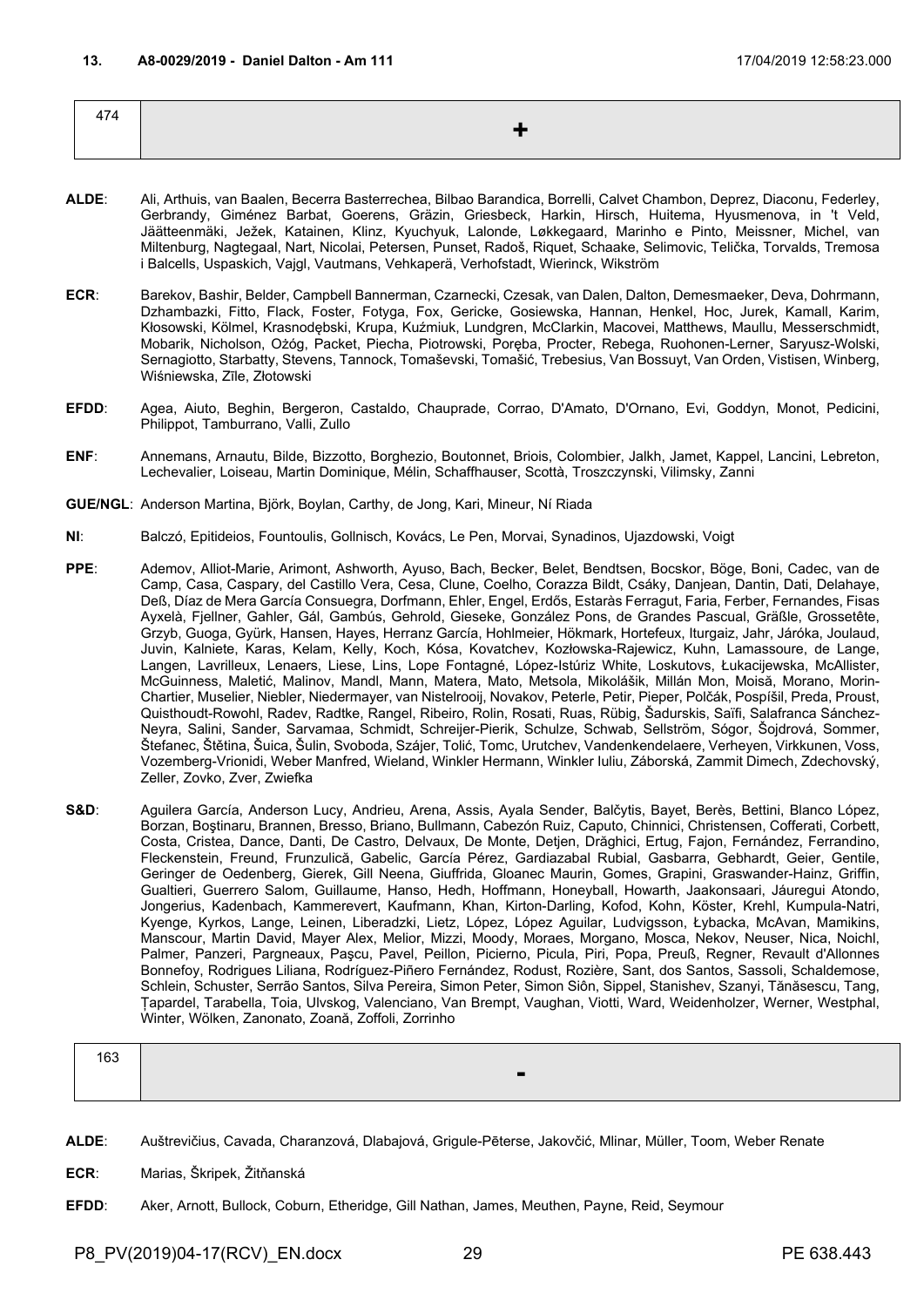- **ENF**: Agnew, Batten, Elissen, de Graaff, Marusik, Pretzell, Stuger, Zijlstra, Żółtek
- **GUE/NGL**: Albiol Guzmán, Chountis, Chrysogonos, Couso Permuy, Eck, Ernst, Ferreira, Flanagan, Forenza, González Peñas, Hadjigeorgiou, Händel, Hazekamp, Kohlíček, Konečná, Kouloglou, Kuneva, López Bermejo, Maštálka, Matias, Maurel, Michels, Omarjee, Papadimoulis, Pimenta Lopes, Sánchez Caldentey, Schirdewan, Scholz, Senra Rodríguez, Spinelli, Torres Martínez, Urbán Crespo, Vallina, Vergiat, Viegas, Vieu, Zimmer
- **NI**: Sonneborn, Sośnierz
- **PPE**: Andrikienė, Buda, Buzek, Hetman, Jazłowiecka, Kalinowski, Kudrycka, Kukan, Lewandowski, Marinescu, Mureşan, Nagy, Olbrycht, Pitera, Plura, Siekierski, Sonik, Stolojan, Szejnfeld, Thun und Hohenstein, Ţurcanu, Vaidere, Vălean, Zdrojewski
- **S&D**: Balas, Blinkevičiūtė, Dalli, Keller Jan, Maňka, Martin Edouard, Molnár, Pirinski, Poc, Poche, Post, Sârbu, Sehnalová, Smolková, Thomas, Zala, Zemke
- **Verts/ALE**: Affronte, Andersson, Auken, Bové, Buchner, Bütikofer, Cramer, Dalunde, Delli, Durand, Eickhout, Evans, Franz, Giegold, Harms, Häusling, Hautala, Heubuch, Jadot, Jávor, Joly, Keller Ska, Lambert, Lamberts, Lochbihler, Marcellesi, Meszerics, Metz, Miranda, Mitrofanovs, Reda, Reimon, Reintke, Rivasi, Ropė, Sargentini, Scott Cato, Škrlec, Smith, Solé, Šoltes, Staes, Tarand, Taylor, Terricabras, Trüpel, Urtasun, Valero, Vana, Waitz

|--|--|

- **ALDE**: Ries, Rochefort
- **ECR**: Tošenovský, Zahradil
- **EFDD**: Moi
- **ENF**: Obermayr
- **GUE/NGL**: Le Hyaric
- **NI**: Montel, Papadakis Konstantinos, Zarianopoulos
- **PPE**: Deli, Deutsch, Hölvényi, Pietikäinen

**ПОПРАВКИ В ПОДАДЕНИТЕ ГЛАСОВЕ И НАМЕРЕНИЯ ЗА ГЛАСУВАНЕ - CORRECCIONES E INTENCIONES DE VOTO - OPRAVY HLASOVÁNÍ A SDĚLENÍ O ÚMYSLU HLASOVAT - STEMMERETTELSER OG -INTENTIONER - BERICHTIGUNGEN DES STIMMVERHALTENS UND BEABSICHTIGTES STIMMVERHALTEN - HÄÄLETUSE PARANDUSED JA HÄÄLETUSKAVATSUSED - ΔΙΟΡΘΩΣΕΙΣ ΚΑΙ ΠΡΟΘΕΣΕΙΣ ΨΗΦΟΥ - CORRECTIONS TO VOTES AND VOTING INTENTIONS - CORRECTIONS ET INTENTIONS DE VOTE - IZMJENE DANIH GLASOVA I NAMJERE GLASAČA - CORREZIONI E INTENZIONI DI VOTO - BALSOJUMU LABOJUMI UN NODOMI BALSOT - BALSAVIMO PATAISYMAI IR KETINIMAI - SZAVAZATOK HELYESBÍTÉSEI ÉS SZAVAZÁSI SZÁNDÉKOK - KORREZZJONIJIET U INTENZJONIJIET GĦALL-VOT - RECTIFICATIES STEMGEDRAG/ VOORGENOMEN STEMGEDRAG - KOREKTY GŁOSOWANIA I ZAMIAR GŁOSOWANIA - CORRECÇÕES E INTENÇÕES DE VOTO - CORECTĂRI ŞI INTENŢII DE VOT OPRAVY HLASOVANIA A ZÁMERY PRI HLASOVANÍ - CEARTÚCHÁIN AR AN VÓTA AGUS INTINNÍ VÓTÁLA - POPRAVKI IN NAMERE GLASOVANJA - ÄÄNESTYSKÄYTTÄYTYMISTÄ JA ÄÄNESTYSAIKEITA KOSKEVAT ILMOITUKSET - RÄTTELSER/AVSIKTSFÖRKLARINGAR TILL AVGIVNA RÖSTER**

|                | Kostas Chrysogonos, Miriam Dalli, Bogusław Sonik  |
|----------------|---------------------------------------------------|
| $\blacksquare$ |                                                   |
|                | Georgi Pirinski, Branislav Škripek, Anna Záborská |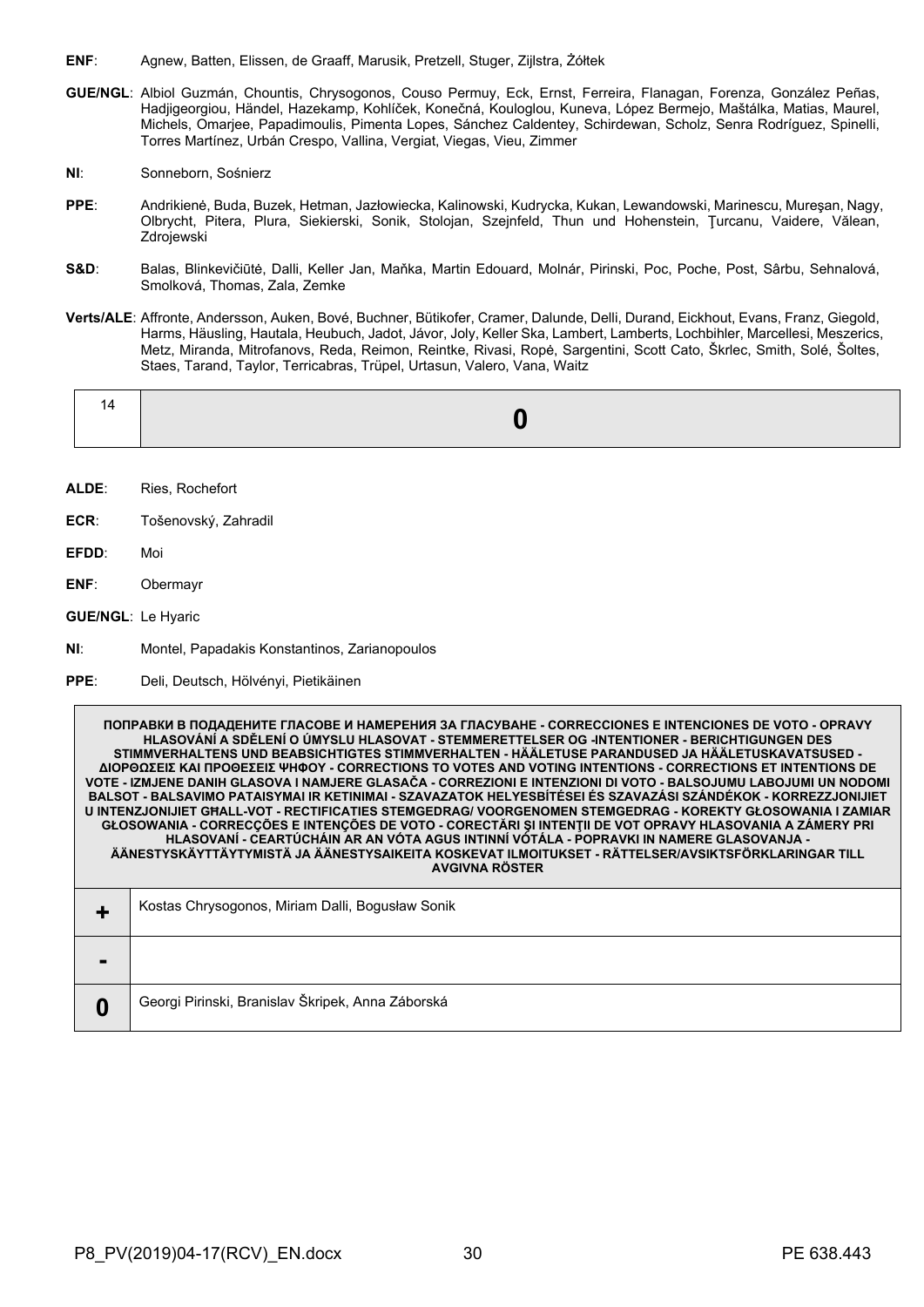<span id="page-30-0"></span>

| 603 |  |
|-----|--|
|     |  |
|     |  |

- **ALDE**: Ali, Arthuis, Auštrevičius, van Baalen, Becerra Basterrechea, Bilbao Barandica, Borrelli, Calvet Chambon, Cavada, Charanzová, Deprez, Diaconu, Dlabajová, Federley, Gerbrandy, Giménez Barbat, Goerens, Griesbeck, Grigule-Pēterse, Harkin, Hirsch, Huitema, Hyusmenova, in 't Veld, Jäätteenmäki, Jakovčić, Ježek, Katainen, Klinz, Kyuchyuk, Lalonde, Løkkegaard, Marinho e Pinto, Meissner, Michel, van Miltenburg, Mlinar, Müller, Nagtegaal, Nart, Nicolai, Petersen, Punset, Radoš, Ries, Riquet, Rochefort, Schaake, Selimovic, Telička, Toom, Torvalds, Tremosa i Balcells, Uspaskich, Vajgl, Vautmans, Vehkaperä, Verhofstadt, Weber Renate, Wierinck, Wikström
- **ECR**: Barekov, Bashir, Belder, Campbell Bannerman, Czarnecki, Czesak, van Dalen, Dalton, Demesmaeker, Deva, Dohrmann, Dzhambazki, Fitto, Flack, Foster, Fotyga, Fox, Gericke, Gosiewska, Hannan, Henkel, Hoc, Jurek, Kamall, Karim, Kłosowski, Kölmel, Krasnodębski, Krupa, Kuźmiuk, McClarkin, Macovei, Marias, Matthews, Maullu, Messerschmidt, Mobarik, Nicholson, Ożóg, Packet, Piecha, Piotrowski, Poręba, Procter, Rebega, Ruohonen-Lerner, Saryusz-Wolski, Sernagiotto, Starbatty, Stevens, Tannock, Tomaševski, Tomašić, Trebesius, Van Bossuyt, Van Orden, Vistisen, Wiśniewska, Zīle, Žitňanská, Złotowski
- **EFDD**: Agea, Aiuto, Beghin, Bergeron, Castaldo, Chauprade, Corrao, D'Amato, Evi, Goddyn, Monot, Pedicini, Tamburrano, Valli, Zullo
- **ENF**: Annemans, Arnautu, Bay, Bilde, Bizzotto, Borghezio, Boutonnet, Briois, Colombier, Jalkh, Jamet, Lancini, Lebreton, Loiseau, Martin Dominique, Mélin, Schaffhauser, Scottà, Troszczynski, Zanni
- **GUE/NGL**: Albiol Guzmán, Anderson Martina, Björk, Boylan, Carthy, Chountis, Chrysogonos, Couso Permuy, Eck, Ernst, Flanagan, Forenza, González Peñas, Hadjigeorgiou, Händel, Hazekamp, de Jong, Kari, Konečná, Kouloglou, Kuneva, Le Hyaric, López Bermejo, Maštálka, Matias, Maurel, Michels, Mineur, Ní Riada, Omarjee, Papadimoulis, Sánchez Caldentey, Schirdewan, Scholz, Spinelli, Torres Martínez, Urbán Crespo, Vallina, Vergiat, Vieu, Zimmer
- **NI**: Balczó, Epitideios, Fountoulis, Gollnisch, Kovács, Le Pen, Montel, Morvai, Sonneborn, Synadinos, Ujazdowski, Voigt
- **PPE**: Ademov, Alliot-Marie, Andrikienė, Arimont, Ashworth, Ayuso, Bach, Becker, Belet, Bendtsen, Bocskor, Bogovič, Boni, Brok, Buda, Cadec, van de Camp, Casa, Caspary, del Castillo Vera, Cesa, Clune, Coelho, Corazza Bildt, Csáky, Danjean, Dantin, Dati, Delahaye, Deli, Deß, Deutsch, Díaz de Mera García Consuegra, Dorfmann, Ehler, Engel, Erdős, Estaràs Ferragut, Faria, Ferber, Fernandes, Fisas Ayxelà, Fjellner, Gahler, Gál, Gambús, Gieseke, Girling, González Pons, de Grandes Pascual, Gräßle, Grossetête, Grzyb, Guoga, Gyürk, Hansen, Hayes, Herranz García, Hetman, Hökmark, Hölvényi, Hortefeux, Hübner, Iturgaiz, Jahr, Járóka, Jazłowiecka, Joulaud, Juvin, Kalinowski, Kalniete, Karas, Kelam, Kelly, Koch, Kósa, Kozłowska-Rajewicz, Kudrycka, Kuhn, Kukan, Lamassoure, de Lange, Langen, Lavrilleux, Lenaers, Liese, Lins, Lope Fontagné, López-Istúriz White, Loskutovs, Łukacijewska, McAllister, McGuinness, Maletić, Malinov, Mandl, Mann, Marinescu, Matera, Mato, Melo, Metsola, Mikolášik, Millán Mon, Moisă, Morano, Morin-Chartier, Muselier, Nagy, Niebler, Niedermayer, van Nistelrooij, Novakov, Olbrycht, Peterle, Petir, Pieper, Pietikäinen, Pitera, Plura, Polčák, Pospíšil, Preda, Proust, Quisthoudt-Rowohl, Radev, Radtke, Rangel, Ribeiro, Rolin, Rosati, Ruas, Rübig, Šadurskis, Saïfi, Salafranca Sánchez-Neyra, Salini, Sander, Sarvamaa, Schmidt, Schreijer-Pierik, Schulze, Schwab, Sellström, Siekierski, Sógor, Sonik, Štefanec, Štětina, Stolojan, Šuica, Šulin, Svoboda, Szájer, Szejnfeld, Thun und Hohenstein, Tolić, Tomc, Ţurcanu, Urutchev, Vaidere, Vălean, Vandenkendelaere, Verheyen, Virkkunen, Voss, Vozemberg-Vrionidi, Weber Manfred, Wieland, Winkler Iuliu, Záborská, Zammit Dimech, Zdechovský, Zdrojewski, Zeller, Zovko, Zver, Zwiefka
- S&D: Aguilera García, Anderson Lucy, Andrieu, Arena, Assis, Ayala Sender, Balas, Balčytis, Bayet, Berès, Bettini, Blanco López, Blinkevičiūtė, Borzan, Boştinaru, Brannen, Bresso, Briano, Bullmann, Cabezón Ruiz, Caputo, Chinnici, Christensen, Cofferati, Corbett, Costa, Cristea, Dalli, Dance, Danti, De Castro, Delvaux, De Monte, Detjen, Drăghici, Ertug, Fajon, Fernández, Ferrandino, Fleckenstein, Frunzulică, Gabelic, García Pérez, Gardiazabal Rubial, Gasbarra, Gebhardt, Geier, Gentile, Geringer de Oedenberg, Gierek, Gill Neena, Giuffrida, Gloanec Maurin, Gomes, Grapini, Graswander-Hainz, Griffin, Gualtieri, Guerrero Salom, Guillaume, Hanso, Hedh, Hoffmann, Honeyball, Howarth, Jaakonsaari, Jáuregui Atondo, Jongerius, Kadenbach, Kammerevert, Kaufmann, Keller Jan, Khan, Kirton-Darling, Kofod, Kohn, Köster, Krehl, Kumpula-Natri, Kyenge, Kyrkos, Lange, Leinen, Liberadzki, Lietz, López, López Aguilar, Ludvigsson, Łybacka, McAvan, Mamikins, Maňka, Martin David, Martin Edouard, Mayer Alex, Melior, Mizzi, Molnár, Moody, Moraes, Morgano, Mosca, Nekov, Neuser, Nica, Niedermüller, Noichl, Palmer, Panzeri, Pargneaux, Paşcu, Pavel, Peillon, Picierno, Picula, Piri, Pirinski, Poc, Poche, Popa, Post, Preuß, Regner, Revault d'Allonnes Bonnefoy, Rodrigues Liliana, Rodríguez-Piñero Fernández, Rodust, Rozière, Sant, dos Santos, Sârbu, Sassoli, Schaldemose, Schlein, Schuster, Sehnalová, Serrão Santos, Silva Pereira, Simon Peter, Simon Siôn, Sippel, Smolková, Stanishev, Szanyi, Tănăsescu, Țapardel, Tarabella, Toia, Ulvskog, Valenciano, Van Brempt, Vaughan, Viotti, Ward, Weidenholzer, Werner, Westphal, Winter, Wölken, Zala, Zanonato, Zemke, Zoană, Zoffoli, Zorrinho
- **Verts/ALE**: Affronte, Andersson, Auken, Bové, Buchner, Bütikofer, Cramer, Dalunde, Delli, Durand, Eickhout, Evans, Franz, Giegold, Harms, Häusling, Hautala, Heubuch, Jadot, Jávor, Joly, Keller Ska, Lambert, Lamberts, Lochbihler, Marcellesi, Meszerics, Metz, Miranda, Mitrofanovs, Reda, Reimon, Reintke, Rivasi, Ropė, Sargentini, Scott Cato, Škrlec, Smith, Solé, Šoltes, Staes, Tarand, Taylor, Terricabras, Trüpel, Urtasun, Valero, Vana, Waitz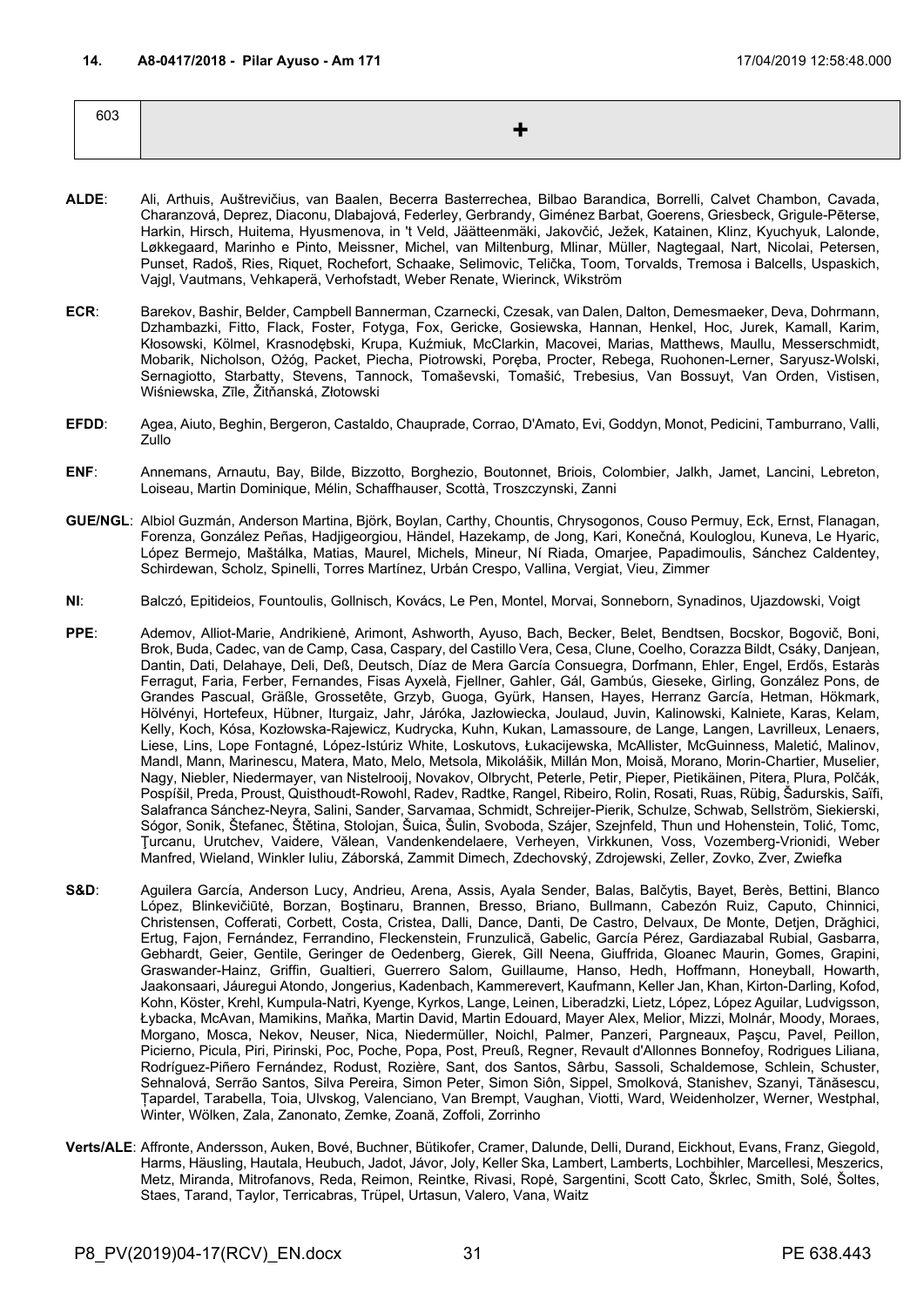17 **-**

- **ECR**: Lundgren, Winberg
- **EFDD**: James, Meuthen
- **ENF**: Elissen, de Graaff, Marusik, Pretzell, Stuger, Zijlstra, Żółtek

**GUE/NGL**: Senra Rodríguez

**NI**: Sośnierz

**PPE**: Gehrold, Mureşan, Šojdrová, Sommer

|--|--|

- **ECR**: Tošenovský, Zahradil
- **EFDD**: Aker, Arnott, Bullock, Coburn, D'Ornano, Etheridge, Gill Nathan, Moi, Payne, Philippot, Reid, Seymour
- **ENF**: Agnew, Batten, Kappel, Obermayr, Vilimsky
- **GUE/NGL**: Ferreira, Pimenta Lopes, Viegas
- **NI**: Papadakis Konstantinos, Zarianopoulos
- **PPE**: Böge, Hohlmeier, Winkler Hermann

**ПОПРАВКИ В ПОДАДЕНИТЕ ГЛАСОВЕ И НАМЕРЕНИЯ ЗА ГЛАСУВАНЕ - CORRECCIONES E INTENCIONES DE VOTO - OPRAVY HLASOVÁNÍ A SDĚLENÍ O ÚMYSLU HLASOVAT - STEMMERETTELSER OG -INTENTIONER - BERICHTIGUNGEN DES STIMMVERHALTENS UND BEABSICHTIGTES STIMMVERHALTEN - HÄÄLETUSE PARANDUSED JA HÄÄLETUSKAVATSUSED - ΔΙΟΡΘΩΣΕΙΣ ΚΑΙ ΠΡΟΘΕΣΕΙΣ ΨΗΦΟΥ - CORRECTIONS TO VOTES AND VOTING INTENTIONS - CORRECTIONS ET INTENTIONS DE VOTE - IZMJENE DANIH GLASOVA I NAMJERE GLASAČA - CORREZIONI E INTENZIONI DI VOTO - BALSOJUMU LABOJUMI UN NODOMI BALSOT - BALSAVIMO PATAISYMAI IR KETINIMAI - SZAVAZATOK HELYESBÍTÉSEI ÉS SZAVAZÁSI SZÁNDÉKOK - KORREZZJONIJIET U INTENZJONIJIET GĦALL-VOT - RECTIFICATIES STEMGEDRAG/ VOORGENOMEN STEMGEDRAG - KOREKTY GŁOSOWANIA I ZAMIAR GŁOSOWANIA - CORRECÇÕES E INTENÇÕES DE VOTO - CORECTĂRI ŞI INTENŢII DE VOT OPRAVY HLASOVANIA A ZÁMERY PRI HLASOVANÍ - CEARTÚCHÁIN AR AN VÓTA AGUS INTINNÍ VÓTÁLA - POPRAVKI IN NAMERE GLASOVANJA - ÄÄNESTYSKÄYTTÄYTYMISTÄ JA ÄÄNESTYSAIKEITA KOSKEVAT ILMOITUKSET - RÄTTELSER/AVSIKTSFÖRKLARINGAR TILL AVGIVNA RÖSTER +** Siegfried Mureşan **-** Michael Gahler **0**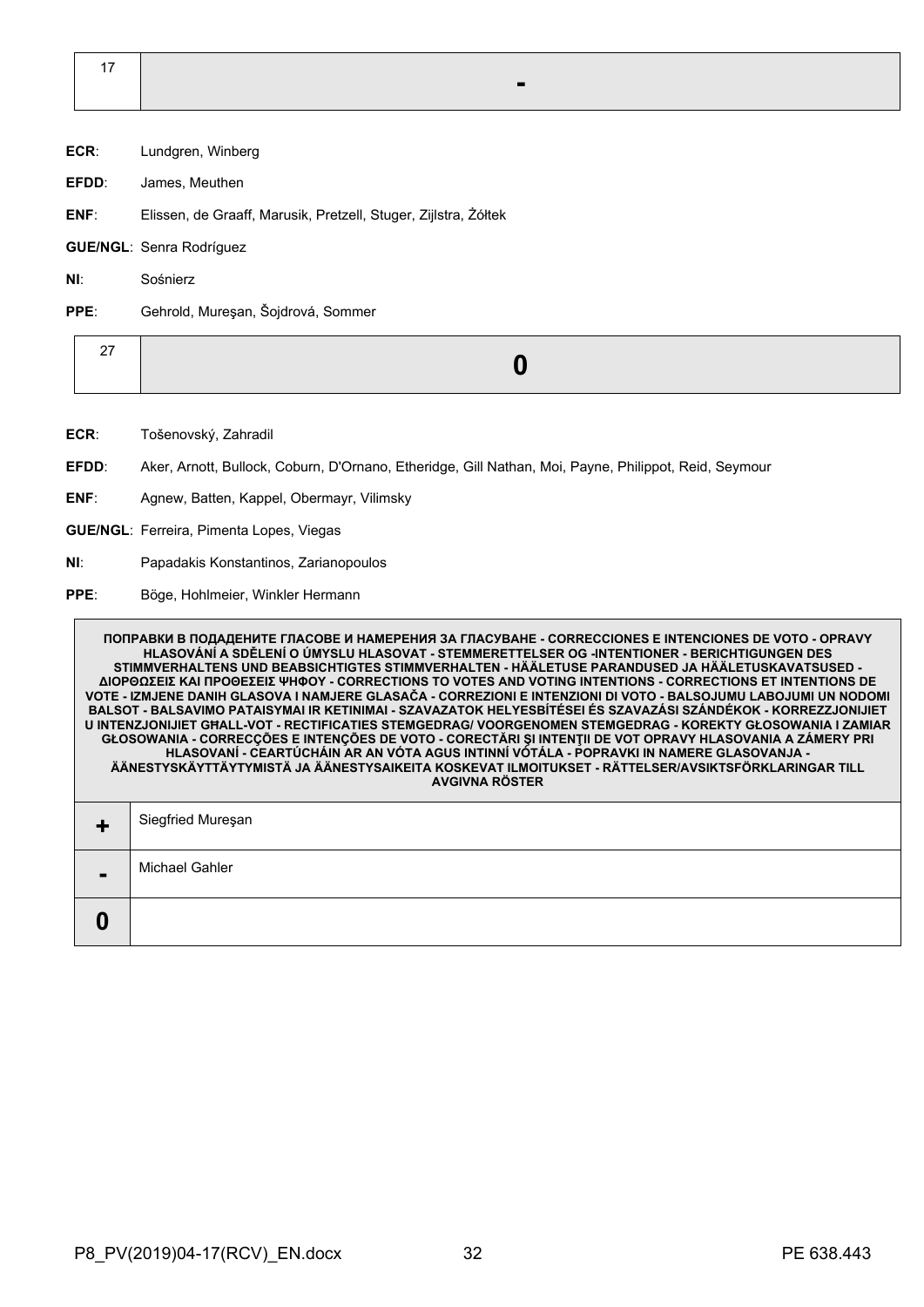<span id="page-32-0"></span>

| 570<br>$\cup$ $\sim$ |  |
|----------------------|--|
|                      |  |

- **ALDE**: Ali, Arthuis, Auštrevičius, van Baalen, Becerra Basterrechea, Bilbao Barandica, Borrelli, Calvet Chambon, Cavada, Charanzová, Deprez, Diaconu, Dlabajová, Gerbrandy, Giménez Barbat, Goerens, Gräzin, Griesbeck, Grigule-Pēterse, Harkin, Hirsch, Huitema, Hyusmenova, in 't Veld, Jäätteenmäki, Jakovčić, Ježek, Katainen, Klinz, Kyuchyuk, Lalonde, Marinho e Pinto, Michel, van Miltenburg, Mlinar, Nagtegaal, Nart, Nicolai, Punset, Radoš, Ries, Riquet, Rochefort, Schaake, Telička, Toom, Torvalds, Tremosa i Balcells, Uspaskich, Vajgl, Vautmans, Vehkaperä, Verhofstadt, Weber Renate
- **ECR**: Barekov, Belder, Czarnecki, Czesak, van Dalen, Dohrmann, Dzhambazki, Fitto, Fotyga, Gericke, Gosiewska, Henkel, Hoc, Jurek, Kłosowski, Kölmel, Krasnodębski, Krupa, Kuźmiuk, Lundgren, Macovei, Messerschmidt, Ożóg, Piecha, Piotrowski, Poręba, Rebega, Ruohonen-Lerner, Saryusz-Wolski, Sernagiotto, Škripek, Starbatty, Tomaševski, Tomašić, Tošenovský, Trebesius, Vistisen, Winberg, Wiśniewska, Zahradil, Zīle, Žitňanská, Złotowski
- **EFDD**: Agea, Aiuto, Beghin, Bergeron, Castaldo, Chauprade, Corrao, D'Amato, D'Ornano, Evi, Goddyn, Monot, Pedicini, Philippot, Tamburrano, Valli, Zullo
- **ENF**: Annemans, Arnautu, Bay, Bilde, Bizzotto, Borghezio, Boutonnet, Briois, Colombier, Jalkh, Jamet, Lancini, Lebreton, Lechevalier, Loiseau, Martin Dominique, Mélin, Schaffhauser, Scottà, Troszczynski, Zanni
- **GUE/NGL**: Albiol Guzmán, Anderson Martina, Björk, Boylan, Carthy, Chountis, Chrysogonos, Couso Permuy, Eck, Ernst, Flanagan, Forenza, Hadjigeorgiou, Händel, Hazekamp, de Jong, Kari, Kohlíček, Konečná, Kouloglou, Kuneva, Le Hyaric, López Bermejo, Maštálka, Matias, Maurel, Michels, Mineur, Ní Riada, Omarjee, Papadimoulis, Schirdewan, Scholz, Senra Rodríguez, Spinelli, Vallina, Vergiat, Vieu, Zimmer
- **NI**: Balczó, Epitideios, Fountoulis, Gollnisch, Kovács, Le Pen, Morvai, Sonneborn, Synadinos, Ujazdowski, Voigt
- **PPE**: Ademov, Alliot-Marie, Andrikienė, Arimont, Ayuso, Bach, Becker, Belet, Bocskor, Böge, Bogovič, Boni, Buda, Buzek, Cadec, van de Camp, Caspary, del Castillo Vera, Cesa, Clune, Coelho, Csáky, Danjean, Dantin, Dati, Delahaye, Deli, Deß, Deutsch, Díaz de Mera García Consuegra, Dorfmann, Ehler, Engel, Erdős, Estaràs Ferragut, Faria, Ferber, Fernandes, Fisas Ayxelà, Gahler, Gál, Gambús, Gehrold, Gieseke, Girling, González Pons, de Grandes Pascual, Gräßle, Grossetête, Grzyb, Guoga, Gyürk, Hansen, Hayes, Herranz García, Hetman, Hohlmeier, Hölvényi, Hortefeux, Hübner, Iturgaiz, Jahr, Járóka, Jazłowiecka, Joulaud, Juvin, Kalinowski, Kalniete, Karas, Kelam, Kelly, Koch, Kósa, Kovatchev, Kozłowska-Rajewicz, Kudrycka, Kuhn, Kukan, Lamassoure, de Lange, Langen, Lavrilleux, Lenaers, Lewandowski, Liese, Lins, Lope Fontagné, López-Istúriz White, Loskutovs, Łukacijewska, McAllister, McGuinness, Maletić, Malinov, Mandl, Mann, Marinescu, Matera, Mato, Melo, Mikolášik, Millán Mon, Moisă, Morano, Morin-Chartier, Mureşan, Muselier, Nagy, Niebler, Niedermayer, van Nistelrooij, Novakov, Olbrycht, Peterle, Petir, Pieper, Pietikäinen, Pitera, Plura, Polčák, Pospíšil, Preda, Proust, Quisthoudt-Rowohl, Radev, Radtke, Rangel, Ribeiro, Rolin, Rosati, Ruas, Rübig, Šadurskis, Saïfi, Salafranca Sánchez-Neyra, Salini, Sander, Sarvamaa, Schmidt, Schreijer-Pierik, Schulze, Schwab, Siekierski, Sógor, Šojdrová, Sommer, Sonik, Štefanec, Štětina, Stolojan, Šuica, Šulin, Svoboda, Szájer, Szejnfeld, Thun und Hohenstein, Tolić, Tomc, Ţurcanu, Urutchev, Vaidere, Vălean, Vandenkendelaere, Verheyen, Virkkunen, Voss, Vozemberg-Vrionidi, Weber Manfred, Wieland, Winkler Iuliu, Záborská, Zdechovský, Zdrojewski, Zeller, Zovko, Zver, Zwiefka
- **S&D**: Aguilera García, Anderson Lucy, Andrieu, Arena, Assis, Ayala Sender, Balas, Balčytis, Bayet, Berès, Bettini, Blanco López, Blinkevičiūtė, Borzan, Boştinaru, Brannen, Bresso, Briano, Bullmann, Cabezón Ruiz, Caputo, Chinnici, Cofferati, Corbett, Costa, Cristea, Dance, Danti, De Castro, Delvaux, De Monte, Detjen, Drăghici, Ertug, Fajon, Fernández, Ferrandino, Fleckenstein, Freund, Frunzulică, García Pérez, Gardiazabal Rubial, Gasbarra, Gebhardt, Geier, Geringer de Oedenberg, Gierek, Gill Neena, Giuffrida, Gloanec Maurin, Gomes, Grapini, Graswander-Hainz, Griffin, Gualtieri, Guerrero Salom, Guillaume, Hanso, Hedh, Hoffmann, Honeyball, Howarth, Jaakonsaari, Jáuregui Atondo, Jongerius, Kadenbach, Kammerevert, Kaufmann, Keller Jan, Khan, Kirton-Darling, Kohn, Köster, Krehl, Kumpula-Natri, Kyenge, Kyrkos, Lange, Leinen, Liberadzki, Lietz, López, López Aguilar, Łybacka, McAvan, Mamikins, Maňka, Manscour, Martin David, Martin Edouard, Mayer Alex, Melior, Mizzi, Molnár, Moody, Moraes, Morgano, Mosca, Nekov, Neuser, Nica, Niedermüller, Noichl, Palmer, Panzeri, Pargneaux, Paşcu, Pavel, Peillon, Picierno, Picula, Piri, Pirinski, Poc, Poche, Popa, Post, Preuß, Regner, Revault d'Allonnes Bonnefoy, Rodrigues Liliana, Rodríguez-Piñero Fernández, Rodust, Rozière, dos Santos, Sârbu, Sassoli, Schlein, Schuster, Sehnalová, Serrão Santos, Silva Pereira, Simon Peter, Simon Siôn, Sippel, Smolková, Stanishev, Szanyi, Tănăsescu, Tang, Țapardel, Tarabella, Thomas, Toia, Valenciano, Van Brempt, Vaughan, Viotti, Ward, Weidenholzer, Werner, Westphal, Winter, Wölken, Zala, Zanonato, Zemke, Zoană, Zoffoli, Zorrinho
- **Verts/ALE**: Affronte, Andersson, Auken, Bové, Buchner, Bütikofer, Cramer, Dalunde, Delli, Durand, Eickhout, Evans, Franz, Giegold, Harms, Häusling, Hautala, Heubuch, Jadot, Jávor, Joly, Keller Ska, Lambert, Lamberts, Lochbihler, Marcellesi, Meszerics, Metz, Miranda, Mitrofanovs, Reda, Reimon, Reintke, Rivasi, Ropė, Sargentini, Scott Cato, Škrlec, Smith, Solé, Šoltes, Staes, Tarand, Taylor, Terricabras, Trüpel, Urtasun, Valero, Vana, Waitz

| ~<br>be |   |
|---------|---|
|         | - |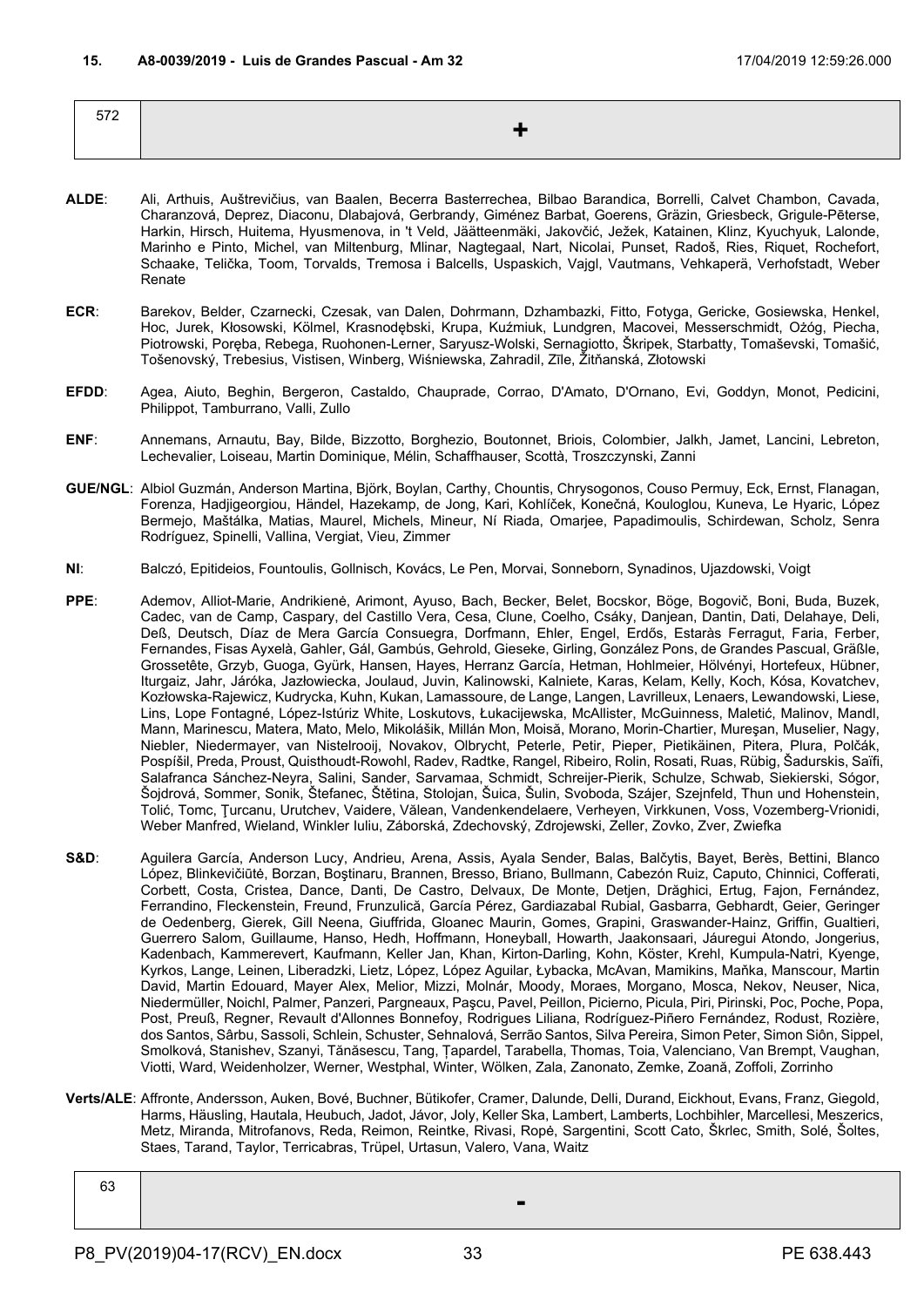- **ALDE**: Federley, Løkkegaard, Petersen, Selimovic, Wikström
- **ECR**: Bashir, Campbell Bannerman, Dalton, Deva, Flack, Foster, Fox, Hannan, Kamall, Karim, McClarkin, Marias, Matthews, Maullu, Mobarik, Nicholson, Procter, Tannock, Van Orden
- **EFDD**: Aker, Arnott, Bullock, Coburn, Etheridge, Gill Nathan, James, Payne, Reid, Seymour
- **ENF**: Agnew, Batten, Elissen, de Graaff, Marusik, Stuger, Zijlstra, Żółtek
- **NI**: Papadakis Konstantinos, Sośnierz, Zarianopoulos
- **PPE**: Ashworth, Bendtsen, Casa, Corazza Bildt, Fjellner, Hökmark, Metsola, Sellström, Zammit Dimech
- **S&D**: Christensen, Dalli, Gabelic, Gentile, Kofod, Ludvigsson, Sant, Schaldemose, Ulvskog

| ∠∠ |
|----|
|----|

- **ALDE**: Meissner, Müller, Wierinck
- **ECR**: Demesmaeker, Packet, Stevens, Van Bossuyt
- **EFDD**: Meuthen, Moi
- **ENF**: Kappel, Obermayr, Pretzell, Vilimsky
- **GUE/NGL**: Ferreira, González Peñas, Pimenta Lopes, Sánchez Caldentey, Torres Martínez, Urbán Crespo, Viegas
- **NI**: Montel
- **PPE**: Winkler Hermann

|   | ПОПРАВКИ В ПОДАДЕНИТЕ ГЛАСОВЕ И НАМЕРЕНИЯ ЗА ГЛАСУВАНЕ - CORRECCIONES E INTENCIONES DE VOTO - OPRAVY<br>HLASOVÁNÍ A SDĚLENÍ O ÚMYSLU HLASOVAT - STEMMERETTELSER OG -INTENTIONER - BERICHTIGUNGEN DES<br>STIMMVERHALTENS UND BEABSICHTIGTES STIMMVERHALTEN - HÄÄLETUSE PARANDUSED JA HÄÄLETUSKAVATSUSED -<br>ΔΙΟΡΘΩΣΕΙΣ ΚΑΙ ΠΡΟΘΕΣΕΙΣ ΨΗΦΟΥ - CORRECTIONS TO VOTES AND VOTING INTENTIONS - CORRECTIONS ET INTENTIONS DE<br>VOTE - IZMJENE DANIH GLASOVA I NAMJERE GLASAČA - CORREZIONI E INTENZIONI DI VOTO - BALSOJUMU LABOJUMI UN NODOMI<br>BALSOT - BALSAVIMO PATAISYMAI IR KETINIMAI - SZAVAZATOK HELYESBÍTÉSEI ÉS SZAVAZÁSI SZÁNDÉKOK - KORREZZJONIJIET<br>U INTENZJONIJIET GHALL-VOT - RECTIFICATIES STEMGEDRAG/ VOORGENOMEN STEMGEDRAG - KOREKTY GŁOSOWANIA I ZAMIAR<br>GŁOSOWANIA - CORRECÇÕES E INTENÇÕES DE VOTO - CORECTĂRI ȘI INTENȚII DE VOT OPRAVY HLASOVANIA A ZÁMERY PRI<br>HLASOVANÍ - CEARTÚCHÁIN AR AN VÓTA AGUS INTINNÍ VÓTÁLA - POPRAVKI IN NAMERE GLASOVANJA -<br>ÄÄNESTYSKÄYTTÄYTYMISTÄ JA ÄÄNESTYSAIKEITA KOSKEVAT ILMOITUKSET - RÄTTELSER/AVSIKTSFÖRKLARINGAR TILL<br><b>AVGIVNA RÖSTER</b> |
|---|---------------------------------------------------------------------------------------------------------------------------------------------------------------------------------------------------------------------------------------------------------------------------------------------------------------------------------------------------------------------------------------------------------------------------------------------------------------------------------------------------------------------------------------------------------------------------------------------------------------------------------------------------------------------------------------------------------------------------------------------------------------------------------------------------------------------------------------------------------------------------------------------------------------------------------------------------------------------------------------------------------------------------------------------------------------------------------------------------------------------|
|   | Elena Gentile                                                                                                                                                                                                                                                                                                                                                                                                                                                                                                                                                                                                                                                                                                                                                                                                                                                                                                                                                                                                                                                                                                       |
|   | Anna Hedh                                                                                                                                                                                                                                                                                                                                                                                                                                                                                                                                                                                                                                                                                                                                                                                                                                                                                                                                                                                                                                                                                                           |
| Ũ |                                                                                                                                                                                                                                                                                                                                                                                                                                                                                                                                                                                                                                                                                                                                                                                                                                                                                                                                                                                                                                                                                                                     |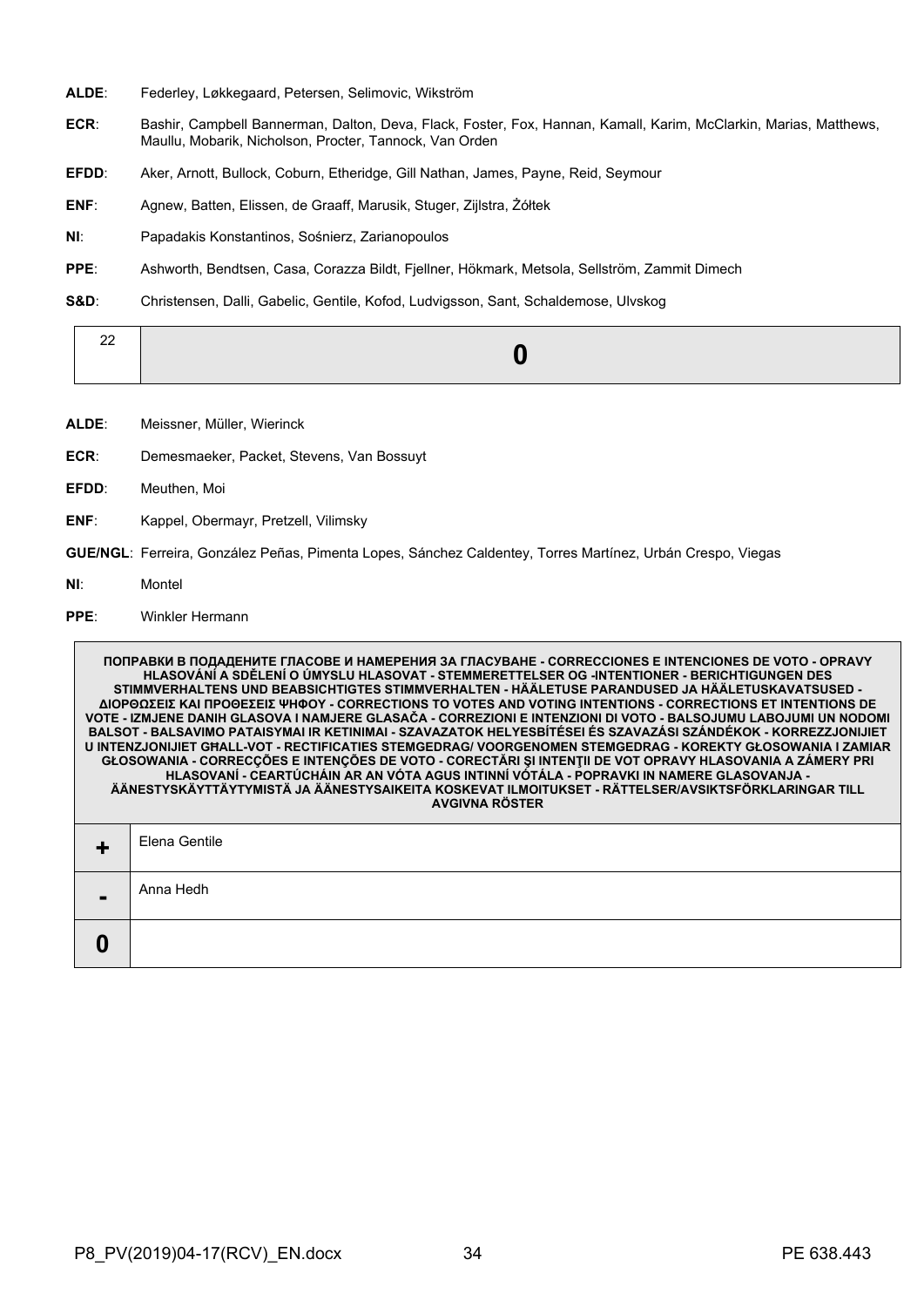<span id="page-34-0"></span>

| 146 |       |
|-----|-------|
|     | ا طار |
|     |       |

- **ALDE**: Harkin, Løkkegaard
- **ECR**: Marias
- **EFDD**: Agea, Aker, Arnott, Bullock, Coburn, Etheridge, Gill Nathan, James, Meuthen, Payne, Reid, Seymour
- **ENF**: Agnew, Arnautu, Batten, Bay, Bilde, Boutonnet, Briois, Colombier, Jalkh, Jamet, Lebreton, Lechevalier, Loiseau, Martin Dominique, Marusik, Mélin, Schaffhauser, Troszczynski, Żółtek
- **GUE/NGL**: Albiol Guzmán, Anderson Martina, Björk, Boylan, Carthy, Chountis, Chrysogonos, Couso Permuy, Eck, Ernst, Ferreira, Flanagan, González Peñas, Hadjigeorgiou, Händel, Hazekamp, de Jong, Kari, Kohlíček, Konečná, Kouloglou, Kuneva, Le Hyaric, López Bermejo, Maštálka, Matias, Maurel, Michels, Mineur, Ní Riada, Omarjee, Papadimoulis, Pimenta Lopes, Sánchez Caldentey, Schirdewan, Scholz, Senra Rodríguez, Spinelli, Torres Martínez, Urbán Crespo, Vallina, Vergiat, Viegas, Vieu, Zimmer
- **NI**: Gollnisch, Le Pen, Montel, Papadakis Konstantinos, Sonneborn, Sośnierz, Voigt, Zarianopoulos
- **PPE**: Langen
- **S&D**: Cofferati, Fleckenstein, Kohn, Köster, Noichl, Pirinski, Poche, Post, Thomas
- **Verts/ALE**: Affronte, Andersson, Auken, Bové, Buchner, Bütikofer, Dalunde, Delli, Durand, Eickhout, Evans, Franz, Giegold, Harms, Häusling, Hautala, Heubuch, Jadot, Jávor, Joly, Keller Ska, Lambert, Lamberts, Lochbihler, Marcellesi, Meszerics, Metz, Miranda, Mitrofanovs, Reda, Reimon, Reintke, Rivasi, Ropė, Sargentini, Scott Cato, Škrlec, Smith, Solé, Šoltes, Staes, Tarand, Taylor, Terricabras, Trüpel, Urtasun, Valero, Vana, Waitz

| A <sub>07</sub><br>᠇┙ |  |
|-----------------------|--|
|                       |  |

- **ALDE**: Ali, Arthuis, Auštrevičius, van Baalen, Becerra Basterrechea, Bilbao Barandica, Borrelli, Calvet Chambon, Cavada, Charanzová, Deprez, Diaconu, Dlabajová, Federley, Gerbrandy, Giménez Barbat, Goerens, Griesbeck, Grigule-Pēterse, Hirsch, Huitema, Hyusmenova, in 't Veld, Jäätteenmäki, Jakovčić, Ježek, Katainen, Klinz, Kyuchyuk, Lalonde, Marinho e Pinto, Meissner, Michel, van Miltenburg, Mlinar, Müller, Nagtegaal, Nart, Nicolai, Petersen, Punset, Radoš, Ries, Riquet, Rochefort, Schaake, Selimovic, Telička, Toom, Torvalds, Tremosa i Balcells, Uspaskich, Vajgl, Vautmans, Vehkaperä, Verhofstadt, Weber Renate, Wierinck, Wikström
- **ECR**: Barekov, Bashir, Belder, Campbell Bannerman, Czarnecki, Czesak, van Dalen, Dalton, Demesmaeker, Deva, Dzhambazki, Fitto, Flack, Foster, Fotyga, Fox, Gericke, Gosiewska, Hannan, Henkel, Hoc, Jurek, Kamall, Karim, Kłosowski, Kölmel, Krasnodębski, Krupa, Kuźmiuk, McClarkin, Macovei, Matthews, Maullu, Mobarik, Nicholson, Ożóg, Packet, Piecha, Piotrowski, Poręba, Procter, Rebega, Ruohonen-Lerner, Saryusz-Wolski, Sernagiotto, Škripek, Starbatty, Stevens, Tannock, Tomaševski, Tomašić, Tošenovský, Trebesius, Van Bossuyt, Van Orden, Wiśniewska, Zahradil, Zīle, Žitňanská, Złotowski
- **EFDD**: Aiuto, Beghin, Bergeron, Castaldo, Chauprade, Corrao, D'Amato, D'Ornano, Evi, Goddyn, Monot, Pedicini, Philippot, Tamburrano, Valli, Zullo
- **ENF**: Bizzotto, Borghezio, Elissen, de Graaff, Kappel, Lancini, Obermayr, Pretzell, Scottà, Stuger, Vilimsky, Zanni, Zijlstra
- **GUE/NGL**: Forenza
- **NI**: Balczó, Epitideios, Fountoulis, Kovács, Synadinos, Ujazdowski
- **PPE**: Ademov, Alliot-Marie, Andrikienė, Arimont, Ashworth, Ayuso, Bach, Becker, Belet, Bendtsen, Bocskor, Böge, Bogovič, Boni, Brok, Buda, Buzek, Cadec, van de Camp, Casa, Caspary, del Castillo Vera, Cesa, Clune, Coelho, Corazza Bildt, Csáky, Danjean, Dantin, Dati, Delahaye, Deli, Deß, Deutsch, Díaz de Mera García Consuegra, Dorfmann, Ehler, Engel, Erdős, Estaràs Ferragut, Faria, Ferber, Fernandes, Fisas Ayxelà, Fjellner, Gahler, Gál, Gambús, Gehrold, Gieseke, Girling, González Pons, de Grandes Pascual, Gräßle, Grossetête, Grzyb, Guoga, Gyürk, Hansen, Hayes, Herranz García, Hetman, Hohlmeier, Hökmark, Hölvényi, Hortefeux, Hübner, Iturgaiz, Jahr, Járóka, Jazłowiecka, Joulaud, Juvin, Kalinowski, Kalniete, Karas, Kelam, Kelly, Koch, Kósa, Kovatchev, Kozłowska-Rajewicz, Kudrycka, Kuhn, Kukan, Lamassoure, de Lange, Lavrilleux, Lenaers, Lewandowski, Liese, Lins, Lope Fontagné, López-Istúriz White, Loskutovs, Łukacijewska, McAllister, McGuinness, Maletić, Malinov, Mandl, Mann, Marinescu, Matera, Mato, Melo, Metsola, Mikolášik, Millán Mon, Moisă, Morano, Morin-Chartier, Mureşan, Muselier, Nagy, Niebler, Niedermayer, van Nistelrooij,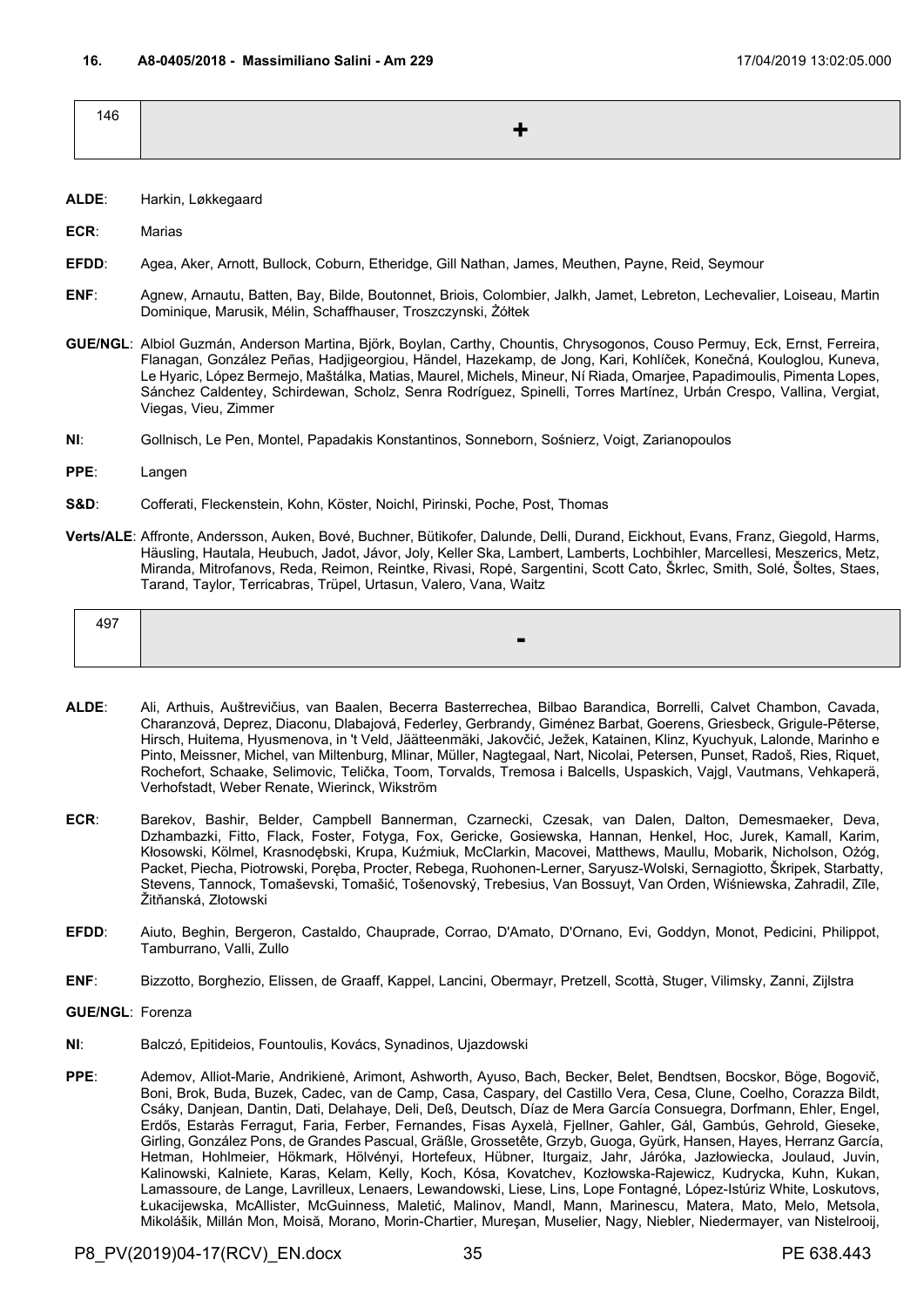Novakov, Olbrycht, Peterle, Petir, Pieper, Pietikäinen, Pitera, Plura, Polčák, Pospíšil, Preda, Proust, Quisthoudt-Rowohl, Radev, Radtke, Rangel, Ribeiro, Rolin, Rosati, Ruas, Rübig, Šadurskis, Saïfi, Salafranca Sánchez-Neyra, Salini, Sander, Sarvamaa, Schmidt, Schreijer-Pierik, Schulze, Schwab, Sellström, Siekierski, Sógor, Šojdrová, Sommer, Sonik, Štefanec, Štětina, Stolojan, Šuica, Šulin, Svoboda, Szájer, Szejnfeld, Thun und Hohenstein, Tolić, Tomc, Ţurcanu, Urutchev, Vaidere, Vălean, Vandenkendelaere, Verheyen, Virkkunen, Voss, Vozemberg-Vrionidi, Weber Manfred, Wieland, Winkler Hermann, Winkler Iuliu, Záborská, Zammit Dimech, Zdechovský, Zdrojewski, Zeller, Zovko, Zver, Zwiefka

**S&D**: Aguilera García, Anderson Lucy, Andrieu, Arena, Assis, Ayala Sender, Balas, Balčytis, Bayet, Berès, Bettini, Blanco López, Blinkevičiūtė, Borzan, Boştinaru, Brannen, Bresso, Briano, Cabezón Ruiz, Caputo, Chinnici, Christensen, Corbett, Costa, Cristea, Dalli, Dance, Danti, De Castro, Delvaux, De Monte, Detjen, Drăghici, Ertug, Fajon, Fernández, Ferrandino, Freund, Frunzulică, Gabelic, García Pérez, Gardiazabal Rubial, Gasbarra, Gebhardt, Geier, Gentile, Geringer de Oedenberg, Gierek, Gill Neena, Giuffrida, Gloanec Maurin, Gomes, Grapini, Graswander-Hainz, Griffin, Gualtieri, Guerrero Salom, Guillaume, Hanso, Hedh, Hoffmann, Honeyball, Howarth, Jaakonsaari, Jáuregui Atondo, Jongerius, Kadenbach, Kammerevert, Keller Jan, Khan, Kirton-Darling, Kofod, Kumpula-Natri, Kyenge, Kyrkos, Lange, Leinen, Liberadzki, Lietz, López, López Aguilar, Ludvigsson, Łybacka, McAvan, Mamikins, Maňka, Manscour, Martin David, Martin Edouard, Mayer Alex, Melior, Mizzi, Molnár, Moody, Moraes, Morgano, Mosca, Nekov, Neuser, Nica, Niedermüller, Palmer, Panzeri, Pargneaux, Paşcu, Pavel, Peillon, Picierno, Picula, Piri, Poc, Popa, Preuß, Regner, Revault d'Allonnes Bonnefoy, Rodrigues Liliana, Rodríguez-Piñero Fernández, Rodust, Rozière, Sant, dos Santos, Sârbu, Sassoli, Schaldemose, Schuster, Sehnalová, Serrão Santos, Silva Pereira, Simon Peter, Simon Siôn, Sippel, Smolková, Stanishev, Szanyi, Tănăsescu, Tang, Țapardel, Tarabella, Toia, Ulvskog, Valenciano, Van Brempt, Vaughan, Viotti, Weidenholzer, Werner, Westphal, Winter, Wölken, Zala, Zanonato, Zemke, Zoană, Zoffoli, Zorrinho

- **ECR**: Dohrmann, Lundgren, Messerschmidt, Vistisen, Winberg
- **EFDD**: Moi
- **NI**: Morvai
- **S&D**: Schlein, Ward

|   | ПОПРАВКИ В ПОДАДЕНИТЕ ГЛАСОВЕ И НАМЕРЕНИЯ ЗА ГЛАСУВАНЕ - CORRECCIONES Е INTENCIONES DE VOTO - OPRAVY<br>HLASOVÁNÍ A SDĚLENÍ O ÚMYSLU HLASOVAT - STEMMERETTELSER OG -INTENTIONER - BERICHTIGUNGEN DES<br>STIMMVERHALTENS UND BEABSICHTIGTES STIMMVERHALTEN - HÄÄLETUSE PARANDUSED JA HÄÄLETUSKAVATSUSED -<br>ΔΙΟΡΘΩΣΕΙΣ ΚΑΙ ΠΡΟΘΕΣΕΙΣ ΨΗΦΟΥ - CORRECTIONS TO VOTES AND VOTING INTENTIONS - CORRECTIONS ET INTENTIONS DE<br>VOTE - IZMJENE DANIH GLASOVA I NAMJERE GLASAČA - CORREZIONI E INTENZIONI DI VOTO - BALSOJUMU LABOJUMI UN NODOMI<br>BALSOT - BALSAVIMO PATAISYMAI IR KETINIMAI - SZAVAZATOK HELYESBÍTÉSEI ÉS SZAVAZÁSI SZÁNDÉKOK - KORREZZJONIJIET<br>U INTENZJONIJIET GHALL-VOT - RECTIFICATIES STEMGEDRAG/ VOORGENOMEN STEMGEDRAG - KOREKTY GŁOSOWANIA I ZAMIAR<br>GŁOSOWANIA - CORRECÇÕES E INTENÇÕES DE VOTO - CORECTĂRI ȘI INTENȚII DE VOT OPRAVY HLASOVANIA A ZÁMERY PRI<br>HLASOVANÍ - CEARTÚCHÁIN AR AN VÓTA AGUS INTINNÍ VÓTÁLA - POPRAVKI IN NAMERE GLASOVANJA -<br>ÄÄNESTYSKÄYTTÄYTYMISTÄ JA ÄÄNESTYSAIKEITA KOSKEVAT ILMOITUKSET - RÄTTELSER/AVSIKTSFÖRKLARINGAR TILL<br>AVGIVNA RÖSTER |
|---|--------------------------------------------------------------------------------------------------------------------------------------------------------------------------------------------------------------------------------------------------------------------------------------------------------------------------------------------------------------------------------------------------------------------------------------------------------------------------------------------------------------------------------------------------------------------------------------------------------------------------------------------------------------------------------------------------------------------------------------------------------------------------------------------------------------------------------------------------------------------------------------------------------------------------------------------------------------------------------------------------------------------------------------------------------------------------------------------------------------|
|   | Eleonora Forenza                                                                                                                                                                                                                                                                                                                                                                                                                                                                                                                                                                                                                                                                                                                                                                                                                                                                                                                                                                                                                                                                                             |
| - | Morten Løkkegaard, Isabelle Thomas                                                                                                                                                                                                                                                                                                                                                                                                                                                                                                                                                                                                                                                                                                                                                                                                                                                                                                                                                                                                                                                                           |
| 0 |                                                                                                                                                                                                                                                                                                                                                                                                                                                                                                                                                                                                                                                                                                                                                                                                                                                                                                                                                                                                                                                                                                              |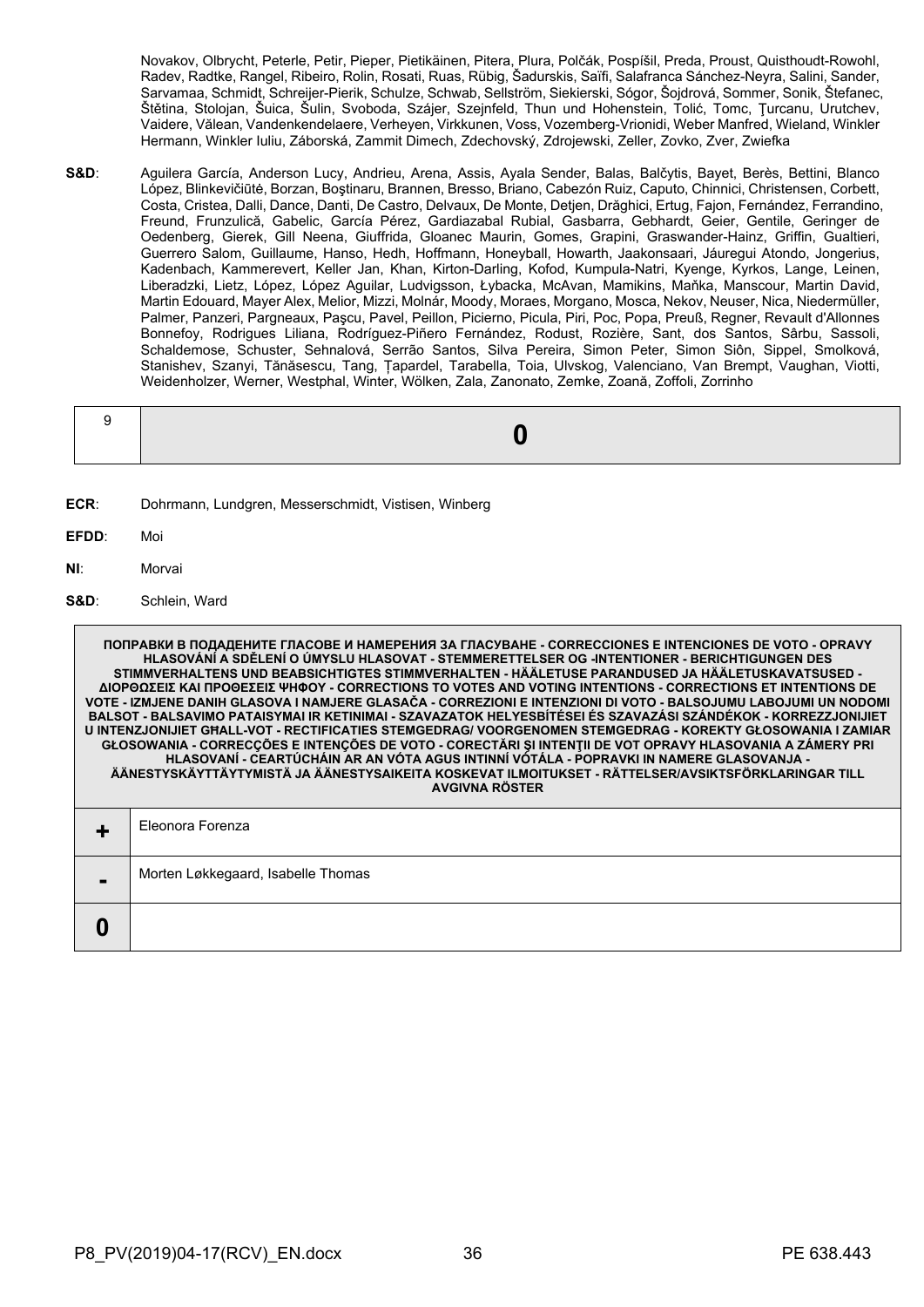| 560 |  |
|-----|--|
|     |  |

- **ALDE**: Ali, Arthuis, Auštrevičius, van Baalen, Becerra Basterrechea, Bilbao Barandica, Borrelli, Calvet Chambon, Cavada, Charanzová, Deprez, Diaconu, Dlabajová, Federley, Gerbrandy, Giménez Barbat, Goerens, Gräzin, Griesbeck, Grigule-Pēterse, Harkin, Hirsch, Huitema, Hyusmenova, in 't Veld, Jäätteenmäki, Jakovčić, Ježek, Katainen, Klinz, Kyuchyuk, Lalonde, Løkkegaard, Marinho e Pinto, Meissner, Michel, van Miltenburg, Mlinar, Müller, Nagtegaal, Nart, Nicolai, Petersen, Punset, Radoš, Ries, Riquet, Rochefort, Schaake, Selimovic, Telička, Toom, Torvalds, Tremosa i Balcells, Uspaskich, Vajgl, Vautmans, Vehkaperä, Verhofstadt, Weber Renate, Wierinck, Wikström
- **ECR**: Barekov, Bashir, Belder, Czarnecki, Czesak, van Dalen, Dalton, Demesmaeker, Deva, Dzhambazki, Fitto, Flack, Foster, Fotyga, Fox, Gericke, Gosiewska, Hannan, Henkel, Hoc, Jurek, Kamall, Karim, Kłosowski, Kölmel, Krasnodębski, Krupa, Kuźmiuk, McClarkin, Macovei, Matthews, Maullu, Mobarik, Nicholson, Ożóg, Packet, Piecha, Poręba, Procter, Rebega, Ruohonen-Lerner, Saryusz-Wolski, Sernagiotto, Škripek, Starbatty, Stevens, Tannock, Tomaševski, Tomašić, Tošenovský, Trebesius, Van Bossuyt, Van Orden, Wiśniewska, Zahradil, Zīle, Žitňanská, Złotowski
- **EFDD**: Agea, Aiuto, Beghin, Bergeron, Castaldo, Chauprade, Corrao, D'Amato, D'Ornano, Evi, Goddyn, Monot, Pedicini, Philippot, Tamburrano, Valli, Zullo
- **ENF**: Annemans, Bizzotto, Borghezio, Lancini, Scottà, Zanni
- **GUE/NGL**: Chrysogonos, Eck, Flanagan, Kohlíček, Konečná, Kouloglou, Kuneva, Maštálka, Omarjee, Papadimoulis
- **NI**: Balczó, Kovács, Morvai, Ujazdowski, Voigt
- **PPE**: Ademov, Alliot-Marie, Andrikienė, Arimont, Ashworth, Ayuso, Bach, Becker, Belet, Bendtsen, Bocskor, Böge, Bogovič, Boni, Brok, Buda, Buzek, Cadec, van de Camp, Casa, Caspary, del Castillo Vera, Cesa, Clune, Coelho, Corazza Bildt, Csáky, Danjean, Dantin, Dati, Delahaye, Deli, Deß, Deutsch, Díaz de Mera García Consuegra, Dorfmann, Ehler, Engel, Erdős, Estaràs Ferragut, Faria, Ferber, Fernandes, Fisas Ayxelà, Fjellner, Gahler, Gál, Gambús, Gehrold, Gieseke, Girling, González Pons, de Grandes Pascual, Gräßle, Grossetête, Grzyb, Guoga, Gyürk, Hansen, Hayes, Herranz García, Hetman, Hohlmeier, Hökmark, Hölvényi, Hortefeux, Hübner, Iturgaiz, Jahr, Járóka, Jazłowiecka, Joulaud, Juvin, Kalinowski, Kalniete, Karas, Kelam, Kelly, Koch, Kósa, Kovatchev, Kozłowska-Rajewicz, Kudrycka, Kuhn, Kukan, Lamassoure, de Lange, Langen, Lavrilleux, Lenaers, Lewandowski, Liese, Lins, Lope Fontagné, López-Istúriz White, Loskutovs, Łukacijewska, McAllister, McGuinness, Maletić, Malinov, Mandl, Mann, Marinescu, Matera, Mato, Melo, Metsola, Mikolášik, Millán Mon, Moisă, Morano, Morin-Chartier, Mureşan, Muselier, Nagy, Niebler, Niedermayer, van Nistelrooij, Novakov, Olbrycht, Peterle, Petir, Pieper, Pietikäinen, Pitera, Plura, Polčák, Pospíšil, Preda, Proust, Quisthoudt-Rowohl, Radev, Radtke, Rangel, Ribeiro, Rolin, Rosati, Ruas, Rübig, Šadurskis, Saïfi, Salafranca Sánchez-Neyra, Salini, Sander, Sarvamaa, Schmidt, Schreijer-Pierik, Schulze, Schwab, Sellström, Siekierski, Sógor, Šojdrová, Sommer, Sonik, Štefanec, Štětina, Stolojan, Šuica, Šulin, Svoboda, Szájer, Szejnfeld, Tolić, Tomc, Ţurcanu, Urutchev, Vaidere, Vălean, Vandenkendelaere, Verheyen, Virkkunen, Voss, Vozemberg-Vrionidi, Weber Manfred, Wieland, Winkler Hermann, Winkler Iuliu, Záborská, Zammit Dimech, Zdechovský, Zdrojewski, Zeller, Zovko, Zver, Zwiefka
- **S&D**: Aguilera García, Anderson Lucy, Andrieu, Arena, Assis, Ayala Sender, Balas, Balčytis, Bayet, Berès, Bettini, Blanco López, Blinkevičiūtė, Borzan, Boştinaru, Brannen, Bresso, Briano, Cabezón Ruiz, Caputo, Chinnici, Christensen, Cofferati, Corbett, Costa, Cristea, Dalli, Dance, Danti, De Castro, Delvaux, De Monte, Detjen, Drăghici, Ertug, Fajon, Fernández, Ferrandino, Fleckenstein, Freund, Frunzulică, Gabelic, García Pérez, Gardiazabal Rubial, Gasbarra, Gebhardt, Geier, Gentile, Geringer de Oedenberg, Gierek, Gill Neena, Giuffrida, Gloanec Maurin, Gomes, Grapini, Graswander-Hainz, Griffin, Gualtieri, Guerrero Salom, Guillaume, Hanso, Hedh, Hoffmann, Honeyball, Howarth, Jaakonsaari, Jáuregui Atondo, Jongerius, Kadenbach, Kammerevert, Kaufmann, Keller Jan, Khan, Kirton-Darling, Kofod, Kohn, Köster, Krehl, Kumpula-Natri, Kyenge, Kyrkos, Lange, Leinen, Liberadzki, Lietz, López, López Aguilar, Ludvigsson, Łybacka, McAvan, Mamikins, Maňka, Manscour, Martin David, Martin Edouard, Mayer Alex, Melior, Mizzi, Molnár, Moody, Moraes, Morgano, Mosca, Nekov, Neuser, Nica, Niedermüller, Noichl, Palmer, Panzeri, Pargneaux, Paşcu, Pavel, Peillon, Picierno, Picula, Piri, Pirinski, Poc, Poche, Popa, Preuß, Regner, Revault d'Allonnes Bonnefoy, Rodrigues Liliana, Rodríguez-Piñero Fernández, Rodust, Rozière, Sant, dos Santos, Sârbu, Sassoli, Schaldemose, Schlein, Schuster, Sehnalová, Serrão Santos, Silva Pereira, Simon Peter, Simon Siôn, Sippel, Smolková, Stanishev, Szanyi, Tănăsescu, Tang, Țapardel, Tarabella, Thomas, Toia, Ulvskog, Valenciano, Van Brempt, Vaughan, Viotti, Ward, Weidenholzer, Werner, Westphal, Winter, Wölken, Zala, Zanonato, Zemke, Zoană, Zoffoli, Zorrinho
- **Verts/ALE**: Affronte, Andersson, Auken, Bové, Buchner, Bütikofer, Cramer, Dalunde, Delli, Durand, Eickhout, Evans, Franz, Giegold, Harms, Häusling, Heubuch, Jadot, Jávor, Joly, Keller Ska, Lambert, Lamberts, Lochbihler, Marcellesi, Meszerics, Metz, Mitrofanovs, Reda, Reimon, Reintke, Rivasi, Ropė, Sargentini, Scott Cato, Škrlec, Smith, Solé, Šoltes, Staes, Tarand, Taylor, Terricabras, Trüpel, Urtasun, Valero, Vana, Waitz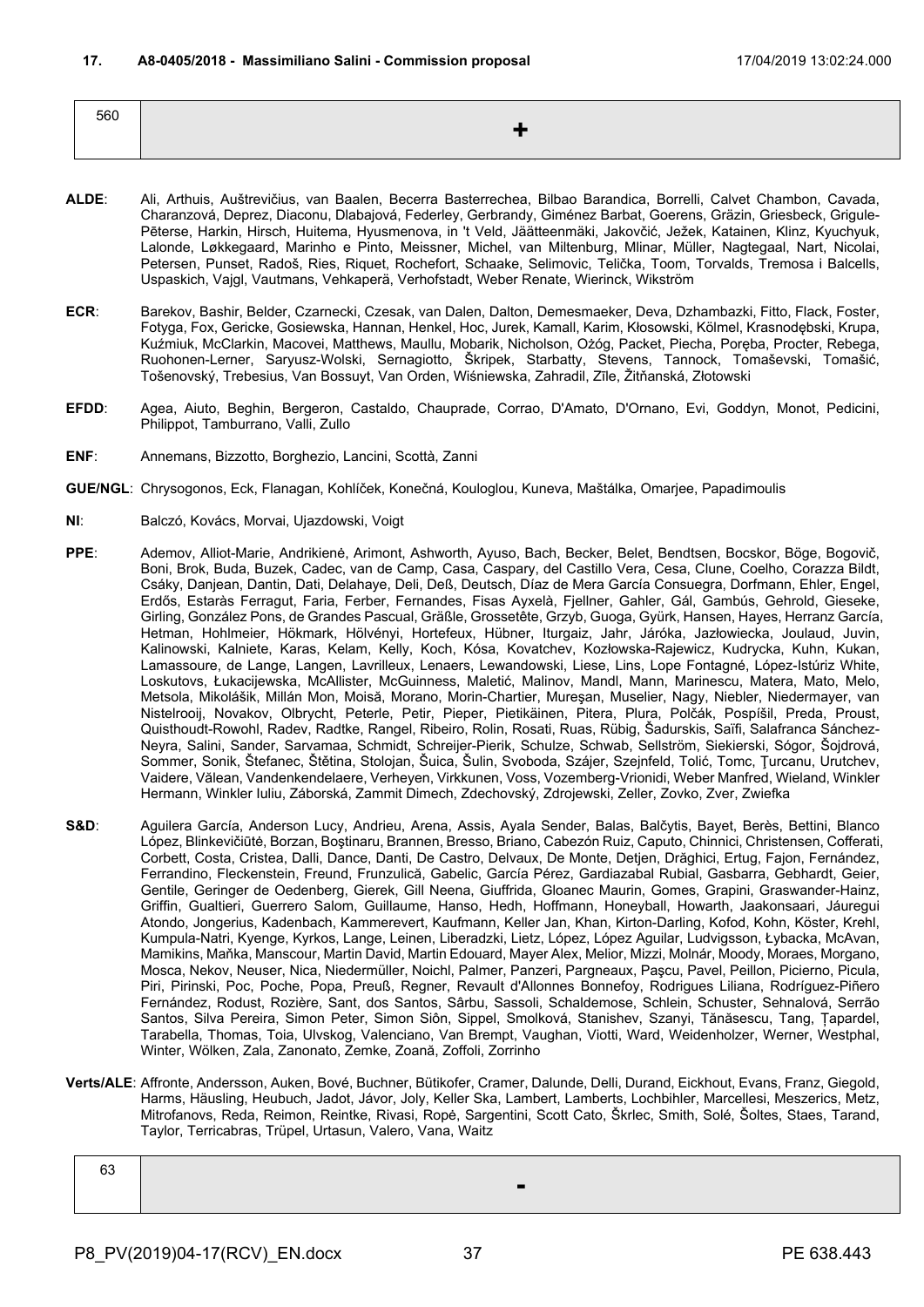- **ECR**: Dohrmann, Marias, Messerschmidt, Vistisen
- **EFDD**: Aker, Arnott, Bullock, Coburn, Etheridge, Gill Nathan, James, Payne, Reid, Seymour
- **ENF**: Agnew, Batten, Elissen, de Graaff, Marusik, Pretzell, Stuger, Zijlstra, Żółtek
- **GUE/NGL**: Albiol Guzmán, Anderson Martina, Björk, Boylan, Carthy, Couso Permuy, Ernst, Ferreira, Forenza, González Peñas, Hadjigeorgiou, Händel, Hazekamp, de Jong, Kari, López Bermejo, Matias, Maurel, Michels, Mineur, Ní Riada, Pimenta Lopes, Sánchez Caldentey, Schirdewan, Scholz, Senra Rodríguez, Spinelli, Torres Martínez, Urbán Crespo, Vallina, Vergiat, Viegas, Vieu, Zimmer
- **NI**: Montel, Papadakis Konstantinos, Sonneborn, Sośnierz, Zarianopoulos

**S&D**: Post

- **ECR**: Campbell Bannerman, Lundgren, Piotrowski, Winberg
- **EFDD**: Meuthen, Moi
- **ENF**: Arnautu, Bay, Bilde, Boutonnet, Briois, Colombier, Jalkh, Jamet, Kappel, Lebreton, Lechevalier, Loiseau, Martin Dominique, Mélin, Obermayr, Schaffhauser, Troszczynski, Vilimsky
- **GUE/NGL**: Chountis, Le Hyaric
- **NI**: Epitideios, Fountoulis, Gollnisch, Le Pen, Synadinos

**Verts/ALE**: Miranda

 $\Gamma$ 

|   | ПОПРАВКИ В ПОДАДЕНИТЕ ГЛАСОВЕ И НАМЕРЕНИЯ ЗА ГЛАСУВАНЕ - CORRECCIONES E INTENCIONES DE VOTO - OPRAVY<br>HLASOVÁNÍ A SDĚLENÍ O ÚMYSLU HLASOVAT - STEMMERETTELSER OG -INTENTIONER - BERICHTIGUNGEN DES<br>STIMMVERHALTENS UND BEABSICHTIGTES STIMMVERHALTEN - HÄÄLETUSE PARANDUSED JA HÄÄLETUSKAVATSUSED -<br>ΔΙΟΡΘΩΣΕΙΣ ΚΑΙ ΠΡΟΘΕΣΕΙΣ ΨΗΦΟΥ - CORRECTIONS TO VOTES AND VOTING INTENTIONS - CORRECTIONS ET INTENTIONS DE<br>VOTE - IZMJENE DANIH GLASOVA I NAMJERE GLASAČA - CORREZIONI E INTENZIONI DI VOTO - BALSOJUMU LABOJUMI UN NODOMI<br>BALSOT - BALSAVIMO PATAISYMAI IR KETINIMAI - SZAVAZATOK HELYESBÍTÉSEI ÉS SZAVAZÁSI SZÁNDÉKOK - KORREZZJONIJIET<br>U INTENZJONIJIET GHALL-VOT - RECTIFICATIES STEMGEDRAG/ VOORGENOMEN STEMGEDRAG - KOREKTY GŁOSOWANIA I ZAMIAR<br>GŁOSOWANIA - CORRECÇÕES E INTENÇÕES DE VOTO - CORECTĂRI ȘI INTENȚII DE VOT OPRAVY HLASOVANIA A ZÁMERY PRI<br>HLASOVANÍ - CEARTÚCHÁIN AR AN VÓTA AGUS INTINNÍ VÓTÁLA - POPRAVKI IN NAMERE GLASOVANJA -<br>ÄÄNESTYSKÄYTTÄYTYMISTÄ JA ÄÄNESTYSAIKEITA KOSKEVAT ILMOITUKSET - RÄTTELSER/AVSIKTSFÖRKLARINGAR TILL<br><b>AVGIVNA RÖSTER</b> |
|---|---------------------------------------------------------------------------------------------------------------------------------------------------------------------------------------------------------------------------------------------------------------------------------------------------------------------------------------------------------------------------------------------------------------------------------------------------------------------------------------------------------------------------------------------------------------------------------------------------------------------------------------------------------------------------------------------------------------------------------------------------------------------------------------------------------------------------------------------------------------------------------------------------------------------------------------------------------------------------------------------------------------------------------------------------------------------------------------------------------------------|
|   |                                                                                                                                                                                                                                                                                                                                                                                                                                                                                                                                                                                                                                                                                                                                                                                                                                                                                                                                                                                                                                                                                                                     |
| - | David Campbell Bannerman                                                                                                                                                                                                                                                                                                                                                                                                                                                                                                                                                                                                                                                                                                                                                                                                                                                                                                                                                                                                                                                                                            |
| 0 | Julie Ward                                                                                                                                                                                                                                                                                                                                                                                                                                                                                                                                                                                                                                                                                                                                                                                                                                                                                                                                                                                                                                                                                                          |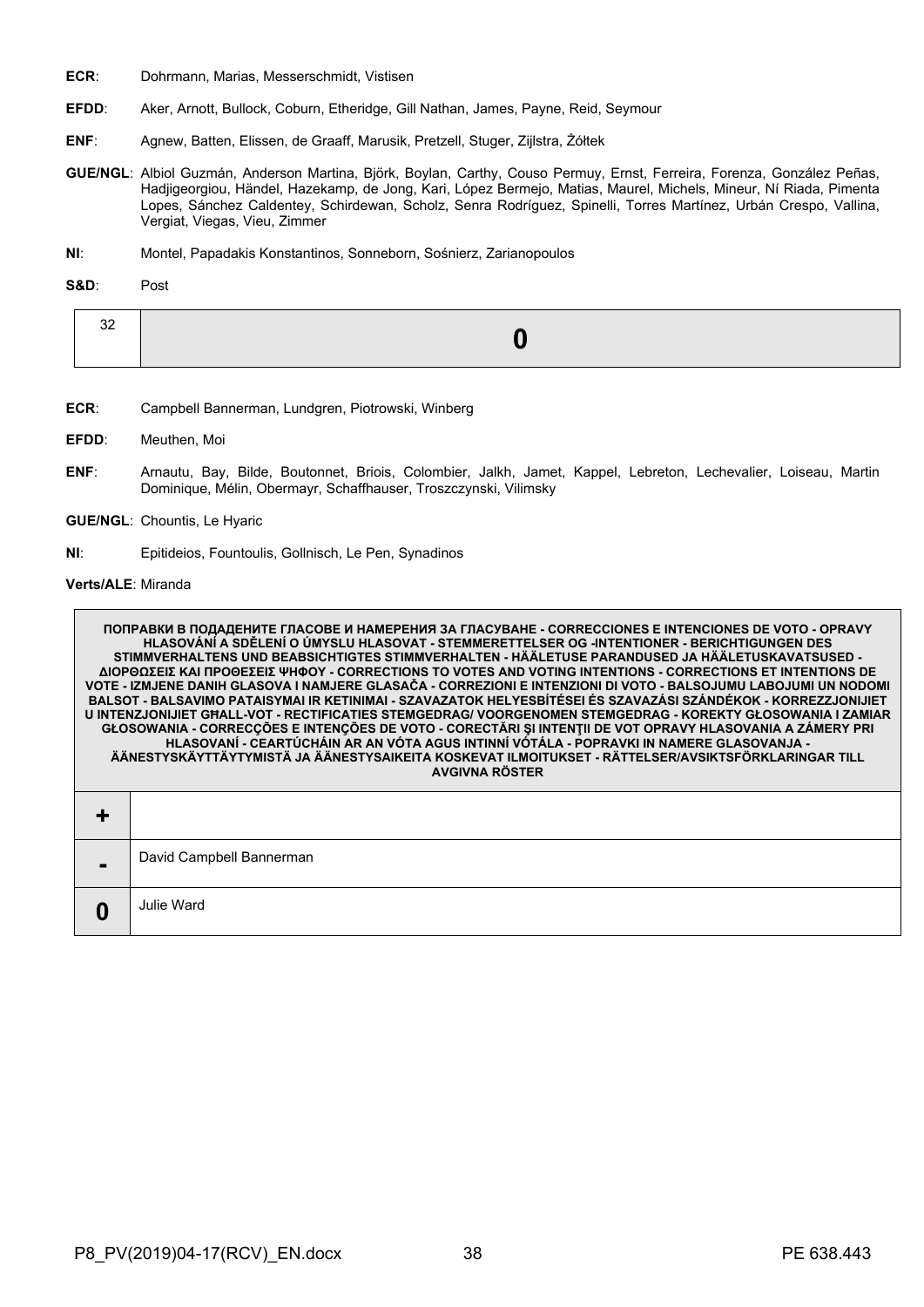| 561 |  |
|-----|--|
|     |  |
|     |  |

- **ALDE**: Ali, Arthuis, Auštrevičius, van Baalen, Becerra Basterrechea, Bilbao Barandica, Borrelli, Calvet Chambon, Cavada, Charanzová, Deprez, Diaconu, Dlabajová, Federley, Gerbrandy, Giménez Barbat, Goerens, Gräzin, Griesbeck, Grigule-Pēterse, Harkin, Hirsch, Huitema, Hyusmenova, in 't Veld, Jäätteenmäki, Jakovčić, Ježek, Katainen, Klinz, Kyuchyuk, Lalonde, Løkkegaard, Marinho e Pinto, Meissner, Michel, van Miltenburg, Mlinar, Müller, Nagtegaal, Nart, Nicolai, Petersen, Punset, Radoš, Ries, Riquet, Rochefort, Schaake, Selimovic, Telička, Toom, Torvalds, Tremosa i Balcells, Uspaskich, Vajgl, Vautmans, Vehkaperä, Verhofstadt, Weber Renate, Wierinck, Wikström
- **ECR**: Barekov, Belder, Czarnecki, Czesak, van Dalen, Demesmaeker, Dzhambazki, Fitto, Fotyga, Gericke, Gosiewska, Henkel, Hoc, Jurek, Kłosowski, Kölmel, Krasnodębski, Krupa, Kuźmiuk, Macovei, Ożóg, Packet, Piecha, Piotrowski, Poręba, Rebega, Ruohonen-Lerner, Saryusz-Wolski, Sernagiotto, Škripek, Starbatty, Stevens, Tomaševski, Tomašić, Tošenovský, Trebesius, Van Bossuyt, Wiśniewska, Zahradil, Zīle, Žitňanská, Złotowski
- **EFDD**: Agea, Aiuto, Beghin, Bergeron, Castaldo, Chauprade, Corrao, D'Amato, Evi, Goddyn, Monot, Pedicini, Tamburrano, Valli, Zullo
- **ENF**: Annemans, Bizzotto, Borghezio, Kappel, Lancini, Obermayr, Scottà, Vilimsky, Zanni
- **GUE/NGL**: Albiol Guzmán, Chrysogonos, Couso Permuy, Eck, Ernst, Forenza, González Peñas, Hadjigeorgiou, Händel, Kohlíček, Konečná, Kouloglou, Kuneva, Le Hyaric, López Bermejo, Maštálka, Matias, Maurel, Omarjee, Papadimoulis, Sánchez Caldentey, Schirdewan, Scholz, Torres Martínez, Urbán Crespo, Vallina, Zimmer
- **NI**: Balczó, Kovács, Montel, Sonneborn, Ujazdowski, Voigt
- **PPE**: Ademov, Alliot-Marie, Andrikienė, Arimont, Ashworth, Ayuso, Bach, Becker, Belet, Bendtsen, Bocskor, Böge, Bogovič, Boni, Brok, Buda, Buzek, Cadec, van de Camp, Casa, Caspary, del Castillo Vera, Cesa, Clune, Coelho, Corazza Bildt, Csáky, Danjean, Dantin, Dati, Delahaye, Deli, Deß, Deutsch, Díaz de Mera García Consuegra, Dorfmann, Ehler, Engel, Erdős, Estaràs Ferragut, Faria, Ferber, Fernandes, Fisas Ayxelà, Fjellner, Gahler, Gál, Gambús, Gehrold, Gieseke, Girling, González Pons, de Grandes Pascual, Gräßle, Grossetête, Grzyb, Guoga, Gyürk, Hansen, Hayes, Herranz García, Hetman, Hohlmeier, Hökmark, Hölvényi, Hortefeux, Hübner, Iturgaiz, Jahr, Járóka, Jazłowiecka, Joulaud, Juvin, Kalinowski, Kalniete, Karas, Kelam, Kelly, Koch, Kósa, Kovatchev, Kozłowska-Rajewicz, Kudrycka, Kuhn, Kukan, Lamassoure, de Lange, Langen, Lavrilleux, Lenaers, Lewandowski, Liese, Lins, Lope Fontagné, López-Istúriz White, Loskutovs, Łukacijewska, McAllister, McGuinness, Maletić, Malinov, Mandl, Mann, Marinescu, Matera, Mato, Melo, Metsola, Mikolášik, Millán Mon, Moisă, Morano, Morin-Chartier, Mureşan, Muselier, Nagy, Niebler, Niedermayer, van Nistelrooij, Novakov, Olbrycht, Peterle, Petir, Pieper, Pietikäinen, Pitera, Plura, Polčák, Pospíšil, Preda, Proust, Quisthoudt-Rowohl, Radev, Radtke, Rangel, Ribeiro, Rolin, Rosati, Ruas, Rübig, Šadurskis, Saïfi, Salafranca Sánchez-Neyra, Salini, Sander, Sarvamaa, Schmidt, Schreijer-Pierik, Schulze, Schwab, Sellström, Siekierski, Sógor, Šojdrová, Sommer, Sonik, Štefanec, Štětina, Stolojan, Šuica, Šulin, Svoboda, Szájer, Szejnfeld, Thun und Hohenstein, Tolić, Tomc, Ţurcanu, Urutchev, Vaidere, Vălean, Vandenkendelaere, Verheyen, Virkkunen, Voss, Vozemberg-Vrionidi, Weber Manfred, Wieland, Winkler Hermann, Winkler Iuliu, Záborská, Zammit Dimech, Zdechovský, Zdrojewski, Zeller, Zovko, Zver, Zwiefka
- **S&D**: Aguilera García, Anderson Lucy, Andrieu, Arena, Assis, Ayala Sender, Balas, Balčytis, Bayet, Berès, Blanco López, Blinkevičiūtė, Borzan, Boştinaru, Brannen, Bresso, Briano, Cabezón Ruiz, Caputo, Chinnici, Cofferati, Corbett, Costa, Cristea, Dalli, Dance, Danti, De Castro, Delvaux, De Monte, Detjen, Drăghici, Ertug, Fajon, Fernández, Ferrandino, Fleckenstein, Freund, Frunzulică, Gabelic, García Pérez, Gardiazabal Rubial, Gasbarra, Gebhardt, Geier, Geringer de Oedenberg, Gierek, Gill Neena, Giuffrida, Gloanec Maurin, Gomes, Grapini, Graswander-Hainz, Griffin, Gualtieri, Guerrero Salom, Guillaume, Hanso, Hedh, Hoffmann, Honeyball, Howarth, Jaakonsaari, Jáuregui Atondo, Jongerius, Kadenbach, Kammerevert, Kaufmann, Keller Jan, Khan, Kirton-Darling, Kofod, Kohn, Köster, Krehl, Kumpula-Natri, Kyenge, Kyrkos, Lange, Leinen, Liberadzki, Lietz, López, López Aguilar, Ludvigsson, Łybacka, McAvan, Mamikins, Maňka, Manscour, Martin David, Martin Edouard, Mayer Alex, Melior, Moody, Moraes, Morgano, Mosca, Nekov, Neuser, Nica, Niedermüller, Noichl, Palmer, Panzeri, Pargneaux, Paşcu, Pavel, Peillon, Picierno, Picula, Piri, Pirinski, Poc, Poche, Popa, Post, Preuß, Regner, Revault d'Allonnes Bonnefoy, Rodrigues Liliana, Rodríguez-Piñero Fernández, Rodust, Rozière, Sant, dos Santos, Sârbu, Sassoli, Schaldemose, Schlein, Schuster, Sehnalová, Serrão Santos, Silva Pereira, Simon Peter, Simon Siôn, Sippel, Smolková, Stanishev, Szanyi, Tănăsescu, Tang, Țapardel, Tarabella, Thomas, Toia, Ulvskog, Valenciano, Van Brempt, Vaughan, Viotti, Ward, Weidenholzer, Werner, Westphal, Winter, Wölken, Zala, Zanonato, Zemke, Zoană, Zoffoli, Zorrinho
- **Verts/ALE**: Affronte, Andersson, Auken, Bové, Buchner, Bütikofer, Cramer, Dalunde, Delli, Durand, Eickhout, Evans, Franz, Giegold, Harms, Häusling, Hautala, Heubuch, Jadot, Jávor, Joly, Keller Ska, Lambert, Lamberts, Lochbihler, Meszerics, Metz, Miranda, Mitrofanovs, Reda, Reimon, Reintke, Rivasi, Ropė, Sargentini, Scott Cato, Škrlec, Smith, Solé, Šoltes, Staes, Tarand, Taylor, Terricabras, Trüpel, Urtasun, Valero, Vana, Waitz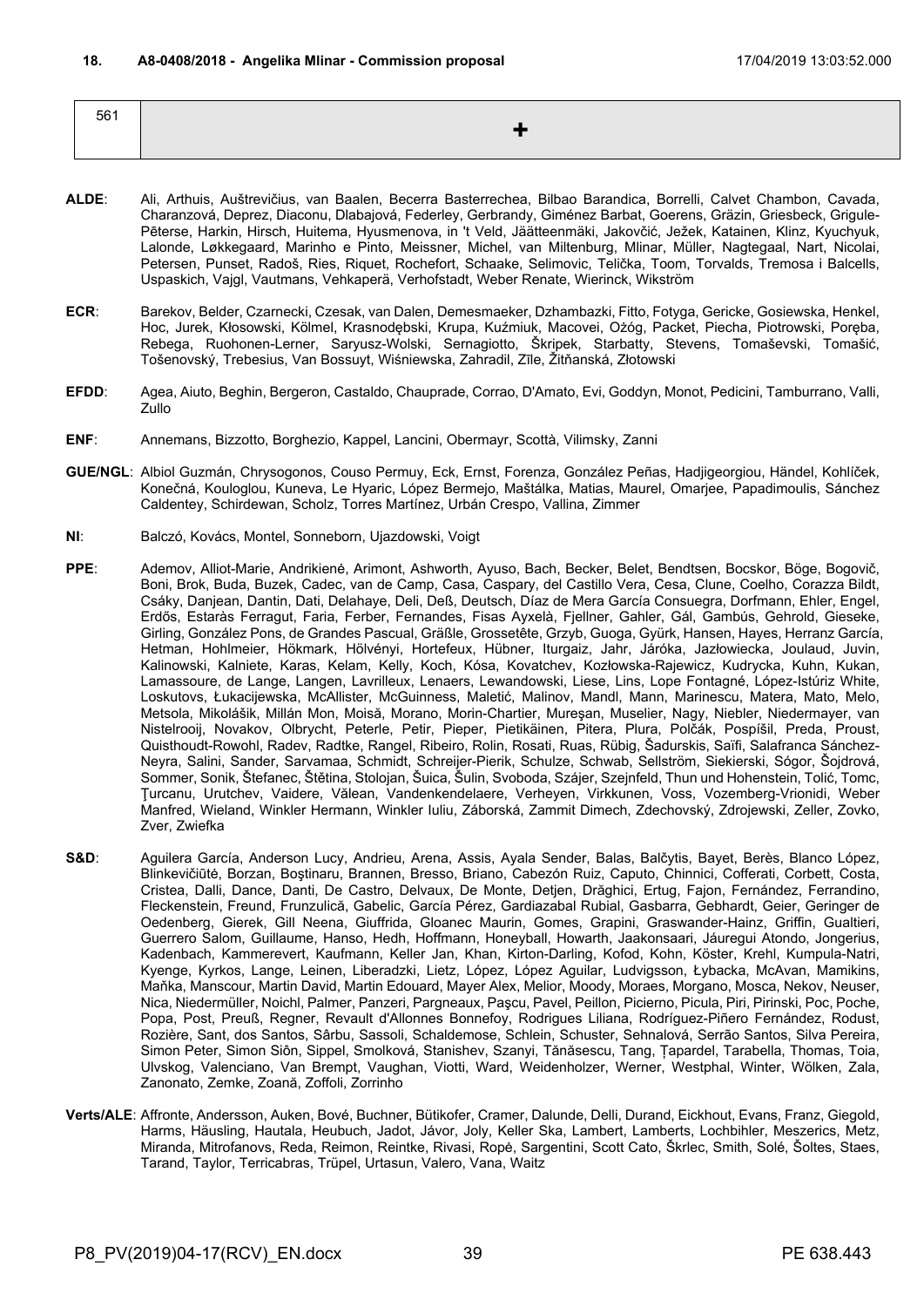39 **-**

- **ECR**: Dohrmann, Fox, Lundgren, Marias, Messerschmidt, Vistisen, Winberg
- **EFDD**: Aker, Arnott, Bullock, Coburn, Etheridge, Gill Nathan, James, Meuthen, Payne, Reid, Seymour
- **ENF**: Agnew, Batten, Elissen, de Graaff, Marusik, Pretzell, Stuger, Zijlstra, Żółtek

**GUE/NGL**: Anderson Martina, Boylan, Carthy, Hazekamp, Kari, Ní Riada

**NI**: Epitideios, Fountoulis, Papadakis Konstantinos, Sośnierz, Synadinos, Zarianopoulos

| - - |  |
|-----|--|
|     |  |

- **ECR**: Bashir, Campbell Bannerman, Dalton, Deva, Flack, Foster, Hannan, Kamall, Karim, McClarkin, Matthews, Maullu, Mobarik, Nicholson, Procter, Tannock, Van Orden
- **EFDD**: D'Ornano, Moi, Philippot
- **ENF**: Arnautu, Bay, Bilde, Boutonnet, Briois, Colombier, Jalkh, Jamet, Lebreton, Lechevalier, Loiseau, Martin Dominique, Mélin, Schaffhauser, Troszczynski
- **GUE/NGL**: Björk, Chountis, Ferreira, de Jong, Michels, Mineur, Pimenta Lopes, Senra Rodríguez, Spinelli, Vergiat, Viegas, Vieu
- **NI**: Gollnisch, Le Pen, Morvai

**ПОПРАВКИ В ПОДАДЕНИТЕ ГЛАСОВЕ И НАМЕРЕНИЯ ЗА ГЛАСУВАНЕ - CORRECCIONES E INTENCIONES DE VOTO - OPRAVY HLASOVÁNÍ A SDĚLENÍ O ÚMYSLU HLASOVAT - STEMMERETTELSER OG -INTENTIONER - BERICHTIGUNGEN DES STIMMVERHALTENS UND BEABSICHTIGTES STIMMVERHALTEN - HÄÄLETUSE PARANDUSED JA HÄÄLETUSKAVATSUSED - ΔΙΟΡΘΩΣΕΙΣ ΚΑΙ ΠΡΟΘΕΣΕΙΣ ΨΗΦΟΥ - CORRECTIONS TO VOTES AND VOTING INTENTIONS - CORRECTIONS ET INTENTIONS DE VOTE - IZMJENE DANIH GLASOVA I NAMJERE GLASAČA - CORREZIONI E INTENZIONI DI VOTO - BALSOJUMU LABOJUMI UN NODOMI BALSOT - BALSAVIMO PATAISYMAI IR KETINIMAI - SZAVAZATOK HELYESBÍTÉSEI ÉS SZAVAZÁSI SZÁNDÉKOK - KORREZZJONIJIET U INTENZJONIJIET GĦALL-VOT - RECTIFICATIES STEMGEDRAG/ VOORGENOMEN STEMGEDRAG - KOREKTY GŁOSOWANIA I ZAMIAR GŁOSOWANIA - CORRECÇÕES E INTENÇÕES DE VOTO - CORECTĂRI ŞI INTENŢII DE VOT OPRAVY HLASOVANIA A ZÁMERY PRI HLASOVANÍ - CEARTÚCHÁIN AR AN VÓTA AGUS INTINNÍ VÓTÁLA - POPRAVKI IN NAMERE GLASOVANJA - ÄÄNESTYSKÄYTTÄYTYMISTÄ JA ÄÄNESTYSAIKEITA KOSKEVAT ILMOITUKSET - RÄTTELSER/AVSIKTSFÖRKLARINGAR TILL AVGIVNA RÖSTER + - 0** Ashley Fox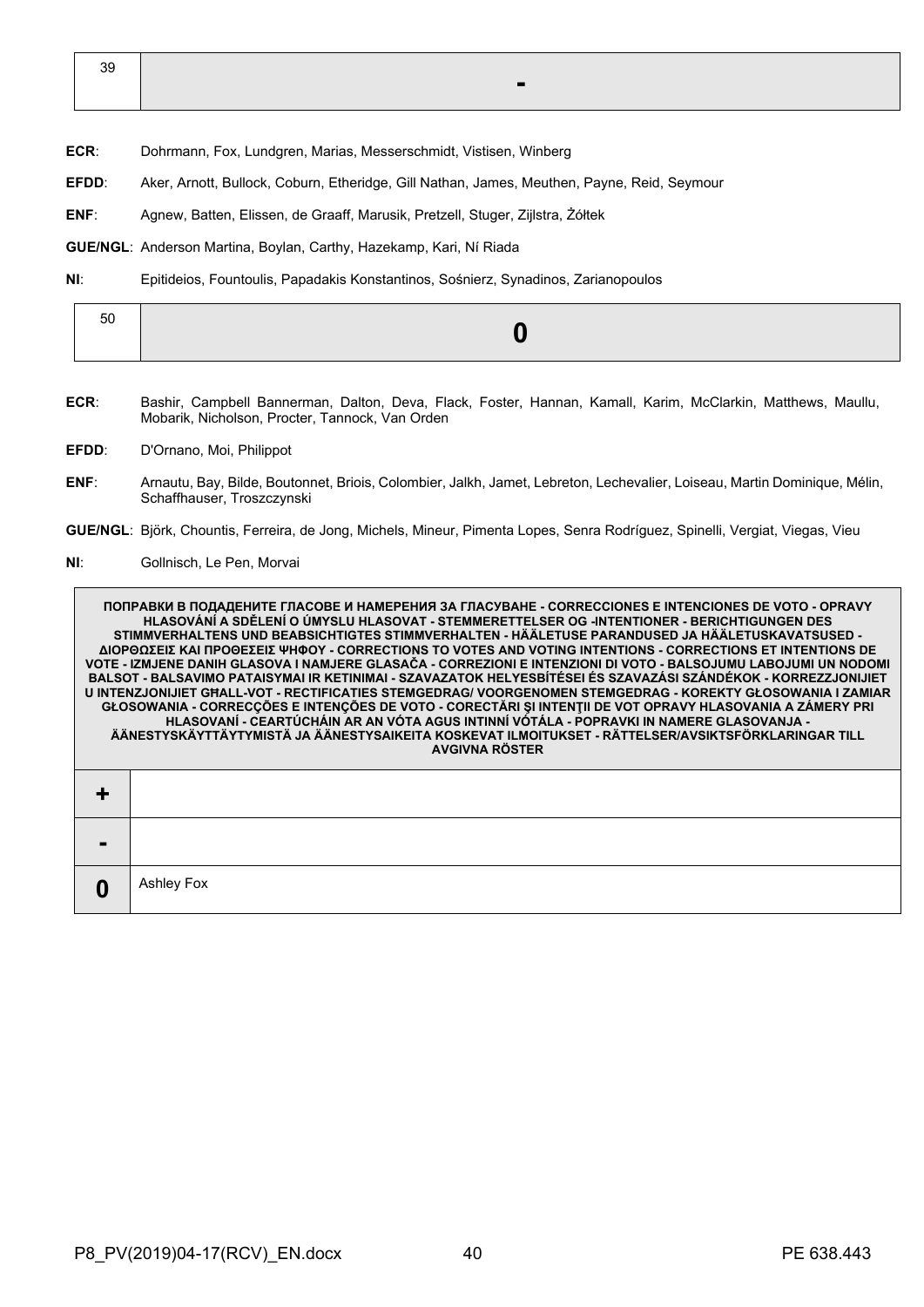| 575 |  |
|-----|--|
|     |  |
|     |  |

- **ALDE**: Ali, Arthuis, Auštrevičius, van Baalen, Becerra Basterrechea, Bilbao Barandica, Borrelli, Calvet Chambon, Cavada, Charanzová, Deprez, Diaconu, Dlabajová, Federley, Gerbrandy, Giménez Barbat, Goerens, Gräzin, Griesbeck, Grigule-Pēterse, Harkin, Hirsch, Huitema, Hyusmenova, in 't Veld, Jäätteenmäki, Jakovčić, Ježek, Katainen, Klinz, Kyuchyuk, Lalonde, Løkkegaard, Marinho e Pinto, Meissner, Michel, van Miltenburg, Mlinar, Müller, Nagtegaal, Nart, Nicolai, Petersen, Punset, Radoš, Ries, Riquet, Rochefort, Schaake, Selimovic, Telička, Toom, Torvalds, Tremosa i Balcells, Uspaskich, Vajgl, Vautmans, Vehkaperä, Verhofstadt, Weber Renate, Wierinck, Wikström
- **ECR**: Belder, Czarnecki, Czesak, van Dalen, Fotyga, Gosiewska, Hoc, Jurek, Kłosowski, Krasnodębski, Krupa, Kuźmiuk, Macovei, Ożóg, Piecha, Piotrowski, Poręba, Rebega, Ruohonen-Lerner, Saryusz-Wolski, Tomaševski, Tošenovský, Wiśniewska, Zahradil, Zīle, Žitňanská, Złotowski
- **EFDD**: Agea, Aiuto, Beghin, Bergeron, Castaldo, Chauprade, Corrao, D'Amato, Evi, Goddyn, Monot, Pedicini, Tamburrano, Valli, Zullo
- **ENF**: Arnautu, Bay, Bilde, Boutonnet, Briois, Colombier, Jalkh, Jamet, Lebreton, Lechevalier, Loiseau, Martin Dominique, Mélin, Schaffhauser, Troszczynski
- **GUE/NGL**: Albiol Guzmán, Anderson Martina, Björk, Boylan, Carthy, Chountis, Chrysogonos, Couso Permuy, Eck, Ernst, Ferreira, Flanagan, Forenza, González Peñas, Hadjigeorgiou, Händel, Hazekamp, Kari, Kohlíček, Konečná, Kouloglou, Kuneva, Le Hyaric, López Bermejo, Maštálka, Matias, Maurel, Michels, Ní Riada, Omarjee, Papadimoulis, Pimenta Lopes, Sánchez Caldentey, Schirdewan, Scholz, Senra Rodríguez, Spinelli, Torres Martínez, Urbán Crespo, Vallina, Vergiat, Viegas, Vieu, Zimmer
- **NI**: Balczó, Gollnisch, Kovács, Le Pen, Morvai, Sonneborn, Ujazdowski, Voigt
- **PPE**: Ademov, Alliot-Marie, Andrikienė, Arimont, Ashworth, Ayuso, Bach, Becker, Belet, Bendtsen, Bocskor, Böge, Bogovič, Boni, Brok, Buda, Buzek, Cadec, van de Camp, Casa, Caspary, del Castillo Vera, Cesa, Clune, Coelho, Corazza Bildt, Csáky, Danjean, Dantin, Dati, Delahaye, Deli, Deß, Deutsch, Díaz de Mera García Consuegra, Dorfmann, Ehler, Engel, Erdős, Estaràs Ferragut, Faria, Ferber, Fernandes, Fisas Ayxelà, Fjellner, Gahler, Gál, Gambús, Gehrold, Gieseke, Girling, González Pons, de Grandes Pascual, Gräßle, Grossetête, Grzyb, Guoga, Gyürk, Hansen, Hayes, Herranz García, Hetman, Hohlmeier, Hökmark, Hölvényi, Hortefeux, Hübner, Iturgaiz, Jahr, Járóka, Jazłowiecka, Joulaud, Juvin, Kalinowski, Kalniete, Karas, Kelam, Kelly, Koch, Kósa, Kovatchev, Kozłowska-Rajewicz, Kudrycka, Kuhn, Kukan, Lamassoure, de Lange, Langen, Lavrilleux, Lenaers, Lewandowski, Liese, Lins, Lope Fontagné, López-Istúriz White, Loskutovs, Łukacijewska, McAllister, McGuinness, Maletić, Malinov, Mandl, Mann, Marinescu, Matera, Mato, Melo, Metsola, Mikolášik, Millán Mon, Moisă, Morano, Morin-Chartier, Mureşan, Muselier, Nagy, Niebler, Niedermayer, van Nistelrooij, Novakov, Olbrycht, Peterle, Petir, Pieper, Pietikäinen, Pitera, Plura, Polčák, Pospíšil, Preda, Proust, Quisthoudt-Rowohl, Radev, Radtke, Rangel, Ribeiro, Rolin, Rosati, Ruas, Rübig, Šadurskis, Saïfi, Salafranca Sánchez-Neyra, Salini, Sander, Sarvamaa, Schmidt, Schreijer-Pierik, Schulze, Schwab, Sellström, Siekierski, Sógor, Šojdrová, Sommer, Sonik, Štefanec, Štětina, Stolojan, Šuica, Šulin, Svoboda, Szájer, Szejnfeld, Thun und Hohenstein, Tolić, Tomc, Ţurcanu, Urutchev, Vaidere, Vălean, Vandenkendelaere, Verheyen, Virkkunen, Voss, Vozemberg-Vrionidi, Weber Manfred, Wieland, Winkler Iuliu, Záborská, Zammit Dimech, Zdechovský, Zdrojewski, Zeller, Zovko, Zver, Zwiefka
- S&D: Aguilera García, Anderson Lucy, Andrieu, Arena, Assis, Ayala Sender, Balas, Balčytis, Bayet, Berès, Blanco López, Blinkevičiūtė, Borzan, Boştinaru, Brannen, Bresso, Briano, Cabezón Ruiz, Caputo, Chinnici, Christensen, Cofferati, Corbett, Costa, Cristea, Dalli, Dance, Danti, De Castro, Delvaux, De Monte, Detjen, Drăghici, Ertug, Fajon, Fernández, Ferrandino, Fleckenstein, Freund, Frunzulică, Gabelic, García Pérez, Gardiazabal Rubial, Gasbarra, Gebhardt, Geier, Gentile, Geringer de Oedenberg, Gierek, Gill Neena, Giuffrida, Gloanec Maurin, Gomes, Grapini, Graswander-Hainz, Griffin, Gualtieri, Guerrero Salom, Guillaume, Hanso, Hedh, Hoffmann, Honeyball, Howarth, Jaakonsaari, Jáuregui Atondo, Jongerius, Kadenbach, Kammerevert, Kaufmann, Keller Jan, Khan, Kirton-Darling, Kofod, Kohn, Köster, Krehl, Kumpula-Natri, Kyenge, Kyrkos, Lange, Leinen, Liberadzki, Lietz, López, López Aguilar, Ludvigsson, Łybacka, McAvan, Mamikins, Maňka, Manscour, Martin David, Martin Edouard, Mayer Alex, Melior, Mizzi, Molnár, Moody, Moraes, Morgano, Mosca, Nekov, Neuser, Nica, Niedermüller, Noichl, Palmer, Panzeri, Pargneaux, Paşcu, Pavel, Peillon, Picierno, Picula, Piri, Pirinski, Poc, Poche, Popa, Post, Preuß, Regner, Revault d'Allonnes Bonnefoy, Rodrigues Liliana, Rodríguez-Piñero Fernández, Rodust, Rozière, Sant, dos Santos, Sârbu, Sassoli, Schaldemose, Schlein, Schuster, Sehnalová, Serrão Santos, Silva Pereira, Simon Peter, Simon Siôn, Sippel, Smolková, Stanishev, Szanyi, Tănăsescu, Tang, Țapardel, Tarabella, Thomas, Toia, Ulvskog, Valenciano, Van Brempt, Vaughan, Viotti, Ward, Weidenholzer, Werner, Westphal, Winter, Wölken, Zala, Zanonato, Zemke, Zoană, Zoffoli, Zorrinho
- **Verts/ALE**: Affronte, Andersson, Auken, Bové, Buchner, Bütikofer, Cramer, Dalunde, Delli, Durand, Eickhout, Evans, Franz, Giegold, Harms, Häusling, Hautala, Heubuch, Jadot, Jávor, Joly, Keller Ska, Lambert, Lamberts, Lochbihler, Marcellesi, Meszerics, Metz, Miranda, Mitrofanovs, Reda, Reimon, Reintke, Rivasi, Ropė, Sargentini, Scott Cato, Škrlec, Smith, Solé, Šoltes, Staes, Tarand, Taylor, Terricabras, Trüpel, Urtasun, Valero, Vana, Waitz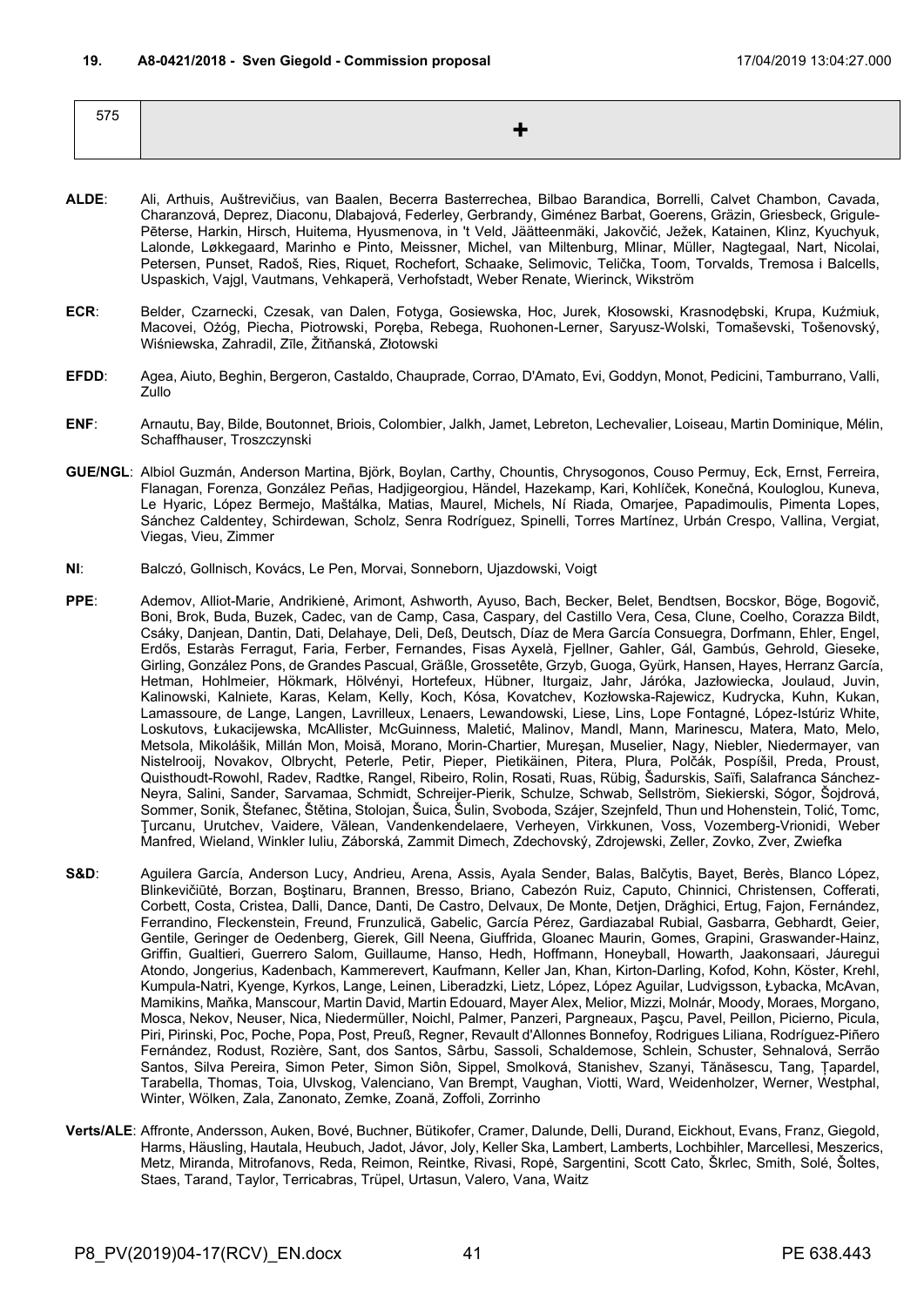| 35 |     |  |
|----|-----|--|
|    | . . |  |
|    |     |  |

- **ECR**: Henkel, Lundgren, Winberg
- **EFDD**: Aker, Arnott, Bullock, Coburn, D'Ornano, Etheridge, Gill Nathan, James, Meuthen, Payne, Philippot, Reid, Seymour
- **ENF**: Agnew, Annemans, Batten, Bizzotto, Borghezio, Elissen, de Graaff, Lancini, Marusik, Pretzell, Scottà, Stuger, Zanni, Zijlstra, Żółtek
- **NI**: Epitideios, Fountoulis, Sośnierz, Synadinos

- **ECR**: Barekov, Bashir, Campbell Bannerman, Dalton, Demesmaeker, Deva, Dohrmann, Dzhambazki, Fitto, Flack, Foster, Fox, Gericke, Hannan, Kamall, Karim, Kölmel, McClarkin, Marias, Matthews, Maullu, Messerschmidt, Mobarik, Nicholson, Packet, Procter, Sernagiotto, Škripek, Starbatty, Stevens, Tannock, Tomašić, Trebesius, Van Bossuyt, Van Orden, Vistisen
- **EFDD**: Moi
- **ENF**: Kappel, Obermayr, Vilimsky
- **GUE/NGL**: de Jong, Mineur
- **NI**: Montel, Papadakis Konstantinos, Zarianopoulos
- **PPE**: Winkler Hermann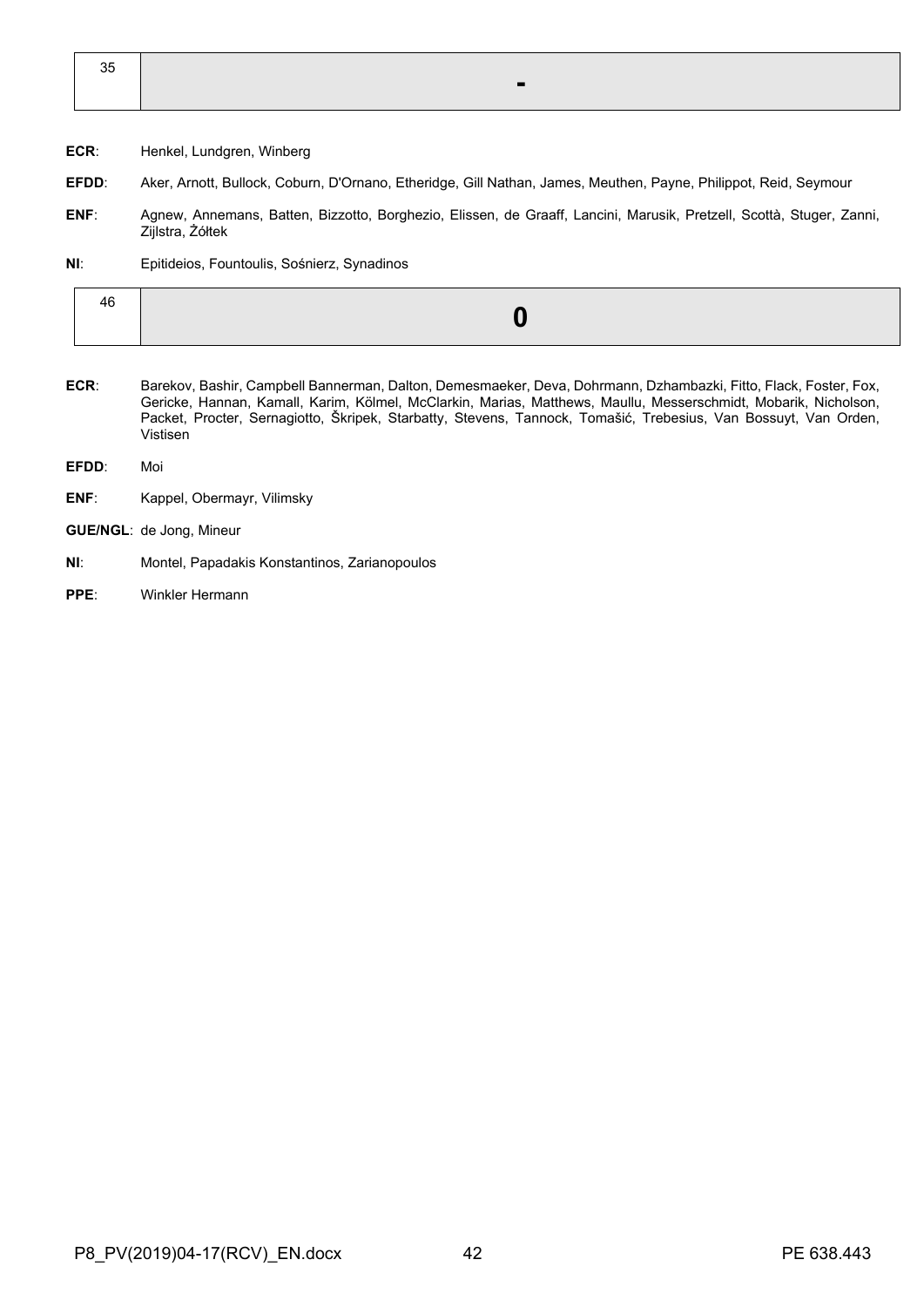| 113 |                              |
|-----|------------------------------|
|     | and the contract of the con- |
|     |                              |

**ECR**: Marias

- **EFDD**: D'Ornano, Philippot
- **GUE/NGL**: Albiol Guzmán, Anderson Martina, Björk, Boylan, Carthy, Chountis, Chrysogonos, Couso Permuy, Eck, Ernst, Ferreira, Flanagan, Forenza, González Peñas, Hadjigeorgiou, Händel, Hazekamp, Kohlíček, Konečná, Kouloglou, Kuneva, Le Hyaric, López Bermejo, Maštálka, Matias, Maurel, Michels, Ní Riada, Omarjee, Papadimoulis, Pimenta Lopes, Sánchez Caldentey, Schirdewan, Scholz, Senra Rodríguez, Spinelli, Torres Martínez, Urbán Crespo, Vallina, Vergiat, Viegas, Vieu, Zimmer
- **NI**: Epitideios, Fountoulis, Morvai, Sonneborn, Synadinos
- **PPE**: Gambús, Pietikäinen, Radev, Tomc
- **S&D**: Cofferati, Giuffrida, Kohn, Köster, Pirinski, Post, Schlein
- **Verts/ALE**: Affronte, Andersson, Auken, Bové, Buchner, Bütikofer, Cramer, Dalunde, Delli, Durand, Eickhout, Evans, Franz, Giegold, Harms, Häusling, Hautala, Heubuch, Jadot, Jávor, Joly, Keller Ska, Lambert, Lamberts, Lochbihler, Marcellesi, Meszerics, Metz, Miranda, Mitrofanovs, Reda, Reimon, Reintke, Rivasi, Ropė, Sargentini, Scott Cato, Škrlec, Smith, Solé, Šoltes, Staes, Tarand, Taylor, Terricabras, Trüpel, Urtasun, Valero, Vana, Waitz

| 518 |                |
|-----|----------------|
|     | $\blacksquare$ |

- **ALDE**: Ali, Arthuis, Auštrevičius, van Baalen, Becerra Basterrechea, Bilbao Barandica, Borrelli, Calvet Chambon, Cavada, Charanzová, Deprez, Diaconu, Dlabajová, Federley, Gerbrandy, Giménez Barbat, Goerens, Griesbeck, Grigule-Pēterse, Harkin, Hirsch, Huitema, Hyusmenova, in 't Veld, Jäätteenmäki, Jakovčić, Ježek, Katainen, Klinz, Kyuchyuk, Lalonde, Løkkegaard, Marinho e Pinto, Meissner, Michel, van Miltenburg, Mlinar, Müller, Nart, Nicolai, Petersen, Punset, Radoš, Ries, Riquet, Rochefort, Schaake, Selimovic, Telička, Toom, Torvalds, Tremosa i Balcells, Uspaskich, Vajgl, Vautmans, Vehkaperä, Verhofstadt, Weber Renate, Wierinck, Wikström
- **ECR**: Barekov, Bashir, Belder, Campbell Bannerman, Czarnecki, Czesak, van Dalen, Dalton, Demesmaeker, Deva, Dohrmann, Dzhambazki, Fitto, Flack, Foster, Fotyga, Fox, Gericke, Gosiewska, Hannan, Henkel, Hoc, Jurek, Kamall, Karim, Kłosowski, Kölmel, Krasnodębski, Krupa, Kuźmiuk, Lundgren, McClarkin, Macovei, Matthews, Maullu, Messerschmidt, Mobarik, Nicholson, Ożóg, Packet, Piecha, Piotrowski, Poręba, Procter, Rebega, Ruohonen-Lerner, Saryusz-Wolski, Sernagiotto, Škripek, Starbatty, Stevens, Tannock, Tomaševski, Tomašić, Tošenovský, Trebesius, Van Bossuyt, Van Orden, Vistisen, Winberg, Wiśniewska, Zahradil, Zīle, Žitňanská, Złotowski
- **EFDD**: Aker, Arnott, Bergeron, Bullock, Chauprade, Coburn, Etheridge, Gill Nathan, Goddyn, James, Meuthen, Monot, Payne, Reid, Seymour
- **ENF**: Agnew, Annemans, Arnautu, Batten, Bilde, Bizzotto, Borghezio, Boutonnet, Briois, Colombier, Elissen, de Graaff, Jalkh, Jamet, Kappel, Lancini, Lebreton, Lechevalier, Loiseau, Martin Dominique, Marusik, Mélin, Obermayr, Pretzell, Schaffhauser, Scottà, Stuger, Troszczynski, Vilimsky, Zanni, Zijlstra, Żółtek
- **GUE/NGL**: de Jong, Mineur
- **NI**: Balczó, Gollnisch, Kovács, Le Pen, Montel, Sośnierz, Ujazdowski, Voigt
- **PPE**: Ademov, Alliot-Marie, Andrikienė, Arimont, Ashworth, Ayuso, Bach, Becker, Belet, Bendtsen, Bocskor, Böge, Bogovič, Boni, Brok, Buda, Buzek, Cadec, van de Camp, Casa, Caspary, del Castillo Vera, Cesa, Clune, Coelho, Corazza Bildt, Csáky, Danjean, Dantin, Dati, Delahaye, Deli, Deß, Deutsch, Díaz de Mera García Consuegra, Dorfmann, Ehler, Engel, Erdős, Estaràs Ferragut, Faria, Ferber, Fernandes, Fisas Ayxelà, Fjellner, Gahler, Gál, Gehrold, Gieseke, Girling, González Pons, de Grandes Pascual, Gräßle, Grossetête, Grzyb, Guoga, Gyürk, Hansen, Hayes, Herranz García, Hetman, Hohlmeier, Hökmark, Hölvényi, Hortefeux, Hübner, Iturgaiz, Jahr, Járóka, Jazłowiecka, Joulaud, Juvin, Kalinowski, Kalniete, Karas, Kelam, Kelly, Koch, Kósa, Kovatchev, Kozłowska-Rajewicz, Kudrycka, Kuhn, Kukan, Lamassoure, de Lange, Langen, Lavrilleux, Lenaers, Lewandowski, Liese, Lins, Lope Fontagné, López-Istúriz White, Loskutovs, Łukacijewska, McAllister, McGuinness, Maletić, Malinov, Mandl, Mann, Marinescu, Matera, Mato, Melo, Metsola, Mikolášik, Millán Mon, Moisă, Morano, Morin-Chartier, Mureşan, Muselier, Nagy, Niebler, Niedermayer, Novakov, Olbrycht, Peterle, Petir, Pieper, Pitera, Plura, Polčák, Preda, Proust, Quisthoudt-Rowohl, Radtke, Rangel,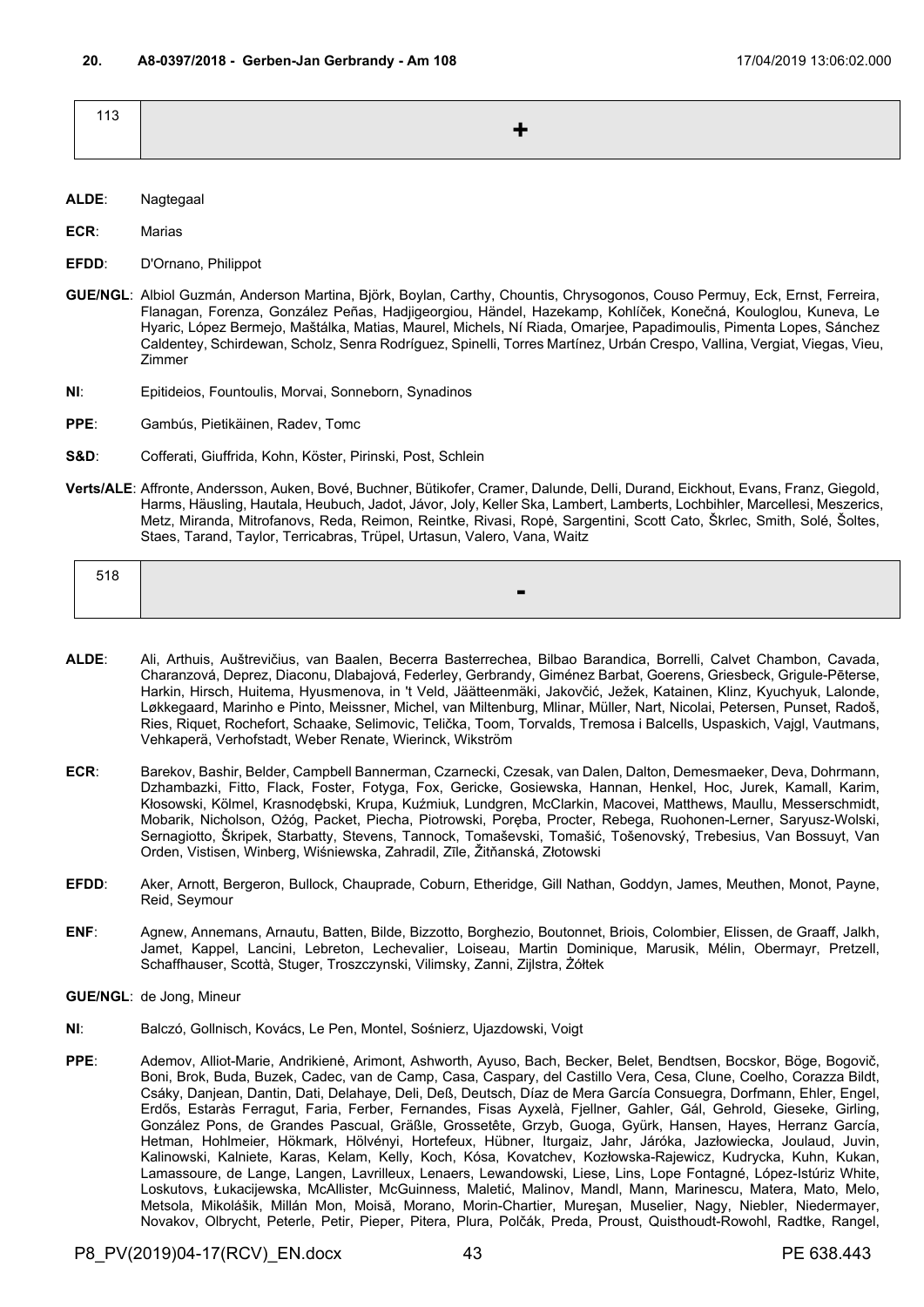Ribeiro, Rolin, Rosati, Ruas, Rübig, Šadurskis, Saïfi, Salafranca Sánchez-Neyra, Salini, Sander, Sarvamaa, Schmidt, Schreijer-Pierik, Schulze, Schwab, Sellström, Siekierski, Sógor, Šojdrová, Sommer, Sonik, Štefanec, Štětina, Stolojan, Šuica, Šulin, Svoboda, Szájer, Szejnfeld, Thun und Hohenstein, Tolić, Ţurcanu, Urutchev, Vaidere, Vălean, Vandenkendelaere, Verheyen, Virkkunen, Voss, Vozemberg-Vrionidi, Weber Manfred, Wieland, Winkler Hermann, Winkler Iuliu, Záborská, Zammit Dimech, Zdechovský, Zdrojewski, Zeller, Zovko, Zver, Zwiefka

**S&D**: Aguilera García, Anderson Lucy, Andrieu, Arena, Assis, Ayala Sender, Balčytis, Bayet, Blanco López, Blinkevičiūtė, Borzan, Boştinaru, Brannen, Bresso, Briano, Caputo, Chinnici, Christensen, Corbett, Costa, Cristea, Dalli, Dance, Danti, De Castro, Delvaux, De Monte, Detjen, Drăghici, Ertug, Fajon, Fernández, Ferrandino, Fleckenstein, Freund, Frunzulică, Gabelic, García Pérez, Gardiazabal Rubial, Gasbarra, Gebhardt, Geier, Gentile, Geringer de Oedenberg, Gierek, Gill Neena, Gloanec Maurin, Gomes, Grapini, Graswander-Hainz, Griffin, Gualtieri, Guerrero Salom, Guillaume, Hanso, Hedh, Hoffmann, Honeyball, Howarth, Jaakonsaari, Jáuregui Atondo, Jongerius, Kadenbach, Kammerevert, Kaufmann, Keller Jan, Khan, Kirton-Darling, Kofod, Krehl, Kumpula-Natri, Kyenge, Kyrkos, Lange, Leinen, Liberadzki, Lietz, López, López Aguilar, Ludvigsson, Łybacka, McAvan, Mamikins, Maňka, Manscour, Mayer Alex, Melior, Mizzi, Molnár, Moody, Moraes, Morgano, Mosca, Nekov, Neuser, Nica, Niedermüller, Noichl, Palmer, Panzeri, Pargneaux, Paşcu, Pavel, Peillon, Picierno, Picula, Piri, Poc, Poche, Popa, Preuß, Regner, Revault d'Allonnes Bonnefoy, Rodrigues Liliana, Rodríguez-Piñero Fernández, Rodust, Rozière, Sant, dos Santos, Sârbu, Sassoli, Schaldemose, Schuster, Sehnalová, Serrão Santos, Silva Pereira, Simon Peter, Simon Siôn, Sippel, Smolková, Stanishev, Szanyi, Tănăsescu, Tang, Țapardel, Tarabella, Toia, Ulvskog, Valenciano, Van Brempt, Vaughan, Viotti, Ward, Weidenholzer, Werner, Westphal, Winter, Wölken, Zala, Zanonato, Zemke, Zoană, Zoffoli, Zorrinho

**EFDD**: Agea, Aiuto, Beghin, Castaldo, Corrao, D'Amato, Evi, Moi, Pedicini, Tamburrano, Valli, Zullo

**GUE/NGL**: Kari

- **NI**: Papadakis Konstantinos, Zarianopoulos
- **PPE**: Pospíšil
- **S&D**: Balas, Martin David, Martin Edouard, Thomas

**ПОПРАВКИ В ПОДАДЕНИТЕ ГЛАСОВЕ И НАМЕРЕНИЯ ЗА ГЛАСУВАНЕ - CORRECCIONES E INTENCIONES DE VOTO - OPRAVY HLASOVÁNÍ A SDĚLENÍ O ÚMYSLU HLASOVAT - STEMMERETTELSER OG -INTENTIONER - BERICHTIGUNGEN DES STIMMVERHALTENS UND BEABSICHTIGTES STIMMVERHALTEN - HÄÄLETUSE PARANDUSED JA HÄÄLETUSKAVATSUSED - ΔΙΟΡΘΩΣΕΙΣ ΚΑΙ ΠΡΟΘΕΣΕΙΣ ΨΗΦΟΥ - CORRECTIONS TO VOTES AND VOTING INTENTIONS - CORRECTIONS ET INTENTIONS DE VOTE - IZMJENE DANIH GLASOVA I NAMJERE GLASAČA - CORREZIONI E INTENZIONI DI VOTO - BALSOJUMU LABOJUMI UN NODOMI BALSOT - BALSAVIMO PATAISYMAI IR KETINIMAI - SZAVAZATOK HELYESBÍTÉSEI ÉS SZAVAZÁSI SZÁNDÉKOK - KORREZZJONIJIET U INTENZJONIJIET GĦALL-VOT - RECTIFICATIES STEMGEDRAG/ VOORGENOMEN STEMGEDRAG - KOREKTY GŁOSOWANIA I ZAMIAR GŁOSOWANIA - CORRECÇÕES E INTENÇÕES DE VOTO - CORECTĂRI ŞI INTENŢII DE VOT OPRAVY HLASOVANIA A ZÁMERY PRI HLASOVANÍ - CEARTÚCHÁIN AR AN VÓTA AGUS INTINNÍ VÓTÁLA - POPRAVKI IN NAMERE GLASOVANJA - ÄÄNESTYSKÄYTTÄYTYMISTÄ JA ÄÄNESTYSAIKEITA KOSKEVAT ILMOITUKSET - RÄTTELSER/AVSIKTSFÖRKLARINGAR TILL AVGIVNA RÖSTER + -** Francesc Gambús, Caroline Nagtegaal **0**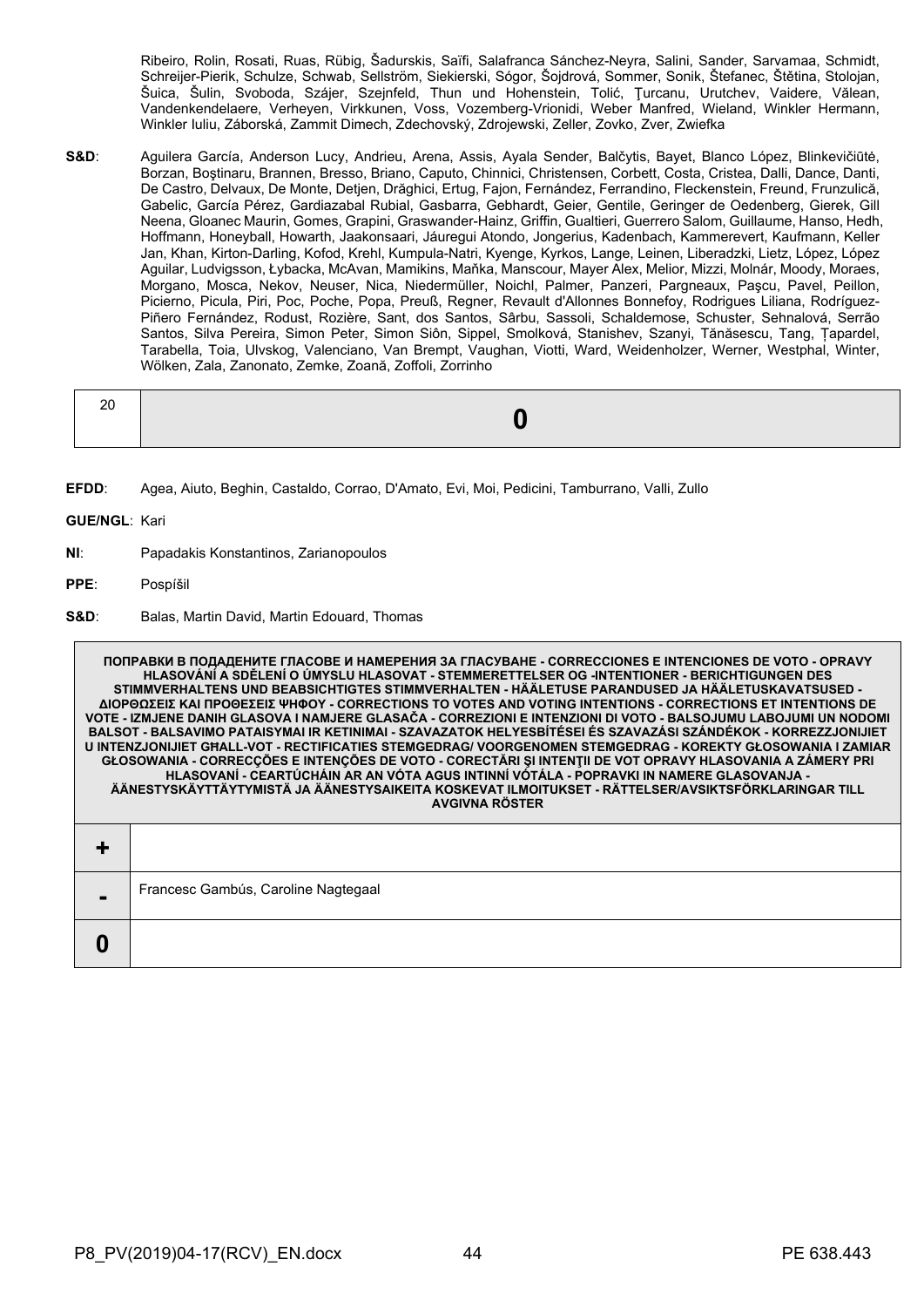| 96 |        |
|----|--------|
|    | 85 H.V |
|    |        |

- **ALDE**: Arthuis, Cavada, Giménez Barbat, Griesbeck, Marinho e Pinto, Nart, Punset, Riquet
- **EFDD**: D'Ornano, Philippot
- **ENF**: Annemans, Arnautu, Bay, Bilde, Boutonnet, Briois, Colombier, Jalkh, Jamet, Kappel, Lebreton, Lechevalier, Loiseau, Martin Dominique, Mélin, Obermayr, Schaffhauser, Troszczynski, Vilimsky
- **GUE/NGL**: Albiol Guzmán, Anderson Martina, Boylan, Carthy, Chountis, Chrysogonos, Couso Permuy, Eck, Ernst, Ferreira, Flanagan, Forenza, González Peñas, Hadjigeorgiou, Händel, Hazekamp, Kohlíček, Konečná, Kouloglou, Kuneva, Le Hyaric, López Bermejo, Maštálka, Matias, Maurel, Michels, Ní Riada, Omarjee, Papadimoulis, Pimenta Lopes, Sánchez Caldentey, Schirdewan, Scholz, Senra Rodríguez, Spinelli, Torres Martínez, Urbán Crespo, Vallina, Vergiat, Viegas, Vieu, Zimmer
- **NI**: Balczó, Epitideios, Fountoulis, Kovács, Le Pen, Montel, Morvai, Sonneborn, Synadinos, Voigt
- **PPE**: Faria, López-Istúriz White
- **S&D**: Cofferati, dos Santos, Schlein, Serrão Santos

**Verts/ALE**: Bové, Delli, Giegold, Jadot, Joly, Metz, Smith, Šoltes, Urtasun

| 493 |  |   |  |  |
|-----|--|---|--|--|
|     |  | - |  |  |

- **ALDE**: Ali, Auštrevičius, van Baalen, Becerra Basterrechea, Bilbao Barandica, Borrelli, Calvet Chambon, Charanzová, Deprez, Diaconu, Dlabajová, Federley, Gerbrandy, Goerens, Grigule-Pēterse, Harkin, Hirsch, Huitema, Hyusmenova, in 't Veld, Jäätteenmäki, Jakovčić, Ježek, Katainen, Klinz, Kyuchyuk, Lalonde, Løkkegaard, Meissner, Michel, van Miltenburg, Mlinar, Müller, Nagtegaal, Nicolai, Petersen, Radoš, Ries, Rochefort, Schaake, Selimovic, Telička, Toom, Torvalds, Tremosa i Balcells, Uspaskich, Vajgl, Vautmans, Vehkaperä, Verhofstadt, Weber Renate, Wierinck, Wikström
- **ECR**: Barekov, Bashir, Belder, Campbell Bannerman, Czarnecki, Czesak, van Dalen, Dalton, Demesmaeker, Deva, Dohrmann, Dzhambazki, Fitto, Flack, Foster, Fotyga, Fox, Gericke, Gosiewska, Hannan, Henkel, Hoc, Jurek, Kamall, Karim, Kłosowski, Kölmel, Krasnodębski, Krupa, Kuźmiuk, Lundgren, McClarkin, Macovei, Matthews, Maullu, Messerschmidt, Mobarik, Nicholson, Ożóg, Packet, Piecha, Piotrowski, Poręba, Procter, Rebega, Ruohonen-Lerner, Saryusz-Wolski, Sernagiotto, Škripek, Starbatty, Stevens, Tannock, Tomaševski, Tomašić, Tošenovský, Trebesius, Van Bossuyt, Van Orden, Vistisen, Winberg, Wiśniewska, Zahradil, Zīle, Žitňanská, Złotowski
- **EFDD**: Agea, Aiuto, Beghin, Bergeron, Castaldo, Chauprade, Corrao, D'Amato, Evi, Goddyn, Meuthen, Monot, Payne, Pedicini, Tamburrano, Valli, Zullo
- **ENF**: Agnew, Batten, Bizzotto, Borghezio, Elissen, de Graaff, Lancini, Marusik, Pretzell, Scottà, Stuger, Zanni, Zijlstra, Żółtek
- **NI**: Sośnierz, Ujazdowski
- **PPE**: Ademov, Alliot-Marie, Andrikienė, Arimont, Ashworth, Ayuso, Bach, Becker, Belet, Bendtsen, Bocskor, Böge, Bogovič, Boni, Brok, Buda, Buzek, Cadec, van de Camp, Casa, Caspary, del Castillo Vera, Cesa, Clune, Coelho, Corazza Bildt, Csáky, Danjean, Dantin, Dati, Delahaye, Deli, Deß, Deutsch, Díaz de Mera García Consuegra, Dorfmann, Ehler, Engel, Erdős, Estaràs Ferragut, Ferber, Fernandes, Fisas Ayxelà, Fjellner, Gahler, Gál, Gambús, Gehrold, Gieseke, Girling, González Pons, de Grandes Pascual, Gräßle, Grossetête, Grzyb, Guoga, Gyürk, Hansen, Hayes, Herranz García, Hetman, Hohlmeier, Hökmark, Hölvényi, Hortefeux, Hübner, Iturgaiz, Jahr, Járóka, Jazłowiecka, Joulaud, Juvin, Kalinowski, Kalniete, Karas, Kelam, Kelly, Koch, Kósa, Kovatchev, Kozłowska-Rajewicz, Kudrycka, Kuhn, Kukan, Lamassoure, de Lange, Langen, Lavrilleux, Lenaers, Lewandowski, Liese, Lins, Lope Fontagné, Loskutovs, Łukacijewska, McAllister, McGuinness, Maletić, Malinov, Mandl, Mann, Marinescu, Matera, Mato, Melo, Metsola, Mikolášik, Millán Mon, Moisă, Morano, Morin-Chartier, Mureşan, Muselier, Nagy, Niebler, Niedermayer, van Nistelrooij, Novakov, Olbrycht, Peterle, Petir, Pieper, Pietikäinen, Pitera, Plura, Polčák, Pospíšil, Preda, Proust, Quisthoudt-Rowohl, Radev, Radtke, Rangel, Ribeiro, Rolin, Rosati, Ruas, Rübig, Šadurskis, Saïfi, Salafranca Sánchez-Neyra, Salini, Sander, Sarvamaa, Schmidt, Schreijer-Pierik, Schulze, Schwab, Sellström, Siekierski, Sógor, Šojdrová, Sommer, Sonik, Štefanec, Štětina, Stolojan, Šuica, Šulin, Svoboda, Szájer, Szejnfeld, Thun und Hohenstein, Tolić, Tomc, Ţurcanu, Urutchev, Vaidere, Vălean, Vandenkendelaere, Verheyen, Virkkunen, Voss, Vozemberg-Vrionidi, Weber Manfred, Wieland, Winkler Hermann, Winkler Iuliu, Záborská, Zammit Dimech, Zdechovský, Zdrojewski, Zeller, Zovko, Zver, Zwiefka
- **S&D**: Aguilera García, Anderson Lucy, Andrieu, Arena, Assis, Ayala Sender, Balčytis, Bayet, Berès, Blanco López,

P8\_PV(2019)04-17(RCV)\_EN.docx 45 45 PE 638.443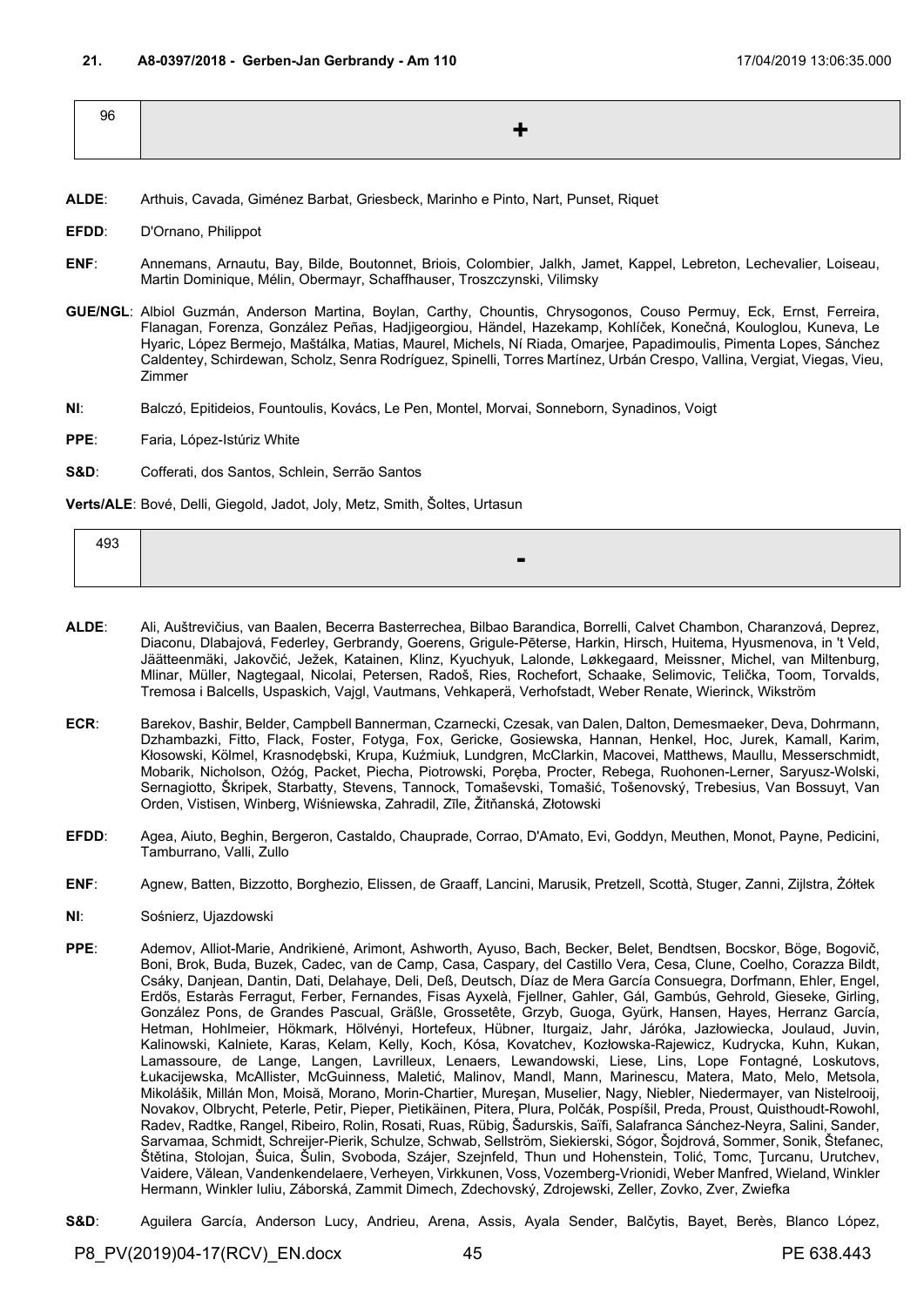Blinkevičiūtė, Borzan, Boştinaru, Brannen, Bresso, Briano, Caputo, Chinnici, Christensen, Corbett, Costa, Cristea, Dalli, Dance, Danti, De Castro, De Monte, Detjen, Drăghici, Ertug, Fajon, Fernández, Ferrandino, Fleckenstein, Freund, Frunzulică, Gabelic, García Pérez, Gardiazabal Rubial, Gasbarra, Gebhardt, Geier, Gentile, Geringer de Oedenberg, Gierek, Gill Neena, Giuffrida, Gloanec Maurin, Gomes, Grapini, Graswander-Hainz, Griffin, Gualtieri, Guerrero Salom, Guillaume, Hanso, Hedh, Hoffmann, Honeyball, Howarth, Jaakonsaari, Jáuregui Atondo, Jongerius, Kadenbach, Kammerevert, Kaufmann, Keller Jan, Khan, Kirton-Darling, Kofod, Kohn, Köster, Krehl, Kumpula-Natri, Kyenge, Kyrkos, Lange, Leinen, Liberadzki, Lietz, López, López Aguilar, Ludvigsson, Łybacka, McAvan, Mamikins, Maňka, Manscour, Martin David, Mayer Alex, Melior, Molnár, Moody, Moraes, Morgano, Mosca, Nekov, Neuser, Nica, Niedermüller, Noichl, Palmer, Panzeri, Pargneaux, Paşcu, Pavel, Peillon, Picierno, Picula, Piri, Pirinski, Poc, Poche, Popa, Preuß, Regner, Revault d'Allonnes Bonnefoy, Rodrigues Liliana, Rodríguez-Piñero Fernández, Rodust, Rozière, Sant, Sârbu, Sassoli, Schaldemose, Schuster, Sehnalová, Silva Pereira, Simon Peter, Simon Siôn, Sippel, Smolková, Stanishev, Szanyi, Tănăsescu, Tang, Țapardel, Tarabella, Toia, Ulvskog, Valenciano, Van Brempt, Vaughan, Viotti, Ward, Weidenholzer, Werner, Westphal, Winter, Wölken, Zala, Zemke, Zoană, Zoffoli, Zorrinho

## **Verts/ALE**: Trüpel

| ີ |  |
|---|--|
|   |  |

**ECR**: Marias

**EFDD**: Aker, Arnott, Bullock, Coburn, Etheridge, Gill Nathan, James, Moi, Reid, Seymour

**GUE/NGL**: Björk, de Jong, Kari, Mineur

- **NI**: Papadakis Konstantinos, Zarianopoulos
- **S&D**: Balas, Delvaux, Martin Edouard, Post, Thomas
- **Verts/ALE**: Affronte, Andersson, Auken, Buchner, Bütikofer, Cramer, Dalunde, Durand, Eickhout, Evans, Franz, Harms, Häusling, Hautala, Heubuch, Jávor, Keller Ska, Lambert, Lamberts, Lochbihler, Marcellesi, Meszerics, Miranda, Mitrofanovs, Reda, Reimon, Reintke, Rivasi, Ropė, Sargentini, Scott Cato, Škrlec, Solé, Staes, Tarand, Taylor, Terricabras, Valero, Vana, Waitz

| ПОПРАВКИ В ПОДАДЕНИТЕ ГЛАСОВЕ И НАМЕРЕНИЯ ЗА ГЛАСУВАНЕ - CORRECCIONES E INTENCIONES DE VOTO - OPRAVY<br>HLASOVÁNÍ A SDĚLENÍ O ÚMYSLU HLASOVAT - STEMMERETTELSER OG -INTENTIONER - BERICHTIGUNGEN DES<br>STIMMVERHALTENS UND BEABSICHTIGTES STIMMVERHALTEN - HÄÄLETUSE PARANDUSED JA HÄÄLETUSKAVATSUSED -<br>ΔΙΟΡΘΩΣΕΙΣ ΚΑΙ ΠΡΟΘΕΣΕΙΣ ΨΗΦΟΥ - CORRECTIONS TO VOTES AND VOTING INTENTIONS - CORRECTIONS ET INTENTIONS DE<br>VOTE - IZMJENE DANIH GLASOVA I NAMJERE GLASAČA - CORREZIONI E INTENZIONI DI VOTO - BALSOJUMU LABOJUMI UN NODOMI<br>BALSOT - BALSAVIMO PATAISYMAI IR KETINIMAI - SZAVAZATOK HELYESBÍTÉSEI ÉS SZAVAZÁSI SZÁNDÉKOK - KORREZZJONIJIET<br>U INTENZJONIJIET GHALL-VOT - RECTIFICATIES STEMGEDRAG/ VOORGENOMEN STEMGEDRAG - KOREKTY GŁOSOWANIA I ZAMIAR<br>GŁOSOWANIA - CORRECÇÕES E INTENÇÕES DE VOTO - CORECTĂRI ȘI INTENȚII DE VOT OPRAVY HLASOVANIA A ZÁMERY PRI<br>HLASOVANÍ - CEARTÚCHÁIN AR AN VÓTA AGUS INTINNÍ VÓTÁLA - POPRAVKI IN NAMERE GLASOVANJA -<br>ÄÄNESTYSKÄYTTÄYTYMISTÄ JA ÄÄNESTYSAIKEITA KOSKEVAT ILMOITUKSET - RÄTTELSER/AVSIKTSFÖRKLARINGAR TILL<br><b>AVGIVNA RÖSTER</b> |
|---------------------------------------------------------------------------------------------------------------------------------------------------------------------------------------------------------------------------------------------------------------------------------------------------------------------------------------------------------------------------------------------------------------------------------------------------------------------------------------------------------------------------------------------------------------------------------------------------------------------------------------------------------------------------------------------------------------------------------------------------------------------------------------------------------------------------------------------------------------------------------------------------------------------------------------------------------------------------------------------------------------------------------------------------------------------------------------------------------------------|
| <b>Robert Rochefort</b>                                                                                                                                                                                                                                                                                                                                                                                                                                                                                                                                                                                                                                                                                                                                                                                                                                                                                                                                                                                                                                                                                             |
|                                                                                                                                                                                                                                                                                                                                                                                                                                                                                                                                                                                                                                                                                                                                                                                                                                                                                                                                                                                                                                                                                                                     |
|                                                                                                                                                                                                                                                                                                                                                                                                                                                                                                                                                                                                                                                                                                                                                                                                                                                                                                                                                                                                                                                                                                                     |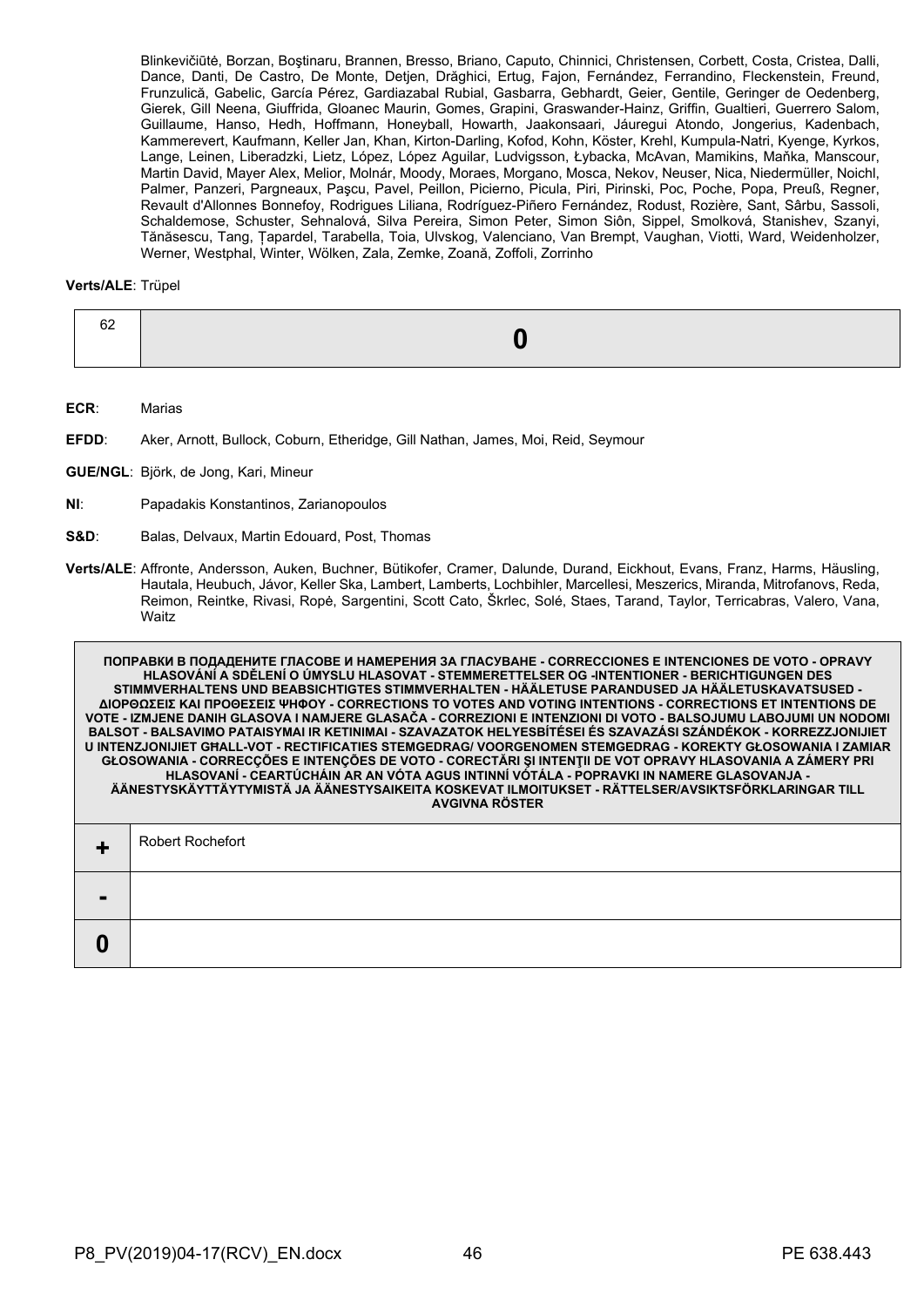| 80 |  |
|----|--|
|    |  |

- **ALDE**: Arthuis, Cavada, Riquet
- **EFDD**: D'Ornano, Philippot
- **ENF**: Arnautu, Bay, Bilde, Boutonnet, Briois, Colombier, Jalkh, Jamet, Kappel, Lebreton, Lechevalier, Loiseau, Martin Dominique, Mélin, Obermayr, Schaffhauser, Troszczynski, Vilimsky
- **GUE/NGL**: Albiol Guzmán, Anderson Martina, Björk, Boylan, Carthy, Chountis, Chrysogonos, Couso Permuy, Eck, Ernst, Ferreira, Flanagan, Forenza, González Peñas, Hadjigeorgiou, Händel, Hazekamp, Kohlíček, Konečná, Kouloglou, Kuneva, Le Hyaric, López Bermejo, Maštálka, Matias, Maurel, Michels, Ní Riada, Omarjee, Papadimoulis, Pimenta Lopes, Sánchez Caldentey, Schirdewan, Scholz, Senra Rodríguez, Spinelli, Torres Martínez, Urbán Crespo, Vallina, Vergiat, Viegas, Vieu, Zimmer
- **NI**: Epitideios, Fountoulis, Le Pen, Montel, Morvai, Papadakis Konstantinos, Sonneborn, Synadinos, Voigt, Zarianopoulos
- **PPE**: Faria
- **S&D**: Cofferati, Serrão Santos

## **Verts/ALE**: Joly

| 499 |        |
|-----|--------|
|     | -<br>- |

- **ALDE**: Ali, Auštrevičius, van Baalen, Becerra Basterrechea, Bilbao Barandica, Borrelli, Calvet Chambon, Charanzová, Deprez, Diaconu, Dlabajová, Federley, Gerbrandy, Giménez Barbat, Goerens, Grigule-Pēterse, Harkin, Hirsch, Huitema, Hyusmenova, in 't Veld, Jäätteenmäki, Jakovčić, Ježek, Katainen, Klinz, Kyuchyuk, Lalonde, Løkkegaard, Marinho e Pinto, Meissner, Michel, van Miltenburg, Mlinar, Müller, Nagtegaal, Nart, Nicolai, Petersen, Punset, Radoš, Ries, Rochefort, Schaake, Selimovic, Telička, Toom, Torvalds, Tremosa i Balcells, Uspaskich, Vajgl, Vautmans, Vehkaperä, Verhofstadt, Weber Renate, Wierinck, Wikström
- **ECR**: Barekov, Bashir, Belder, Campbell Bannerman, Czarnecki, Czesak, van Dalen, Dalton, Demesmaeker, Deva, Dohrmann, Dzhambazki, Fitto, Flack, Foster, Fotyga, Fox, Gericke, Gosiewska, Hannan, Henkel, Hoc, Jurek, Kamall, Karim, Kłosowski, Kölmel, Krasnodębski, Krupa, Kuźmiuk, Lundgren, McClarkin, Macovei, Matthews, Maullu, Messerschmidt, Mobarik, Nicholson, Ożóg, Packet, Piecha, Piotrowski, Poręba, Procter, Rebega, Ruohonen-Lerner, Saryusz-Wolski, Sernagiotto, Škripek, Starbatty, Stevens, Tannock, Tomaševski, Tomašić, Tošenovský, Trebesius, Van Bossuyt, Van Orden, Vistisen, Winberg, Wiśniewska, Zahradil, Zīle, Žitňanská, Złotowski
- **EFDD**: Aker, Arnott, Bergeron, Bullock, Chauprade, Coburn, Etheridge, Gill Nathan, Goddyn, James, Meuthen, Monot, Payne, Reid, Seymour
- **ENF**: Agnew, Annemans, Batten, Bizzotto, Borghezio, Elissen, de Graaff, Lancini, Marusik, Pretzell, Scottà, Stuger, Zanni, Zijlstra, Żółtek
- **NI**: Balczó, Kovács, Sośnierz, Ujazdowski
- **PPE**: Ademov, Alliot-Marie, Andrikienė, Arimont, Ashworth, Ayuso, Bach, Becker, Belet, Bendtsen, Bocskor, Böge, Bogovič, Boni, Brok, Buda, Buzek, Cadec, van de Camp, Casa, Caspary, del Castillo Vera, Cesa, Clune, Coelho, Corazza Bildt, Csáky, Danjean, Dantin, Dati, Delahaye, Deli, Deß, Deutsch, Díaz de Mera García Consuegra, Dorfmann, Ehler, Engel, Erdős, Estaràs Ferragut, Ferber, Fernandes, Fisas Ayxelà, Fjellner, Gahler, Gál, Gambús, Gehrold, Gieseke, Girling, González Pons, de Grandes Pascual, Gräßle, Grossetête, Grzyb, Guoga, Gyürk, Hansen, Hayes, Herranz García, Hetman, Hohlmeier, Hökmark, Hölvényi, Hortefeux, Hübner, Jahr, Járóka, Jazłowiecka, Joulaud, Juvin, Kalinowski, Kalniete, Karas, Kelam, Kelly, Koch, Kósa, Kovatchev, Kozłowska-Rajewicz, Kudrycka, Kuhn, Kukan, Lamassoure, de Lange, Langen, Lavrilleux, Lenaers, Lewandowski, Liese, Lins, Lope Fontagné, López-Istúriz White, Loskutovs, Łukacijewska, McAllister, McGuinness, Maletić, Malinov, Mandl, Mann, Marinescu, Matera, Mato, Melo, Metsola, Mikolášik, Millán Mon, Moisă, Morano, Morin-Chartier, Mureşan, Muselier, Nagy, Niebler, Niedermayer, van Nistelrooij, Novakov, Olbrycht, Peterle, Petir, Pieper, Pietikäinen, Pitera, Plura, Polčák, Pospíšil, Preda, Proust, Quisthoudt-Rowohl, Radev, Radtke, Rangel, Ribeiro, Rolin, Rosati, Ruas, Rübig, Šadurskis, Saïfi, Salafranca Sánchez-Neyra, Salini, Sander, Sarvamaa, Schmidt, Schreijer-Pierik, Schulze, Schwab, Sellström, Siekierski, Sógor, Šojdrová, Sommer, Sonik, Štefanec, Štětina, Stolojan, Šuica, Šulin, Svoboda, Szájer, Szejnfeld, Thun und Hohenstein, Tolić, Tomc, Ţurcanu, Urutchev, Vaidere, Vălean, Vandenkendelaere, Verheyen, Virkkunen, Voss, Vozemberg-Vrionidi, Weber Manfred, Wieland, Winkler Hermann, Winkler Iuliu, Záborská, Zammit Dimech, Zdechovský, Zdrojewski, Zeller, Zovko, Zver, Zwiefka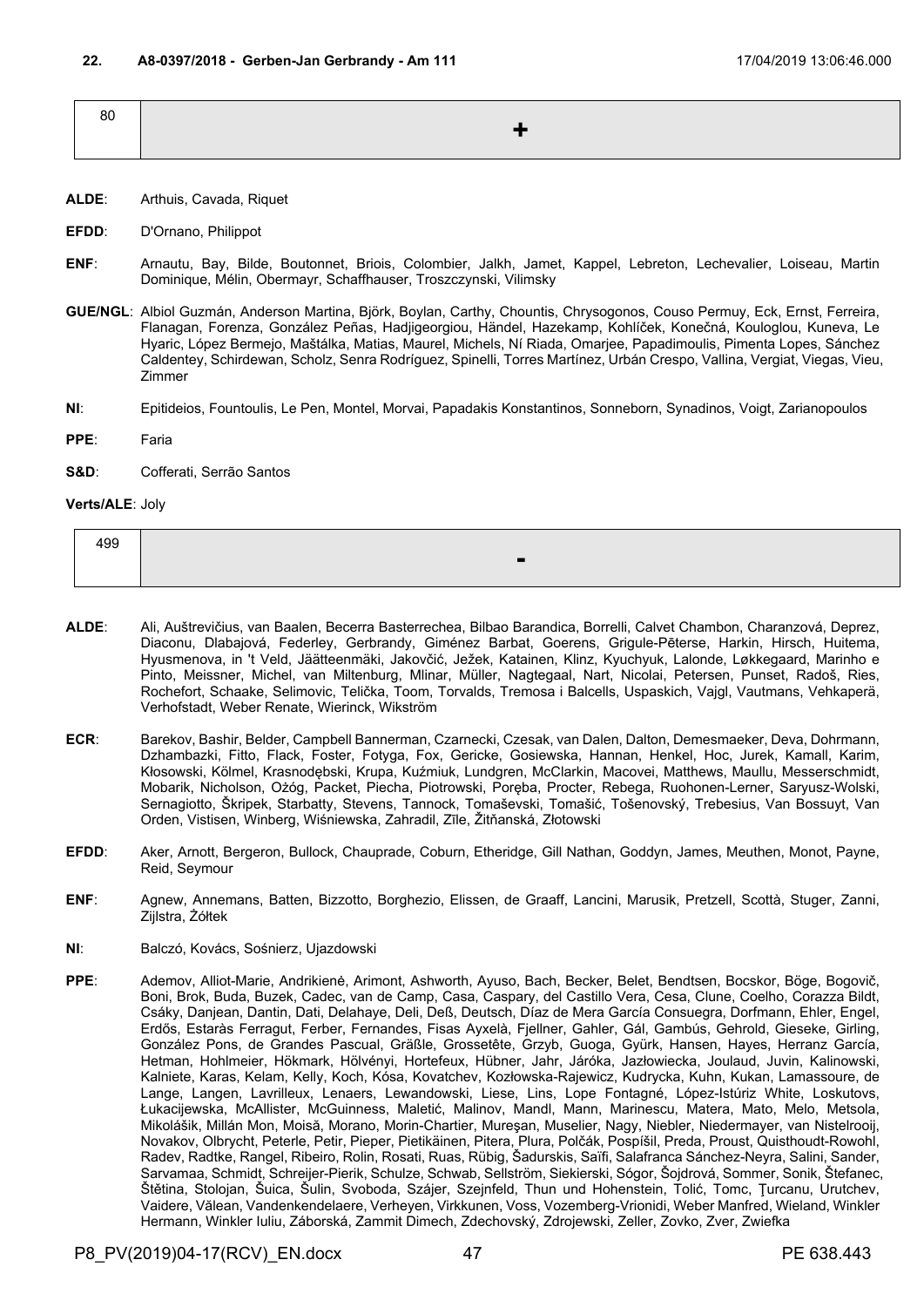**S&D**: Aguilera García, Anderson Lucy, Andrieu, Arena, Assis, Ayala Sender, Balčytis, Bayet, Berès, Blanco López, Blinkevičiūtė, Borzan, Boştinaru, Brannen, Bresso, Briano, Caputo, Chinnici, Christensen, Corbett, Costa, Cristea, Dalli, Dance, Danti, De Castro, De Monte, Detjen, Drăghici, Ertug, Fajon, Fernández, Ferrandino, Fleckenstein, Freund, Frunzulică, Gabelic, García Pérez, Gardiazabal Rubial, Gasbarra, Gebhardt, Geier, Gentile, Geringer de Oedenberg, Gierek, Gill Neena, Giuffrida, Gloanec Maurin, Gomes, Grapini, Graswander-Hainz, Griffin, Gualtieri, Guerrero Salom, Guillaume, Hanso, Hedh, Hoffmann, Honeyball, Howarth, Jaakonsaari, Jáuregui Atondo, Jongerius, Kadenbach, Kammerevert, Kaufmann, Keller Jan, Khan, Kirton-Darling, Kofod, Kohn, Köster, Krehl, Kumpula-Natri, Kyenge, Kyrkos, Lange, Leinen, Liberadzki, Lietz, López, López Aguilar, Ludvigsson, Łybacka, McAvan, Mamikins, Maňka, Manscour, Martin David, Mayer Alex, Melior, Molnár, Moody, Moraes, Morgano, Mosca, Nekov, Neuser, Nica, Niedermüller, Noichl, Palmer, Panzeri, Pargneaux, Paşcu, Pavel, Peillon, Picierno, Picula, Piri, Pirinski, Poc, Poche, Popa, Preuß, Regner, Revault d'Allonnes Bonnefoy, Rodrigues Liliana, Rodríguez-Piñero Fernández, Rodust, Rozière, Sant, dos Santos, Sârbu, Sassoli, Schaldemose, Schuster, Sehnalová, Silva Pereira, Simon Peter, Simon Siôn, Sippel, Smolková, Stanishev, Szanyi, Tănăsescu, Tang, Țapardel, Tarabella, Toia, Ulvskog, Valenciano, Van Brempt, Vaughan, Viotti, Ward, Weidenholzer, Werner, Westphal, Winter, Wölken, Zala, Zanonato, Zemke, Zoană, Zoffoli, Zorrinho

- **ALDE**: Gräzin, Griesbeck
- **ECR**: Marias
- **EFDD**: Agea, Aiuto, Beghin, Castaldo, Corrao, D'Amato, Evi, Moi, Pedicini, Tamburrano, Valli, Zullo
- **GUE/NGL**: de Jong, Kari, Mineur
- **S&D**: Balas, Delvaux, Martin Edouard, Post, Schlein, Thomas
- **Verts/ALE**: Affronte, Andersson, Auken, Bové, Buchner, Bütikofer, Cramer, Dalunde, Delli, Durand, Eickhout, Evans, Franz, Giegold, Harms, Häusling, Hautala, Heubuch, Jadot, Jávor, Keller Ska, Lambert, Lochbihler, Marcellesi, Meszerics, Metz, Miranda, Mitrofanovs, Reda, Reimon, Reintke, Rivasi, Ropė, Sargentini, Scott Cato, Škrlec, Smith, Solé, Šoltes, Staes, Tarand, Taylor, Terricabras, Trüpel, Urtasun, Valero, Vana, Waitz

**ПОПРАВКИ В ПОДАДЕНИТЕ ГЛАСОВЕ И НАМЕРЕНИЯ ЗА ГЛАСУВАНЕ - CORRECCIONES E INTENCIONES DE VOTO - OPRAVY HLASOVÁNÍ A SDĚLENÍ O ÚMYSLU HLASOVAT - STEMMERETTELSER OG -INTENTIONER - BERICHTIGUNGEN DES STIMMVERHALTENS UND BEABSICHTIGTES STIMMVERHALTEN - HÄÄLETUSE PARANDUSED JA HÄÄLETUSKAVATSUSED - ΔΙΟΡΘΩΣΕΙΣ ΚΑΙ ΠΡΟΘΕΣΕΙΣ ΨΗΦΟΥ - CORRECTIONS TO VOTES AND VOTING INTENTIONS - CORRECTIONS ET INTENTIONS DE VOTE - IZMJENE DANIH GLASOVA I NAMJERE GLASAČA - CORREZIONI E INTENZIONI DI VOTO - BALSOJUMU LABOJUMI UN NODOMI BALSOT - BALSAVIMO PATAISYMAI IR KETINIMAI - SZAVAZATOK HELYESBÍTÉSEI ÉS SZAVAZÁSI SZÁNDÉKOK - KORREZZJONIJIET U INTENZJONIJIET GĦALL-VOT - RECTIFICATIES STEMGEDRAG/ VOORGENOMEN STEMGEDRAG - KOREKTY GŁOSOWANIA I ZAMIAR GŁOSOWANIA - CORRECÇÕES E INTENÇÕES DE VOTO - CORECTĂRI ŞI INTENŢII DE VOT OPRAVY HLASOVANIA A ZÁMERY PRI HLASOVANÍ - CEARTÚCHÁIN AR AN VÓTA AGUS INTINNÍ VÓTÁLA - POPRAVKI IN NAMERE GLASOVANJA - ÄÄNESTYSKÄYTTÄYTYMISTÄ JA ÄÄNESTYSAIKEITA KOSKEVAT ILMOITUKSET - RÄTTELSER/AVSIKTSFÖRKLARINGAR TILL AVGIVNA RÖSTER +** Robert Rochefort **- 0**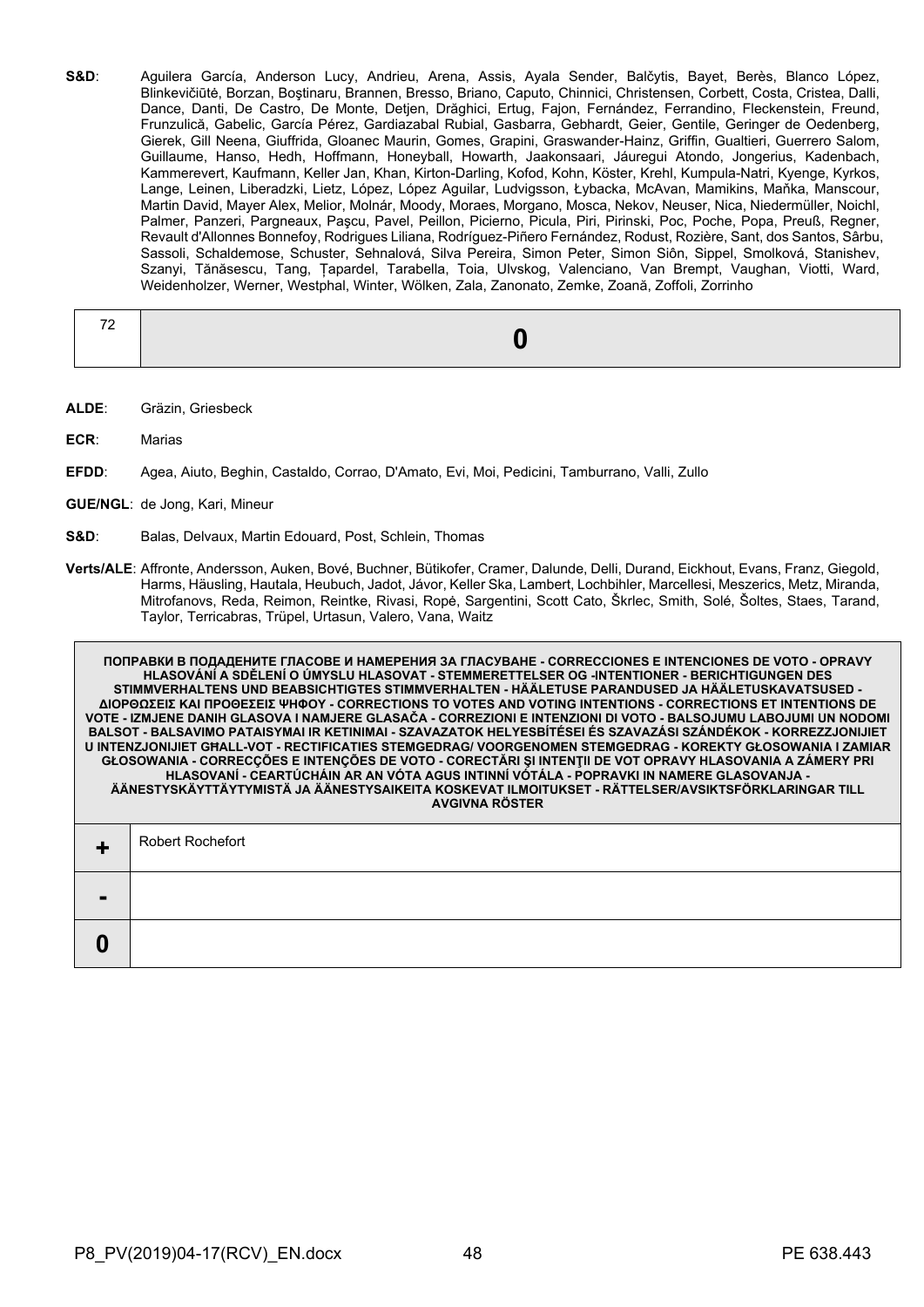| 128 |  |
|-----|--|
|     |  |

- **ALDE**: Gräzin, Harkin, Torvalds
- **EFDD**: Agea, Aiuto, Beghin, Castaldo, Corrao, D'Amato, D'Ornano, Evi, Pedicini, Philippot, Tamburrano, Zullo
- **ENF**: Bay
- **GUE/NGL**: Anderson Martina, Björk, Boylan, Carthy, Chountis, Chrysogonos, Couso Permuy, Eck, Ernst, Ferreira, Flanagan, Forenza, González Peñas, Hadjigeorgiou, Händel, Hazekamp, de Jong, Kari, Konečná, Kouloglou, Kuneva, Le Hyaric, Maštálka, Matias, Maurel, Michels, Mineur, Ní Riada, Omarjee, Papadimoulis, Pimenta Lopes, Sánchez Caldentey, Schirdewan, Scholz, Senra Rodríguez, Spinelli, Torres Martínez, Urbán Crespo, Vergiat, Viegas, Vieu, Zimmer
- **NI**: Morvai, Sonneborn
- **PPE**: Arimont, Clune, Corazza Bildt, Faria, Fjellner, Hökmark, Kelly, McGuinness, Muselier, Sellström, Thun und Hohenstein
- **S&D**: Cofferati, Delvaux, Molnár, Post, Regner, Schlein, Szanyi
- **Verts/ALE**: Affronte, Andersson, Auken, Bové, Buchner, Bütikofer, Cramer, Dalunde, Delli, Durand, Eickhout, Evans, Franz, Giegold, Harms, Häusling, Hautala, Heubuch, Jadot, Jávor, Joly, Keller Ska, Lambert, Lamberts, Lochbihler, Marcellesi, Meszerics, Metz, Miranda, Mitrofanovs, Reda, Reimon, Reintke, Rivasi, Ropė, Sargentini, Scott Cato, Škrlec, Smith, Solé, Šoltes, Staes, Tarand, Taylor, Terricabras, Trüpel, Urtasun, Valero, Vana, Waitz

| 507 |                |
|-----|----------------|
|     | $\blacksquare$ |

- **ALDE**: Ali, Auštrevičius, van Baalen, Becerra Basterrechea, Bilbao Barandica, Borrelli, Calvet Chambon, Charanzová, Deprez, Diaconu, Dlabajová, Federley, Gerbrandy, Giménez Barbat, Goerens, Grigule-Pēterse, Hirsch, Huitema, Hyusmenova, in 't Veld, Jäätteenmäki, Jakovčić, Ježek, Katainen, Klinz, Kyuchyuk, Løkkegaard, Marinho e Pinto, Meissner, Michel, van Miltenburg, Mlinar, Müller, Nagtegaal, Nart, Nicolai, Petersen, Radoš, Ries, Schaake, Selimovic, Telička, Toom, Tremosa i Balcells, Uspaskich, Vajgl, Vautmans, Vehkaperä, Verhofstadt, Weber Renate, Wierinck, Wikström
- **ECR**: Barekov, Bashir, Belder, Campbell Bannerman, Czarnecki, Czesak, van Dalen, Dalton, Demesmaeker, Dohrmann, Dzhambazki, Fitto, Flack, Foster, Fotyga, Fox, Gericke, Gosiewska, Hannan, Henkel, Hoc, Jurek, Kamall, Karim, Kłosowski, Kölmel, Krasnodębski, Krupa, Kuźmiuk, Lundgren, McClarkin, Macovei, Marias, Matthews, Maullu, Messerschmidt, Mobarik, Nicholson, Ożóg, Packet, Piecha, Piotrowski, Poręba, Procter, Rebega, Saryusz-Wolski, Sernagiotto, Škripek, Starbatty, Stevens, Tannock, Tomaševski, Tomašić, Tošenovský, Trebesius, Van Bossuyt, Van Orden, Vistisen, Winberg, Wiśniewska, Zahradil, Zīle, Žitňanská, Złotowski
- **EFDD**: Aker, Arnott, Bergeron, Bullock, Chauprade, Coburn, Etheridge, Gill Nathan, Goddyn, James, Meuthen, Monot, Payne, Reid, Seymour
- **ENF**: Agnew, Annemans, Arnautu, Batten, Bilde, Bizzotto, Borghezio, Boutonnet, Briois, Colombier, Elissen, de Graaff, Jalkh, Jamet, Kappel, Lancini, Lebreton, Lechevalier, Loiseau, Martin Dominique, Marusik, Mélin, Obermayr, Pretzell, Schaffhauser, Scottà, Stuger, Troszczynski, Vilimsky, Zanni, Zijlstra, Żółtek
- **GUE/NGL**: Vallina
- **NI**: Balczó, Epitideios, Fountoulis, Gollnisch, Kovács, Le Pen, Montel, Papadakis Konstantinos, Sośnierz, Synadinos, Ujazdowski, Voigt, Zarianopoulos
- **PPE**: Ademov, Alliot-Marie, Andrikienė, Ashworth, Ayuso, Bach, Becker, Belet, Bendtsen, Bocskor, Böge, Bogovič, Boni, Brok, Buda, Buzek, Cadec, van de Camp, Casa, Caspary, del Castillo Vera, Cesa, Coelho, Csáky, Danjean, Dantin, Dati, Delahaye, Deli, Deß, Deutsch, Díaz de Mera García Consuegra, Dorfmann, Ehler, Engel, Erdős, Estaràs Ferragut, Ferber, Fernandes, Fisas Ayxelà, Gahler, Gál, Gambús, Gehrold, Gieseke, Girling, González Pons, de Grandes Pascual, Gräßle, Grossetête, Grzyb, Guoga, Gyürk, Hansen, Hayes, Herranz García, Hetman, Hohlmeier, Hölvényi, Hortefeux, Hübner, Iturgaiz, Jahr, Járóka, Jazłowiecka, Joulaud, Juvin, Kalinowski, Kalniete, Karas, Kelam, Koch, Kósa, Kovatchev, Kozłowska-Rajewicz, Kudrycka, Kuhn, Kukan, Lamassoure, de Lange, Langen, Lavrilleux, Lenaers, Lewandowski, Liese, Lins, Lope Fontagné, López-Istúriz White, Loskutovs, Łukacijewska, McAllister, Maletić, Malinov, Mandl, Mann, Marinescu, Matera, Mato, Melo, Metsola, Mikolášik, Millán Mon, Moisă, Morano, Morin-Chartier, Mureşan, Nagy, Niebler, Niedermayer, van Nistelrooij, Novakov, Olbrycht, Peterle, Petir, Pieper, Pietikäinen, Pitera, Plura, Polčák, Pospíšil, Preda, Proust, Quisthoudt-Rowohl, Radev, Radtke, Rangel, Ribeiro, Rolin, Rosati, Ruas, Rübig, Šadurskis, Saïfi, Salafranca Sánchez-Neyra, Salini, Sander, Sarvamaa, Schmidt, Schreijer-Pierik, Schulze, Schwab, Siekierski, Sógor, Šojdrová,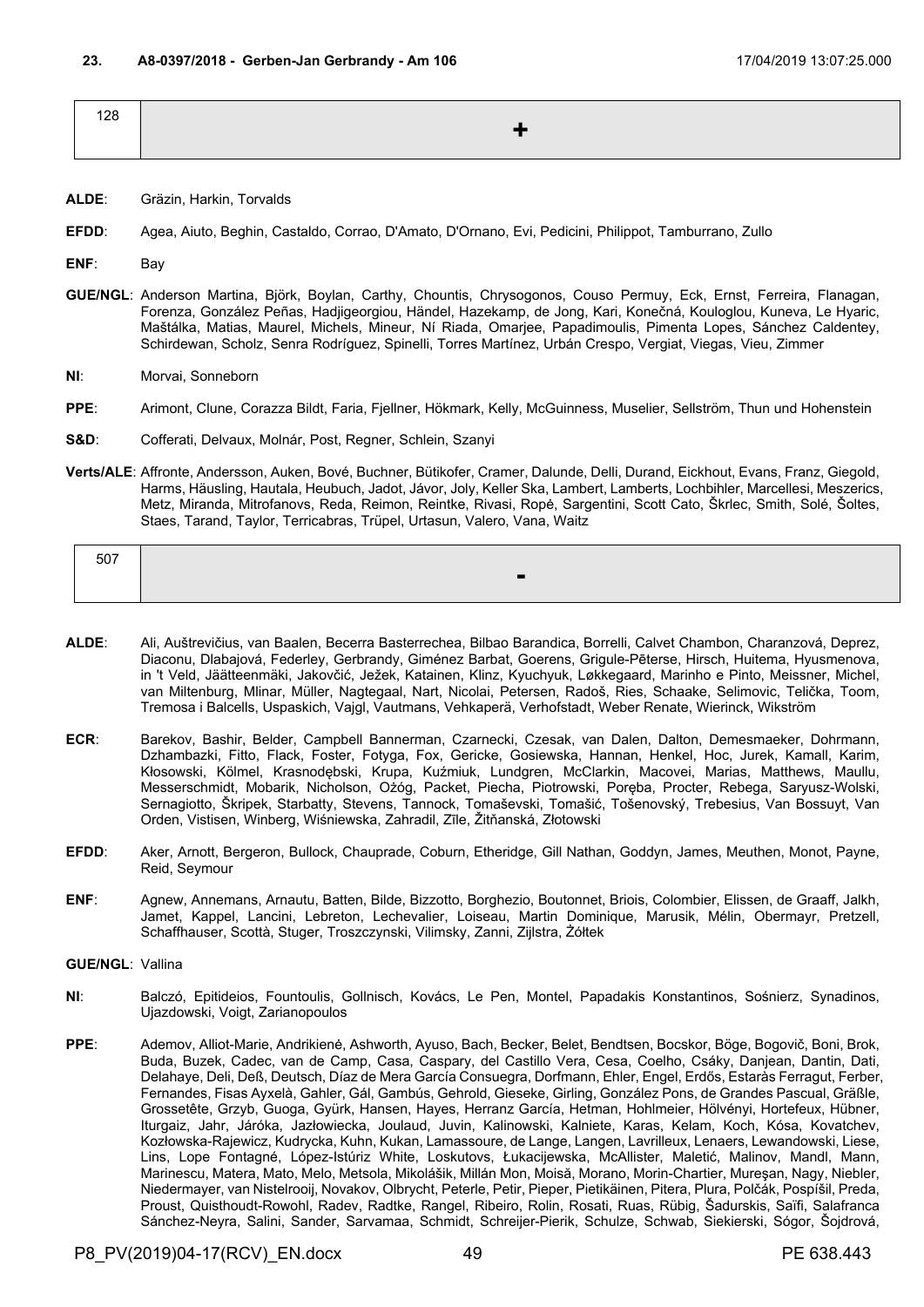Sommer, Sonik, Štefanec, Štětina, Stolojan, Šuica, Šulin, Svoboda, Szájer, Szejnfeld, Tolić, Tomc, Ţurcanu, Urutchev, Vaidere, Vălean, Vandenkendelaere, Verheyen, Virkkunen, Voss, Vozemberg-Vrionidi, Weber Manfred, Wieland, Winkler Hermann, Winkler Iuliu, Záborská, Zammit Dimech, Zdechovský, Zdrojewski, Zeller, Zovko, Zver, Zwiefka

**S&D**: Aguilera García, Anderson Lucy, Andrieu, Arena, Assis, Ayala Sender, Balčytis, Bayet, Berès, Blanco López, Blinkevičiūtė, Borzan, Boştinaru, Brannen, Bresso, Briano, Caputo, Chinnici, Christensen, Corbett, Costa, Cristea, Dalli, Dance, Danti, De Castro, De Monte, Detjen, Drăghici, Ertug, Fajon, Fernández, Ferrandino, Fleckenstein, Freund, Frunzulică, Gabelic, García Pérez, Gardiazabal Rubial, Gasbarra, Gebhardt, Geier, Gentile, Geringer de Oedenberg, Gierek, Gill Neena, Giuffrida, Gloanec Maurin, Gomes, Grapini, Graswander-Hainz, Griffin, Gualtieri, Guerrero Salom, Guillaume, Hanso, Hedh, Hoffmann, Honeyball, Howarth, Jaakonsaari, Jáuregui Atondo, Jongerius, Kadenbach, Kammerevert, Kaufmann, Keller Jan, Khan, Kirton-Darling, Kofod, Kohn, Köster, Krehl, Kumpula-Natri, Kyenge, Kyrkos, Lange, Leinen, Liberadzki, Lietz, López, López Aguilar, Ludvigsson, Łybacka, McAvan, Mamikins, Maňka, Manscour, Martin David, Mayer Alex, Melior, Mizzi, Moody, Moraes, Morgano, Mosca, Nekov, Neuser, Nica, Niedermüller, Noichl, Palmer, Panzeri, Pargneaux, Paşcu, Pavel, Peillon, Picierno, Picula, Piri, Pirinski, Poc, Poche, Popa, Preuß, Revault d'Allonnes Bonnefoy, Rodrigues Liliana, Rodríguez-Piñero Fernández, Rodust, Rozière, Sant, dos Santos, Sârbu, Sassoli, Schaldemose, Schuster, Sehnalová, Silva Pereira, Simon Peter, Simon Siôn, Sippel, Smolková, Stanishev, Tănăsescu, Tang, Țapardel, Tarabella, Ulvskog, Valenciano, Van Brempt, Vaughan, Viotti, Weidenholzer, Werner, Westphal, Winter, Wölken, Zala, Zanonato, Zemke, Zoană, Zoffoli, Zorrinho

- **ALDE**: Arthuis, Cavada, Griesbeck, Lalonde, Punset, Riquet, Rochefort
- **ECR**: Ruohonen-Lerner
- **EFDD**: Moi
- **GUE/NGL**: Albiol Guzmán, Kohlíček, López Bermejo
- **S&D**: Balas, Martin Edouard, Serrão Santos, Thomas, Ward

**ПОПРАВКИ В ПОДАДЕНИТЕ ГЛАСОВЕ И НАМЕРЕНИЯ ЗА ГЛАСУВАНЕ - CORRECCIONES E INTENCIONES DE VOTO - OPRAVY HLASOVÁNÍ A SDĚLENÍ O ÚMYSLU HLASOVAT - STEMMERETTELSER OG -INTENTIONER - BERICHTIGUNGEN DES STIMMVERHALTENS UND BEABSICHTIGTES STIMMVERHALTEN - HÄÄLETUSE PARANDUSED JA HÄÄLETUSKAVATSUSED - ΔΙΟΡΘΩΣΕΙΣ ΚΑΙ ΠΡΟΘΕΣΕΙΣ ΨΗΦΟΥ - CORRECTIONS TO VOTES AND VOTING INTENTIONS - CORRECTIONS ET INTENTIONS DE VOTE - IZMJENE DANIH GLASOVA I NAMJERE GLASAČA - CORREZIONI E INTENZIONI DI VOTO - BALSOJUMU LABOJUMI UN NODOMI BALSOT - BALSAVIMO PATAISYMAI IR KETINIMAI - SZAVAZATOK HELYESBÍTÉSEI ÉS SZAVAZÁSI SZÁNDÉKOK - KORREZZJONIJIET U INTENZJONIJIET GĦALL-VOT - RECTIFICATIES STEMGEDRAG/ VOORGENOMEN STEMGEDRAG - KOREKTY GŁOSOWANIA I ZAMIAR GŁOSOWANIA - CORRECÇÕES E INTENÇÕES DE VOTO - CORECTĂRI ŞI INTENŢII DE VOT OPRAVY HLASOVANIA A ZÁMERY PRI HLASOVANÍ - CEARTÚCHÁIN AR AN VÓTA AGUS INTINNÍ VÓTÁLA - POPRAVKI IN NAMERE GLASOVANJA - ÄÄNESTYSKÄYTTÄYTYMISTÄ JA ÄÄNESTYSAIKEITA KOSKEVAT ILMOITUKSET - RÄTTELSER/AVSIKTSFÖRKLARINGAR TILL AVGIVNA RÖSTER +** Brian Hayes **- 0**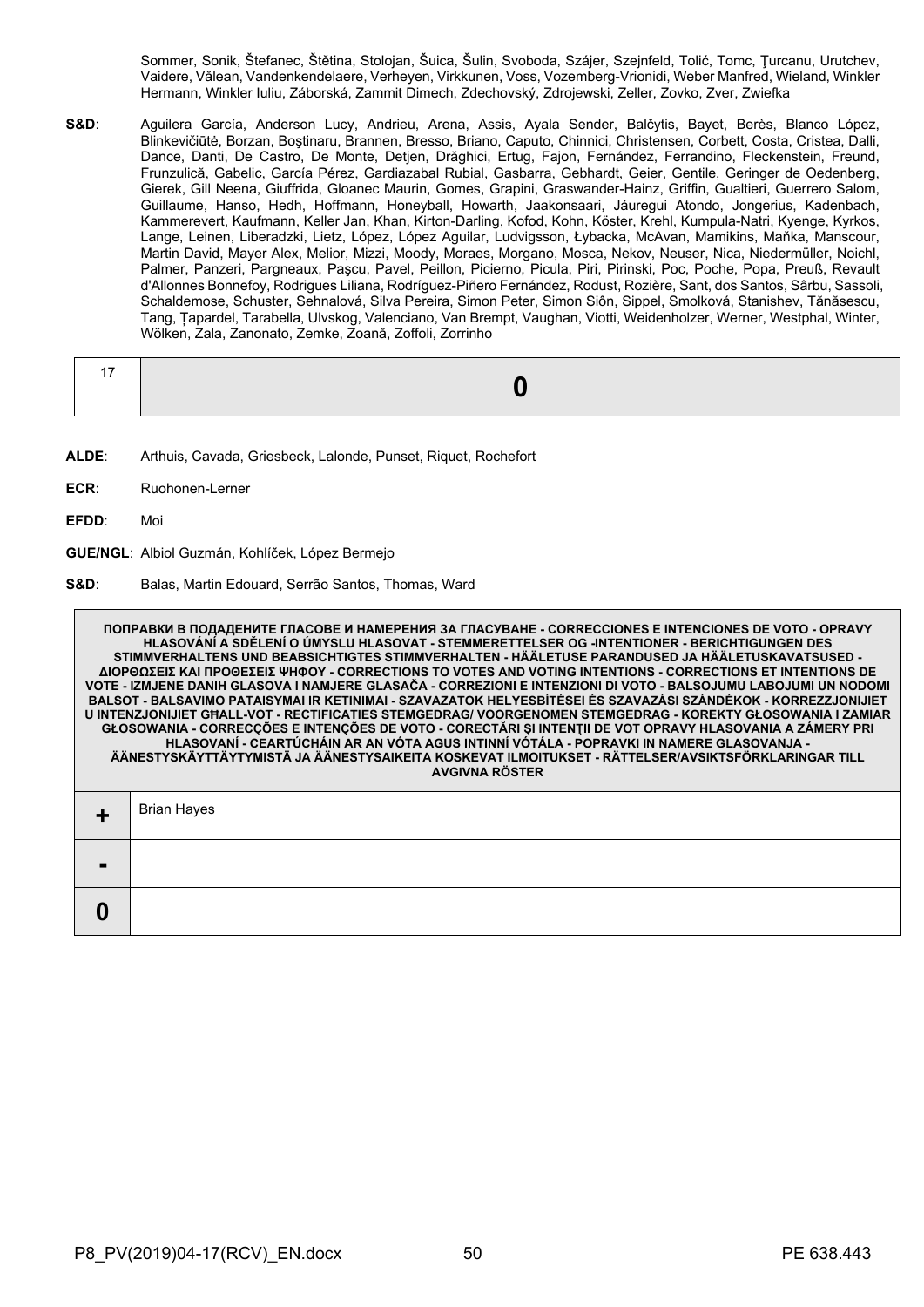| -- |  |
|----|--|
|    |  |
|    |  |

- **ALDE**: Arthuis, Cavada, Gräzin, Griesbeck, Lalonde, Riquet, Rochefort
- **EFDD**: D'Ornano, Philippot
- **ENF**: Annemans, Arnautu, Bay, Bilde, Boutonnet, Briois, Colombier, Jalkh, Jamet, Lebreton, Lechevalier, Loiseau, Martin Dominique, Mélin, Schaffhauser, Troszczynski
- **GUE/NGL**: Albiol Guzmán, Anderson Martina, Boylan, Carthy, Chountis, Chrysogonos, Couso Permuy, Eck, Ernst, Flanagan, Forenza, González Peñas, Hadjigeorgiou, Händel, Hazekamp, Kohlíček, Konečná, Kouloglou, Kuneva, Le Hyaric, López Bermejo, Maštálka, Matias, Maurel, Michels, Ní Riada, Omarjee, Papadimoulis, Sánchez Caldentey, Schirdewan, Scholz, Senra Rodríguez, Spinelli, Torres Martínez, Urbán Crespo, Vallina, Vergiat, Vieu, Zimmer
- **NI**: Balczó, Epitideios, Fountoulis, Kovács, Le Pen, Montel, Morvai, Sonneborn, Synadinos
- **S&D**: Serrão Santos

**Verts/ALE**: Bové, Jadot, Joly

| 496 |                               |
|-----|-------------------------------|
|     | -<br>$\overline{\phantom{0}}$ |

- **ALDE**: Ali, Auštrevičius, van Baalen, Becerra Basterrechea, Bilbao Barandica, Borrelli, Calvet Chambon, Charanzová, Deprez, Diaconu, Dlabajová, Federley, Gerbrandy, Giménez Barbat, Goerens, Grigule-Pēterse, Harkin, Hirsch, Huitema, Hyusmenova, in 't Veld, Jäätteenmäki, Jakovčić, Ježek, Katainen, Klinz, Kyuchyuk, Løkkegaard, Marinho e Pinto, Meissner, Michel, van Miltenburg, Mlinar, Müller, Nagtegaal, Nart, Nicolai, Petersen, Punset, Radoš, Schaake, Selimovic, Telička, Toom, Torvalds, Uspaskich, Vajgl, Vautmans, Vehkaperä, Verhofstadt, Weber Renate, Wierinck, Wikström
- **ECR**: Barekov, Bashir, Belder, Campbell Bannerman, Czarnecki, Czesak, van Dalen, Dalton, Demesmaeker, Deva, Dohrmann, Dzhambazki, Fitto, Flack, Foster, Fotyga, Fox, Gericke, Gosiewska, Hannan, Henkel, Hoc, Jurek, Kamall, Karim, Kłosowski, Kölmel, Krasnodębski, Krupa, Kuźmiuk, Lundgren, McClarkin, Macovei, Matthews, Maullu, Messerschmidt, Mobarik, Nicholson, Ożóg, Packet, Piecha, Piotrowski, Poręba, Procter, Rebega, Ruohonen-Lerner, Saryusz-Wolski, Sernagiotto, Škripek, Starbatty, Stevens, Tannock, Tomaševski, Tomašić, Tošenovský, Trebesius, Van Bossuyt, Van Orden, Vistisen, Winberg, Wiśniewska, Zahradil, Zīle, Žitňanská, Złotowski
- **EFDD**: Agea, Aiuto, Beghin, Bergeron, Castaldo, Chauprade, Corrao, D'Amato, Evi, Goddyn, Meuthen, Monot, Payne, Pedicini, Tamburrano, Valli, Zullo
- **ENF**: Agnew, Batten, Bizzotto, Borghezio, Elissen, de Graaff, Lancini, Marusik, Pretzell, Scottà, Stuger, Zanni, Zijlstra, Żółtek
- **GUE/NGL**: Ferreira, Pimenta Lopes, Viegas
- **NI**: Gollnisch, Sośnierz, Ujazdowski, Voigt
- **PPE**: Ademov, Alliot-Marie, Andrikienė, Ashworth, Ayuso, Bach, Becker, Belet, Bendtsen, Bocskor, Böge, Bogovič, Boni, Brok, Buda, Buzek, Cadec, van de Camp, Casa, Caspary, del Castillo Vera, Cesa, Clune, Coelho, Corazza Bildt, Csáky, Danjean, Dantin, Dati, Delahaye, Deli, Deß, Deutsch, Díaz de Mera García Consuegra, Dorfmann, Ehler, Engel, Erdős, Estaràs Ferragut, Faria, Ferber, Fernandes, Fisas Ayxelà, Gahler, Gál, Gambús, Gehrold, Gieseke, Girling, González Pons, de Grandes Pascual, Gräßle, Grossetête, Grzyb, Guoga, Gyürk, Hansen, Hayes, Herranz García, Hetman, Hohlmeier, Hökmark, Hölvényi, Hortefeux, Hübner, Iturgaiz, Jahr, Járóka, Jazłowiecka, Joulaud, Juvin, Kalinowski, Kalniete, Karas, Kelam, Kelly, Koch, Kósa, Kovatchev, Kozłowska-Rajewicz, Kudrycka, Kuhn, Kukan, Lamassoure, de Lange, Langen, Lavrilleux, Lenaers, Lewandowski, Liese, Lins, Lope Fontagné, López-Istúriz White, Loskutovs, Łukacijewska, McGuinness, Maletić, Malinov, Mandl, Mann, Marinescu, Matera, Mato, Melo, Metsola, Mikolášik, Millán Mon, Moisă, Morano, Morin-Chartier, Mureşan, Muselier, Nagy, Niebler, van Nistelrooij, Novakov, Olbrycht, Peterle, Petir, Pieper, Pietikäinen, Pitera, Plura, Polčák, Pospíšil, Preda, Proust, Quisthoudt-Rowohl, Radev, Radtke, Rangel, Ribeiro, Rolin, Rosati, Ruas, Rübig, Šadurskis, Saïfi, Salafranca Sánchez-Neyra, Salini, Sander, Sarvamaa, Schmidt, Schreijer-Pierik, Schulze, Schwab, Sellström, Siekierski, Sógor, Šojdrová, Sommer, Sonik, Štefanec, Štětina, Stolojan, Šuica, Šulin, Svoboda, Szájer, Szejnfeld, Tolić, Tomc, Ţurcanu, Urutchev, Vaidere, Vălean, Vandenkendelaere, Verheyen, Virkkunen, Voss, Vozemberg-Vrionidi, Weber Manfred, Wieland, Winkler Hermann, Winkler Iuliu, Záborská, Zammit Dimech, Zdechovský, Zdrojewski, Zeller, Zovko, Zver, Zwiefka
- **S&D**: Aguilera García, Anderson Lucy, Andrieu, Arena, Assis, Ayala Sender, Balčytis, Bayet, Berès, Blanco López, Blinkevičiūtė, Borzan, Boştinaru, Brannen, Bresso, Briano, Caputo, Chinnici, Christensen, Cofferati, Corbett, Costa,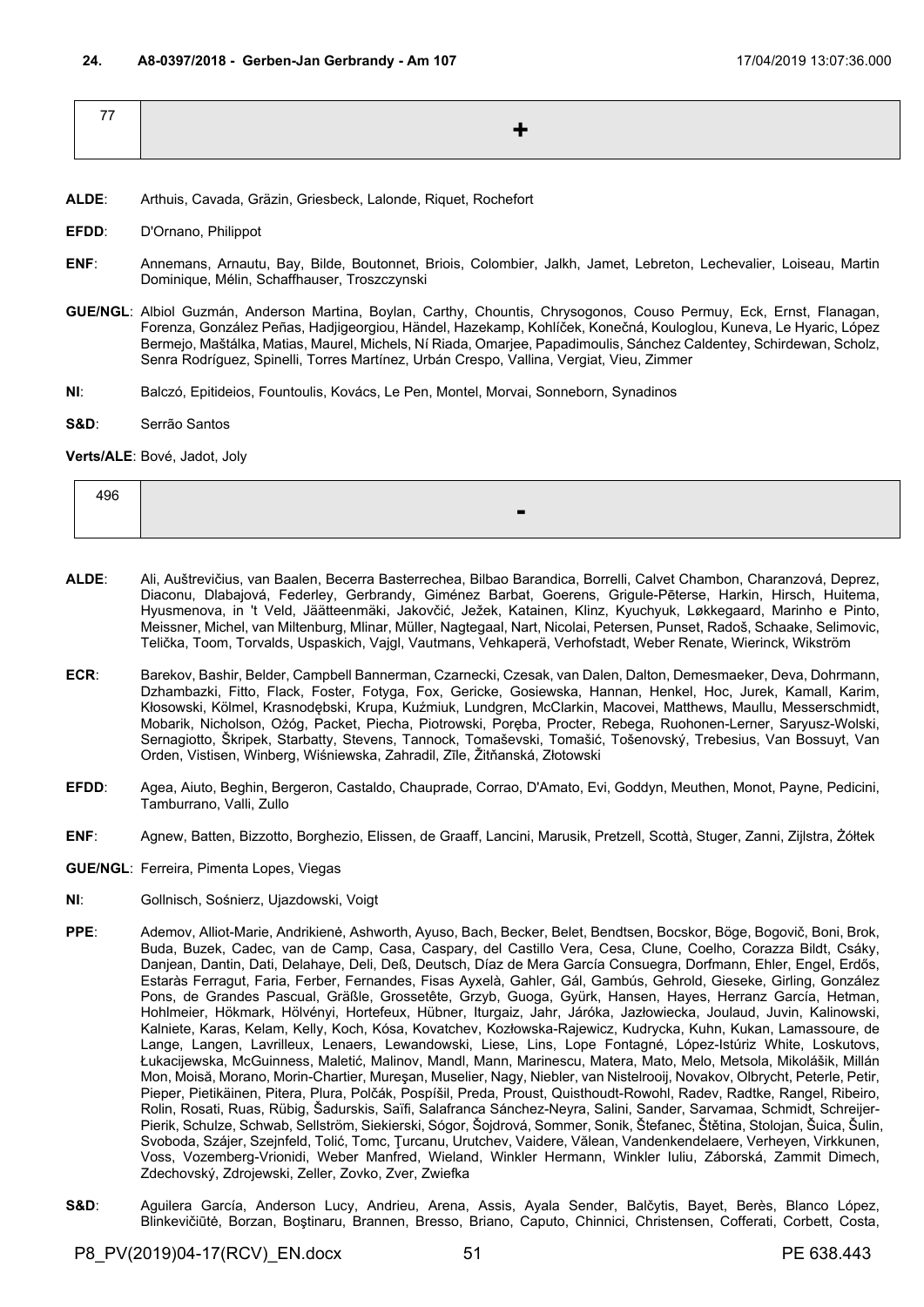Cristea, Dalli, Dance, Danti, De Castro, De Monte, Detjen, Drăghici, Ertug, Fajon, Fernández, Ferrandino, Fleckenstein, Freund, Frunzulică, Gabelic, García Pérez, Gardiazabal Rubial, Gasbarra, Gebhardt, Geier, Gentile, Geringer de Oedenberg, Gierek, Gill Neena, Giuffrida, Gloanec Maurin, Gomes, Grapini, Graswander-Hainz, Griffin, Gualtieri, Guerrero Salom, Guillaume, Hanso, Hedh, Hoffmann, Honeyball, Howarth, Jaakonsaari, Jáuregui Atondo, Jongerius, Kadenbach, Kammerevert, Kaufmann, Keller Jan, Khan, Kirton-Darling, Kofod, Kohn, Köster, Krehl, Kumpula-Natri, Kyenge, Kyrkos, Lange, Leinen, Liberadzki, Lietz, López, López Aguilar, Ludvigsson, Łybacka, McAvan, Mamikins, Maňka, Manscour, Martin David, Mayer Alex, Melior, Mizzi, Molnár, Moody, Moraes, Morgano, Mosca, Nekov, Neuser, Nica, Niedermüller, Noichl, Palmer, Panzeri, Pargneaux, Paşcu, Pavel, Peillon, Picierno, Picula, Piri, Pirinski, Poc, Poche, Popa, Preuß, Regner, Revault d'Allonnes Bonnefoy, Rodrigues Liliana, Rodríguez-Piñero Fernández, Rodust, Rozière, Sant, dos Santos, Sârbu, Sassoli, Schaldemose, Schuster, Sehnalová, Silva Pereira, Simon Peter, Simon Siôn, Sippel, Smolková, Stanishev, Szanyi, Tănăsescu, Țapardel, Tarabella, Ulvskog, Valenciano, Van Brempt, Vaughan, Viotti, Ward, Weidenholzer, Werner, Westphal, Winter, Wölken, Zala, Zanonato, Zemke, Zoană, Zoffoli, Zorrinho

- **ALDE**: Ries, Tremosa i Balcells
- **ECR**: Marias
- **EFDD**: Aker, Arnott, Bullock, Coburn, Etheridge, Gill Nathan, James, Moi, Reid, Seymour
- **ENF:** Kappel, Obermayr, Vilimsky
- **GUE/NGL**: Björk, de Jong, Kari, Mineur
- **NI**: Papadakis Konstantinos, Zarianopoulos
- **PPE:** Arimont, Thun und Hohenstein
- **S&D**: Balas, Delvaux, Martin Edouard, Post, Schlein, Thomas
- **Verts/ALE**: Affronte, Andersson, Auken, Buchner, Bütikofer, Cramer, Dalunde, Delli, Durand, Eickhout, Evans, Franz, Giegold, Harms, Häusling, Hautala, Heubuch, Jávor, Keller Ska, Lambert, Lamberts, Lochbihler, Marcellesi, Meszerics, Metz, Miranda, Mitrofanovs, Reda, Reimon, Reintke, Rivasi, Ropė, Sargentini, Scott Cato, Škrlec, Smith, Solé, Šoltes, Staes, Tarand, Taylor, Terricabras, Trüpel, Urtasun, Valero, Vana, Waitz

**ПОПРАВКИ В ПОДАДЕНИТЕ ГЛАСОВЕ И НАМЕРЕНИЯ ЗА ГЛАСУВАНЕ - CORRECCIONES E INTENCIONES DE VOTO - OPRAVY HLASOVÁNÍ A SDĚLENÍ O ÚMYSLU HLASOVAT - STEMMERETTELSER OG -INTENTIONER - BERICHTIGUNGEN DES STIMMVERHALTENS UND BEABSICHTIGTES STIMMVERHALTEN - HÄÄLETUSE PARANDUSED JA HÄÄLETUSKAVATSUSED - ΔΙΟΡΘΩΣΕΙΣ ΚΑΙ ΠΡΟΘΕΣΕΙΣ ΨΗΦΟΥ - CORRECTIONS TO VOTES AND VOTING INTENTIONS - CORRECTIONS ET INTENTIONS DE VOTE - IZMJENE DANIH GLASOVA I NAMJERE GLASAČA - CORREZIONI E INTENZIONI DI VOTO - BALSOJUMU LABOJUMI UN NODOMI BALSOT - BALSAVIMO PATAISYMAI IR KETINIMAI - SZAVAZATOK HELYESBÍTÉSEI ÉS SZAVAZÁSI SZÁNDÉKOK - KORREZZJONIJIET U INTENZJONIJIET GĦALL-VOT - RECTIFICATIES STEMGEDRAG/ VOORGENOMEN STEMGEDRAG - KOREKTY GŁOSOWANIA I ZAMIAR GŁOSOWANIA - CORRECÇÕES E INTENÇÕES DE VOTO - CORECTĂRI ŞI INTENŢII DE VOT OPRAVY HLASOVANIA A ZÁMERY PRI HLASOVANÍ - CEARTÚCHÁIN AR AN VÓTA AGUS INTINNÍ VÓTÁLA - POPRAVKI IN NAMERE GLASOVANJA - ÄÄNESTYSKÄYTTÄYTYMISTÄ JA ÄÄNESTYSAIKEITA KOSKEVAT ILMOITUKSET - RÄTTELSER/AVSIKTSFÖRKLARINGAR TILL AVGIVNA RÖSTER**

| $\blacksquare$ | Bruno Gollnisch |
|----------------|-----------------|
| $\blacksquare$ | Nicolas Bay     |
|                |                 |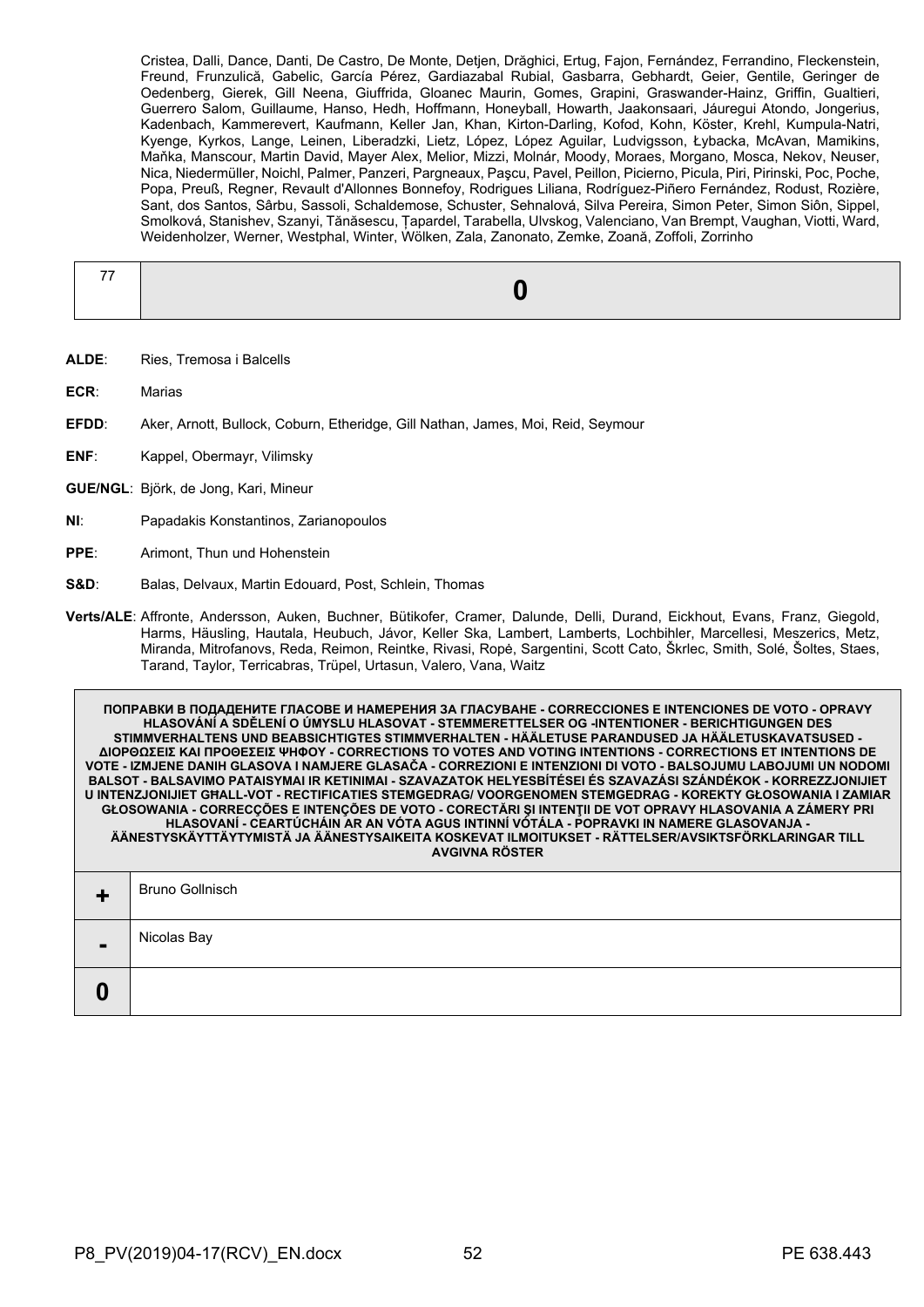| $- - -$<br>__ |  |
|---------------|--|
|               |  |
|               |  |

- **ALDE**: Ali, Arthuis, Auštrevičius, van Baalen, Becerra Basterrechea, Bilbao Barandica, Borrelli, Calvet Chambon, Cavada, Charanzová, Deprez, Diaconu, Dlabajová, Federley, Gerbrandy, Giménez Barbat, Goerens, Gräzin, Griesbeck, Grigule-Pēterse, Harkin, Hirsch, Huitema, Hyusmenova, in 't Veld, Jäätteenmäki, Jakovčić, Ježek, Katainen, Klinz, Kyuchyuk, Lalonde, Løkkegaard, Marinho e Pinto, Meissner, Michel, van Miltenburg, Mlinar, Müller, Nagtegaal, Nart, Nicolai, Petersen, Punset, Radoš, Ries, Riquet, Rochefort, Schaake, Selimovic, Telička, Toom, Torvalds, Tremosa i Balcells, Uspaskich, Vajgl, Vautmans, Vehkaperä, Verhofstadt, Weber Renate, Wierinck, Wikström
- **ECR**: Barekov, Bashir, Belder, Campbell Bannerman, van Dalen, Dalton, Demesmaeker, Deva, Dohrmann, Dzhambazki, Fitto, Flack, Foster, Fox, Gericke, Hannan, Kamall, Karim, McClarkin, Macovei, Matthews, Maullu, Messerschmidt, Mobarik, Nicholson, Packet, Procter, Ruohonen-Lerner, Sernagiotto, Škripek, Starbatty, Stevens, Tannock, Tomašić, Van Bossuyt, Van Orden, Vistisen, Zahradil, Zīle, Žitňanská
- **EFDD**: Agea, Aiuto, Beghin, Bergeron, Castaldo, Chauprade, Corrao, D'Amato, D'Ornano, Evi, Goddyn, Monot, Pedicini, Philippot, Tamburrano, Valli, Zullo
- **ENF**: Annemans, Arnautu, Bay, Bilde, Boutonnet, Briois, Colombier, Jalkh, Jamet, Lebreton, Lechevalier, Loiseau, Martin Dominique, Mélin, Schaffhauser, Troszczynski
- **GUE/NGL**: Albiol Guzmán, Anderson Martina, Björk, Boylan, Carthy, Chountis, Chrysogonos, Couso Permuy, Eck, Ernst, Flanagan, Forenza, González Peñas, Hadjigeorgiou, Händel, Hazekamp, Kari, Kohlíček, Konečná, Kouloglou, Kuneva, Le Hyaric, López Bermejo, Maštálka, Matias, Maurel, Michels, Ní Riada, Omarjee, Sánchez Caldentey, Schirdewan, Scholz, Senra Rodríguez, Spinelli, Torres Martínez, Urbán Crespo, Vallina, Vergiat, Vieu, Zimmer
- **NI**: Balczó, Epitideios, Fountoulis, Gollnisch, Kovács, Le Pen, Morvai, Sonneborn, Synadinos
- **PPE**: Ademov, Alliot-Marie, Andrikienė, Arimont, Ashworth, Ayuso, Bach, Becker, Belet, Bendtsen, Bocskor, Boni, Brok, Buda, Buzek, Cadec, van de Camp, Casa, Caspary, del Castillo Vera, Cesa, Clune, Coelho, Corazza Bildt, Csáky, Danjean, Dantin, Delahaye, Deli, Deutsch, Díaz de Mera García Consuegra, Dorfmann, Ehler, Engel, Erdős, Estaràs Ferragut, Faria, Ferber, Fernandes, Fisas Ayxelà, Fjellner, Gahler, Gál, Gehrold, Gieseke, Girling, González Pons, de Grandes Pascual, Gräßle, Grossetête, Grzyb, Guoga, Gyürk, Hansen, Hayes, Herranz García, Hetman, Hohlmeier, Hökmark, Hölvényi, Hortefeux, Hübner, Iturgaiz, Jahr, Járóka, Jazłowiecka, Joulaud, Juvin, Kalinowski, Kalniete, Karas, Kelam, Kelly, Koch, Kósa, Kovatchev, Kozłowska-Rajewicz, Kudrycka, Kuhn, Kukan, Lamassoure, de Lange, Langen, Lavrilleux, Lenaers, Lewandowski, Liese, Lins, Lope Fontagné, López-Istúriz White, Loskutovs, Łukacijewska, McGuinness, Maletić, Malinov, Mandl, Mann, Marinescu, Matera, Mato, Melo, Metsola, Mikolášik, Millán Mon, Moisă, Morano, Morin-Chartier, Mureşan, Muselier, Nagy, Niebler, Niedermayer, van Nistelrooij, Novakov, Olbrycht, Peterle, Petir, Pieper, Pietikäinen, Pitera, Plura, Polčák, Pospíšil, Preda, Proust, Quisthoudt-Rowohl, Radev, Radtke, Rangel, Ribeiro, Rolin, Rosati, Ruas, Rübig, Šadurskis, Saïfi, Salafranca Sánchez-Neyra, Salini, Sander, Sarvamaa, Schmidt, Schreijer-Pierik, Schulze, Schwab, Sellström, Siekierski, Sógor, Šojdrová, Sommer, Sonik, Štefanec, Štětina, Stolojan, Šuica, Šulin, Svoboda, Szájer, Szejnfeld, Thun und Hohenstein, Tolić, Tomc, Ţurcanu, Urutchev, Vaidere, Vălean, Vandenkendelaere, Virkkunen, Voss, Vozemberg-Vrionidi, Weber Manfred, Wieland, Winkler Iuliu, Záborská, Zammit Dimech, Zdechovský, Zdrojewski, Zeller, Zovko, Zver, Zwiefka
- S&D: Aguilera García, Anderson Lucy, Andrieu, Arena, Assis, Ayala Sender, Balas, Balčytis, Bayet, Berès, Blanco López, Blinkevičiūtė, Borzan, Boştinaru, Brannen, Bresso, Briano, Caputo, Chinnici, Christensen, Cofferati, Corbett, Costa, Cristea, Dalli, Dance, Danti, De Castro, Delvaux, De Monte, Detjen, Drăghici, Ertug, Fajon, Fernández, Ferrandino, Fleckenstein, Freund, Frunzulică, Gabelic, García Pérez, Gardiazabal Rubial, Gasbarra, Gebhardt, Geier, Gentile, Geringer de Oedenberg, Gierek, Gill Neena, Giuffrida, Gloanec Maurin, Gomes, Grapini, Graswander-Hainz, Griffin, Gualtieri, Guerrero Salom, Guillaume, Hanso, Hedh, Hoffmann, Honeyball, Howarth, Jaakonsaari, Jáuregui Atondo, Jongerius, Kadenbach, Kammerevert, Kaufmann, Keller Jan, Khan, Kirton-Darling, Kofod, Kohn, Köster, Krehl, Kumpula-Natri, Kyenge, Kyrkos, Lange, Leinen, Liberadzki, Lietz, López, López Aguilar, Ludvigsson, Łybacka, McAvan, Mamikins, Maňka, Manscour, Martin David, Martin Edouard, Mayer Alex, Melior, Mizzi, Molnár, Moody, Moraes, Morgano, Mosca, Nekov, Neuser, Nica, Niedermüller, Noichl, Palmer, Panzeri, Pargneaux, Paşcu, Pavel, Peillon, Picierno, Picula, Piri, Pirinski, Poc, Poche, Popa, Post, Preuß, Regner, Revault d'Allonnes Bonnefoy, Rodrigues Liliana, Rodríguez-Piñero Fernández, Rodust, Rozière, Sant, dos Santos, Sârbu, Sassoli, Schaldemose, Schlein, Schuster, Sehnalová, Serrão Santos, Silva Pereira, Simon Peter, Simon Siôn, Sippel, Smolková, Stanishev, Szanyi, Tănăsescu, Tang, Țapardel, Tarabella, Thomas, Ulvskog, Valenciano, Van Brempt, Vaughan, Viotti, Ward, Weidenholzer, Werner, Westphal, Winter, Wölken, Zala, Zanonato, Zemke, Zoană, Zoffoli, Zorrinho
- **Verts/ALE**: Affronte, Andersson, Auken, Bové, Buchner, Bütikofer, Cramer, Dalunde, Delli, Durand, Eickhout, Evans, Franz, Giegold, Harms, Häusling, Hautala, Heubuch, Jadot, Jávor, Joly, Keller Ska, Lambert, Lamberts, Lochbihler, Marcellesi, Meszerics, Metz, Miranda, Mitrofanovs, Reda, Reimon, Reintke, Rivasi, Sargentini, Scott Cato, Škrlec, Smith, Solé, Šoltes, Staes, Tarand, Taylor, Terricabras, Trüpel, Urtasun, Valero, Vana, Waitz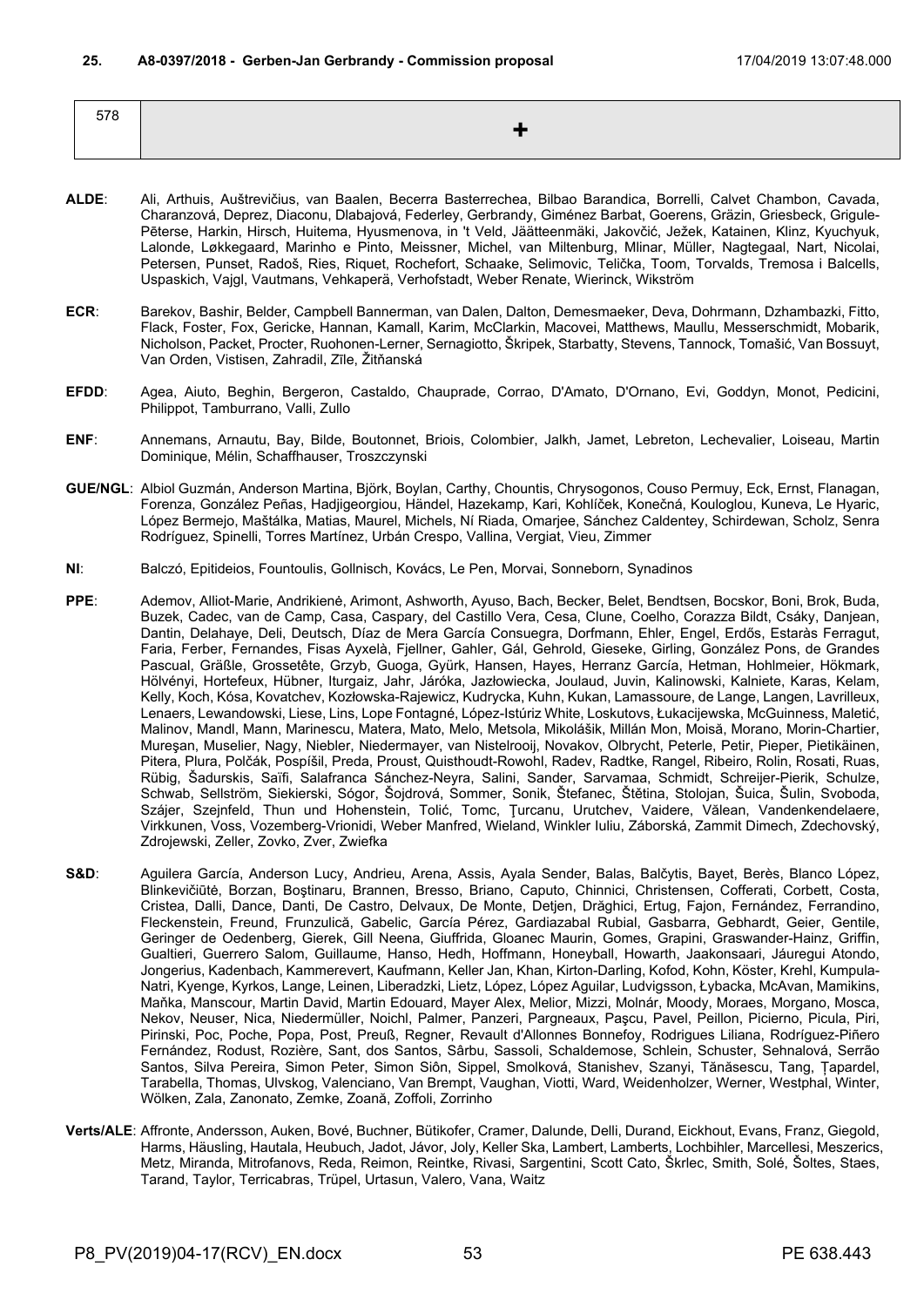| or<br>ັບ |  |
|----------|--|
|          |  |

- **ECR**: Henkel, Kölmel, Piotrowski, Trebesius
- **EFDD**: Aker, Arnott, Bullock, Coburn, Etheridge, Gill Nathan, James, Meuthen, Payne, Reid, Seymour
- **ENF**: Agnew, Batten, Bizzotto, Borghezio, Elissen, de Graaff, Lancini, Marusik, Pretzell, Scottà, Stuger, Zanni, Zijlstra, Żółtek
- **NI**: Montel, Papadakis Konstantinos, Sośnierz, Voigt, Zarianopoulos
- **PPE**: Böge, Bogovič, Dati, Gambús, Verheyen

- **ECR**: Czarnecki, Czesak, Fotyga, Gosiewska, Hoc, Jurek, Kłosowski, Krasnodębski, Krupa, Kuźmiuk, Lundgren, Marias, Ożóg, Piecha, Poręba, Rebega, Saryusz-Wolski, Tomaševski, Tošenovský, Winberg, Wiśniewska, Złotowski
- **EFDD**: Moi
- **ENF**: Kappel, Obermayr, Vilimsky
- **GUE/NGL**: Ferreira, de Jong, Mineur, Pimenta Lopes, Viegas
- **NI**: Ujazdowski
- **PPE**: Deß, Winkler Hermann

**ПОПРАВКИ В ПОДАДЕНИТЕ ГЛАСОВЕ И НАМЕРЕНИЯ ЗА ГЛАСУВАНЕ - CORRECCIONES E INTENCIONES DE VOTO - OPRAVY HLASOVÁNÍ A SDĚLENÍ O ÚMYSLU HLASOVAT - STEMMERETTELSER OG -INTENTIONER - BERICHTIGUNGEN DES STIMMVERHALTENS UND BEABSICHTIGTES STIMMVERHALTEN - HÄÄLETUSE PARANDUSED JA HÄÄLETUSKAVATSUSED - ΔΙΟΡΘΩΣΕΙΣ ΚΑΙ ΠΡΟΘΕΣΕΙΣ ΨΗΦΟΥ - CORRECTIONS TO VOTES AND VOTING INTENTIONS - CORRECTIONS ET INTENTIONS DE VOTE - IZMJENE DANIH GLASOVA I NAMJERE GLASAČA - CORREZIONI E INTENZIONI DI VOTO - BALSOJUMU LABOJUMI UN NODOMI BALSOT - BALSAVIMO PATAISYMAI IR KETINIMAI - SZAVAZATOK HELYESBÍTÉSEI ÉS SZAVAZÁSI SZÁNDÉKOK - KORREZZJONIJIET U INTENZJONIJIET GĦALL-VOT - RECTIFICATIES STEMGEDRAG/ VOORGENOMEN STEMGEDRAG - KOREKTY GŁOSOWANIA I ZAMIAR GŁOSOWANIA - CORRECÇÕES E INTENÇÕES DE VOTO - CORECTĂRI ŞI INTENŢII DE VOT OPRAVY HLASOVANIA A ZÁMERY PRI HLASOVANÍ - CEARTÚCHÁIN AR AN VÓTA AGUS INTINNÍ VÓTÁLA - POPRAVKI IN NAMERE GLASOVANJA - ÄÄNESTYSKÄYTTÄYTYMISTÄ JA ÄÄNESTYSAIKEITA KOSKEVAT ILMOITUKSET - RÄTTELSER/AVSIKTSFÖRKLARINGAR TILL AVGIVNA RÖSTER +** Rachida Dati, Sabine Verheyen **- 0**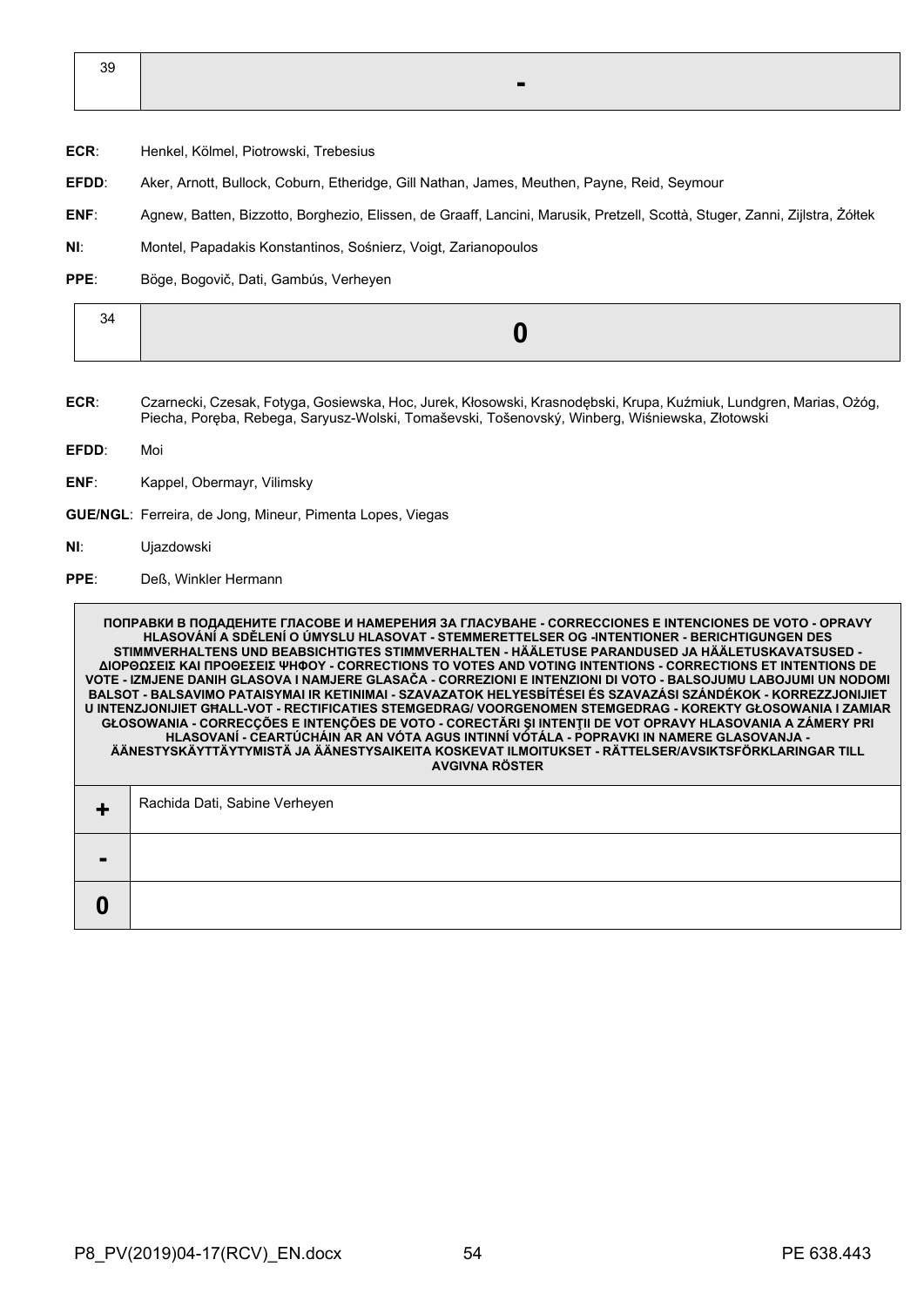| 490 |  |
|-----|--|
|     |  |

- **ALDE**: Ali, Arthuis, Auštrevičius, van Baalen, Becerra Basterrechea, Bilbao Barandica, Borrelli, Calvet Chambon, Cavada, Charanzová, Deprez, Diaconu, Dlabajová, Federley, Gerbrandy, Giménez Barbat, Goerens, Gräzin, Griesbeck, Grigule-Pēterse, Harkin, Hirsch, Huitema, Hyusmenova, in 't Veld, Jäätteenmäki, Jakovčić, Ježek, Katainen, Klinz, Kyuchyuk, Lalonde, Løkkegaard, Marinho e Pinto, Meissner, Michel, van Miltenburg, Mlinar, Müller, Nart, Nicolai, Petersen, Punset, Radoš, Ries, Riquet, Rochefort, Schaake, Selimovic, Telička, Toom, Torvalds, Tremosa i Balcells, Uspaskich, Vajgl, Vautmans, Vehkaperä, Verhofstadt, Weber Renate, Wierinck, Wikström
- **ECR**: Barekov, Belder, van Dalen, Demesmaeker, Macovei, Packet, Ruohonen-Lerner, Stevens, Van Bossuyt
- **EFDD**: Agea, Aiuto, Beghin, Castaldo, Chauprade, Corrao, D'Amato, Evi, Pedicini, Tamburrano, Zullo
- **GUE/NGL**: Albiol Guzmán, Björk, Chrysogonos, Couso Permuy, Eck, Ernst, Flanagan, Forenza, González Peñas, Händel, Hazekamp, Kari, Kouloglou, Kuneva, Le Hyaric, López Bermejo, Matias, Maurel, Michels, Papadimoulis, Sánchez Caldentey, Schirdewan, Scholz, Senra Rodríguez, Torres Martínez, Urbán Crespo, Vallina, Zimmer
- **NI**: Sonneborn, Ujazdowski
- **PPE**: Ademov, Alliot-Marie, Andrikienė, Arimont, Ashworth, Ayuso, Bach, Becker, Belet, Bendtsen, Böge, Bogovič, Boni, Brok, Buda, Buzek, Cadec, van de Camp, Casa, Caspary, del Castillo Vera, Cesa, Clune, Coelho, Corazza Bildt, Danjean, Dantin, Dati, Delahaye, Deß, Díaz de Mera García Consuegra, Ehler, Engel, Estaràs Ferragut, Faria, Ferber, Fernandes, Fisas Ayxelà, Fjellner, Gahler, Gambús, Gehrold, Gieseke, Girling, González Pons, de Grandes Pascual, Gräßle, Grossetête, Grzyb, Guoga, Hansen, Hayes, Hetman, Hohlmeier, Hökmark, Hortefeux, Hübner, Iturgaiz, Jahr, Jazłowiecka, Joulaud, Juvin, Kalinowski, Kalniete, Karas, Kelam, Kelly, Koch, Kovatchev, Kozłowska-Rajewicz, Kudrycka, Kuhn, Kukan, Lamassoure, de Lange, Langen, Lavrilleux, Lenaers, Lewandowski, Liese, Lins, Lope Fontagné, López-Istúriz White, Loskutovs, Łukacijewska, McAllister, McGuinness, Maletić, Malinov, Mandl, Mann, Marinescu, Matera, Mato, Melo, Metsola, Millán Mon, Moisă, Morano, Morin-Chartier, Mureşan, Muselier, Nagy, Niebler, Niedermayer, van Nistelrooij, Novakov, Olbrycht, Peterle, Petir, Pieper, Pietikäinen, Pitera, Plura, Polčák, Pospíšil, Preda, Proust, Quisthoudt-Rowohl, Radev, Radtke, Rangel, Ribeiro, Rolin, Rosati, Ruas, Rübig, Šadurskis, Saïfi, Salafranca Sánchez-Neyra, Sander, Sarvamaa, Schmidt, Schreijer-Pierik, Schulze, Schwab, Sellström, Siekierski, Šojdrová, Sommer, Sonik, Štětina, Stolojan, Šuica, Šulin, Svoboda, Szejnfeld, Thun und Hohenstein, Tolić, Ţurcanu, Urutchev, Vaidere, Vălean, Vandenkendelaere, Verheyen, Virkkunen, Voss, Vozemberg-Vrionidi, Weber Manfred, Wieland, Winkler Hermann, Winkler Iuliu, Zammit Dimech, Zdechovský, Zdrojewski, Zeller, Zovko, Zwiefka
- S&D: Aguilera García, Anderson Lucy, Andrieu, Arena, Assis, Ayala Sender, Balas, Balčytis, Bayet, Berès, Blanco López, Blinkevičiūtė, Borzan, Boştinaru, Brannen, Bresso, Briano, Caputo, Chinnici, Cofferati, Corbett, Costa, Cristea, Dalli, Dance, Danti, De Castro, Delvaux, De Monte, Detjen, Drăghici, Ertug, Fajon, Fernández, Ferrandino, Fleckenstein, Freund, Frunzulică, Gabelic, García Pérez, Gardiazabal Rubial, Gasbarra, Gebhardt, Geier, Gentile, Geringer de Oedenberg, Gierek, Gill Neena, Giuffrida, Gloanec Maurin, Gomes, Grapini, Graswander-Hainz, Griffin, Gualtieri, Guerrero Salom, Guillaume, Hanso, Hedh, Hoffmann, Honeyball, Howarth, Jaakonsaari, Jáuregui Atondo, Jongerius, Kadenbach, Kammerevert, Kaufmann, Keller Jan, Khan, Kirton-Darling, Kohn, Köster, Krehl, Kumpula-Natri, Kyenge, Kyrkos, Lange, Leinen, Liberadzki, Lietz, López, López Aguilar, Ludvigsson, Łybacka, McAvan, Mamikins, Maňka, Manscour, Martin David, Martin Edouard, Mayer Alex, Melior, Mizzi, Molnár, Moody, Moraes, Morgano, Mosca, Neuser, Nica, Niedermüller, Noichl, Palmer, Panzeri, Pargneaux, Paşcu, Pavel, Peillon, Picierno, Picula, Piri, Pirinski, Poc, Poche, Popa, Post, Preuß, Regner, Revault d'Allonnes Bonnefoy, Rodrigues Liliana, Rodríguez-Piñero Fernández, Rodust, Rozière, Sant, dos Santos, Sârbu, Sassoli, Schlein, Schuster, Sehnalová, Serrão Santos, Silva Pereira, Simon Peter, Simon Siôn, Sippel, Smolková, Stanishev, Szanyi, Tănăsescu, Tang, Țapardel, Tarabella, Thomas, Ulvskog, Valenciano, Van Brempt, Vaughan, Viotti, Ward, Weidenholzer, Werner, Westphal, Winter, Wölken, Zala, Zanonato, Zemke, Zoană, Zoffoli, Zorrinho
- **Verts/ALE**: Affronte, Andersson, Auken, Bové, Buchner, Bütikofer, Cramer, Dalunde, Delli, Durand, Eickhout, Evans, Franz, Giegold, Harms, Häusling, Hautala, Heubuch, Jadot, Jávor, Joly, Keller Ska, Lambert, Lamberts, Lochbihler, Marcellesi, Meszerics, Metz, Miranda, Mitrofanovs, Reda, Reimon, Reintke, Rivasi, Ropė, Sargentini, Scott Cato, Škrlec, Smith, Solé, Šoltes, Staes, Tarand, Taylor, Terricabras, Trüpel, Urtasun, Valero, Vana, Waitz

**ECR**: Czarnecki, Czesak, Dohrmann, Dzhambazki, Fitto, Fotyga, Gericke, Gosiewska, Henkel, Hoc, Jurek, Kłosowski, Kölmel, Krasnodębski, Krupa, Kuźmiuk, Lundgren, Marias, Messerschmidt, Ożóg, Piecha, Piotrowski, Poręba, Rebega, Saryusz-Wolski, Sernagiotto, Škripek, Starbatty, Tomaševski, Tomašić, Tošenovský, Trebesius, Van Orden, Vistisen, Winberg, Wiśniewska, Zīle, Złotowski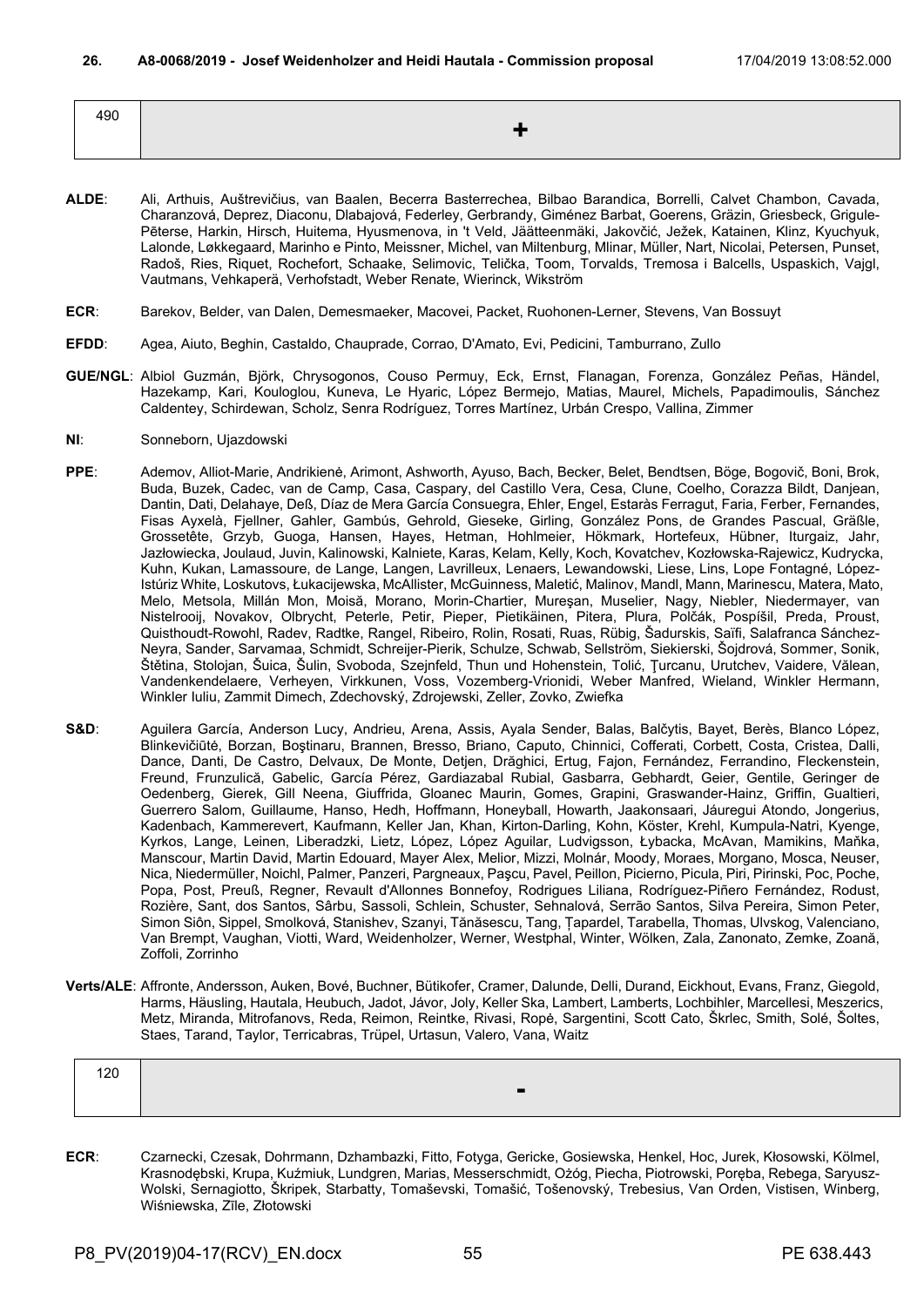- **EFDD**: Aker, Arnott, Bergeron, Bullock, Coburn, Etheridge, Gill Nathan, Goddyn, James, Meuthen, Monot, Payne, Reid, Seymour
- **ENF**: Agnew, Annemans, Arnautu, Batten, Bay, Bilde, Bizzotto, Borghezio, Boutonnet, Briois, Colombier, Elissen, de Graaff, Jalkh, Jamet, Kappel, Lancini, Lebreton, Lechevalier, Loiseau, Martin Dominique, Marusik, Mélin, Obermayr, Pretzell, Schaffhauser, Scottà, Stuger, Troszczynski, Vilimsky, Zanni, Zijlstra, Żółtek
- **GUE/NGL**: Anderson Martina, Boylan, Carthy, Ferreira, Ní Riada, Pimenta Lopes, Viegas
- **NI**: Epitideios, Fountoulis, Gollnisch, Le Pen, Montel, Papadakis Konstantinos, Sośnierz, Synadinos, Voigt, Zarianopoulos
- **PPE**: Bocskor, Deli, Deutsch, Dorfmann, Erdős, Gál, Gyürk, Herranz García, Hölvényi, Járóka, Kósa, Mikolášik, Salini, Sógor, Štefanec, Tomc, Záborská, Zver

- **ECR**: Bashir, Campbell Bannerman, Dalton, Deva, Flack, Foster, Fox, Hannan, Kamall, Karim, McClarkin, Matthews, Maullu, Mobarik, Nicholson, Procter, Tannock, Zahradil, Žitňanská
- **EFDD**: D'Ornano, Moi, Philippot, Valli
- **GUE/NGL**: Chountis, Hadjigeorgiou, de Jong, Kohlíček, Konečná, Maštálka, Mineur, Omarjee, Spinelli, Vergiat, Vieu
- **NI**: Balczó, Kovács, Morvai
- **PPE**: Csáky
- **S&D**: Christensen, Kofod, Nekov, Schaldemose

**ПОПРАВКИ В ПОДАДЕНИТЕ ГЛАСОВЕ И НАМЕРЕНИЯ ЗА ГЛАСУВАНЕ - CORRECCIONES E INTENCIONES DE VOTO - OPRAVY HLASOVÁNÍ A SDĚLENÍ O ÚMYSLU HLASOVAT - STEMMERETTELSER OG -INTENTIONER - BERICHTIGUNGEN DES STIMMVERHALTENS UND BEABSICHTIGTES STIMMVERHALTEN - HÄÄLETUSE PARANDUSED JA HÄÄLETUSKAVATSUSED - ΔΙΟΡΘΩΣΕΙΣ ΚΑΙ ΠΡΟΘΕΣΕΙΣ ΨΗΦΟΥ - CORRECTIONS TO VOTES AND VOTING INTENTIONS - CORRECTIONS ET INTENTIONS DE VOTE - IZMJENE DANIH GLASOVA I NAMJERE GLASAČA - CORREZIONI E INTENZIONI DI VOTO - BALSOJUMU LABOJUMI UN NODOMI BALSOT - BALSAVIMO PATAISYMAI IR KETINIMAI - SZAVAZATOK HELYESBÍTÉSEI ÉS SZAVAZÁSI SZÁNDÉKOK - KORREZZJONIJIET U INTENZJONIJIET GĦALL-VOT - RECTIFICATIES STEMGEDRAG/ VOORGENOMEN STEMGEDRAG - KOREKTY GŁOSOWANIA I ZAMIAR GŁOSOWANIA - CORRECÇÕES E INTENÇÕES DE VOTO - CORECTĂRI ŞI INTENŢII DE VOT OPRAVY HLASOVANIA A ZÁMERY PRI HLASOVANÍ - CEARTÚCHÁIN AR AN VÓTA AGUS INTINNÍ VÓTÁLA - POPRAVKI IN NAMERE GLASOVANJA - ÄÄNESTYSKÄYTTÄYTYMISTÄ JA ÄÄNESTYSAIKEITA KOSKEVAT ILMOITUKSET - RÄTTELSER/AVSIKTSFÖRKLARINGAR TILL AVGIVNA RÖSTER +** Herbert Dorfmann **- 0** Geoffrey Van Orden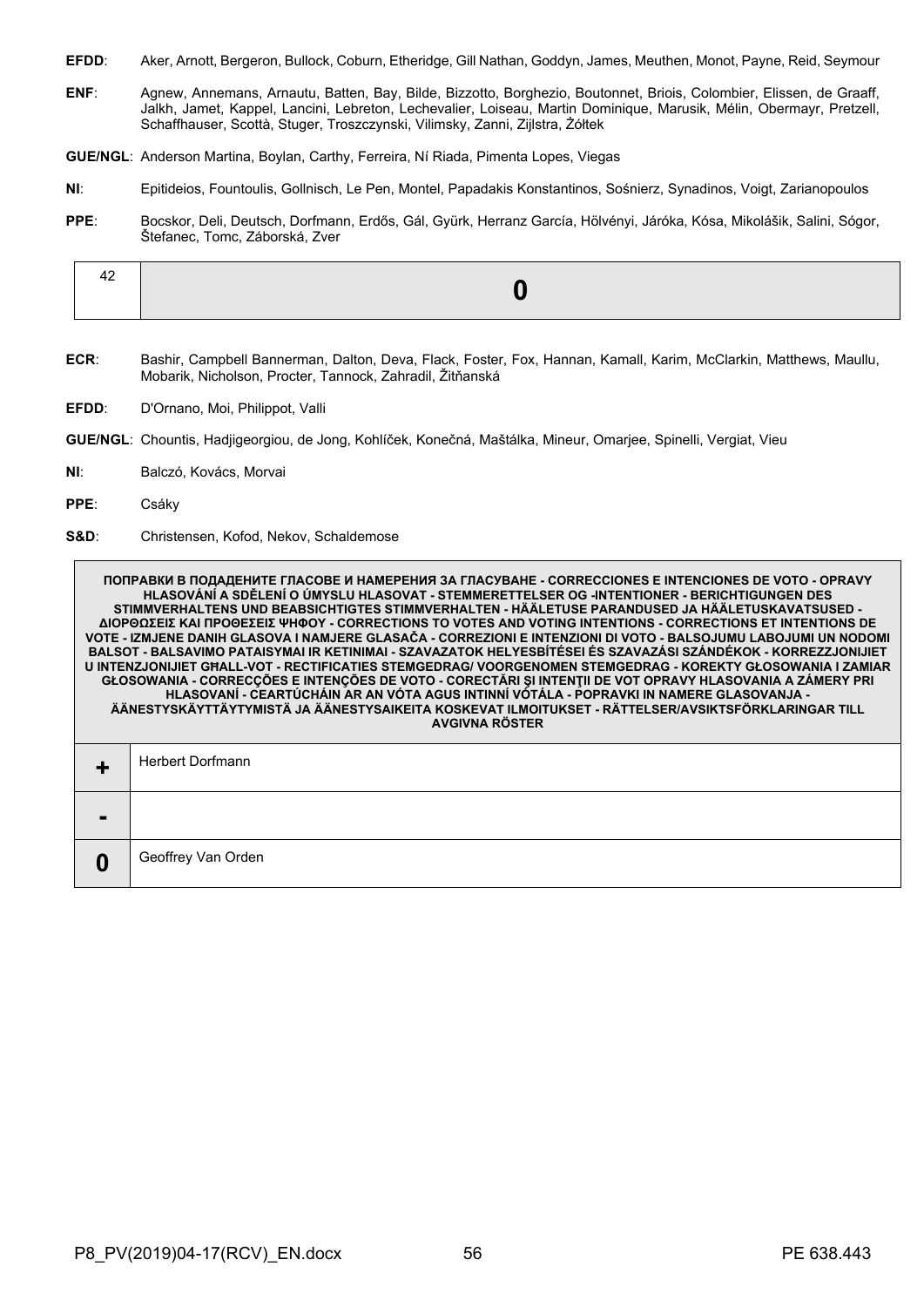| 124 |  |
|-----|--|
|     |  |
|     |  |

- **ECR**: Barekov, Belder, Czarnecki, Czesak, Dohrmann, Dzhambazki, Fitto, Fotyga, Fox, Gericke, Gosiewska, Henkel, Hoc, Jurek, Kłosowski, Kölmel, Krasnodębski, Krupa, Kuźmiuk, Lundgren, Marias, Messerschmidt, Ożóg, Piecha, Piotrowski, Poręba, Rebega, Ruohonen-Lerner, Saryusz-Wolski, Sernagiotto, Škripek, Starbatty, Tannock, Tomaševski, Tomašić, Tošenovský, Trebesius, Van Orden, Vistisen, Winberg, Zahradil, Złotowski
- **EFDD**: Aker, Arnott, Bergeron, Bullock, Castaldo, Chauprade, Coburn, D'Amato, D'Ornano, Etheridge, Goddyn, James, Meuthen, Monot, Payne, Philippot, Reid, Seymour, Zullo
- **ENF**: Agnew, Annemans, Arnautu, Batten, Bay, Bilde, Bizzotto, Borghezio, Boutonnet, Briois, Colombier, Elissen, de Graaff, Jalkh, Jamet, Kappel, Lancini, Lebreton, Lechevalier, Loiseau, Martin Dominique, Mélin, Obermayr, Pretzell, Schaffhauser, Scottà, Stuger, Troszczynski, Vilimsky, Zanni, Zijlstra
- **GUE/NGL**: Anderson Martina, Boylan, Carthy, Ferreira, Ní Riada, Pimenta Lopes, Viegas
- **NI**: Epitideios, Fountoulis, Kovács, Le Pen, Montel, Morvai, Papadakis Konstantinos, Synadinos, Voigt, Zarianopoulos
- **PPE**: Bocskor, Csáky, Deli, Deutsch, Erdős, Gál, Gyürk, Hölvényi, Járóka, Kósa, Nagy, Sógor, Szájer, Tomc, Vaidere

| 488 |                               |
|-----|-------------------------------|
|     | $\overline{\phantom{a}}$<br>- |

- **ALDE**: Ali, Arthuis, Auštrevičius, van Baalen, Becerra Basterrechea, Bilbao Barandica, Borrelli, Calvet Chambon, Cavada, Charanzová, Deprez, Diaconu, Dlabajová, Federley, Gerbrandy, Giménez Barbat, Goerens, Gräzin, Griesbeck, Grigule-Pēterse, Harkin, Hirsch, Huitema, Hyusmenova, in 't Veld, Jäätteenmäki, Jakovčić, Ježek, Katainen, Klinz, Kyuchyuk, Lalonde, Løkkegaard, Marinho e Pinto, Meissner, Michel, van Miltenburg, Mlinar, Müller, Nagtegaal, Nart, Nicolai, Petersen, Punset, Radoš, Ries, Riquet, Rochefort, Schaake, Selimovic, Telička, Toom, Torvalds, Tremosa i Balcells, Uspaskich, Vajgl, Vautmans, Vehkaperä, Verhofstadt, Weber Renate, Wierinck, Wikström
- **ECR**: Macovei, Wiśniewska, Žitňanská
- **EFDD**: Agea, Aiuto, Beghin, Corrao, Evi, Gill Nathan, Pedicini, Tamburrano
- **GUE/NGL**: Albiol Guzmán, Björk, Chountis, Chrysogonos, Couso Permuy, Eck, Ernst, Forenza, González Peñas, Händel, Hazekamp, de Jong, Kari, Kouloglou, Kuneva, Le Hyaric, López Bermejo, Matias, Maurel, Michels, Mineur, Omarjee, Papadimoulis, Sánchez Caldentey, Schirdewan, Scholz, Senra Rodríguez, Spinelli, Torres Martínez, Urbán Crespo, Vallina, Vergiat, Vieu, Zimmer
- **NI**: Sonneborn, Ujazdowski
- **PPE**: Ademov, Alliot-Marie, Andrikienė, Arimont, Ashworth, Ayuso, Bach, Becker, Belet, Böge, Bogovič, Boni, Brok, Buda, Buzek, Cadec, van de Camp, Casa, Caspary, del Castillo Vera, Cesa, Clune, Coelho, Corazza Bildt, Danjean, Dantin, Dati, Delahaye, Deß, Díaz de Mera García Consuegra, Dorfmann, Ehler, Engel, Estaràs Ferragut, Faria, Ferber, Fernandes, Fisas Ayxelà, Fjellner, Gahler, Gambús, Gehrold, Gieseke, Girling, González Pons, de Grandes Pascual, Gräßle, Grossetête, Grzyb, Guoga, Hansen, Hayes, Herranz García, Hetman, Hohlmeier, Hökmark, Hortefeux, Hübner, Iturgaiz, Jahr, Jazłowiecka, Joulaud, Juvin, Kalinowski, Kalniete, Karas, Kelam, Kelly, Koch, Kovatchev, Kozłowska-Rajewicz, Kudrycka, Kuhn, Kukan, Lamassoure, de Lange, Langen, Lavrilleux, Lenaers, Lewandowski, Liese, Lins, Lope Fontagné, López-Istúriz White, Loskutovs, Łukacijewska, McAllister, McGuinness, Maletić, Malinov, Mandl, Mann, Marinescu, Matera, Mato, Melo, Metsola, Millán Mon, Moisă, Morano, Morin-Chartier, Mureşan, Muselier, Niebler, Niedermayer, van Nistelrooij, Novakov, Olbrycht, Peterle, Petir, Pieper, Pietikäinen, Pitera, Plura, Polčák, Pospíšil, Preda, Proust, Quisthoudt-Rowohl, Radtke, Rangel, Ribeiro, Rolin, Rosati, Ruas, Rübig, Šadurskis, Saïfi, Salafranca Sánchez-Neyra, Salini, Sander, Sarvamaa, Schmidt, Schreijer-Pierik, Schulze, Schwab, Sellström, Siekierski, Šojdrová, Sommer, Sonik, Štětina, Stolojan, Šuica, Šulin, Svoboda, Szejnfeld, Thun und Hohenstein, Tolić, Ţurcanu, Urutchev, Vălean, Vandenkendelaere, Verheyen, Virkkunen, Voss, Vozemberg-Vrionidi, Weber Manfred, Wieland, Winkler Hermann, Winkler Iuliu, Zammit Dimech, Zdechovský, Zdrojewski, Zeller, Zovko, Zver, Zwiefka
- S&D: Aguilera García, Anderson Lucy, Andrieu, Arena, Assis, Ayala Sender, Balas, Balčytis, Bayet, Berès, Blanco López, Blinkevičiūtė, Borzan, Boştinaru, Brannen, Bresso, Briano, Caputo, Chinnici, Christensen, Cofferati, Corbett, Costa, Cristea, Dalli, Dance, Danti, De Castro, Delvaux, De Monte, Detjen, Drăghici, Ertug, Fajon, Fernández, Ferrandino, Fleckenstein, Freund, Frunzulică, Gabelic, García Pérez, Gardiazabal Rubial, Gasbarra, Gebhardt, Geier, Gentile, Geringer de Oedenberg, Gierek, Gill Neena, Giuffrida, Gloanec Maurin, Gomes, Grapini, Graswander-Hainz, Griffin, Gualtieri, Guerrero Salom, Guillaume, Hedh, Hoffmann, Honeyball, Howarth, Jaakonsaari, Jáuregui Atondo, Jongerius, Kadenbach, Kammerevert, Kaufmann, Keller Jan, Khan, Kirton-Darling, Kofod, Kohn, Köster, Krehl, Kumpula-Natri,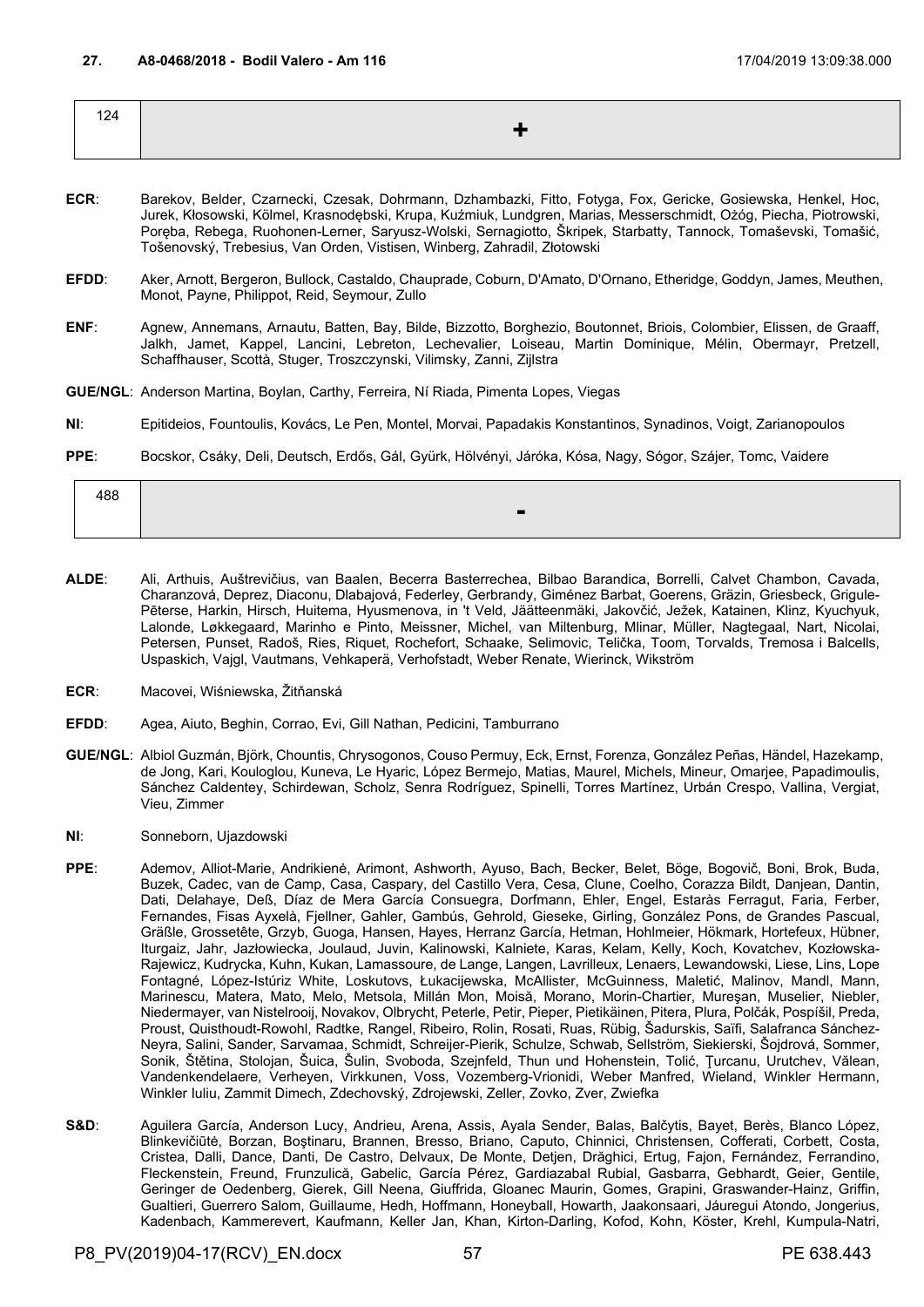Kyenge, Kyrkos, Lange, Leinen, Liberadzki, Lietz, López, López Aguilar, Ludvigsson, Łybacka, McAvan, Mamikins, Maňka, Manscour, Martin David, Martin Edouard, Mayer Alex, Melior, Mizzi, Molnár, Moody, Moraes, Morgano, Mosca, Neuser, Nica, Niedermüller, Noichl, Palmer, Panzeri, Pargneaux, Paşcu, Pavel, Peillon, Picierno, Picula, Piri, Pirinski, Poc, Poche, Popa, Post, Preuß, Regner, Revault d'Allonnes Bonnefoy, Rodrigues Liliana, Rodríguez-Piñero Fernández, Rodust, Rozière, Sant, dos Santos, Sârbu, Sassoli, Schaldemose, Schlein, Schuster, Sehnalová, Serrão Santos, Silva Pereira, Simon Peter, Simon Siôn, Sippel, Smolková, Szanyi, Tănăsescu, Tang, Țapardel, Tarabella, Thomas, Ulvskog, Valenciano, Van Brempt, Vaughan, Viotti, Ward, Weidenholzer, Werner, Westphal, Winter, Wölken, Zala, Zanonato, Zemke, Zoană, Zoffoli, Zorrinho

**Verts/ALE**: Affronte, Andersson, Auken, Bové, Buchner, Bütikofer, Cramer, Dalunde, Delli, Durand, Eickhout, Evans, Franz, Giegold, Harms, Häusling, Hautala, Heubuch, Jadot, Jávor, Joly, Keller Ska, Lambert, Lochbihler, Marcellesi, Meszerics, Metz, Miranda, Mitrofanovs, Reda, Reimon, Reintke, Rivasi, Ropė, Sargentini, Scott Cato, Škrlec, Smith, Solé, Šoltes, Staes, Tarand, Taylor, Terricabras, Trüpel, Urtasun, Valero, Vana, Waitz

**ECR**: Bashir, Campbell Bannerman, van Dalen, Dalton, Demesmaeker, Deva, Flack, Foster, Hannan, Kamall, Karim, McClarkin, Matthews, Maullu, Mobarik, Nicholson, Packet, Procter, Stevens, Van Bossuyt

**EFDD**: Moi, Valli

- **ENF**: Marusik, Żółtek
- **GUE/NGL**: Flanagan, Hadjigeorgiou, Kohlíček, Konečná, Maštálka
- **NI**: Balczó, Sośnierz
- **PPE**: Mikolášik, Štefanec, Záborská
- **S&D**: Nekov

**ПОПРАВКИ В ПОДАДЕНИТЕ ГЛАСОВЕ И НАМЕРЕНИЯ ЗА ГЛАСУВАНЕ - CORRECCIONES E INTENCIONES DE VOTO - OPRAVY HLASOVÁNÍ A SDĚLENÍ O ÚMYSLU HLASOVAT - STEMMERETTELSER OG -INTENTIONER - BERICHTIGUNGEN DES STIMMVERHALTENS UND BEABSICHTIGTES STIMMVERHALTEN - HÄÄLETUSE PARANDUSED JA HÄÄLETUSKAVATSUSED - ΔΙΟΡΘΩΣΕΙΣ ΚΑΙ ΠΡΟΘΕΣΕΙΣ ΨΗΦΟΥ - CORRECTIONS TO VOTES AND VOTING INTENTIONS - CORRECTIONS ET INTENTIONS DE VOTE - IZMJENE DANIH GLASOVA I NAMJERE GLASAČA - CORREZIONI E INTENZIONI DI VOTO - BALSOJUMU LABOJUMI UN NODOMI BALSOT - BALSAVIMO PATAISYMAI IR KETINIMAI - SZAVAZATOK HELYESBÍTÉSEI ÉS SZAVAZÁSI SZÁNDÉKOK - KORREZZJONIJIET U INTENZJONIJIET GĦALL-VOT - RECTIFICATIES STEMGEDRAG/ VOORGENOMEN STEMGEDRAG - KOREKTY GŁOSOWANIA I ZAMIAR GŁOSOWANIA - CORRECÇÕES E INTENÇÕES DE VOTO - CORECTĂRI ŞI INTENŢII DE VOT OPRAVY HLASOVANIA A ZÁMERY PRI HLASOVANÍ - CEARTÚCHÁIN AR AN VÓTA AGUS INTINNÍ VÓTÁLA - POPRAVKI IN NAMERE GLASOVANJA - ÄÄNESTYSKÄYTTÄYTYMISTÄ JA ÄÄNESTYSAIKEITA KOSKEVAT ILMOITUKSET - RÄTTELSER/AVSIKTSFÖRKLARINGAR TILL AVGIVNA RÖSTER + -** Fabio Massimo Castaldo, Rosa D'Amato **0** Ashley Fox, Charles Tannock, Geoffrey Van Orden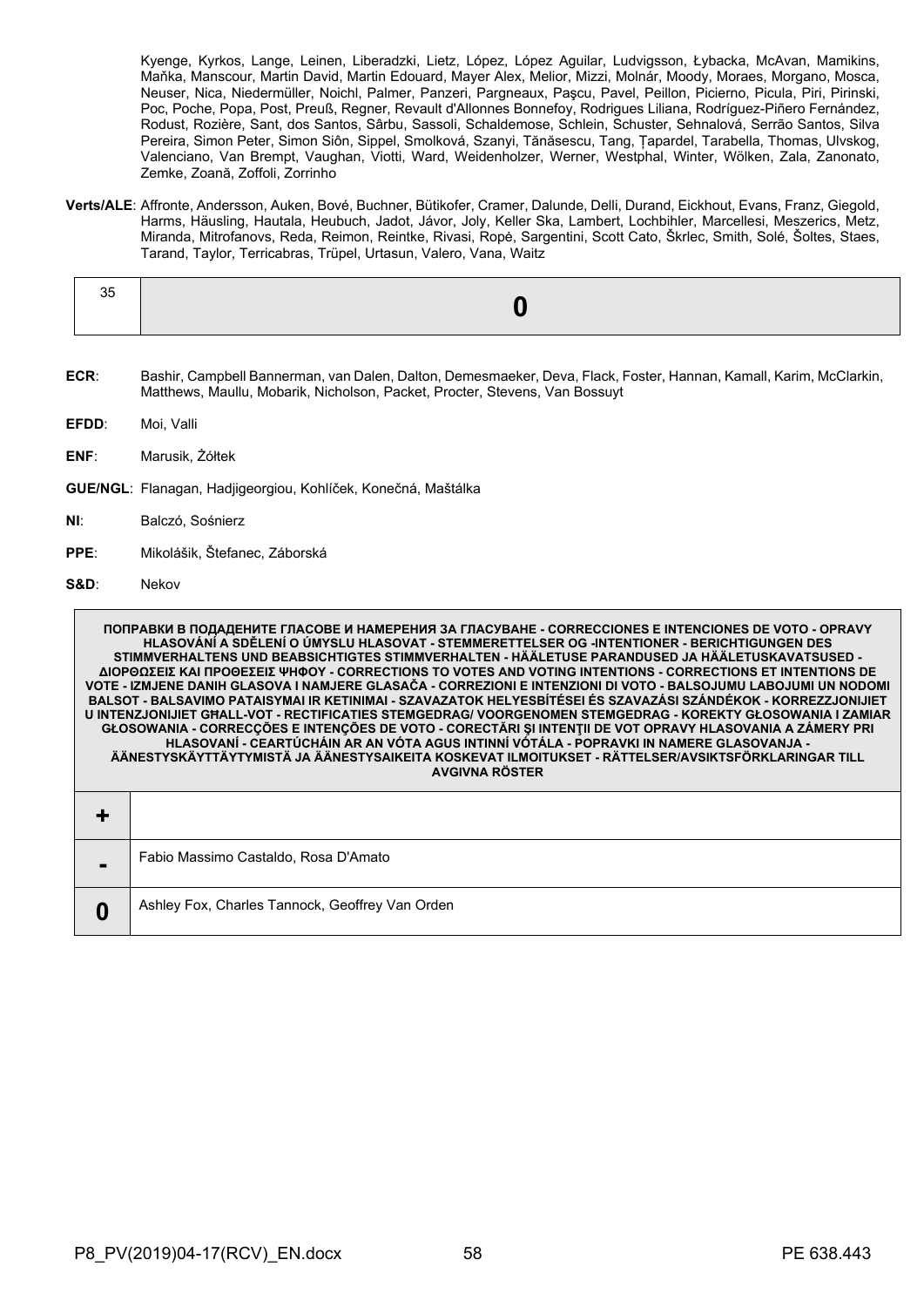| 472 |   |
|-----|---|
|     | - |
|     |   |

- **ALDE**: Ali, Arthuis, Auštrevičius, van Baalen, Becerra Basterrechea, Bilbao Barandica, Borrelli, Calvet Chambon, Cavada, Charanzová, Deprez, Diaconu, Dlabajová, Federley, Gerbrandy, Giménez Barbat, Goerens, Griesbeck, Grigule-Pēterse, Harkin, Hirsch, Huitema, Hyusmenova, in 't Veld, Jäätteenmäki, Jakovčić, Ježek, Katainen, Kyuchyuk, Lalonde, Løkkegaard, Marinho e Pinto, Meissner, Michel, van Miltenburg, Mlinar, Müller, Nagtegaal, Nart, Nicolai, Petersen, Punset, Radoš, Ries, Riquet, Rochefort, Schaake, Selimovic, Telička, Toom, Torvalds, Tremosa i Balcells, Uspaskich, Vajgl, Vautmans, Vehkaperä, Verhofstadt, Weber Renate, Wierinck, Wikström
- **ECR**: Macovei, Ruohonen-Lerner
- **EFDD**: Agea, Aiuto, Beghin, Castaldo, Corrao, D'Amato, Evi, Pedicini, Tamburrano, Zullo
- **ENF**: Annemans
- **GUE/NGL**: Björk, Chrysogonos, Eck, Ernst, Forenza, González Peñas, Händel, Hazekamp, Kari, Kouloglou, Kuneva, Michels, Omarjee, Papadimoulis, Sánchez Caldentey, Schirdewan, Scholz, Spinelli, Torres Martínez, Urbán Crespo, Zimmer
- **NI**: Sonneborn, Ujazdowski
- **PPE**: Ademov, Alliot-Marie, Andrikienė, Arimont, Ashworth, Ayuso, Bach, Becker, Belet, Böge, Bogovič, Boni, Brok, Buda, Buzek, Cadec, van de Camp, Casa, Caspary, del Castillo Vera, Cesa, Clune, Coelho, Corazza Bildt, Danjean, Dantin, Dati, Delahaye, Deß, Díaz de Mera García Consuegra, Dorfmann, Ehler, Engel, Estaràs Ferragut, Faria, Ferber, Fernandes, Fisas Ayxelà, Fjellner, Gahler, Gambús, Gehrold, Gieseke, Girling, González Pons, de Grandes Pascual, Gräßle, Grossetête, Grzyb, Guoga, Hansen, Hayes, Herranz García, Hetman, Hohlmeier, Hökmark, Hortefeux, Hübner, Iturgaiz, Jahr, Jazłowiecka, Joulaud, Juvin, Kalinowski, Kalniete, Karas, Kelam, Kelly, Koch, Kovatchev, Kozłowska-Rajewicz, Kudrycka, Kuhn, Kukan, Lamassoure, de Lange, Langen, Lavrilleux, Lenaers, Lewandowski, Lins, Lope Fontagné, López-Istúriz White, Loskutovs, Łukacijewska, McGuinness, Maletić, Malinov, Mandl, Mann, Marinescu, Matera, Mato, Melo, Metsola, Millán Mon, Moisă, Morano, Morin-Chartier, Mureşan, Muselier, Nagy, Niebler, Niedermayer, van Nistelrooij, Novakov, Olbrycht, Peterle, Petir, Pieper, Pietikäinen, Pitera, Plura, Polčák, Pospíšil, Preda, Proust, Quisthoudt-Rowohl, Radtke, Rangel, Ribeiro, Rolin, Rosati, Ruas, Rübig, Šadurskis, Saïfi, Salafranca Sánchez-Neyra, Sander, Sarvamaa, Schmidt, Schreijer-Pierik, Schulze, Schwab, Siekierski, Šojdrová, Sommer, Sonik, Štětina, Stolojan, Šuica, Šulin, Svoboda, Szejnfeld, Thun und Hohenstein, Tolić, Ţurcanu, Urutchev, Vaidere, Vălean, Vandenkendelaere, Verheyen, Virkkunen, Voss, Vozemberg-Vrionidi, Weber Manfred, Wieland, Winkler Iuliu, Zammit Dimech, Zdechovský, Zdrojewski, Zeller, Zovko, Zwiefka
- S&D: Aguilera García, Anderson Lucy, Andrieu, Arena, Assis, Ayala Sender, Balas, Balčytis, Bayet, Berès, Blanco López, Blinkevičiūtė, Borzan, Boştinaru, Brannen, Bresso, Briano, Caputo, Chinnici, Christensen, Cofferati, Corbett, Costa, Cristea, Dalli, Dance, Danti, De Castro, Delvaux, De Monte, Detjen, Drăghici, Ertug, Fajon, Fernández, Ferrandino, Fleckenstein, Freund, Frunzulică, Gabelic, García Pérez, Gardiazabal Rubial, Gasbarra, Gebhardt, Geier, Gentile, Geringer de Oedenberg, Gierek, Gill Neena, Giuffrida, Gloanec Maurin, Gomes, Grapini, Graswander-Hainz, Griffin, Gualtieri, Guerrero Salom, Guillaume, Hanso, Hedh, Hoffmann, Honeyball, Howarth, Jaakonsaari, Jáuregui Atondo, Jongerius, Kadenbach, Kammerevert, Kaufmann, Keller Jan, Khan, Kirton-Darling, Kofod, Kohn, Köster, Krehl, Kumpula-Natri, Kyenge, Kyrkos, Lange, Leinen, Liberadzki, Lietz, López, López Aguilar, Ludvigsson, Łybacka, McAvan, Mamikins, Maňka, Manscour, Martin David, Martin Edouard, Mayer Alex, Melior, Mizzi, Molnár, Moody, Moraes, Morgano, Mosca, Neuser, Nica, Niedermüller, Noichl, Palmer, Panzeri, Pargneaux, Paşcu, Pavel, Peillon, Picierno, Picula, Piri, Poc, Poche, Popa, Post, Preuß, Regner, Revault d'Allonnes Bonnefoy, Rodrigues Liliana, Rodríguez-Piñero Fernández, Rodust, Rozière, Sant, dos Santos, Sârbu, Sassoli, Schaldemose, Schlein, Schuster, Sehnalová, Serrão Santos, Silva Pereira, Simon Peter, Simon Siôn, Sippel, Smolková, Szanyi, Tănăsescu, Tang, Țapardel, Tarabella, Thomas, Ulvskog, Valenciano, Van Brempt, Vaughan, Viotti, Ward, Weidenholzer, Werner, Westphal, Winter, Wölken, Zala, Zanonato, Zemke, Zoană, Zoffoli, Zorrinho
- **Verts/ALE**: Affronte, Andersson, Auken, Bové, Buchner, Bütikofer, Cramer, Dalunde, Delli, Durand, Eickhout, Evans, Franz, Giegold, Harms, Häusling, Hautala, Heubuch, Jadot, Jávor, Joly, Keller Ska, Lambert, Lamberts, Lochbihler, Marcellesi, Meszerics, Metz, Miranda, Mitrofanovs, Reda, Reimon, Reintke, Rivasi, Ropė, Sargentini, Scott Cato, Škrlec, Smith, Solé, Šoltes, Staes, Tarand, Taylor, Terricabras, Trüpel, Urtasun, Valero, Vana, Waitz

| 129 |     |
|-----|-----|
|     | . . |

**ECR**: Barekov, Belder, Czarnecki, Czesak, Dohrmann, Dzhambazki, Fitto, Fotyga, Gericke, Gosiewska, Henkel, Hoc, Jurek, Kłosowski, Kölmel, Krasnodębski, Krupa, Kuźmiuk, Lundgren, Marias, Maullu, Messerschmidt, Ożóg, Piecha, Piotrowski, Poręba, Rebega, Saryusz-Wolski, Sernagiotto, Škripek, Starbatty, Tomaševski, Tomašić, Tošenovský, Trebesius, Vistisen, Winberg, Wiśniewska, Zahradil, Złotowski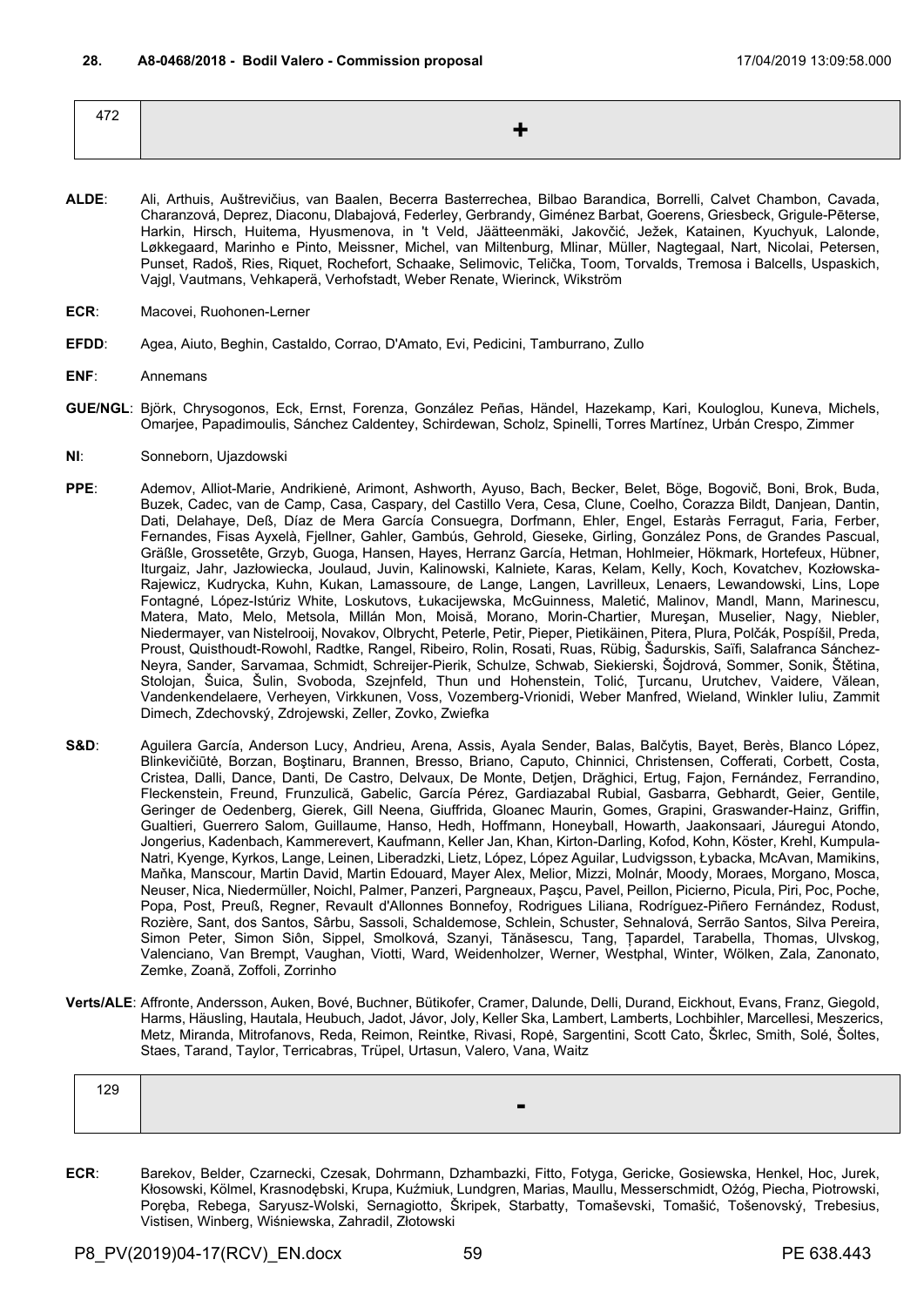- **EFDD**: Aker, Arnott, Bergeron, Bullock, Chauprade, Coburn, Etheridge, Gill Nathan, Goddyn, James, Monot, Payne, Reid
- **ENF**: Agnew, Arnautu, Batten, Bay, Bilde, Bizzotto, Borghezio, Boutonnet, Briois, Colombier, Elissen, de Graaff, Jalkh, Jamet, Kappel, Lancini, Lebreton, Lechevalier, Loiseau, Martin Dominique, Marusik, Mélin, Obermayr, Pretzell, Schaffhauser, Scottà, Stuger, Troszczynski, Vilimsky, Zanni, Zijlstra, Żółtek
- **GUE/NGL**: Albiol Guzmán, Anderson Martina, Boylan, Carthy, Chountis, Couso Permuy, Ferreira, López Bermejo, Matias, Maurel, Ní Riada, Pimenta Lopes, Senra Rodríguez, Vallina, Viegas
- **NI**: Epitideios, Fountoulis, Gollnisch, Le Pen, Montel, Morvai, Papadakis Konstantinos, Sośnierz, Synadinos, Zarianopoulos
- **PPE**: Bocskor, Csáky, Deli, Deutsch, Erdős, Gál, Gyürk, Hölvényi, Járóka, Kósa, Mikolášik, Salini, Sellström, Sógor, Štefanec, Szájer, Tomc, Záborská, Zver

|--|--|

- **ECR**: Bashir, Campbell Bannerman, van Dalen, Dalton, Demesmaeker, Deva, Flack, Foster, Fox, Hannan, Kamall, Karim, McClarkin, Matthews, Mobarik, Nicholson, Packet, Procter, Stevens, Tannock, Van Bossuyt, Van Orden, Žitňanská
- **EFDD**: D'Ornano, Moi, Philippot, Valli
- **GUE/NGL**: Flanagan, de Jong, Kohlíček, Konečná, Le Hyaric, Maštálka, Mineur, Vergiat, Vieu
- **NI**: Balczó, Kovács
- **PPE**: Winkler Hermann
- **S&D**: Nekov, Pirinski

**ПОПРАВКИ В ПОДАДЕНИТЕ ГЛАСОВЕ И НАМЕРЕНИЯ ЗА ГЛАСУВАНЕ - CORRECCIONES E INTENCIONES DE VOTO - OPRAVY HLASOVÁNÍ A SDĚLENÍ O ÚMYSLU HLASOVAT - STEMMERETTELSER OG -INTENTIONER - BERICHTIGUNGEN DES STIMMVERHALTENS UND BEABSICHTIGTES STIMMVERHALTEN - HÄÄLETUSE PARANDUSED JA HÄÄLETUSKAVATSUSED - ΔΙΟΡΘΩΣΕΙΣ ΚΑΙ ΠΡΟΘΕΣΕΙΣ ΨΗΦΟΥ - CORRECTIONS TO VOTES AND VOTING INTENTIONS - CORRECTIONS ET INTENTIONS DE VOTE - IZMJENE DANIH GLASOVA I NAMJERE GLASAČA - CORREZIONI E INTENZIONI DI VOTO - BALSOJUMU LABOJUMI UN NODOMI BALSOT - BALSAVIMO PATAISYMAI IR KETINIMAI - SZAVAZATOK HELYESBÍTÉSEI ÉS SZAVAZÁSI SZÁNDÉKOK - KORREZZJONIJIET U INTENZJONIJIET GĦALL-VOT - RECTIFICATIES STEMGEDRAG/ VOORGENOMEN STEMGEDRAG - KOREKTY GŁOSOWANIA I ZAMIAR GŁOSOWANIA - CORRECÇÕES E INTENÇÕES DE VOTO - CORECTĂRI ŞI INTENŢII DE VOT OPRAVY HLASOVANIA A ZÁMERY PRI HLASOVANÍ - CEARTÚCHÁIN AR AN VÓTA AGUS INTINNÍ VÓTÁLA - POPRAVKI IN NAMERE GLASOVANJA - ÄÄNESTYSKÄYTTÄYTYMISTÄ JA ÄÄNESTYSAIKEITA KOSKEVAT ILMOITUKSET - RÄTTELSER/AVSIKTSFÖRKLARINGAR TILL AVGIVNA RÖSTER +**

| Iuliu Winkler, Tomáš Zdechovský |
|---------------------------------|
|                                 |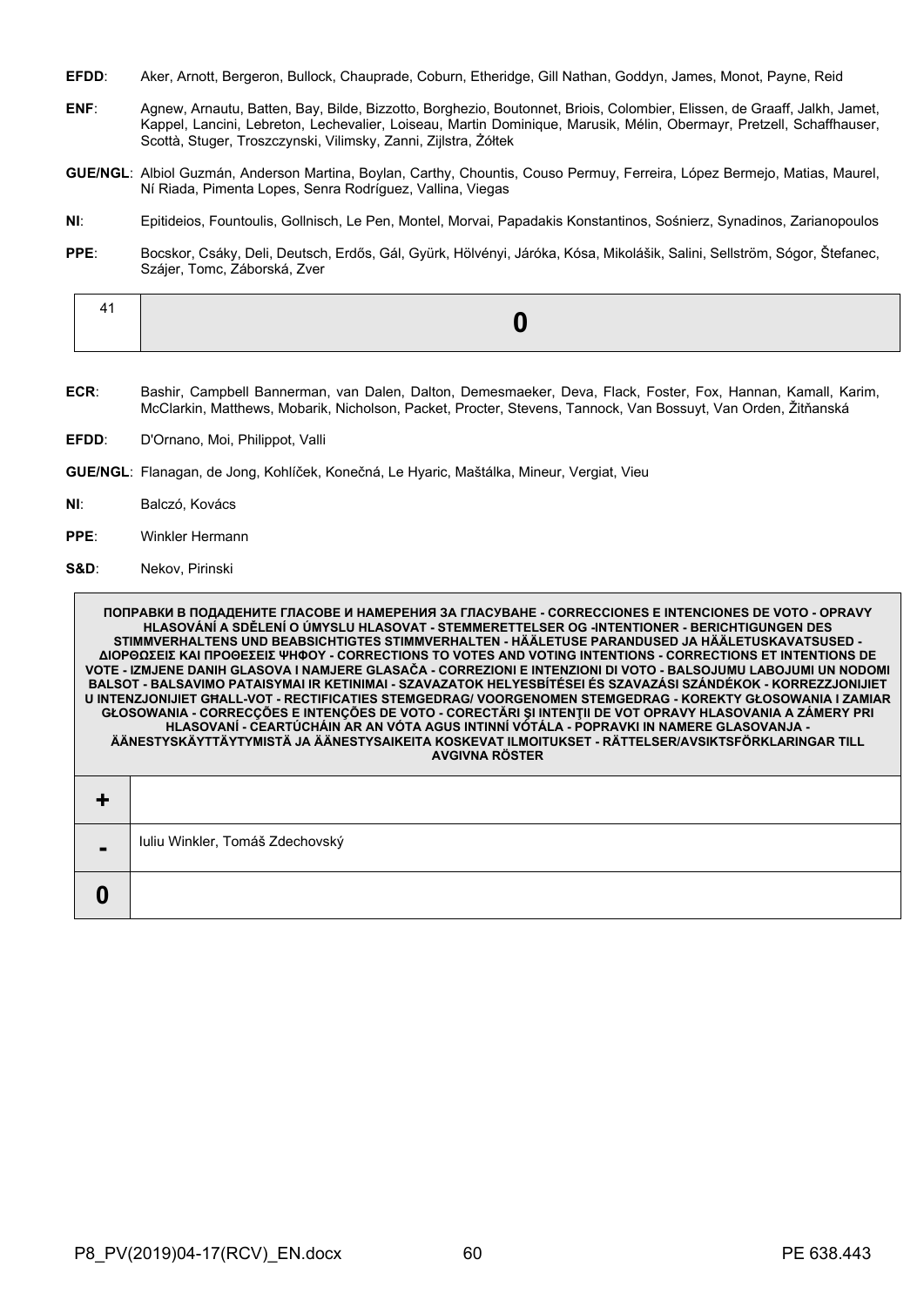| 531 |  |
|-----|--|
|     |  |
|     |  |

- **ALDE**: Ali, Arthuis, van Baalen, Becerra Basterrechea, Bilbao Barandica, Borrelli, Calvet Chambon, Cavada, Charanzová, Deprez, Dlabajová, Federley, Gerbrandy, Giménez Barbat, Goerens, Gräzin, Griesbeck, Harkin, Hirsch, Huitema, Hyusmenova, in 't Veld, Jäätteenmäki, Jakovčić, Ježek, Katainen, Klinz, Kyuchyuk, Løkkegaard, Marinho e Pinto, Meissner, van Miltenburg, Mlinar, Müller, Nagtegaal, Petersen, Punset, Radoš, Ries, Riquet, Rochefort, Schaake, Selimovic, Telička, Toom, Torvalds, Tremosa i Balcells, Uspaskich, Vajgl, Vautmans, Vehkaperä, Verhofstadt, Weber Renate, Wierinck, Wikström
- **ECR**: Bashir, Belder, Czarnecki, Czesak, van Dalen, Dalton, Demesmaeker, Dohrmann, Dzhambazki, Flack, Foster, Fox, Gosiewska, Hannan, Henkel, Hoc, Jurek, Kamall, Karim, Kłosowski, Kölmel, Krasnodębski, Krupa, Kuźmiuk, Lucke, McClarkin, McIntyre, Macovei, Matthews, Messerschmidt, Mobarik, Nicholson, Ożóg, Packet, Piecha, Piotrowski, Poręba, Procter, Ruohonen-Lerner, Saryusz-Wolski, Sernagiotto, Škripek, Starbatty, Stevens, Tannock, Tomaševski, Tomašić, Tošenovský, Trebesius, Van Bossuyt, Van Orden, Vistisen, Wiśniewska, Zahradil, Žitňanská, Złotowski
- **EFDD**: Agea, Aiuto, Beghin, Bergeron, Castaldo, Chauprade, Corrao, D'Amato, Evi, Goddyn, Pedicini, Tamburrano, Valli, Zullo
- **ENF**: Kappel, Marusik, Obermayr, Vilimsky
- **GUE/NGL**: Albiol Guzmán, Anderson Martina, Benito Ziluaga, Björk, Carthy, Chrysogonos, Couso Permuy, Eck, Ernst, Flanagan, Forenza, González Peñas, Hadjigeorgiou, Händel, Hazekamp, Kari, Kohlíček, Konečná, Kouloglou, Kuneva, Le Hyaric, López Bermejo, Maltese, Maštálka, Matias, Maurel, Michels, Omarjee, Papadimoulis, Sánchez Caldentey, Schirdewan, Scholz, Spinelli, Torres Martínez, Urbán Crespo, Vallina, Vergiat, Vieu, Zimmer
- **NI**: Balczó, Ujazdowski
- **PPE**: Ademov, Alliot-Marie, Andrikienė, Arimont, Ashworth, Ayuso, Bach, Becker, Bocskor, Böge, Bogovič, Boni, Brok, Buda, Buzek, Cadec, van de Camp, Casa, Caspary, del Castillo Vera, Clune, Coelho, Corazza Bildt, Csáky, Danjean, Dantin, Dati, Delahaye, Deli, Deß, Deutsch, Díaz de Mera García Consuegra, Didier, Dorfmann, Ehler, Engel, Erdős, Faria, Ferber, Fernandes, Fisas Ayxelà, Fjellner, Gahler, Gál, Gambús, Gehrold, Gieseke, Girling, González Pons, de Grandes Pascual, Gräßle, Grossetête, Grzyb, Guoga, Hansen, Hayes, Herranz García, Hetman, Hohlmeier, Hökmark, Hölvényi, Hortefeux, Hübner, Iturgaiz, Jahr, Járóka, Jazłowiecka, Joulaud, Juvin, Kalniete, Karas, Kelam, Kelly, Koch, Kósa, Kovatchev, Kozłowska-Rajewicz, Kudrycka, Kuhn, Kukan, Lamassoure, Langen, Lavrilleux, Lenaers, Lewandowski, Liese, Lins, Lope Fontagné, López-Istúriz White, Loskutovs, Łukacijewska, Maletić, Mandl, Mann, Marinescu, Mato, Melo, Metsola, Mikolášik, Millán Mon, Moisă, Morano, Morin-Chartier, Mureşan, Niebler, Niedermayer, Novakov, Olbrycht, Peterle, Petir, Pieper, Pietikäinen, Pitera, Plura, Polčák, Pospíšil, Preda, Proust, Quisthoudt-Rowohl, Radev, Radtke, Rangel, Ribeiro, Rolin, Rosati, Ruas, Rübig, Šadurskis, Saïfi, Salini, Sander, Sarvamaa, Schmidt, Schulze, Sellström, Sógor, Šojdrová, Sommer, Štefanec, Stolojan, Šuica, Šulin, Szájer, Szejnfeld, Tolić, Tomc, Ţurcanu, Urutchev, Vaidere, Vălean, Vandenkendelaere, Verheyen, Virkkunen, Voss, Weber Manfred, Wieland, Winkler Hermann, Winkler Iuliu, Záborská, Zammit Dimech, Zdechovský, Zdrojewski, Zeller, Zovko, Zver, Zwiefka
- S&D: Aguilera García, Anderson Lucy, Andrieu, Arena, Assis, Ayala Sender, Balas, Balčytis, Bayet, Berès, Blanco López, Blinkevičiūtė, Borzan, Boştinaru, Brannen, Bresso, Briano, Bullmann, Caputo, Chinnici, Christensen, Cofferati, Corbett, Costa, Cristea, Dalli, Dance, De Castro, Delvaux, De Monte, Detjen, Ertug, Fajon, Fernández, Fleckenstein, Frunzulică, Gabelic, García Pérez, Gardiazabal Rubial, Gasbarra, Gebhardt, Geier, Gentile, Geringer de Oedenberg, Gierek, Gill Neena, Gloanec Maurin, Gomes, Grapini, Graswander-Hainz, Griffin, Gualtieri, Guerrero Salom, Guillaume, Hanso, Hedh, Hoffmann, Howarth, Jaakonsaari, Jáuregui Atondo, Jongerius, Kadenbach, Kammerevert, Kaufmann, Khan, Kirton-Darling, Kofod, Kohn, Krehl, Kyenge, Kyrkos, Lange, Leinen, Liberadzki, Lietz, López, López Aguilar, Ludvigsson, Łybacka, McAvan, Mamikins, Maňka, Manscour, Martin David, Martin Edouard, Mayer Alex, Melior, Mizzi, Molnár, Moody, Moraes, Morgano, Nekov, Neuser, Nica, Noichl, Palmer, Panzeri, Pargneaux, Paşcu, Pavel, Peillon, Picierno, Picula, Piri, Pirinski, Popa, Post, Preuß, Regner, Revault d'Allonnes Bonnefoy, Rodrigues Liliana, Rodríguez-Piñero Fernández, Rodust, Rozière, Sant, dos Santos, Schaldemose, Schlein, Schuster, Sehnalová, Serrão Santos, Simon Peter, Simon Siôn, Sippel, Stanishev, Szanyi, Tănăsescu, Tang, Țapardel, Tarabella, Thomas, Ulvskog, Valenciano, Van Brempt, Vaughan, Viotti, Ward, Weidenholzer, Werner, Westphal, Winter, Wölken, Zala, Zanonato, Zemke, Zoană, Zoffoli, Zorrinho
- **Verts/ALE**: Affronte, Andersson, Auken, Bové, Buchner, Bütikofer, Cramer, Dalunde, Delli, Durand, Eickhout, Evans, Franz, Giegold, Harms, Häusling, Hautala, Heubuch, Jadot, Jávor, Joly, Keller Ska, Lambert, Lochbihler, Marcellesi, Metz, Miranda, Mitrofanovs, Reda, Reimon, Reintke, Rivasi, Ropė, Sargentini, Scott Cato, Škrlec, Solé, Šoltes, Staes, Tarand, Taylor, Terricabras, Trüpel, Urtasun, Vana, Waitz

| 29 |                |
|----|----------------|
|    | $\sim$ $ \sim$ |
|    |                |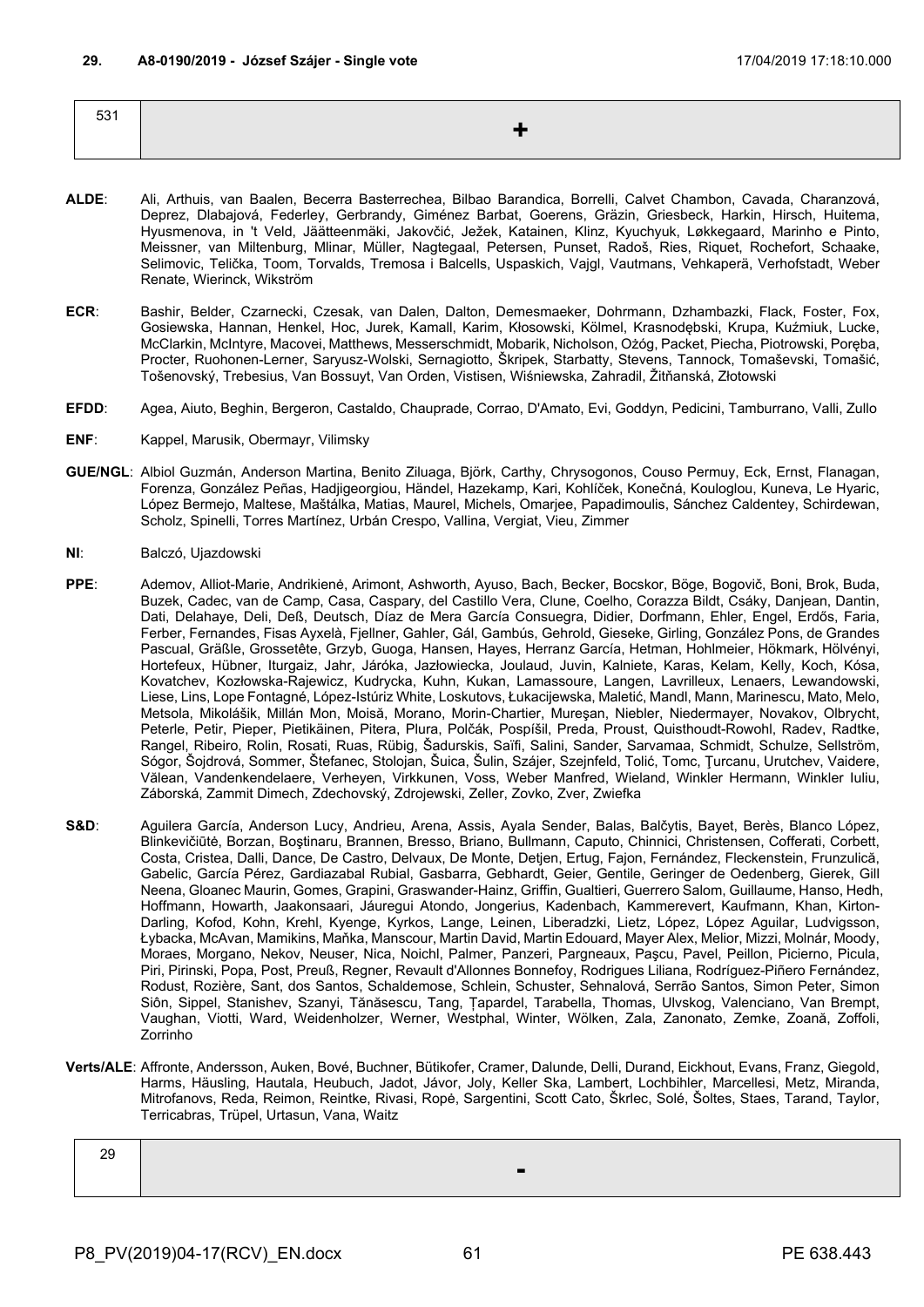- **ECR**: Lundgren, Marias, Winberg
- **EFDD**: Aker, Arnott, Bullock, Coburn, (The Earl of) Dartmouth, D'Ornano, Etheridge, Gill Nathan, James, Payne, Philippot, Reid, Seymour
- **ENF**: Agnew, Batten, Elissen, de Graaff, Pretzell, Stuger, Zijlstra
- **NI**: Epitideios, Fountoulis, Kovács, Sośnierz, Synadinos
- **S&D**: Köster

| ັບ |  |
|----|--|
|    |  |

- **EFDD**: Meuthen, Moi
- **ENF**: Annemans, Arnautu, Bay, Bilde, Bizzotto, Borghezio, Boutonnet, Colombier, Jalkh, Jamet, Lancini, Lebreton, Lechevalier, Loiseau, Martin Dominique, Mélin, Schaffhauser, Scottà, Troszczynski, Zanni, Żółtek
- **GUE/NGL**: Ferreira, Pimenta Lopes, Senra Rodríguez, Viegas
- **NI**: Gollnisch, Montel, Morvai, Papadakis Konstantinos, Voigt, Zarianopoulos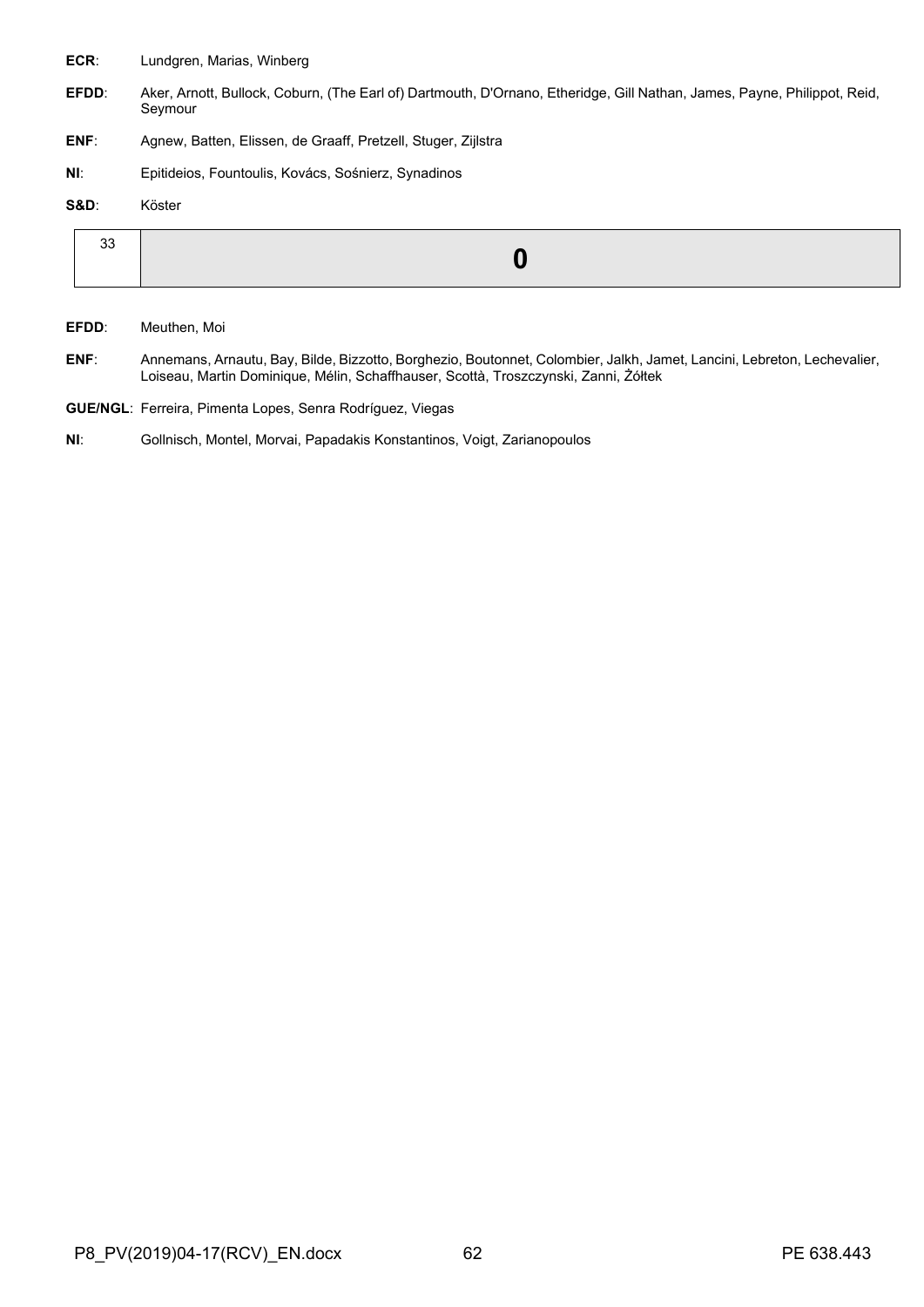| 546 |                    |
|-----|--------------------|
|     | <u>. на с</u><br>_ |
|     |                    |

- **ALDE**: Ali, Arthuis, van Baalen, Becerra Basterrechea, Bilbao Barandica, Borrelli, Calvet Chambon, Cavada, Charanzová, Deprez, Dlabajová, Federley, Gerbrandy, Giménez Barbat, Goerens, Gräzin, Griesbeck, Harkin, Hirsch, Huitema, Hyusmenova, in 't Veld, Jäätteenmäki, Jakovčić, Ježek, Katainen, Klinz, Kyuchyuk, Lalonde, Løkkegaard, Marinho e Pinto, Meissner, van Miltenburg, Mlinar, Müller, Nagtegaal, Nart, Petersen, Punset, Radoš, Ries, Riquet, Rochefort, Schaake, Selimovic, Telička, Toom, Torvalds, Tremosa i Balcells, Uspaskich, Vajgl, Vautmans, Vehkaperä, Verhofstadt, Weber Renate, Wierinck, Wikström
- **ECR**: Bashir, Belder, Czarnecki, Czesak, van Dalen, Dalton, Demesmaeker, Dohrmann, Dzhambazki, Flack, Foster, Fox, Gosiewska, Hannan, Henkel, Hoc, Jurek, Kamall, Karim, Kłosowski, Kölmel, Krasnodębski, Krupa, Kuźmiuk, Lucke, McClarkin, McIntyre, Macovei, Matthews, Messerschmidt, Mobarik, Nicholson, Ożóg, Packet, Piecha, Piotrowski, Poręba, Procter, Ruohonen-Lerner, Saryusz-Wolski, Sernagiotto, Škripek, Starbatty, Stevens, Tannock, Tomaševski, Tomašić, Tošenovský, Trebesius, Van Bossuyt, Van Orden, Vistisen, Wiśniewska, Zahradil, Žitňanská, Złotowski
- **EFDD**: Agea, Aiuto, Beghin, Bergeron, Castaldo, Chauprade, Corrao, D'Amato, Evi, Goddyn, Pedicini, Tamburrano, Valli, Zullo
- **ENF**: Kappel, Marusik, Obermayr, Vilimsky
- **GUE/NGL**: Albiol Guzmán, Anderson Martina, Benito Ziluaga, Björk, Carthy, Chrysogonos, Couso Permuy, Eck, Ernst, Flanagan, Forenza, González Peñas, Hadjigeorgiou, Händel, Hazekamp, Kari, Kohlíček, Konečná, Kouloglou, Kuneva, Le Hyaric, López Bermejo, Maltese, Maštálka, Matias, Maurel, Michels, Omarjee, Papadimoulis, Sánchez Caldentey, Schirdewan, Scholz, Spinelli, Torres Martínez, Urbán Crespo, Vallina, Vergiat, Vieu, Zimmer
- **NI**: Balczó, Ujazdowski
- **PPE**: Ademov, Alliot-Marie, Andrikienė, Arimont, Ashworth, Ayuso, Bach, Becker, Bendtsen, Bocskor, Böge, Bogovič, Boni, Brok, Buda, Buzek, Cadec, van de Camp, Casa, Caspary, del Castillo Vera, Clune, Coelho, Corazza Bildt, Csáky, Danjean, Dantin, Dati, Delahaye, Deli, Deß, Deutsch, Díaz de Mera García Consuegra, Didier, Dorfmann, Ehler, Engel, Erdős, Estaràs Ferragut, Faria, Ferber, Fernandes, Fisas Ayxelà, Fjellner, Gahler, Gál, Gambús, Gehrold, Gieseke, Girling, González Pons, de Grandes Pascual, Gräßle, Grossetête, Grzyb, Guoga, Hansen, Hayes, Herranz García, Hetman, Hohlmeier, Hökmark, Hölvényi, Hortefeux, Hübner, Iturgaiz, Jahr, Járóka, Jazłowiecka, Joulaud, Juvin, Kalniete, Karas, Kelam, Kelly, Koch, Kósa, Kovatchev, Kozłowska-Rajewicz, Kudrycka, Kuhn, Kukan, Lamassoure, Langen, Lavrilleux, Lenaers, Lewandowski, Liese, Lins, Lope Fontagné, López-Istúriz White, Loskutovs, Łukacijewska, McAllister, Maletić, Mandl, Mann, Marinescu, Mato, Melo, Metsola, Mikolášik, Millán Mon, Moisă, Morano, Morin-Chartier, Mureşan, Nagy, Niebler, Niedermayer, Novakov, Olbrycht, Peterle, Petir, Pieper, Pietikäinen, Pitera, Plura, Polčák, Pospíšil, Preda, Proust, Quisthoudt-Rowohl, Radev, Radtke, Rangel, Ribeiro, Rolin, Rosati, Ruas, Rübig, Šadurskis, Saïfi, Salafranca Sánchez-Neyra, Salini, Sander, Sarvamaa, Schmidt, Schulze, Sellström, Siekierski, Sógor, Šojdrová, Sommer, Štefanec, Stolojan, Šuica, Svoboda, Szájer, Szejnfeld, Tolić, Tomc, Ţurcanu, Urutchev, Vaidere, Vălean, Vandenkendelaere, Verheyen, Virkkunen, Voss, Weber Manfred, Wieland, Winkler Hermann, Winkler Iuliu, Záborská, Zammit Dimech, Zdechovský, Zdrojewski, Zeller, Zovko, Zver, Zwiefka
- S&D: Aguilera García, Anderson Lucy, Andrieu, Arena, Assis, Ayala Sender, Balas, Balčytis, Bayet, Berès, Blanco López, Blinkevičiūtė, Borzan, Boştinaru, Brannen, Bresso, Briano, Bullmann, Caputo, Chinnici, Christensen, Cofferati, Corbett, Costa, Cristea, Dalli, Dance, De Castro, Delvaux, De Monte, Detjen, Drăghici, Ertug, Fajon, Fernández, Fleckenstein, Freund, Frunzulică, Gabelic, García Pérez, Gardiazabal Rubial, Gasbarra, Gebhardt, Geier, Gentile, Geringer de Oedenberg, Gierek, Gill Neena, Gloanec Maurin, Gomes, Grapini, Graswander-Hainz, Griffin, Gualtieri, Guerrero Salom, Guillaume, Hanso, Hedh, Hoffmann, Howarth, Jaakonsaari, Jáuregui Atondo, Jongerius, Kadenbach, Kammerevert, Kaufmann, Khan, Kirton-Darling, Kofod, Kohn, Köster, Krehl, Kumpula-Natri, Kyenge, Kyrkos, Lange, Leinen, Liberadzki, Lietz, López, López Aguilar, Ludvigsson, Łybacka, McAvan, Mamikins, Maňka, Manscour, Martin David, Martin Edouard, Mayer Alex, Melior, Mizzi, Molnár, Moody, Moraes, Morgano, Nekov, Neuser, Nica, Noichl, Palmer, Panzeri, Pargneaux, Paşcu, Pavel, Peillon, Picierno, Picula, Piri, Pirinski, Popa, Post, Preuß, Regner, Revault d'Allonnes Bonnefoy, Rodrigues Liliana, Rodríguez-Piñero Fernández, Rodust, Rozière, Sant, dos Santos, Schaldemose, Schlein, Schuster, Sehnalová, Serrão Santos, Silva Pereira, Simon Peter, Simon Siôn, Sippel, Stanishev, Szanyi, Tănăsescu, Tang, Țapardel, Tarabella, Thomas, Ulvskog, Valenciano, Van Brempt, Vaughan, Viotti, Ward, Weidenholzer, Werner, Westphal, Winter, Wölken, Zala, Zanonato, Zemke, Zoană, Zoffoli, Zorrinho
- **Verts/ALE**: Affronte, Andersson, Auken, Bové, Buchner, Bütikofer, Cramer, Dalunde, Delli, Durand, Eickhout, Evans, Franz, Giegold, Harms, Häusling, Hautala, Heubuch, Jadot, Jávor, Joly, Keller Ska, Lambert, Lochbihler, Marcellesi, Metz, Miranda, Mitrofanovs, Reda, Reimon, Reintke, Rivasi, Ropė, Sargentini, Scott Cato, Škrlec, Smith, Solé, Šoltes, Staes, Tarand, Taylor, Terricabras, Trüpel, Urtasun, Valero, Vana, Waitz

| ∠o |  |
|----|--|
|    |  |
|    |  |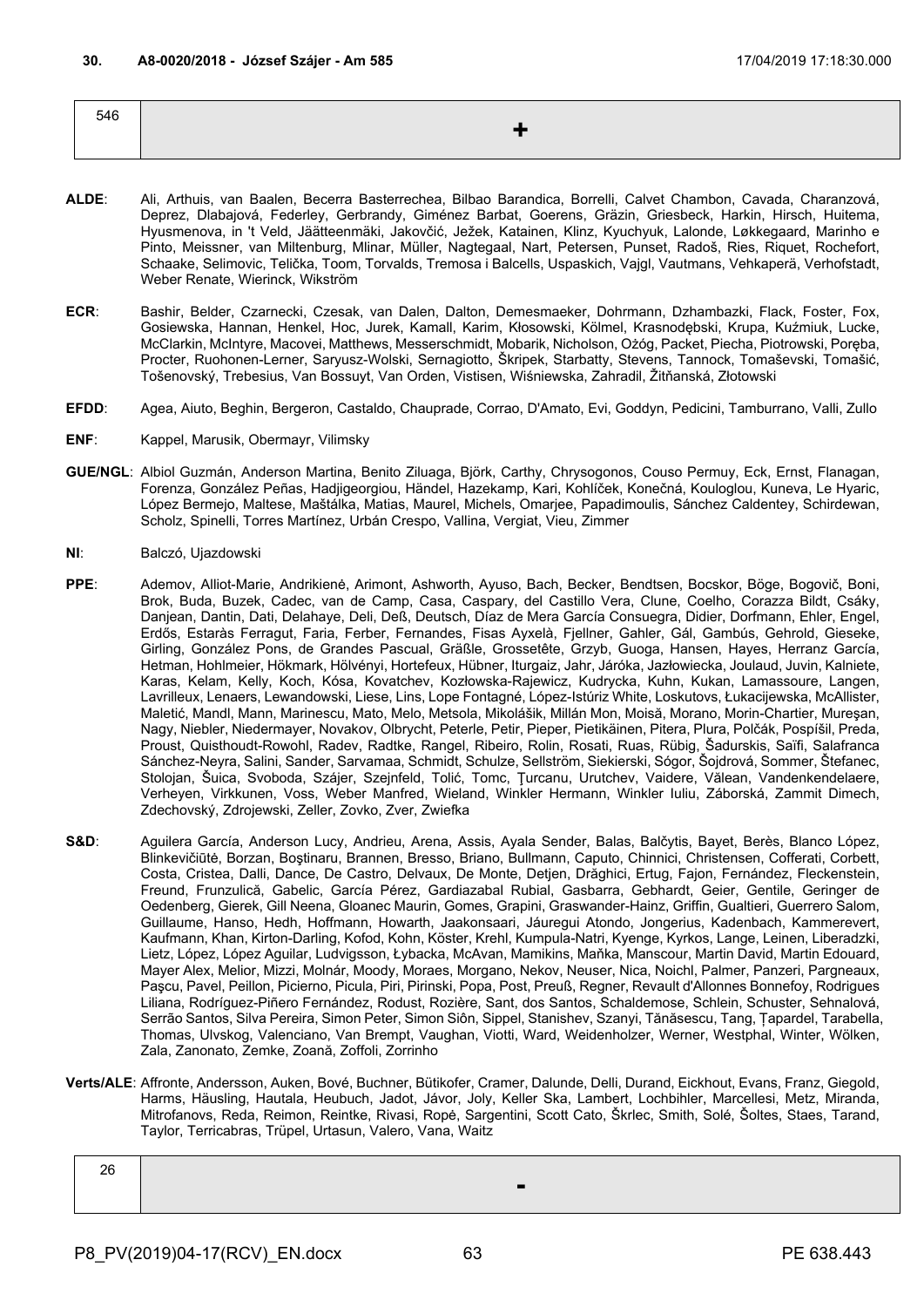- **ECR**: Lundgren, Marias, Winberg
- **EFDD**: Aker, Arnott, Bullock, Coburn, D'Ornano, Etheridge, Gill Nathan, James, Payne, Philippot, Reid, Seymour
- **ENF**: Agnew, Batten, Elissen, de Graaff, Pretzell, Stuger, Zijlstra
- **NI**: Epitideios, Fountoulis, Kovács, Synadinos

| 34 |  |
|----|--|
|    |  |

- **EFDD**: Meuthen, Moi
- **ENF**: Annemans, Arnautu, Bay, Bilde, Bizzotto, Borghezio, Boutonnet, Colombier, Jalkh, Jamet, Lancini, Lebreton, Lechevalier, Loiseau, Martin Dominique, Mélin, Schaffhauser, Scottà, Troszczynski, Zanni, Żółtek
- **GUE/NGL**: Ferreira, Pimenta Lopes, Senra Rodríguez, Viegas
- **NI**: Gollnisch, Montel, Morvai, Papadakis Konstantinos, Sośnierz, Voigt, Zarianopoulos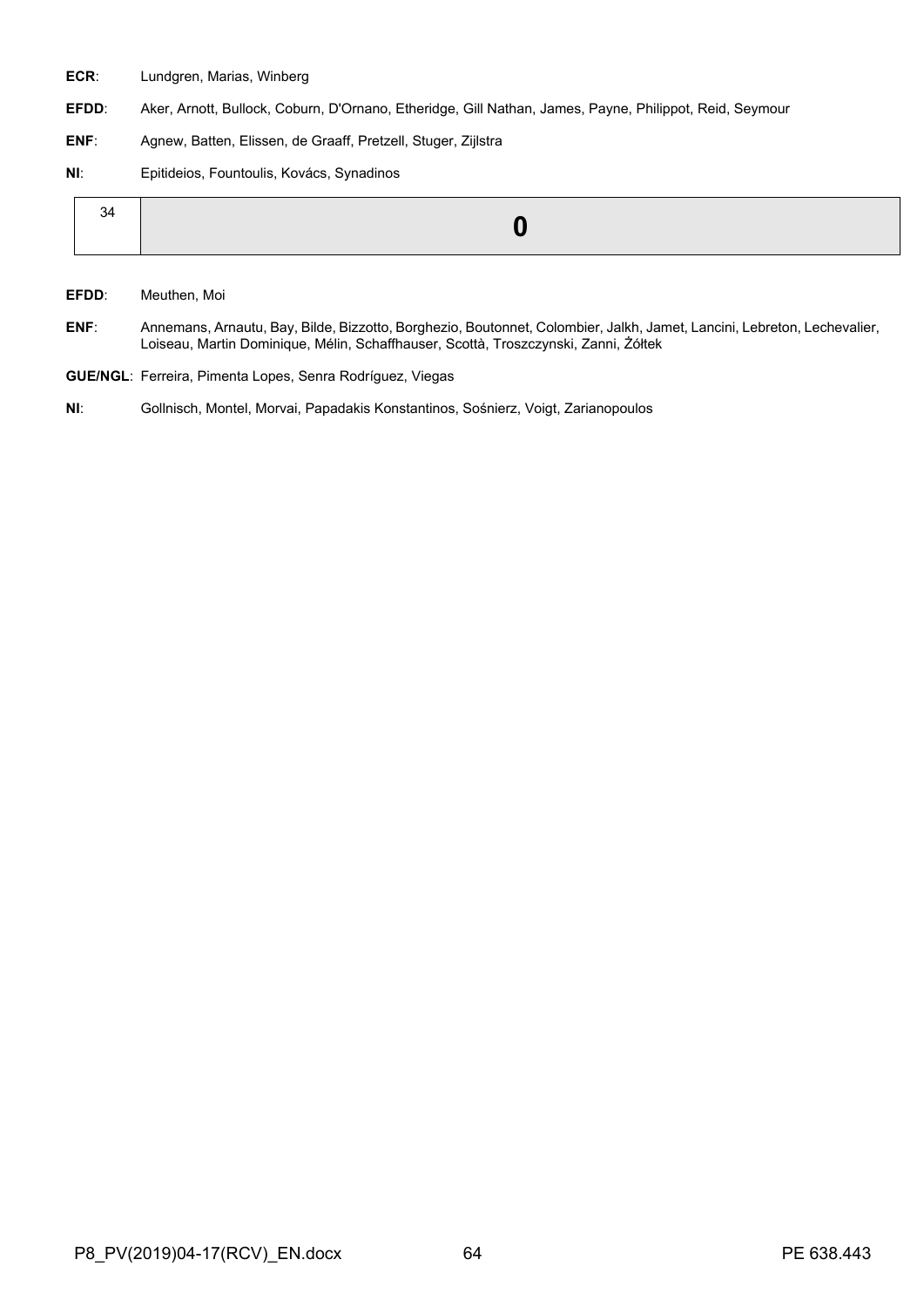| 562 |  |
|-----|--|
|     |  |
|     |  |

- **ALDE**: Ali, Arthuis, van Baalen, Becerra Basterrechea, Bilbao Barandica, Borrelli, Calvet Chambon, Cavada, Charanzová, Deprez, Dlabajová, Federley, Gerbrandy, Giménez Barbat, Goerens, Griesbeck, Harkin, Hirsch, Huitema, Hyusmenova, in 't Veld, Jäätteenmäki, Jakovčić, Ježek, Katainen, Klinz, Kyuchyuk, Lalonde, Løkkegaard, Marinho e Pinto, Meissner, van Miltenburg, Mlinar, Müller, Nagtegaal, Nart, Petersen, Punset, Radoš, Ries, Riquet, Rochefort, Schaake, Selimovic, Telička, Toom, Torvalds, Tremosa i Balcells, Uspaskich, Vajgl, Vautmans, Vehkaperä, Verhofstadt, Weber Renate, Wierinck, Wikström
- **ECR**: Bashir, Belder, Czarnecki, Czesak, van Dalen, Dalton, Demesmaeker, Dohrmann, Dzhambazki, Flack, Foster, Fox, Gericke, Gosiewska, Hannan, Henkel, Hoc, Jurek, Kamall, Karim, Kłosowski, Kölmel, Krasnodębski, Krupa, Kuźmiuk, Lucke, McClarkin, McIntyre, Macovei, Matthews, Messerschmidt, Mobarik, Nicholson, Ożóg, Packet, Piecha, Piotrowski, Poręba, Procter, Ruohonen-Lerner, Saryusz-Wolski, Sernagiotto, Škripek, Starbatty, Stevens, Tannock, Tomaševski, Tomašić, Tošenovský, Trebesius, Van Bossuyt, Van Orden, Vistisen, Wiśniewska, Zahradil, Žitňanská, Złotowski
- **EFDD**: Agea, Aiuto, Beghin, Bergeron, Castaldo, Chauprade, Corrao, D'Amato, Evi, Goddyn, Pedicini, Tamburrano, Valli, Zullo
- **ENF**: Arnautu, Bay, Bilde, Boutonnet, Colombier, Jalkh, Jamet, Kappel, Lebreton, Lechevalier, Loiseau, Martin Dominique, Marusik, Mélin, Obermayr, Schaffhauser, Troszczynski, Vilimsky
- **GUE/NGL**: Albiol Guzmán, Anderson Martina, Benito Ziluaga, Björk, Carthy, Chrysogonos, Couso Permuy, Eck, Ernst, Flanagan, Forenza, González Peñas, Hadjigeorgiou, Händel, Hazekamp, Kari, Kohlíček, Konečná, Kouloglou, Kuneva, Le Hyaric, López Bermejo, Maltese, Maštálka, Matias, Maurel, Michels, Omarjee, Papadimoulis, Sánchez Caldentey, Schirdewan, Scholz, Spinelli, Torres Martínez, Urbán Crespo, Vallina, Vergiat, Vieu, Zimmer
- **NI**: Balczó, Gollnisch, Ujazdowski
- **PPE**: Ademov, Alliot-Marie, Andrikienė, Arimont, Ashworth, Ayuso, Bach, Becker, Bendtsen, Bocskor, Böge, Bogovič, Boni, Brok, Buda, Buzek, Cadec, van de Camp, Casa, Caspary, del Castillo Vera, Clune, Coelho, Corazza Bildt, Csáky, Danjean, Dantin, Dati, Delahaye, Deli, Deß, Deutsch, Díaz de Mera García Consuegra, Didier, Dorfmann, Ehler, Engel, Erdős, Estaràs Ferragut, Faria, Ferber, Fernandes, Fisas Ayxelà, Fjellner, Gahler, Gál, Gambús, Gehrold, Gieseke, Girling, González Pons, de Grandes Pascual, Gräßle, Grossetête, Grzyb, Guoga, Hansen, Hayes, Herranz García, Hetman, Hohlmeier, Hökmark, Hölvényi, Hortefeux, Hübner, Iturgaiz, Jahr, Járóka, Jazłowiecka, Joulaud, Juvin, Kalniete, Karas, Kelam, Kelly, Koch, Kósa, Kovatchev, Kozłowska-Rajewicz, Kudrycka, Kuhn, Kukan, Lamassoure, Langen, Lavrilleux, Lenaers, Lewandowski, Liese, Lins, Lope Fontagné, López-Istúriz White, Loskutovs, Łukacijewska, McAllister, Maletić, Mandl, Mann, Marinescu, Mato, Melo, Metsola, Mikolášik, Millán Mon, Moisă, Morano, Morin-Chartier, Mureşan, Nagy, Niebler, Niedermayer, van Nistelrooij, Novakov, Olbrycht, Peterle, Petir, Pieper, Pietikäinen, Pitera, Plura, Polčák, Pospíšil, Preda, Proust, Quisthoudt-Rowohl, Radev, Radtke, Rangel, Ribeiro, Rolin, Rosati, Ruas, Rübig, Šadurskis, Saïfi, Salafranca Sánchez-Neyra, Salini, Sander, Sarvamaa, Schmidt, Schulze, Sellström, Siekierski, Sógor, Šojdrová, Sommer, Štefanec, Štětina, Stolojan, Šuica, Šulin, Svoboda, Szájer, Szejnfeld, Tolić, Tomc, Ţurcanu, Urutchev, Vaidere, Vălean, Vandenkendelaere, Verheyen, Virkkunen, Voss, Weber Manfred, Wieland, Winkler Hermann, Winkler Iuliu, Záborská, Zammit Dimech, Zdechovský, Zdrojewski, Zeller, Zovko, Zver, Zwiefka
- S&D: Aguilera García, Anderson Lucy, Andrieu, Arena, Assis, Ayala Sender, Balas, Balčytis, Bayet, Berès, Blanco López, Blinkevičiūtė, Borzan, Boştinaru, Brannen, Bresso, Briano, Bullmann, Caputo, Chinnici, Christensen, Cofferati, Corbett, Costa, Cristea, Dalli, Dance, De Castro, Delvaux, De Monte, Detjen, Drăghici, Ertug, Fajon, Fernández, Fleckenstein, Freund, Frunzulică, Gabelic, García Pérez, Gardiazabal Rubial, Gasbarra, Gebhardt, Geier, Gentile, Geringer de Oedenberg, Gierek, Gill Neena, Gloanec Maurin, Gomes, Grapini, Graswander-Hainz, Griffin, Gualtieri, Guerrero Salom, Guillaume, Hanso, Hedh, Hoffmann, Howarth, Jaakonsaari, Jáuregui Atondo, Jongerius, Kammerevert, Kaufmann, Khan, Kirton-Darling, Kofod, Kohn, Köster, Krehl, Kumpula-Natri, Kyenge, Kyrkos, Lange, Leinen, Liberadzki, Lietz, López, López Aguilar, Ludvigsson, Łybacka, McAvan, Mamikins, Maňka, Manscour, Martin David, Martin Edouard, Mayer Alex, Melior, Mizzi, Molnár, Moody, Moraes, Morgano, Nekov, Neuser, Nica, Noichl, Palmer, Panzeri, Pargneaux, Paşcu, Pavel, Peillon, Picierno, Picula, Piri, Pirinski, Popa, Post, Preuß, Regner, Revault d'Allonnes Bonnefoy, Rodrigues Liliana, Rodríguez-Piñero Fernández, Rodust, Rozière, Sant, dos Santos, Schaldemose, Schlein, Schuster, Sehnalová, Serrão Santos, Silva Pereira, Simon Peter, Simon Siôn, Sippel, Stanishev, Szanyi, Tănăsescu, Tang, Țapardel, Tarabella, Thomas, Ulvskog, Valenciano, Van Brempt, Vaughan, Viotti, Ward, Werner, Westphal, Winter, Wölken, Zala, Zanonato, Zemke, Zoană, Zoffoli, Zorrinho
- **Verts/ALE**: Affronte, Andersson, Auken, Bové, Buchner, Bütikofer, Cramer, Dalunde, Delli, Durand, Eickhout, Evans, Franz, Giegold, Harms, Häusling, Hautala, Heubuch, Jadot, Jávor, Joly, Keller Ska, Lambert, Lochbihler, Marcellesi, Metz, Miranda, Mitrofanovs, Reda, Reimon, Reintke, Rivasi, Ropė, Sargentini, Scott Cato, Škrlec, Smith, Solé, Šoltes, Staes, Tarand, Taylor, Terricabras, Trüpel, Urtasun, Valero, Vana, Waitz

| 24 |  |
|----|--|
|    |  |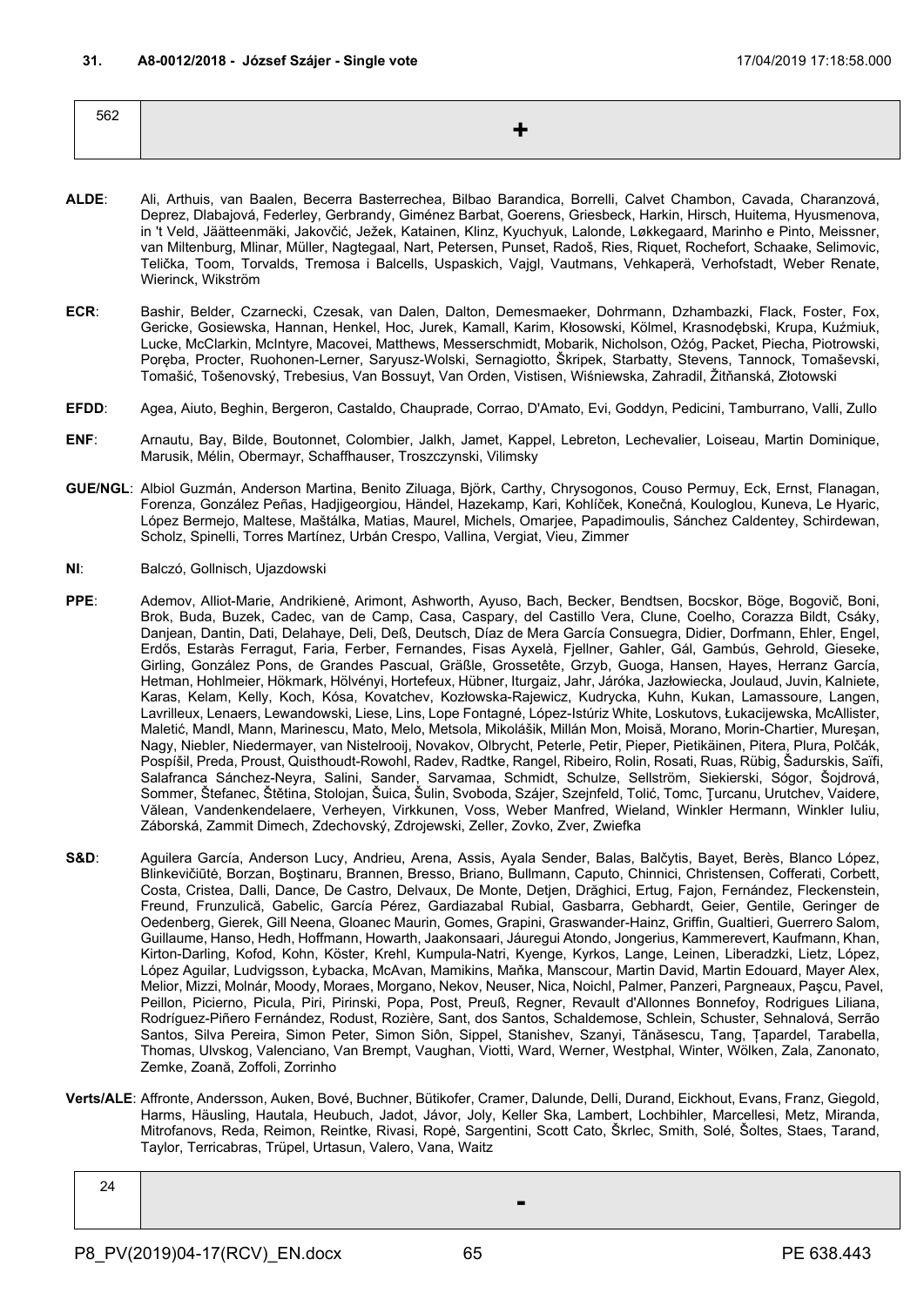- **ECR**: Lundgren, Marias, Winberg
- **EFDD**: Aker, Arnott, Bullock, Coburn, D'Ornano, Etheridge, Gill Nathan, James, Payne, Philippot, Reid, Seymour
- **ENF**: Agnew, Batten, Elissen, de Graaff, Pretzell, Stuger, Zijlstra
- **NI**: Kovács

**S&D**: Weidenholzer

- **EFDD**: Meuthen, Moi
- **ENF**: Annemans, Bizzotto, Borghezio, Lancini, Scottà, Zanni, Żółtek
- **GUE/NGL**: Ferreira, Pimenta Lopes, Senra Rodríguez, Viegas
- **NI**: Epitideios, Fountoulis, Montel, Morvai, Papadakis Konstantinos, Sośnierz, Synadinos, Voigt, Zarianopoulos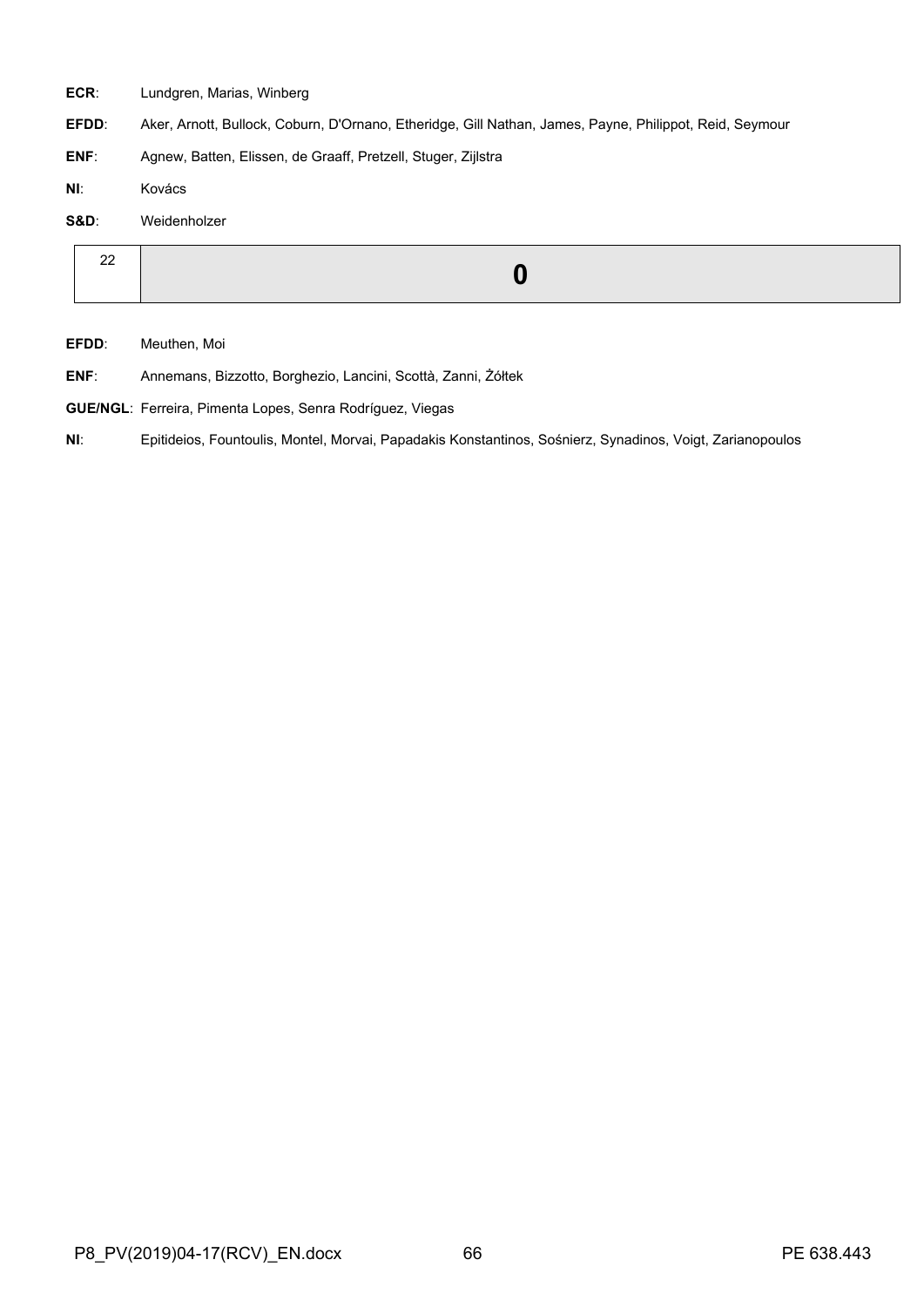| 569 |  |  |
|-----|--|--|
|     |  |  |

- **ALDE**: Ali, Arthuis, van Baalen, Becerra Basterrechea, Bilbao Barandica, Borrelli, Calvet Chambon, Cavada, Charanzová, Deprez, Dlabajová, Federley, Gerbrandy, Giménez Barbat, Goerens, Gräzin, Griesbeck, Harkin, Hirsch, Huitema, Hyusmenova, in 't Veld, Jäätteenmäki, Jakovčić, Ježek, Katainen, Klinz, Kyuchyuk, Lalonde, Løkkegaard, Marinho e Pinto, Meissner, van Miltenburg, Mlinar, Müller, Nagtegaal, Nart, Petersen, Punset, Radoš, Ries, Riquet, Rochefort, Schaake, Selimovic, Telička, Toom, Torvalds, Tremosa i Balcells, Uspaskich, Vajgl, Vautmans, Vehkaperä, Verhofstadt, Weber Renate, Wierinck, Wikström
- **ECR**: Bashir, Belder, Czarnecki, Czesak, van Dalen, Dalton, Demesmaeker, Deva, Dohrmann, Dzhambazki, Flack, Foster, Fox, Gericke, Gosiewska, Hannan, Henkel, Hoc, Jurek, Kamall, Karim, Kłosowski, Kölmel, Krasnodębski, Krupa, Kuźmiuk, Lucke, McClarkin, McIntyre, Macovei, Matthews, Messerschmidt, Mobarik, Nicholson, Ożóg, Packet, Piecha, Piotrowski, Poręba, Procter, Ruohonen-Lerner, Saryusz-Wolski, Sernagiotto, Škripek, Starbatty, Stevens, Tannock, Tomaševski, Tomašić, Tošenovský, Trebesius, Van Bossuyt, Van Orden, Vistisen, Wiśniewska, Zahradil, Žitňanská, Złotowski
- **EFDD**: Agea, Aiuto, Beghin, Castaldo, Chauprade, Corrao, D'Amato, Evi, Meuthen, Pedicini, Tamburrano, Valli, Zullo
- **ENF**: Arnautu, Bay, Bilde, Borghezio, Boutonnet, Colombier, Jalkh, Jamet, Lebreton, Lechevalier, Loiseau, Martin Dominique, Mélin, Troszczynski
- **GUE/NGL**: Albiol Guzmán, Anderson Martina, Benito Ziluaga, Björk, Carthy, Chrysogonos, Couso Permuy, Eck, Ernst, Ferreira, Flanagan, Forenza, González Peñas, Hadjigeorgiou, Händel, Hazekamp, Kari, Kohlíček, Konečná, Kouloglou, Kuneva, Le Hyaric, López Bermejo, Maltese, Maštálka, Matias, Maurel, Michels, Omarjee, Papadimoulis, Pimenta Lopes, Sánchez Caldentey, Schirdewan, Scholz, Spinelli, Torres Martínez, Urbán Crespo, Vallina, Vergiat, Viegas, Vieu, Zimmer
- **NI**: Balczó, Gollnisch, Kovács, Montel, Morvai, Ujazdowski
- **PPE**: Ademov, Alliot-Marie, Andrikienė, Arimont, Ashworth, Ayuso, Bach, Becker, Bendtsen, Bocskor, Böge, Bogovič, Boni, Brok, Buda, Buzek, Cadec, van de Camp, Casa, Caspary, del Castillo Vera, Clune, Coelho, Corazza Bildt, Csáky, Danjean, Dantin, Dati, Delahaye, Deli, Deß, Deutsch, Díaz de Mera García Consuegra, Didier, Dorfmann, Ehler, Engel, Erdős, Estaràs Ferragut, Faria, Ferber, Fernandes, Fisas Ayxelà, Fjellner, Gahler, Gál, Gambús, Gehrold, Gieseke, Girling, González Pons, de Grandes Pascual, Gräßle, Grossetête, Grzyb, Guoga, Hansen, Hayes, Herranz García, Hetman, Hohlmeier, Hökmark, Hölvényi, Hortefeux, Hübner, Iturgaiz, Jahr, Járóka, Jazłowiecka, Joulaud, Juvin, Kalniete, Karas, Kelam, Kelly, Koch, Kósa, Kovatchev, Kozłowska-Rajewicz, Kudrycka, Kuhn, Kukan, Lamassoure, Langen, Lavrilleux, Lenaers, Lewandowski, Liese, Lins, Lope Fontagné, López-Istúriz White, Loskutovs, Łukacijewska, McAllister, Maletić, Mandl, Mann, Marinescu, Mato, Melo, Metsola, Mikolášik, Millán Mon, Moisă, Morano, Morin-Chartier, Mureşan, Nagy, Niebler, Niedermayer, van Nistelrooij, Novakov, Olbrycht, Peterle, Petir, Pieper, Pietikäinen, Pitera, Plura, Polčák, Pospíšil, Preda, Proust, Quisthoudt-Rowohl, Radev, Radtke, Rangel, Ribeiro, Rolin, Rosati, Ruas, Rübig, Šadurskis, Saïfi, Salafranca Sánchez-Neyra, Salini, Sander, Sarvamaa, Schmidt, Schulze, Schwab, Sellström, Siekierski, Sógor, Šojdrová, Sommer, Štefanec, Štětina, Stolojan, Šuica, Šulin, Svoboda, Szájer, Szejnfeld, Tolić, Tomc, Ţurcanu, Urutchev, Vaidere, Vălean, Vandenkendelaere, Verheyen, Virkkunen, Voss, Weber Manfred, Wieland, Winkler Hermann, Winkler Iuliu, Záborská, Zammit Dimech, Zdechovský, Zdrojewski, Zeller, Zovko, Zver, Zwiefka
- S&D: Aguilera García, Anderson Lucy, Andrieu, Arena, Assis, Ayala Sender, Balas, Balčytis, Bayet, Berès, Blanco López, Blinkevičiūtė, Borzan, Boştinaru, Brannen, Bresso, Briano, Bullmann, Caputo, Chinnici, Christensen, Cofferati, Corbett, Costa, Cristea, Dalli, Dance, De Castro, Delvaux, De Monte, Detjen, Drăghici, Ertug, Fajon, Fernández, Fleckenstein, Freund, Frunzulică, Gabelic, García Pérez, Gardiazabal Rubial, Gasbarra, Gebhardt, Geier, Gentile, Geringer de Oedenberg, Gierek, Gill Neena, Gloanec Maurin, Gomes, Grapini, Graswander-Hainz, Griffin, Gualtieri, Guerrero Salom, Guillaume, Hanso, Hedh, Hoffmann, Howarth, Jaakonsaari, Jáuregui Atondo, Jongerius, Kadenbach, Kammerevert, Kaufmann, Khan, Kirton-Darling, Kofod, Kohn, Köster, Krehl, Kumpula-Natri, Kyenge, Kyrkos, Lange, Leinen, Liberadzki, Lietz, López, López Aguilar, Ludvigsson, Łybacka, McAvan, Mamikins, Maňka, Manscour, Martin David, Martin Edouard, Mayer Alex, Melior, Mizzi, Molnár, Moody, Moraes, Morgano, Nekov, Neuser, Nica, Noichl, Palmer, Panzeri, Pargneaux, Paşcu, Pavel, Peillon, Picierno, Picula, Piri, Pirinski, Popa, Post, Preuß, Regner, Revault d'Allonnes Bonnefoy, Rodrigues Liliana, Rodríguez-Piñero Fernández, Rodust, Rozière, Sant, dos Santos, Schaldemose, Schlein, Schuster, Sehnalová, Serrão Santos, Silva Pereira, Simon Peter, Simon Siôn, Sippel, Stanishev, Szanyi, Tănăsescu, Tang, Țapardel, Tarabella, Thomas, Ulvskog, Valenciano, Van Brempt, Vaughan, Viotti, Ward, Weidenholzer, Werner, Westphal, Winter, Wölken, Zala, Zanonato, Zemke, Zoană, Zoffoli, Zorrinho
- **Verts/ALE**: Affronte, Andersson, Auken, Bové, Buchner, Bütikofer, Cramer, Dalunde, Delli, Durand, Eickhout, Evans, Franz, Giegold, Harms, Häusling, Hautala, Heubuch, Jadot, Jávor, Joly, Keller Ska, Lambert, Lamberts, Lochbihler, Marcellesi, Metz, Miranda, Mitrofanovs, Reda, Reimon, Reintke, Rivasi, Ropė, Sargentini, Scott Cato, Škrlec, Smith, Solé, Šoltes, Staes, Tarand, Taylor, Terricabras, Trüpel, Urtasun, Valero, Vana, Waitz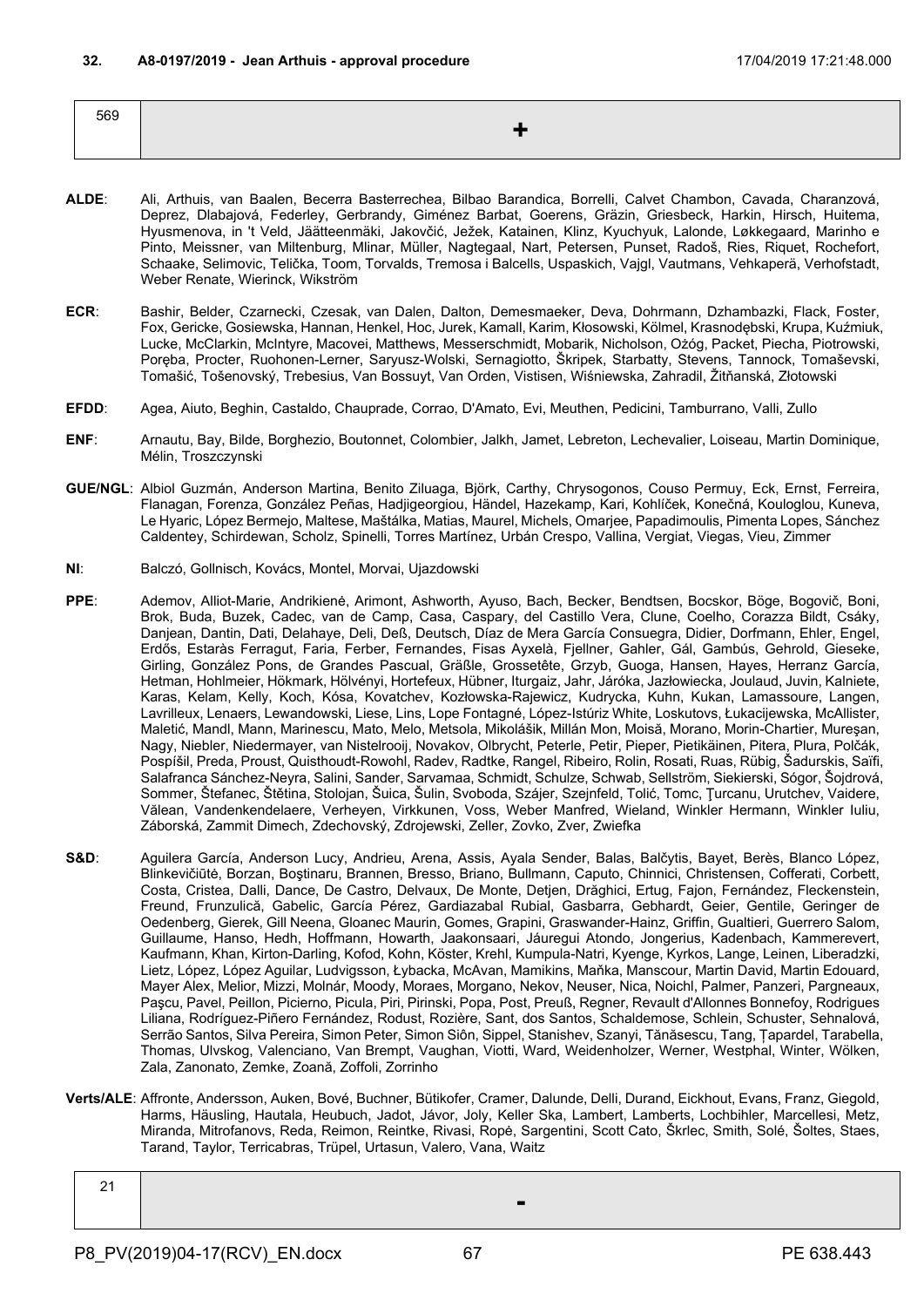**EFDD**: Aker, Arnott, Bergeron, Bullock, Coburn, Etheridge, Gill Nathan, Goddyn, James, Payne, Reid, Seymour

**ENF**: Agnew, Batten, Elissen, de Graaff, Marusik, Stuger, Zijlstra, Żółtek

**NI**: Voigt

|--|--|

**ECR**: Lundgren, Marias, Winberg

**EFDD**: D'Ornano, Moi, Philippot

**ENF**: Annemans, Bizzotto, Kappel, Lancini, Obermayr, Pretzell, Schaffhauser, Scottà, Vilimsky, Zanni

**GUE/NGL**: Senra Rodríguez

**NI**: Epitideios, Fountoulis, Papadakis Konstantinos, Sośnierz, Synadinos, Zarianopoulos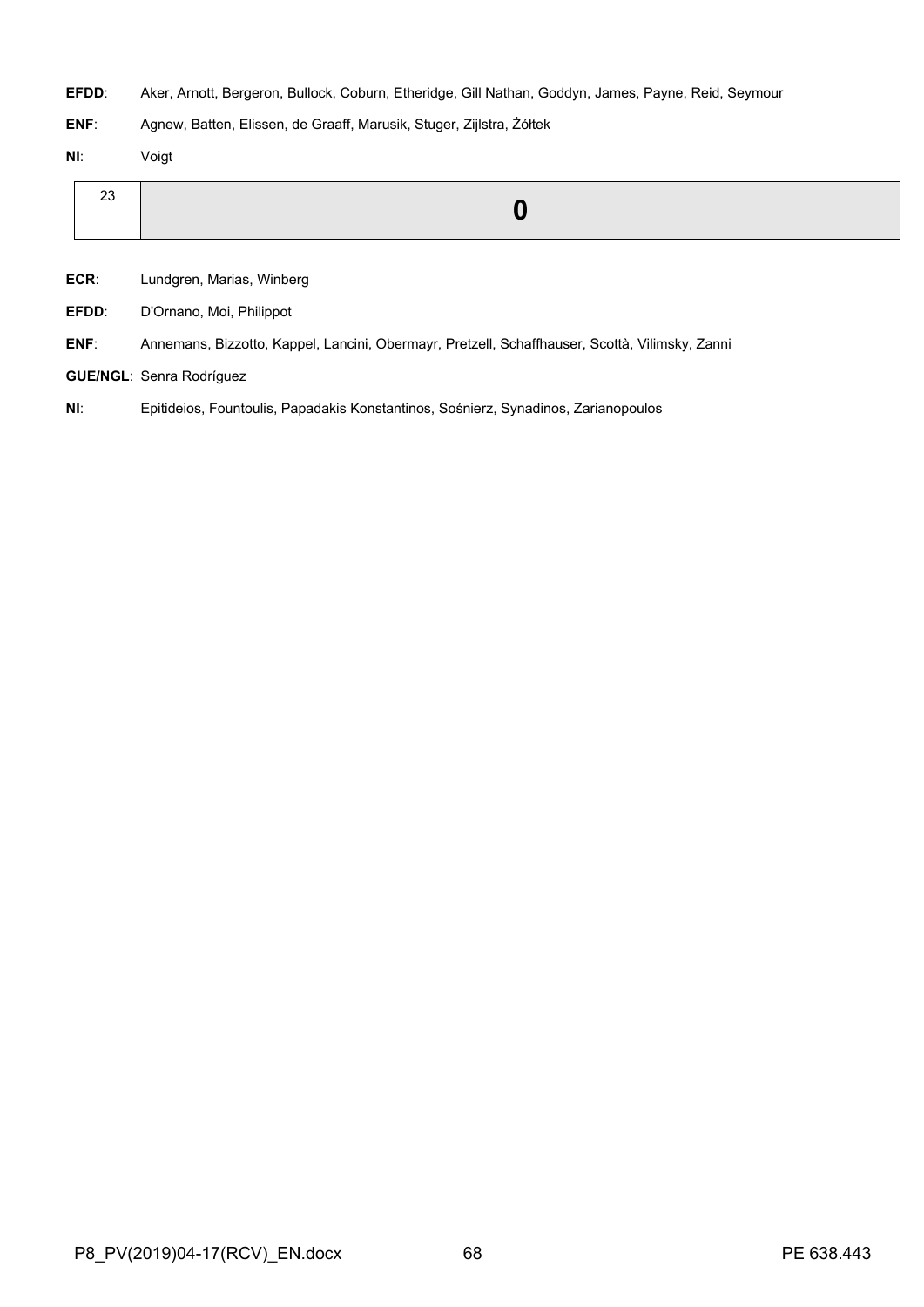| $- - -$<br>$-1$ |  |
|-----------------|--|
|                 |  |
|                 |  |

- **ALDE**: Ali, Arthuis, van Baalen, Becerra Basterrechea, Bilbao Barandica, Borrelli, Calvet Chambon, Cavada, Charanzová, Deprez, Dlabajová, Federley, Gerbrandy, Giménez Barbat, Goerens, Gräzin, Griesbeck, Harkin, Hirsch, Huitema, Hyusmenova, in 't Veld, Jäätteenmäki, Jakovčić, Ježek, Katainen, Klinz, Kyuchyuk, Lalonde, Løkkegaard, Marinho e Pinto, Meissner, van Miltenburg, Mlinar, Müller, Nagtegaal, Nart, Petersen, Punset, Radoš, Ries, Riquet, Rochefort, Schaake, Selimovic, Telička, Toom, Torvalds, Tremosa i Balcells, Uspaskich, Vajgl, Vautmans, Vehkaperä, Verhofstadt, Weber Renate, Wierinck, Wikström
- **ECR**: Bashir, Belder, van Dalen, Dalton, Demesmaeker, Deva, Flack, Foster, Fox, Hannan, Karim, Lucke, McClarkin, McIntyre, Matthews, Mobarik, Nicholson, Packet, Procter, Škripek, Stevens, Tannock, Tomaševski, Van Bossuyt, Van Orden
- **EFDD**: Agea, Aiuto, Beghin, Bergeron, Castaldo, Chauprade, Corrao, D'Amato, D'Ornano, Evi, Goddyn, Meuthen, Pedicini, Philippot, Tamburrano, Valli, Zullo
- **ENF**: Annemans, Arnautu, Bay, Bilde, Bizzotto, Borghezio, Boutonnet, Colombier, Jalkh, Jamet, Kappel, Lancini, Lebreton, Lechevalier, Loiseau, Martin Dominique, Mélin, Obermayr, Schaffhauser, Scottà, Troszczynski, Vilimsky, Zanni
- **GUE/NGL**: Benito Ziluaga, Björk, Ernst, Forenza, González Peñas, Hazekamp, Kari, Kohlíček, Konečná, Le Hyaric, Maštálka, Maurel, Omarjee, Sánchez Caldentey, Schirdewan, Scholz, Spinelli, Torres Martínez, Urbán Crespo, Vergiat, Vieu, Zimmer
- **NI**: Balczó, Epitideios, Fountoulis, Gollnisch, Kovács, Montel, Morvai, Synadinos, Ujazdowski
- **PPE**: Ademov, Alliot-Marie, Andrikienė, Arimont, Ashworth, Ayuso, Bach, Becker, Bendtsen, Bocskor, Böge, Bogovič, Boni, Brok, Buda, Buzek, Cadec, van de Camp, Casa, Caspary, del Castillo Vera, Clune, Coelho, Corazza Bildt, Csáky, Danjean, Dantin, Dati, Delahaye, Deli, Deß, Deutsch, Díaz de Mera García Consuegra, Didier, Dorfmann, Ehler, Engel, Erdős, Estaràs Ferragut, Faria, Ferber, Fernandes, Fisas Ayxelà, Fjellner, Gahler, Gál, Gambús, Gehrold, Gieseke, Girling, González Pons, de Grandes Pascual, Gräßle, Grossetête, Grzyb, Guoga, Hansen, Hayes, Herranz García, Hetman, Hohlmeier, Hökmark, Hölvényi, Hortefeux, Hübner, Iturgaiz, Jahr, Járóka, Jazłowiecka, Joulaud, Juvin, Kalniete, Karas, Kelam, Kelly, Koch, Kósa, Kovatchev, Kozłowska-Rajewicz, Kudrycka, Kuhn, Kukan, Lamassoure, Langen, Lavrilleux, Lenaers, Lewandowski, Liese, Lins, Lope Fontagné, López-Istúriz White, Loskutovs, Łukacijewska, McAllister, Maletić, Mandl, Mann, Marinescu, Mato, Metsola, Mikolášik, Millán Mon, Moisă, Morano, Morin-Chartier, Mureşan, Nagy, Niebler, Niedermayer, van Nistelrooij, Novakov, Olbrycht, Peterle, Petir, Pieper, Pietikäinen, Pitera, Plura, Polčák, Pospíšil, Preda, Proust, Quisthoudt-Rowohl, Radev, Radtke, Rangel, Ribeiro, Rolin, Rosati, Ruas, Rübig, Šadurskis, Saïfi, Salafranca Sánchez-Neyra, Salini, Sander, Sarvamaa, Schmidt, Schulze, Schwab, Sellström, Siekierski, Sógor, Šojdrová, Sommer, Štefanec, Stolojan, Šuica, Šulin, Svoboda, Szájer, Szejnfeld, Tolić, Tomc, Ţurcanu, Urutchev, Vaidere, Vălean, Vandenkendelaere, Verheyen, Virkkunen, Voss, Weber Manfred, Wieland, Winkler Hermann, Winkler Iuliu, Záborská, Zammit Dimech, Zdechovský, Zdrojewski, Zeller, Zovko, Zver, Zwiefka
- S&D: Aguilera García, Anderson Lucy, Andrieu, Arena, Assis, Ayala Sender, Balas, Balčytis, Bayet, Berès, Blanco López, Blinkevičiūtė, Borzan, Boştinaru, Brannen, Bresso, Briano, Bullmann, Caputo, Chinnici, Christensen, Cofferati, Corbett, Costa, Cristea, Dalli, Dance, De Castro, Delvaux, De Monte, Detjen, Drăghici, Ertug, Fajon, Fernández, Fleckenstein, Freund, Frunzulică, Gabelic, García Pérez, Gardiazabal Rubial, Gasbarra, Gebhardt, Geier, Gentile, Geringer de Oedenberg, Gierek, Gill Neena, Gloanec Maurin, Gomes, Grapini, Graswander-Hainz, Griffin, Gualtieri, Guerrero Salom, Guillaume, Hanso, Hedh, Hoffmann, Howarth, Jaakonsaari, Jáuregui Atondo, Jongerius, Kadenbach, Kammerevert, Kaufmann, Khan, Kirton-Darling, Kofod, Kohn, Köster, Krehl, Kumpula-Natri, Kyenge, Kyrkos, Lange, Leinen, Liberadzki, Lietz, López, López Aguilar, Ludvigsson, Łybacka, McAvan, Mamikins, Maňka, Manscour, Martin David, Martin Edouard, Mayer Alex, Melior, Mizzi, Molnár, Moody, Moraes, Morgano, Nekov, Neuser, Nica, Noichl, Palmer, Panzeri, Pargneaux, Paşcu, Pavel, Peillon, Picierno, Picula, Piri, Pirinski, Popa, Post, Preuß, Regner, Revault d'Allonnes Bonnefoy, Rodrigues Liliana, Rodríguez-Piñero Fernández, Rodust, Rozière, Sant, dos Santos, Schaldemose, Schlein, Schuster, Sehnalová, Serrão Santos, Silva Pereira, Simon Peter, Simon Siôn, Sippel, Stanishev, Szanyi, Tănăsescu, Tang, Țapardel, Tarabella, Thomas, Ulvskog, Valenciano, Van Brempt, Vaughan, Viotti, Ward, Weidenholzer, Werner, Westphal, Winter, Wölken, Zala, Zanonato, Zemke, Zoană, Zoffoli, Zorrinho
- **Verts/ALE**: Affronte, Andersson, Bové, Buchner, Bütikofer, Cramer, Dalunde, Delli, Durand, Eickhout, Evans, Franz, Giegold, Harms, Häusling, Hautala, Heubuch, Jadot, Jávor, Joly, Keller Ska, Lambert, Lamberts, Lochbihler, Marcellesi, Metz, Miranda, Mitrofanovs, Reda, Reimon, Reintke, Rivasi, Ropė, Sargentini, Scott Cato, Škrlec, Smith, Solé, Šoltes, Staes, Taylor, Terricabras, Urtasun, Valero, Vana, Waitz

| $\sim$<br>26 |                          |
|--------------|--------------------------|
|              | $\overline{\phantom{a}}$ |

**ECR**: Czesak, Gosiewska, Hoc, Jurek, Kłosowski, Krasnodębski, Krupa, Kuźmiuk, Macovei, Ożóg, Piecha, Piotrowski, Poręba, Saryusz-Wolski, Wiśniewska, Złotowski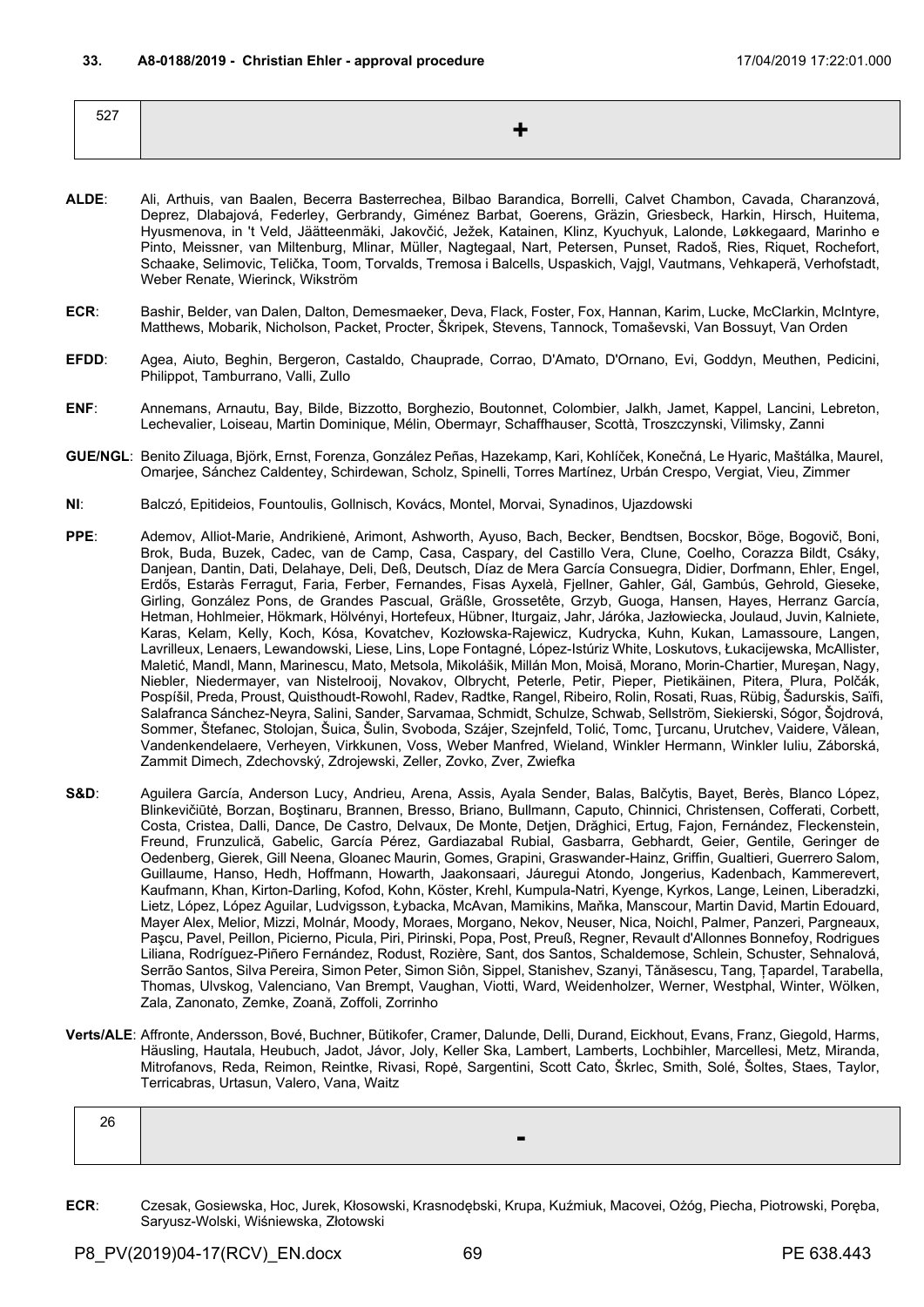## **EFDD**: Payne

- **ENF**: Agnew, Batten, Elissen, de Graaff, Pretzell, Stuger, Zijlstra
- **NI**: Papadakis Konstantinos, Zarianopoulos

| --<br>55 |  |
|----------|--|
|----------|--|

- **ECR**: Czarnecki, Dohrmann, Dzhambazki, Gericke, Henkel, Kölmel, Lundgren, Messerschmidt, Ruohonen-Lerner, Sernagiotto, Starbatty, Tomašić, Tošenovský, Trebesius, Vistisen, Winberg, Zahradil, Žitňanská
- **EFDD**: Aker, Arnott, Bullock, Coburn, Etheridge, Gill Nathan, James, Moi, Reid, Seymour
- **ENF**: Marusik, Żółtek
- **GUE/NGL**: Albiol Guzmán, Anderson Martina, Carthy, Chrysogonos, Couso Permuy, Eck, Ferreira, Flanagan, Hadjigeorgiou, Händel, Kouloglou, Kuneva, López Bermejo, Maltese, Matias, Michels, Papadimoulis, Pimenta Lopes, Senra Rodríguez, Vallina, Viegas
- **NI**: Sośnierz, Voigt
- **PPE**: Štětina

**Verts/ALE**: Auken

| ПОПРАВКИ В ПОДАДЕНИТЕ ГЛАСОВЕ И НАМЕРЕНИЯ ЗА ГЛАСУВАНЕ - CORRECCIONES E INTENCIONES DE VOTO - OPRAVY<br><u> HLASOVÁNÍ A SDĚLENÍ O ÚMYSLU HLASOVAT - STEMMERETTELSER OG -INTENTIONER - BERICHTIGUNGEN DES</u><br>STIMMVERHALTENS UND BEABSICHTIGTES STIMMVERHALTEN - HÄÄLETUSE PARANDUSED JA HÄÄLETUSKAVATSUSED -<br>ΔΙΟΡΘΩΣΕΙΣ ΚΑΙ ΠΡΟΘΕΣΕΙΣ ΨΗΦΟΥ - CORRECTIONS TO VOTES AND VOTING INTENTIONS - CORRECTIONS ET INTENTIONS DE<br>VOTE - IZMJENE DANIH GLASOVA I NAMJERE GLASAČA - CORREZIONI E INTENZIONI DI VOTO - BALSOJUMU LABOJUMI UN NODOMI<br>BALSOT - BALSAVIMO PATAISYMAI IR KETINIMAI - SZAVAZATOK HELYESBÍTÉSEI ÉS SZAVAZÁSI SZÁNDÉKOK - KORREZZJONIJIET<br><u>U INTENZJONIJIET GHALL-VOT - RECTIFICATIES STEMGEDRAG/ VOORGENOMEN STEMGEDRAG - KOREKTY GŁOSOWANIA I ZAMIAR</u><br>GŁOSOWANIA - CORRECÇÕES E INTENÇÕES DE VOTO - CORECTĂRI ȘI INTENȚII DE VOT OPRAVY HLASOVANIA A ZÁMERY PRI<br>HLASOVANÍ - CEARTÚCHÁIN AR AN VÓTA AGUS INTINNÍ VÓTÁLA - POPRAVKI IN NAMERE GLASOVANJA -<br>ÄÄNESTYSKÄYTTÄYTYMISTÄ JA ÄÄNESTYSAIKEITA KOSKEVAT ILMOITUKSET - RÄTTELSER/AVSIKTSFÖRKLARINGAR TILL<br><b>AVGIVNA RÖSTER</b> |
|------------------------------------------------------------------------------------------------------------------------------------------------------------------------------------------------------------------------------------------------------------------------------------------------------------------------------------------------------------------------------------------------------------------------------------------------------------------------------------------------------------------------------------------------------------------------------------------------------------------------------------------------------------------------------------------------------------------------------------------------------------------------------------------------------------------------------------------------------------------------------------------------------------------------------------------------------------------------------------------------------------------------------------------------------------------------------------------------------------------------------------|
| Margrete Auken                                                                                                                                                                                                                                                                                                                                                                                                                                                                                                                                                                                                                                                                                                                                                                                                                                                                                                                                                                                                                                                                                                                     |
| Ryszard Czarnecki                                                                                                                                                                                                                                                                                                                                                                                                                                                                                                                                                                                                                                                                                                                                                                                                                                                                                                                                                                                                                                                                                                                  |
|                                                                                                                                                                                                                                                                                                                                                                                                                                                                                                                                                                                                                                                                                                                                                                                                                                                                                                                                                                                                                                                                                                                                    |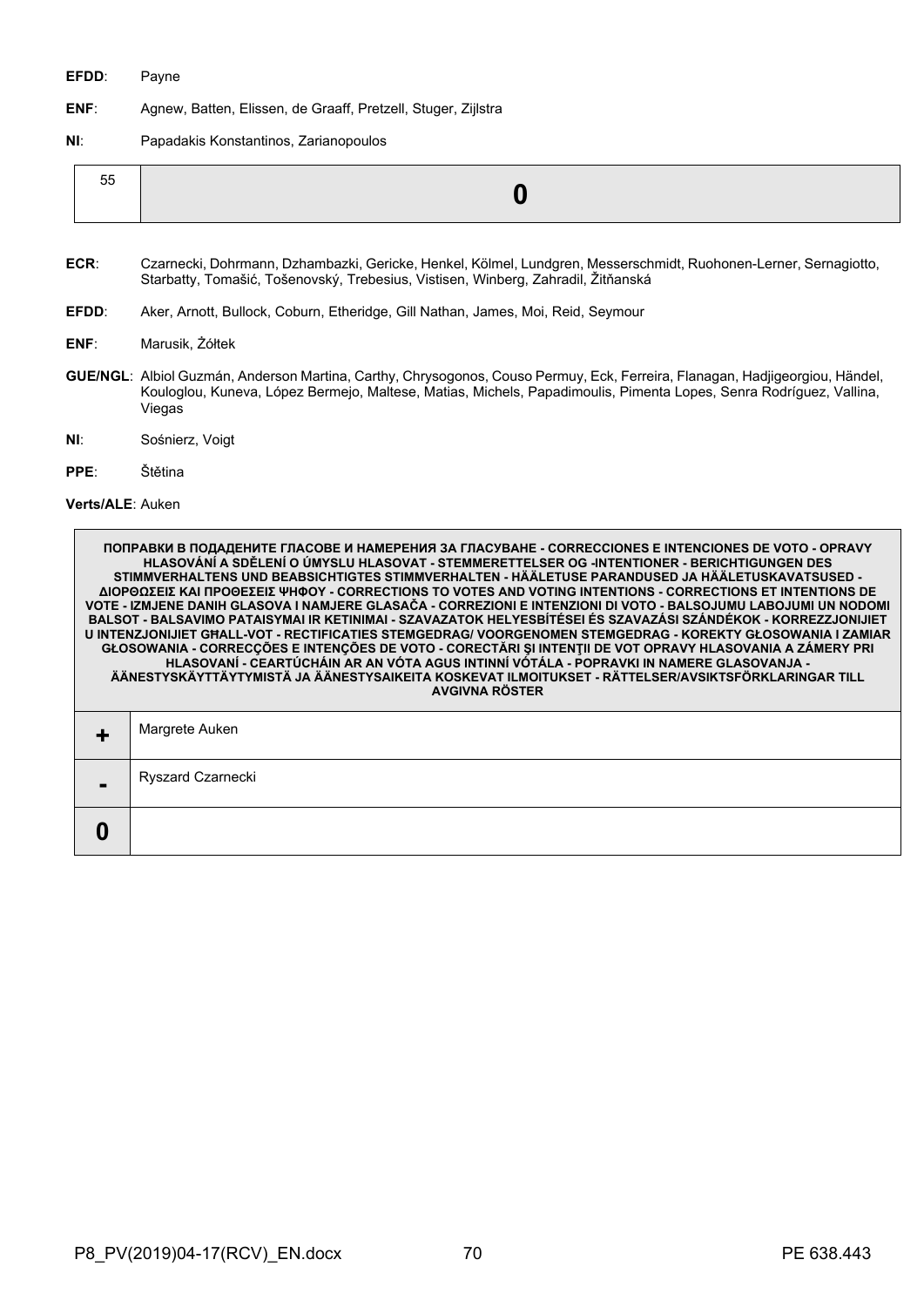| 555 |  |
|-----|--|
|     |  |

- **ALDE**: Ali, Arthuis, van Baalen, Becerra Basterrechea, Bilbao Barandica, Borrelli, Calvet Chambon, Cavada, Charanzová, Deprez, Dlabajová, Federley, Gerbrandy, Giménez Barbat, Goerens, Gräzin, Griesbeck, Harkin, Hirsch, Huitema, Hyusmenova, in 't Veld, Jäätteenmäki, Jakovčić, Ježek, Katainen, Klinz, Kyuchyuk, Lalonde, Løkkegaard, Marinho e Pinto, Meissner, van Miltenburg, Mlinar, Müller, Nagtegaal, Nart, Petersen, Punset, Radoš, Ries, Riquet, Rochefort, Schaake, Selimovic, Telička, Toom, Torvalds, Tremosa i Balcells, Uspaskich, Vajgl, Vautmans, Vehkaperä, Verhofstadt, Weber Renate, Wierinck, Wikström
- **ECR**: Bashir, Belder, Czarnecki, Czesak, van Dalen, Dalton, Demesmaeker, Deva, Dohrmann, Dzhambazki, Flack, Foster, Fox, Gericke, Gosiewska, Hannan, Henkel, Hoc, Jurek, Kamall, Karim, Kłosowski, Kölmel, Krasnodębski, Krupa, Kuźmiuk, Lucke, McClarkin, McIntyre, Macovei, Matthews, Messerschmidt, Mobarik, Nicholson, Ożóg, Packet, Piecha, Piotrowski, Poręba, Procter, Ruohonen-Lerner, Saryusz-Wolski, Sernagiotto, Škripek, Starbatty, Stevens, Tannock, Tomaševski, Tomašić, Tošenovský, Trebesius, Van Bossuyt, Van Orden, Vistisen, Wiśniewska, Zahradil, Žitňanská, Złotowski
- **EFDD**: Agea, Aiuto, Beghin, Castaldo, Chauprade, Corrao, D'Ornano, Evi, Pedicini, Philippot, Tamburrano, Valli, Zullo
- **ENF**: Bizzotto, Borghezio, Lancini, Scottà, Zanni
- **GUE/NGL**: Albiol Guzmán, Anderson Martina, Benito Ziluaga, Carthy, Chrysogonos, Couso Permuy, Eck, Ernst, Ferreira, Flanagan, Forenza, González Peñas, Hadjigeorgiou, Händel, Kari, Kohlíček, Konečná, Kouloglou, Kuneva, Le Hyaric, López Bermejo, Maltese, Maštálka, Matias, Maurel, Michels, Omarjee, Papadimoulis, Pimenta Lopes, Sánchez Caldentey, Schirdewan, Scholz, Spinelli, Torres Martínez, Urbán Crespo, Vallina, Vergiat, Viegas, Vieu, Zimmer
- **NI**: Balczó, Kovács, Montel, Ujazdowski, Voigt
- **PPE**: Ademov, Alliot-Marie, Andrikienė, Arimont, Ashworth, Ayuso, Bach, Becker, Bendtsen, Bocskor, Böge, Bogovič, Boni, Buda, Buzek, Cadec, van de Camp, Casa, Caspary, del Castillo Vera, Clune, Coelho, Corazza Bildt, Csáky, Danjean, Dantin, Dati, Delahaye, Deli, Deß, Deutsch, Díaz de Mera García Consuegra, Didier, Dorfmann, Ehler, Engel, Erdős, Estaràs Ferragut, Faria, Ferber, Fernandes, Fisas Ayxelà, Fjellner, Gahler, Gál, Gambús, Gehrold, Gieseke, Girling, González Pons, de Grandes Pascual, Gräßle, Grossetête, Grzyb, Guoga, Hansen, Hayes, Herranz García, Hetman, Hohlmeier, Hökmark, Hölvényi, Hortefeux, Hübner, Iturgaiz, Jahr, Járóka, Jazłowiecka, Joulaud, Juvin, Kalniete, Karas, Kelam, Kelly, Koch, Kósa, Kovatchev, Kozłowska-Rajewicz, Kudrycka, Kuhn, Kukan, Lamassoure, Langen, Lavrilleux, Lenaers, Lewandowski, Liese, Lins, Lope Fontagné, López-Istúriz White, Loskutovs, Łukacijewska, McAllister, Maletić, Mandl, Mann, Marinescu, Mato, Melo, Metsola, Mikolášik, Millán Mon, Moisă, Morano, Morin-Chartier, Mureşan, Nagy, Niebler, Niedermayer, van Nistelrooij, Novakov, Olbrycht, Peterle, Petir, Pieper, Pietikäinen, Pitera, Plura, Polčák, Pospíšil, Preda, Proust, Quisthoudt-Rowohl, Radev, Radtke, Rangel, Ribeiro, Rolin, Rosati, Ruas, Rübig, Šadurskis, Saïfi, Salafranca Sánchez-Neyra, Salini, Sander, Sarvamaa, Schmidt, Schulze, Schwab, Sellström, Siekierski, Sógor, Šojdrová, Sommer, Štefanec, Štětina, Stolojan, Šuica, Šulin, Svoboda, Szájer, Szejnfeld, Tolić, Tomc, Ţurcanu, Urutchev, Vaidere, Vălean, Vandenkendelaere, Verheyen, Virkkunen, Voss, Weber Manfred, Wieland, Winkler Hermann, Winkler Iuliu, Záborská, Zammit Dimech, Zdechovský, Zdrojewski, Zeller, Zovko, Zver, Zwiefka
- S&D: Aguilera García, Anderson Lucy, Andrieu, Arena, Assis, Ayala Sender, Balas, Balčytis, Bayet, Berès, Blanco López, Blinkevičiūtė, Borzan, Boştinaru, Brannen, Bresso, Briano, Bullmann, Caputo, Chinnici, Christensen, Cofferati, Corbett, Costa, Cristea, Dalli, Dance, De Castro, Delvaux, De Monte, Detjen, Drăghici, Ertug, Fajon, Fernández, Fleckenstein, Freund, Frunzulică, Gabelic, García Pérez, Gardiazabal Rubial, Gasbarra, Gebhardt, Geier, Gentile, Geringer de Oedenberg, Gierek, Gill Neena, Gloanec Maurin, Gomes, Grapini, Graswander-Hainz, Griffin, Gualtieri, Guerrero Salom, Guillaume, Hanso, Hedh, Hoffmann, Howarth, Jaakonsaari, Jáuregui Atondo, Jongerius, Kadenbach, Kammerevert, Kaufmann, Khan, Kirton-Darling, Kofod, Kohn, Köster, Krehl, Kumpula-Natri, Kyenge, Kyrkos, Lange, Leinen, Liberadzki, Lietz, López, López Aguilar, Ludvigsson, Łybacka, McAvan, Mamikins, Maňka, Manscour, Martin David, Martin Edouard, Mayer Alex, Melior, Mizzi, Molnár, Moody, Moraes, Morgano, Nekov, Neuser, Nica, Noichl, Palmer, Panzeri, Pargneaux, Paşcu, Pavel, Peillon, Picierno, Picula, Piri, Pirinski, Popa, Post, Preuß, Regner, Revault d'Allonnes Bonnefoy, Rodrigues Liliana, Rodríguez-Piñero Fernández, Rodust, Rozière, Sant, dos Santos, Schaldemose, Schlein, Schuster, Sehnalová, Serrão Santos, Silva Pereira, Simon Peter, Simon Siôn, Sippel, Stanishev, Szanyi, Tănăsescu, Tang, Țapardel, Tarabella, Thomas, Ulvskog, Valenciano, Van Brempt, Vaughan, Viotti, Ward, Weidenholzer, Werner, Westphal, Winter, Wölken, Zala, Zanonato, Zemke, Zoană, Zoffoli, Zorrinho
- **Verts/ALE**: Affronte, Auken, Bové, Buchner, Bütikofer, Cramer, Dalunde, Delli, Durand, Eickhout, Evans, Franz, Giegold, Harms, Häusling, Hautala, Heubuch, Jadot, Jávor, Joly, Keller Ska, Lambert, Lamberts, Lochbihler, Marcellesi, Metz, Miranda, Mitrofanovs, Reda, Reimon, Reintke, Rivasi, Ropė, Sargentini, Scott Cato, Škrlec, Smith, Solé, Šoltes, Staes, Tarand, Taylor, Terricabras, Trüpel, Urtasun, Valero, Vana, Waitz

| 26 |  |
|----|--|
|    |  |
|    |  |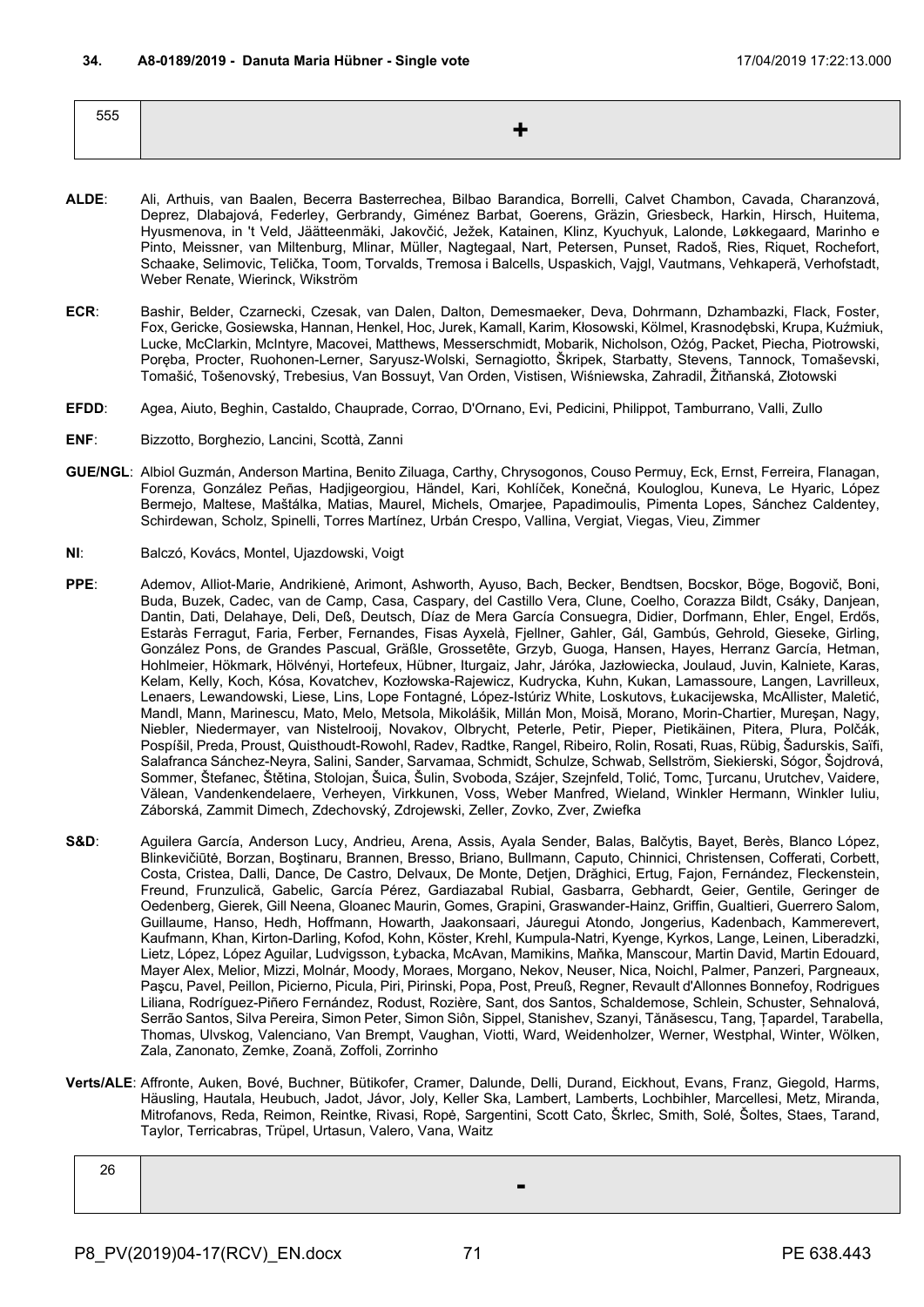**ECR**: Lundgren, Marias, Winberg

**EFDD**: Aker, Bullock, Coburn, Etheridge, Gill Nathan, James, Payne, Reid, Seymour

**ENF**: Elissen, de Graaff, Marusik, Pretzell, Stuger, Zijlstra, Żółtek

## **GUE/NGL**: Hazekamp

**NI**: Epitideios, Fountoulis, Papadakis Konstantinos, Sośnierz, Synadinos, Zarianopoulos

|--|

**EFDD**: Arnott, Bergeron, Goddyn, Meuthen, Moi

- **ENF**: Agnew, Annemans, Arnautu, Batten, Bay, Bilde, Boutonnet, Colombier, Jalkh, Jamet, Kappel, Lebreton, Lechevalier, Loiseau, Martin Dominique, Mélin, Obermayr, Schaffhauser, Troszczynski, Vilimsky
- **GUE/NGL**: Björk, Senra Rodríguez
- **NI**: Gollnisch, Morvai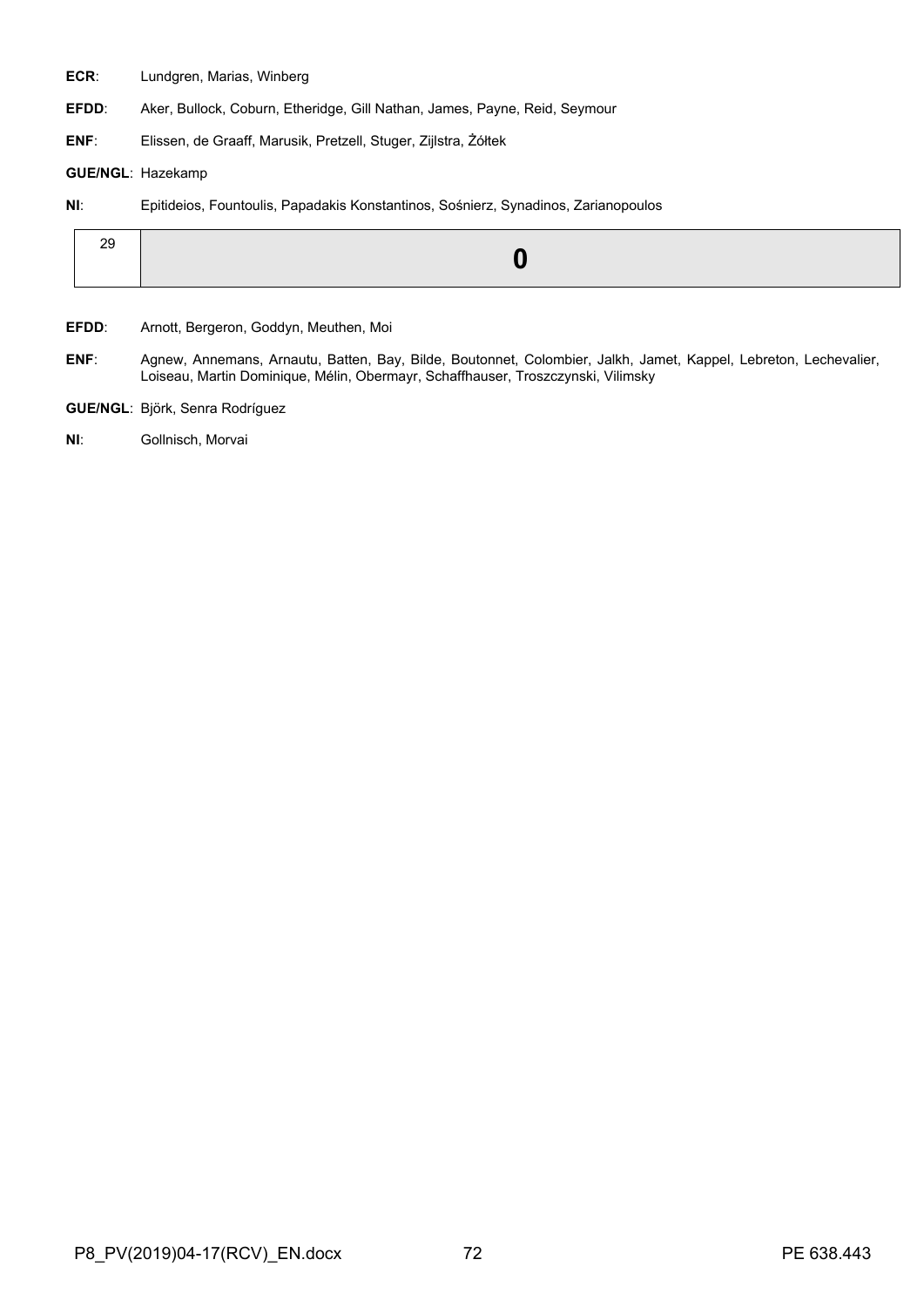| 78 |       |
|----|-------|
|    | ╶╶╋╴╵ |
|    |       |

- **ECR**: van Dalen, Marias, Škripek
- **EFDD**: Agea, Aiuto, Aker, Arnott, Beghin, Bullock, Castaldo, Coburn, Corrao, D'Amato, D'Ornano, Etheridge, Evi, Gill Nathan, James, Payne, Pedicini, Philippot, Reid, Seymour, Valli, Zullo
- **ENF**: Agnew, Annemans, Arnautu, Batten, Bay, Bilde, Bizzotto, Borghezio, Boutonnet, Colombier, Elissen, de Graaff, Jalkh, Jamet, Lancini, Lebreton, Lechevalier, Loiseau, Martin Dominique, Mélin, Pretzell, Schaffhauser, Scottà, Stuger, Troszczynski, Zanni, Zijlstra

**GUE/NGL**: Ferreira, Forenza, Hadjigeorgiou, Kari, Pimenta Lopes, Senra Rodríguez, Viegas

**NI**: Epitideios, Fountoulis, Gollnisch, Montel, Morvai, Papadakis Konstantinos, Synadinos, Voigt, Zarianopoulos

**PPE**: McAllister, Morin-Chartier, Sarvamaa, Tolić

**S&D:** Briano, De Castro, Pavel, Stanishev, Valenciano

#### **Verts/ALE**: Harms

| $\Lambda$ $\Lambda$ 1 |  |
|-----------------------|--|
|                       |  |

- **ALDE**: Ali, Arthuis, van Baalen, Becerra Basterrechea, Bilbao Barandica, Borrelli, Calvet Chambon, Cavada, Charanzová, Deprez, Dlabajová, Federley, Gerbrandy, Giménez Barbat, Goerens, Griesbeck, Harkin, Hirsch, Huitema, Hyusmenova, in 't Veld, Jäätteenmäki, Jakovčić, Ježek, Katainen, Klinz, Kyuchyuk, Lalonde, Løkkegaard, Marinho e Pinto, Meissner, van Miltenburg, Mlinar, Müller, Nagtegaal, Nart, Petersen, Punset, Radoš, Ries, Riquet, Rochefort, Schaake, Selimovic, Telička, Toom, Torvalds, Tremosa i Balcells, Uspaskich, Vajgl, Vautmans, Vehkaperä, Verhofstadt, Weber Renate, Wierinck, Wikström
- **ECR**: Bashir, Belder, Czarnecki, Czesak, Dalton, Demesmaeker, Deva, Dzhambazki, Flack, Foster, Fox, Gericke, Gosiewska, Hannan, Henkel, Hoc, Jurek, Kamall, Karim, Kłosowski, Kölmel, Krasnodębski, Krupa, Kuźmiuk, Lucke, Lundgren, McClarkin, McIntyre, Macovei, Matthews, Mobarik, Nicholson, Ożóg, Packet, Piecha, Poręba, Procter, Ruohonen-Lerner, Saryusz-Wolski, Sernagiotto, Starbatty, Stevens, Tannock, Tomaševski, Tomašić, Tošenovský, Trebesius, Van Bossuyt, Van Orden, Winberg, Wiśniewska, Zahradil, Žitňanská, Złotowski
- **EFDD**: Bergeron, Chauprade, Goddyn, Meuthen
- **GUE/NGL**: Chrysogonos, Ernst, Kouloglou, Kuneva, Michels, Papadimoulis, Schirdewan, Scholz, Vergiat, Vieu
- **NI**: Balczó, Kovács, Ujazdowski
- **PPE**: Ademov, Alliot-Marie, Andrikienė, Arimont, Ashworth, Ayuso, Bach, Becker, Bendtsen, Bocskor, Böge, Bogovič, Boni, Brok, Buda, Buzek, Cadec, van de Camp, Casa, Caspary, del Castillo Vera, Clune, Coelho, Corazza Bildt, Csáky, Danjean, Dantin, Dati, Delahaye, Deli, Deß, Deutsch, Díaz de Mera García Consuegra, Didier, Dorfmann, Ehler, Engel, Erdős, Estaràs Ferragut, Faria, Ferber, Fernandes, Fisas Ayxelà, Fjellner, Gahler, Gál, Gambús, Gehrold, Gieseke, Girling, González Pons, de Grandes Pascual, Gräßle, Grossetête, Grzyb, Guoga, Hansen, Hayes, Herranz García, Hetman, Hohlmeier, Hökmark, Hölvényi, Hortefeux, Hübner, Iturgaiz, Jahr, Jazłowiecka, Joulaud, Juvin, Kalniete, Karas, Kelam, Kelly, Koch, Kósa, Kovatchev, Kozłowska-Rajewicz, Kudrycka, Kuhn, Kukan, Lamassoure, Langen, Lavrilleux, Lenaers, Lewandowski, Liese, Lins, Lope Fontagné, López-Istúriz White, Loskutovs, Łukacijewska, Maletić, Mandl, Mann, Marinescu, Mato, Melo, Metsola, Mikolášik, Millán Mon, Moisă, Morano, Mureşan, Nagy, Niebler, Niedermayer, van Nistelrooij, Novakov, Olbrycht, Peterle, Petir, Pieper, Pietikäinen, Pitera, Plura, Polčák, Pospíšil, Preda, Proust, Quisthoudt-Rowohl, Radev, Radtke, Rangel, Ribeiro, Rolin, Rosati, Ruas, Rübig, Šadurskis, Saïfi, Salafranca Sánchez-Neyra, Salini, Sander, Schmidt, Schulze, Schwab, Sellström, Siekierski, Sógor, Šojdrová, Sommer, Štefanec, Štětina, Stolojan, Šuica, Šulin, Svoboda, Szájer, Szejnfeld, Tomc, Ţurcanu, Urutchev, Vaidere, Vălean, Vandenkendelaere, Verheyen, Virkkunen, Voss, Weber Manfred, Wieland, Winkler Hermann, Winkler Iuliu, Záborská, Zammit Dimech, Zdechovský, Zdrojewski, Zeller, Zovko, Zver, Zwiefka
- S&D: Aguilera García, Anderson Lucy, Andrieu, Arena, Assis, Ayala Sender, Balas, Balčytis, Bayet, Berès, Blanco López, Blinkevičiūtė, Borzan, Boştinaru, Brannen, Bresso, Bullmann, Caputo, Chinnici, Christensen, Cofferati, Corbett, Costa, Cristea, Dalli, Dance, Delvaux, De Monte, Detjen, Drăghici, Ertug, Fajon, Fernández, Fleckenstein, Freund, Frunzulică, Gabelic, García Pérez, Gardiazabal Rubial, Gasbarra, Gebhardt, Geier, Geringer de Oedenberg, Gierek, Gill Neena, Gloanec Maurin, Gomes, Grapini, Graswander-Hainz, Griffin, Gualtieri, Guerrero Salom, Guillaume, Hanso, Hedh,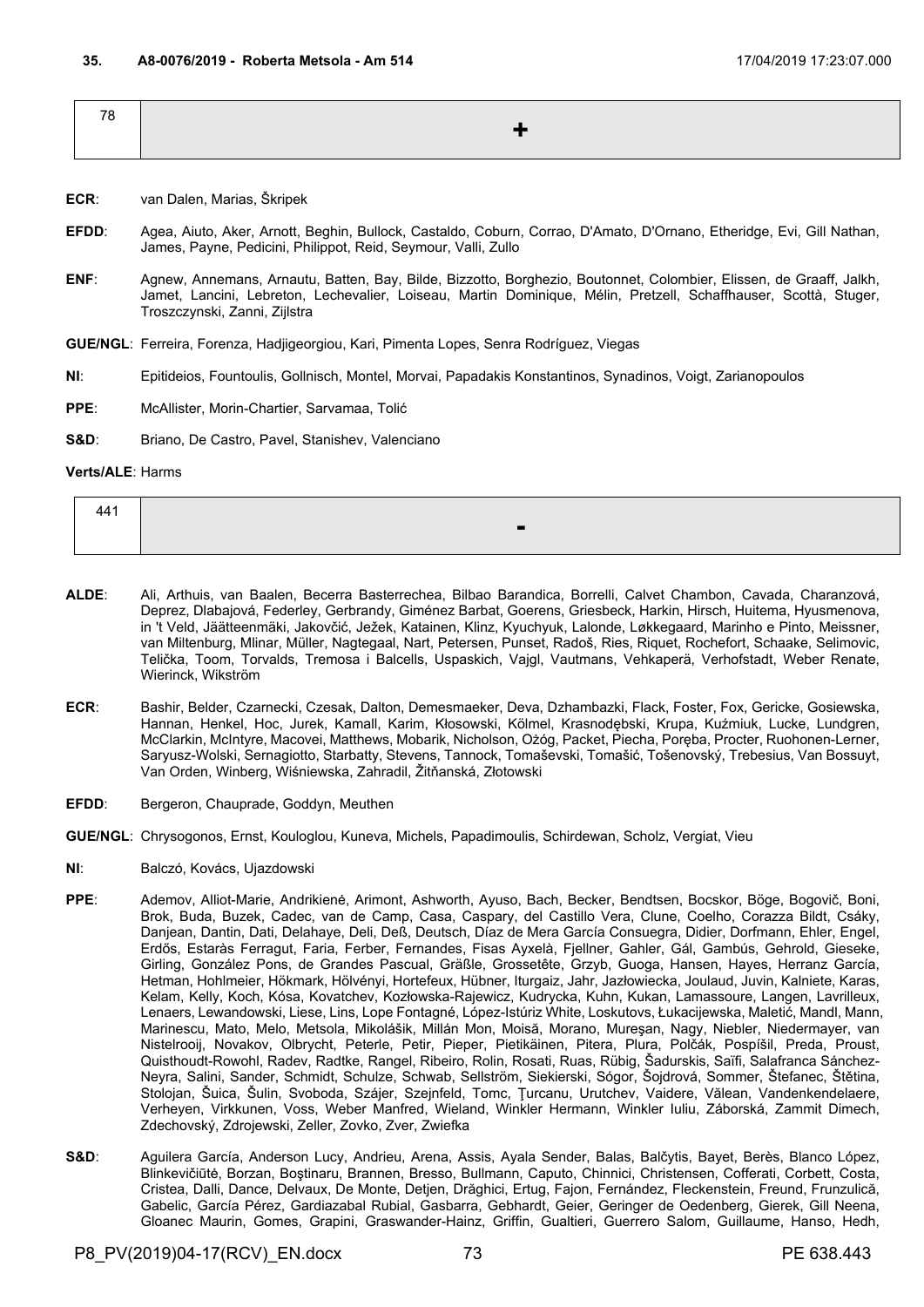Hoffmann, Howarth, Jaakonsaari, Jáuregui Atondo, Jongerius, Kadenbach, Kammerevert, Kaufmann, Khan, Kirton-Darling, Kofod, Kohn, Köster, Krehl, Kumpula-Natri, Kyenge, Kyrkos, Lange, Leinen, Liberadzki, Lietz, López, Ludvigsson, Łybacka, McAvan, Mamikins, Maňka, Manscour, Martin David, Martin Edouard, Mayer Alex, Melior, Mizzi, Molnár, Moody, Moraes, Morgano, Neuser, Nica, Noichl, Palmer, Panzeri, Pargneaux, Paşcu, Peillon, Picierno, Picula, Piri, Pirinski, Popa, Preuß, Regner, Revault d'Allonnes Bonnefoy, Rodrigues Liliana, Rodríguez-Piñero Fernández, Rodust, Rozière, Sant, dos Santos, Schaldemose, Schuster, Sehnalová, Serrão Santos, Silva Pereira, Simon Peter, Simon Siôn, Sippel, Szanyi, Tănăsescu, Tang, Țapardel, Tarabella, Thomas, Ulvskog, Van Brempt, Vaughan, Viotti, Ward, Weidenholzer, Werner, Westphal, Winter, Wölken, Zala, Zanonato, Zemke, Zoană, Zoffoli

| 88 |  |
|----|--|
|    |  |

**ECR**: Dohrmann, Messerschmidt, Piotrowski, Vistisen

**EFDD**: Moi

- **ENF**: Kappel, Marusik, Obermayr, Vilimsky, Żółtek
- **GUE/NGL**: Albiol Guzmán, Anderson Martina, Benito Ziluaga, Björk, Carthy, Couso Permuy, Eck, Flanagan, González Peñas, Händel, Hazekamp, Kohlíček, Konečná, Le Hyaric, López Bermejo, Maltese, Maštálka, Matias, Maurel, Omarjee, Sánchez Caldentey, Spinelli, Torres Martínez, Urbán Crespo, Vallina, Zimmer
- **NI**: Sośnierz
- **S&D**: Post, Schlein, Zorrinho
- **Verts/ALE**: Affronte, Andersson, Auken, Bové, Buchner, Bütikofer, Cramer, Dalunde, Delli, Durand, Eickhout, Evans, Franz, Giegold, Häusling, Hautala, Heubuch, Jadot, Jávor, Joly, Keller Ska, Lambert, Lamberts, Lochbihler, Marcellesi, Metz, Miranda, Mitrofanovs, Reda, Reimon, Reintke, Rivasi, Ropė, Sargentini, Scott Cato, Škrlec, Smith, Solé, Šoltes, Staes, Tarand, Taylor, Terricabras, Trüpel, Urtasun, Valero, Vana, Waitz

**ПОПРАВКИ В ПОДАДЕНИТЕ ГЛАСОВЕ И НАМЕРЕНИЯ ЗА ГЛАСУВАНЕ - CORRECCIONES E INTENCIONES DE VOTO - OPRAVY HLASOVÁNÍ A SDĚLENÍ O ÚMYSLU HLASOVAT - STEMMERETTELSER OG -INTENTIONER - BERICHTIGUNGEN DES STIMMVERHALTENS UND BEABSICHTIGTES STIMMVERHALTEN - HÄÄLETUSE PARANDUSED JA HÄÄLETUSKAVATSUSED - ΔΙΟΡΘΩΣΕΙΣ ΚΑΙ ΠΡΟΘΕΣΕΙΣ ΨΗΦΟΥ - CORRECTIONS TO VOTES AND VOTING INTENTIONS - CORRECTIONS ET INTENTIONS DE VOTE - IZMJENE DANIH GLASOVA I NAMJERE GLASAČA - CORREZIONI E INTENZIONI DI VOTO - BALSOJUMU LABOJUMI UN NODOMI BALSOT - BALSAVIMO PATAISYMAI IR KETINIMAI - SZAVAZATOK HELYESBÍTÉSEI ÉS SZAVAZÁSI SZÁNDÉKOK - KORREZZJONIJIET U INTENZJONIJIET GĦALL-VOT - RECTIFICATIES STEMGEDRAG/ VOORGENOMEN STEMGEDRAG - KOREKTY GŁOSOWANIA I ZAMIAR GŁOSOWANIA - CORRECÇÕES E INTENÇÕES DE VOTO - CORECTĂRI ŞI INTENŢII DE VOT OPRAVY HLASOVANIA A ZÁMERY PRI HLASOVANÍ - CEARTÚCHÁIN AR AN VÓTA AGUS INTINNÍ VÓTÁLA - POPRAVKI IN NAMERE GLASOVANJA - ÄÄNESTYSKÄYTTÄYTYMISTÄ JA ÄÄNESTYSAIKEITA KOSKEVAT ILMOITUKSET - RÄTTELSER/AVSIKTSFÖRKLARINGAR TILL AVGIVNA RÖSTER +** Marek Jurek, Dario Tamburrano

| $\blacksquare$ | Elisabeth Morin-Chartier, Petri Sarvamaa |
|----------------|------------------------------------------|
|                | Rebecca Harms                            |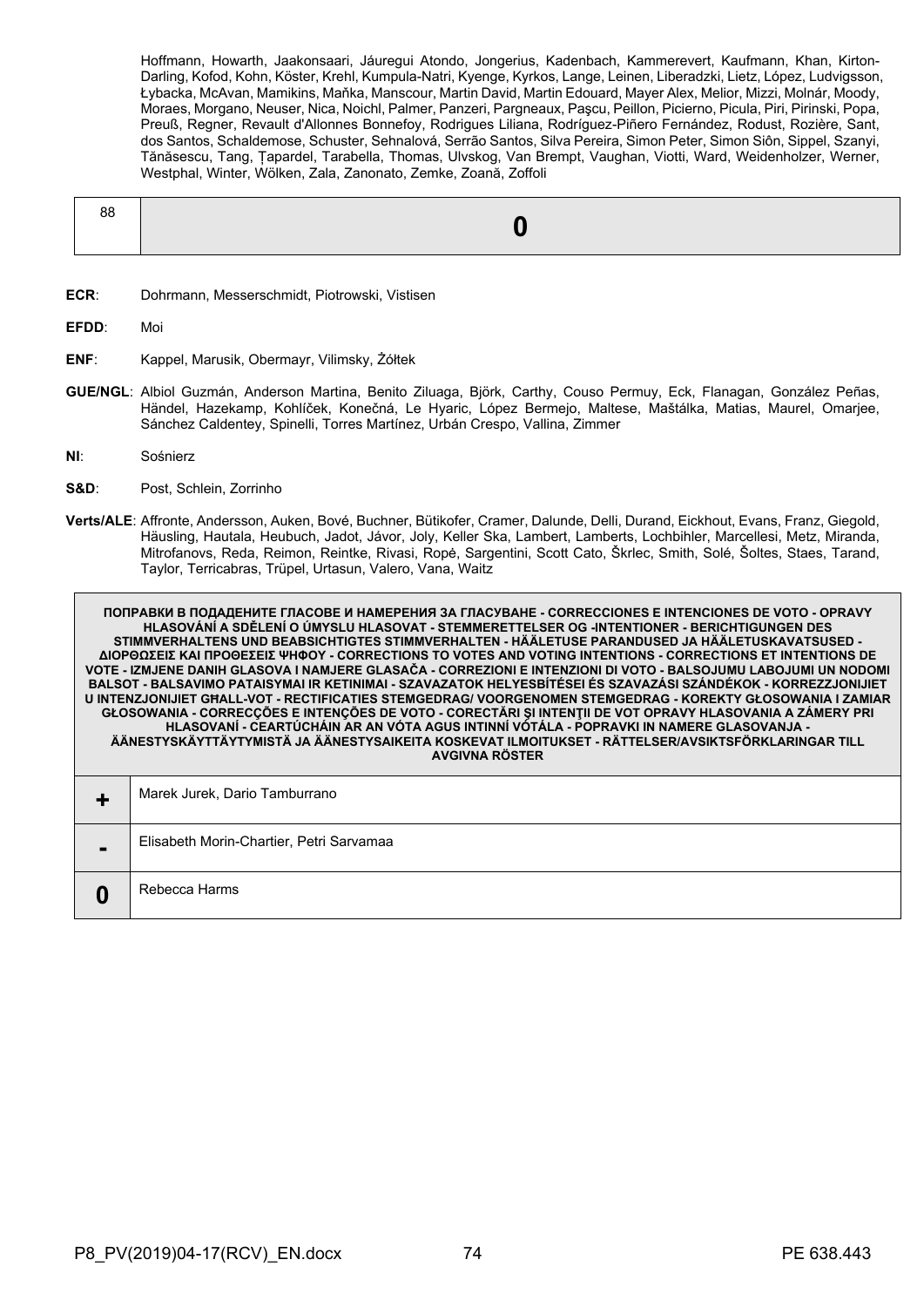| 403 |  |
|-----|--|
|     |  |
|     |  |

- **ALDE**: Ali, Arthuis, van Baalen, Becerra Basterrechea, Bilbao Barandica, Borrelli, Calvet Chambon, Cavada, Charanzová, Deprez, Dlabajová, Federley, Gerbrandy, Giménez Barbat, Goerens, Gräzin, Griesbeck, Harkin, Hirsch, Huitema, Hyusmenova, in 't Veld, Jäätteenmäki, Jakovčić, Ježek, Katainen, Klinz, Kyuchyuk, Lalonde, Løkkegaard, Marinho e Pinto, Meissner, van Miltenburg, Mlinar, Müller, Nagtegaal, Nart, Petersen, Punset, Radoš, Ries, Riquet, Rochefort, Schaake, Selimovic, Telička, Toom, Torvalds, Tremosa i Balcells, Uspaskich, Vajgl, Vautmans, Vehkaperä, Verhofstadt, Weber Renate, Wierinck, Wikström
- **ECR**: Czarnecki, Czesak, Demesmaeker, Dzhambazki, Gosiewska, Henkel, Hoc, Jurek, Kłosowski, Kölmel, Krasnodębski, Krupa, Kuźmiuk, Lucke, Macovei, Ożóg, Packet, Piecha, Piotrowski, Poręba, Saryusz-Wolski, Starbatty, Stevens, Tomaševski, Trebesius, Van Bossuyt, Wiśniewska, Žitňanská, Złotowski
- **EFDD:** Bergeron, Goddyn, Meuthen
- **ENF**: Marusik
- **GUE/NGL**: Chrysogonos, Kouloglou
- **NI**: Balczó, Sośnierz, Ujazdowski
- **PPE**: Ademov, Alliot-Marie, Andrikienė, Arimont, Ashworth, Ayuso, Bach, Becker, Bendtsen, Böge, Bogovič, Boni, Brok, Buda, Buzek, Cadec, van de Camp, Casa, Caspary, del Castillo Vera, Clune, Coelho, Corazza Bildt, Danjean, Dantin, Dati, Delahaye, Deß, Díaz de Mera García Consuegra, Didier, Dorfmann, Ehler, Engel, Estaràs Ferragut, Faria, Ferber, Fernandes, Fisas Ayxelà, Fjellner, Gahler, Gambús, Gehrold, Gieseke, Girling, González Pons, de Grandes Pascual, Gräßle, Grossetête, Grzyb, Guoga, Hansen, Hayes, Herranz García, Hetman, Hohlmeier, Hökmark, Hortefeux, Hübner, Iturgaiz, Jahr, Jazłowiecka, Joulaud, Juvin, Kalniete, Karas, Kelam, Kelly, Koch, Kovatchev, Kozłowska-Rajewicz, Kudrycka, Kuhn, Kukan, Lamassoure, Langen, Lavrilleux, Lenaers, Lewandowski, Liese, Lins, Lope Fontagné, López-Istúriz White, Loskutovs, Łukacijewska, McAllister, Maletić, Mandl, Mann, Marinescu, Mato, Melo, Metsola, Mikolášik, Millán Mon, Moisă, Morano, Morin-Chartier, Mureşan, Nagy, Niebler, Niedermayer, van Nistelrooij, Novakov, Olbrycht, Peterle, Petir, Pieper, Pietikäinen, Pitera, Plura, Polčák, Pospíšil, Preda, Proust, Quisthoudt-Rowohl, Radev, Radtke, Rangel, Ribeiro, Rolin, Rosati, Ruas, Rübig, Šadurskis, Saïfi, Salafranca Sánchez-Neyra, Salini, Sander, Sarvamaa, Schmidt, Schulze, Schwab, Sellström, Siekierski, Šojdrová, Sommer, Štefanec, Štětina, Stolojan, Šuica, Šulin, Svoboda, Szejnfeld, Tomc, Ţurcanu, Urutchev, Vaidere, Vălean, Vandenkendelaere, Verheyen, Virkkunen, Voss, Weber Manfred, Wieland, Winkler Hermann, Winkler Iuliu, Záborská, Zammit Dimech, Zdechovský, Zdrojewski, Zeller, Zovko, Zver, Zwiefka
- **S&D**: Aguilera García, Anderson Lucy, Andrieu, Arena, Assis, Ayala Sender, Balčytis, Bayet, Berès, Blanco López, Blinkevičiūtė, Borzan, Boştinaru, Brannen, Bresso, Briano, Bullmann, Caputo, Chinnici, Christensen, Corbett, Costa, Cristea, Dalli, Dance, De Castro, Delvaux, De Monte, Detjen, Drăghici, Ertug, Fajon, Fernández, Fleckenstein, Freund, Frunzulică, Gabelic, García Pérez, Gardiazabal Rubial, Gasbarra, Gebhardt, Geier, Gentile, Geringer de Oedenberg, Gierek, Gill Neena, Gloanec Maurin, Gomes, Grapini, Graswander-Hainz, Griffin, Gualtieri, Guerrero Salom, Guillaume, Hanso, Hedh, Hoffmann, Howarth, Jaakonsaari, Jáuregui Atondo, Jongerius, Kadenbach, Kammerevert, Kaufmann, Khan, Kirton-Darling, Kofod, Kohn, Krehl, Kumpula-Natri, Kyenge, Kyrkos, Lange, Leinen, Liberadzki, Lietz, López, López Aguilar, Ludvigsson, Łybacka, McAvan, Mamikins, Maňka, Manscour, Martin David, Mayer Alex, Melior, Mizzi, Molnár, Moody, Moraes, Morgano, Neuser, Nica, Palmer, Panzeri, Pargneaux, Paşcu, Pavel, Peillon, Picierno, Picula, Piri, Pirinski, Popa, Preuß, Regner, Revault d'Allonnes Bonnefoy, Rodrigues Liliana, Rodríguez-Piñero Fernández, Rodust, Rozière, Sant, dos Santos, Schaldemose, Schuster, Sehnalová, Serrão Santos, Silva Pereira, Simon Peter, Simon Siôn, Sippel, Stanishev, Tănăsescu, Tang, Țapardel, Tarabella, Ulvskog, Valenciano, Van Brempt, Vaughan, Ward, Weidenholzer, Werner, Westphal, Winter, Wölken, Zala, Zanonato, Zemke, Zoană, Zoffoli, Zorrinho

# **Verts/ALE**: Harms

| 162 |   |
|-----|---|
|     | - |

- **ECR**: van Dalen, Lundgren, Marias, Messerschmidt, Škripek, Vistisen, Winberg
- **EFDD**: Agea, Aiuto, Aker, Arnott, Beghin, Bullock, Castaldo, Coburn, Corrao, D'Amato, D'Ornano, Etheridge, Evi, Gill Nathan, James, Payne, Pedicini, Philippot, Reid, Seymour, Tamburrano, Valli, Zullo
- **ENF**: Agnew, Annemans, Arnautu, Batten, Bay, Bilde, Bizzotto, Borghezio, Boutonnet, Colombier, Elissen, de Graaff, Jalkh, Jamet, Lancini, Lebreton, Lechevalier, Loiseau, Martin Dominique, Mélin, Obermayr, Pretzell, Schaffhauser, Scottà, Stuger, Troszczynski, Vilimsky, Zanni, Zijlstra, Żółtek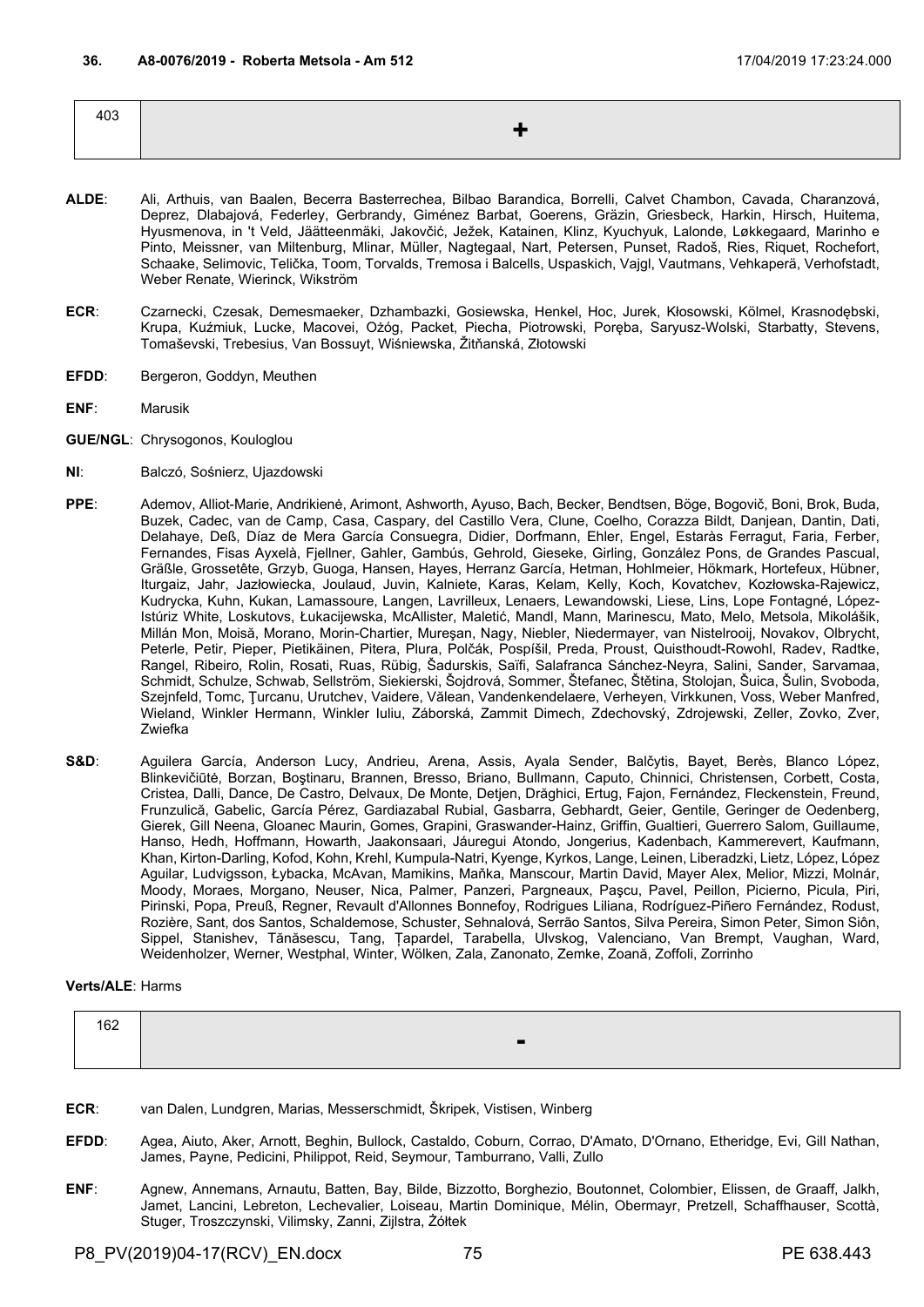- **GUE/NGL**: Albiol Guzmán, Anderson Martina, Benito Ziluaga, Björk, Carthy, Couso Permuy, Eck, Ernst, Ferreira, Flanagan, Forenza, González Peñas, Hadjigeorgiou, Händel, Hazekamp, Kari, Kuneva, Le Hyaric, López Bermejo, Maltese, Matias, Maurel, Michels, Omarjee, Pimenta Lopes, Sánchez Caldentey, Schirdewan, Scholz, Senra Rodríguez, Spinelli, Torres Martínez, Urbán Crespo, Vallina, Vergiat, Viegas, Vieu, Zimmer
- **NI**: Epitideios, Fountoulis, Gollnisch, Kovács, Montel, Papadakis Konstantinos, Synadinos, Voigt, Zarianopoulos
- **PPE**: Tolić
- **S&D**: Balas, Cofferati, Köster, Martin Edouard, Noichl, Post, Szanyi, Thomas, Viotti
- **Verts/ALE**: Affronte, Andersson, Auken, Bové, Buchner, Bütikofer, Cramer, Dalunde, Delli, Durand, Eickhout, Evans, Franz, Giegold, Häusling, Hautala, Heubuch, Jadot, Jávor, Joly, Keller Ska, Lambert, Lamberts, Lochbihler, Marcellesi, Metz, Miranda, Mitrofanovs, Reda, Reimon, Reintke, Rivasi, Sargentini, Scott Cato, Škrlec, Smith, Solé, Šoltes, Staes, Taylor, Terricabras, Trüpel, Urtasun, Valero, Vana, Waitz

| . |  |
|---|--|
|   |  |

- **ECR**: Bashir, Belder, Dalton, Deva, Flack, Foster, Fox, Gericke, Hannan, Kamall, Karim, McClarkin, McIntyre, Matthews, Mobarik, Nicholson, Procter, Ruohonen-Lerner, Sernagiotto, Tannock, Tomašić, Tošenovský, Van Orden, Zahradil
- **EFDD**: Chauprade, Moi
- **ENF**: Kappel
- **GUE/NGL**: Kohlíček, Konečná, Maštálka
- **NI**: Morvai
- **PPE**: Bocskor, Csáky, Deli, Deutsch, Erdős, Gál, Hölvényi, Járóka, Kósa, Sógor
- **S&D**: Schlein

#### **Verts/ALE**: Ropė, Tarand

**ПОПРАВКИ В ПОДАДЕНИТЕ ГЛАСОВЕ И НАМЕРЕНИЯ ЗА ГЛАСУВАНЕ - CORRECCIONES E INTENCIONES DE VOTO - OPRAVY HLASOVÁNÍ A SDĚLENÍ O ÚMYSLU HLASOVAT - STEMMERETTELSER OG -INTENTIONER - BERICHTIGUNGEN DES STIMMVERHALTENS UND BEABSICHTIGTES STIMMVERHALTEN - HÄÄLETUSE PARANDUSED JA HÄÄLETUSKAVATSUSED - ΔΙΟΡΘΩΣΕΙΣ ΚΑΙ ΠΡΟΘΕΣΕΙΣ ΨΗΦΟΥ - CORRECTIONS TO VOTES AND VOTING INTENTIONS - CORRECTIONS ET INTENTIONS DE VOTE - IZMJENE DANIH GLASOVA I NAMJERE GLASAČA - CORREZIONI E INTENZIONI DI VOTO - BALSOJUMU LABOJUMI UN NODOMI BALSOT - BALSAVIMO PATAISYMAI IR KETINIMAI - SZAVAZATOK HELYESBÍTÉSEI ÉS SZAVAZÁSI SZÁNDÉKOK - KORREZZJONIJIET U INTENZJONIJIET GĦALL-VOT - RECTIFICATIES STEMGEDRAG/ VOORGENOMEN STEMGEDRAG - KOREKTY GŁOSOWANIA I ZAMIAR GŁOSOWANIA - CORRECÇÕES E INTENÇÕES DE VOTO - CORECTĂRI ŞI INTENŢII DE VOT OPRAVY HLASOVANIA A ZÁMERY PRI HLASOVANÍ - CEARTÚCHÁIN AR AN VÓTA AGUS INTINNÍ VÓTÁLA - POPRAVKI IN NAMERE GLASOVANJA - ÄÄNESTYSKÄYTTÄYTYMISTÄ JA ÄÄNESTYSAIKEITA KOSKEVAT ILMOITUKSET - RÄTTELSER/AVSIKTSFÖRKLARINGAR TILL AVGIVNA RÖSTER +** Tibor Szanyi **-** Marek Jurek **0**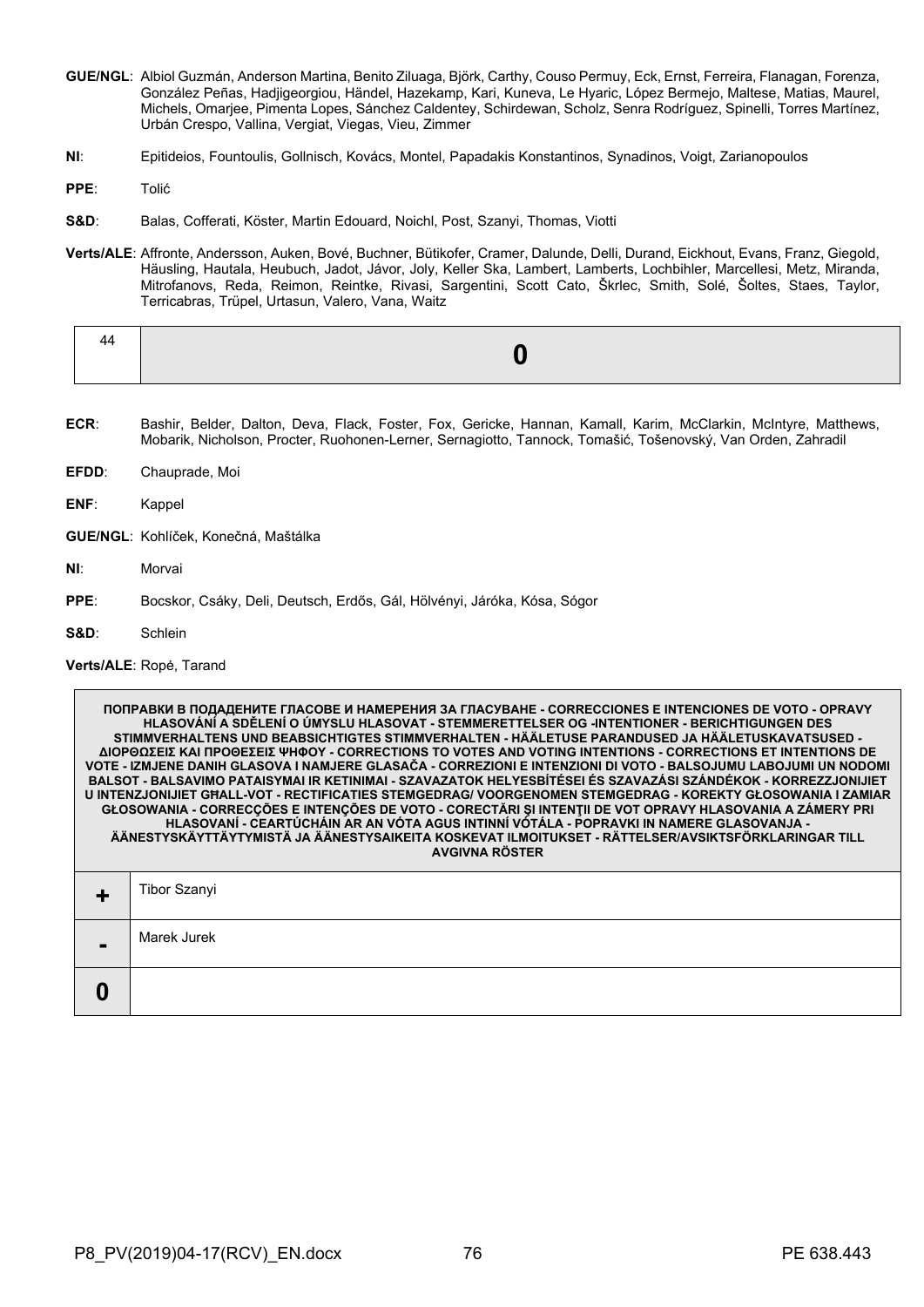| 428 |                          |
|-----|--------------------------|
|     | $\overline{\phantom{a}}$ |
|     |                          |

- **ALDE**: Ali, Arthuis, van Baalen, Becerra Basterrechea, Bilbao Barandica, Borrelli, Calvet Chambon, Cavada, Charanzová, Deprez, Dlabajová, Federley, Gerbrandy, Giménez Barbat, Goerens, Gräzin, Griesbeck, Harkin, Hirsch, Huitema, Hyusmenova, in 't Veld, Jäätteenmäki, Jakovčić, Ježek, Katainen, Klinz, Kyuchyuk, Lalonde, Marinho e Pinto, Meissner, van Miltenburg, Mlinar, Müller, Nagtegaal, Nart, Petersen, Punset, Radoš, Ries, Riquet, Rochefort, Schaake, Selimovic, Telička, Toom, Torvalds, Tremosa i Balcells, Uspaskich, Vajgl, Vautmans, Vehkaperä, Verhofstadt, Weber Renate, Wierinck, Wikström
- **ECR**: Belder, Czarnecki, Czesak, van Dalen, Demesmaeker, Dohrmann, Dzhambazki, Gericke, Gosiewska, Hannan, Henkel, Hoc, Karim, Kłosowski, Kölmel, Krasnodębski, Krupa, Kuźmiuk, Lucke, Lundgren, Macovei, Messerschmidt, Ożóg, Packet, Piecha, Poręba, Ruohonen-Lerner, Saryusz-Wolski, Sernagiotto, Škripek, Starbatty, Stevens, Tomašić, Tošenovský, Trebesius, Van Bossuyt, Vistisen, Winberg, Wiśniewska, Zahradil, Žitňanská, Złotowski
- **EFDD**: Agea, Aiuto, Beghin, Castaldo, Corrao, D'Amato, Evi, Pedicini, Tamburrano, Zullo
- **GUE/NGL**: Chrysogonos
- **NI**: Sośnierz, Ujazdowski
- **PPE**: Ademov, Alliot-Marie, Andrikienė, Arimont, Ayuso, Bach, Becker, Bendtsen, Bocskor, Böge, Bogovič, Brok, Buda, Buzek, Cadec, van de Camp, Casa, Caspary, del Castillo Vera, Clune, Coelho, Corazza Bildt, Csáky, Danjean, Dantin, Dati, Delahaye, Deli, Deß, Deutsch, Díaz de Mera García Consuegra, Didier, Dorfmann, Ehler, Engel, Erdős, Estaràs Ferragut, Faria, Ferber, Fernandes, Fisas Ayxelà, Fjellner, Gahler, Gál, Gambús, Gehrold, Gieseke, González Pons, de Grandes Pascual, Gräßle, Grossetête, Grzyb, Guoga, Hansen, Hayes, Herranz García, Hetman, Hohlmeier, Hökmark, Hölvényi, Hortefeux, Hübner, Iturgaiz, Jahr, Járóka, Jazłowiecka, Joulaud, Juvin, Kalniete, Karas, Kelam, Kelly, Koch, Kósa, Kovatchev, Kozłowska-Rajewicz, Kudrycka, Kuhn, Kukan, Lamassoure, Langen, Lavrilleux, Lenaers, Lewandowski, Liese, Lope Fontagné, López-Istúriz White, Loskutovs, Łukacijewska, McAllister, Maletić, Mandl, Mann, Marinescu, Mato, Melo, Metsola, Mikolášik, Millán Mon, Moisă, Morano, Morin-Chartier, Mureşan, Nagy, Niebler, Niedermayer, van Nistelrooij, Novakov, Olbrycht, Peterle, Petir, Pieper, Pietikäinen, Pitera, Plura, Polčák, Pospíšil, Preda, Proust, Quisthoudt-Rowohl, Radev, Radtke, Rangel, Ribeiro, Rolin, Rosati, Ruas, Rübig, Šadurskis, Saïfi, Salafranca Sánchez-Neyra, Salini, Sander, Sarvamaa, Schmidt, Schulze, Schwab, Sellström, Siekierski, Sógor, Šojdrová, Sommer, Štefanec, Štětina, Stolojan, Šuica, Šulin, Svoboda, Szájer, Szejnfeld, Tolić, Tomc, Ţurcanu, Urutchev, Vaidere, Vălean, Vandenkendelaere, Verheyen, Virkkunen, Voss, Weber Manfred, Wieland, Winkler Hermann, Winkler Iuliu, Záborská, Zammit Dimech, Zdechovský, Zdrojewski, Zeller, Zovko, Zver, Zwiefka
- **S&D**: Aguilera García, Anderson Lucy, Andrieu, Arena, Assis, Ayala Sender, Balčytis, Bayet, Berès, Blanco López, Blinkevičiūtė, Borzan, Boştinaru, Brannen, Bresso, Briano, Bullmann, Caputo, Chinnici, Corbett, Costa, Cristea, Dalli, Dance, De Castro, Delvaux, De Monte, Detjen, Drăghici, Ertug, Fajon, Fernández, Fleckenstein, Freund, Frunzulică, Gabelic, García Pérez, Gardiazabal Rubial, Gasbarra, Gebhardt, Geier, Gentile, Geringer de Oedenberg, Gierek, Gill Neena, Gloanec Maurin, Gomes, Grapini, Graswander-Hainz, Griffin, Gualtieri, Guerrero Salom, Guillaume, Hanso, Hedh, Hoffmann, Howarth, Jaakonsaari, Jáuregui Atondo, Jongerius, Kadenbach, Kammerevert, Kaufmann, Khan, Kirton-Darling, Kohn, Köster, Krehl, Kumpula-Natri, Kyenge, Kyrkos, Lange, Leinen, Liberadzki, Lietz, López, López Aguilar, Ludvigsson, Łybacka, McAvan, Mamikins, Maňka, Manscour, Martin David, Mayer Alex, Melior, Mizzi, Molnár, Moody, Moraes, Morgano, Nekov, Neuser, Nica, Noichl, Palmer, Panzeri, Pargneaux, Paşcu, Pavel, Peillon, Picierno, Picula, Piri, Pirinski, Popa, Preuß, Regner, Revault d'Allonnes Bonnefoy, Rodrigues Liliana, Rodríguez-Piñero Fernández, Rodust, Rozière, Sant, dos Santos, Schlein, Schuster, Sehnalová, Serrão Santos, Silva Pereira, Simon Peter, Simon Siôn, Sippel, Stanishev, Szanyi, Tănăsescu, Tang, Țapardel, Tarabella, Ulvskog, Valenciano, Van Brempt, Vaughan, Viotti, Ward, Werner, Westphal, Winter, Wölken, Zala, Zanonato, Zemke, Zoană, Zoffoli, Zorrinho

| $\sim$<br>$\sim$ |                |
|------------------|----------------|
|                  | $\blacksquare$ |

- **ECR**: Marias
- **EFDD**: Aker, Arnott, Bergeron, Bullock, Chauprade, Coburn, D'Ornano, Etheridge, Gill Nathan, Goddyn, James, Meuthen, Payne, Philippot, Reid, Seymour
- **ENF**: Agnew, Annemans, Batten, de Graaff, Kappel, Marusik, Obermayr, Pretzell, Stuger, Vilimsky, Zijlstra, Żółtek
- **GUE/NGL**: Albiol Guzmán, Anderson Martina, Benito Ziluaga, Björk, Carthy, Couso Permuy, Eck, Ernst, Ferreira, Flanagan, Forenza, González Peñas, Hadjigeorgiou, Händel, Hazekamp, Kari, Le Hyaric, López Bermejo, Maltese, Matias, Maurel, Michels, Omarjee, Pimenta Lopes, Sánchez Caldentey, Schirdewan, Scholz, Senra Rodríguez, Spinelli, Torres Martínez, Urbán Crespo, Vallina, Vergiat, Viegas, Vieu, Zimmer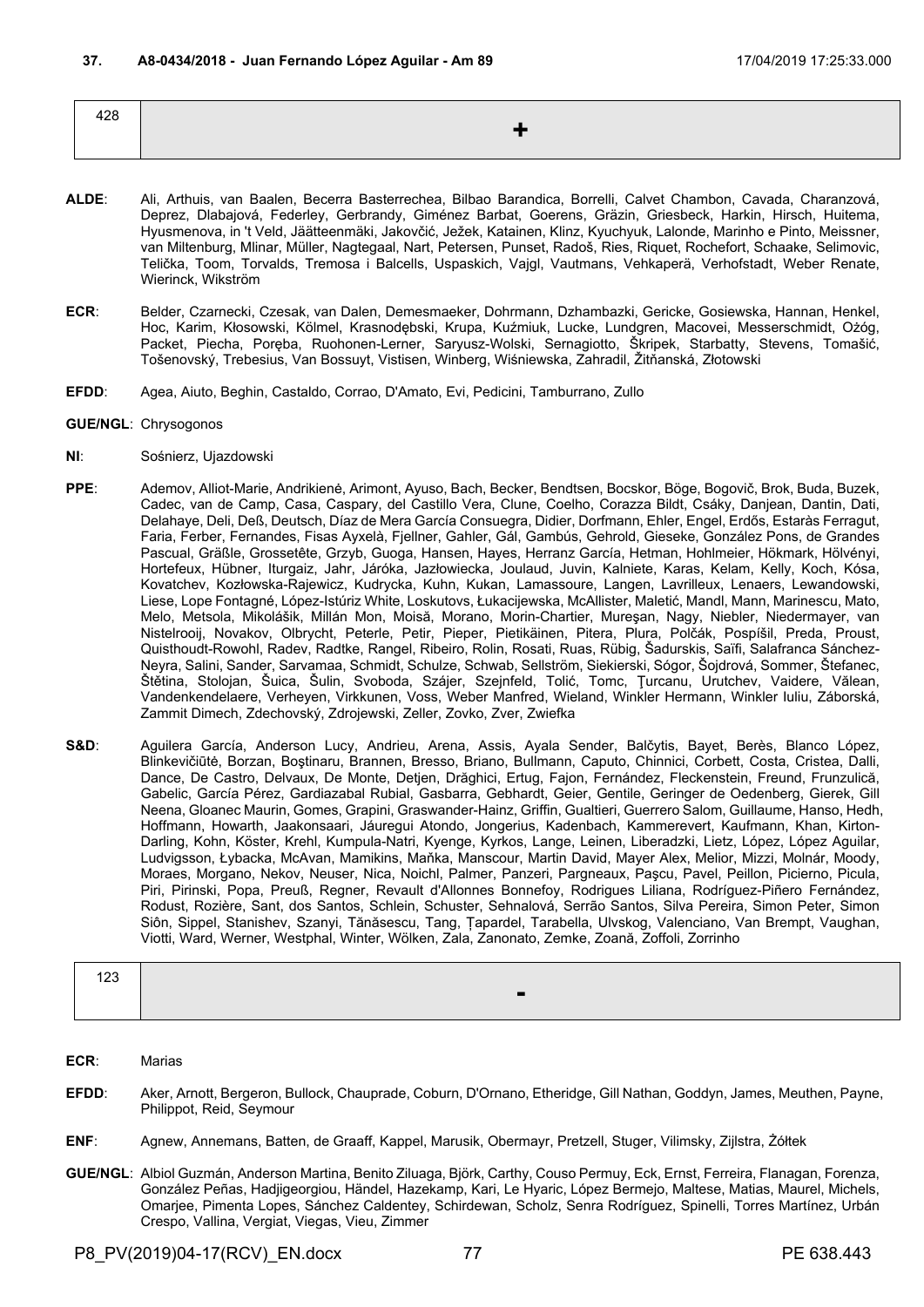- **NI**: Balczó, Epitideios, Fountoulis, Kovács, Montel, Morvai, Papadakis Konstantinos, Synadinos, Voigt, Zarianopoulos
- S&D: Balas, Martin Edouard, Thomas
- **Verts/ALE**: Affronte, Andersson, Auken, Bové, Buchner, Bütikofer, Cramer, Dalunde, Delli, Durand, Eickhout, Evans, Franz, Giegold, Häusling, Hautala, Heubuch, Jadot, Jávor, Joly, Keller Ska, Lambert, Lamberts, Lochbihler, Marcellesi, Metz, Miranda, Mitrofanovs, Reda, Reimon, Reintke, Rivasi, Sargentini, Scott Cato, Škrlec, Smith, Solé, Šoltes, Staes, Taylor, Terricabras, Urtasun, Valero, Vana, Waitz

| 56 |
|----|
|----|

- **ALDE**: Løkkegaard
- **ECR**: Bashir, Dalton, Deva, Flack, Foster, Fox, Kamall, McClarkin, McIntyre, Matthews, Mobarik, Nicholson, Piotrowski, Procter, Tannock, Tomaševski, Van Orden
- **EFDD**: Moi, Valli
- **ENF**: Arnautu, Bay, Bilde, Bizzotto, Borghezio, Boutonnet, Colombier, Jalkh, Jamet, Lancini, Lebreton, Lechevalier, Loiseau, Martin Dominique, Mélin, Schaffhauser, Scottà, Troszczynski, Zanni
- **GUE/NGL**: Kohlíček, Konečná, Kouloglou, Kuneva, Maštálka, Papadimoulis
- **NI**: Gollnisch

Г

- **PPE**: Ashworth, Girling
- **S&D**: Christensen, Cofferati, Kofod, Post, Schaldemose

**Verts/ALE**: Ropė, Tarand, Trüpel

|   | ПОПРАВКИ В ПОДАДЕНИТЕ ГЛАСОВЕ И НАМЕРЕНИЯ ЗА ГЛАСУВАНЕ - CORRECCIONES Е INTENCIONES DE VOTO - OPRAVY<br>HLASOVÁNÍ A SDĚLENÍ O ÚMYSLU HLASOVAT - STEMMERETTELSER OG -INTENTIONER - BERICHTIGUNGEN DES<br>STIMMVERHALTENS UND BEABSICHTIGTES STIMMVERHALTEN - HÄÄLETUSE PARANDUSED JA HÄÄLETUSKAVATSUSED -<br>ΔΙΟΡΘΩΣΕΙΣ ΚΑΙ ΠΡΟΘΕΣΕΙΣ ΨΗΦΟΥ - CORRECTIONS TO VOTES AND VOTING INTENTIONS - CORRECTIONS ET INTENTIONS DE<br>VOTE - IZMJENE DANIH GLASOVA I NAMJERE GLASAČA - CORREZIONI E INTENZIONI DI VOTO - BALSOJUMU LABOJUMI UN NODOMI<br>BALSOT - BALSAVIMO PATAISYMAI IR KETINIMAI - SZAVAZATOK HELYESBÍTÉSEI ÉS SZAVAZÁSI SZÁNDÉKOK - KORREZZJONIJIET<br>U INTENZJONIJIET GHALL-VOT - RECTIFICATIES STEMGEDRAG/ VOORGENOMEN STEMGEDRAG - KOREKTY GŁOSOWANIA I ZAMIAR<br>GŁOSOWANIA - CORRECÇÕES E INTENÇÕES DE VOTO - CORECTĂRI ȘI INTENȚII DE VOT OPRAVY HLASOVANIA A ZÁMERY PRI<br>HLASOVANÍ - CEARTÚCHÁIN AR AN VÓTA AGUS INTINNÍ VÓTÁLA - POPRAVKI IN NAMERE GLASOVANJA -<br>ÄÄNESTYSKÄYTTÄYTYMISTÄ JA ÄÄNESTYSAIKEITA KOSKEVAT ILMOITUKSET - RÄTTELSER/AVSIKTSFÖRKLARINGAR TILL<br><b>AVGIVNA RÖSTER</b> |
|---|---------------------------------------------------------------------------------------------------------------------------------------------------------------------------------------------------------------------------------------------------------------------------------------------------------------------------------------------------------------------------------------------------------------------------------------------------------------------------------------------------------------------------------------------------------------------------------------------------------------------------------------------------------------------------------------------------------------------------------------------------------------------------------------------------------------------------------------------------------------------------------------------------------------------------------------------------------------------------------------------------------------------------------------------------------------------------------------------------------------------|
|   |                                                                                                                                                                                                                                                                                                                                                                                                                                                                                                                                                                                                                                                                                                                                                                                                                                                                                                                                                                                                                                                                                                                     |
|   |                                                                                                                                                                                                                                                                                                                                                                                                                                                                                                                                                                                                                                                                                                                                                                                                                                                                                                                                                                                                                                                                                                                     |
| 0 | Sajjad Karim, Momchil Nekov                                                                                                                                                                                                                                                                                                                                                                                                                                                                                                                                                                                                                                                                                                                                                                                                                                                                                                                                                                                                                                                                                         |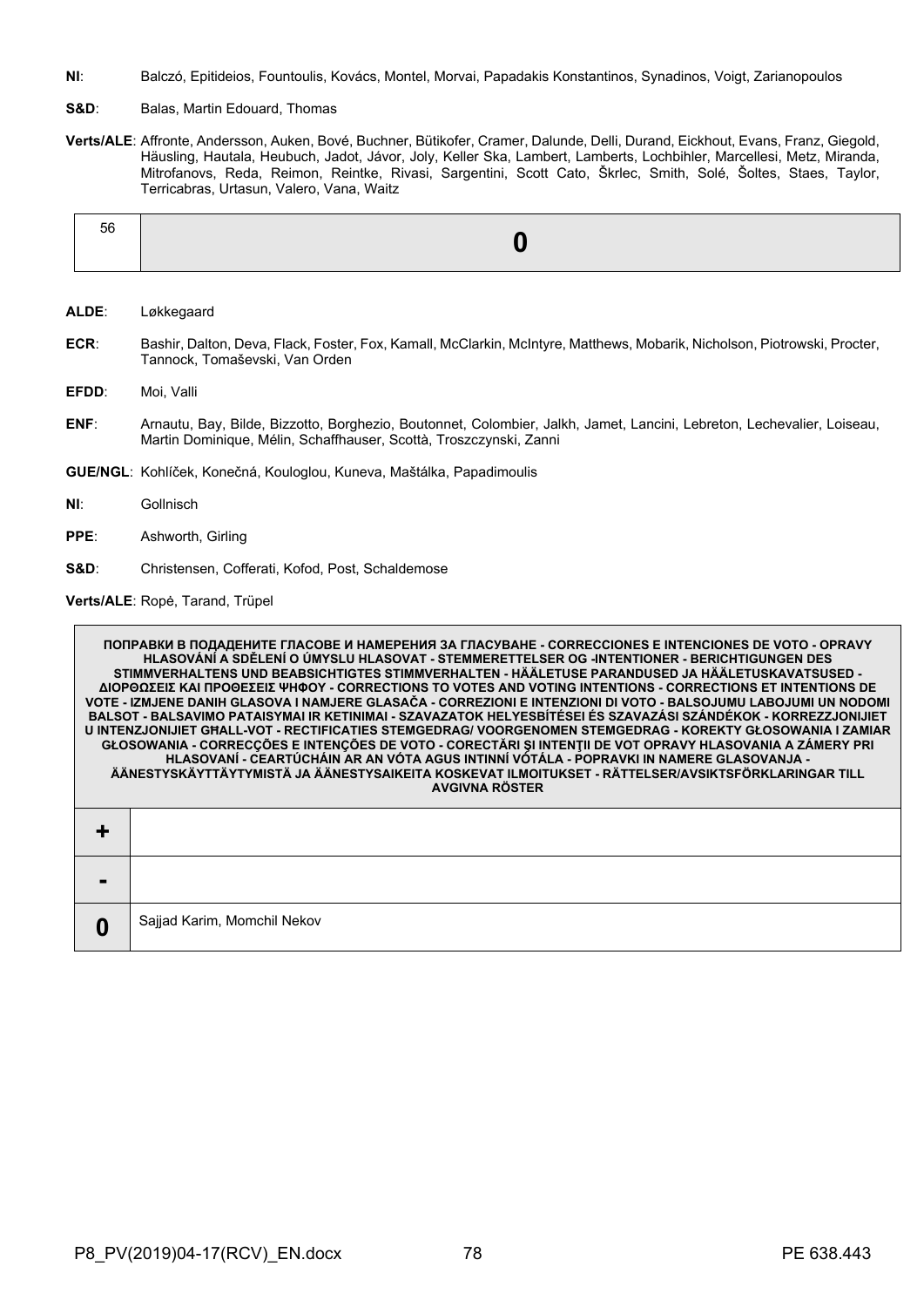577 **+**

- **ALDE**: Ali, Arthuis, van Baalen, Becerra Basterrechea, Bilbao Barandica, Borrelli, Calvet Chambon, Cavada, Charanzová, Deprez, Dlabajová, Federley, Gerbrandy, Giménez Barbat, Griesbeck, Harkin, Hirsch, Huitema, Hyusmenova, in 't Veld, Jäätteenmäki, Jakovčić, Ježek, Katainen, Klinz, Kyuchyuk, Lalonde, Løkkegaard, Marinho e Pinto, Meissner, van Miltenburg, Mlinar, Müller, Nagtegaal, Nart, Petersen, Punset, Radoš, Ries, Riquet, Rochefort, Schaake, Selimovic, Telička, Toom, Torvalds, Tremosa i Balcells, Uspaskich, Vajgl, Vautmans, Vehkaperä, Verhofstadt, Weber Renate, Wierinck, Wikström
- **ECR**: Bashir, Belder, Czarnecki, Czesak, van Dalen, Dalton, Deva, Dohrmann, Dzhambazki, Flack, Foster, Fox, Gericke, Gosiewska, Hannan, Henkel, Hoc, Kamall, Karim, Kłosowski, Kölmel, Krasnodębski, Krupa, Kuźmiuk, Lucke, McClarkin, McIntyre, Macovei, Matthews, Messerschmidt, Mobarik, Nicholson, Ożóg, Packet, Piecha, Piotrowski, Poręba, Procter, Ruohonen-Lerner, Saryusz-Wolski, Sernagiotto, Škripek, Starbatty, Stevens, Tannock, Tomaševski, Tomašić, Tošenovský, Trebesius, Van Bossuyt, Van Orden, Vistisen, Wiśniewska, Zahradil, Žitňanská, Złotowski
- **EFDD**: Agea, Aiuto, Beghin, Bergeron, Castaldo, Chauprade, Corrao, D'Amato, D'Ornano, Evi, Goddyn, Pedicini, Philippot, Tamburrano, Valli, Zullo
- **ENF**: Annemans, Arnautu, Bay, Bilde, Bizzotto, Boutonnet, Colombier, Jalkh, Jamet, Kappel, Lancini, Lebreton, Lechevalier, Loiseau, Martin Dominique, Mélin, Schaffhauser, Scottà, Troszczynski, Vilimsky, Zanni
- **GUE/NGL**: Albiol Guzmán, Anderson Martina, Benito Ziluaga, Björk, Carthy, Chrysogonos, Couso Permuy, Eck, Ernst, Ferreira, Flanagan, Forenza, González Peñas, Hadjigeorgiou, Händel, Hazekamp, Kari, Kohlíček, Konečná, Kouloglou, Kuneva, Le Hyaric, López Bermejo, Maltese, Maštálka, Matias, Maurel, Michels, Omarjee, Papadimoulis, Pimenta Lopes, Sánchez Caldentey, Schirdewan, Scholz, Senra Rodríguez, Spinelli, Torres Martínez, Urbán Crespo, Vallina, Vergiat, Viegas, Vieu, Zimmer
- **NI**: Balczó, Epitideios, Fountoulis, Gollnisch, Kovács, Montel, Morvai, Synadinos, Ujazdowski, Voigt
- **PPE**: Ademov, Alliot-Marie, Andrikienė, Arimont, Ashworth, Ayuso, Bach, Becker, Bendtsen, Bocskor, Böge, Bogovič, Boni, Buda, Buzek, Cadec, van de Camp, Casa, Caspary, del Castillo Vera, Clune, Coelho, Corazza Bildt, Csáky, Danjean, Dantin, Dati, Delahaye, Deli, Deß, Deutsch, Díaz de Mera García Consuegra, Didier, Dorfmann, Ehler, Engel, Erdős, Estaràs Ferragut, Faria, Ferber, Fernandes, Fisas Ayxelà, Fjellner, Gahler, Gál, Gambús, Gehrold, Gieseke, Girling, González Pons, de Grandes Pascual, Gräßle, Grossetête, Grzyb, Guoga, Hansen, Hayes, Herranz García, Hetman, Hohlmeier, Hökmark, Hölvényi, Hortefeux, Hübner, Iturgaiz, Jahr, Járóka, Jazłowiecka, Joulaud, Juvin, Kalniete, Karas, Kelam, Kelly, Koch, Kósa, Kovatchev, Kozłowska-Rajewicz, Kudrycka, Kuhn, Kukan, Lamassoure, Langen, Lavrilleux, Lenaers, Lewandowski, Liese, Lope Fontagné, López-Istúriz White, Loskutovs, Łukacijewska, McAllister, Maletić, Mandl, Mann, Marinescu, Mato, Melo, Metsola, Mikolášik, Millán Mon, Moisă, Morano, Morin-Chartier, Mureşan, Nagy, Niebler, Niedermayer, van Nistelrooij, Novakov, Olbrycht, Peterle, Petir, Pieper, Pietikäinen, Pitera, Plura, Polčák, Pospíšil, Preda, Proust, Quisthoudt-Rowohl, Radev, Radtke, Rangel, Ribeiro, Rolin, Rosati, Ruas, Rübig, Šadurskis, Saïfi, Salafranca Sánchez-Neyra, Salini, Sander, Sarvamaa, Schmidt, Schulze, Schwab, Sellström, Siekierski, Sógor, Šojdrová, Sommer, Štefanec, Štětina, Stolojan, Šuica, Šulin, Svoboda, Szájer, Szejnfeld, Tolić, Tomc, Ţurcanu, Urutchev, Vaidere, Vălean, Vandenkendelaere, Verheyen, Virkkunen, Voss, Weber Manfred, Wieland, Winkler Hermann, Winkler Iuliu, Záborská, Zammit Dimech, Zdechovský, Zdrojewski, Zeller, Zovko, Zver, Zwiefka
- S&D: Aguilera García, Anderson Lucy, Andrieu, Arena, Assis, Ayala Sender, Balas, Balčytis, Bayet, Berès, Blanco López, Blinkevičiūtė, Borzan, Boştinaru, Brannen, Bresso, Briano, Bullmann, Caputo, Chinnici, Christensen, Cofferati, Corbett, Costa, Cristea, Dalli, Dance, De Castro, Delvaux, De Monte, Detjen, Drăghici, Fajon, Fernández, Fleckenstein, Freund, Frunzulică, Gabelic, García Pérez, Gardiazabal Rubial, Gasbarra, Gebhardt, Geier, Gentile, Geringer de Oedenberg, Gierek, Gill Neena, Gloanec Maurin, Gomes, Grapini, Graswander-Hainz, Griffin, Gualtieri, Guerrero Salom, Guillaume, Hanso, Hedh, Hoffmann, Howarth, Jaakonsaari, Jáuregui Atondo, Jongerius, Kadenbach, Kammerevert, Kaufmann, Khan, Kirton-Darling, Kofod, Kohn, Köster, Krehl, Kumpula-Natri, Kyenge, Kyrkos, Lange, Leinen, Liberadzki, Lietz, López, López Aguilar, Ludvigsson, Łybacka, McAvan, Mamikins, Maňka, Manscour, Martin David, Martin Edouard, Mayer Alex, Melior, Mizzi, Molnár, Moody, Moraes, Morgano, Nekov, Neuser, Nica, Noichl, Palmer, Panzeri, Pargneaux, Paşcu, Pavel, Peillon, Picierno, Picula, Piri, Pirinski, Popa, Post, Preuß, Regner, Revault d'Allonnes Bonnefoy, Rodrigues Liliana, Rodríguez-Piñero Fernández, Rodust, Rozière, Sant, dos Santos, Schaldemose, Schlein, Schuster, Sehnalová, Serrão Santos, Silva Pereira, Simon Peter, Simon Siôn, Sippel, Stanishev, Szanyi, Tănăsescu, Tang, Țapardel, Tarabella, Thomas, Ulvskog, Valenciano, Van Brempt, Vaughan, Viotti, Ward, Weidenholzer, Werner, Westphal, Winter, Wölken, Zala, Zanonato, Zemke, Zoană, Zoffoli, Zorrinho
- **Verts/ALE**: Affronte, Andersson, Auken, Bové, Buchner, Bütikofer, Cramer, Dalunde, Delli, Durand, Eickhout, Evans, Franz, Giegold, Harms, Häusling, Hautala, Heubuch, Jadot, Jávor, Joly, Keller Ska, Lambert, Lamberts, Lochbihler, Marcellesi, Metz, Miranda, Mitrofanovs, Reda, Reimon, Reintke, Rivasi, Ropė, Sargentini, Scott Cato, Škrlec, Smith, Solé, Šoltes, Staes, Tarand, Taylor, Terricabras, Trüpel, Urtasun, Valero, Vana, Waitz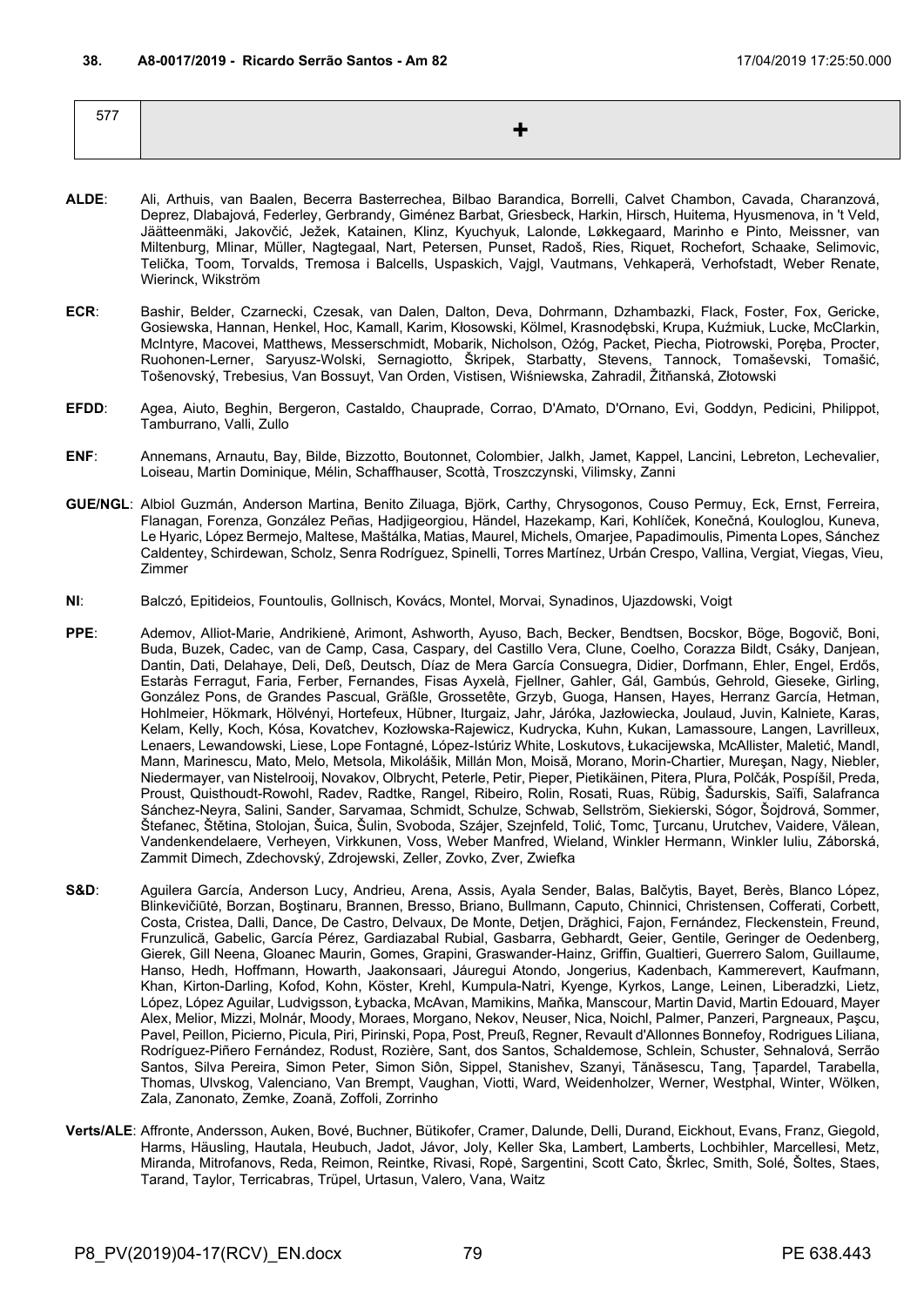| 20 |                |  |
|----|----------------|--|
|    | $\blacksquare$ |  |

- **ECR**: Marias
- **EFDD**: Aker, Arnott, Bullock, Coburn, Etheridge, Gill Nathan, James, Payne, Reid, Seymour
- **ENF**: Agnew, Batten, Elissen, de Graaff, Pretzell, Stuger, Zijlstra
- **NI**: Papadakis Konstantinos, Zarianopoulos

|--|--|

- **ECR**: Jurek, Lundgren, Winberg
- **EFDD**: Meuthen, Moi
- **ENF**: Marusik, Żółtek
- **NI**: Sośnierz

**ПОПРАВКИ В ПОДАДЕНИТЕ ГЛАСОВЕ И НАМЕРЕНИЯ ЗА ГЛАСУВАНЕ - CORRECCIONES E INTENCIONES DE VOTO - OPRAVY HLASOVÁNÍ A SDĚLENÍ O ÚMYSLU HLASOVAT - STEMMERETTELSER OG -INTENTIONER - BERICHTIGUNGEN DES STIMMVERHALTENS UND BEABSICHTIGTES STIMMVERHALTEN - HÄÄLETUSE PARANDUSED JA HÄÄLETUSKAVATSUSED - ΔΙΟΡΘΩΣΕΙΣ ΚΑΙ ΠΡΟΘΕΣΕΙΣ ΨΗΦΟΥ - CORRECTIONS TO VOTES AND VOTING INTENTIONS - CORRECTIONS ET INTENTIONS DE VOTE - IZMJENE DANIH GLASOVA I NAMJERE GLASAČA - CORREZIONI E INTENZIONI DI VOTO - BALSOJUMU LABOJUMI UN NODOMI BALSOT - BALSAVIMO PATAISYMAI IR KETINIMAI - SZAVAZATOK HELYESBÍTÉSEI ÉS SZAVAZÁSI SZÁNDÉKOK - KORREZZJONIJIET U INTENZJONIJIET GĦALL-VOT - RECTIFICATIES STEMGEDRAG/ VOORGENOMEN STEMGEDRAG - KOREKTY GŁOSOWANIA I ZAMIAR GŁOSOWANIA - CORRECÇÕES E INTENÇÕES DE VOTO - CORECTĂRI ŞI INTENŢII DE VOT OPRAVY HLASOVANIA A ZÁMERY PRI HLASOVANÍ - CEARTÚCHÁIN AR AN VÓTA AGUS INTINNÍ VÓTÁLA - POPRAVKI IN NAMERE GLASOVANJA - ÄÄNESTYSKÄYTTÄYTYMISTÄ JA ÄÄNESTYSAIKEITA KOSKEVAT ILMOITUKSET - RÄTTELSER/AVSIKTSFÖRKLARINGAR TILL AVGIVNA RÖSTER +** Marek Jurek **- 0**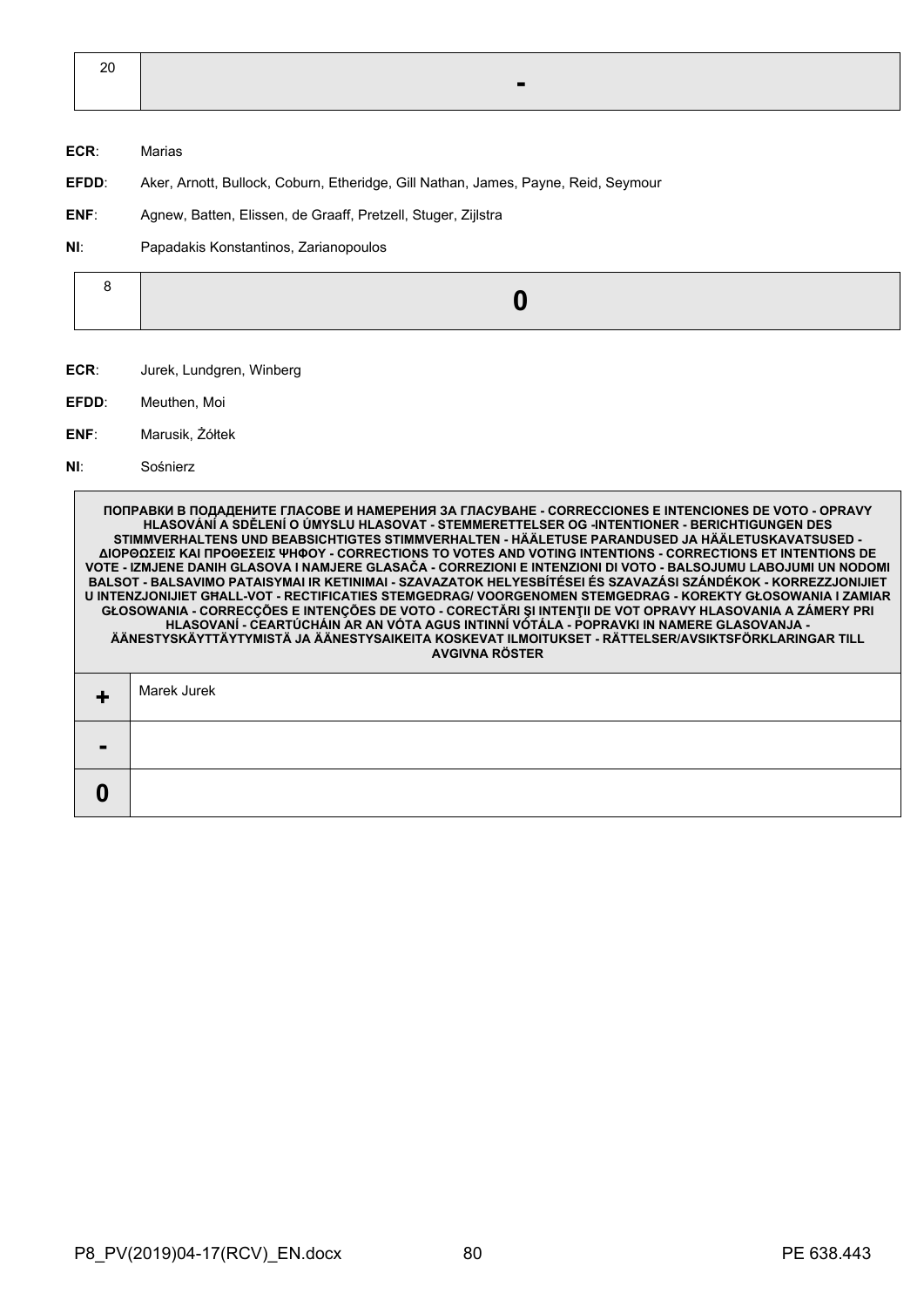| 574 |  |
|-----|--|
|     |  |
|     |  |

- **ALDE**: Ali, Arthuis, van Baalen, Becerra Basterrechea, Bilbao Barandica, Borrelli, Calvet Chambon, Cavada, Charanzová, Deprez, Dlabajová, Federley, Gerbrandy, Giménez Barbat, Goerens, Gräzin, Griesbeck, Harkin, Hirsch, Huitema, Hyusmenova, in 't Veld, Jäätteenmäki, Jakovčić, Ježek, Katainen, Klinz, Kyuchyuk, Lalonde, Løkkegaard, Marinho e Pinto, Meissner, van Miltenburg, Mlinar, Müller, Nagtegaal, Nart, Petersen, Punset, Radoš, Ries, Riquet, Rochefort, Schaake, Selimovic, Telička, Toom, Torvalds, Tremosa i Balcells, Uspaskich, Vajgl, Vautmans, Vehkaperä, Verhofstadt, Weber Renate, Wierinck, Wikström
- **ECR**: Bashir, Belder, Czarnecki, Czesak, van Dalen, Dalton, Deva, Dohrmann, Dzhambazki, Flack, Foster, Fox, Gericke, Gosiewska, Hannan, Henkel, Hoc, Jurek, Kamall, Karim, Kłosowski, Kölmel, Krasnodębski, Krupa, Kuźmiuk, Lucke, Lundgren, McClarkin, McIntyre, Macovei, Marias, Matthews, Messerschmidt, Mobarik, Nicholson, Ożóg, Packet, Piecha, Piotrowski, Poręba, Procter, Ruohonen-Lerner, Saryusz-Wolski, Sernagiotto, Škripek, Starbatty, Tannock, Tomaševski, Tomašić, Tošenovský, Trebesius, Van Bossuyt, Van Orden, Vistisen, Winberg, Wiśniewska, Zahradil, Žitňanská, Złotowski
- **EFDD**: Agea, Aiuto, Beghin, Bergeron, Castaldo, Chauprade, Corrao, D'Amato, Evi, Goddyn, Pedicini, Tamburrano, Valli, Zullo
- **ENF**: Annemans, Arnautu, Bay, Bilde, Bizzotto, Borghezio, Boutonnet, Colombier, Jalkh, Jamet, Kappel, Lancini, Lebreton, Lechevalier, Loiseau, Martin Dominique, Mélin, Obermayr, Schaffhauser, Scottà, Troszczynski, Vilimsky, Zanni
- **GUE/NGL**: Albiol Guzmán, Anderson Martina, Benito Ziluaga, Björk, Carthy, Chrysogonos, Couso Permuy, Eck, Ernst, Flanagan, Forenza, González Peñas, Hadjigeorgiou, Händel, Hazekamp, Kari, Kohlíček, Konečná, Kouloglou, Kuneva, Le Hyaric, López Bermejo, Maltese, Maštálka, Matias, Maurel, Michels, Omarjee, Papadimoulis, Sánchez Caldentey, Schirdewan, Scholz, Senra Rodríguez, Spinelli, Torres Martínez, Urbán Crespo, Vallina, Vergiat, Vieu, Zimmer
- **NI**: Balczó, Gollnisch, Kovács, Montel, Morvai, Ujazdowski, Voigt
- **PPE**: Ademov, Alliot-Marie, Andrikienė, Arimont, Ashworth, Bach, Becker, Bendtsen, Bocskor, Böge, Bogovič, Boni, Brok, Buda, Buzek, Cadec, van de Camp, Casa, Caspary, del Castillo Vera, Clune, Coelho, Corazza Bildt, Csáky, Danjean, Dantin, Dati, Delahaye, Deli, Deß, Deutsch, Díaz de Mera García Consuegra, Didier, Dorfmann, Ehler, Engel, Erdős, Estaràs Ferragut, Faria, Ferber, Fernandes, Fisas Ayxelà, Fjellner, Gahler, Gál, Gambús, Gehrold, Gieseke, Girling, González Pons, de Grandes Pascual, Gräßle, Grossetête, Grzyb, Guoga, Hansen, Hayes, Herranz García, Hetman, Hohlmeier, Hökmark, Hortefeux, Hübner, Iturgaiz, Jahr, Járóka, Jazłowiecka, Joulaud, Juvin, Kalniete, Karas, Kelam, Kelly, Koch, Kósa, Kovatchev, Kozłowska-Rajewicz, Kudrycka, Kuhn, Kukan, Lamassoure, Langen, Lavrilleux, Lenaers, Lewandowski, Liese, Lope Fontagné, López-Istúriz White, Loskutovs, Łukacijewska, McAllister, Maletić, Mandl, Mann, Marinescu, Mato, Melo, Metsola, Mikolášik, Millán Mon, Moisă, Morano, Morin-Chartier, Mureşan, Nagy, Niebler, Niedermayer, van Nistelrooij, Novakov, Olbrycht, Peterle, Petir, Pieper, Pietikäinen, Pitera, Plura, Polčák, Pospíšil, Preda, Proust, Quisthoudt-Rowohl, Radev, Radtke, Rangel, Ribeiro, Rolin, Rosati, Ruas, Rübig, Šadurskis, Saïfi, Salafranca Sánchez-Neyra, Salini, Sander, Sarvamaa, Schmidt, Schulze, Schwab, Sellström, Siekierski, Sógor, Šojdrová, Sommer, Štefanec, Štětina, Stolojan, Šuica, Šulin, Svoboda, Szájer, Szejnfeld, Tolić, Tomc, Ţurcanu, Urutchev, Vaidere, Vălean, Vandenkendelaere, Verheyen, Virkkunen, Voss, Weber Manfred, Wieland, Winkler Hermann, Winkler Iuliu, Záborská, Zammit Dimech, Zdechovský, Zdrojewski, Zeller, Zovko, Zver, Zwiefka
- S&D: Aguilera García, Anderson Lucy, Andrieu, Arena, Assis, Ayala Sender, Balas, Balčytis, Bayet, Berès, Blanco López, Blinkevičiūtė, Borzan, Boştinaru, Brannen, Bresso, Briano, Caputo, Chinnici, Christensen, Cofferati, Corbett, Costa, Cristea, Dalli, Dance, De Castro, Delvaux, De Monte, Detjen, Drăghici, Ertug, Fajon, Fernández, Fleckenstein, Freund, Frunzulică, Gabelic, García Pérez, Gardiazabal Rubial, Gasbarra, Gebhardt, Geier, Gentile, Geringer de Oedenberg, Gierek, Gill Neena, Gloanec Maurin, Gomes, Grapini, Graswander-Hainz, Griffin, Gualtieri, Guerrero Salom, Guillaume, Hanso, Hedh, Hoffmann, Howarth, Jaakonsaari, Jáuregui Atondo, Jongerius, Kadenbach, Kammerevert, Kaufmann, Khan, Kirton-Darling, Kofod, Kohn, Köster, Krehl, Kumpula-Natri, Kyenge, Kyrkos, Lange, Leinen, Liberadzki, Lietz, López Aguilar, Ludvigsson, Łybacka, McAvan, Mamikins, Maňka, Manscour, Martin David, Martin Edouard, Mayer Alex, Melior, Mizzi, Molnár, Moody, Moraes, Morgano, Nekov, Neuser, Nica, Noichl, Palmer, Panzeri, Pargneaux, Paşcu, Pavel, Peillon, Picierno, Picula, Piri, Pirinski, Popa, Post, Preuß, Regner, Revault d'Allonnes Bonnefoy, Rodrigues Liliana, Rodríguez-Piñero Fernández, Rodust, Rozière, Sant, dos Santos, Schaldemose, Schlein, Schuster, Sehnalová, Serrão Santos, Silva Pereira, Simon Peter, Simon Siôn, Sippel, Stanishev, Szanyi, Tănăsescu, Tang, Țapardel, Tarabella, Thomas, Ulvskog, Valenciano, Van Brempt, Vaughan, Viotti, Ward, Weidenholzer, Werner, Westphal, Winter, Wölken, Zala, Zanonato, Zemke, Zoană, Zoffoli, Zorrinho
- **Verts/ALE**: Affronte, Andersson, Auken, Bové, Buchner, Bütikofer, Cramer, Dalunde, Delli, Durand, Eickhout, Evans, Franz, Giegold, Harms, Häusling, Hautala, Heubuch, Jadot, Jávor, Joly, Keller Ska, Lambert, Lamberts, Lochbihler, Marcellesi, Metz, Miranda, Mitrofanovs, Reda, Reimon, Reintke, Rivasi, Ropė, Sargentini, Scott Cato, Škrlec, Smith, Solé, Šoltes, Staes, Tarand, Taylor, Terricabras, Trüpel, Urtasun, Valero, Vana, Waitz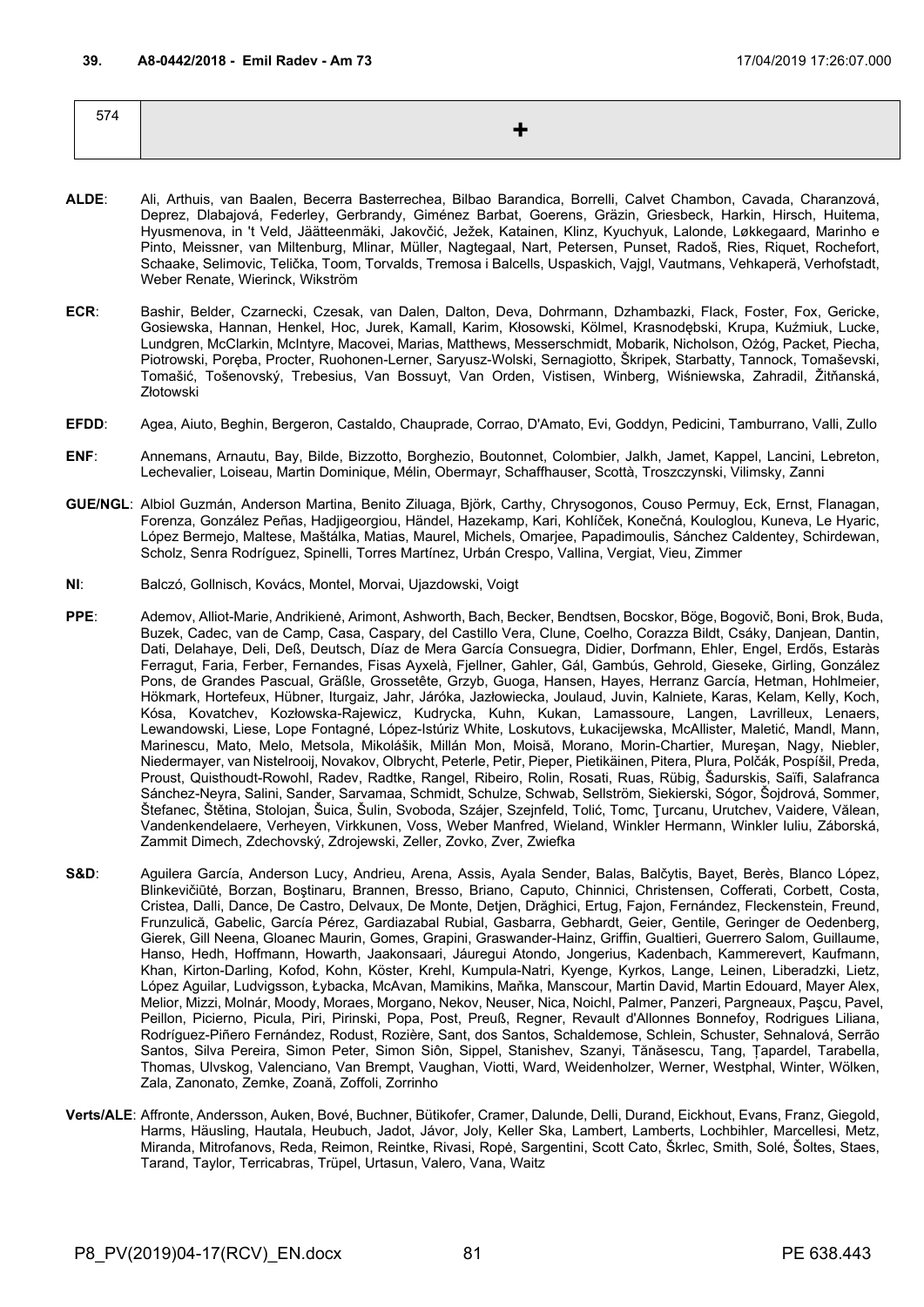| 26 |  |
|----|--|
|    |  |

**EFDD**: Aker, Arnott, Bullock, Coburn, Etheridge, Gill Nathan, James, Meuthen, Payne, Reid, Seymour

- **ENF**: Agnew, Batten, Elissen, de Graaff, Marusik, Pretzell, Stuger, Zijlstra, Żółtek
- **NI**: Epitideios, Fountoulis, Papadakis Konstantinos, Sośnierz, Synadinos, Zarianopoulos

|--|--|

**EFDD**: D'Ornano, Moi, Philippot

**GUE/NGL**: Ferreira, Pimenta Lopes, Viegas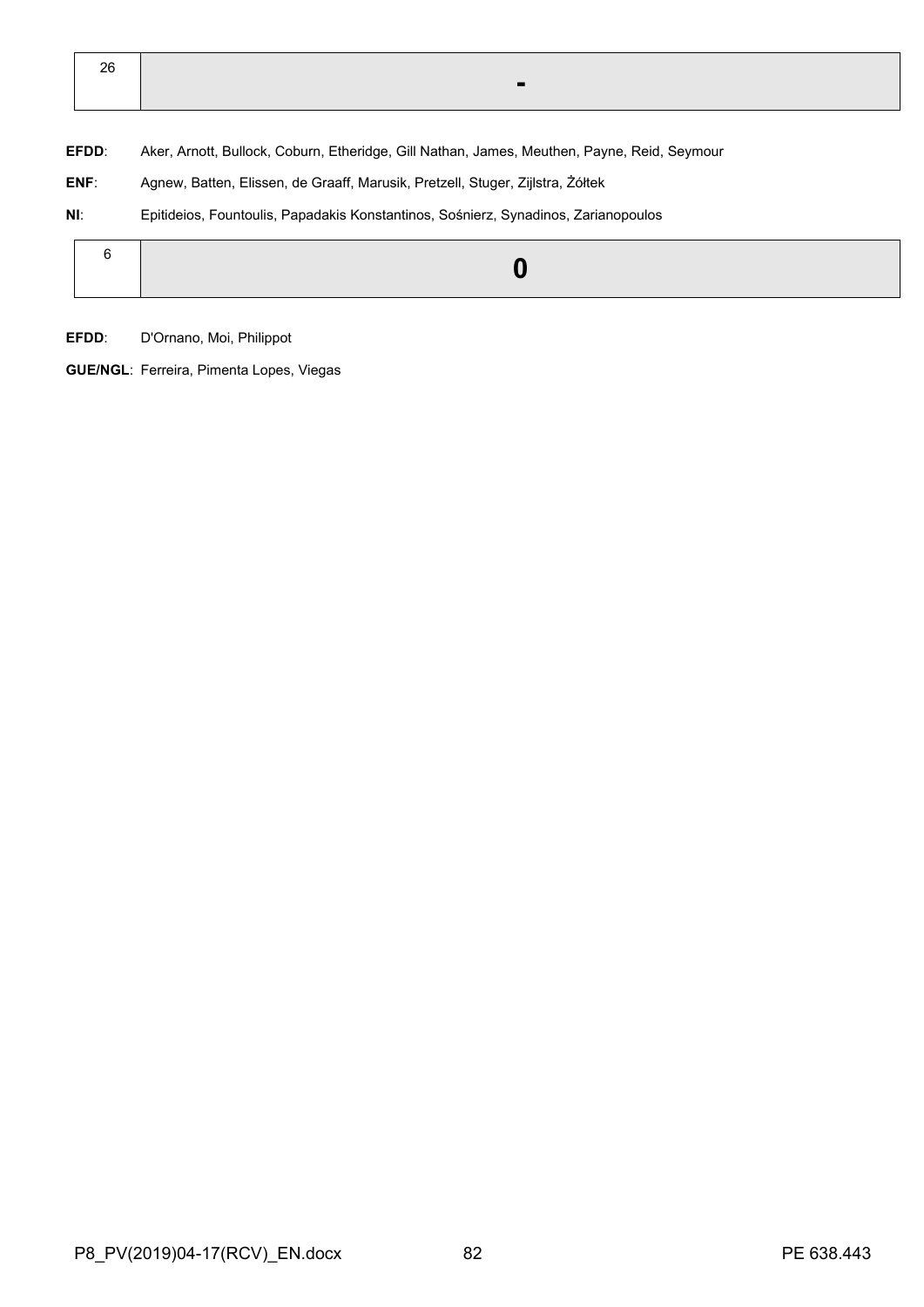| 100<br>40U |  |
|------------|--|
|            |  |
|            |  |

- **ALDE**: Ali, Arthuis, van Baalen, Becerra Basterrechea, Bilbao Barandica, Borrelli, Calvet Chambon, Cavada, Charanzová, Deprez, Dlabajová, Federley, Gerbrandy, Giménez Barbat, Goerens, Gräzin, Griesbeck, Harkin, Hirsch, Huitema, Hyusmenova, in 't Veld, Jäätteenmäki, Jakovčić, Ježek, Katainen, Klinz, Kyuchyuk, Lalonde, Løkkegaard, Marinho e Pinto, Meissner, van Miltenburg, Mlinar, Müller, Nagtegaal, Nart, Petersen, Punset, Radoš, Ries, Riquet, Rochefort, Schaake, Selimovic, Telička, Toom, Torvalds, Tremosa i Balcells, Uspaskich, Vajgl, Vautmans, Vehkaperä, Verhofstadt, Weber Renate, Wierinck, Wikström
- **ECR**: Belder, van Dalen, Demesmaeker, Lucke, Macovei, Packet, Stevens, Van Bossuyt, Žitňanská
- **EFDD**: Agea, Aiuto, Beghin, Bergeron, Castaldo, Chauprade, Corrao, D'Amato, Evi, Goddyn, Pedicini, Tamburrano, Valli, Zullo
- **ENF**: Arnautu, Bay, Bilde, Bizzotto, Borghezio, Boutonnet, Colombier, Jalkh, Jamet, Lancini, Lebreton, Lechevalier, Loiseau, Martin Dominique, Mélin, Schaffhauser, Scottà, Troszczynski, Zanni
- **GUE/NGL**: Chrysogonos, Ernst, Michels, Scholz
- **NI**: Gollnisch, Ujazdowski, Voigt
- **PPE**: Ademov, Alliot-Marie, Andrikienė, Arimont, Ayuso, Bach, Becker, Bendtsen, Bocskor, Böge, Bogovič, Boni, Brok, Buda, Buzek, Cadec, van de Camp, Casa, Caspary, del Castillo Vera, Clune, Coelho, Corazza Bildt, Csáky, Danjean, Dantin, Dati, Delahaye, Deli, Deß, Deutsch, Díaz de Mera García Consuegra, Didier, Dorfmann, Ehler, Engel, Erdős, Estaràs Ferragut, Faria, Ferber, Fernandes, Fisas Ayxelà, Fjellner, Gahler, Gál, Gambús, Gehrold, Gieseke, Girling, González Pons, de Grandes Pascual, Gräßle, Grossetête, Grzyb, Guoga, Hansen, Hayes, Herranz García, Hetman, Hohlmeier, Hökmark, Hölvényi, Hortefeux, Hübner, Iturgaiz, Jahr, Járóka, Jazłowiecka, Joulaud, Juvin, Kalniete, Karas, Kelam, Kelly, Koch, Kósa, Kovatchev, Kozłowska-Rajewicz, Kudrycka, Kuhn, Kukan, Lamassoure, Langen, Lavrilleux, Lenaers, Lewandowski, Liese, Lope Fontagné, López-Istúriz White, Loskutovs, Łukacijewska, McAllister, Maletić, Mandl, Mann, Marinescu, Mato, Melo, Metsola, Mikolášik, Millán Mon, Moisă, Morano, Morin-Chartier, Mureşan, Nagy, Niebler, Niedermayer, Novakov, Olbrycht, Peterle, Petir, Pieper, Pietikäinen, Pitera, Plura, Polčák, Pospíšil, Preda, Proust, Quisthoudt-Rowohl, Radev, Radtke, Rangel, Ribeiro, Rolin, Rosati, Ruas, Rübig, Šadurskis, Saïfi, Salafranca Sánchez-Neyra, Salini, Sander, Sarvamaa, Schmidt, Schulze, Schwab, Sellström, Siekierski, Sógor, Šojdrová, Sommer, Štefanec, Štětina, Stolojan, Šuica, Šulin, Svoboda, Szájer, Szejnfeld, Tolić, Tomc, Ţurcanu, Urutchev, Vaidere, Vălean, Vandenkendelaere, Verheyen, Virkkunen, Voss, Weber Manfred, Wieland, Winkler Hermann, Winkler Iuliu, Záborská, Zammit Dimech, Zdechovský, Zdrojewski, Zeller, Zovko, Zver, Zwiefka
- S&D: Aguilera García, Anderson Lucy, Andrieu, Arena, Assis, Ayala Sender, Balas, Balčytis, Bayet, Berès, Blanco López, Blinkevičiūtė, Borzan, Boştinaru, Brannen, Bresso, Briano, Bullmann, Caputo, Chinnici, Christensen, Cofferati, Corbett, Costa, Cristea, Dalli, Dance, De Castro, Delvaux, De Monte, Detjen, Drăghici, Ertug, Fajon, Fernández, Fleckenstein, Freund, Frunzulică, Gabelic, García Pérez, Gardiazabal Rubial, Gasbarra, Gebhardt, Geier, Gentile, Geringer de Oedenberg, Gierek, Gill Neena, Gloanec Maurin, Gomes, Grapini, Graswander-Hainz, Griffin, Gualtieri, Guerrero Salom, Guillaume, Hedh, Hoffmann, Howarth, Jaakonsaari, Jáuregui Atondo, Jongerius, Kadenbach, Kammerevert, Kaufmann, Khan, Kirton-Darling, Kofod, Kohn, Köster, Krehl, Kumpula-Natri, Kyenge, Kyrkos, Lange, Leinen, Liberadzki, Lietz, López, López Aguilar, Ludvigsson, Łybacka, McAvan, Mamikins, Maňka, Manscour, Martin David, Martin Edouard, Mayer Alex, Melior, Mizzi, Molnár, Moody, Moraes, Morgano, Nekov, Neuser, Nica, Noichl, Palmer, Panzeri, Pargneaux, Paşcu, Pavel, Peillon, Picierno, Picula, Piri, Pirinski, Popa, Preuß, Regner, Revault d'Allonnes Bonnefoy, Rodrigues Liliana, Rodríguez-Piñero Fernández, Rodust, Rozière, Sant, dos Santos, Schaldemose, Schlein, Schuster, Sehnalová, Serrão Santos, Silva Pereira, Simon Peter, Simon Siôn, Sippel, Stanishev, Szanyi, Tănăsescu, Tang, Țapardel, Tarabella, Thomas, Ulvskog, Valenciano, Van Brempt, Vaughan, Viotti, Ward, Weidenholzer, Werner, Westphal, Winter, Wölken, Zala, Zanonato, Zemke, Zoană, Zoffoli, Zorrinho
- **Verts/ALE**: Affronte, Andersson, Auken, Bové, Buchner, Bütikofer, Cramer, Dalunde, Delli, Durand, Eickhout, Evans, Franz, Giegold, Harms, Häusling, Hautala, Heubuch, Jadot, Jávor, Joly, Keller Ska, Lambert, Lamberts, Lochbihler, Marcellesi, Metz, Miranda, Mitrofanovs, Reda, Reimon, Reintke, Rivasi, Ropė, Sargentini, Scott Cato, Škrlec, Smith, Solé, Šoltes, Staes, Tarand, Taylor, Terricabras, Trüpel, Urtasun, Valero, Vana, Waitz

| $\overline{\phantom{a}}$ |        |
|--------------------------|--------|
|                          | $\sim$ |

- **ECR**: Dohrmann, Marias, Messerschmidt, Vistisen
- **EFDD**: Aker, Arnott, Bullock, Coburn, Etheridge, Gill Nathan, James, Meuthen, Payne, Reid, Seymour
- **ENF**: Agnew, Batten, Elissen, de Graaff, Marusik, Stuger, Zijlstra, Żółtek

P8\_PV(2019)04-17(RCV)\_EN.docx 83 PE 638.443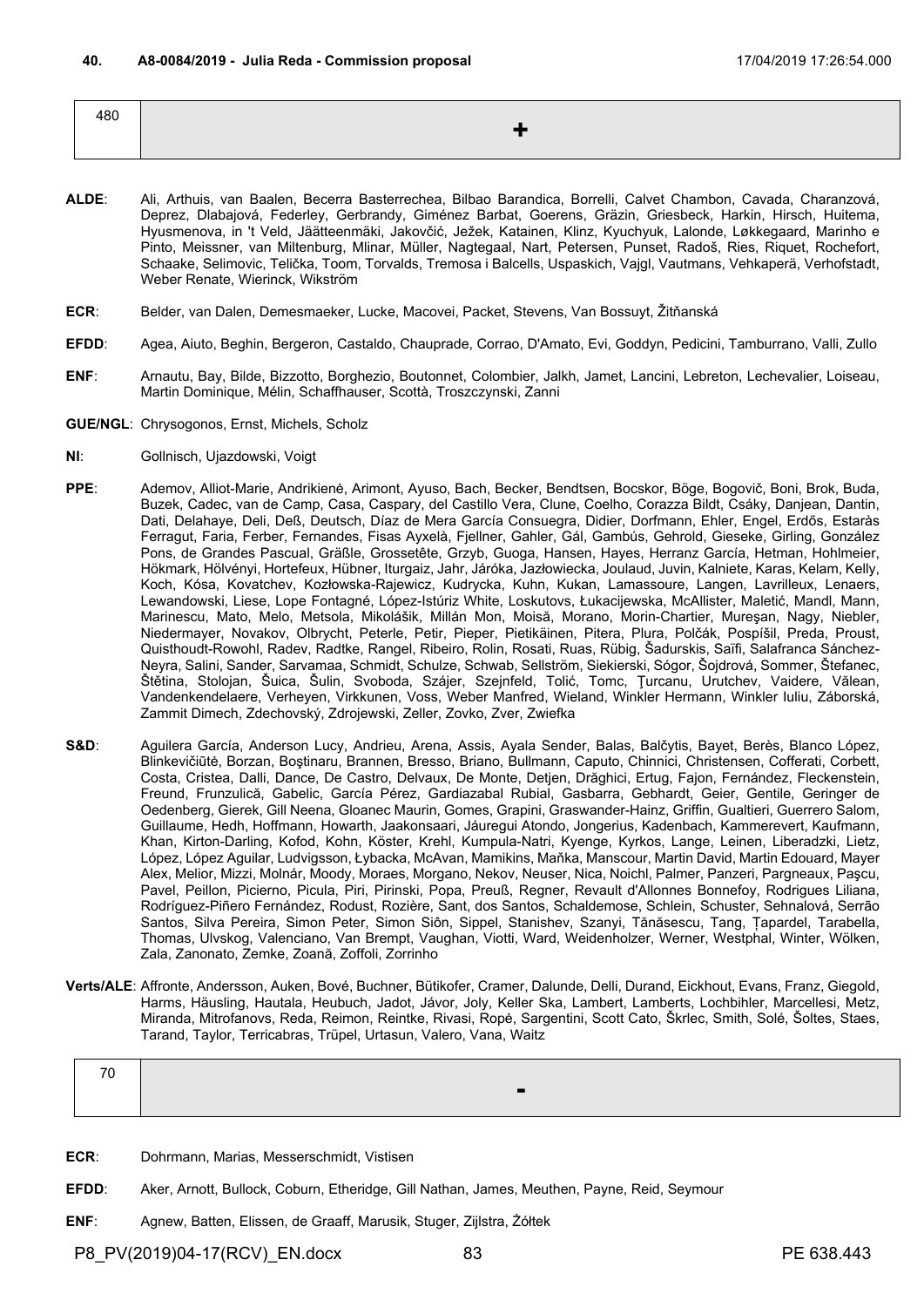- **GUE/NGL**: Albiol Guzmán, Anderson Martina, Benito Ziluaga, Björk, Carthy, Chountis, Couso Permuy, Eck, Ferreira, Flanagan, Forenza, González Peñas, Hadjigeorgiou, Händel, Hazekamp, Kari, Kohlíček, Konečná, Kouloglou, Kuneva, Le Hyaric, López Bermejo, Maltese, Matias, Maurel, Omarjee, Papadimoulis, Pimenta Lopes, Sánchez Caldentey, Schirdewan, Senra Rodríguez, Spinelli, Torres Martínez, Urbán Crespo, Vallina, Vergiat, Viegas, Vieu, Zimmer
- **NI**: Epitideios, Fountoulis, Kovács, Montel, Papadakis Konstantinos, Sośnierz, Synadinos, Zarianopoulos

| -60 |  |
|-----|--|
|     |  |

- **ECR**: Bashir, Czesak, Dalton, Deva, Dzhambazki, Flack, Foster, Fox, Gericke, Gosiewska, Hannan, Henkel, Hoc, Jurek, Kamall, Karim, Kłosowski, Kölmel, Krasnodębski, Krupa, Kuźmiuk, Lundgren, McClarkin, McIntyre, Matthews, Mobarik, Nicholson, Ożóg, Piecha, Piotrowski, Poręba, Procter, Ruohonen-Lerner, Saryusz-Wolski, Sernagiotto, Škripek, Starbatty, Tannock, Tomaševski, Tomašić, Tošenovský, Trebesius, Van Orden, Winberg, Wiśniewska, Zahradil, Złotowski
- **EFDD**: D'Ornano, Moi, Philippot
- **ENF**: Annemans, Kappel, Obermayr, Pretzell, Vilimsky
- **GUE/NGL**: Maštálka
- **NI**: Balczó, Morvai
- **PPE**: Ashworth
- **S&D**: Post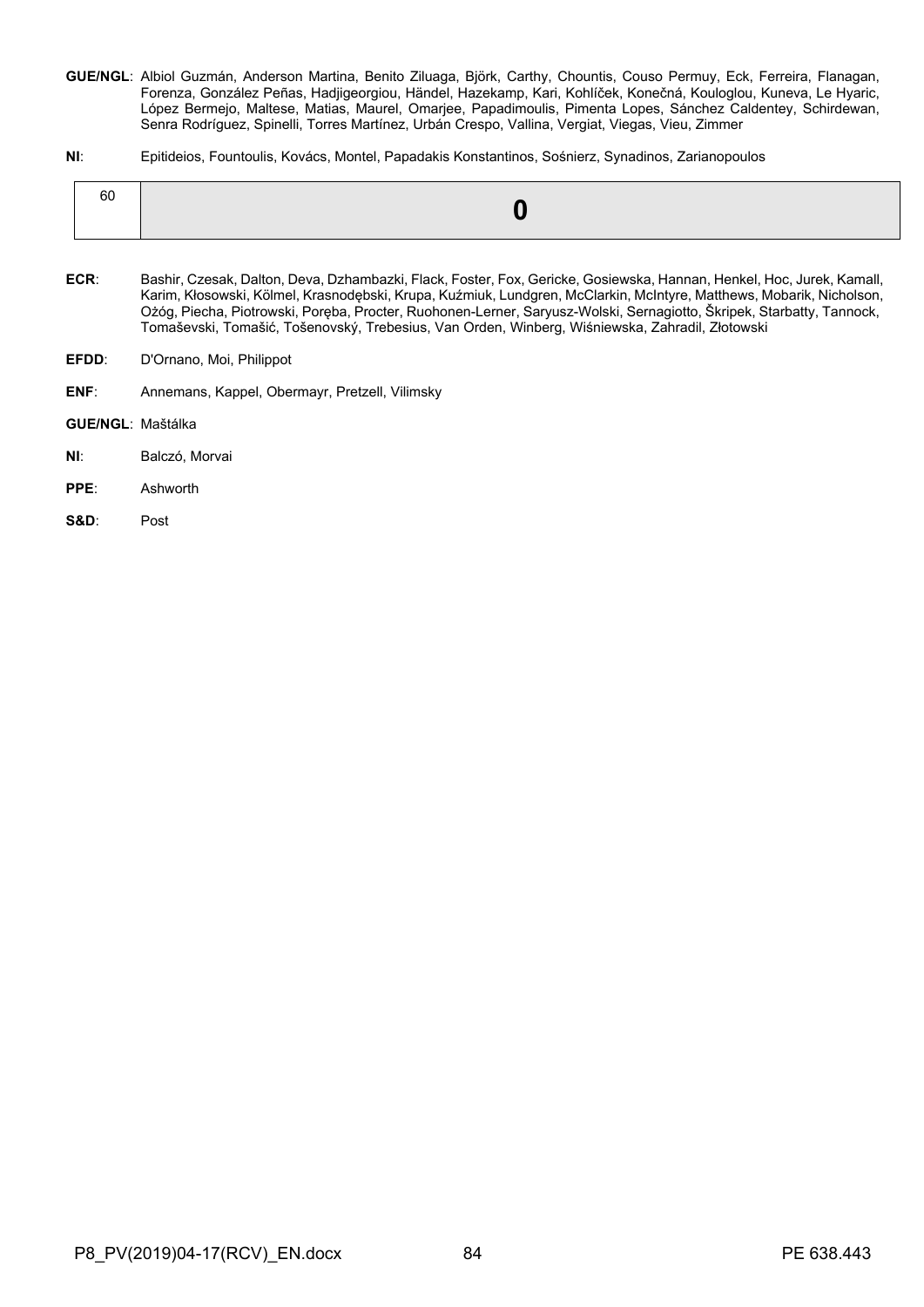| 430 |  |
|-----|--|

- **ALDE**: Ali, Arthuis, van Baalen, Becerra Basterrechea, Bilbao Barandica, Borrelli, Calvet Chambon, Cavada, Deprez, Federley, Gerbrandy, Giménez Barbat, Goerens, Griesbeck, Harkin, Hirsch, Huitema, Hyusmenova, in 't Veld, Jäätteenmäki, Jakovčić, Ježek, Katainen, Klinz, Kyuchyuk, Lalonde, Løkkegaard, Marinho e Pinto, Meissner, van Miltenburg, Mlinar, Müller, Nagtegaal, Nart, Petersen, Punset, Radoš, Ries, Riquet, Rochefort, Schaake, Selimovic, Telička, Toom, Torvalds, Tremosa i Balcells, Uspaskich, Vajgl, Vautmans, Vehkaperä, Verhofstadt, Weber Renate, Wierinck, Wikström
- **ECR**: Belder, Czarnecki, Czesak, van Dalen, Demesmaeker, Dzhambazki, Gericke, Gosiewska, Henkel, Hoc, Jurek, Kłosowski, Kölmel, Krasnodębski, Krupa, Kuźmiuk, Lucke, Macovei, Ożóg, Packet, Piecha, Poręba, Ruohonen-Lerner, Saryusz-Wolski, Sernagiotto, Škripek, Starbatty, Stevens, Tomašić, Tošenovský, Trebesius, Van Bossuyt, Wiśniewska, Zahradil, Žitňanská, Złotowski
- **EFDD:** Bergeron, Chauprade, Goddyn
- **ENF**: Bizzotto, Borghezio, Kappel, Lancini, Obermayr, Scottà, Vilimsky, Zanni
- **NI**: Epitideios, Fountoulis, Synadinos, Ujazdowski, Voigt
- **PPE**: Ademov, Alliot-Marie, Andrikienė, Arimont, Ashworth, Bach, Becker, Bendtsen, Bocskor, Böge, Bogovič, Brok, Buda, Buzek, Cadec, van de Camp, Casa, Caspary, del Castillo Vera, Clune, Coelho, Corazza Bildt, Csáky, Danjean, Dantin, Dati, Delahaye, Deli, Deß, Deutsch, Díaz de Mera García Consuegra, Didier, Dorfmann, Ehler, Engel, Erdős, Estaràs Ferragut, Faria, Ferber, Fernandes, Fisas Ayxelà, Fjellner, Gahler, Gál, Gambús, Gehrold, Gieseke, Girling, González Pons, de Grandes Pascual, Gräßle, Grossetête, Grzyb, Guoga, Hansen, Hayes, Herranz García, Hetman, Hohlmeier, Hökmark, Hölvényi, Hortefeux, Hübner, Iturgaiz, Jahr, Járóka, Jazłowiecka, Joulaud, Juvin, Kalniete, Karas, Kelam, Kelly, Koch, Kósa, Kovatchev, Kozłowska-Rajewicz, Kudrycka, Kuhn, Kukan, Lamassoure, Langen, Lavrilleux, Lenaers, Lewandowski, Liese, Lope Fontagné, López-Istúriz White, Loskutovs, Łukacijewska, McAllister, Maletić, Mandl, Mann, Marinescu, Mato, Melo, Metsola, Mikolášik, Millán Mon, Moisă, Morano, Morin-Chartier, Mureşan, Nagy, Niebler, Niedermayer, van Nistelrooij, Novakov, Olbrycht, Peterle, Petir, Pieper, Pietikäinen, Pitera, Plura, Polčák, Pospíšil, Preda, Proust, Quisthoudt-Rowohl, Radev, Radtke, Rangel, Ribeiro, Rolin, Rosati, Ruas, Rübig, Šadurskis, Saïfi, Salafranca Sánchez-Neyra, Salini, Sander, Sarvamaa, Schmidt, Schulze, Schwab, Sellström, Siekierski, Sógor, Šojdrová, Sommer, Štefanec, Štětina, Stolojan, Šuica, Šulin, Svoboda, Szájer, Szejnfeld, Tolić, Tomc, Ţurcanu, Urutchev, Vaidere, Vălean, Vandenkendelaere, Verheyen, Virkkunen, Voss, Weber Manfred, Wieland, Winkler Hermann, Winkler Iuliu, Záborská, Zammit Dimech, Zdechovský, Zdrojewski, Zeller, Zovko, Zver, Zwiefka
- **S&D**: Aguilera García, Anderson Lucy, Andrieu, Arena, Assis, Ayala Sender, Balčytis, Bayet, Berès, Blanco López, Blinkevičiūtė, Borzan, Boştinaru, Brannen, Bresso, Briano, Bullmann, Caputo, Chinnici, Christensen, Cofferati, Corbett, Costa, Cristea, Dalli, Dance, De Castro, Delvaux, De Monte, Detjen, Drăghici, Ertug, Fajon, Fernández, Fleckenstein, Freund, Frunzulică, Gabelic, García Pérez, Gardiazabal Rubial, Gasbarra, Gebhardt, Geier, Gentile, Geringer de Oedenberg, Gierek, Gill Neena, Gloanec Maurin, Gomes, Grapini, Graswander-Hainz, Griffin, Gualtieri, Guerrero Salom, Guillaume, Hanso, Hedh, Hoffmann, Howarth, Jaakonsaari, Jáuregui Atondo, Jongerius, Kadenbach, Kammerevert, Kaufmann, Khan, Kirton-Darling, Kofod, Kohn, Köster, Krehl, Kumpula-Natri, Kyenge, Kyrkos, Lange, Leinen, Liberadzki, Lietz, López, López Aguilar, Ludvigsson, Łybacka, McAvan, Mamikins, Maňka, Manscour, Martin David, Mayer Alex, Melior, Mizzi, Molnár, Moody, Moraes, Morgano, Nekov, Neuser, Nica, Noichl, Palmer, Panzeri, Pargneaux, Paşcu, Pavel, Peillon, Picierno, Picula, Piri, Pirinski, Popa, Preuß, Regner, Revault d'Allonnes Bonnefoy, Rodrigues Liliana, Rodríguez-Piñero Fernández, Rodust, Rozière, Sant, dos Santos, Schaldemose, Schlein, Schuster, Sehnalová, Serrão Santos, Silva Pereira, Simon Peter, Simon Siôn, Sippel, Stanishev, Szanyi, Tănăsescu, Tang, Țapardel, Tarabella, Ulvskog, Valenciano, Van Brempt, Vaughan, Viotti, Ward, Weidenholzer, Werner, Westphal, Winter, Wölken, Zala, Zanonato, Zemke, Zoană, Zoffoli, Zorrinho

## **Verts/ALE**: Ropė

| 146 |                |
|-----|----------------|
|     | $\blacksquare$ |

- **ALDE**: Charanzová, Dlabajová, Gräzin
- **ECR**: Dohrmann, Lundgren, Marias, Messerschmidt, Vistisen, Winberg
- **EFDD**: Agea, Aiuto, Aker, Arnott, Beghin, Bullock, Castaldo, Coburn, Corrao, D'Amato, D'Ornano, Etheridge, Evi, Gill Nathan, James, Meuthen, Payne, Pedicini, Philippot, Reid, Seymour, Tamburrano, Valli, Zullo
- **ENF**: Agnew, Annemans, Batten, Bay, Bilde, Boutonnet, Colombier, Elissen, de Graaff, Jalkh, Lebreton, Lechevalier, Loiseau,

P8\_PV(2019)04-17(RCV)\_EN.docx 85 PE 638.443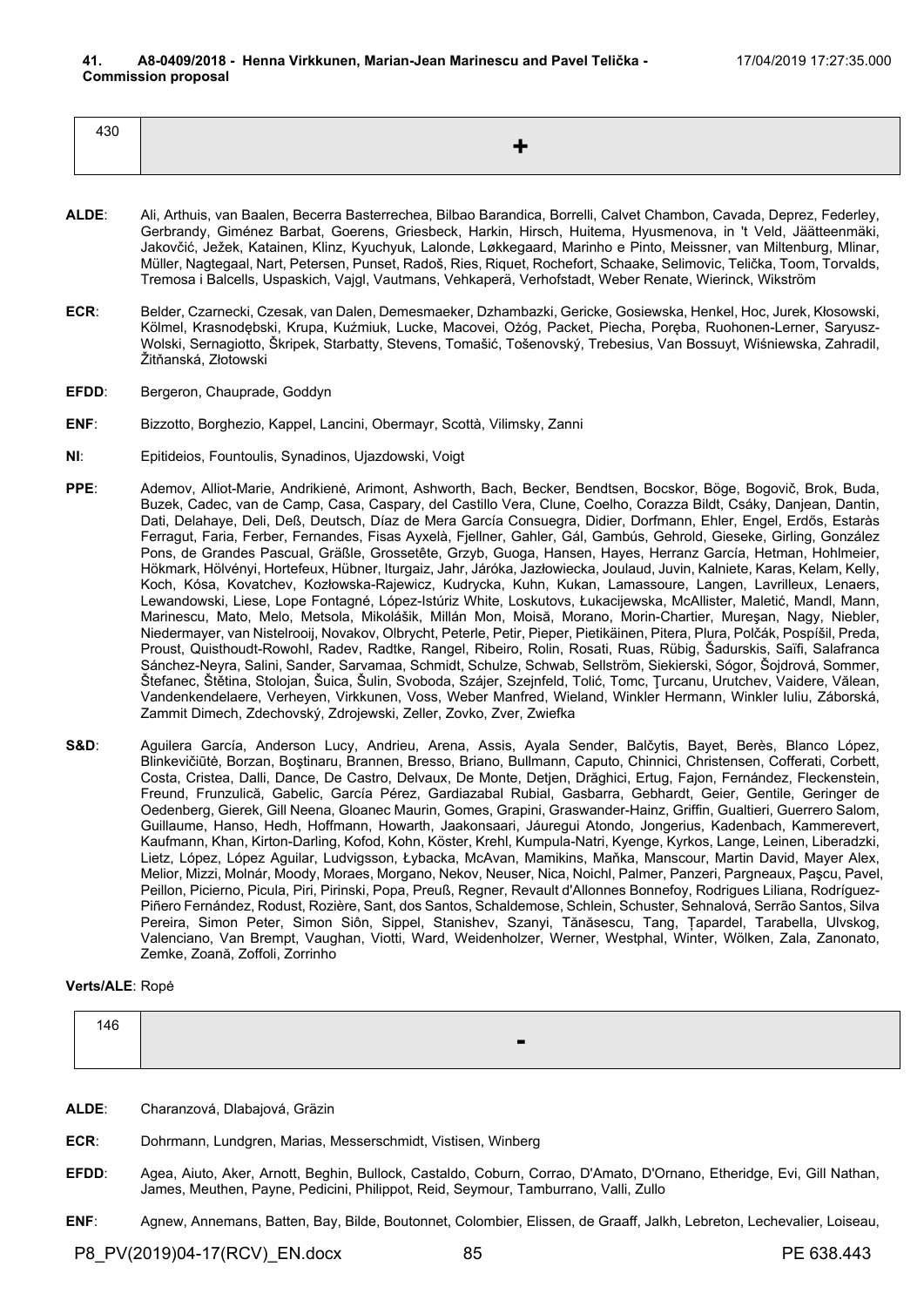Martin Dominique, Marusik, Pretzell, Schaffhauser, Stuger, Troszczynski, Zijlstra, Żółtek

- **GUE/NGL**: Albiol Guzmán, Anderson Martina, Benito Ziluaga, Björk, Carthy, Chountis, Couso Permuy, Eck, Ernst, Ferreira, Flanagan, Forenza, González Peñas, Händel, Hazekamp, Kari, Le Hyaric, López Bermejo, Maltese, Matias, Maurel, Michels, Omarjee, Pimenta Lopes, Sánchez Caldentey, Schirdewan, Scholz, Senra Rodríguez, Spinelli, Torres Martínez, Urbán Crespo, Vallina, Vergiat, Viegas, Vieu, Zimmer
- **NI**: Balczó, Gollnisch, Kovács, Montel, Papadakis Konstantinos, Zarianopoulos
- **S&D**: Balas, Martin Edouard, Post, Thomas
- **Verts/ALE**: Affronte, Andersson, Auken, Bové, Buchner, Bütikofer, Cramer, Dalunde, Delli, Durand, Eickhout, Evans, Giegold, Häusling, Hautala, Heubuch, Jadot, Jávor, Joly, Keller Ska, Lambert, Lamberts, Lochbihler, Marcellesi, Metz, Miranda, Mitrofanovs, Reda, Reimon, Reintke, Rivasi, Sargentini, Scott Cato, Škrlec, Smith, Solé, Šoltes, Staes, Tarand, Taylor, Terricabras, Trüpel, Urtasun, Valero, Vana, Waitz

- **ECR**: Bashir, Dalton, Deva, Flack, Foster, Fox, Hannan, Kamall, Karim, McClarkin, McIntyre, Matthews, Mobarik, Nicholson, Piotrowski, Procter, Tannock, Tomaševski, Van Orden
- **EFDD**: Moi
- **GUE/NGL**: Chrysogonos, Hadjigeorgiou, Kohlíček, Konečná, Kouloglou, Kuneva, Maštálka, Papadimoulis
- **NI**: Morvai, Sośnierz
- **Verts/ALE**: Harms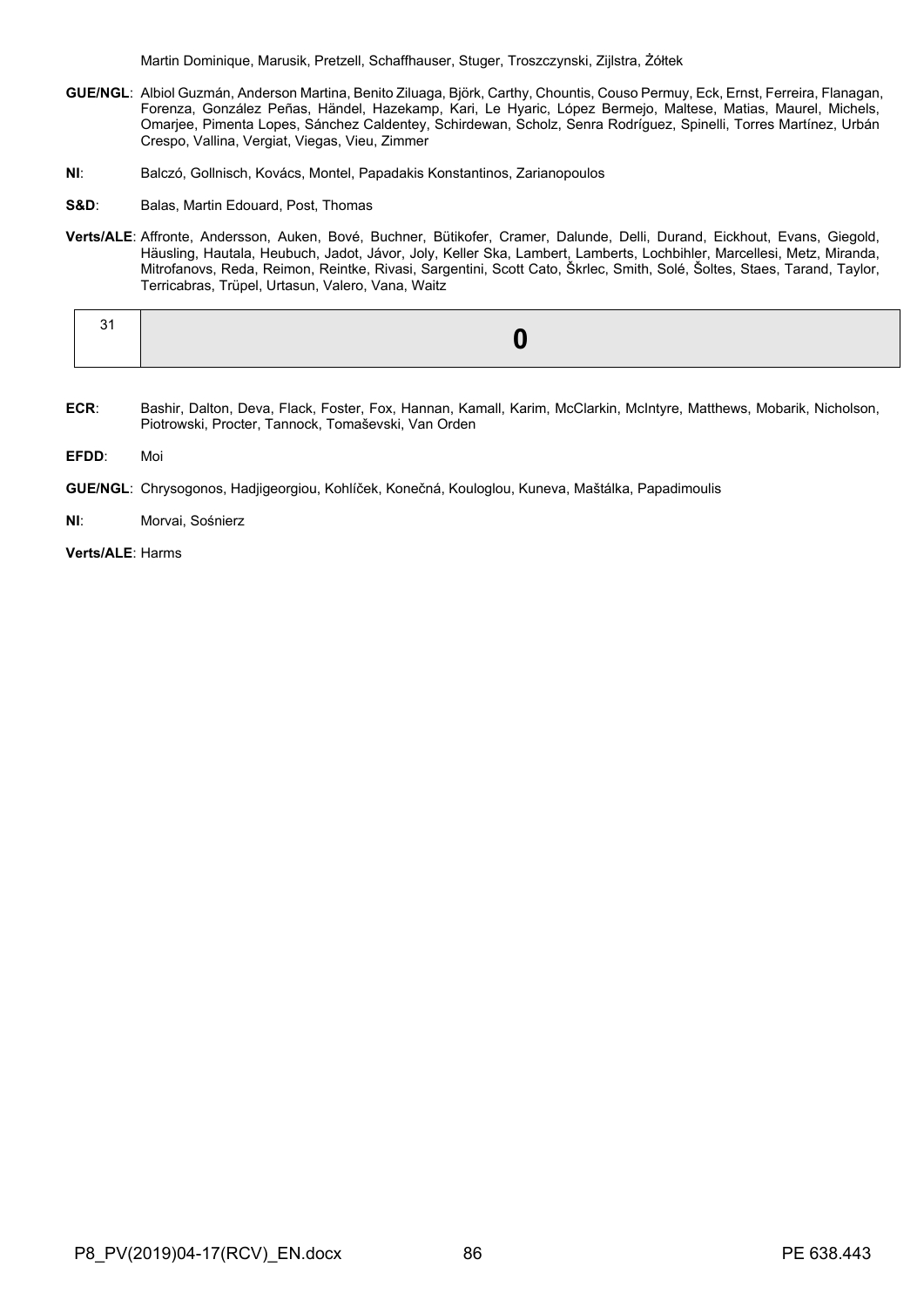| 466 |  |
|-----|--|
|     |  |
|     |  |

- **ALDE**: Ali, Arthuis, van Baalen, Becerra Basterrechea, Bilbao Barandica, Borrelli, Calvet Chambon, Cavada, Charanzová, Deprez, Dlabajová, Federley, Gerbrandy, Giménez Barbat, Goerens, Griesbeck, Harkin, Hirsch, Huitema, Hyusmenova, in 't Veld, Jäätteenmäki, Jakovčić, Ježek, Katainen, Klinz, Kyuchyuk, Lalonde, Løkkegaard, Marinho e Pinto, Meissner, van Miltenburg, Mlinar, Müller, Nagtegaal, Nart, Petersen, Punset, Radoš, Ries, Riquet, Rochefort, Schaake, Selimovic, Telička, Torvalds, Tremosa i Balcells, Uspaskich, Vajgl, Vautmans, Vehkaperä, Verhofstadt, Weber Renate, Wierinck, Wikström
- **ECR**: Bashir, Belder, van Dalen, Dalton, Demesmaeker, Deva, Dohrmann, Dzhambazki, Flack, Foster, Fox, Gericke, Hannan, Henkel, Kamall, Karim, Kölmel, Lucke, McClarkin, McIntyre, Macovei, Matthews, Messerschmidt, Mobarik, Nicholson, Packet, Procter, Ruohonen-Lerner, Sernagiotto, Škripek, Starbatty, Stevens, Tannock, Tomašić, Tošenovský, Trebesius, Van Bossuyt, Van Orden, Vistisen, Zahradil, Žitňanská
- **EFDD**: Agea, Aiuto, Beghin, Bergeron, Castaldo, Chauprade, Corrao, D'Amato, D'Ornano, Evi, Goddyn, Pedicini, Philippot, Tamburrano, Valli, Zullo
- **ENF**: Annemans, Arnautu, Bay, Bilde, Bizzotto, Borghezio, Colombier, Jalkh, Jamet, Kappel, Lancini, Lebreton, Lechevalier, Loiseau, Martin Dominique, Marusik, Mélin, Obermayr, Schaffhauser, Scottà, Troszczynski, Vilimsky, Zanni, Żółtek
- **NI**: Balczó, Epitideios, Fountoulis, Gollnisch, Kovács, Morvai, Sośnierz, Synadinos
- **PPE**: Ademov, Alliot-Marie, Andrikienė, Arimont, Ashworth, Bach, Becker, Bendtsen, Bocskor, Böge, Bogovič, Boni, Brok, Buda, Buzek, Cadec, van de Camp, Casa, Caspary, del Castillo Vera, Clune, Coelho, Corazza Bildt, Csáky, Danjean, Dantin, Dati, Delahaye, Deli, Deß, Deutsch, Díaz de Mera García Consuegra, Didier, Dorfmann, Ehler, Engel, Erdős, Estaràs Ferragut, Faria, Ferber, Fernandes, Fisas Ayxelà, Fjellner, Gahler, Gál, Gambús, Gehrold, Gieseke, Girling, González Pons, de Grandes Pascual, Gräßle, Grossetête, Grzyb, Guoga, Hansen, Hayes, Herranz García, Hetman, Hohlmeier, Hökmark, Hölvényi, Hortefeux, Hübner, Iturgaiz, Jahr, Jazłowiecka, Joulaud, Juvin, Kalniete, Karas, Kelam, Kelly, Koch, Kósa, Kovatchev, Kozłowska-Rajewicz, Kudrycka, Kuhn, Kukan, Lamassoure, Langen, Lavrilleux, Lenaers, Lewandowski, Liese, Lope Fontagné, López-Istúriz White, Loskutovs, Łukacijewska, McAllister, Maletić, Mandl, Mann, Marinescu, Mato, Melo, Metsola, Mikolášik, Millán Mon, Moisă, Morano, Morin-Chartier, Mureşan, Nagy, Niebler, Niedermayer, van Nistelrooij, Novakov, Olbrycht, Peterle, Petir, Pietikäinen, Pitera, Plura, Polčák, Pospíšil, Preda, Proust, Quisthoudt-Rowohl, Radev, Radtke, Rangel, Ribeiro, Rolin, Rosati, Ruas, Rübig, Šadurskis, Saïfi, Salafranca Sánchez-Neyra, Salini, Sander, Sarvamaa, Schmidt, Schulze, Schwab, Sellström, Siekierski, Sógor, Šojdrová, Sommer, Štefanec, Štětina, Stolojan, Šuica, Šulin, Svoboda, Szájer, Szejnfeld, Tolić, Tomc, Ţurcanu, Urutchev, Vaidere, Vălean, Vandenkendelaere, Verheyen, Virkkunen, Voss, Weber Manfred, Wieland, Winkler Hermann, Winkler Iuliu, Záborská, Zammit Dimech, Zdechovský, Zdrojewski, Zeller, Zovko, Zver, Zwiefka
- S&D: Aguilera García, Anderson Lucy, Andrieu, Arena, Assis, Ayala Sender, Balas, Balčytis, Bayet, Berès, Blanco López, Blinkevičiūtė, Borzan, Boştinaru, Brannen, Bresso, Briano, Bullmann, Caputo, Chinnici, Christensen, Cofferati, Corbett, Costa, Cristea, Dalli, Dance, De Castro, Delvaux, De Monte, Detjen, Drăghici, Ertug, Fajon, Fernández, Fleckenstein, Freund, Frunzulică, Gabelic, García Pérez, Gardiazabal Rubial, Gasbarra, Gebhardt, Geier, Gentile, Geringer de Oedenberg, Gierek, Gill Neena, Gloanec Maurin, Gomes, Grapini, Graswander-Hainz, Griffin, Gualtieri, Guerrero Salom, Guillaume, Hanso, Hedh, Hoffmann, Howarth, Jaakonsaari, Jáuregui Atondo, Jongerius, Kadenbach, Kammerevert, Kaufmann, Khan, Kirton-Darling, Kofod, Kohn, Krehl, Kumpula-Natri, Kyenge, Kyrkos, Lange, Leinen, Liberadzki, Lietz, López, López Aguilar, Ludvigsson, Łybacka, McAvan, Maňka, Manscour, Martin David, Martin Edouard, Mayer Alex, Melior, Mizzi, Molnár, Moody, Moraes, Morgano, Nekov, Neuser, Nica, Palmer, Panzeri, Pargneaux, Paşcu, Pavel, Peillon, Picierno, Picula, Piri, Pirinski, Popa, Preuß, Regner, Revault d'Allonnes Bonnefoy, Rodrigues Liliana, Rodríguez-Piñero Fernández, Rodust, Rozière, Sant, dos Santos, Schaldemose, Schlein, Schuster, Sehnalová, Serrão Santos, Silva Pereira, Simon Peter, Simon Siôn, Sippel, Stanishev, Szanyi, Tănăsescu, Tang, Țapardel, Tarabella, Thomas, Ulvskog, Valenciano, Van Brempt, Vaughan, Viotti, Ward, Weidenholzer, Werner, Westphal, Winter, Wölken, Zala, Zanonato, Zemke, Zoană, Zoffoli, Zorrinho

| 118 |                |  |
|-----|----------------|--|
|     | $\blacksquare$ |  |

**ALDE**: Toom

- **ECR**: Lundgren, Marias, Winberg
- **EFDD**: Aker, Arnott, Bullock, Coburn, Etheridge, Gill Nathan, James, Meuthen, Payne, Reid, Seymour
- **ENF**: Agnew, Batten, Elissen, de Graaff, Pretzell, Stuger, Zijlstra

P8\_PV(2019)04-17(RCV)\_EN.docx 87 PE 638.443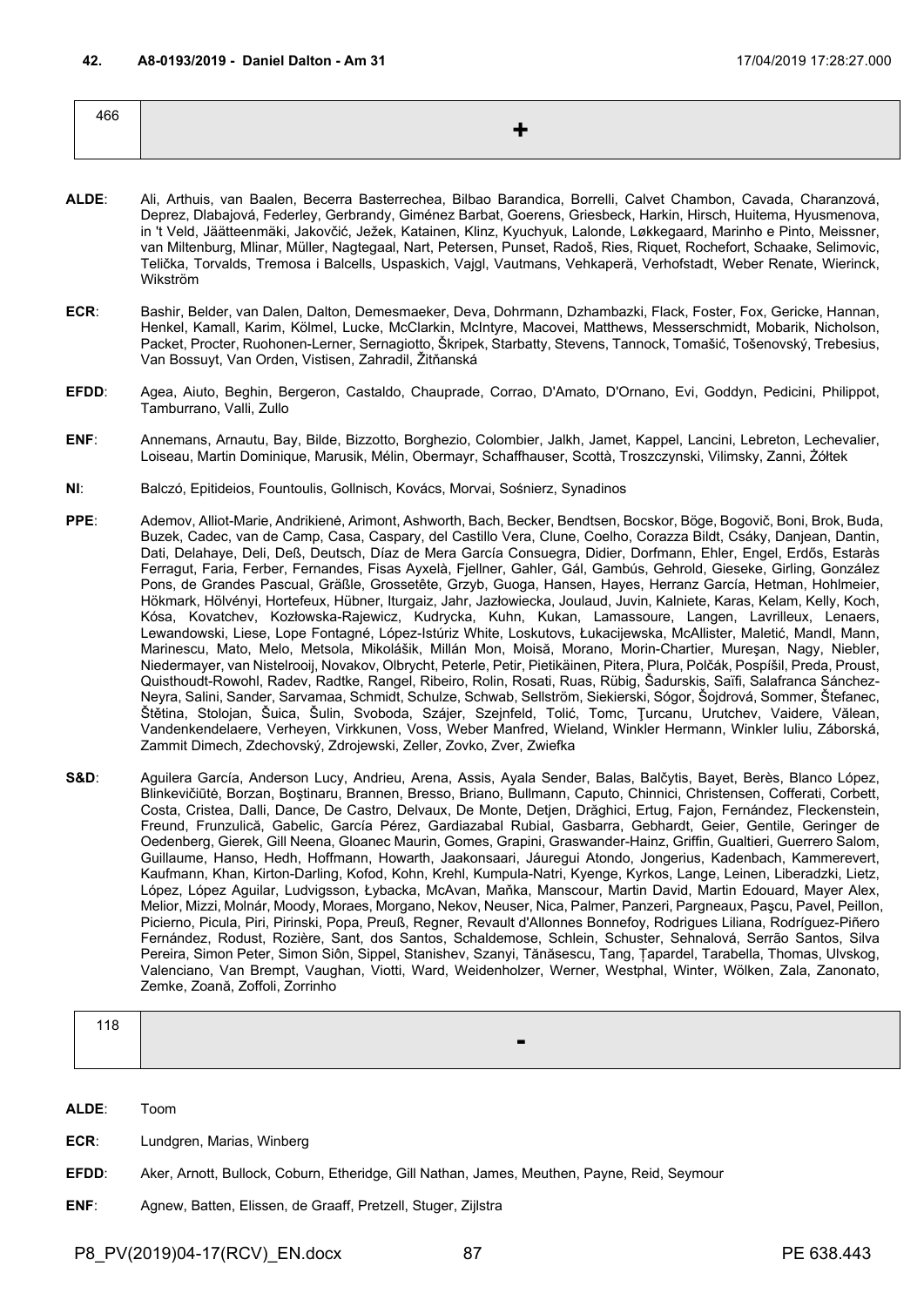- **GUE/NGL**: Albiol Guzmán, Anderson Martina, Benito Ziluaga, Björk, Carthy, Chountis, Chrysogonos, Couso Permuy, Eck, Ernst, Ferreira, Flanagan, Forenza, González Peñas, Hadjigeorgiou, Händel, Hazekamp, Kari, Kohlíček, Konečná, Kouloglou, Le Hyaric, López Bermejo, Maltese, Maštálka, Matias, Maurel, Michels, Omarjee, Pimenta Lopes, Sánchez Caldentey, Schirdewan, Scholz, Senra Rodríguez, Spinelli, Torres Martínez, Urbán Crespo, Vallina, Vergiat, Viegas, Vieu, Zimmer
- **NI**: Papadakis Konstantinos, Voigt, Zarianopoulos
- **S&D**: Mamikins, Post
- **Verts/ALE**: Affronte, Andersson, Auken, Bové, Buchner, Bütikofer, Cramer, Dalunde, Delli, Durand, Eickhout, Evans, Franz, Giegold, Harms, Häusling, Hautala, Heubuch, Jadot, Jávor, Joly, Keller Ska, Lambert, Lamberts, Lochbihler, Marcellesi, Metz, Miranda, Mitrofanovs, Reda, Reimon, Reintke, Rivasi, Ropė, Sargentini, Scott Cato, Škrlec, Smith, Solé, Šoltes, Staes, Tarand, Taylor, Terricabras, Trüpel, Urtasun, Valero, Vana, Waitz

- **ECR**: Czarnecki, Czesak, Gosiewska, Hoc, Jurek, Kłosowski, Krasnodębski, Krupa, Kuźmiuk, Ożóg, Piecha, Piotrowski, Poręba, Saryusz-Wolski, Tomaševski, Wiśniewska, Złotowski
- **EFDD**: Moi
- **GUE/NGL**: Papadimoulis
- **NI:** Montel, Ujazdowski
- **PPE**: Pieper
- **S&D**: Köster, Noichl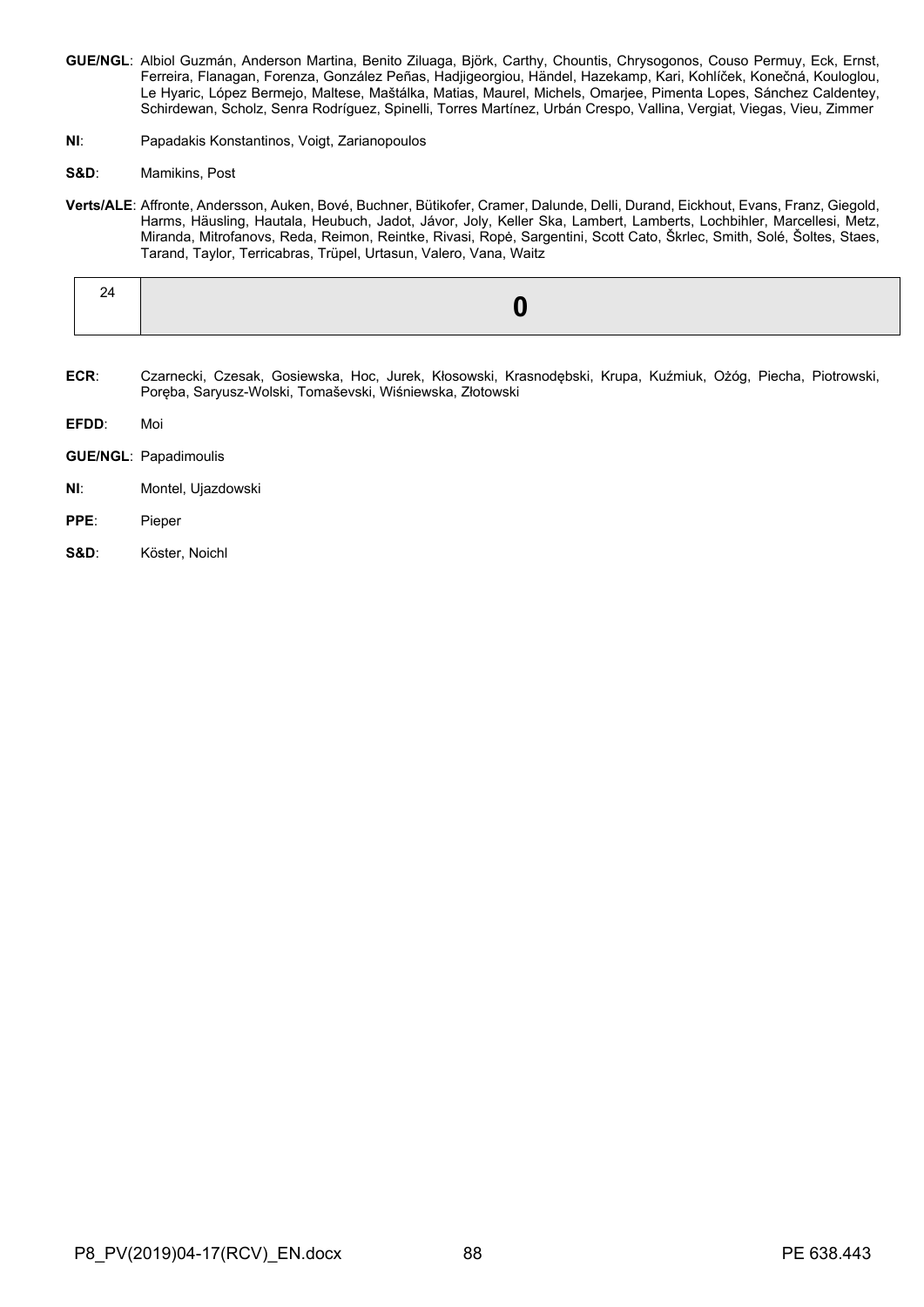| 406 |    |
|-----|----|
|     | -- |
|     |    |

- **ALDE**: Ali, van Baalen, Becerra Basterrechea, Bilbao Barandica, Borrelli, Charanzová, Deprez, Dlabajová, Federley, Gerbrandy, Giménez Barbat, Goerens, Harkin, Hirsch, Huitema, Hyusmenova, in 't Veld, Jäätteenmäki, Jakovčić, Katainen, Klinz, Kyuchyuk, Lalonde, Løkkegaard, Marinho e Pinto, Meissner, van Miltenburg, Mlinar, Müller, Nagtegaal, Nart, Petersen, Punset, Radoš, Ries, Schaake, Selimovic, Toom, Torvalds, Tremosa i Balcells, Uspaskich, Vajgl, Vautmans, Vehkaperä, Verhofstadt, Weber Renate, Wikström
- **ECR**: Bashir, Belder, Czarnecki, Czesak, van Dalen, Dalton, Demesmaeker, Deva, Dzhambazki, Flack, Foster, Fox, Gericke, Gosiewska, Hannan, Henkel, Hoc, Jurek, Kamall, Karim, Kłosowski, Kölmel, Krasnodębski, Krupa, Kuźmiuk, Lucke, Lundgren, McClarkin, McIntyre, Marias, Matthews, Mobarik, Nicholson, Ożóg, Packet, Piecha, Piotrowski, Poręba, Procter, Ruohonen-Lerner, Saryusz-Wolski, Sernagiotto, Škripek, Starbatty, Stevens, Tannock, Tomaševski, Tomašić, Tošenovský, Trebesius, Van Bossuyt, Van Orden, Winberg, Wiśniewska, Zahradil, Žitňanská, Złotowski
- **EFDD**: Agea, Aiuto, Aker, Arnott, Beghin, Bullock, Castaldo, Coburn, Corrao, D'Amato, D'Ornano, Etheridge, Evi, Gill Nathan, James, Meuthen, Payne, Pedicini, Philippot, Reid, Seymour, Tamburrano, Zullo
- **ENF**: Agnew, Annemans, Batten, Bay, Bilde, Bizzotto, Borghezio, Boutonnet, Colombier, Elissen, de Graaff, Jalkh, Kappel, Lancini, Lebreton, Lechevalier, Loiseau, Martin Dominique, Mélin, Obermayr, Pretzell, Schaffhauser, Scottà, Stuger, Troszczynski, Vilimsky, Zijlstra
- **GUE/NGL**: Albiol Guzmán, Anderson Martina, Benito Ziluaga, Björk, Carthy, Chountis, Chrysogonos, Couso Permuy, Eck, Ernst, Ferreira, Flanagan, Forenza, González Peñas, Hadjigeorgiou, Händel, Hazekamp, Kari, Kohlíček, Konečná, Kouloglou, Le Hyaric, López Bermejo, Maltese, Maštálka, Matias, Maurel, Michels, Omarjee, Papadimoulis, Pimenta Lopes, Sánchez Caldentey, Schirdewan, Scholz, Senra Rodríguez, Spinelli, Torres Martínez, Urbán Crespo, Vallina, Vergiat, Viegas, Vieu, Zimmer
- **NI**: Epitideios, Fountoulis, Gollnisch, Synadinos, Ujazdowski
- **PPE**: Bogovič, Boni, Sarvamaa, Záborská
- S&D: Aguilera García, Anderson Lucy, Andrieu, Arena, Assis, Ayala Sender, Balas, Balčytis, Bayet, Berès, Blanco López, Blinkevičiūtė, Borzan, Boştinaru, Brannen, Bresso, Briano, Bullmann, Caputo, Chinnici, Christensen, Cofferati, Corbett, Costa, Cristea, Dalli, Dance, De Castro, Delvaux, De Monte, Detjen, Drăghici, Ertug, Fajon, Fernández, Fleckenstein, Freund, Frunzulică, Gabelic, García Pérez, Gardiazabal Rubial, Gasbarra, Gebhardt, Geier, Gentile, Geringer de Oedenberg, Gierek, Gill Neena, Gloanec Maurin, Gomes, Grapini, Graswander-Hainz, Griffin, Gualtieri, Guerrero Salom, Guillaume, Hanso, Hedh, Hoffmann, Howarth, Jaakonsaari, Jáuregui Atondo, Jongerius, Kadenbach, Kammerevert, Kaufmann, Khan, Kirton-Darling, Kofod, Kohn, Köster, Krehl, Kumpula-Natri, Kyenge, Kyrkos, Lange, Leinen, Liberadzki, Lietz, López, López Aguilar, Ludvigsson, Łybacka, McAvan, Mamikins, Maňka, Manscour, Martin David, Martin Edouard, Mayer Alex, Melior, Mizzi, Molnár, Moody, Moraes, Morgano, Neuser, Nica, Noichl, Palmer, Panzeri, Pargneaux, Paşcu, Pavel, Peillon, Picierno, Picula, Piri, Pirinski, Popa, Post, Preuß, Regner, Revault d'Allonnes Bonnefoy, Rodrigues Liliana, Rodríguez-Piñero Fernández, Rodust, Rozière, Sant, dos Santos, Schaldemose, Schlein, Schuster, Sehnalová, Serrão Santos, Silva Pereira, Simon Peter, Simon Siôn, Sippel, Stanishev, Szanyi, Tănăsescu, Tang, Țapardel, Tarabella, Thomas, Ulvskog, Valenciano, Van Brempt, Vaughan, Viotti, Ward, Weidenholzer, Werner, Westphal, Winter, Wölken, Zala, Zanonato, Zemke, Zoană, Zoffoli, Zorrinho
- **Verts/ALE**: Affronte, Andersson, Auken, Bové, Buchner, Bütikofer, Cramer, Dalunde, Delli, Durand, Eickhout, Evans, Franz, Giegold, Harms, Häusling, Hautala, Heubuch, Jadot, Jávor, Joly, Keller Ska, Lambert, Lamberts, Lochbihler, Marcellesi, Metz, Miranda, Mitrofanovs, Reda, Reimon, Reintke, Rivasi, Ropė, Sargentini, Scott Cato, Škrlec, Smith, Solé, Šoltes, Staes, Terricabras, Trüpel, Urtasun, Valero, Vana, Waitz

| 193 |       |
|-----|-------|
|     | -<br> |

- **ALDE**: Arthuis, Calvet Chambon, Cavada, Griesbeck, Ježek, Riquet, Rochefort, Telička
- **ECR**: Dohrmann, Macovei, Messerschmidt, Vistisen
- **EFDD:** Bergeron, Chauprade, Goddyn
- **ENF**: Arnautu, Marusik, Żółtek
- **NI**: Balczó, Kovács, Montel, Sośnierz, Voigt

P8\_PV(2019)04-17(RCV)\_EN.docx 89 PE 638.443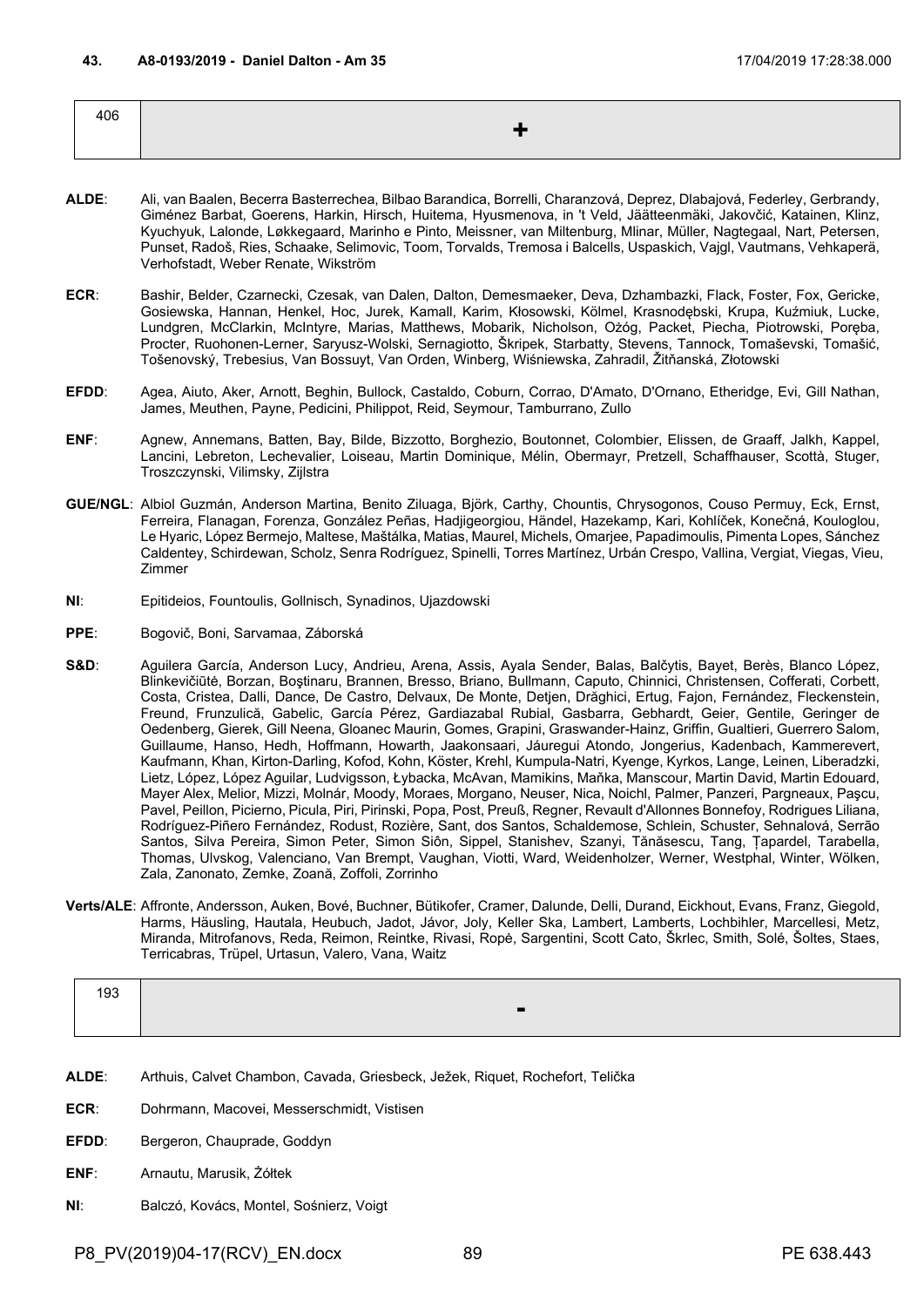**PPE**: Ademov, Alliot-Marie, Andrikienė, Arimont, Ashworth, Ayuso, Bach, Becker, Bendtsen, Bocskor, Böge, Buda, Buzek, Cadec, van de Camp, Casa, Caspary, del Castillo Vera, Clune, Coelho, Corazza Bildt, Csáky, Danjean, Dantin, Dati, Delahaye, Deli, Deß, Deutsch, Díaz de Mera García Consuegra, Didier, Dorfmann, Ehler, Engel, Erdős, Estaràs Ferragut, Faria, Ferber, Fernandes, Fisas Ayxelà, Fjellner, Gahler, Gál, Gambús, Gehrold, Gieseke, González Pons, de Grandes Pascual, Gräßle, Grossetête, Grzyb, Guoga, Hansen, Hayes, Herranz García, Hetman, Hohlmeier, Hökmark, Hölvényi, Hortefeux, Hübner, Iturgaiz, Jahr, Járóka, Jazłowiecka, Joulaud, Juvin, Kalniete, Karas, Kelam, Kelly, Koch, Kósa, Kovatchev, Kozłowska-Rajewicz, Kudrycka, Kuhn, Kukan, Lamassoure, Langen, Lavrilleux, Lenaers, Lewandowski, Liese, Lope Fontagné, López-Istúriz White, Loskutovs, Łukacijewska, McAllister, Maletić, Mandl, Mann, Marinescu, Mato, Melo, Metsola, Mikolášik, Millán Mon, Moisă, Morano, Morin-Chartier, Mureşan, Nagy, Niebler, Niedermayer, van Nistelrooij, Novakov, Olbrycht, Peterle, Petir, Pieper, Pietikäinen, Pitera, Plura, Polčák, Pospíšil, Preda, Proust, Quisthoudt-Rowohl, Radev, Radtke, Rangel, Ribeiro, Rolin, Rosati, Ruas, Rübig, Šadurskis, Saïfi, Salafranca Sánchez-Neyra, Salini, Sander, Schmidt, Schulze, Schwab, Sellström, Siekierski, Sógor, Šojdrová, Sommer, Štefanec, Štětina, Stolojan, Šuica, Šulin, Svoboda, Szájer, Szejnfeld, Tolić, Tomc, Ţurcanu, Urutchev, Vaidere, Vălean, Vandenkendelaere, Verheyen, Virkkunen, Voss, Weber Manfred, Wieland, Winkler Hermann, Winkler Iuliu, Zammit Dimech, Zdechovský, Zdrojewski, Zeller, Zovko, Zver, Zwiefka

### **Verts/ALE**: Taylor

- **ALDE**: Gräzin, Wierinck
- **EFDD**: Moi
- **NI**: Morvai, Papadakis Konstantinos, Zarianopoulos

#### **S&D**: Nekov

| ПОПРАВКИ В ПОДАДЕНИТЕ ГЛАСОВЕ И НАМЕРЕНИЯ ЗА ГЛАСУВАНЕ - CORRECCIONES E INTENCIONES DE VOTO - OPRAVY<br>HLASOVÁNÍ A SDĚLENÍ O ÚMYSLU HLASOVAT - STEMMERETTELSER OG -INTENTIONER - BERICHTIGUNGEN DES<br>STIMMVERHALTENS UND BEABSICHTIGTES STIMMVERHALTEN - HÄÄLETUSE PARANDUSED JA HÄÄLETUSKAVATSUSED -<br>ΔΙΟΡΘΩΣΕΙΣ ΚΑΙ ΠΡΟΘΕΣΕΙΣ ΨΗΦΟΥ - CORRECTIONS TO VOTES AND VOTING INTENTIONS - CORRECTIONS ET INTENTIONS DE<br>VOTE - IZMJENE DANIH GLASOVA I NAMJERE GLASAČA - CORREZIONI E INTENZIONI DI VOTO - BALSOJUMU LABOJUMI UN NODOMI<br>BALSOT - BALSAVIMO PATAISYMAI IR KETINIMAI - SZAVAZATOK HELYESBÍTÉSEI ÉS SZAVAZÁSI SZÁNDÉKOK - KORREZZJONIJIET<br>U INTENZJONIJIET GHALL-VOT - RECTIFICATIES STEMGEDRAG/ VOORGENOMEN STEMGEDRAG - KOREKTY GŁOSOWANIA I ZAMIAR<br>GŁOSOWANIA - CORRECÇÕES E INTENÇÕES DE VOTO - CORECTĂRI ȘI INTENȚII DE VOT OPRAVY HLASOVANIA A ZÁMERY PRI<br>HLASOVANÍ - CEARTÚCHÁIN AR AN VÓTA AGUS INTINNÍ VÓTÁLA - POPRAVKI IN NAMERE GLASOVANJA -<br>ÄÄNESTYSKÄYTTÄYTYMISTÄ JA ÄÄNESTYSAIKEITA KOSKEVAT ILMOITUKSET - RÄTTELSER/AVSIKTSFÖRKLARINGAR TILL<br><b>AVGIVNA RÖSTER</b> |             |
|---------------------------------------------------------------------------------------------------------------------------------------------------------------------------------------------------------------------------------------------------------------------------------------------------------------------------------------------------------------------------------------------------------------------------------------------------------------------------------------------------------------------------------------------------------------------------------------------------------------------------------------------------------------------------------------------------------------------------------------------------------------------------------------------------------------------------------------------------------------------------------------------------------------------------------------------------------------------------------------------------------------------------------------------------------------------------------------------------------------------|-------------|
|                                                                                                                                                                                                                                                                                                                                                                                                                                                                                                                                                                                                                                                                                                                                                                                                                                                                                                                                                                                                                                                                                                                     | Marco Zanni |
|                                                                                                                                                                                                                                                                                                                                                                                                                                                                                                                                                                                                                                                                                                                                                                                                                                                                                                                                                                                                                                                                                                                     |             |
|                                                                                                                                                                                                                                                                                                                                                                                                                                                                                                                                                                                                                                                                                                                                                                                                                                                                                                                                                                                                                                                                                                                     |             |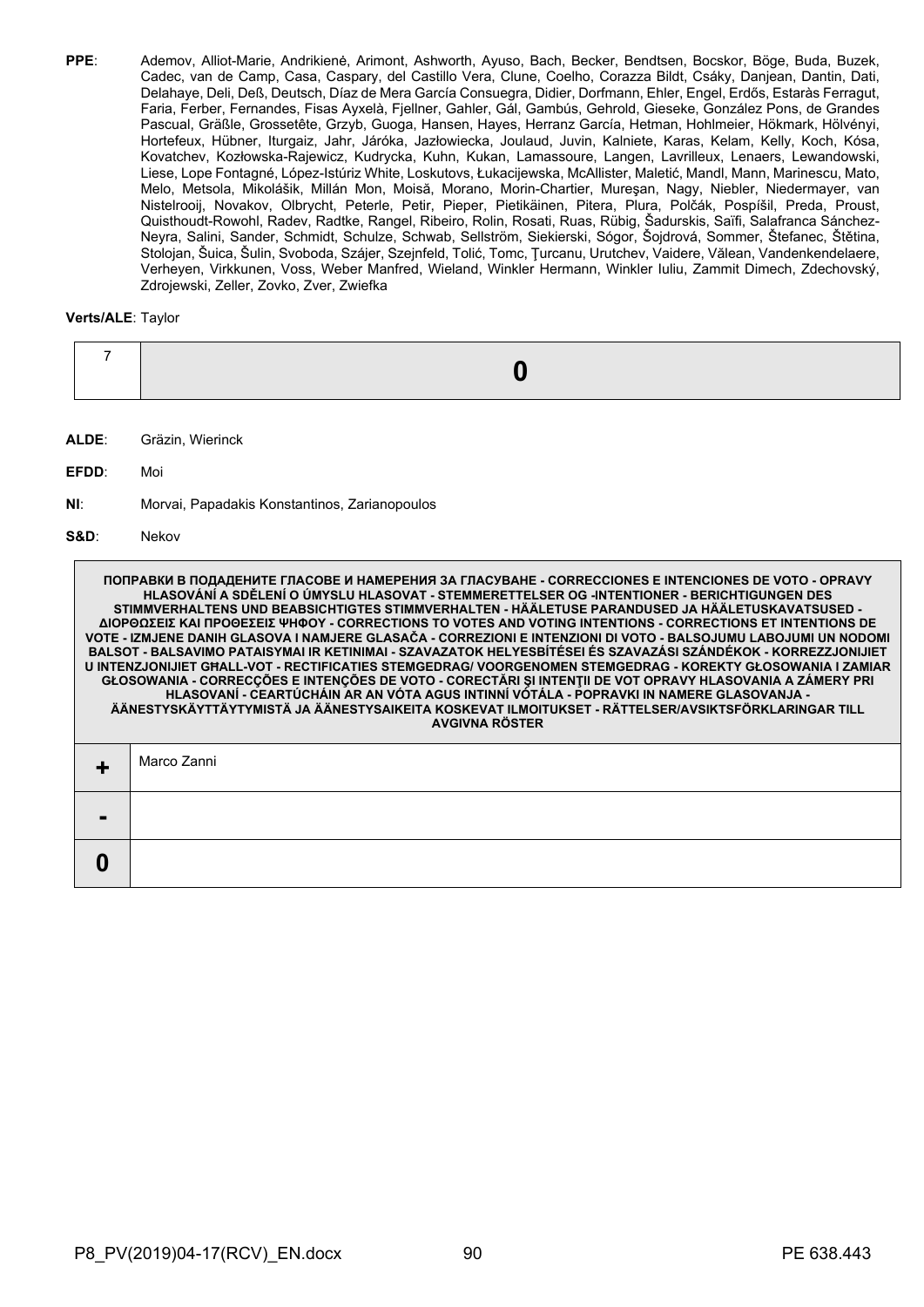| 451 |      |
|-----|------|
|     | ≍ ≢∖ |
|     |      |

- **ALDE**: Ali, Arthuis, van Baalen, Becerra Basterrechea, Bilbao Barandica, Borrelli, Calvet Chambon, Cavada, Deprez, Federley, Gerbrandy, Giménez Barbat, Goerens, Griesbeck, Harkin, Hirsch, Huitema, Hyusmenova, in 't Veld, Jäätteenmäki, Jakovčić, Ježek, Katainen, Klinz, Kyuchyuk, Løkkegaard, Marinho e Pinto, Meissner, van Miltenburg, Mlinar, Müller, Nagtegaal, Nart, Petersen, Punset, Radoš, Ries, Riquet, Rochefort, Schaake, Selimovic, Telička, Torvalds, Tremosa i Balcells, Uspaskich, Vajgl, Vautmans, Vehkaperä, Verhofstadt, Weber Renate, Wierinck, Wikström
- **ECR**: Bashir, Belder, van Dalen, Dalton, Deva, Dohrmann, Dzhambazki, Flack, Foster, Fox, Gericke, Hannan, Henkel, Kamall, Karim, Kölmel, Lucke, Lundgren, McClarkin, McIntyre, Macovei, Matthews, Messerschmidt, Mobarik, Nicholson, Procter, Sernagiotto, Škripek, Starbatty, Tannock, Tomašić, Tošenovský, Trebesius, Van Orden, Vistisen, Winberg, Wiśniewska, Zahradil, Žitňanská
- **EFDD**: Agea, Aiuto, Beghin, Castaldo, Chauprade, Corrao, D'Amato, Evi, Goddyn, Pedicini, Tamburrano, Valli, Zullo
- **ENF**: Annemans, Arnautu, Bay, Bilde, Bizzotto, Borghezio, Boutonnet, Colombier, Jalkh, Jamet, Kappel, Lancini, Lebreton, Lechevalier, Loiseau, Martin Dominique, Mélin, Obermayr, Schaffhauser, Scottà, Troszczynski, Vilimsky, Zanni
- **NI**: Balczó, Gollnisch, Kovács, Morvai
- **PPE**: Ademov, Alliot-Marie, Andrikienė, Arimont, Ashworth, Ayuso, Bach, Becker, Bendtsen, Bocskor, Böge, Bogovič, Boni, Brok, Buda, Buzek, Cadec, van de Camp, Casa, Caspary, Clune, Coelho, Corazza Bildt, Csáky, Danjean, Dantin, Dati, Delahaye, Deli, Deß, Deutsch, Díaz de Mera García Consuegra, Didier, Dorfmann, Ehler, Engel, Erdős, Estaràs Ferragut, Faria, Ferber, Fernandes, Fisas Ayxelà, Fjellner, Gahler, Gál, Gambús, Gehrold, Gieseke, González Pons, de Grandes Pascual, Gräßle, Grossetête, Grzyb, Guoga, Hansen, Hayes, Herranz García, Hetman, Hohlmeier, Hökmark, Hölvényi, Hortefeux, Hübner, Iturgaiz, Jahr, Járóka, Jazłowiecka, Joulaud, Juvin, Kalniete, Karas, Kelam, Kelly, Koch, Kósa, Kovatchev, Kozłowska-Rajewicz, Kudrycka, Kuhn, Kukan, Lamassoure, Langen, Lavrilleux, Lenaers, Lewandowski, Liese, Lope Fontagné, López-Istúriz White, Loskutovs, Łukacijewska, McAllister, Maletić, Mandl, Mann, Marinescu, Mato, Melo, Metsola, Mikolášik, Millán Mon, Moisă, Morano, Morin-Chartier, Mureşan, Nagy, Niebler, Niedermayer, Novakov, Olbrycht, Peterle, Petir, Pieper, Pietikäinen, Pitera, Plura, Polčák, Pospíšil, Preda, Proust, Quisthoudt-Rowohl, Radev, Radtke, Rangel, Ribeiro, Rolin, Rosati, Ruas, Rübig, Šadurskis, Saïfi, Salafranca Sánchez-Neyra, Salini, Sander, Sarvamaa, Schmidt, Schulze, Schwab, Sellström, Siekierski, Sógor, Šojdrová, Sommer, Štefanec, Štětina, Stolojan, Šuica, Šulin, Svoboda, Szájer, Szejnfeld, Thun und Hohenstein, Tolić, Tomc, Ţurcanu, Urutchev, Vaidere, Vălean, Vandenkendelaere, Verheyen, Virkkunen, Voss, Weber Manfred, Wieland, Winkler Hermann, Winkler Iuliu, Záborská, Zammit Dimech, Zdrojewski, Zeller, Zovko, Zver, Zwiefka
- **S&D**: Aguilera García, Anderson Lucy, Andrieu, Arena, Assis, Ayala Sender, Balčytis, Bayet, Berès, Blanco López, Blinkevičiūtė, Borzan, Boştinaru, Brannen, Bresso, Briano, Bullmann, Caputo, Chinnici, Christensen, Cofferati, Corbett, Costa, Cristea, Dalli, Dance, De Castro, Delvaux, De Monte, Detjen, Drăghici, Ertug, Fajon, Fernández, Fleckenstein, Freund, Frunzulică, Gabelic, García Pérez, Gardiazabal Rubial, Gasbarra, Gebhardt, Geier, Gentile, Geringer de Oedenberg, Gierek, Gill Neena, Gloanec Maurin, Gomes, Grapini, Graswander-Hainz, Griffin, Gualtieri, Guerrero Salom, Guillaume, Hanso, Hedh, Hoffmann, Howarth, Jaakonsaari, Jáuregui Atondo, Jongerius, Kadenbach, Kammerevert, Kaufmann, Khan, Kirton-Darling, Kofod, Kohn, Köster, Krehl, Kumpula-Natri, Kyenge, Kyrkos, Lange, Leinen, Liberadzki, Lietz, López, López Aguilar, Ludvigsson, Łybacka, McAvan, Maňka, Manscour, Martin David, Mayer Alex, Melior, Mizzi, Molnár, Moody, Moraes, Morgano, Nekov, Neuser, Nica, Noichl, Palmer, Panzeri, Pargneaux, Paşcu, Pavel, Peillon, Picierno, Picula, Piri, Pirinski, Popa, Preuß, Regner, Revault d'Allonnes Bonnefoy, Rodrigues Liliana, Rodríguez-Piñero Fernández, Rodust, Rozière, Sant, dos Santos, Schaldemose, Schlein, Schuster, Serrão Santos, Silva Pereira, Simon Peter, Simon Siôn, Sippel, Stanishev, Szanyi, Tănăsescu, Tang, Țapardel, Tarabella, Ulvskog, Valenciano, Van Brempt, Vaughan, Viotti, Ward, Weidenholzer, Werner, Westphal, Winter, Wölken, Zala, Zanonato, Zemke, Zoană, Zoffoli, Zorrinho

| 7C |   |
|----|---|
|    | - |

- **ALDE**: Charanzová, Dlabajová
- **ECR**: Demesmaeker, Marias, Packet, Stevens, Van Bossuyt
- **EFDD**: Aker, Arnott, Bullock, Coburn, Etheridge, Gill Nathan, James, Meuthen, Payne, Reid, Seymour
- **ENF**: Elissen, de Graaff, Marusik, Pretzell, Stuger, Zijlstra, Żółtek
- **GUE/NGL**: Albiol Guzmán, Anderson Martina, Benito Ziluaga, Björk, Carthy, Chountis, Chrysogonos, Couso Permuy, Eck, Ernst, Ferreira, Flanagan, Forenza, González Peñas, Hadjigeorgiou, Händel, Hazekamp, Kari, Kohlíček, Konečná, Kouloglou,

P8\_PV(2019)04-17(RCV)\_EN.docx 91 PE 638.443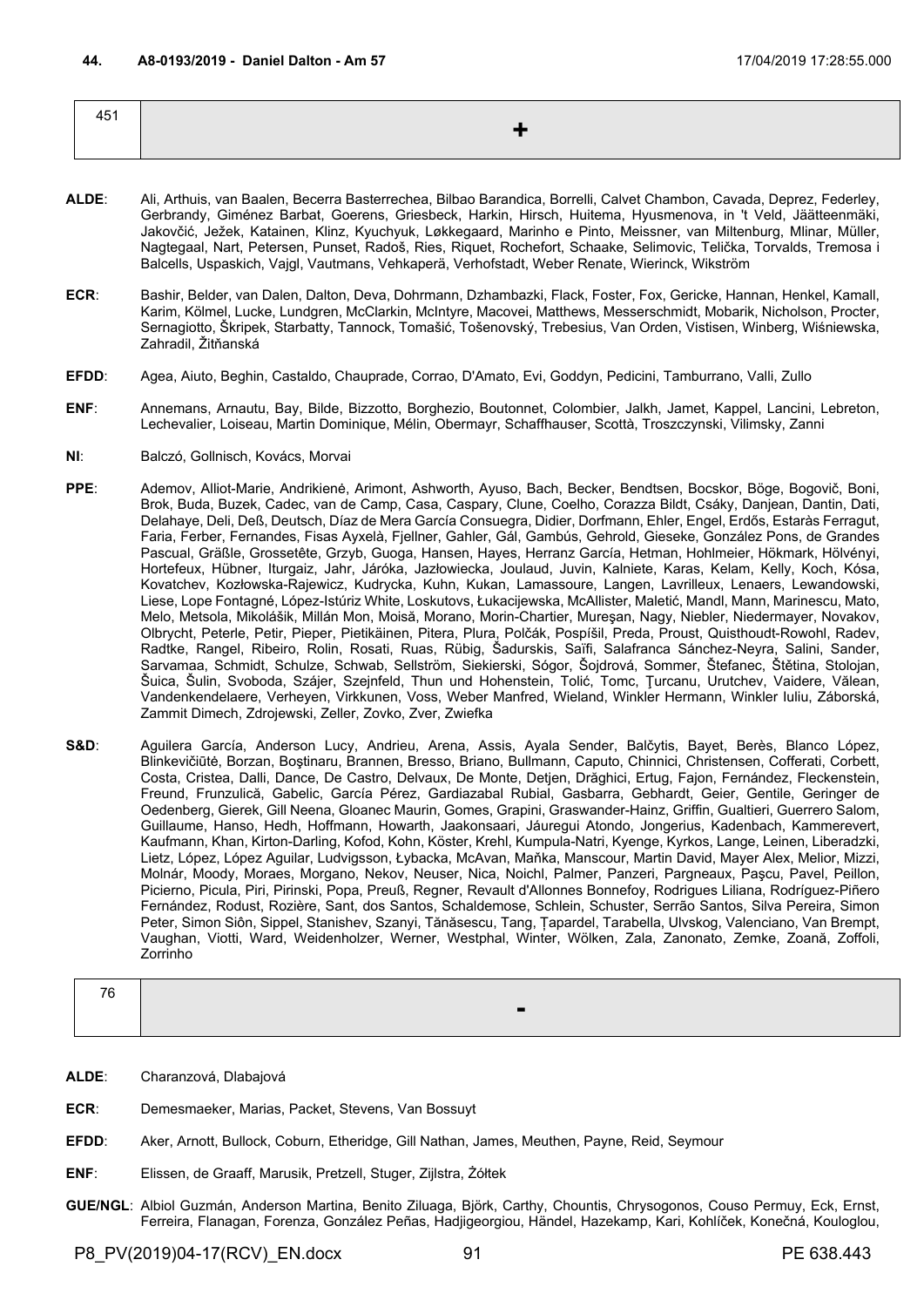Le Hyaric, López Bermejo, Maltese, Maštálka, Matias, Maurel, Michels, Omarjee, Pimenta Lopes, Sánchez Caldentey, Schirdewan, Scholz, Senra Rodríguez, Spinelli, Torres Martínez, Urbán Crespo, Vallina, Vergiat, Viegas, Vieu, Zimmer

- **NI**: Papadakis Konstantinos, Sośnierz, Voigt, Zarianopoulos
- **PPE**: del Castillo Vera, Zdechovský
- **S&D**: Post, Sehnalová

#### **Verts/ALE**: Reda

| $- -$ |  |
|-------|--|
|       |  |

- **ALDE**: Toom
- **ECR**: Czarnecki, Czesak, Gosiewska, Hoc, Jurek, Kłosowski, Krasnodębski, Krupa, Kuźmiuk, Ożóg, Piecha, Piotrowski, Saryusz-Wolski, Tomaševski, Złotowski
- **EFDD**: D'Ornano, Moi, Philippot
- **GUE/NGL**: Papadimoulis
- **NI**: Epitideios, Fountoulis, Montel, Synadinos, Ujazdowski
- **S&D**: Balas, Mamikins, Martin Edouard, Thomas
- **Verts/ALE**: Affronte, Andersson, Auken, Bové, Buchner, Bütikofer, Cramer, Dalunde, Delli, Durand, Eickhout, Evans, Franz, Giegold, Harms, Häusling, Hautala, Heubuch, Jadot, Jávor, Joly, Keller Ska, Lambert, Lamberts, Lochbihler, Marcellesi, Metz, Miranda, Mitrofanovs, Reimon, Reintke, Rivasi, Ropė, Sargentini, Scott Cato, Škrlec, Smith, Solé, Šoltes, Staes, Tarand, Taylor, Terricabras, Trüpel, Urtasun, Valero, Vana, Waitz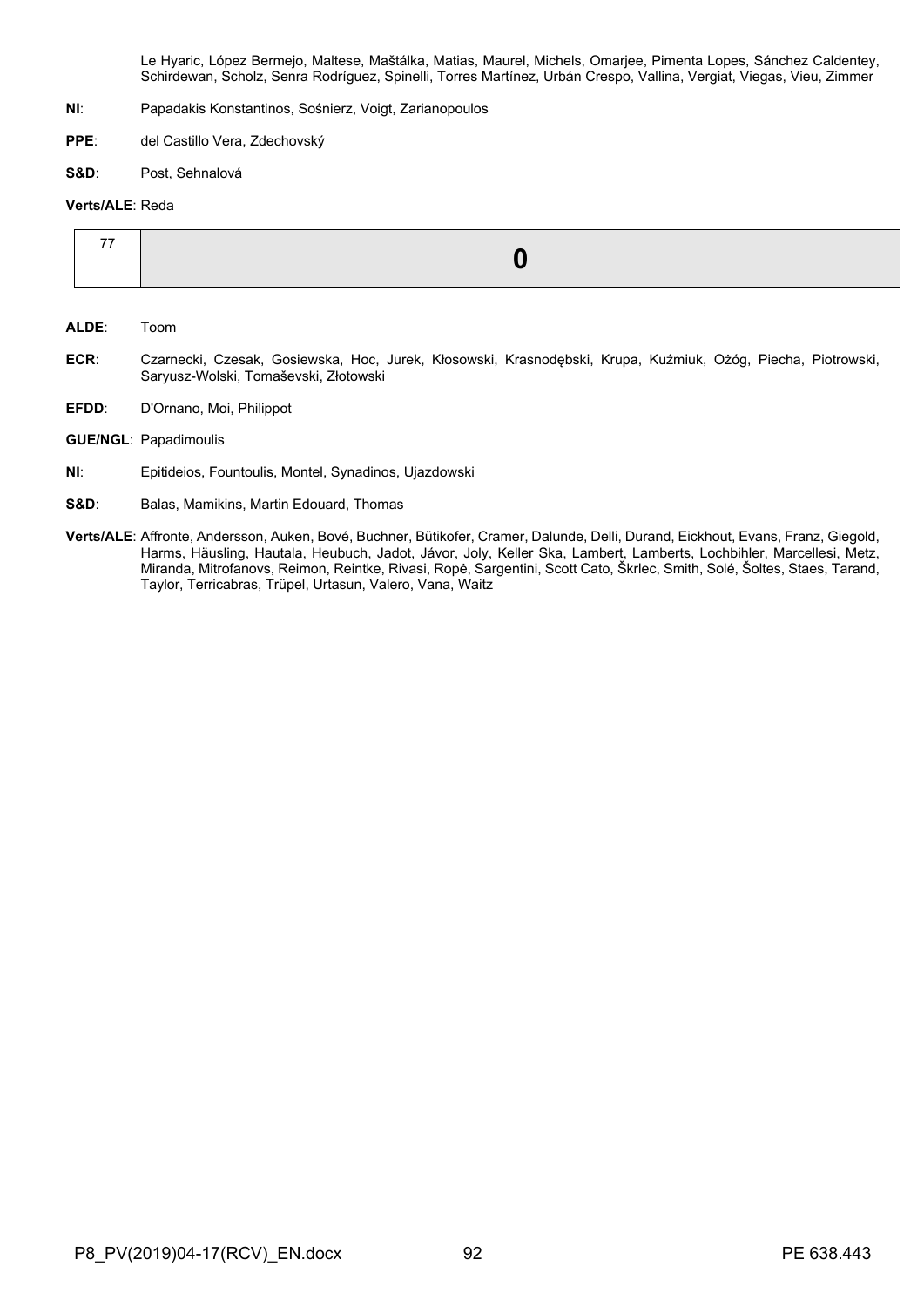| 379 |  |
|-----|--|
|     |  |
|     |  |

- **ALDE**: Ali, Arthuis, van Baalen, Becerra Basterrechea, Bilbao Barandica, Borrelli, Calvet Chambon, Cavada, Charanzová, Deprez, Dlabajová, Federley, Gerbrandy, Giménez Barbat, Goerens, Griesbeck, Harkin, Hirsch, Huitema, Hyusmenova, in 't Veld, Jäätteenmäki, Jakovčić, Ježek, Katainen, Klinz, Kyuchyuk, Lalonde, Løkkegaard, Marinho e Pinto, Meissner, van Miltenburg, Mlinar, Müller, Nagtegaal, Nart, Petersen, Punset, Radoš, Ries, Riquet, Rochefort, Schaake, Selimovic, Telička, Toom, Torvalds, Tremosa i Balcells, Uspaskich, Vajgl, Vautmans, Vehkaperä, Verhofstadt, Weber Renate, Wierinck, Wikström
- **ECR**: Bashir, Belder, Czarnecki, Czesak, van Dalen, Dalton, Demesmaeker, Deva, Dzhambazki, Flack, Foster, Fox, Gericke, Gosiewska, Hannan, Henkel, Hoc, Jurek, Kamall, Karim, Kłosowski, Kölmel, Krasnodębski, Krupa, Kuźmiuk, Lucke, McIntyre, Matthews, Mobarik, Nicholson, Ożóg, Packet, Piecha, Piotrowski, Poręba, Procter, Ruohonen-Lerner, Saryusz-Wolski, Sernagiotto, Škripek, Starbatty, Stevens, Tannock, Tomaševski, Tomašić, Tošenovský, Trebesius, Van Bossuyt, Van Orden, Wiśniewska, Zahradil, Žitňanská, Złotowski
- **EFDD**: Agea, Aiuto, Aker, Arnott, Beghin, Bullock, Castaldo, Coburn, Corrao, D'Amato, Etheridge, Evi, Gill Nathan, James, Meuthen, Payne, Pedicini, Reid, Seymour, Tamburrano, Valli, Zullo
- **ENF**: Annemans, Bizzotto, Borghezio, Elissen, de Graaff, Lancini, Scottà, Stuger, Zanni, Zijlstra
- **GUE/NGL**: Albiol Guzmán, Anderson Martina, Benito Ziluaga, Björk, Carthy, Chountis, Chrysogonos, Couso Permuy, Eck, Ernst, Ferreira, Flanagan, Forenza, González Peñas, Hadjigeorgiou, Händel, Hazekamp, Kari, Kohlíček, Konečná, Kouloglou, Le Hyaric, López Bermejo, Maltese, Maštálka, Matias, Maurel, Michels, Omarjee, Papadimoulis, Pimenta Lopes, Sánchez Caldentey, Schirdewan, Scholz, Senra Rodríguez, Spinelli, Torres Martínez, Urbán Crespo, Vallina, Vergiat, Viegas, Vieu, Zimmer
- **NI**: Gollnisch, Montel, Papadakis Konstantinos, Ujazdowski, Zarianopoulos
- **PPE**: Boni, Coelho, Siekierski, Thun und Hohenstein, Záborská
- S&D: Aguilera García, Andrieu, Arena, Assis, Ayala Sender, Balas, Balčytis, Bayet, Berès, Blanco López, Blinkevičiūtė, Borzan, Boştinaru, Bresso, Briano, Bullmann, Caputo, Chinnici, Christensen, Cofferati, Costa, Cristea, Dalli, De Castro, Delvaux, De Monte, Detjen, Drăghici, Ertug, Fajon, Fernández, Fleckenstein, Freund, Frunzulică, Gabelic, García Pérez, Gardiazabal Rubial, Gasbarra, Gebhardt, Geier, Gentile, Geringer de Oedenberg, Gierek, Gloanec Maurin, Gomes, Grapini, Graswander-Hainz, Gualtieri, Guerrero Salom, Guillaume, Hanso, Hedh, Hoffmann, Jaakonsaari, Jáuregui Atondo, Jongerius, Kadenbach, Kammerevert, Kaufmann, Kofod, Kohn, Köster, Krehl, Kumpula-Natri, Kyenge, Kyrkos, Lange, Leinen, Liberadzki, Lietz, López, López Aguilar, Ludvigsson, Łybacka, Mamikins, Maňka, Manscour, Martin Edouard, Melior, Mizzi, Molnár, Morgano, Nekov, Neuser, Nica, Noichl, Panzeri, Pargneaux, Paşcu, Pavel, Peillon, Picierno, Picula, Piri, Pirinski, Popa, Post, Preuß, Regner, Revault d'Allonnes Bonnefoy, Rodrigues Liliana, Rodríguez-Piñero Fernández, Rodust, Rozière, Sant, dos Santos, Schaldemose, Schlein, Schuster, Sehnalová, Serrão Santos, Silva Pereira, Simon Peter, Sippel, Stanishev, Szanyi, Tănăsescu, Tang, Țapardel, Tarabella, Thomas, Ulvskog, Valenciano, Van Brempt, Viotti, Weidenholzer, Werner, Westphal, Winter, Wölken, Zala, Zanonato, Zemke, Zoană, Zoffoli, Zorrinho
- **Verts/ALE**: Affronte, Andersson, Auken, Bové, Buchner, Bütikofer, Cramer, Dalunde, Delli, Durand, Eickhout, Evans, Franz, Giegold, Harms, Häusling, Hautala, Heubuch, Jadot, Jávor, Joly, Keller Ska, Lambert, Lamberts, Lochbihler, Marcellesi, Metz, Miranda, Mitrofanovs, Reda, Reimon, Reintke, Rivasi, Ropė, Sargentini, Scott Cato, Škrlec, Smith, Solé, Šoltes, Staes, Tarand, Taylor, Terricabras, Trüpel, Urtasun, Valero, Vana, Waitz

| חרר<br>$- - -$ |  |
|----------------|--|
|                |  |

**ALDE**: Gräzin

- **ECR**: Dohrmann, Lundgren, Macovei, Marias, Messerschmidt, Vistisen, Winberg
- **EFDD:** Bergeron, Chauprade, Goddyn
- **ENF**: Agnew, Arnautu, Batten, Bay, Bilde, Boutonnet, Colombier, Jalkh, Jamet, Kappel, Lebreton, Lechevalier, Loiseau, Martin Dominique, Marusik, Mélin, Obermayr, Pretzell, Schaffhauser, Troszczynski, Vilimsky, Żółtek
- **NI**: Balczó, Epitideios, Fountoulis, Kovács, Sośnierz, Synadinos, Voigt
- **PPE**: Ademov, Alliot-Marie, Andrikienė, Arimont, Ashworth, Ayuso, Bach, Becker, Bendtsen, Bocskor, Böge, Bogovič, Brok, Buda, Buzek, Cadec, van de Camp, Casa, Caspary, del Castillo Vera, Clune, Corazza Bildt, Csáky, Danjean, Dantin,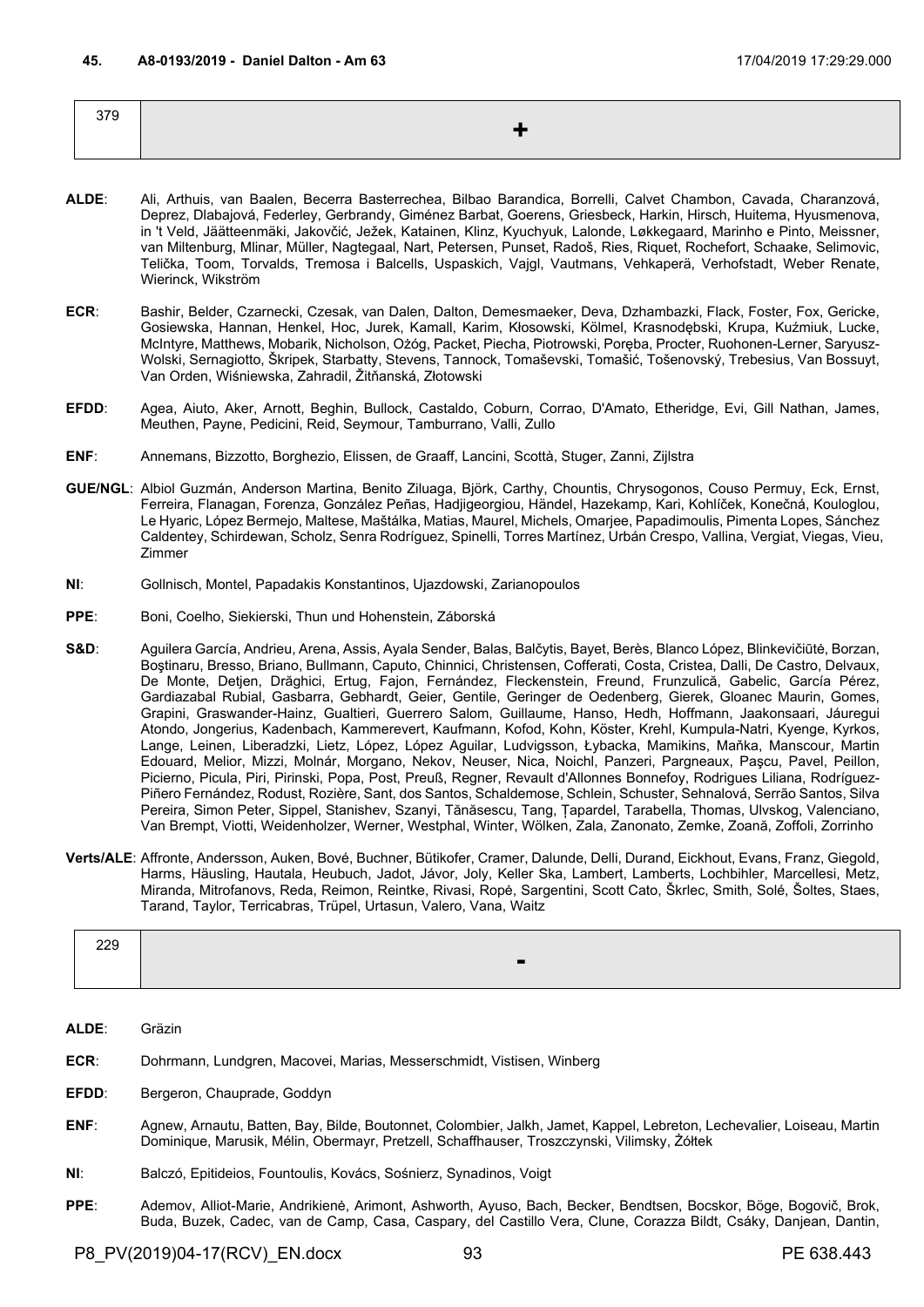Dati, Delahaye, Deli, Deß, Deutsch, Díaz de Mera García Consuegra, Didier, Dorfmann, Ehler, Engel, Erdős, Estaràs Ferragut, Faria, Ferber, Fernandes, Fisas Ayxelà, Fjellner, Gahler, Gál, Gambús, Gehrold, Gieseke, Girling, González Pons, de Grandes Pascual, Gräßle, Grossetête, Grzyb, Guoga, Hansen, Hayes, Herranz García, Hetman, Hohlmeier, Hökmark, Hölvényi, Hortefeux, Hübner, Iturgaiz, Jahr, Járóka, Jazłowiecka, Joulaud, Juvin, Kalniete, Karas, Kelam, Kelly, Koch, Kósa, Kovatchev, Kozłowska-Rajewicz, Kudrycka, Kuhn, Kukan, Lamassoure, Langen, Lavrilleux, Lenaers, Lewandowski, Liese, Lope Fontagné, López-Istúriz White, Loskutovs, Łukacijewska, McAllister, Maletić, Mandl, Mann, Marinescu, Mato, Melo, Metsola, Mikolášik, Millán Mon, Moisă, Morano, Morin-Chartier, Mureşan, Nagy, Niebler, Niedermayer, van Nistelrooij, Novakov, Olbrycht, Peterle, Petir, Pieper, Pietikäinen, Pitera, Plura, Polčák, Pospíšil, Preda, Proust, Quisthoudt-Rowohl, Radev, Radtke, Rangel, Ribeiro, Rolin, Rosati, Ruas, Rübig, Šadurskis, Saïfi, Salafranca Sánchez-Neyra, Salini, Sander, Sarvamaa, Schmidt, Schulze, Schwab, Sellström, Sógor, Šojdrová, Sommer, Štefanec, Štětina, Stolojan, Šuica, Šulin, Svoboda, Szájer, Szejnfeld, Tolić, Tomc, Ţurcanu, Urutchev, Vaidere, Vălean, Vandenkendelaere, Verheyen, Virkkunen, Voss, Weber Manfred, Wieland, Winkler Hermann, Winkler Iuliu, Zammit Dimech, Zdechovský, Zdrojewski, Zeller, Zovko, Zver, Zwiefka

**S&D**: Anderson Lucy, Brannen, Corbett, Dance, Gill Neena, Griffin, Howarth, Khan, Kirton-Darling, McAvan, Martin David, Mayer Alex, Moody, Moraes, Palmer, Simon Siôn, Vaughan, Ward

### **EFDD**: D'Ornano, Moi, Philippot

#### **NI**: Morvai

|   | ПОПРАВКИ В ПОДАДЕНИТЕ ГЛАСОВЕ И НАМЕРЕНИЯ ЗА ГЛАСУВАНЕ - CORRECCIONES Е INTENCIONES DE VOTO - OPRAVY<br>HLASOVÁNÍ A SDĚLENÍ O ÚMYSLU HLASOVAT - STEMMERETTELSER OG -INTENTIONER - BERICHTIGUNGEN DES<br>STIMMVERHALTENS UND BEABSICHTIGTES STIMMVERHALTEN - HÄÄLETUSE PARANDUSED JA HÄÄLETUSKAVATSUSED -<br>ΔΙΟΡΘΩΣΕΙΣ ΚΑΙ ΠΡΟΘΕΣΕΙΣ ΨΗΦΟΥ - CORRECTIONS TO VOTES AND VOTING INTENTIONS - CORRECTIONS ET INTENTIONS DE<br>VOTE - IZMJENE DANIH GLASOVA I NAMJERE GLASAČA - CORREZIONI E INTENZIONI DI VOTO - BALSOJUMU LABOJUMI UN NODOMI<br>BALSOT - BALSAVIMO PATAISYMAI IR KETINIMAI - SZAVAZATOK HELYESBÍTÉSEI ÉS SZAVAZÁSI SZÁNDÉKOK - KORREZZJONIJIET<br>U INTENZJONIJIET GHALL-VOT - RECTIFICATIES STEMGEDRAG/ VOORGENOMEN STEMGEDRAG - KOREKTY GŁOSOWANIA I ZAMIAR<br>GŁOSOWANIA - CORRECÇÕES E INTENÇÕES DE VOTO - CORECTĂRI ȘI INTENȚII DE VOT OPRAVY HLASOVANIA A ZÁMERY PRI<br>HLASOVANÍ - CEARTÚCHÁIN AR AN VÓTA AGUS INTINNÍ VÓTÁLA - POPRAVKI IN NAMERE GLASOVANJA -<br>ÄÄNESTYSKÄYTTÄYTYMISTÄ JA ÄÄNESTYSAIKEITA KOSKEVAT ILMOITUKSET - RÄTTELSER/AVSIKTSFÖRKLARINGAR TILL<br><b>AVGIVNA RÖSTER</b> |
|---|---------------------------------------------------------------------------------------------------------------------------------------------------------------------------------------------------------------------------------------------------------------------------------------------------------------------------------------------------------------------------------------------------------------------------------------------------------------------------------------------------------------------------------------------------------------------------------------------------------------------------------------------------------------------------------------------------------------------------------------------------------------------------------------------------------------------------------------------------------------------------------------------------------------------------------------------------------------------------------------------------------------------------------------------------------------------------------------------------------------------|
|   |                                                                                                                                                                                                                                                                                                                                                                                                                                                                                                                                                                                                                                                                                                                                                                                                                                                                                                                                                                                                                                                                                                                     |
|   | Jasenko Selimovic                                                                                                                                                                                                                                                                                                                                                                                                                                                                                                                                                                                                                                                                                                                                                                                                                                                                                                                                                                                                                                                                                                   |
| 0 |                                                                                                                                                                                                                                                                                                                                                                                                                                                                                                                                                                                                                                                                                                                                                                                                                                                                                                                                                                                                                                                                                                                     |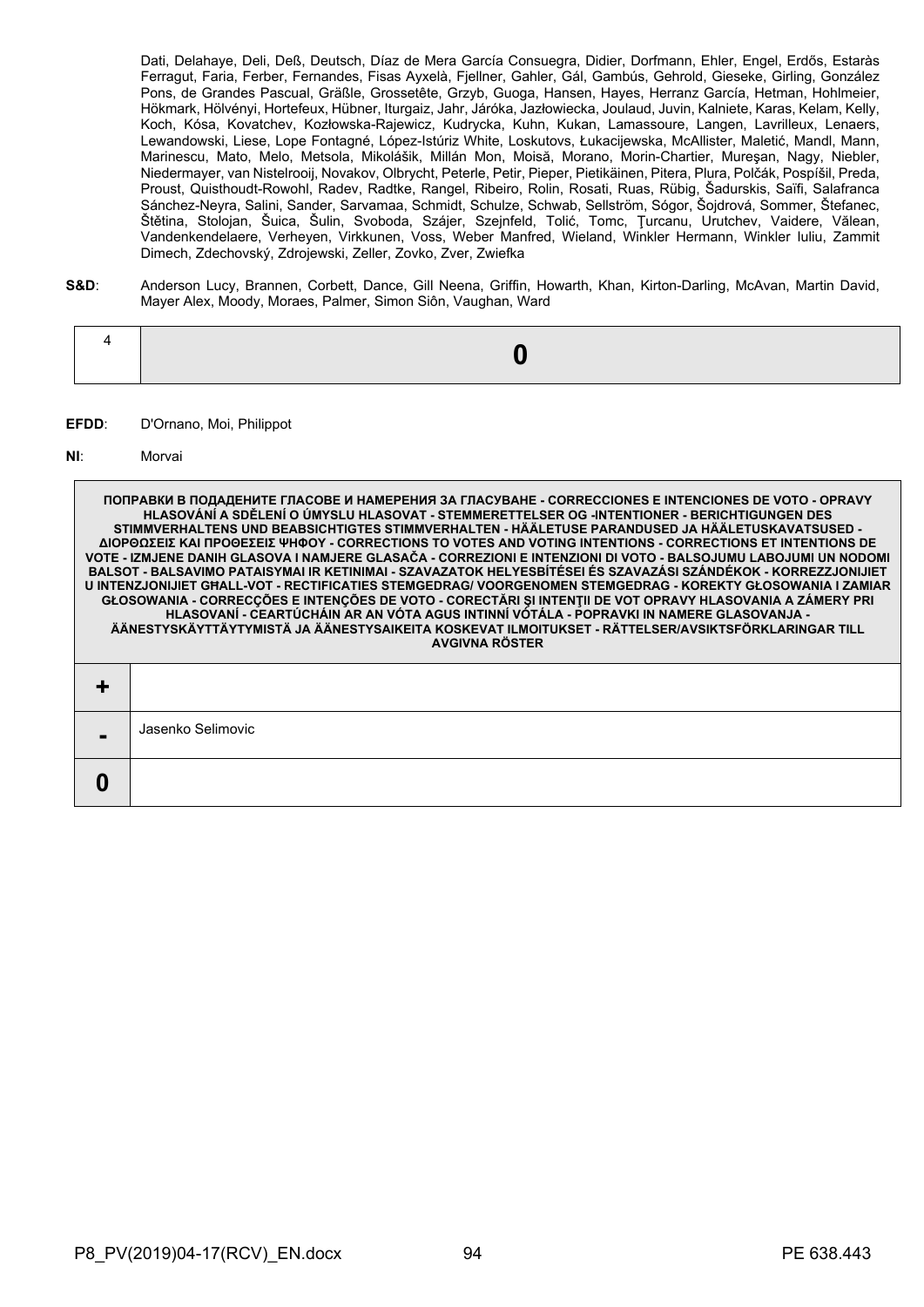| 381 |  |
|-----|--|
|     |  |
|     |  |

- **ALDE**: Ali, van Baalen, Becerra Basterrechea, Bilbao Barandica, Borrelli, Calvet Chambon, Cavada, Deprez, Federley, Gerbrandy, Giménez Barbat, Goerens, Griesbeck, Harkin, Hirsch, Huitema, Hyusmenova, in 't Veld, Jäätteenmäki, Jakovčić, Ježek, Katainen, Klinz, Kyuchyuk, Lalonde, Løkkegaard, Meissner, van Miltenburg, Mlinar, Müller, Nagtegaal, Nart, Petersen, Punset, Radoš, Ries, Riquet, Rochefort, Schaake, Selimovic, Telička, Toom, Torvalds, Tremosa i Balcells, Uspaskich, Vajgl, Vautmans, Vehkaperä, Verhofstadt, Weber Renate, Wierinck, Wikström
- **ECR**: Belder, Czarnecki, Czesak, van Dalen, Demesmaeker, Dohrmann, Dzhambazki, Gericke, Gosiewska, Henkel, Hoc, Jurek, Kłosowski, Kölmel, Krasnodębski, Krupa, Kuźmiuk, Lucke, Macovei, Marias, Messerschmidt, Ożóg, Packet, Piecha, Piotrowski, Poręba, Ruohonen-Lerner, Saryusz-Wolski, Sernagiotto, Škripek, Starbatty, Stevens, Tomaševski, Tomašić, Tošenovský, Trebesius, Van Bossuyt, Vistisen, Wiśniewska, Zahradil, Žitňanská, Złotowski
- **EFDD**: Agea, Aiuto, Beghin, Castaldo, Corrao, D'Amato, D'Ornano, Evi, Payne, Pedicini, Philippot, Tamburrano, Valli, Zullo
- **ENF**: Annemans, Bay, Bilde, Bizzotto, Borghezio, Colombier, Jalkh, Jamet, Kappel, Lancini, Lebreton, Lechevalier, Loiseau, Martin Dominique, Marusik, Obermayr, Pretzell, Schaffhauser, Scottà, Troszczynski, Vilimsky, Zanni, Żółtek
- **GUE/NGL**: Albiol Guzmán, Anderson Martina, Benito Ziluaga, Björk, Carthy, Chountis, Chrysogonos, Couso Permuy, Eck, Ernst, Ferreira, Flanagan, Forenza, González Peñas, Hadjigeorgiou, Händel, Hazekamp, Kari, Kohlíček, Konečná, Kouloglou, Le Hyaric, López Bermejo, Maltese, Maštálka, Matias, Maurel, Michels, Omarjee, Papadimoulis, Pimenta Lopes, Sánchez Caldentey, Schirdewan, Scholz, Senra Rodríguez, Spinelli, Torres Martínez, Urbán Crespo, Vallina, Vergiat, Viegas, Vieu, Zimmer
- **NI**: Balczó, Epitideios, Fountoulis, Gollnisch, Kovács, Sośnierz, Synadinos, Ujazdowski
- **PPE**: Boni, Coelho, Faria, Rolin, Thun und Hohenstein, Záborská
- **S&D**: Aguilera García, Anderson Lucy, Arena, Ayala Sender, Balčytis, Bayet, Berès, Blanco López, Blinkevičiūtė, Borzan, Boştinaru, Bresso, Briano, Bullmann, Caputo, Chinnici, Christensen, Cofferati, Corbett, Costa, Dalli, Dance, Delvaux, De Monte, Detjen, Drăghici, Ertug, Fajon, Fernández, Fleckenstein, Freund, Frunzulică, Gabelic, García Pérez, Gardiazabal Rubial, Gasbarra, Gebhardt, Geier, Gentile, Geringer de Oedenberg, Gierek, Gloanec Maurin, Gomes, Grapini, Graswander-Hainz, Griffin, Gualtieri, Guerrero Salom, Guillaume, Hanso, Hedh, Hoffmann, Howarth, Jaakonsaari, Jáuregui Atondo, Kadenbach, Kammerevert, Kaufmann, Khan, Kirton-Darling, Kofod, Kohn, Köster, Krehl, Kumpula-Natri, Kyenge, Kyrkos, Lange, Leinen, Liberadzki, Lietz, López, López Aguilar, Ludvigsson, Łybacka, McAvan, Mamikins, Maňka, Manscour, Martin David, Martin Edouard, Mayer Alex, Melior, Mizzi, Moraes, Morgano, Nekov, Neuser, Nica, Noichl, Palmer, Panzeri, Pargneaux, Paşcu, Pavel, Peillon, Picierno, Picula, Piri, Pirinski, Popa, Post, Preuß, Regner, Revault d'Allonnes Bonnefoy, Rodrigues Liliana, Rodríguez-Piñero Fernández, Rodust, Rozière, Sant, dos Santos, Schaldemose, Schlein, Schuster, Sehnalová, Serrão Santos, Silva Pereira, Simon Peter, Simon Siôn, Sippel, Stanishev, Szanyi, Tănăsescu, Tang, Țapardel, Tarabella, Thomas, Ulvskog, Valenciano, Van Brempt, Vaughan, Viotti, Ward, Weidenholzer, Werner, Westphal, Winter, Wölken, Zala, Zanonato, Zemke, Zoană, Zoffoli, Zorrinho
- **Verts/ALE**: Affronte, Andersson, Auken, Bové, Buchner, Bütikofer, Cramer, Dalunde, Delli, Durand, Eickhout, Evans, Franz, Giegold, Harms, Häusling, Hautala, Heubuch, Jadot, Jávor, Joly, Keller Ska, Lambert, Lamberts, Lochbihler, Marcellesi, Metz, Miranda, Mitrofanovs, Reda, Reimon, Reintke, Rivasi, Ropė, Sargentini, Scott Cato, Škrlec, Smith, Solé, Šoltes, Staes, Tarand, Taylor, Terricabras, Trüpel, Urtasun, Valero, Vana, Waitz

| $- - -$ |  |
|---------|--|
|         |  |

- **ALDE**: Charanzová, Dlabajová
- **ECR**: Bashir, Dalton, Deva, Flack, Foster, Fox, Hannan, Kamall, Karim, Lundgren, McClarkin, McIntyre, Matthews, Mobarik, Nicholson, Procter, Tannock, Van Orden, Winberg
- **EFDD**: Chauprade, Goddyn, Meuthen
- **ENF**: Arnautu, Boutonnet, Elissen, de Graaff, Stuger, Zijlstra
- **NI**: Papadakis Konstantinos, Voigt, Zarianopoulos
- **PPE**: Ademov, Alliot-Marie, Andrikienė, Arimont, Ashworth, Ayuso, Bach, Becker, Bendtsen, Bocskor, Böge, Bogovič, Brok, Buda, Buzek, Cadec, van de Camp, Casa, Caspary, del Castillo Vera, Clune, Corazza Bildt, Csáky, Danjean, Dantin, Dati, Delahaye, Deli, Deß, Deutsch, Díaz de Mera García Consuegra, Didier, Dorfmann, Ehler, Engel, Erdős, Estaràs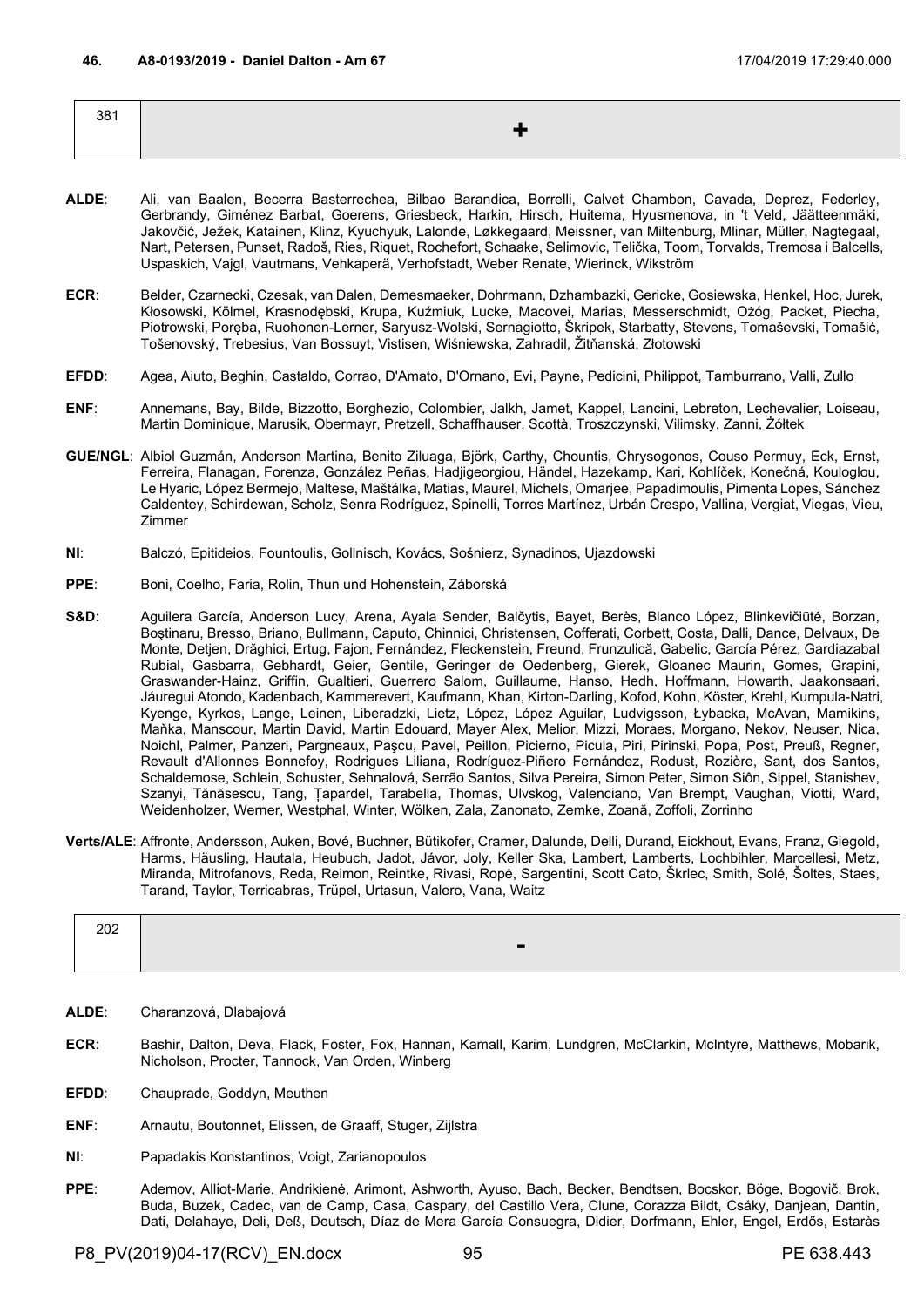Ferragut, Fisas Ayxelà, Fjellner, Gahler, Gál, Gambús, Gehrold, Gieseke, Girling, González Pons, de Grandes Pascual, Gräßle, Grossetête, Grzyb, Guoga, Hansen, Hayes, Herranz García, Hetman, Hohlmeier, Hökmark, Hölvényi, Hortefeux, Hübner, Iturgaiz, Jahr, Járóka, Jazłowiecka, Joulaud, Juvin, Kalniete, Karas, Kelam, Kelly, Koch, Kósa, Kovatchev, Kozłowska-Rajewicz, Kudrycka, Kuhn, Kukan, Lamassoure, Langen, Lavrilleux, Lenaers, Lewandowski, Liese, Lope Fontagné, López-Istúriz White, Loskutovs, Łukacijewska, McAllister, Maletić, Mandl, Mann, Marinescu, Mato, Melo, Metsola, Mikolášik, Millán Mon, Moisă, Morano, Morin-Chartier, Mureşan, Nagy, Niebler, Niedermayer, van Nistelrooij, Novakov, Olbrycht, Peterle, Petir, Pieper, Pietikäinen, Pitera, Plura, Polčák, Pospíšil, Preda, Proust, Quisthoudt-Rowohl, Radev, Radtke, Rangel, Ribeiro, Rosati, Ruas, Rübig, Šadurskis, Saïfi, Salafranca Sánchez-Neyra, Salini, Sander, Sarvamaa, Schmidt, Schulze, Schwab, Sellström, Siekierski, Sógor, Šojdrová, Sommer, Štefanec, Štětina, Stolojan, Šuica, Šulin, Svoboda, Szájer, Szejnfeld, Tolić, Tomc, Ţurcanu, Urutchev, Vaidere, Vălean, Vandenkendelaere, Verheyen, Virkkunen, Voss, Weber Manfred, Wieland, Winkler Hermann, Winkler Iuliu, Zammit Dimech, Zdechovský, Zdrojewski, Zeller, Zovko, Zver, Zwiefka

#### **S&D**: Gill Neena

|--|--|

**EFDD**: Aker, Arnott, Bullock, Etheridge, Gill Nathan, James, Moi, Reid, Seymour

**ENF**: Agnew

**NI**: Montel, Morvai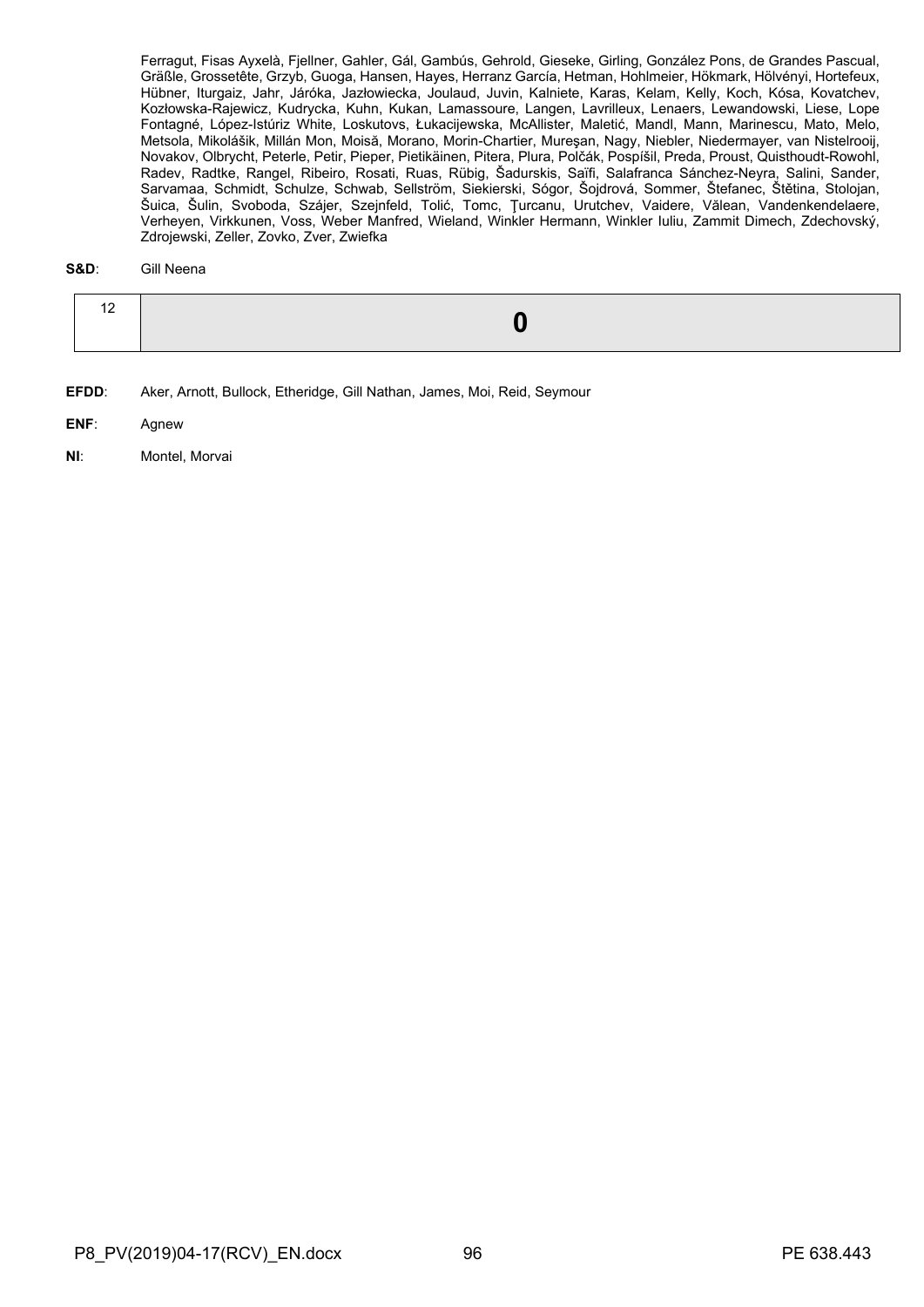| 353 |                                |
|-----|--------------------------------|
|     | --<br>$\overline{\phantom{a}}$ |
|     |                                |

- **ALDE**: Ali, Arthuis, van Baalen, Becerra Basterrechea, Bilbao Barandica, Borrelli, Federley, Gerbrandy, Giménez Barbat, Goerens, Harkin, Hirsch, Huitema, Hyusmenova, in 't Veld, Jäätteenmäki, Jakovčić, Katainen, Klinz, Kyuchyuk, Løkkegaard, Marinho e Pinto, Meissner, van Miltenburg, Mlinar, Müller, Nagtegaal, Nart, Petersen, Punset, Radoš, Schaake, Selimovic, Toom, Torvalds, Tremosa i Balcells, Uspaskich, Vajgl, Vautmans, Vehkaperä, Verhofstadt, Weber Renate, Wierinck, Wikström
- **ECR**: Belder, Czarnecki, Czesak, van Dalen, Dohrmann, Dzhambazki, Gericke, Gosiewska, Henkel, Hoc, Jurek, Kłosowski, Kölmel, Krasnodębski, Krupa, Kuźmiuk, Lucke, Macovei, Marias, Messerschmidt, Ożóg, Piecha, Piotrowski, Poręba, Ruohonen-Lerner, Sernagiotto, Škripek, Starbatty, Tomaševski, Tomašić, Tošenovský, Trebesius, Vistisen, Wiśniewska, Žitňanská, Złotowski
- **EFDD**: Agea, Aiuto, Beghin, Castaldo, Corrao, Evi, Pedicini, Tamburrano, Valli
- **ENF**: Annemans, Bizzotto, Borghezio, Kappel, Lancini, Obermayr, Scottà, Vilimsky, Zanni
- **GUE/NGL**: Albiol Guzmán, Anderson Martina, Benito Ziluaga, Björk, Carthy, Chountis, Chrysogonos, Couso Permuy, Eck, Ernst, Ferreira, Flanagan, Forenza, González Peñas, Hadjigeorgiou, Händel, Hazekamp, Kari, Kohlíček, Konečná, Kouloglou, Le Hyaric, López Bermejo, Maltese, Maštálka, Matias, Maurel, Michels, Omarjee, Papadimoulis, Pimenta Lopes, Sánchez Caldentey, Schirdewan, Scholz, Senra Rodríguez, Spinelli, Torres Martínez, Urbán Crespo, Vallina, Vergiat, Viegas, Vieu, Zimmer
- **NI**: Balczó, Epitideios, Fountoulis, Kovács, Synadinos, Ujazdowski
- **PPE**: Boni, Faria, Rolin, Záborská
- S&D: Aguilera García, Anderson Lucy, Andrieu, Arena, Assis, Ayala Sender, Balas, Balčytis, Bayet, Berès, Blanco López, Blinkevičiūtė, Borzan, Boştinaru, Brannen, Bresso, Briano, Bullmann, Caputo, Chinnici, Christensen, Cofferati, Corbett, Costa, Cristea, Dalli, Dance, De Castro, Delvaux, De Monte, Detjen, Drăghici, Ertug, Fajon, Fernández, Fleckenstein, Freund, Frunzulică, Gabelic, García Pérez, Gardiazabal Rubial, Gasbarra, Gebhardt, Geier, Gentile, Geringer de Oedenberg, Gierek, Gill Neena, Gloanec Maurin, Gomes, Grapini, Graswander-Hainz, Griffin, Gualtieri, Guerrero Salom, Guillaume, Hanso, Hedh, Hoffmann, Howarth, Jaakonsaari, Jáuregui Atondo, Jongerius, Kadenbach, Kammerevert, Kaufmann, Khan, Kirton-Darling, Kofod, Kohn, Köster, Krehl, Kumpula-Natri, Kyenge, Kyrkos, Lange, Leinen, Liberadzki, Lietz, López, López Aguilar, Ludvigsson, Łybacka, McAvan, Mamikins, Maňka, Manscour, Martin David, Martin Edouard, Mayer Alex, Melior, Mizzi, Molnár, Moody, Moraes, Morgano, Nekov, Neuser, Nica, Noichl, Palmer, Panzeri, Pargneaux, Paşcu, Pavel, Peillon, Picierno, Picula, Piri, Pirinski, Popa, Post, Preuß, Regner, Revault d'Allonnes Bonnefoy, Rodrigues Liliana, Rodríguez-Piñero Fernández, Rodust, Rozière, Sant, dos Santos, Schaldemose, Schlein, Schuster, Serrão Santos, Silva Pereira, Simon Peter, Simon Siôn, Sippel, Stanishev, Szanyi, Tănăsescu, Tang, Țapardel, Tarabella, Thomas, Ulvskog, Valenciano, Van Brempt, Vaughan, Viotti, Ward, Weidenholzer, Werner, Westphal, Winter, Wölken, Zala, Zanonato, Zemke, Zoană, Zoffoli, Zorrinho
- **Verts/ALE**: Affronte, Andersson, Auken, Bové, Buchner, Bütikofer, Cramer, Dalunde, Delli, Durand, Eickhout, Evans, Franz, Giegold, Harms, Häusling, Hautala, Heubuch, Jadot, Jávor, Joly, Keller Ska, Lambert, Lamberts, Lochbihler, Marcellesi, Metz, Miranda, Mitrofanovs, Reda, Reimon, Reintke, Rivasi, Ropė, Sargentini, Scott Cato, Škrlec, Smith, Solé, Šoltes, Staes, Tarand, Taylor, Terricabras, Trüpel, Urtasun, Valero, Vana, Waitz

| $\blacksquare$ |  |
|----------------|--|

- **ALDE**: Calvet Chambon, Cavada, Charanzová, Deprez, Dlabajová, Griesbeck, Ježek, Lalonde, Ries, Riquet, Rochefort, Telička
- **ECR**: Bashir, Dalton, Deva, Flack, Foster, Fox, Hannan, Kamall, Karim, Lundgren, McClarkin, McIntyre, Matthews, Mobarik, Nicholson, Procter, Tannock, Van Orden, Winberg
- **EFDD**: Aker, Arnott, Bergeron, Bullock, Chauprade, Coburn, Etheridge, Gill Nathan, Goddyn, James, Meuthen, Payne, Reid, Seymour
- **ENF**: Agnew, Arnautu, Bay, Bilde, Boutonnet, Colombier, Elissen, de Graaff, Jalkh, Lebreton, Lechevalier, Loiseau, Martin Dominique, Marusik, Mélin, Pretzell, Schaffhauser, Stuger, Troszczynski, Zijlstra, Żółtek
- **NI**: Gollnisch, Papadakis Konstantinos, Sośnierz, Voigt, Zarianopoulos
- **PPE**: Ademov, Alliot-Marie, Andrikienė, Arimont, Ashworth, Ayuso, Bach, Becker, Bendtsen, Bocskor, Böge, Bogovič, Brok,

P8\_PV(2019)04-17(RCV)\_EN.docx 97 PE 638.443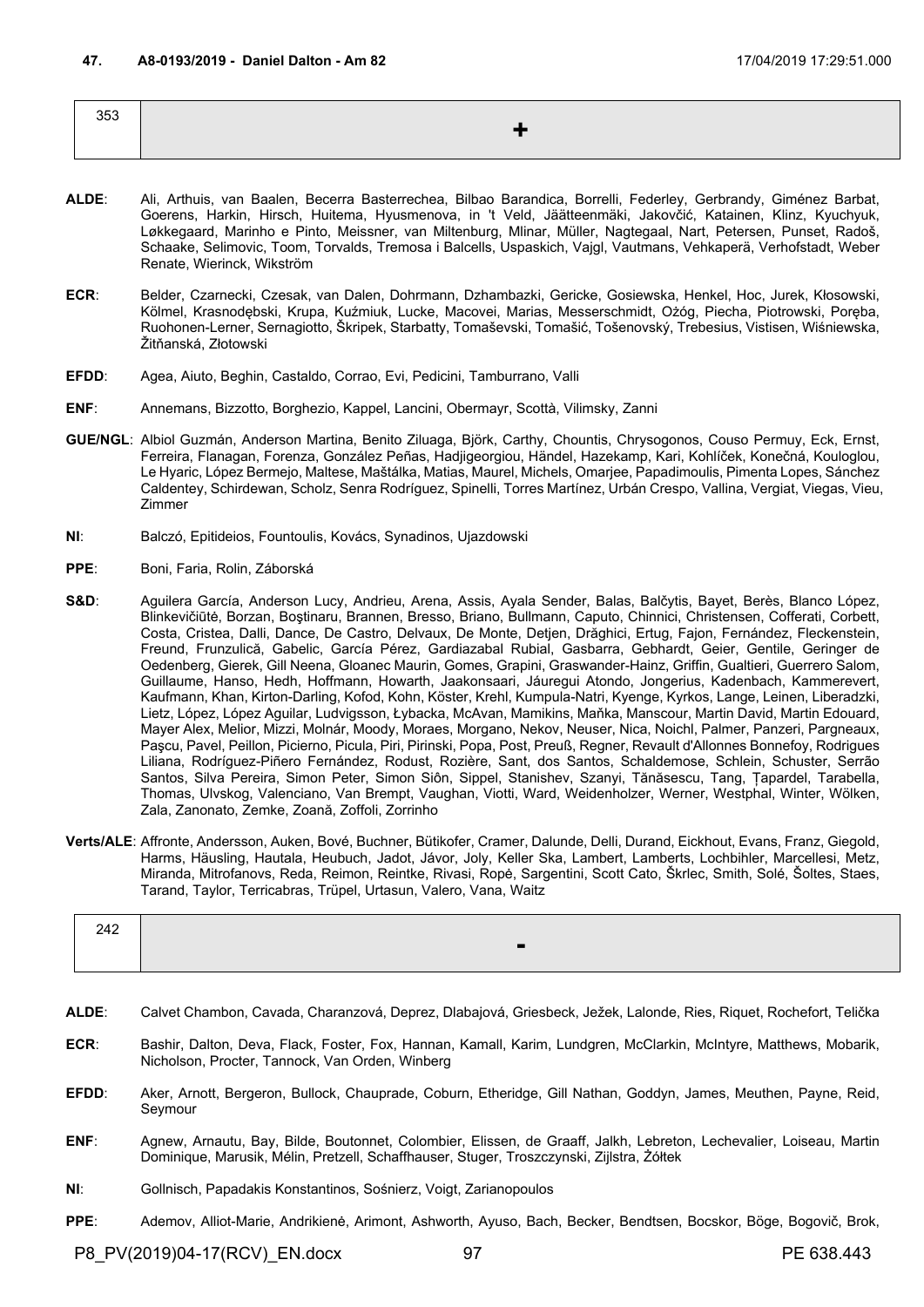Buda, Buzek, Cadec, van de Camp, Casa, Caspary, del Castillo Vera, Clune, Coelho, Corazza Bildt, Csáky, Danjean, Dantin, Dati, Delahaye, Deli, Deß, Deutsch, Díaz de Mera García Consuegra, Didier, Dorfmann, Ehler, Engel, Erdős, Estaràs Ferragut, Ferber, Fernandes, Fisas Ayxelà, Fjellner, Gahler, Gál, Gambús, Gehrold, Gieseke, Girling, González Pons, de Grandes Pascual, Gräßle, Grossetête, Grzyb, Guoga, Hansen, Hayes, Herranz García, Hetman, Hohlmeier, Hökmark, Hölvényi, Hortefeux, Hübner, Iturgaiz, Jahr, Járóka, Jazłowiecka, Joulaud, Juvin, Kalniete, Karas, Kelam, Kelly, Koch, Kósa, Kovatchev, Kozłowska-Rajewicz, Kudrycka, Kuhn, Kukan, Lamassoure, Langen, Lavrilleux, Lenaers, Lewandowski, Liese, Lope Fontagné, López-Istúriz White, Loskutovs, Łukacijewska, McAllister, Maletić, Mandl, Mann, Marinescu, Mato, Melo, Metsola, Mikolášik, Millán Mon, Moisă, Morano, Morin-Chartier, Mureşan, Nagy, Niebler, Niedermayer, van Nistelrooij, Novakov, Peterle, Petir, Pieper, Pietikäinen, Pitera, Plura, Polčák, Pospíšil, Preda, Proust, Quisthoudt-Rowohl, Radev, Radtke, Rangel, Ribeiro, Rosati, Ruas, Rübig, Šadurskis, Saïfi, Salafranca Sánchez-Neyra, Salini, Sander, Sarvamaa, Schmidt, Schulze, Schwab, Sellström, Siekierski, Sógor, Šojdrová, Sommer, Štefanec, Štětina, Stolojan, Šuica, Šulin, Svoboda, Szájer, Szejnfeld, Thun und Hohenstein, Tolić, Tomc, Ţurcanu, Urutchev, Vaidere, Vălean, Vandenkendelaere, Verheyen, Virkkunen, Voss, Weber Manfred, Wieland, Winkler Hermann, Zammit Dimech, Zdechovský, Zdrojewski, Zeller, Zovko, Zver, Zwiefka

## **S&D**: Sehnalová

- **ECR**: Demesmaeker, Packet, Stevens, Van Bossuyt
- **EFDD**: D'Ornano, Moi, Philippot
- **ENF**: Batten
- **NI**: Montel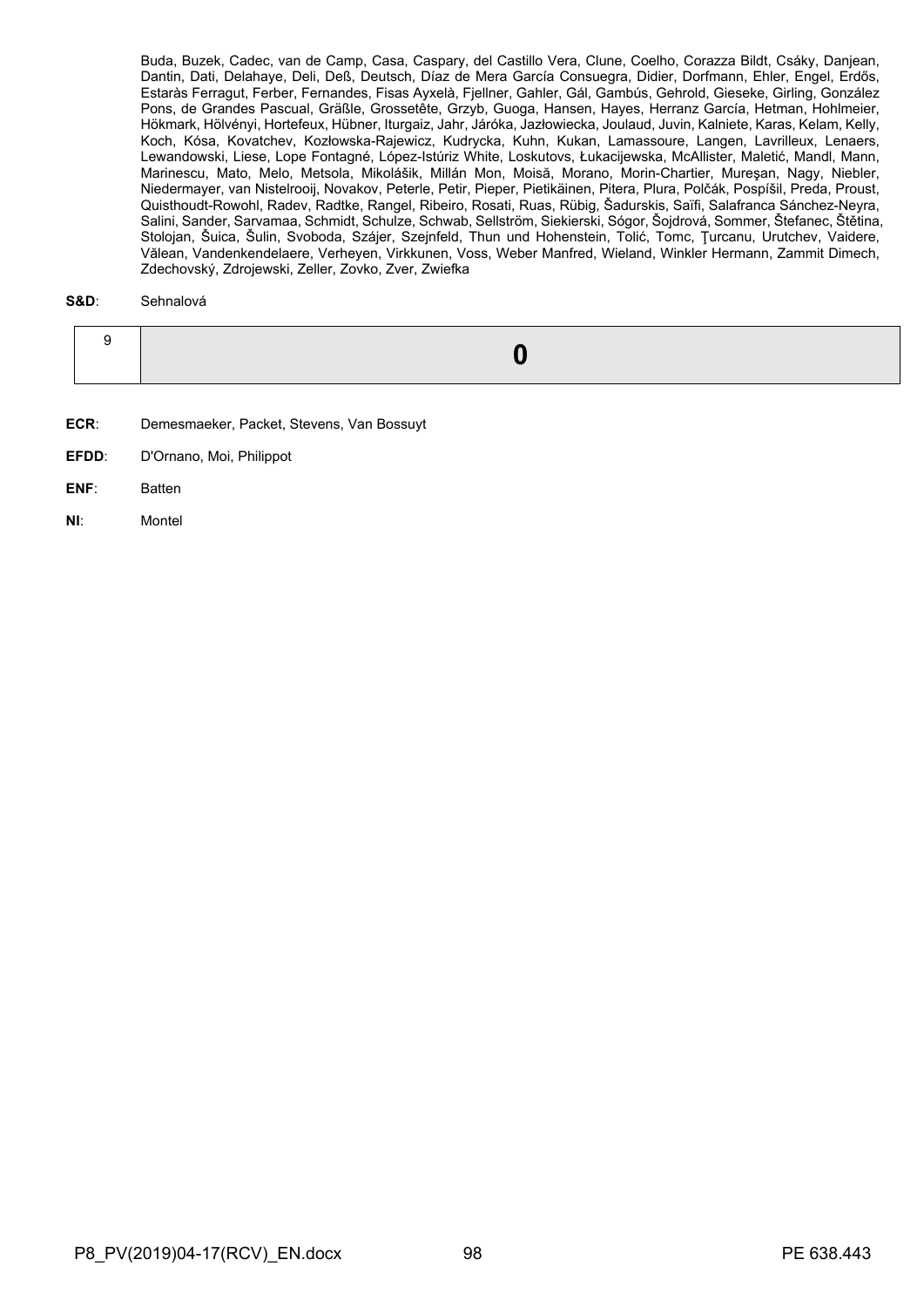| 293 |  |
|-----|--|
|     |  |
|     |  |

- **ALDE**: Toom, Tremosa i Balcells
- **ECR**: Czarnecki, Czesak, Gosiewska, Hoc, Jurek, Kłosowski, Krasnodębski, Krupa, Kuźmiuk, Ożóg, Piecha, Piotrowski, Poręba, Saryusz-Wolski, Tomaševski, Złotowski
- **EFDD**: Agea, Aiuto, Beghin, Castaldo, Corrao, D'Amato, D'Ornano, Evi, Meuthen, Pedicini, Philippot, Tamburrano, Valli, Zullo
- **ENF**: Bay, Bilde, Colombier, Jalkh, Jamet, Lebreton, Lechevalier, Loiseau, Martin Dominique, Mélin, Troszczynski
- **GUE/NGL**: Albiol Guzmán, Anderson Martina, Benito Ziluaga, Björk, Carthy, Chountis, Chrysogonos, Couso Permuy, Eck, Ernst, Ferreira, Flanagan, Forenza, González Peñas, Hadjigeorgiou, Händel, Hazekamp, Kari, Kohlíček, Konečná, Kouloglou, Le Hyaric, López Bermejo, Maltese, Maštálka, Matias, Maurel, Michels, Omarjee, Papadimoulis, Pimenta Lopes, Sánchez Caldentey, Schirdewan, Scholz, Senra Rodríguez, Spinelli, Torres Martínez, Urbán Crespo, Vallina, Vergiat, Viegas, Vieu, Zimmer
- **NI**: Balczó, Gollnisch, Kovács, Montel
- **PPE**: Štětina, Zdechovský
- S&D: Aguilera García, Anderson Lucy, Andrieu, Arena, Assis, Ayala Sender, Balas, Balčytis, Bayet, Berès, Blanco López, Blinkevičiūtė, Borzan, Boştinaru, Brannen, Bresso, Briano, Bullmann, Caputo, Chinnici, Christensen, Cofferati, Corbett, Costa, Cristea, Dalli, Dance, De Castro, Delvaux, De Monte, Detjen, Drăghici, Ertug, Fajon, Fernández, Fleckenstein, Freund, Frunzulică, Gabelic, García Pérez, Gardiazabal Rubial, Gasbarra, Gebhardt, Geier, Gentile, Geringer de Oedenberg, Gierek, Gill Neena, Gloanec Maurin, Gomes, Grapini, Graswander-Hainz, Griffin, Gualtieri, Guerrero Salom, Guillaume, Hanso, Hedh, Hoffmann, Howarth, Jaakonsaari, Jáuregui Atondo, Jongerius, Kadenbach, Kammerevert, Kaufmann, Khan, Kirton-Darling, Kofod, Kohn, Köster, Krehl, Kumpula-Natri, Kyenge, Kyrkos, Lange, Leinen, Liberadzki, Lietz, López, Ludvigsson, Łybacka, McAvan, Mamikins, Maňka, Manscour, Martin David, Martin Edouard, Mayer Alex, Melior, Mizzi, Molnár, Moody, Moraes, Morgano, Nekov, Neuser, Nica, Noichl, Palmer, Panzeri, Pargneaux, Paşcu, Pavel, Peillon, Picierno, Picula, Piri, Pirinski, Popa, Post, Preuß, Regner, Revault d'Allonnes Bonnefoy, Rodrigues Liliana, Rodríguez-Piñero Fernández, Rodust, Rozière, Sant, dos Santos, Schaldemose, Schlein, Schuster, Serrão Santos, Silva Pereira, Simon Peter, Simon Siôn, Sippel, Stanishev, Szanyi, Tănăsescu, Tang, Țapardel, Tarabella, Thomas, Ulvskog, Valenciano, Van Brempt, Vaughan, Viotti, Ward, Weidenholzer, Werner, Westphal, Winter, Wölken, Zala, Zanonato, Zemke, Zoană, Zoffoli, Zorrinho
- **Verts/ALE**: Affronte, Andersson, Auken, Bové, Buchner, Bütikofer, Cramer, Dalunde, Delli, Durand, Eickhout, Evans, Franz, Giegold, Harms, Häusling, Hautala, Heubuch, Jadot, Jávor, Joly, Keller Ska, Lambert, Lamberts, Lochbihler, Marcellesi, Metz, Miranda, Mitrofanovs, Reda, Reimon, Reintke, Rivasi, Ropė, Sargentini, Scott Cato, Škrlec, Smith, Solé, Šoltes, Staes, Tarand, Taylor, Terricabras, Trüpel, Urtasun, Valero, Vana, Waitz

| 308 |                |
|-----|----------------|
|     | $\blacksquare$ |
|     |                |

- **ALDE**: Ali, Arthuis, van Baalen, Becerra Basterrechea, Bilbao Barandica, Borrelli, Calvet Chambon, Cavada, Charanzová, Deprez, Dlabajová, Federley, Gerbrandy, Giménez Barbat, Goerens, Griesbeck, Harkin, Huitema, Hyusmenova, in 't Veld, Jäätteenmäki, Jakovčić, Ježek, Katainen, Klinz, Kyuchyuk, Lalonde, Løkkegaard, Marinho e Pinto, Meissner, van Miltenburg, Mlinar, Müller, Nagtegaal, Nart, Petersen, Punset, Radoš, Ries, Riquet, Rochefort, Schaake, Selimovic, Telička, Torvalds, Uspaskich, Vajgl, Vautmans, Vehkaperä, Verhofstadt, Weber Renate, Wierinck, Wikström
- **ECR**: Bashir, Belder, van Dalen, Dalton, Demesmaeker, Deva, Dohrmann, Dzhambazki, Flack, Foster, Fox, Gericke, Hannan, Henkel, Kamall, Karim, Kölmel, Lucke, Lundgren, McClarkin, McIntyre, Macovei, Matthews, Messerschmidt, Mobarik, Nicholson, Packet, Procter, Ruohonen-Lerner, Sernagiotto, Škripek, Starbatty, Stevens, Tannock, Tomašić, Tošenovský, Trebesius, Van Bossuyt, Van Orden, Vistisen, Winberg, Wiśniewska, Zahradil, Žitňanská
- **EFDD**: Aker, Arnott, Bergeron, Bullock, Chauprade, Coburn, Etheridge, Gill Nathan, Goddyn, James, Payne, Reid, Seymour
- **ENF**: Annemans, Arnautu, Bizzotto, Borghezio, Boutonnet, Elissen, de Graaff, Kappel, Lancini, Marusik, Obermayr, Pretzell, Schaffhauser, Scottà, Stuger, Vilimsky, Zanni, Zijlstra, Żółtek
- **NI**: Epitideios, Fountoulis, Synadinos, Ujazdowski, Voigt
- **PPE**: Ademov, Alliot-Marie, Andrikienė, Arimont, Ashworth, Ayuso, Bach, Becker, Bendtsen, Bocskor, Böge, Bogovič, Boni, Brok, Buda, Buzek, Cadec, van de Camp, Casa, Caspary, del Castillo Vera, Clune, Coelho, Corazza Bildt, Csáky,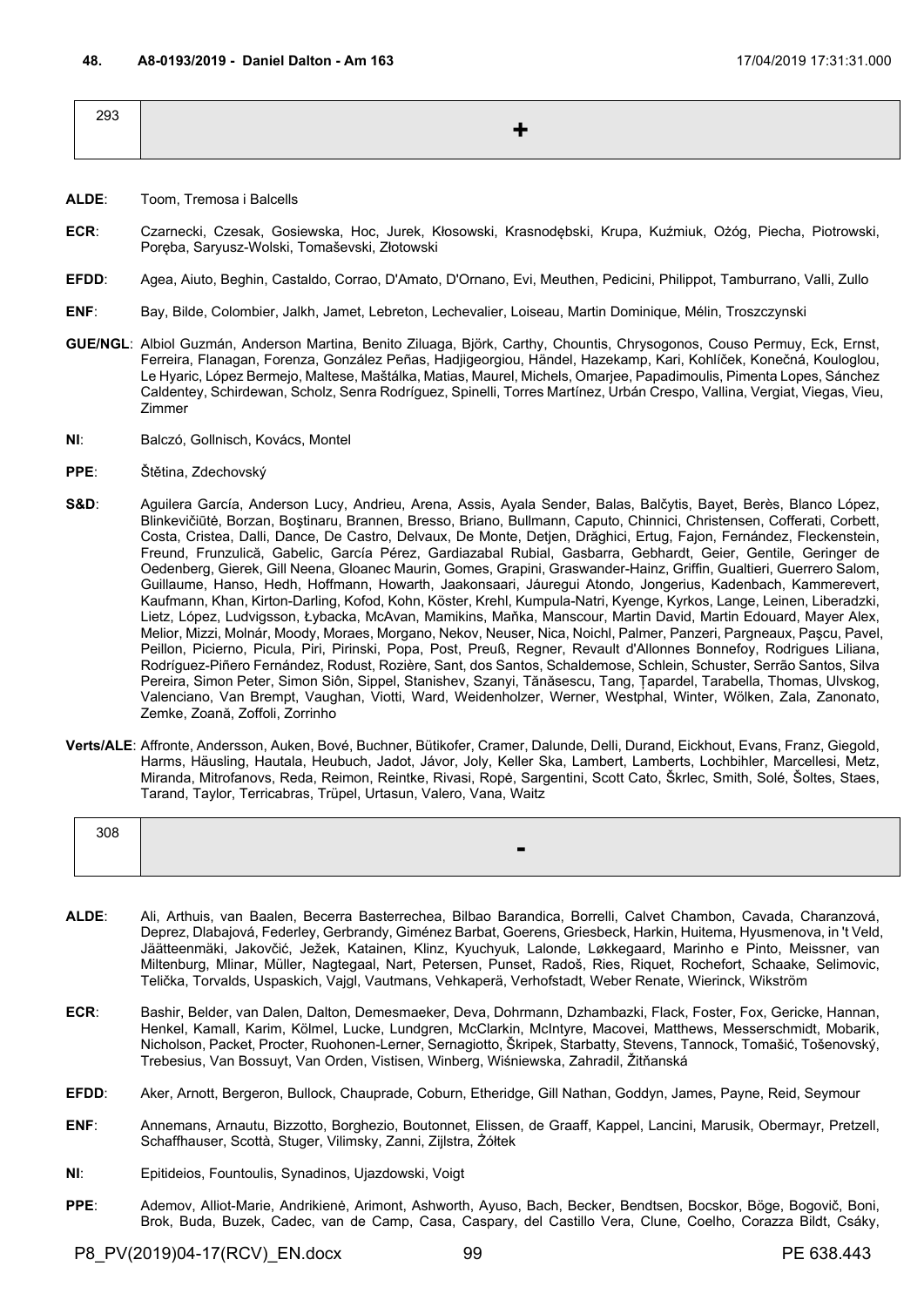Danjean, Dantin, Dati, Delahaye, Deli, Deß, Deutsch, Díaz de Mera García Consuegra, Didier, Dorfmann, Ehler, Engel, Erdős, Estaràs Ferragut, Faria, Ferber, Fernandes, Fisas Ayxelà, Fjellner, Gahler, Gál, Gambús, Gehrold, Gieseke, Girling, González Pons, de Grandes Pascual, Gräßle, Grossetête, Grzyb, Guoga, Hansen, Hayes, Herranz García, Hetman, Hohlmeier, Hökmark, Hölvényi, Hortefeux, Hübner, Iturgaiz, Jahr, Járóka, Jazłowiecka, Joulaud, Juvin, Kalniete, Karas, Kelam, Kelly, Koch, Kósa, Kovatchev, Kozłowska-Rajewicz, Kudrycka, Kuhn, Kukan, Lamassoure, Langen, Lavrilleux, Lenaers, Lewandowski, Liese, Lope Fontagné, López-Istúriz White, Loskutovs, Łukacijewska, McAllister, Maletić, Mandl, Mann, Marinescu, Mato, Melo, Metsola, Mikolášik, Millán Mon, Moisă, Morano, Morin-Chartier, Mureşan, Nagy, Niebler, Niedermayer, van Nistelrooij, Novakov, Olbrycht, Peterle, Petir, Pieper, Pietikäinen, Pitera, Plura, Polčák, Pospíšil, Preda, Proust, Quisthoudt-Rowohl, Radev, Radtke, Rangel, Ribeiro, Rolin, Rosati, Ruas, Rübig, Šadurskis, Saïfi, Salafranca Sánchez-Neyra, Salini, Sander, Sarvamaa, Schmidt, Schulze, Schwab, Sellström, Siekierski, Sógor, Šojdrová, Sommer, Štefanec, Stolojan, Šuica, Šulin, Svoboda, Szájer, Szejnfeld, Thun und Hohenstein, Tolić, Tomc, Ţurcanu, Urutchev, Vaidere, Vălean, Vandenkendelaere, Verheyen, Virkkunen, Voss, Weber Manfred, Wieland, Winkler Hermann, Winkler Iuliu, Záborská, Zammit Dimech, Zdrojewski, Zeller, Zovko, Zver, Zwiefka

- **ALDE**: Hirsch
- **EFDD**: Moi
- **ENF**: Agnew, Batten
- **NI**: Morvai, Papadakis Konstantinos, Sośnierz, Zarianopoulos
- **S&D**: Sehnalová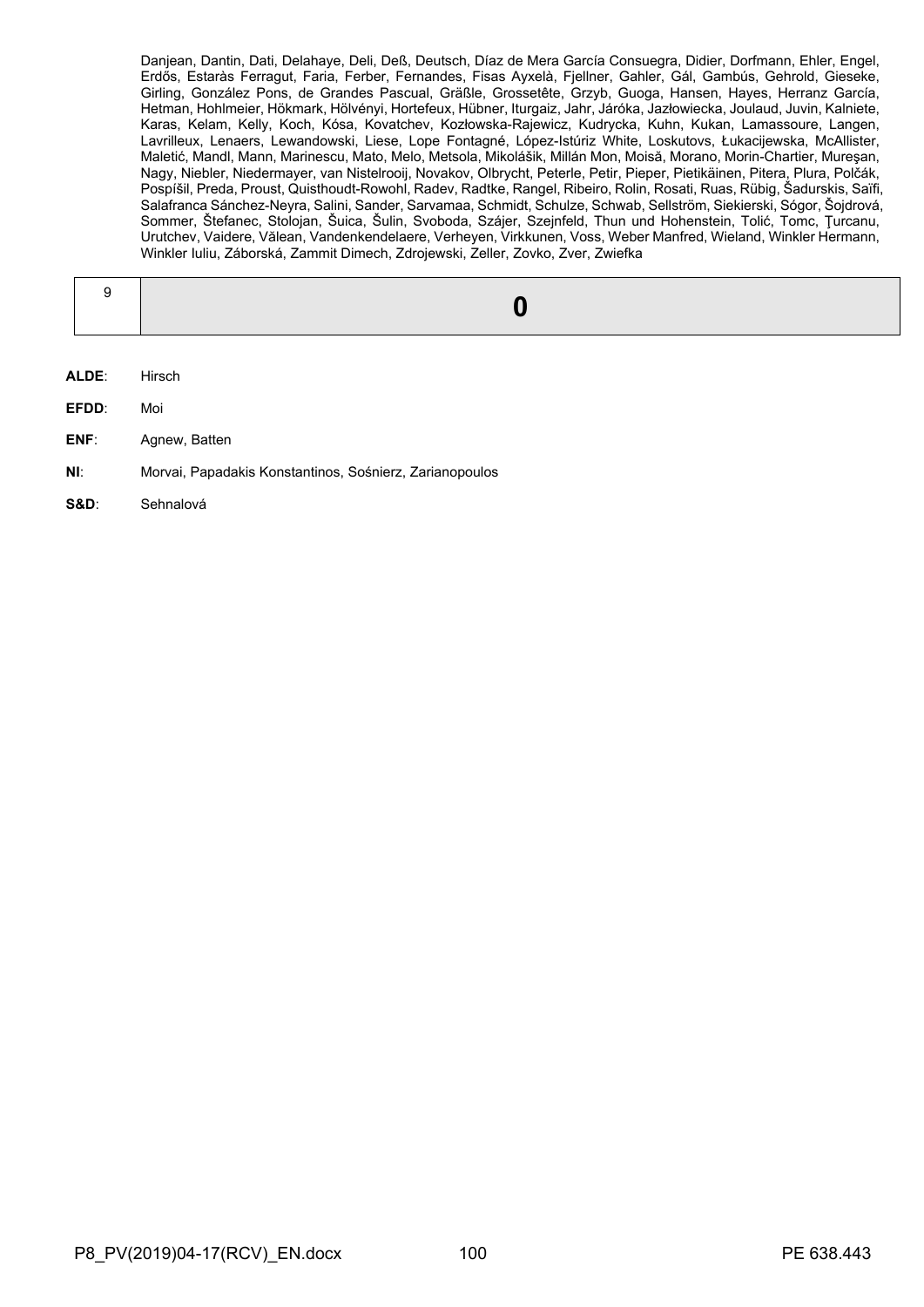- **ALDE**: Charanzová, Dlabajová, Gerbrandy, Harkin, Hirsch, in 't Veld, Klinz, Meissner, van Miltenburg, Müller, Schaake, Toom, Tremosa i Balcells, Wierinck
- **ECR**: Czarnecki, Czesak, Gosiewska, Hoc, Kłosowski, Krasnodębski, Krupa, Kuźmiuk, Marias, Mobarik, Piecha, Piotrowski, Poręba, Saryusz-Wolski, Winberg, Złotowski
- **EFDD**: Agea, Aiuto, Aker, Arnott, Beghin, Bullock, Castaldo, Corrao, D'Amato, D'Ornano, Etheridge, Evi, Gill Nathan, James, Meuthen, Pedicini, Philippot, Seymour, Tamburrano, Valli, Zullo
- **ENF**: Annemans, Bay, Bilde, Bizzotto, Borghezio, Colombier, Elissen, de Graaff, Jalkh, Jamet, Lancini, Lebreton, Lechevalier, Loiseau, Martin Dominique, Mélin, Schaffhauser, Scottà, Stuger, Troszczynski, Zanni, Zijlstra
- **GUE/NGL**: Albiol Guzmán, Anderson Martina, Benito Ziluaga, Björk, Carthy, Chountis, Chrysogonos, Couso Permuy, Eck, Ernst, Ferreira, Flanagan, Forenza, González Peñas, Händel, Kari, Kohlíček, Konečná, Kouloglou, Le Hyaric, López Bermejo, Maltese, Maštálka, Matias, Maurel, Michels, Omarjee, Papadimoulis, Pimenta Lopes, Sánchez Caldentey, Schirdewan, Scholz, Senra Rodríguez, Spinelli, Torres Martínez, Urbán Crespo, Vallina, Vergiat, Viegas, Vieu, Zimmer
- **NI**: Gollnisch, Kovács, Montel, Morvai
- **PPE**: Arimont, Boni, Guoga, Tolić, Zdechovský
- S&D: Aguilera García, Andrieu, Arena, Assis, Ayala Sender, Balas, Balčytis, Bayet, Berès, Blanco López, Blinkevičiūtė, Borzan, Boştinaru, Bullmann, Caputo, Christensen, Cofferati, Dalli, Delvaux, Detjen, Drăghici, Ertug, Fajon, Fernández, Freund, Frunzulică, Gabelic, García Pérez, Gardiazabal Rubial, Gebhardt, Geier, Geringer de Oedenberg, Gierek, Gloanec Maurin, Grapini, Graswander-Hainz, Guerrero Salom, Guillaume, Hanso, Hedh, Jáuregui Atondo, Jongerius, Kadenbach, Kammerevert, Kaufmann, Kofod, Kohn, Köster, Krehl, Kumpula-Natri, Kyrkos, Lange, Leinen, Liberadzki, Lietz, López Aguilar, Ludvigsson, Łybacka, Mamikins, Maňka, Manscour, Martin Edouard, Melior, Mizzi, Nekov, Neuser, Nica, Noichl, Panzeri, Pargneaux, Paşcu, Pavel, Peillon, Picula, Piri, Pirinski, Popa, Post, Preuß, Regner, Revault d'Allonnes Bonnefoy, Rodrigues Liliana, Rodríguez-Piñero Fernández, Rodust, Rozière, Sant, dos Santos, Schaldemose, Schlein, Schuster, Sehnalová, Serrão Santos, Silva Pereira, Simon Peter, Sippel, Stanishev, Szanyi, Tănăsescu, Tang, Țapardel, Tarabella, Thomas, Valenciano, Van Brempt, Viotti, Ward, Weidenholzer, Werner, Westphal, Winter, Wölken, Zala, Zemke, Zoană, Zoffoli, Zorrinho
- **Verts/ALE**: Affronte, Andersson, Auken, Bové, Buchner, Bütikofer, Dalunde, Delli, Durand, Eickhout, Evans, Franz, Giegold, Harms, Häusling, Hautala, Heubuch, Jadot, Jávor, Joly, Keller Ska, Lambert, Lamberts, Lochbihler, Marcellesi, Metz, Miranda, Mitrofanovs, Reda, Reimon, Reintke, Rivasi, Ropė, Sargentini, Scott Cato, Škrlec, Smith, Solé, Šoltes, Staes, Taylor, Terricabras, Urtasun, Valero, Vana, Waitz

| 240<br>ے ا ت |                |  |
|--------------|----------------|--|
|              | $\blacksquare$ |  |

- **ALDE**: Ali, Arthuis, van Baalen, Becerra Basterrechea, Bilbao Barandica, Borrelli, Calvet Chambon, Cavada, Deprez, Federley, Giménez Barbat, Goerens, Gräzin, Griesbeck, Huitema, Hyusmenova, Jäätteenmäki, Jakovčić, Ježek, Katainen, Kyuchyuk, Lalonde, Løkkegaard, Marinho e Pinto, Mlinar, Nagtegaal, Nart, Petersen, Punset, Radoš, Ries, Riquet, Rochefort, Selimovic, Telička, Torvalds, Uspaskich, Vajgl, Vautmans, Vehkaperä, Verhofstadt, Weber Renate, Wikström
- **ECR**: Bashir, Belder, van Dalen, Dalton, Deva, Dohrmann, Dzhambazki, Flack, Foster, Fox, Gericke, Hannan, Henkel, Jurek, Kamall, Karim, Kölmel, Lucke, Lundgren, McClarkin, McIntyre, Macovei, Matthews, Messerschmidt, Nicholson, Ożóg, Procter, Ruohonen-Lerner, Sernagiotto, Škripek, Starbatty, Tannock, Tomaševski, Tomašić, Tošenovský, Trebesius, Van Orden, Vistisen, Wiśniewska, Zahradil, Žitňanská
- **EFDD**: Bergeron, Chauprade, Goddyn, Payne, Reid
- **ENF**: Arnautu, Boutonnet, Kappel, Marusik, Obermayr, Pretzell, Vilimsky, Żółtek
- **GUE/NGL**: Hadjigeorgiou, Hazekamp
- **NI**: Balczó, Sośnierz, Voigt
- **PPE**: Ademov, Alliot-Marie, Andrikienė, Ashworth, Ayuso, Bach, Becker, Bendtsen, Bocskor, Böge, Bogovič, Brok, Buda, Buzek, Cadec, van de Camp, Casa, Caspary, del Castillo Vera, Clune, Coelho, Corazza Bildt, Csáky, Danjean, Dantin, Dati, Delahaye, Deli, Deß, Deutsch, Díaz de Mera García Consuegra, Didier, Dorfmann, Ehler, Engel, Erdős, Estaràs

P8\_PV(2019)04-17(RCV)\_EN.docx 101 101 PE 638.443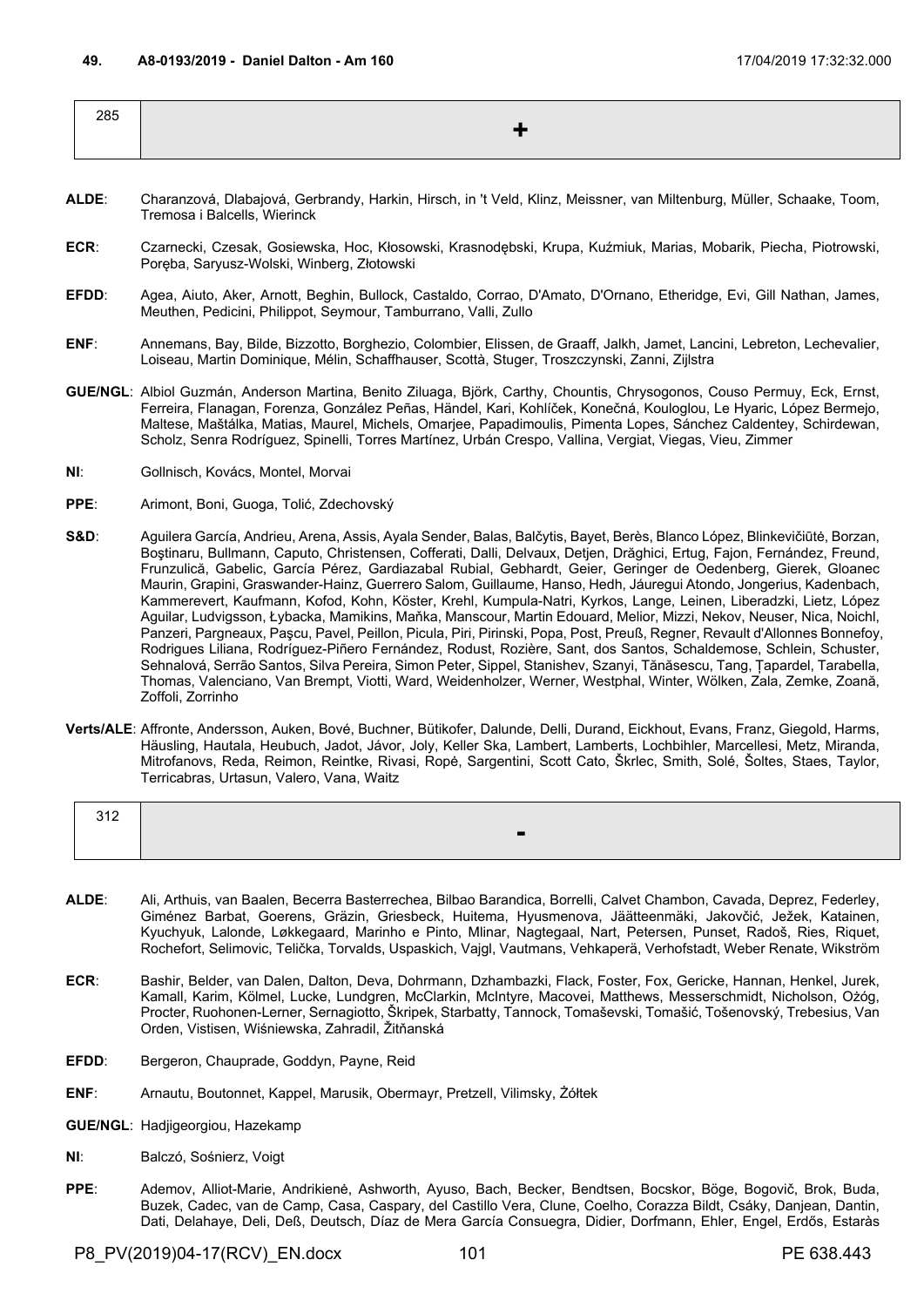Ferragut, Faria, Ferber, Fernandes, Fisas Ayxelà, Fjellner, Gahler, Gál, Gambús, Gehrold, Gieseke, Girling, González Pons, de Grandes Pascual, Gräßle, Grossetête, Grzyb, Hansen, Hayes, Herranz García, Hetman, Hohlmeier, Hökmark, Hölvényi, Hortefeux, Hübner, Iturgaiz, Jahr, Járóka, Jazłowiecka, Joulaud, Juvin, Kalniete, Karas, Kelam, Kelly, Koch, Kósa, Kovatchev, Kozłowska-Rajewicz, Kudrycka, Kuhn, Kukan, Lamassoure, Langen, Lavrilleux, Lenaers, Lewandowski, Liese, Lope Fontagné, López-Istúriz White, Loskutovs, Łukacijewska, McAllister, Maletić, Mandl, Mann, Marinescu, Mato, Melo, Metsola, Mikolášik, Millán Mon, Moisă, Morano, Morin-Chartier, Mureşan, Nagy, Niebler, Niedermayer, van Nistelrooij, Novakov, Olbrycht, Peterle, Petir, Pieper, Pietikäinen, Pitera, Plura, Polčák, Pospíšil, Preda, Proust, Quisthoudt-Rowohl, Radev, Radtke, Rangel, Ribeiro, Rolin, Rosati, Ruas, Rübig, Šadurskis, Saïfi, Salafranca Sánchez-Neyra, Salini, Sander, Sarvamaa, Schmidt, Schulze, Schwab, Sellström, Siekierski, Sógor, Šojdrová, Sommer, Štefanec, Štětina, Stolojan, Šuica, Šulin, Svoboda, Szájer, Szejnfeld, Thun und Hohenstein, Tomc, Ţurcanu, Urutchev, Vaidere, Vălean, Vandenkendelaere, Verheyen, Virkkunen, Voss, Weber Manfred, Wieland, Winkler Hermann, Winkler Iuliu, Záborská, Zammit Dimech, Zdrojewski, Zeller, Zovko, Zver, Zwiefka

**S&D**: Anderson Lucy, Brannen, Bresso, Briano, Chinnici, Corbett, Costa, Cristea, Dance, De Castro, De Monte, Gasbarra, Gentile, Gill Neena, Gomes, Griffin, Gualtieri, Hoffmann, Howarth, Jaakonsaari, Khan, Kirton-Darling, Kyenge, López, McAvan, Martin David, Mayer Alex, Molnár, Moody, Moraes, Morgano, Palmer, Picierno, Simon Siôn, Vaughan, Zanonato

**Verts/ALE**: Cramer, Tarand, Trüpel

|--|

- **ECR**: Demesmaeker, Packet, Stevens, Van Bossuyt
- **EFDD**: Moi
- **ENF**: Agnew, Batten

**NI**: Epitideios, Fountoulis, Papadakis Konstantinos, Synadinos, Ujazdowski, Zarianopoulos

**ПОПРАВКИ В ПОДАДЕНИТЕ ГЛАСОВЕ И НАМЕРЕНИЯ ЗА ГЛАСУВАНЕ - CORRECCIONES E INTENCIONES DE VOTO - OPRAVY HLASOVÁNÍ A SDĚLENÍ O ÚMYSLU HLASOVAT - STEMMERETTELSER OG -INTENTIONER - BERICHTIGUNGEN DES STIMMVERHALTENS UND BEABSICHTIGTES STIMMVERHALTEN - HÄÄLETUSE PARANDUSED JA HÄÄLETUSKAVATSUSED - ΔΙΟΡΘΩΣΕΙΣ ΚΑΙ ΠΡΟΘΕΣΕΙΣ ΨΗΦΟΥ - CORRECTIONS TO VOTES AND VOTING INTENTIONS - CORRECTIONS ET INTENTIONS DE VOTE - IZMJENE DANIH GLASOVA I NAMJERE GLASAČA - CORREZIONI E INTENZIONI DI VOTO - BALSOJUMU LABOJUMI UN NODOMI BALSOT - BALSAVIMO PATAISYMAI IR KETINIMAI - SZAVAZATOK HELYESBÍTÉSEI ÉS SZAVAZÁSI SZÁNDÉKOK - KORREZZJONIJIET U INTENZJONIJIET GĦALL-VOT - RECTIFICATIES STEMGEDRAG/ VOORGENOMEN STEMGEDRAG - KOREKTY GŁOSOWANIA I ZAMIAR GŁOSOWANIA - CORRECÇÕES E INTENÇÕES DE VOTO - CORECTĂRI ŞI INTENŢII DE VOT OPRAVY HLASOVANIA A ZÁMERY PRI HLASOVANÍ - CEARTÚCHÁIN AR AN VÓTA AGUS INTINNÍ VÓTÁLA - POPRAVKI IN NAMERE GLASOVANJA - ÄÄNESTYSKÄYTTÄYTYMISTÄ JA ÄÄNESTYSAIKEITA KOSKEVAT ILMOITUKSET - RÄTTELSER/AVSIKTSFÖRKLARINGAR TILL AVGIVNA RÖSTER +** Anja Hazekamp, Iris Hoffmann, Julia Reid **-** Nosheena Mobarik **0**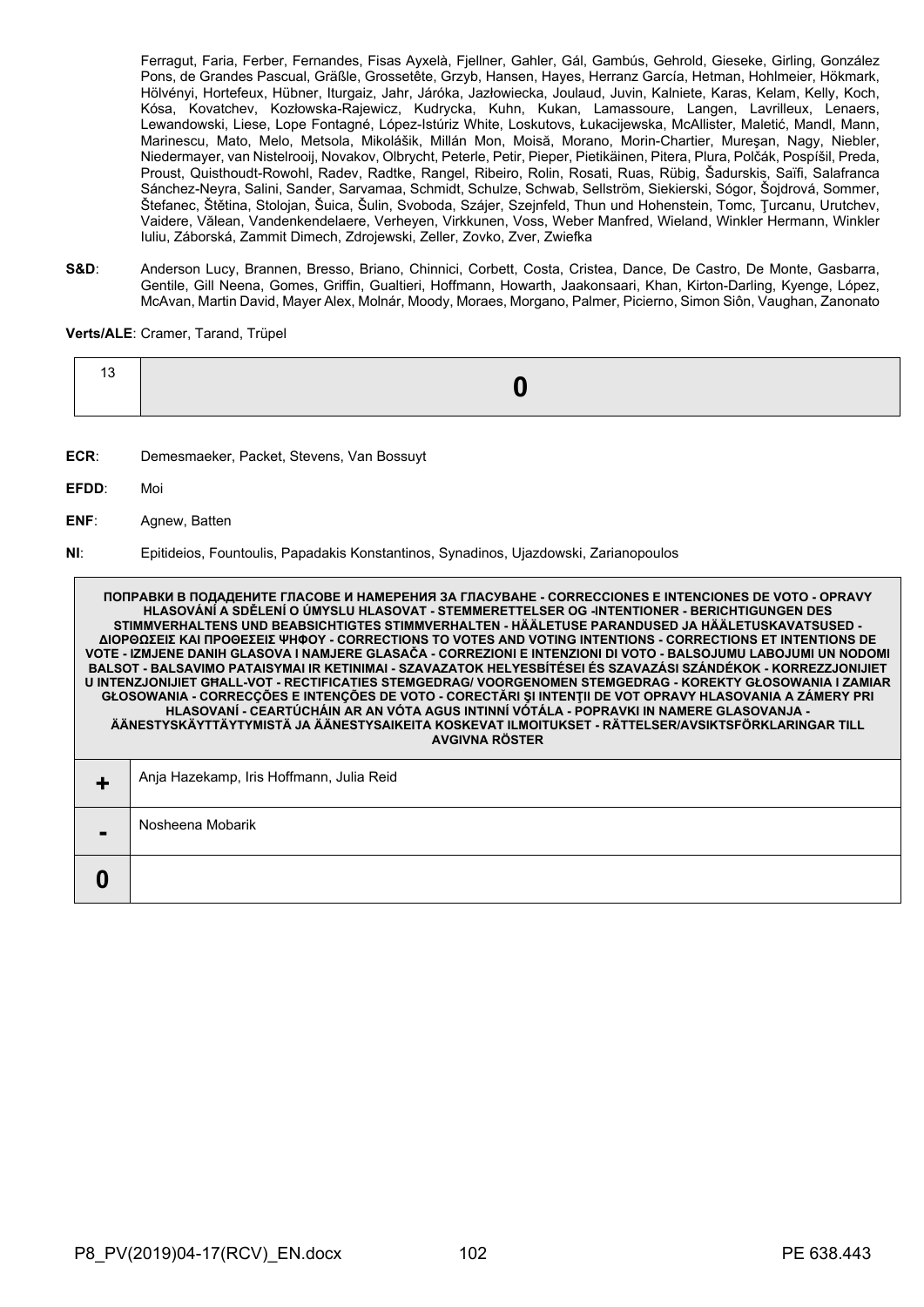| 297 |  |
|-----|--|
|     |  |

- **ALDE**: Gerbrandy, Harkin, Hirsch, in 't Veld, Klinz, Meissner, van Miltenburg, Müller, Schaake, Toom, Tremosa i Balcells, Wierinck
- **ECR**: Czarnecki, Czesak, Gosiewska, Hoc, Jurek, Kłosowski, Krasnodębski, Krupa, Kuźmiuk, Lundgren, Ożóg, Piecha, Piotrowski, Poręba, Ruohonen-Lerner, Saryusz-Wolski, Tomaševski, Winberg, Wiśniewska, Złotowski
- **EFDD**: Agea, Aiuto, Aker, Arnott, Beghin, Bullock, Castaldo, Coburn, Corrao, D'Amato, D'Ornano, Etheridge, Evi, Gill Nathan, James, Meuthen, Payne, Pedicini, Philippot, Reid, Seymour, Tamburrano, Valli, Zullo
- **ENF**: Annemans, Bay, Bilde, Bizzotto, Borghezio, Colombier, Elissen, de Graaff, Jalkh, Jamet, Lancini, Lebreton, Lechevalier, Loiseau, Martin Dominique, Mélin, Schaffhauser, Scottà, Stuger, Troszczynski, Zanni, Zijlstra
- **GUE/NGL**: Albiol Guzmán, Anderson Martina, Benito Ziluaga, Björk, Carthy, Chountis, Chrysogonos, Couso Permuy, Eck, Ernst, Ferreira, Flanagan, Forenza, González Peñas, Hadjigeorgiou, Händel, Hazekamp, Kari, Kohlíček, Konečná, Kouloglou, Le Hyaric, López Bermejo, Maltese, Maštálka, Matias, Maurel, Michels, Omarjee, Papadimoulis, Pimenta Lopes, Sánchez Caldentey, Schirdewan, Scholz, Senra Rodríguez, Spinelli, Torres Martínez, Urbán Crespo, Vallina, Vergiat, Viegas, Vieu, Zimmer
- **NI**: Gollnisch, Montel, Morvai
- **PPE**: Arimont, Boni, Guoga, Zdechovský
- S&D: Aguilera García, Andrieu, Arena, Assis, Ayala Sender, Balas, Balčytis, Bayet, Berès, Blanco López, Blinkevičiūtė, Borzan, Boştinaru, Bullmann, Christensen, Cofferati, Cristea, Dalli, Delvaux, Detjen, Drăghici, Ertug, Fajon, Fernández, Fleckenstein, Freund, Frunzulică, Gabelic, García Pérez, Gardiazabal Rubial, Gebhardt, Geier, Geringer de Oedenberg, Gierek, Gloanec Maurin, Grapini, Graswander-Hainz, Guerrero Salom, Guillaume, Hanso, Hedh, Hoffmann, Jaakonsaari, Jáuregui Atondo, Jongerius, Kammerevert, Kaufmann, Kofod, Kohn, Köster, Krehl, Kumpula-Natri, Kyrkos, Lange, Leinen, Liberadzki, Lietz, López, López Aguilar, Ludvigsson, Łybacka, Mamikins, Maňka, Manscour, Martin Edouard, Mayer Alex, Melior, Mizzi, Nekov, Neuser, Nica, Noichl, Pargneaux, Paşcu, Pavel, Peillon, Picula, Piri, Pirinski, Popa, Post, Preuß, Regner, Revault d'Allonnes Bonnefoy, Rodrigues Liliana, Rodríguez-Piñero Fernández, Rodust, Rozière, Sant, dos Santos, Schaldemose, Schlein, Schuster, Sehnalová, Serrão Santos, Silva Pereira, Simon Peter, Sippel, Stanishev, Szanyi, Tănăsescu, Tang, Țapardel, Tarabella, Thomas, Ulvskog, Valenciano, Van Brempt, Viotti, Ward, Weidenholzer, Werner, Westphal, Winter, Wölken, Zala, Zemke, Zoană, Zoffoli, Zorrinho
- **Verts/ALE**: Affronte, Andersson, Auken, Bové, Buchner, Bütikofer, Cramer, Dalunde, Delli, Durand, Eickhout, Evans, Franz, Giegold, Harms, Häusling, Hautala, Heubuch, Jadot, Jávor, Joly, Keller Ska, Lambert, Lamberts, Lochbihler, Marcellesi, Metz, Miranda, Mitrofanovs, Reda, Reimon, Reintke, Rivasi, Ropė, Sargentini, Scott Cato, Škrlec, Smith, Solé, Šoltes, Staes, Tarand, Taylor, Terricabras, Trüpel, Urtasun, Valero, Vana, Waitz

| 300 |                |
|-----|----------------|
|     | $\blacksquare$ |
|     |                |

- **ALDE**: Ali, Arthuis, van Baalen, Becerra Basterrechea, Bilbao Barandica, Borrelli, Calvet Chambon, Cavada, Charanzová, Deprez, Dlabajová, Federley, Giménez Barbat, Goerens, Gräzin, Griesbeck, Huitema, Hyusmenova, Jäätteenmäki, Jakovčić, Ježek, Katainen, Kyuchyuk, Lalonde, Løkkegaard, Marinho e Pinto, Mlinar, Nagtegaal, Nart, Petersen, Punset, Radoš, Ries, Riquet, Rochefort, Selimovic, Telička, Uspaskich, Vajgl, Vautmans, Vehkaperä, Verhofstadt, Weber Renate, Wikström
- **ECR**: Bashir, Belder, van Dalen, Dalton, Deva, Dohrmann, Dzhambazki, Flack, Foster, Fox, Gericke, Hannan, Henkel, Kamall, Karim, Kölmel, Lucke, McClarkin, McIntyre, Macovei, Marias, Matthews, Messerschmidt, Mobarik, Nicholson, Procter, Sernagiotto, Škripek, Starbatty, Tannock, Tomašić, Tošenovský, Trebesius, Van Orden, Vistisen, Zahradil, Žitňanská
- EFDD: Bergeron, Chauprade, Goddyn
- **ENF**: Arnautu, Boutonnet, Kappel, Marusik, Obermayr, Pretzell, Vilimsky, Żółtek
- **NI**: Balczó, Epitideios, Fountoulis, Kovács, Sośnierz, Synadinos, Voigt
- **PPE**: Ademov, Alliot-Marie, Andrikienė, Ayuso, Bach, Becker, Bendtsen, Bocskor, Böge, Bogovič, Buda, Buzek, Cadec, van de Camp, Casa, Caspary, del Castillo Vera, Clune, Coelho, Corazza Bildt, Csáky, Danjean, Dantin, Dati, Delahaye, Deli, Deß, Deutsch, Díaz de Mera García Consuegra, Didier, Dorfmann, Ehler, Engel, Erdős, Estaràs Ferragut, Faria, Ferber, Fernandes, Fisas Ayxelà, Fjellner, Gahler, Gál, Gambús, Gehrold, Gieseke, Girling, González Pons, de Grandes Pascual,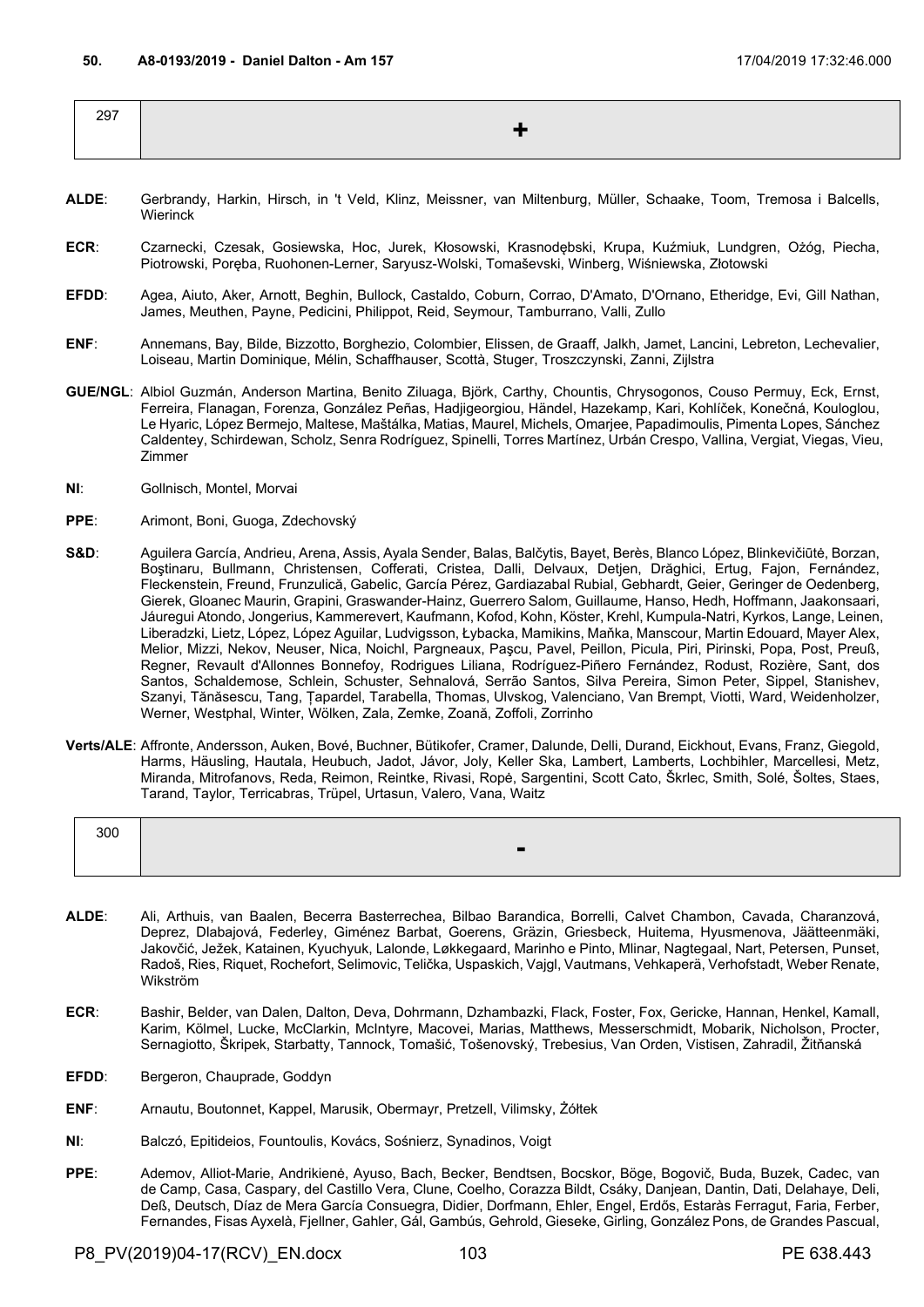Gräßle, Grossetête, Grzyb, Hansen, Hayes, Herranz García, Hetman, Hohlmeier, Hökmark, Hölvényi, Hortefeux, Hübner, Iturgaiz, Jahr, Járóka, Jazłowiecka, Joulaud, Juvin, Kalniete, Karas, Kelam, Kelly, Koch, Kósa, Kovatchev, Kozłowska-Rajewicz, Kudrycka, Kuhn, Kukan, Lamassoure, Langen, Lavrilleux, Lenaers, Lewandowski, Liese, Lope Fontagné, López-Istúriz White, Loskutovs, Łukacijewska, McAllister, Maletić, Mandl, Mann, Marinescu, Mato, Melo, Metsola, Mikolášik, Millán Mon, Moisă, Morano, Morin-Chartier, Mureşan, Nagy, Niebler, Niedermayer, van Nistelrooij, Novakov, Olbrycht, Peterle, Petir, Pieper, Pitera, Plura, Polčák, Pospíšil, Preda, Proust, Quisthoudt-Rowohl, Radev, Radtke, Rangel, Ribeiro, Rolin, Rosati, Ruas, Rübig, Šadurskis, Saïfi, Salafranca Sánchez-Neyra, Salini, Sander, Sarvamaa, Schmidt, Schulze, Schwab, Sellström, Siekierski, Sógor, Šojdrová, Sommer, Štefanec, Štětina, Stolojan, Šuica, Šulin, Svoboda, Szájer, Szejnfeld, Thun und Hohenstein, Tolić, Tomc, Ţurcanu, Urutchev, Vaidere, Vălean, Vandenkendelaere, Verheyen, Virkkunen, Voss, Weber Manfred, Wieland, Winkler Hermann, Winkler Iuliu, Záborská, Zammit Dimech, Zdrojewski, Zeller, Zovko, Zver, Zwiefka

**S&D**: Anderson Lucy, Brannen, Bresso, Briano, Caputo, Chinnici, Corbett, Costa, Dance, De Castro, De Monte, Gasbarra, Gentile, Gill Neena, Gomes, Griffin, Gualtieri, Howarth, Khan, Kirton-Darling, Kyenge, McAvan, Martin David, Molnár, Moody, Moraes, Morgano, Palmer, Picierno, Simon Siôn, Vaughan, Zanonato

|--|--|

- **ECR**: Demesmaeker, Packet, Stevens, Van Bossuyt
- **EFDD**: Moi

**0**

- **ENF**: Agnew, Batten
- **NI**: Papadakis Konstantinos, Ujazdowski, Zarianopoulos

**ПОПРАВКИ В ПОДАДЕНИТЕ ГЛАСОВЕ И НАМЕРЕНИЯ ЗА ГЛАСУВАНЕ - CORRECCIONES E INTENCIONES DE VOTO - OPRAVY HLASOVÁNÍ A SDĚLENÍ O ÚMYSLU HLASOVAT - STEMMERETTELSER OG -INTENTIONER - BERICHTIGUNGEN DES STIMMVERHALTENS UND BEABSICHTIGTES STIMMVERHALTEN - HÄÄLETUSE PARANDUSED JA HÄÄLETUSKAVATSUSED - ΔΙΟΡΘΩΣΕΙΣ ΚΑΙ ΠΡΟΘΕΣΕΙΣ ΨΗΦΟΥ - CORRECTIONS TO VOTES AND VOTING INTENTIONS - CORRECTIONS ET INTENTIONS DE VOTE - IZMJENE DANIH GLASOVA I NAMJERE GLASAČA - CORREZIONI E INTENZIONI DI VOTO - BALSOJUMU LABOJUMI UN NODOMI BALSOT - BALSAVIMO PATAISYMAI IR KETINIMAI - SZAVAZATOK HELYESBÍTÉSEI ÉS SZAVAZÁSI SZÁNDÉKOK - KORREZZJONIJIET U INTENZJONIJIET GĦALL-VOT - RECTIFICATIES STEMGEDRAG/ VOORGENOMEN STEMGEDRAG - KOREKTY GŁOSOWANIA I ZAMIAR GŁOSOWANIA - CORRECÇÕES E INTENÇÕES DE VOTO - CORECTĂRI ŞI INTENŢII DE VOT OPRAVY HLASOVANIA A ZÁMERY PRI HLASOVANÍ - CEARTÚCHÁIN AR AN VÓTA AGUS INTINNÍ VÓTÁLA - POPRAVKI IN NAMERE GLASOVANJA - ÄÄNESTYSKÄYTTÄYTYMISTÄ JA ÄÄNESTYSAIKEITA KOSKEVAT ILMOITUKSET - RÄTTELSER/AVSIKTSFÖRKLARINGAR TILL AVGIVNA RÖSTER + -** Alex Mayer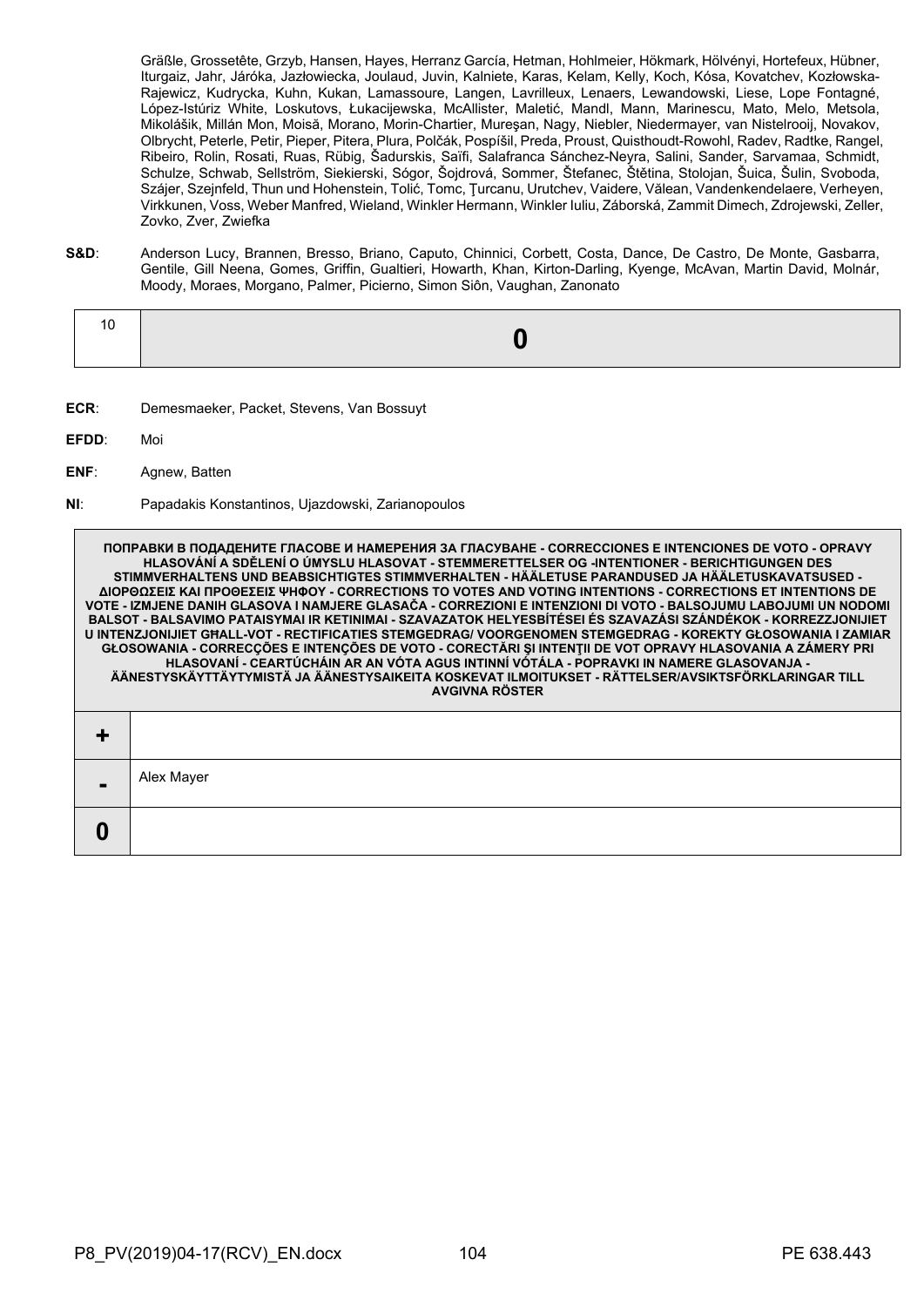| 262 |  |
|-----|--|
|     |  |
|     |  |

- **ALDE**: Harkin, Toom, Tremosa i Balcells
- **ECR**: Lundgren, Winberg
- **EFDD**: Agea, Aiuto, Aker, Arnott, Beghin, Bullock, Castaldo, Coburn, Corrao, D'Amato, D'Ornano, Etheridge, Evi, Gill Nathan, James, Meuthen, Payne, Pedicini, Philippot, Reid, Seymour, Tamburrano, Valli, Zullo
- **ENF**: Annemans, Bay, Bilde, Colombier, Elissen, de Graaff, Jalkh, Jamet, Lebreton, Lechevalier, Loiseau, Martin Dominique, Mélin, Schaffhauser, Stuger, Troszczynski, Zijlstra
- **GUE/NGL**: Albiol Guzmán, Anderson Martina, Benito Ziluaga, Björk, Carthy, Chountis, Chrysogonos, Couso Permuy, Eck, Ernst, Ferreira, Flanagan, Forenza, González Peñas, Hadjigeorgiou, Händel, Hazekamp, Kari, Kohlíček, Konečná, Kouloglou, Le Hyaric, López Bermejo, Maltese, Maštálka, Matias, Maurel, Michels, Omarjee, Papadimoulis, Pimenta Lopes, Sánchez Caldentey, Schirdewan, Scholz, Senra Rodríguez, Spinelli, Torres Martínez, Urbán Crespo, Vallina, Vergiat, Viegas, Vieu, Zimmer
- **NI**: Gollnisch, Montel
- **PPE**: Arimont, Guoga, McAllister, Zdechovský
- S&D: Aguilera García, Andrieu, Arena, Assis, Ayala Sender, Balas, Balčytis, Bayet, Berès, Blanco López, Blinkevičiūtė, Borzan, Bostinaru, Bullmann, Christensen, Cofferati, Cristea, Dalli, Delvaux, Detjen, Drăghici, Ertug, Fajon, Fernández, Fleckenstein, Freund, Frunzulică, Gabelic, García Pérez, Gardiazabal Rubial, Gebhardt, Geier, Geringer de Oedenberg, Gierek, Gloanec Maurin, Grapini, Graswander-Hainz, Guerrero Salom, Guillaume, Hanso, Hedh, Hoffmann, Jaakonsaari, Jáuregui Atondo, Jongerius, Kadenbach, Kammerevert, Kaufmann, Kofod, Kohn, Köster, Krehl, Kumpula-Natri, Kyrkos, Lange, Leinen, Liberadzki, Lietz, López, Ludvigsson, Łybacka, Mamikins, Maňka, Manscour, Martin Edouard, Melior, Mizzi, Nekov, Neuser, Nica, Noichl, Panzeri, Pargneaux, Paşcu, Pavel, Peillon, Picula, Piri, Pirinski, Popa, Post, Preuß, Regner, Revault d'Allonnes Bonnefoy, Rodrigues Liliana, Rodríguez-Piñero Fernández, Rodust, Rozière, Sant, dos Santos, Schaldemose, Schlein, Schuster, Sehnalová, Serrão Santos, Silva Pereira, Simon Peter, Sippel, Stanishev, Szanyi, Tănăsescu, Tang, Țapardel, Tarabella, Thomas, Ulvskog, Valenciano, Van Brempt, Viotti, Weidenholzer, Werner, Westphal, Winter, Wölken, Zala, Zemke, Zoană, Zoffoli, Zorrinho
- **Verts/ALE**: Affronte, Andersson, Auken, Bové, Buchner, Bütikofer, Cramer, Dalunde, Delli, Durand, Eickhout, Evans, Franz, Giegold, Häusling, Hautala, Heubuch, Jadot, Jávor, Joly, Keller Ska, Lambert, Lamberts, Lochbihler, Marcellesi, Metz, Miranda, Mitrofanovs, Reda, Reimon, Reintke, Rivasi, Ropė, Sargentini, Scott Cato, Škrlec, Smith, Solé, Šoltes, Staes, Tarand, Taylor, Terricabras, Trüpel, Urtasun, Valero, Vana, Waitz

| $\sim$ . $\sim$<br>ں ر ب |  |
|--------------------------|--|
|                          |  |
|                          |  |

- **ALDE**: Ali, Arthuis, van Baalen, Becerra Basterrechea, Bilbao Barandica, Borrelli, Calvet Chambon, Cavada, Charanzová, Deprez, Dlabajová, Federley, Gerbrandy, Giménez Barbat, Goerens, Gräzin, Griesbeck, Hirsch, Huitema, Hyusmenova, in 't Veld, Jäätteenmäki, Jakovčić, Ježek, Katainen, Klinz, Kyuchyuk, Lalonde, Løkkegaard, Marinho e Pinto, Meissner, van Miltenburg, Mlinar, Müller, Nagtegaal, Nart, Petersen, Punset, Radoš, Ries, Riquet, Rochefort, Schaake, Selimovic, Telička, Torvalds, Uspaskich, Vajgl, Vautmans, Vehkaperä, Verhofstadt, Weber Renate, Wierinck, Wikström
- **ECR**: Bashir, Belder, van Dalen, Dalton, Deva, Dohrmann, Dzhambazki, Flack, Foster, Fox, Gericke, Hannan, Kamall, Karim, Kölmel, Lucke, McClarkin, McIntyre, Macovei, Marias, Matthews, Messerschmidt, Mobarik, Nicholson, Procter, Ruohonen-Lerner, Sernagiotto, Škripek, Starbatty, Tannock, Tomašić, Tošenovský, Trebesius, Van Orden, Vistisen, Zahradil, Žitňanská
- EFDD: Bergeron, Chauprade, Goddyn
- **ENF**: Arnautu, Borghezio, Boutonnet, Kappel, Lancini, Marusik, Obermayr, Pretzell, Scottà, Vilimsky, Zanni, Żółtek
- **NI**: Balczó, Kovács, Morvai, Sośnierz, Ujazdowski, Voigt
- **PPE**: Ademov, Alliot-Marie, Andrikienė, Ayuso, Bach, Becker, Bendtsen, Bocskor, Böge, Bogovič, Boni, Brok, Buda, Cadec, van de Camp, Casa, Caspary, del Castillo Vera, Clune, Coelho, Corazza Bildt, Csáky, Danjean, Dantin, Dati, Delahaye, Deli, Deß, Deutsch, Díaz de Mera García Consuegra, Didier, Dorfmann, Ehler, Engel, Erdős, Estaràs Ferragut, Faria, Ferber, Fernandes, Fisas Ayxelà, Fjellner, Gahler, Gál, Gambús, Gehrold, Gieseke, Girling, González Pons, de Grandes Pascual, Gräßle, Grossetête, Grzyb, Hansen, Hayes, Herranz García, Hetman, Hohlmeier, Hökmark, Hölvényi, Hortefeux,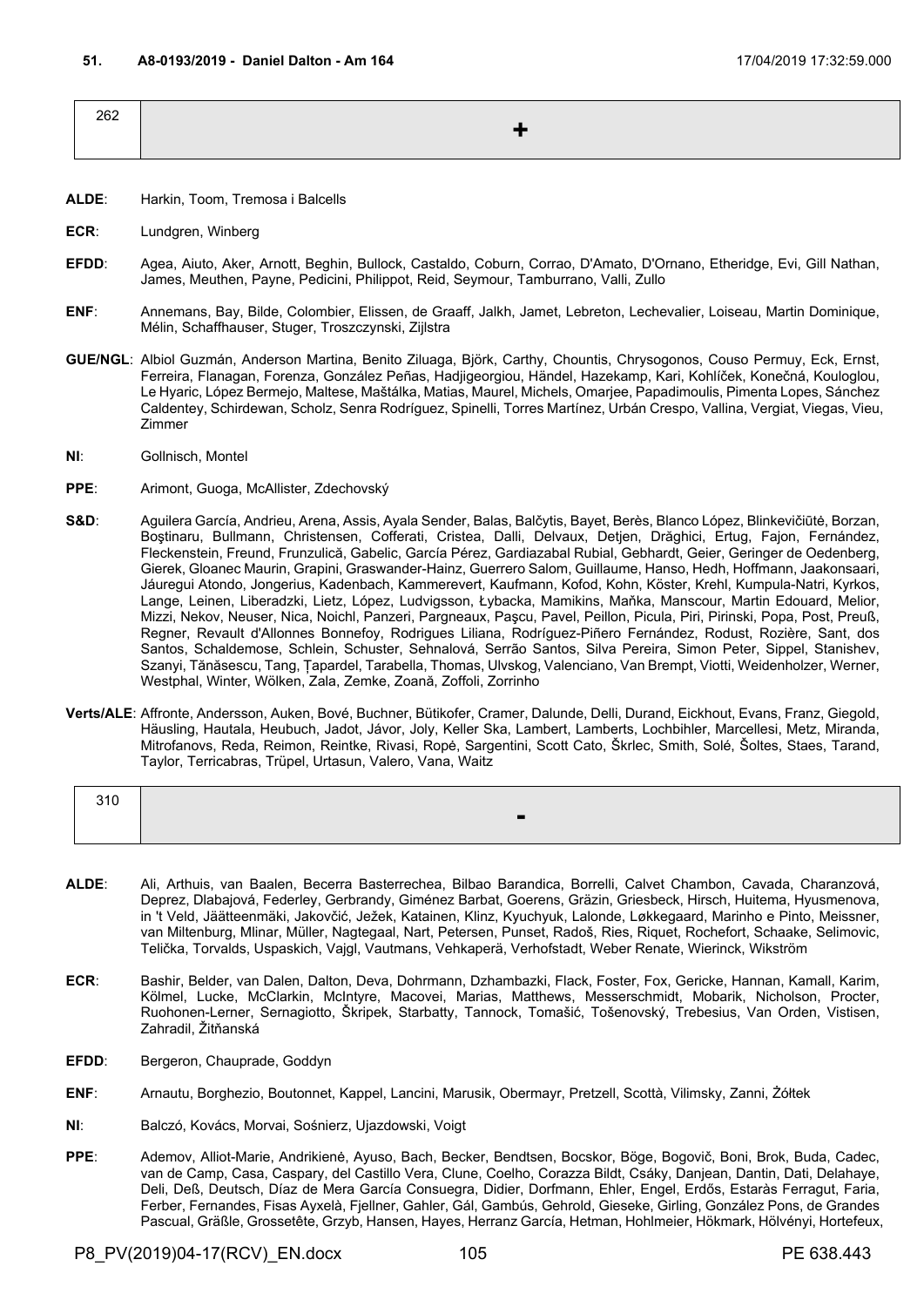Hübner, Iturgaiz, Jahr, Járóka, Jazłowiecka, Joulaud, Juvin, Kalniete, Karas, Kelam, Kelly, Koch, Kósa, Kovatchev, Kozłowska-Rajewicz, Kudrycka, Kuhn, Kukan, Lamassoure, Langen, Lavrilleux, Lenaers, Lewandowski, Liese, Lope Fontagné, López-Istúriz White, Loskutovs, Maletić, Mandl, Mann, Marinescu, Mato, Melo, Metsola, Mikolášik, Millán Mon, Moisă, Morano, Morin-Chartier, Mureşan, Nagy, Niebler, Niedermayer, van Nistelrooij, Novakov, Olbrycht, Peterle, Petir, Pieper, Pietikäinen, Pitera, Plura, Polčák, Pospíšil, Preda, Proust, Quisthoudt-Rowohl, Radev, Radtke, Rangel, Ribeiro, Rolin, Rosati, Ruas, Rübig, Šadurskis, Saïfi, Salafranca Sánchez-Neyra, Salini, Sander, Sarvamaa, Schmidt, Schulze, Schwab, Sellström, Sógor, Šojdrová, Sommer, Štefanec, Štětina, Stolojan, Šuica, Šulin, Svoboda, Szájer, Szejnfeld, Thun und Hohenstein, Tolić, Tomc, Ţurcanu, Urutchev, Vaidere, Vălean, Vandenkendelaere, Verheyen, Voss, Weber Manfred, Wieland, Winkler Hermann, Winkler Iuliu, Záborská, Zammit Dimech, Zdrojewski, Zeller, Zovko, Zwiefka

**S&D**: Anderson Lucy, Brannen, Bresso, Briano, Caputo, Chinnici, Corbett, Dance, De Castro, De Monte, Gasbarra, Gentile, Gill Neena, Gomes, Griffin, Gualtieri, Howarth, Khan, Kirton-Darling, Kyenge, McAvan, Martin David, Mayer Alex, Molnár, Moody, Moraes, Morgano, Palmer, Picierno, Simon Siôn, Vaughan, Zanonato

- **ECR**: Czesak, Demesmaeker, Gosiewska, Hoc, Jurek, Kłosowski, Krasnodębski, Krupa, Kuźmiuk, Ożóg, Packet, Piecha, Piotrowski, Poręba, Saryusz-Wolski, Stevens, Tomaševski, Van Bossuyt, Wiśniewska, Złotowski
- **EFDD**: Moi
- **ENF**: Agnew, Batten
- **NI**: Epitideios, Fountoulis, Papadakis Konstantinos, Synadinos, Zarianopoulos
- **S&D**: Ward

**0**

**ПОПРАВКИ В ПОДАДЕНИТЕ ГЛАСОВЕ И НАМЕРЕНИЯ ЗА ГЛАСУВАНЕ - CORRECCIONES E INTENCIONES DE VOTO - OPRAVY HLASOVÁNÍ A SDĚLENÍ O ÚMYSLU HLASOVAT - STEMMERETTELSER OG -INTENTIONER - BERICHTIGUNGEN DES STIMMVERHALTENS UND BEABSICHTIGTES STIMMVERHALTEN - HÄÄLETUSE PARANDUSED JA HÄÄLETUSKAVATSUSED - ΔΙΟΡΘΩΣΕΙΣ ΚΑΙ ΠΡΟΘΕΣΕΙΣ ΨΗΦΟΥ - CORRECTIONS TO VOTES AND VOTING INTENTIONS - CORRECTIONS ET INTENTIONS DE VOTE - IZMJENE DANIH GLASOVA I NAMJERE GLASAČA - CORREZIONI E INTENZIONI DI VOTO - BALSOJUMU LABOJUMI UN NODOMI BALSOT - BALSAVIMO PATAISYMAI IR KETINIMAI - SZAVAZATOK HELYESBÍTÉSEI ÉS SZAVAZÁSI SZÁNDÉKOK - KORREZZJONIJIET U INTENZJONIJIET GĦALL-VOT - RECTIFICATIES STEMGEDRAG/ VOORGENOMEN STEMGEDRAG - KOREKTY GŁOSOWANIA I ZAMIAR GŁOSOWANIA - CORRECÇÕES E INTENÇÕES DE VOTO - CORECTĂRI ŞI INTENŢII DE VOT OPRAVY HLASOVANIA A ZÁMERY PRI HLASOVANÍ - CEARTÚCHÁIN AR AN VÓTA AGUS INTINNÍ VÓTÁLA - POPRAVKI IN NAMERE GLASOVANJA - ÄÄNESTYSKÄYTTÄYTYMISTÄ JA ÄÄNESTYSAIKEITA KOSKEVAT ILMOITUKSET - RÄTTELSER/AVSIKTSFÖRKLARINGAR TILL AVGIVNA RÖSTER + -** Mara Bizzotto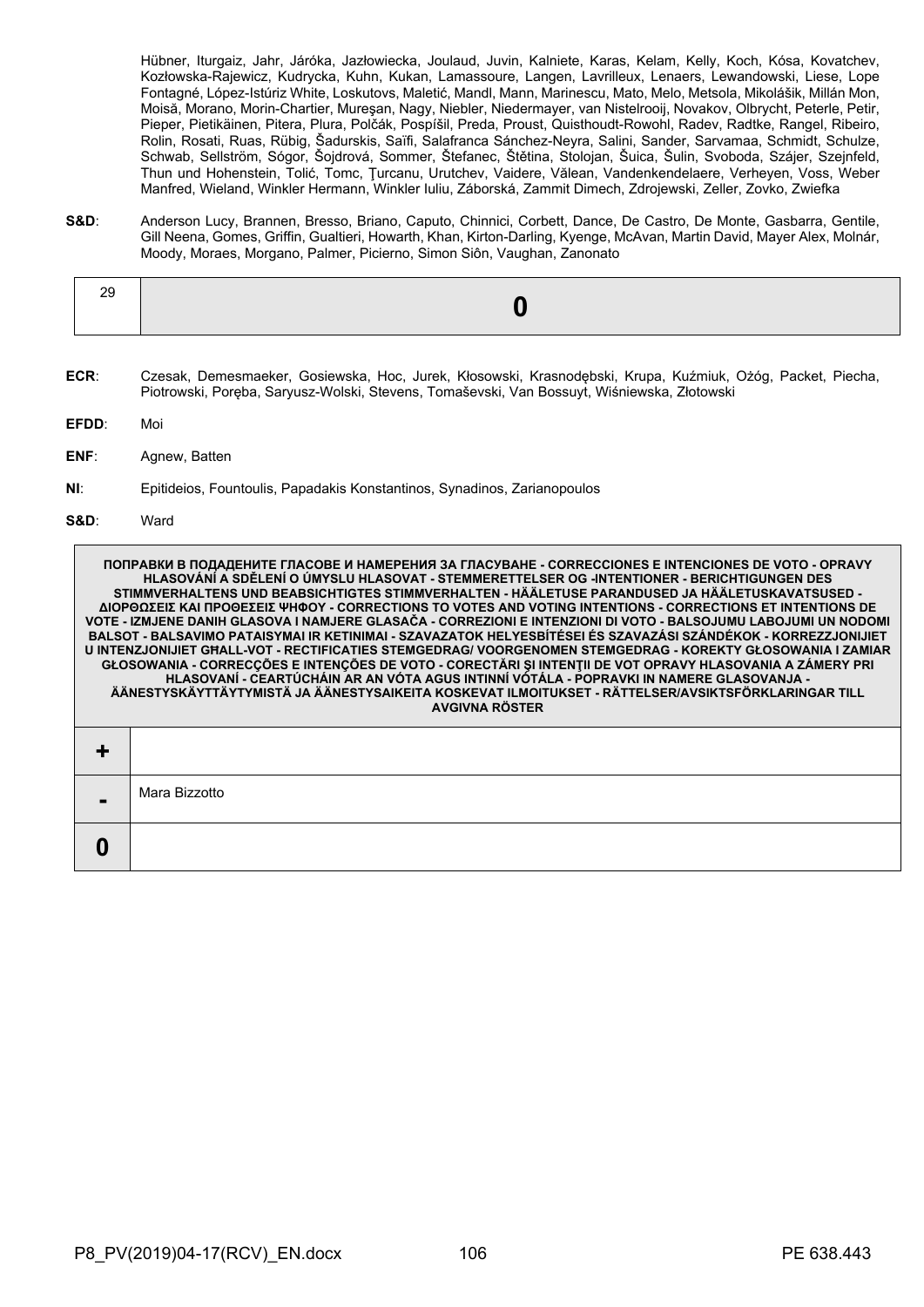| 372<br>ے بن |                                |
|-------------|--------------------------------|
|             | --<br>$\overline{\phantom{a}}$ |
|             |                                |

- **ALDE**: Ali, Arthuis, van Baalen, Becerra Basterrechea, Bilbao Barandica, Borrelli, Calvet Chambon, Cavada, Charanzová, Deprez, Dlabajová, Federley, Gerbrandy, Giménez Barbat, Goerens, Gräzin, Griesbeck, Harkin, Hirsch, Huitema, Hyusmenova, in 't Veld, Jäätteenmäki, Jakovčić, Ježek, Katainen, Kyuchyuk, Lalonde, Løkkegaard, Marinho e Pinto, Meissner, van Miltenburg, Mlinar, Müller, Nagtegaal, Nart, Petersen, Punset, Radoš, Ries, Riquet, Rochefort, Schaake, Selimovic, Telička, Toom, Torvalds, Tremosa i Balcells, Uspaskich, Vajgl, Vautmans, Vehkaperä, Verhofstadt, Weber Renate, Wierinck, Wikström
- **ECR**: Czarnecki, Czesak, Demesmaeker, Gosiewska, Hoc, Jurek, Kłosowski, Krasnodębski, Krupa, Kuźmiuk, Messerschmidt, Mobarik, Ożóg, Packet, Piecha, Piotrowski, Poręba, Saryusz-Wolski, Stevens, Tomaševski, Van Bossuyt, Wiśniewska, Złotowski
- **EFDD**: Agea, Aiuto, Beghin, Castaldo, Corrao, D'Amato, Evi, Meuthen, Pedicini, Tamburrano, Valli, Zullo
- **ENF**: Agnew, Batten, Bay, Bilde, Bizzotto, Borghezio, Colombier, de Graaff, Jalkh, Jamet, Kappel, Lancini, Lebreton, Lechevalier, Loiseau, Martin Dominique, Marusik, Mélin, Obermayr, Pretzell, Schaffhauser, Scottà, Stuger, Troszczynski, Vilimsky, Zanni, Zijlstra, Żółtek
- **GUE/NGL**: Albiol Guzmán, Anderson Martina, Benito Ziluaga, Björk, Carthy, Chountis, Chrysogonos, Couso Permuy, Eck, Ernst, Ferreira, Flanagan, Forenza, González Peñas, Hadjigeorgiou, Händel, Hazekamp, Kari, Kohlíček, Konečná, Kouloglou, Le Hyaric, López Bermejo, Maltese, Maštálka, Matias, Maurel, Michels, Omarjee, Papadimoulis, Pimenta Lopes, Sánchez Caldentey, Schirdewan, Scholz, Senra Rodríguez, Spinelli, Torres Martínez, Urbán Crespo, Vallina, Vergiat, Viegas, Vieu, Zimmer
- **NI**: Balczó, Gollnisch, Kovács, Montel, Papadakis Konstantinos, Sośnierz, Ujazdowski, Zarianopoulos
- **PPE**: Boni, Faria, Fisas Ayxelà, Kalniete, Rolin, Ruas, Šojdrová, Sommer, Zdechovský, Zwiefka
- **S&D**: Aguilera García, Anderson Lucy, Andrieu, Arena, Assis, Ayala Sender, Balas, Bayet, Berès, Blanco López, Blinkevičiūtė, Borzan, Boştinaru, Brannen, Bresso, Briano, Bullmann, Caputo, Chinnici, Christensen, Cofferati, Costa, Cristea, Dalli, Dance, De Castro, Delvaux, De Monte, Detjen, Drăghici, Ertug, Fajon, Fernández, Fleckenstein, Freund, Frunzulică, Gabelic, García Pérez, Gardiazabal Rubial, Gasbarra, Gebhardt, Geier, Gentile, Geringer de Oedenberg, Gill Neena, Gloanec Maurin, Gomes, Graswander-Hainz, Griffin, Gualtieri, Guerrero Salom, Guillaume, Hanso, Hedh, Hoffmann, Jaakonsaari, Jáuregui Atondo, Jongerius, Kadenbach, Kammerevert, Kaufmann, Khan, Kirton-Darling, Kofod, Kohn, Köster, Krehl, Kumpula-Natri, Kyenge, Kyrkos, Lange, Leinen, Liberadzki, Lietz, López, López Aguilar, Ludvigsson, Łybacka, McAvan, Mamikins, Maňka, Manscour, Martin Edouard, Mayer Alex, Melior, Mizzi, Molnár, Moody, Moraes, Morgano, Neuser, Nica, Noichl, Palmer, Panzeri, Pargneaux, Paşcu, Pavel, Peillon, Picierno, Picula, Piri, Pirinski, Popa, Post, Preuß, Regner, Revault d'Allonnes Bonnefoy, Rodrigues Liliana, Rodríguez-Piñero Fernández, Rodust, Rozière, Sant, dos Santos, Schaldemose, Schlein, Schuster, Sehnalová, Serrão Santos, Silva Pereira, Simon Peter, Simon Siôn, Sippel, Stanishev, Szanyi, Tănăsescu, Tang, Țapardel, Tarabella, Thomas, Ulvskog, Van Brempt, Vaughan, Viotti, Ward, Weidenholzer, Werner, Westphal, Winter, Wölken, Zanonato, Zemke, Zoană, Zoffoli, Zorrinho
- **Verts/ALE**: Affronte, Andersson, Auken, Bové, Buchner, Bütikofer, Cramer, Dalunde, Delli, Eickhout, Evans, Franz, Giegold, Harms, Häusling, Heubuch, Jadot, Jávor, Joly, Keller Ska, Lambert, Lamberts, Lochbihler, Marcellesi, Metz, Miranda, Mitrofanovs, Reda, Reimon, Reintke, Rivasi, Ropė, Sargentini, Scott Cato, Škrlec, Smith, Solé, Šoltes, Staes, Tarand, Taylor, Terricabras, Trüpel, Urtasun, Valero, Vana, Waitz

| $\sim$<br>.,,<br>- - -<br>⊷ |   |
|-----------------------------|---|
|                             | п |

**ALDE**: Klinz

- **ECR**: Bashir, Belder, van Dalen, Dalton, Deva, Dohrmann, Dzhambazki, Flack, Foster, Fox, Hannan, Henkel, Kamall, Karim, Kölmel, Lucke, McClarkin, McIntyre, Macovei, Marias, Matthews, Nicholson, Procter, Ruohonen-Lerner, Sernagiotto, Škripek, Starbatty, Tannock, Tomašić, Tošenovský, Trebesius, Van Orden, Vistisen, Zahradil, Žitňanská
- **EFDD**: Aker, Arnott, Bergeron, Bullock, Chauprade, Coburn, Etheridge, Gill Nathan, Goddyn, James, Payne, Reid, Seymour
- **ENF**: Annemans, Arnautu, Boutonnet, Elissen
- **NI**: Voigt
- **PPE**: Ademov, Alliot-Marie, Andrikienė, Arimont, Ashworth, Ayuso, Bach, Becker, Bendtsen, Bocskor, Böge, Bogovič, Brok,

P8\_PV(2019)04-17(RCV)\_EN.docx 107 107 PE 638.443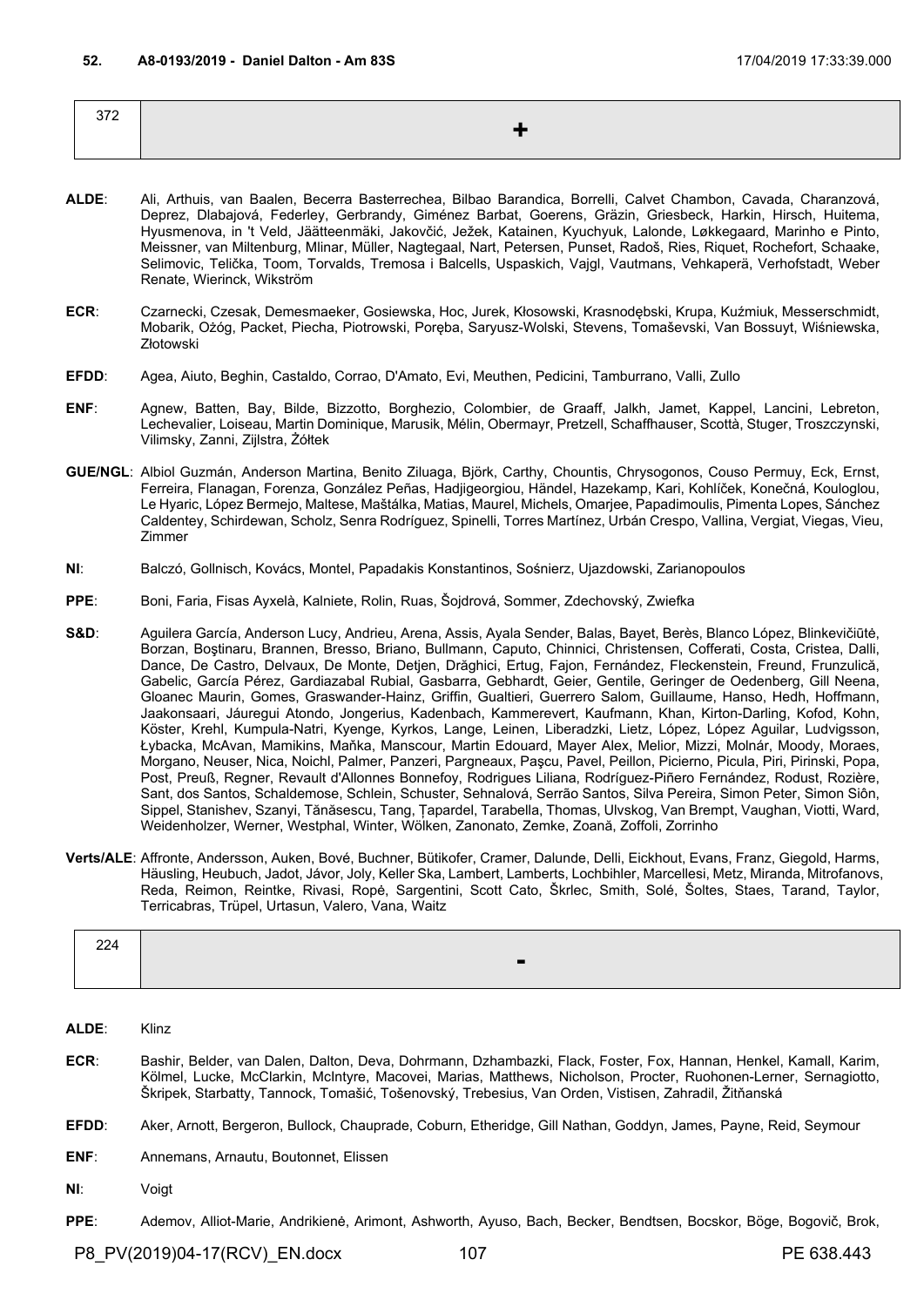Buda, Buzek, Cadec, van de Camp, Casa, Caspary, del Castillo Vera, Clune, Coelho, Corazza Bildt, Csáky, Danjean, Dantin, Dati, Delahaye, Deli, Deß, Deutsch, Díaz de Mera García Consuegra, Didier, Dorfmann, Ehler, Engel, Erdős, Estaràs Ferragut, Ferber, Fernandes, Fjellner, Gahler, Gambús, Gehrold, Gieseke, Girling, González Pons, de Grandes Pascual, Gräßle, Grossetête, Grzyb, Guoga, Hansen, Hayes, Herranz García, Hetman, Hohlmeier, Hökmark, Hölvényi, Hortefeux, Hübner, Iturgaiz, Jahr, Járóka, Jazłowiecka, Joulaud, Juvin, Karas, Kelam, Kelly, Koch, Kósa, Kovatchev, Kozłowska-Rajewicz, Kudrycka, Kuhn, Kukan, Lamassoure, Langen, Lavrilleux, Lenaers, Lewandowski, Liese, Loskutovs, Łukacijewska, McAllister, Maletić, Mandl, Mann, Marinescu, Mato, Melo, Metsola, Mikolášik, Millán Mon, Moisă, Morano, Morin-Chartier, Mureşan, Nagy, Niebler, Niedermayer, van Nistelrooij, Novakov, Olbrycht, Peterle, Petir, Pieper, Pietikäinen, Pitera, Plura, Polčák, Pospíšil, Preda, Proust, Quisthoudt-Rowohl, Radev, Radtke, Rangel, Ribeiro, Rosati, Rübig, Šadurskis, Saïfi, Salafranca Sánchez-Neyra, Salini, Sander, Sarvamaa, Schmidt, Schulze, Schwab, Sellström, Siekierski, Sógor, Štefanec, Štětina, Stolojan, Šuica, Šulin, Svoboda, Szájer, Szejnfeld, Thun und Hohenstein, Tolić, Tomc, Ţurcanu, Urutchev, Vaidere, Vălean, Vandenkendelaere, Verheyen, Virkkunen, Voss, Weber Manfred, Wieland, Winkler Hermann, Winkler Iuliu, Záborská, Zammit Dimech, Zdrojewski, Zeller, Zovko, Zver

#### **S&D**: Balčytis, Corbett, Grapini, Howarth, Martin David, Nekov, Zala

|--|--|--|--|

- **ECR**: Lundgren, Winberg
- **EFDD**: D'Ornano, Moi, Philippot
- **NI**: Epitideios, Fountoulis, Morvai, Synadinos

**ПОПРАВКИ В ПОДАДЕНИТЕ ГЛАСОВЕ И НАМЕРЕНИЯ ЗА ГЛАСУВАНЕ - CORRECCIONES E INTENCIONES DE VOTO - OPRAVY HLASOVÁNÍ A SDĚLENÍ O ÚMYSLU HLASOVAT - STEMMERETTELSER OG -INTENTIONER - BERICHTIGUNGEN DES STIMMVERHALTENS UND BEABSICHTIGTES STIMMVERHALTEN - HÄÄLETUSE PARANDUSED JA HÄÄLETUSKAVATSUSED - ΔΙΟΡΘΩΣΕΙΣ ΚΑΙ ΠΡΟΘΕΣΕΙΣ ΨΗΦΟΥ - CORRECTIONS TO VOTES AND VOTING INTENTIONS - CORRECTIONS ET INTENTIONS DE VOTE - IZMJENE DANIH GLASOVA I NAMJERE GLASAČA - CORREZIONI E INTENZIONI DI VOTO - BALSOJUMU LABOJUMI UN NODOMI BALSOT - BALSAVIMO PATAISYMAI IR KETINIMAI - SZAVAZATOK HELYESBÍTÉSEI ÉS SZAVAZÁSI SZÁNDÉKOK - KORREZZJONIJIET U INTENZJONIJIET GĦALL-VOT - RECTIFICATIES STEMGEDRAG/ VOORGENOMEN STEMGEDRAG - KOREKTY GŁOSOWANIA I ZAMIAR GŁOSOWANIA - CORRECÇÕES E INTENÇÕES DE VOTO - CORECTĂRI ŞI INTENŢII DE VOT OPRAVY HLASOVANIA A ZÁMERY PRI HLASOVANÍ - CEARTÚCHÁIN AR AN VÓTA AGUS INTINNÍ VÓTÁLA - POPRAVKI IN NAMERE GLASOVANJA - ÄÄNESTYSKÄYTTÄYTYMISTÄ JA ÄÄNESTYSAIKEITA KOSKEVAT ILMOITUKSET - RÄTTELSER/AVSIKTSFÖRKLARINGAR TILL AVGIVNA RÖSTER +** André Elissen, Momchil Nekov **-** José Inácio Faria, Nosheena Mobarik **0**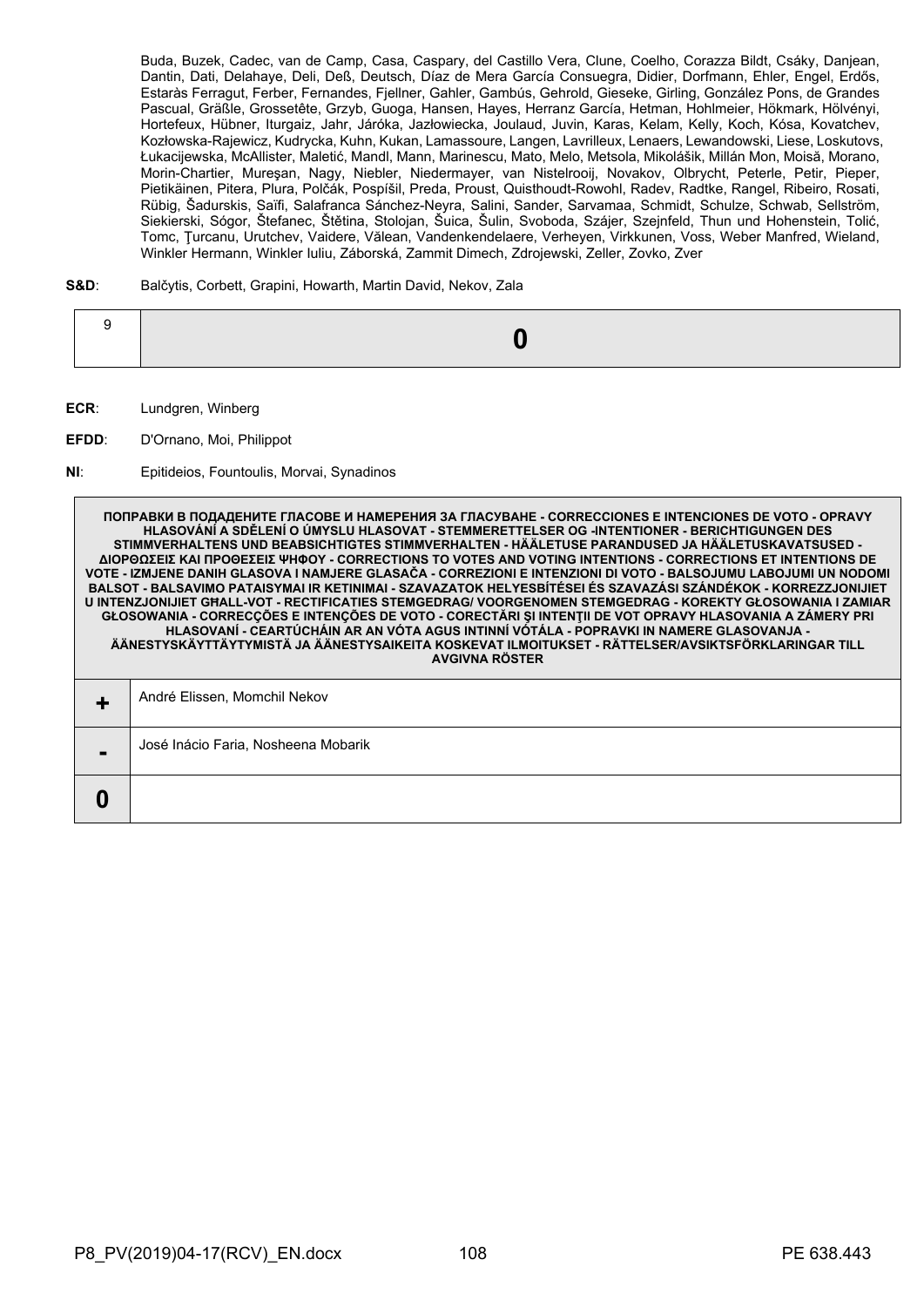| 83 |     |
|----|-----|
|    | ▔▟▖ |
|    |     |

- **ECR**: Lundgren, Winberg
- **EFDD**: Aker, Arnott, Beghin, Bullock, Coburn, D'Ornano, Etheridge, Gill Nathan, James, Meuthen, Payne, Philippot, Seymour
- **ENF**: Agnew, Annemans, Batten, Bay, Bilde, Colombier, Elissen, de Graaff, Jalkh, Jamet, Lebreton, Lechevalier, Loiseau, Martin Dominique, Mélin, Pretzell, Schaffhauser, Stuger, Troszczynski, Zijlstra
- **GUE/NGL**: Albiol Guzmán, Anderson Martina, Benito Ziluaga, Björk, Carthy, Chountis, Chrysogonos, Couso Permuy, Eck, Ernst, Ferreira, Flanagan, Forenza, González Peñas, Hadjigeorgiou, Händel, Hazekamp, Kari, Kouloglou, Le Hyaric, López Bermejo, Maltese, Matias, Maurel, Omarjee, Papadimoulis, Pimenta Lopes, Sánchez Caldentey, Schirdewan, Senra Rodríguez, Spinelli, Torres Martínez, Urbán Crespo, Vallina, Vergiat, Viegas, Vieu, Zimmer
- **NI**: Montel, Papadakis Konstantinos, Zarianopoulos
- **PPE**: Boni, Engel, Šuica, Tolić, Zdechovský
- **S&D**: López Aguilar, Post

| ---<br>the company of the company of |  |
|--------------------------------------|--|
|                                      |  |

- **ALDE**: Ali, Arthuis, van Baalen, Becerra Basterrechea, Bilbao Barandica, Borrelli, Calvet Chambon, Cavada, Charanzová, Deprez, Dlabajová, Federley, Gerbrandy, Giménez Barbat, Goerens, Gräzin, Griesbeck, Harkin, Hirsch, Huitema, Hyusmenova, in 't Veld, Jäätteenmäki, Jakovčić, Ježek, Katainen, Klinz, Kyuchyuk, Lalonde, Løkkegaard, Marinho e Pinto, Meissner, van Miltenburg, Mlinar, Müller, Nagtegaal, Nart, Petersen, Punset, Radoš, Ries, Riquet, Rochefort, Schaake, Selimovic, Telička, Toom, Torvalds, Tremosa i Balcells, Uspaskich, Vajgl, Vautmans, Vehkaperä, Verhofstadt, Weber Renate, Wierinck, Wikström
- **ECR**: Bashir, Belder, Czarnecki, Czesak, van Dalen, Dalton, Demesmaeker, Deva, Dohrmann, Dzhambazki, Flack, Foster, Fox, Gosiewska, Hannan, Henkel, Hoc, Jurek, Kamall, Karim, Kłosowski, Kölmel, Krasnodębski, Krupa, Kuźmiuk, Lucke, McClarkin, McIntyre, Macovei, Marias, Matthews, Messerschmidt, Mobarik, Nicholson, Ożóg, Packet, Piecha, Piotrowski, Poręba, Procter, Ruohonen-Lerner, Saryusz-Wolski, Sernagiotto, Škripek, Starbatty, Stevens, Tannock, Tomaševski, Tomašić, Tošenovský, Trebesius, Van Bossuyt, Van Orden, Vistisen, Wiśniewska, Zahradil, Žitňanská, Złotowski
- **EFDD**: Agea, Aiuto, Bergeron, Castaldo, Chauprade, Corrao, D'Amato, Evi, Goddyn, Pedicini, Tamburrano, Valli, Zullo
- **ENF**: Arnautu, Bizzotto, Borghezio, Boutonnet, Kappel, Lancini, Marusik, Obermayr, Scottà, Vilimsky, Zanni, Żółtek
- **GUE/NGL**: Scholz
- **NI**: Balczó, Epitideios, Fountoulis, Gollnisch, Kovács, Morvai, Sośnierz, Synadinos, Ujazdowski, Voigt
- **PPE**: Ademov, Alliot-Marie, Andrikienė, Arimont, Ashworth, Ayuso, Bach, Becker, Bendtsen, Bocskor, Böge, Bogovič, Brok, Buda, Buzek, Cadec, van de Camp, Casa, Caspary, del Castillo Vera, Clune, Coelho, Corazza Bildt, Csáky, Danjean, Dantin, Dati, Delahaye, Deli, Deß, Deutsch, Díaz de Mera García Consuegra, Didier, Dorfmann, Ehler, Erdős, Estaràs Ferragut, Faria, Ferber, Fernandes, Fisas Ayxelà, Fjellner, Gahler, Gál, Gambús, Gehrold, Gieseke, Girling, González Pons, de Grandes Pascual, Gräßle, Grossetête, Grzyb, Guoga, Hansen, Hayes, Herranz García, Hetman, Hohlmeier, Hökmark, Hölvényi, Hortefeux, Hübner, Iturgaiz, Jahr, Járóka, Jazłowiecka, Joulaud, Juvin, Kalniete, Karas, Kelam, Kelly, Koch, Kósa, Kovatchev, Kozłowska-Rajewicz, Kudrycka, Kuhn, Kukan, Lamassoure, Langen, Lavrilleux, Lenaers, Lewandowski, Liese, Lope Fontagné, López-Istúriz White, Loskutovs, Łukacijewska, McAllister, Maletić, Mandl, Mann, Marinescu, Mato, Melo, Metsola, Mikolášik, Millán Mon, Moisă, Morano, Morin-Chartier, Mureşan, Nagy, Niebler, Niedermayer, van Nistelrooij, Novakov, Olbrycht, Peterle, Petir, Pieper, Pietikäinen, Pitera, Plura, Polčák, Pospíšil, Preda, Proust, Quisthoudt-Rowohl, Radev, Radtke, Rangel, Ribeiro, Rolin, Rosati, Ruas, Rübig, Šadurskis, Saïfi, Salafranca Sánchez-Neyra, Salini, Sander, Sarvamaa, Schmidt, Schulze, Schwab, Sellström, Siekierski, Sógor, Šojdrová, Sommer, Štefanec, Štětina, Stolojan, Šulin, Svoboda, Szájer, Szejnfeld, Thun und Hohenstein, Tomc, Urutchev, Vaidere, Vălean, Vandenkendelaere, Verheyen, Virkkunen, Voss, Weber Manfred, Wieland, Winkler Hermann, Winkler Iuliu, Záborská, Zammit Dimech, Zdrojewski, Zeller, Zovko, Zver, Zwiefka
- S&D: Aguilera García, Anderson Lucy, Andrieu, Arena, Assis, Ayala Sender, Balas, Balčytis, Bayet, Berès, Blanco López, Blinkevičiūtė, Borzan, Boştinaru, Brannen, Bresso, Briano, Bullmann, Caputo, Chinnici, Christensen, Cofferati, Corbett, Costa, Cristea, Dalli, Dance, De Castro, Delvaux, De Monte, Detjen, Drăghici, Ertug, Fajon, Fernández, Fleckenstein, Freund, Frunzulică, Gabelic, García Pérez, Gardiazabal Rubial, Gasbarra, Gebhardt, Geier, Gentile, Geringer de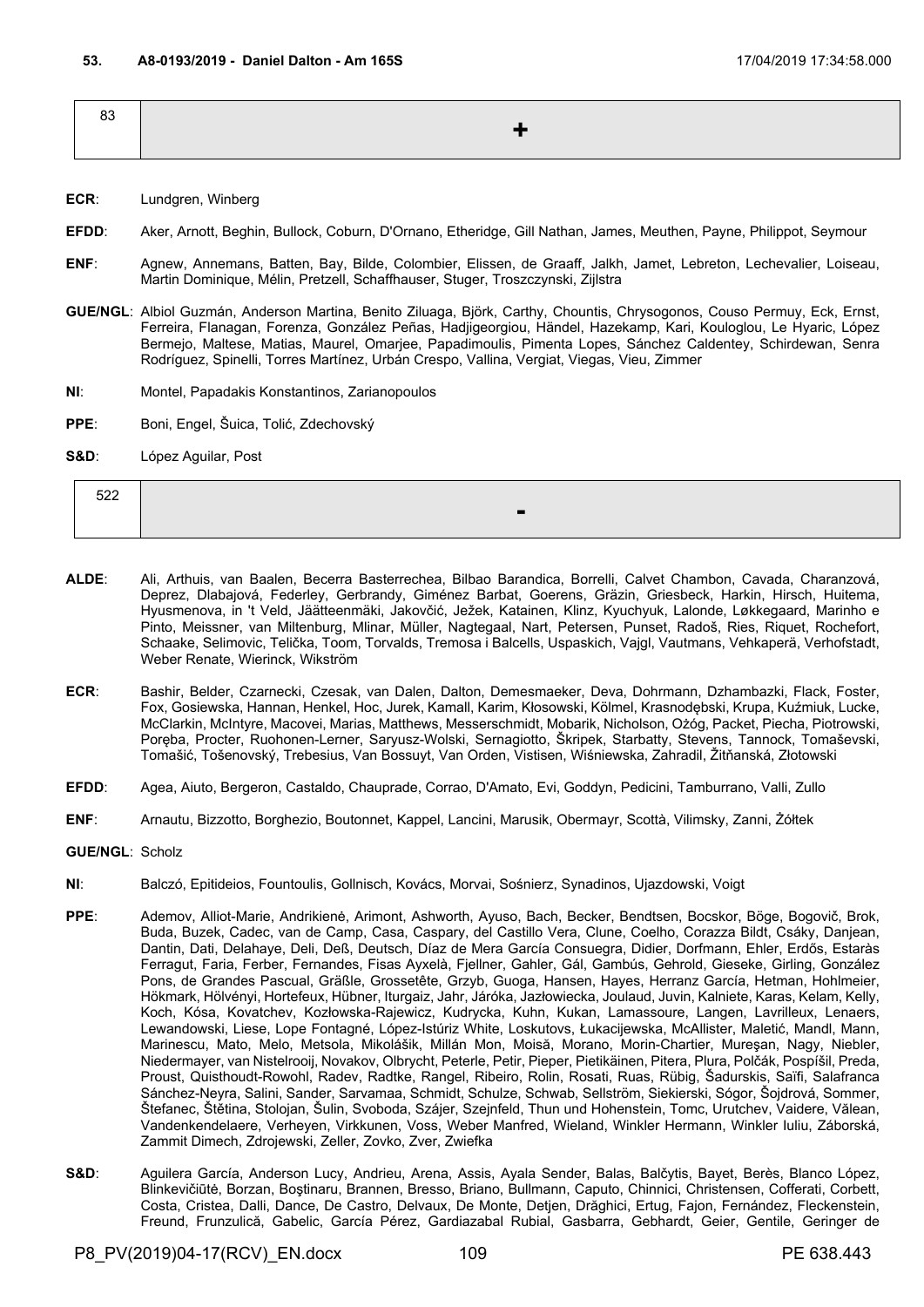Oedenberg, Gierek, Gill Neena, Gloanec Maurin, Gomes, Grapini, Graswander-Hainz, Griffin, Gualtieri, Guerrero Salom, Guillaume, Hanso, Hedh, Hoffmann, Howarth, Jaakonsaari, Jáuregui Atondo, Jongerius, Kadenbach, Kammerevert, Kaufmann, Khan, Kirton-Darling, Kofod, Kohn, Köster, Krehl, Kumpula-Natri, Kyenge, Kyrkos, Lange, Leinen, Liberadzki, Lietz, López, Ludvigsson, Łybacka, McAvan, Mamikins, Maňka, Manscour, Martin David, Martin Edouard, Mayer Alex, Melior, Mizzi, Molnár, Moody, Moraes, Morgano, Nekov, Neuser, Nica, Noichl, Palmer, Panzeri, Pargneaux, Paşcu, Pavel, Peillon, Picierno, Picula, Piri, Pirinski, Popa, Preuß, Regner, Revault d'Allonnes Bonnefoy, Rodrigues Liliana, Rodríguez-Piñero Fernández, Rodust, Rozière, Sant, dos Santos, Schaldemose, Schlein, Schuster, Sehnalová, Serrão Santos, Silva Pereira, Simon Peter, Simon Siôn, Sippel, Stanishev, Szanyi, Tănăsescu, Tang, Țapardel, Tarabella, Thomas, Ulvskog, Valenciano, Van Brempt, Vaughan, Viotti, Ward, Weidenholzer, Werner, Westphal, Winter, Wölken, Zala, Zanonato, Zemke, Zoană, Zoffoli, Zorrinho

**Verts/ALE**: Affronte, Andersson, Auken, Bové, Buchner, Bütikofer, Cramer, Dalunde, Delli, Durand, Eickhout, Evans, Franz, Giegold, Harms, Häusling, Hautala, Heubuch, Jadot, Jávor, Joly, Keller Ska, Lambert, Lamberts, Lochbihler, Marcellesi, Metz, Miranda, Mitrofanovs, Reda, Reimon, Reintke, Rivasi, Ropė, Sargentini, Scott Cato, Škrlec, Smith, Solé, Šoltes, Staes, Tarand, Taylor, Terricabras, Trüpel, Urtasun, Valero, Vana, Waitz

|--|--|--|

**EFDD**: Moi

**GUE/NGL**: Kohlíček, Konečná, Maštálka, Michels

**ПОПРАВКИ В ПОДАДЕНИТЕ ГЛАСОВЕ И НАМЕРЕНИЯ ЗА ГЛАСУВАНЕ - CORRECCIONES E INTENCIONES DE VOTO - OPRAVY HLASOVÁNÍ A SDĚLENÍ O ÚMYSLU HLASOVAT - STEMMERETTELSER OG -INTENTIONER - BERICHTIGUNGEN DES STIMMVERHALTENS UND BEABSICHTIGTES STIMMVERHALTEN - HÄÄLETUSE PARANDUSED JA HÄÄLETUSKAVATSUSED - ΔΙΟΡΘΩΣΕΙΣ ΚΑΙ ΠΡΟΘΕΣΕΙΣ ΨΗΦΟΥ - CORRECTIONS TO VOTES AND VOTING INTENTIONS - CORRECTIONS ET INTENTIONS DE VOTE - IZMJENE DANIH GLASOVA I NAMJERE GLASAČA - CORREZIONI E INTENZIONI DI VOTO - BALSOJUMU LABOJUMI UN NODOMI BALSOT - BALSAVIMO PATAISYMAI IR KETINIMAI - SZAVAZATOK HELYESBÍTÉSEI ÉS SZAVAZÁSI SZÁNDÉKOK - KORREZZJONIJIET U INTENZJONIJIET GĦALL-VOT - RECTIFICATIES STEMGEDRAG/ VOORGENOMEN STEMGEDRAG - KOREKTY GŁOSOWANIA I ZAMIAR GŁOSOWANIA - CORRECÇÕES E INTENÇÕES DE VOTO - CORECTĂRI ŞI INTENŢII DE VOT OPRAVY HLASOVANIA A ZÁMERY PRI HLASOVANÍ - CEARTÚCHÁIN AR AN VÓTA AGUS INTINNÍ VÓTÁLA - POPRAVKI IN NAMERE GLASOVANJA - ÄÄNESTYSKÄYTTÄYTYMISTÄ JA ÄÄNESTYSAIKEITA KOSKEVAT ILMOITUKSET - RÄTTELSER/AVSIKTSFÖRKLARINGAR TILL AVGIVNA RÖSTER + -** Ivica Tolić **0**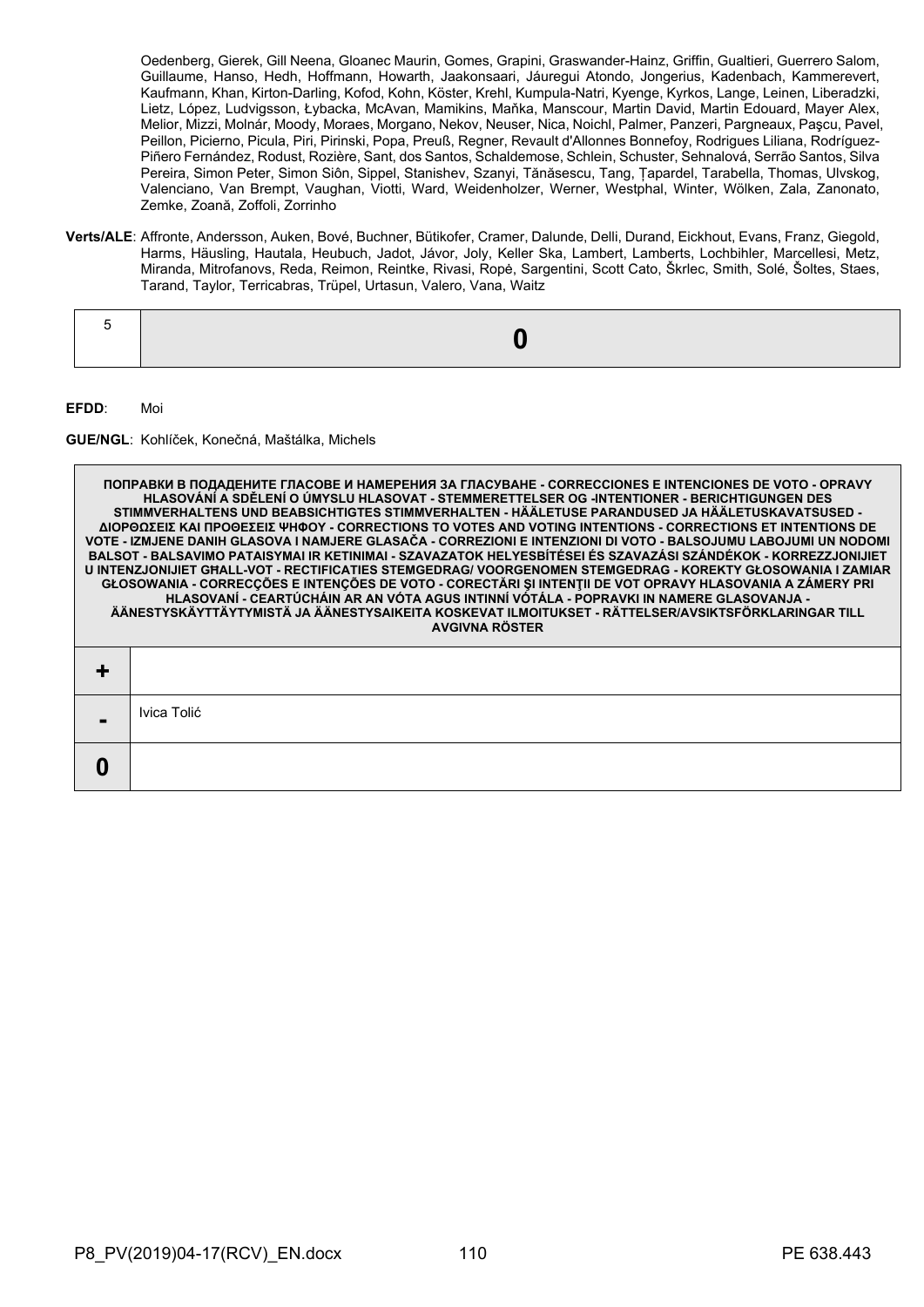| 299 |  |
|-----|--|
|     |  |

- **ALDE**: Charanzová, Dlabajová, Gerbrandy, Harkin, Hirsch, in 't Veld, Klinz, Meissner, van Miltenburg, Müller, Schaake, Toom, Tremosa i Balcells, Wierinck
- **ECR**: Czesak, Gosiewska, Hoc, Jurek, Kłosowski, Krasnodębski, Krupa, Kuźmiuk, Lundgren, Marias, Ożóg, Piecha, Piotrowski, Poręba, Saryusz-Wolski, Tomaševski, Winberg, Wiśniewska, Złotowski
- **EFDD**: Agea, Aiuto, Aker, Arnott, Beghin, Bullock, Castaldo, Coburn, Corrao, D'Amato, D'Ornano, Etheridge, Evi, Gill Nathan, James, Meuthen, Payne, Pedicini, Philippot, Seymour, Tamburrano, Valli, Zullo
- **ENF**: Annemans, Bay, Bilde, Bizzotto, Borghezio, Colombier, Elissen, de Graaff, Jalkh, Jamet, Lancini, Lebreton, Lechevalier, Loiseau, Martin Dominique, Mélin, Pretzell, Schaffhauser, Scottà, Stuger, Troszczynski, Zanni, Zijlstra
- **GUE/NGL**: Albiol Guzmán, Anderson Martina, Benito Ziluaga, Björk, Carthy, Chountis, Chrysogonos, Couso Permuy, Eck, Ernst, Ferreira, Flanagan, Forenza, González Peñas, Hadjigeorgiou, Händel, Hazekamp, Kari, Kohlíček, Konečná, Kouloglou, Le Hyaric, López Bermejo, Maltese, Maštálka, Matias, Maurel, Michels, Omarjee, Papadimoulis, Pimenta Lopes, Sánchez Caldentey, Schirdewan, Scholz, Senra Rodríguez, Spinelli, Torres Martínez, Urbán Crespo, Vallina, Vergiat, Viegas, Vieu, Zimmer
- **NI**: Gollnisch, Montel, Morvai
- **PPE**: Arimont, Boni, Guoga, Zdechovský
- S&D: Aguilera García, Andrieu, Arena, Assis, Ayala Sender, Balas, Balčytis, Bayet, Berès, Blanco López, Blinkevičiūtė, Borzan, Boştinaru, Bullmann, Christensen, Cofferati, Cristea, Dalli, Delvaux, Detjen, Drăghici, Ertug, Fajon, Fernández, Fleckenstein, Freund, Frunzulică, Gabelic, García Pérez, Gardiazabal Rubial, Gebhardt, Geier, Geringer de Oedenberg, Gierek, Gloanec Maurin, Grapini, Graswander-Hainz, Gualtieri, Guerrero Salom, Guillaume, Hanso, Hedh, Hoffmann, Jaakonsaari, Jáuregui Atondo, Jongerius, Kadenbach, Kammerevert, Kaufmann, Kofod, Kohn, Köster, Krehl, Kumpula-Natri, Kyrkos, Lange, Leinen, Liberadzki, Lietz, López, López Aguilar, Ludvigsson, Łybacka, Mamikins, Maňka, Manscour, Martin Edouard, Melior, Mizzi, Nekov, Neuser, Nica, Noichl, Panzeri, Pargneaux, Paşcu, Pavel, Peillon, Picula, Piri, Pirinski, Popa, Post, Preuß, Regner, Revault d'Allonnes Bonnefoy, Rodrigues Liliana, Rodríguez-Piñero Fernández, Rodust, Rozière, Sant, dos Santos, Schaldemose, Schlein, Schuster, Sehnalová, Serrão Santos, Simon Peter, Sippel, Stanishev, Szanyi, Tănăsescu, Tang, Țapardel, Tarabella, Thomas, Ulvskog, Valenciano, Van Brempt, Viotti, Ward, Weidenholzer, Werner, Westphal, Winter, Wölken, Zala, Zemke, Zoană, Zoffoli, Zorrinho
- **Verts/ALE**: Affronte, Andersson, Auken, Bové, Buchner, Bütikofer, Cramer, Dalunde, Delli, Durand, Eickhout, Evans, Franz, Giegold, Harms, Häusling, Hautala, Heubuch, Jadot, Jávor, Joly, Keller Ska, Lambert, Lamberts, Lochbihler, Marcellesi, Metz, Miranda, Mitrofanovs, Reda, Reimon, Reintke, Rivasi, Ropė, Sargentini, Scott Cato, Škrlec, Smith, Solé, Šoltes, Staes, Tarand, Taylor, Terricabras, Trüpel, Urtasun, Valero, Vana, Waitz

| 299 |                |
|-----|----------------|
|     | $\blacksquare$ |
|     |                |

- **ALDE**: Ali, Arthuis, van Baalen, Becerra Basterrechea, Bilbao Barandica, Borrelli, Calvet Chambon, Cavada, Deprez, Federley, Giménez Barbat, Goerens, Gräzin, Griesbeck, Huitema, Hyusmenova, Jäätteenmäki, Jakovčić, Ježek, Katainen, Kyuchyuk, Lalonde, Løkkegaard, Marinho e Pinto, Mlinar, Nagtegaal, Nart, Petersen, Punset, Radoš, Ries, Riquet, Rochefort, Selimovic, Telička, Torvalds, Uspaskich, Vajgl, Vautmans, Vehkaperä, Verhofstadt, Weber Renate, Wikström
- **ECR**: Bashir, Belder, Czarnecki, van Dalen, Dalton, Deva, Dohrmann, Dzhambazki, Flack, Foster, Fox, Hannan, Henkel, Kamall, Karim, Kölmel, Lucke, McClarkin, McIntyre, Macovei, Matthews, Messerschmidt, Mobarik, Nicholson, Procter, Ruohonen-Lerner, Sernagiotto, Škripek, Starbatty, Tannock, Tomašić, Tošenovský, Trebesius, Van Orden, Vistisen, Zahradil, Žitňanská
- EFDD: Bergeron, Chauprade, Goddyn
- **ENF**: Arnautu, Boutonnet, Kappel, Marusik, Obermayr, Vilimsky
- **NI**: Balczó, Kovács, Sośnierz, Ujazdowski, Voigt
- **PPE**: Ademov, Alliot-Marie, Andrikienė, Ashworth, Ayuso, Bach, Becker, Bendtsen, Bocskor, Böge, Bogovič, Brok, Buda, Buzek, Cadec, van de Camp, Casa, Caspary, del Castillo Vera, Clune, Coelho, Corazza Bildt, Csáky, Danjean, Dantin, Dati, Delahaye, Deli, Deß, Deutsch, Díaz de Mera García Consuegra, Didier, Dorfmann, Ehler, Engel, Erdős, Estaràs Ferragut, Faria, Ferber, Fernandes, Fisas Ayxelà, Fjellner, Gahler, Gál, Gambús, Gehrold, Gieseke, Girling, González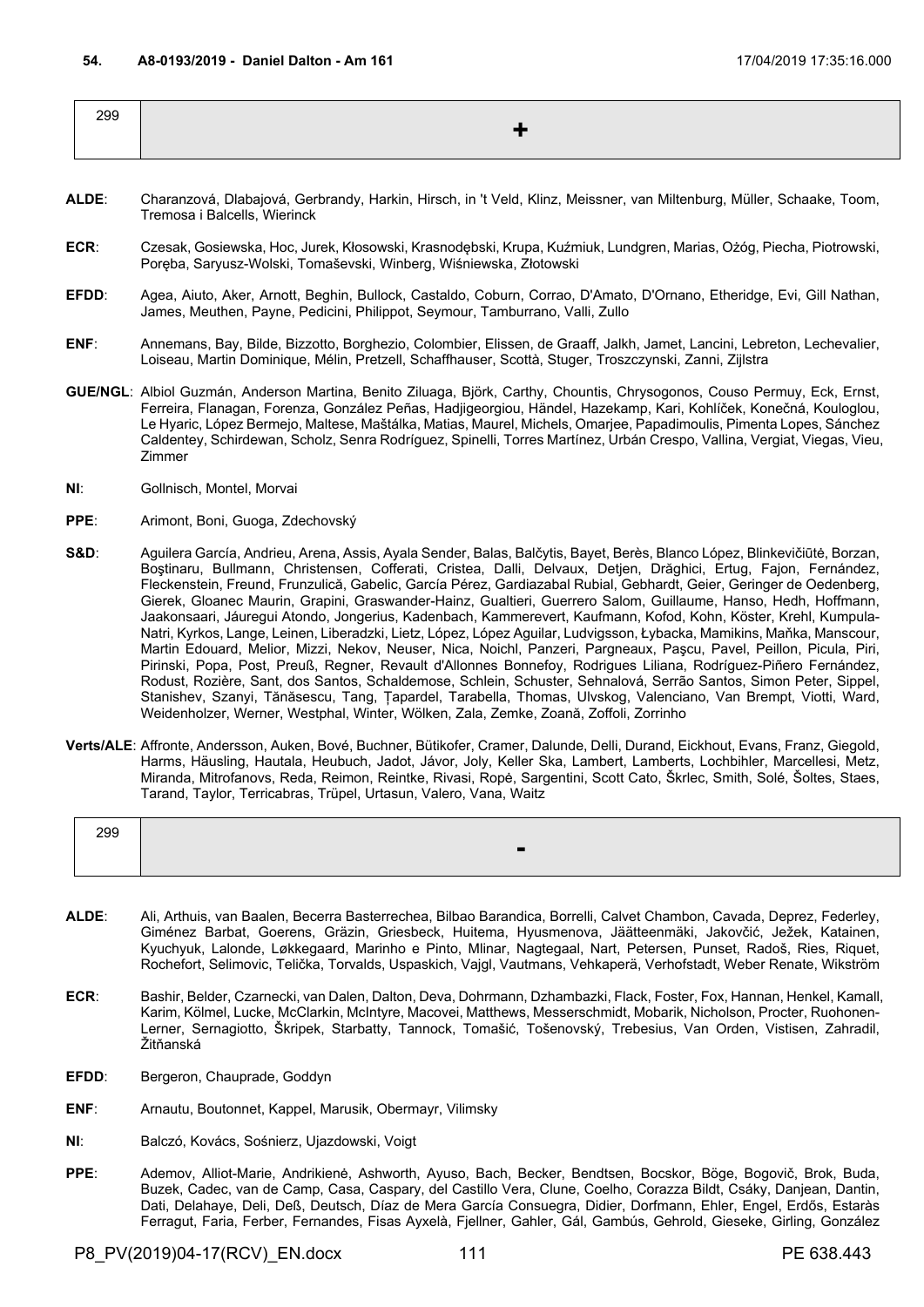Pons, de Grandes Pascual, Gräßle, Grossetête, Grzyb, Hansen, Hayes, Herranz García, Hetman, Hohlmeier, Hökmark, Hölvényi, Hortefeux, Hübner, Iturgaiz, Jahr, Járóka, Jazłowiecka, Joulaud, Juvin, Kalniete, Karas, Kelam, Kelly, Koch, Kósa, Kovatchev, Kozłowska-Rajewicz, Kudrycka, Kuhn, Kukan, Lamassoure, Langen, Lavrilleux, Lenaers, Lewandowski, Liese, Lope Fontagné, López-Istúriz White, Loskutovs, Łukacijewska, McAllister, Maletić, Mandl, Mann, Marinescu, Mato, Melo, Metsola, Mikolášik, Millán Mon, Moisă, Morano, Morin-Chartier, Mureşan, Nagy, Niebler, Niedermayer, van Nistelrooij, Novakov, Olbrycht, Peterle, Petir, Pieper, Pietikäinen, Pitera, Plura, Polčák, Pospíšil, Preda, Proust, Quisthoudt-Rowohl, Radev, Radtke, Rangel, Ribeiro, Rolin, Rosati, Ruas, Rübig, Šadurskis, Saïfi, Salafranca Sánchez-Neyra, Salini, Sander, Sarvamaa, Schmidt, Schulze, Schwab, Sellström, Siekierski, Sógor, Šojdrová, Sommer, Štefanec, Štětina, Stolojan, Šuica, Šulin, Svoboda, Szájer, Szejnfeld, Thun und Hohenstein, Tolić, Tomc, Ţurcanu, Urutchev, Vaidere, Vălean, Vandenkendelaere, Verheyen, Virkkunen, Voss, Weber Manfred, Wieland, Winkler Hermann, Winkler Iuliu, Záborská, Zammit Dimech, Zdrojewski, Zeller, Zovko, Zver, Zwiefka

**S&D**: Anderson Lucy, Brannen, Bresso, Briano, Caputo, Chinnici, Corbett, Costa, Dance, De Castro, De Monte, Gasbarra, Gentile, Gill Neena, Gomes, Griffin, Howarth, Khan, Kirton-Darling, Kyenge, McAvan, Martin David, Mayer Alex, Molnár, Moody, Moraes, Morgano, Palmer, Picierno, Silva Pereira, Simon Siôn, Vaughan, Zanonato

- **ECR**: Demesmaeker, Packet, Stevens, Van Bossuyt
- **EFDD**: Moi
- **ENF**: Agnew, Batten, Żółtek
- **NI**: Epitideios, Fountoulis, Papadakis Konstantinos, Synadinos, Zarianopoulos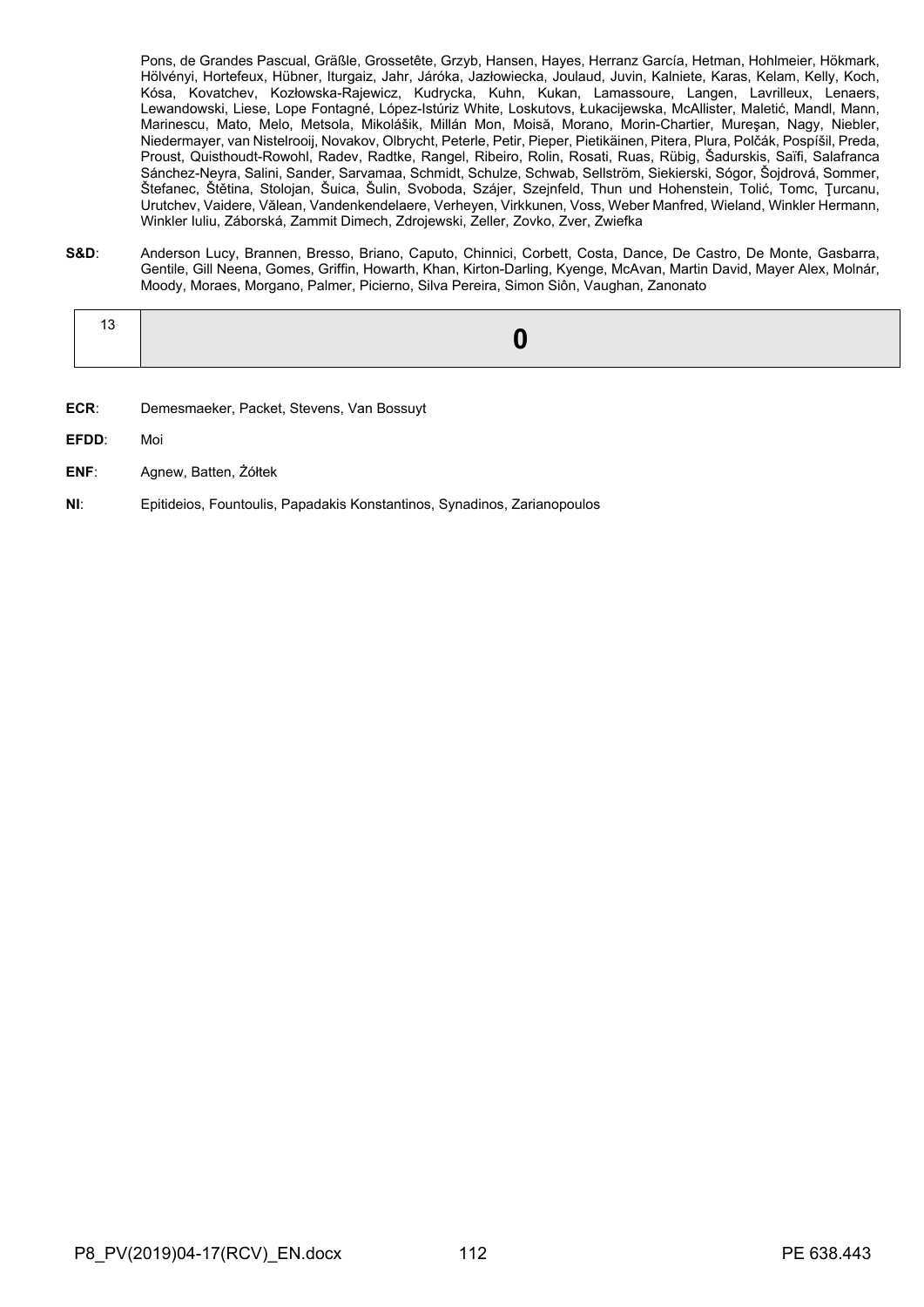| 299 |  |
|-----|--|
|     |  |
|     |  |

- **ALDE**: Charanzová, Dlabajová, Gerbrandy, Goerens, Harkin, Hirsch, Klinz, Meissner, van Miltenburg, Müller, Schaake, Toom, Tremosa i Balcells, Uspaskich, Wierinck
- **ECR**: Czarnecki, Czesak, Gosiewska, Hoc, Jurek, Kłosowski, Krasnodębski, Krupa, Kuźmiuk, Lundgren, Marias, Ożóg, Piecha, Piotrowski, Poręba, Saryusz-Wolski, Tomaševski, Winberg, Wiśniewska, Złotowski
- **EFDD**: Agea, Aiuto, Aker, Arnott, Beghin, Bullock, Castaldo, Coburn, Corrao, D'Amato, D'Ornano, Etheridge, Evi, Gill Nathan, James, Meuthen, Payne, Pedicini, Philippot, Seymour, Tamburrano, Valli, Zullo
- **ENF**: Annemans, Bay, Bilde, Bizzotto, Borghezio, Colombier, Elissen, de Graaff, Jalkh, Jamet, Lancini, Lebreton, Lechevalier, Loiseau, Martin Dominique, Mélin, Pretzell, Schaffhauser, Scottà, Stuger, Troszczynski, Zanni, Zijlstra
- **GUE/NGL**: Albiol Guzmán, Anderson Martina, Benito Ziluaga, Björk, Carthy, Chountis, Chrysogonos, Couso Permuy, Eck, Ernst, Ferreira, Flanagan, Forenza, González Peñas, Hadjigeorgiou, Händel, Hazekamp, Kari, Kohlíček, Konečná, Kouloglou, Le Hyaric, López Bermejo, Maltese, Maštálka, Matias, Maurel, Michels, Omarjee, Papadimoulis, Pimenta Lopes, Sánchez Caldentey, Schirdewan, Scholz, Senra Rodríguez, Spinelli, Torres Martínez, Urbán Crespo, Vallina, Vergiat, Viegas, Vieu, Zimmer
- **NI**: Gollnisch, Montel, Morvai, Ujazdowski
- **PPE**: Boni, Guoga, Zdechovský
- S&D: Aguilera García, Andrieu, Arena, Assis, Ayala Sender, Balas, Balčytis, Bayet, Berès, Blanco López, Blinkevičiūtė, Borzan, Boştinaru, Bullmann, Christensen, Cofferati, Cristea, Dalli, Delvaux, Detjen, Drăghici, Ertug, Fajon, Fernández, Fleckenstein, Freund, Frunzulică, Gabelic, Gardiazabal Rubial, Gebhardt, Geier, Geringer de Oedenberg, Gierek, Gloanec Maurin, Grapini, Graswander-Hainz, Guerrero Salom, Guillaume, Hanso, Hedh, Hoffmann, Jaakonsaari, Jáuregui Atondo, Jongerius, Kadenbach, Kammerevert, Kaufmann, Kofod, Kohn, Köster, Krehl, Kumpula-Natri, Kyrkos, Lange, Leinen, Liberadzki, Lietz, López, López Aguilar, Ludvigsson, Łybacka, Mamikins, Maňka, Manscour, Martin Edouard, Melior, Mizzi, Nekov, Neuser, Nica, Noichl, Panzeri, Pargneaux, Paşcu, Pavel, Peillon, Picula, Piri, Pirinski, Popa, Post, Preuß, Regner, Revault d'Allonnes Bonnefoy, Rodrigues Liliana, Rodríguez-Piñero Fernández, Rodust, Rozière, Sant, dos Santos, Schaldemose, Schlein, Schuster, Sehnalová, Serrão Santos, Simon Peter, Sippel, Stanishev, Szanyi, Tănăsescu, Tang, Țapardel, Tarabella, Thomas, Ulvskog, Valenciano, Van Brempt, Viotti, Ward, Weidenholzer, Werner, Westphal, Winter, Wölken, Zala, Zemke, Zoană, Zoffoli, Zorrinho
- **Verts/ALE**: Affronte, Andersson, Auken, Bové, Buchner, Bütikofer, Cramer, Dalunde, Delli, Durand, Eickhout, Evans, Franz, Giegold, Harms, Häusling, Hautala, Heubuch, Jadot, Jávor, Joly, Keller Ska, Lambert, Lamberts, Lochbihler, Marcellesi, Metz, Miranda, Mitrofanovs, Reda, Reimon, Reintke, Rivasi, Ropė, Sargentini, Scott Cato, Škrlec, Smith, Solé, Šoltes, Staes, Tarand, Taylor, Terricabras, Trüpel, Urtasun, Valero, Vana, Waitz

| 295 |                   |
|-----|-------------------|
|     | $\qquad \qquad =$ |
|     |                   |

- **ALDE**: Ali, Arthuis, van Baalen, Becerra Basterrechea, Bilbao Barandica, Borrelli, Calvet Chambon, Cavada, Deprez, Federley, Giménez Barbat, Gräzin, Griesbeck, Huitema, Hyusmenova, Jäätteenmäki, Jakovčić, Ježek, Katainen, Kyuchyuk, Lalonde, Løkkegaard, Marinho e Pinto, Mlinar, Nagtegaal, Nart, Petersen, Punset, Radoš, Ries, Riquet, Rochefort, Selimovic, Telička, Torvalds, Vajgl, Vautmans, Vehkaperä, Verhofstadt, Weber Renate, Wikström
- **ECR**: Bashir, Belder, van Dalen, Dalton, Deva, Dohrmann, Dzhambazki, Flack, Foster, Fox, Hannan, Henkel, Kamall, Karim, Kölmel, Lucke, McClarkin, McIntyre, Macovei, Matthews, Messerschmidt, Mobarik, Nicholson, Procter, Ruohonen-Lerner, Sernagiotto, Starbatty, Tannock, Tomašić, Tošenovský, Trebesius, Van Orden, Vistisen, Zahradil, Žitňanská
- **EFDD:** Bergeron, Chauprade, Goddyn
- **ENF**: Arnautu, Boutonnet, Kappel, Marusik, Obermayr, Vilimsky, Żółtek
- **NI**: Balczó, Kovács, Sośnierz, Voigt
- **PPE**: Ademov, Alliot-Marie, Andrikienė, Ashworth, Ayuso, Bach, Becker, Bendtsen, Bocskor, Böge, Bogovič, Brok, Buda, Buzek, Cadec, van de Camp, Casa, Caspary, del Castillo Vera, Clune, Coelho, Corazza Bildt, Csáky, Danjean, Dantin, Dati, Delahaye, Deli, Deß, Deutsch, Díaz de Mera García Consuegra, Didier, Dorfmann, Ehler, Engel, Erdős, Estaràs Ferragut, Faria, Ferber, Fernandes, Fisas Ayxelà, Fjellner, Gahler, Gál, Gambús, Gehrold, Gieseke, Girling, González Pons, de Grandes Pascual, Gräßle, Grossetête, Grzyb, Hansen, Hayes, Herranz García, Hetman, Hohlmeier, Hökmark,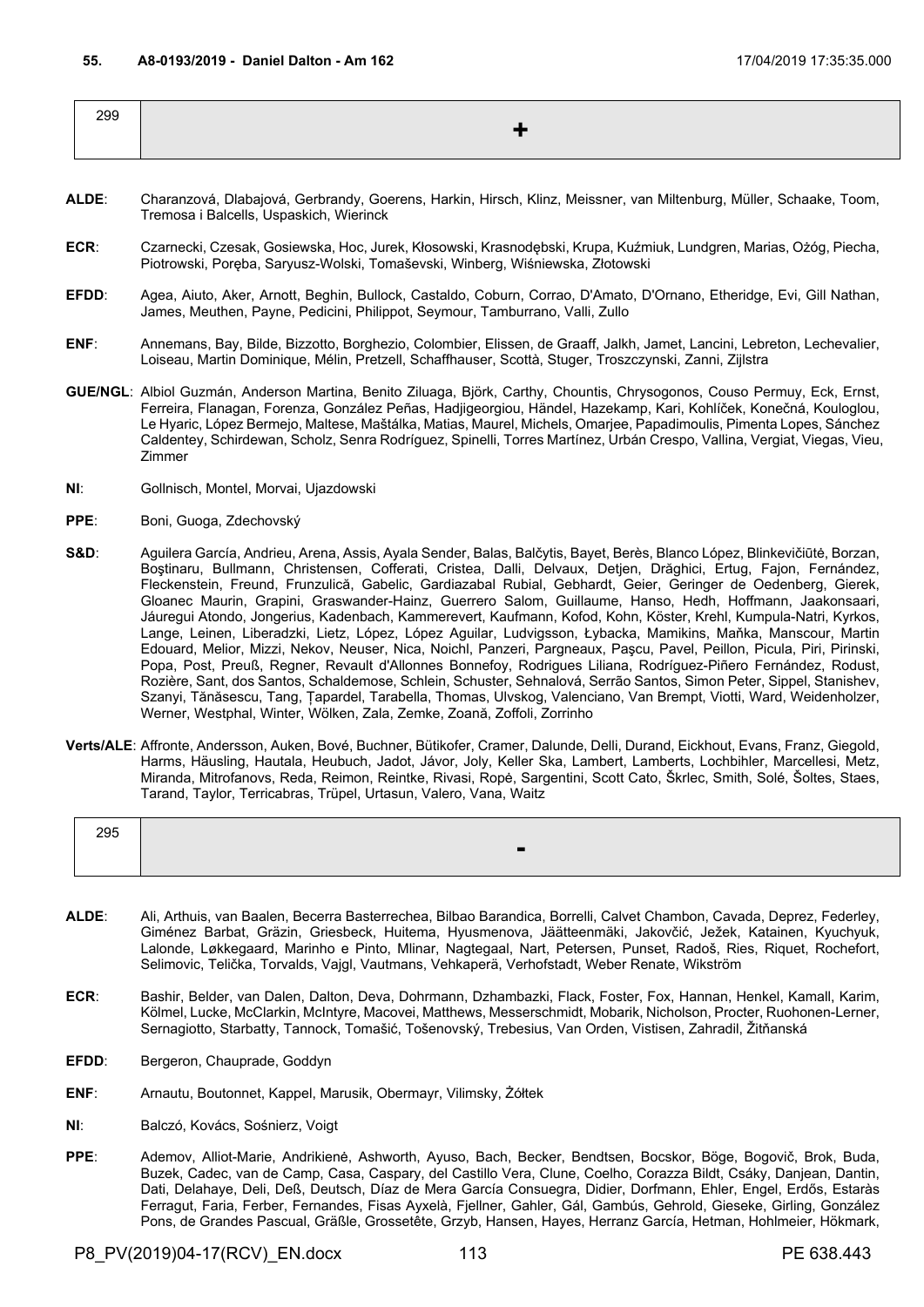Hölvényi, Hortefeux, Hübner, Iturgaiz, Jahr, Járóka, Jazłowiecka, Joulaud, Juvin, Kalniete, Karas, Kelam, Kelly, Koch, Kósa, Kovatchev, Kozłowska-Rajewicz, Kudrycka, Kuhn, Kukan, Lamassoure, Langen, Lavrilleux, Lenaers, Lewandowski, Liese, Lope Fontagné, López-Istúriz White, Loskutovs, Łukacijewska, McAllister, Maletić, Mandl, Mann, Marinescu, Mato, Melo, Metsola, Mikolášik, Millán Mon, Moisă, Morano, Morin-Chartier, Mureşan, Nagy, Niebler, Niedermayer, van Nistelrooij, Novakov, Olbrycht, Peterle, Petir, Pieper, Pietikäinen, Pitera, Plura, Polčák, Pospíšil, Preda, Proust, Quisthoudt-Rowohl, Radev, Radtke, Rangel, Ribeiro, Rolin, Rosati, Ruas, Rübig, Šadurskis, Saïfi, Salafranca Sánchez-Neyra, Salini, Sander, Sarvamaa, Schmidt, Schulze, Schwab, Sellström, Siekierski, Sógor, Šojdrová, Sommer, Štefanec, Štětina, Stolojan, Šuica, Šulin, Svoboda, Szájer, Szejnfeld, Thun und Hohenstein, Tolić, Tomc, Ţurcanu, Urutchev, Vaidere, Vălean, Vandenkendelaere, Verheyen, Virkkunen, Voss, Weber Manfred, Wieland, Winkler Hermann, Winkler Iuliu, Záborská, Zammit Dimech, Zdrojewski, Zeller, Zovko, Zver, Zwiefka

**S&D**: Anderson Lucy, Brannen, Bresso, Briano, Caputo, Chinnici, Corbett, Costa, Dance, De Castro, De Monte, Gasbarra, Gentile, Gill Neena, Gomes, Griffin, Gualtieri, Khan, Kirton-Darling, Kyenge, McAvan, Martin David, Mayer Alex, Molnár, Moody, Moraes, Morgano, Palmer, Picierno, Silva Pereira, Simon Siôn, Vaughan, Zanonato

|--|--|

- **ECR**: Demesmaeker, Packet, Stevens, Van Bossuyt
- **EFDD**: Moi
- **ENF**: Agnew, Batten
- **NI**: Epitideios, Fountoulis, Papadakis Konstantinos, Synadinos, Zarianopoulos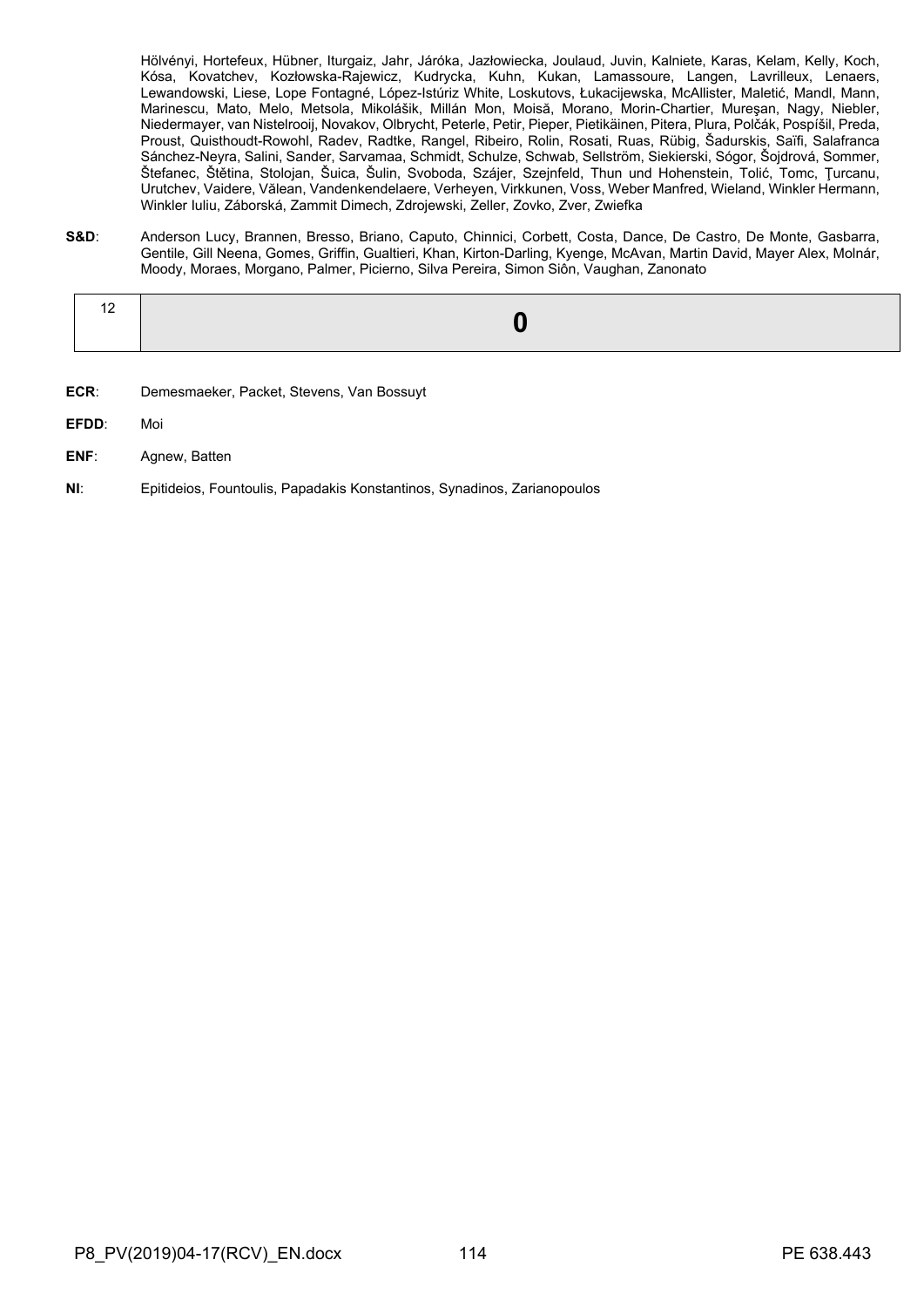| 298 |  |
|-----|--|
|     |  |

- **ALDE**: Gerbrandy, van Miltenburg, Schaake, Toom, Tremosa i Balcells, Uspaskich, Wierinck
- **ECR**: Czarnecki, Czesak, Demesmaeker, Gosiewska, Hoc, Jurek, Kłosowski, Krasnodębski, Krupa, Kuźmiuk, Lundgren, Marias, Ożóg, Packet, Piecha, Piotrowski, Poręba, Saryusz-Wolski, Stevens, Tomaševski, Van Bossuyt, Winberg, Wiśniewska, Złotowski
- **EFDD**: Agea, Aiuto, Aker, Arnott, Beghin, Bullock, Castaldo, Coburn, Corrao, D'Amato, D'Ornano, Etheridge, Evi, Gill Nathan, James, Meuthen, Payne, Pedicini, Philippot, Seymour, Tamburrano, Valli, Zullo
- **ENF**: Annemans, Bay, Bilde, Bizzotto, Borghezio, Colombier, Elissen, de Graaff, Jalkh, Jamet, Lancini, Lebreton, Lechevalier, Loiseau, Martin Dominique, Mélin, Pretzell, Schaffhauser, Scottà, Stuger, Troszczynski, Zanni, Zijlstra
- **GUE/NGL**: Albiol Guzmán, Anderson Martina, Benito Ziluaga, Björk, Carthy, Chountis, Chrysogonos, Couso Permuy, Eck, Ernst, Ferreira, Flanagan, Forenza, González Peñas, Hadjigeorgiou, Händel, Hazekamp, Kari, Kohlíček, Konečná, Kouloglou, Le Hyaric, López Bermejo, Maltese, Maštálka, Matias, Maurel, Michels, Omarjee, Papadimoulis, Pimenta Lopes, Sánchez Caldentey, Schirdewan, Scholz, Senra Rodríguez, Spinelli, Torres Martínez, Urbán Crespo, Vallina, Vergiat, Viegas, Vieu, Zimmer
- **NI**: Gollnisch, Montel, Morvai, Ujazdowski
- **PPE**: Arimont, Boni, Coelho, Ribeiro, Ruas, Zdechovský
- S&D: Aguilera García, Andrieu, Arena, Assis, Ayala Sender, Balas, Balčytis, Bayet, Berès, Blanco López, Blinkevičiūtė, Borzan, Boştinaru, Bullmann, Christensen, Cofferati, Cristea, Dalli, Delvaux, Detjen, Drăghici, Ertug, Fajon, Fernández, Fleckenstein, Freund, Frunzulică, Gabelic, García Pérez, Gardiazabal Rubial, Gebhardt, Geier, Geringer de Oedenberg, Gierek, Gloanec Maurin, Grapini, Graswander-Hainz, Guerrero Salom, Guillaume, Hanso, Hedh, Hoffmann, Jaakonsaari, Jáuregui Atondo, Jongerius, Kadenbach, Kammerevert, Kaufmann, Kofod, Kohn, Köster, Krehl, Kumpula-Natri, Kyrkos, Lange, Leinen, Liberadzki, Lietz, López, López Aguilar, Ludvigsson, Łybacka, Mamikins, Maňka, Manscour, Martin Edouard, Melior, Mizzi, Nekov, Neuser, Nica, Noichl, Panzeri, Pargneaux, Paşcu, Pavel, Peillon, Picula, Piri, Pirinski, Popa, Post, Preuß, Regner, Revault d'Allonnes Bonnefoy, Rodrigues Liliana, Rodríguez-Piñero Fernández, Rodust, Rozière, Sant, dos Santos, Schaldemose, Schlein, Schuster, Sehnalová, Simon Peter, Sippel, Stanishev, Szanyi, Tănăsescu, Tang, Țapardel, Tarabella, Thomas, Ulvskog, Valenciano, Van Brempt, Viotti, Ward, Weidenholzer, Werner, Westphal, Winter, Wölken, Zala, Zemke, Zoană, Zoffoli, Zorrinho
- **Verts/ALE**: Affronte, Andersson, Auken, Bové, Buchner, Bütikofer, Cramer, Dalunde, Delli, Durand, Eickhout, Evans, Franz, Giegold, Harms, Häusling, Hautala, Heubuch, Jadot, Jávor, Joly, Keller Ska, Lambert, Lamberts, Lochbihler, Marcellesi, Metz, Miranda, Mitrofanovs, Reda, Reimon, Reintke, Rivasi, Ropė, Sargentini, Scott Cato, Škrlec, Smith, Solé, Šoltes, Staes, Tarand, Taylor, Terricabras, Trüpel, Urtasun, Valero, Vana, Waitz

| 305 |   |
|-----|---|
|     | ▬ |
|     |   |

- **ALDE**: Ali, Arthuis, van Baalen, Becerra Basterrechea, Bilbao Barandica, Borrelli, Calvet Chambon, Cavada, Charanzová, Deprez, Dlabajová, Federley, Giménez Barbat, Goerens, Griesbeck, Harkin, Hirsch, Huitema, Hyusmenova, in 't Veld, Jäätteenmäki, Jakovčić, Ježek, Katainen, Klinz, Kyuchyuk, Lalonde, Løkkegaard, Marinho e Pinto, Meissner, Mlinar, Müller, Nagtegaal, Nart, Petersen, Punset, Radoš, Ries, Riquet, Rochefort, Selimovic, Telička, Torvalds, Vajgl, Vautmans, Vehkaperä, Verhofstadt, Weber Renate, Wikström
- **ECR:** Bashir, Belder, van Dalen, Dalton, Deva, Dohrmann, Dzhambazki, Flack, Foster, Fox, Hannan, Henkel, Kamall, Karim, Kölmel, Lucke, McClarkin, McIntyre, Macovei, Matthews, Messerschmidt, Mobarik, Nicholson, Procter, Ruohonen-Lerner, Sernagiotto, Škripek, Starbatty, Tannock, Tomašić, Tošenovský, Trebesius, Van Orden, Vistisen, Zahradil, Žitňanská
- EFDD: Bergeron, Chauprade, Goddyn
- **ENF**: Arnautu, Boutonnet, Kappel, Marusik, Obermayr, Vilimsky, Żółtek
- **NI**: Balczó, Epitideios, Fountoulis, Kovács, Sośnierz, Synadinos, Voigt
- **PPE**: Ademov, Alliot-Marie, Andrikienė, Ashworth, Ayuso, Bach, Becker, Bendtsen, Bocskor, Böge, Bogovič, Brok, Buda, Buzek, Cadec, van de Camp, Casa, Caspary, del Castillo Vera, Clune, Corazza Bildt, Csáky, Danjean, Dantin, Dati, Delahaye, Deli, Deß, Deutsch, Díaz de Mera García Consuegra, Didier, Dorfmann, Ehler, Engel, Erdős, Estaràs Ferragut, Faria, Ferber, Fernandes, Fisas Ayxelà, Fjellner, Gahler, Gál, Gambús, Gehrold, Gieseke, Girling, González Pons, de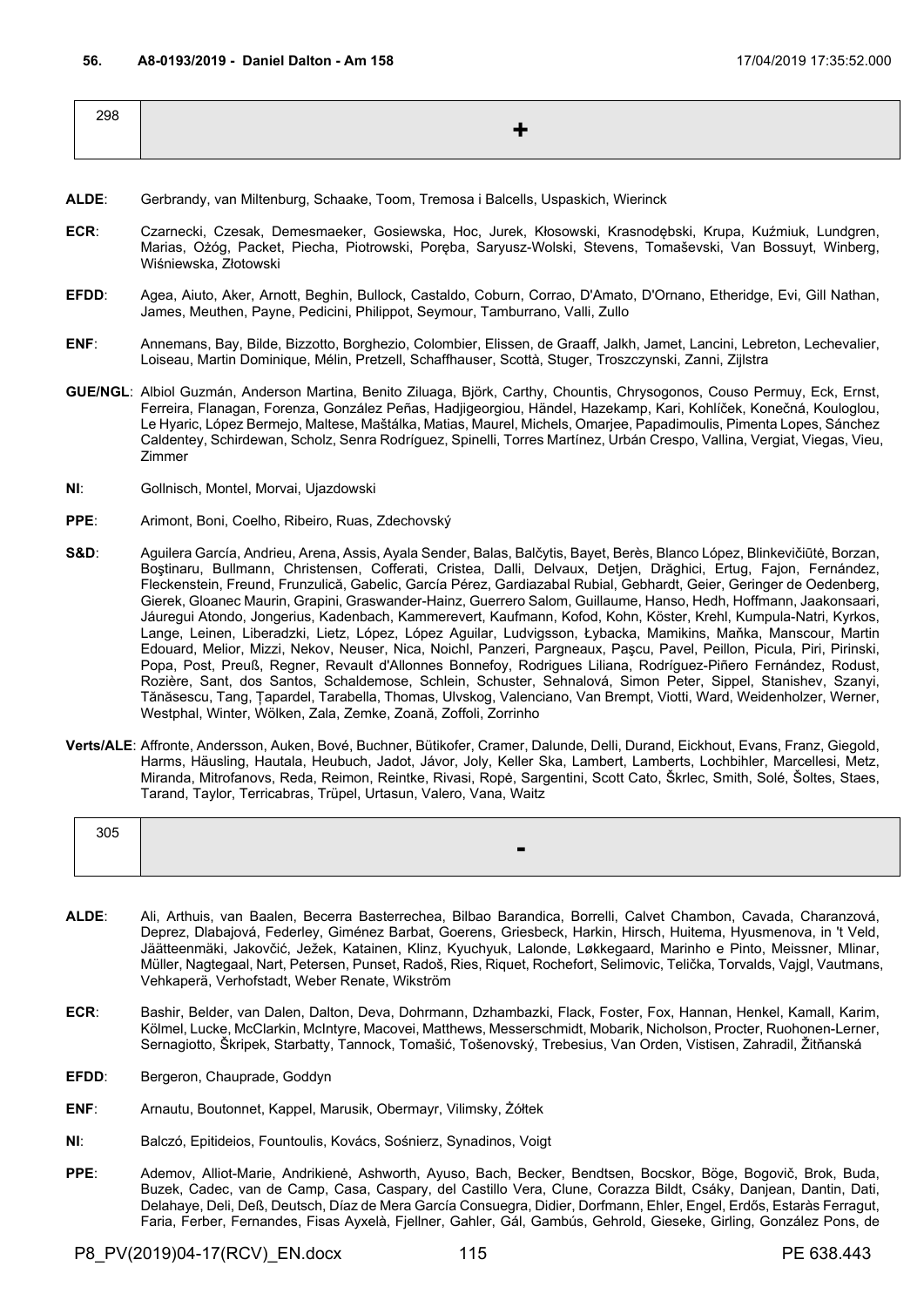Grandes Pascual, Gräßle, Grossetête, Grzyb, Guoga, Hansen, Hayes, Herranz García, Hetman, Hohlmeier, Hökmark, Hortefeux, Hübner, Iturgaiz, Jahr, Járóka, Jazłowiecka, Joulaud, Juvin, Kalniete, Karas, Kelam, Kelly, Koch, Kósa, Kovatchev, Kozłowska-Rajewicz, Kudrycka, Kuhn, Kukan, Lamassoure, Langen, Lavrilleux, Lenaers, Lewandowski, Liese, Lope Fontagné, López-Istúriz White, Loskutovs, Łukacijewska, McAllister, Maletić, Mandl, Mann, Marinescu, Mato, Melo, Metsola, Mikolášik, Millán Mon, Moisă, Morano, Morin-Chartier, Mureşan, Nagy, Niebler, Niedermayer, van Nistelrooij, Novakov, Olbrycht, Peterle, Petir, Pieper, Pietikäinen, Pitera, Plura, Polčák, Pospíšil, Preda, Proust, Quisthoudt-Rowohl, Radev, Radtke, Rolin, Rosati, Rübig, Šadurskis, Saïfi, Salafranca Sánchez-Neyra, Salini, Sander, Sarvamaa, Schmidt, Schulze, Schwab, Sellström, Siekierski, Sógor, Šojdrová, Sommer, Štefanec, Štětina, Stolojan, Šuica, Šulin, Svoboda, Szájer, Szejnfeld, Thun und Hohenstein, Tolić, Tomc, Ţurcanu, Urutchev, Vaidere, Vălean, Vandenkendelaere, Verheyen, Virkkunen, Voss, Weber Manfred, Wieland, Winkler Hermann, Winkler Iuliu, Záborská, Zammit Dimech, Zdrojewski, Zeller, Zovko, Zver, Zwiefka

**S&D**: Anderson Lucy, Brannen, Bresso, Briano, Caputo, Chinnici, Corbett, Costa, Dance, De Castro, De Monte, Gasbarra, Gentile, Gill Neena, Gomes, Griffin, Gualtieri, Howarth, Khan, Kirton-Darling, Kyenge, McAvan, Martin David, Mayer Alex, Molnár, Moody, Moraes, Morgano, Palmer, Picierno, Serrão Santos, Silva Pereira, Simon Siôn, Vaughan, Zanonato

- **EFDD**: Moi
- **ENF**: Agnew, Batten
- **NI**: Papadakis Konstantinos, Zarianopoulos
- **PPE**: Rangel

**-**

**0**

**ПОПРАВКИ В ПОДАДЕНИТЕ ГЛАСОВЕ И НАМЕРЕНИЯ ЗА ГЛАСУВАНЕ - CORRECCIONES E INTENCIONES DE VOTO - OPRAVY HLASOVÁNÍ A SDĚLENÍ O ÚMYSLU HLASOVAT - STEMMERETTELSER OG -INTENTIONER - BERICHTIGUNGEN DES STIMMVERHALTENS UND BEABSICHTIGTES STIMMVERHALTEN - HÄÄLETUSE PARANDUSED JA HÄÄLETUSKAVATSUSED - ΔΙΟΡΘΩΣΕΙΣ ΚΑΙ ΠΡΟΘΕΣΕΙΣ ΨΗΦΟΥ - CORRECTIONS TO VOTES AND VOTING INTENTIONS - CORRECTIONS ET INTENTIONS DE VOTE - IZMJENE DANIH GLASOVA I NAMJERE GLASAČA - CORREZIONI E INTENZIONI DI VOTO - BALSOJUMU LABOJUMI UN NODOMI BALSOT - BALSAVIMO PATAISYMAI IR KETINIMAI - SZAVAZATOK HELYESBÍTÉSEI ÉS SZAVAZÁSI SZÁNDÉKOK - KORREZZJONIJIET U INTENZJONIJIET GĦALL-VOT - RECTIFICATIES STEMGEDRAG/ VOORGENOMEN STEMGEDRAG - KOREKTY GŁOSOWANIA I ZAMIAR GŁOSOWANIA - CORRECÇÕES E INTENÇÕES DE VOTO - CORECTĂRI ŞI INTENŢII DE VOT OPRAVY HLASOVANIA A ZÁMERY PRI HLASOVANÍ - CEARTÚCHÁIN AR AN VÓTA AGUS INTINNÍ VÓTÁLA - POPRAVKI IN NAMERE GLASOVANJA - ÄÄNESTYSKÄYTTÄYTYMISTÄ JA ÄÄNESTYSAIKEITA KOSKEVAT ILMOITUKSET - RÄTTELSER/AVSIKTSFÖRKLARINGAR TILL AVGIVNA RÖSTER +** José Inácio Faria, Sophia in 't Veld

|  | P8 PV(2019)04-17(RCV) EN.docx |  | 116 | PE 638.443 |
|--|-------------------------------|--|-----|------------|
|--|-------------------------------|--|-----|------------|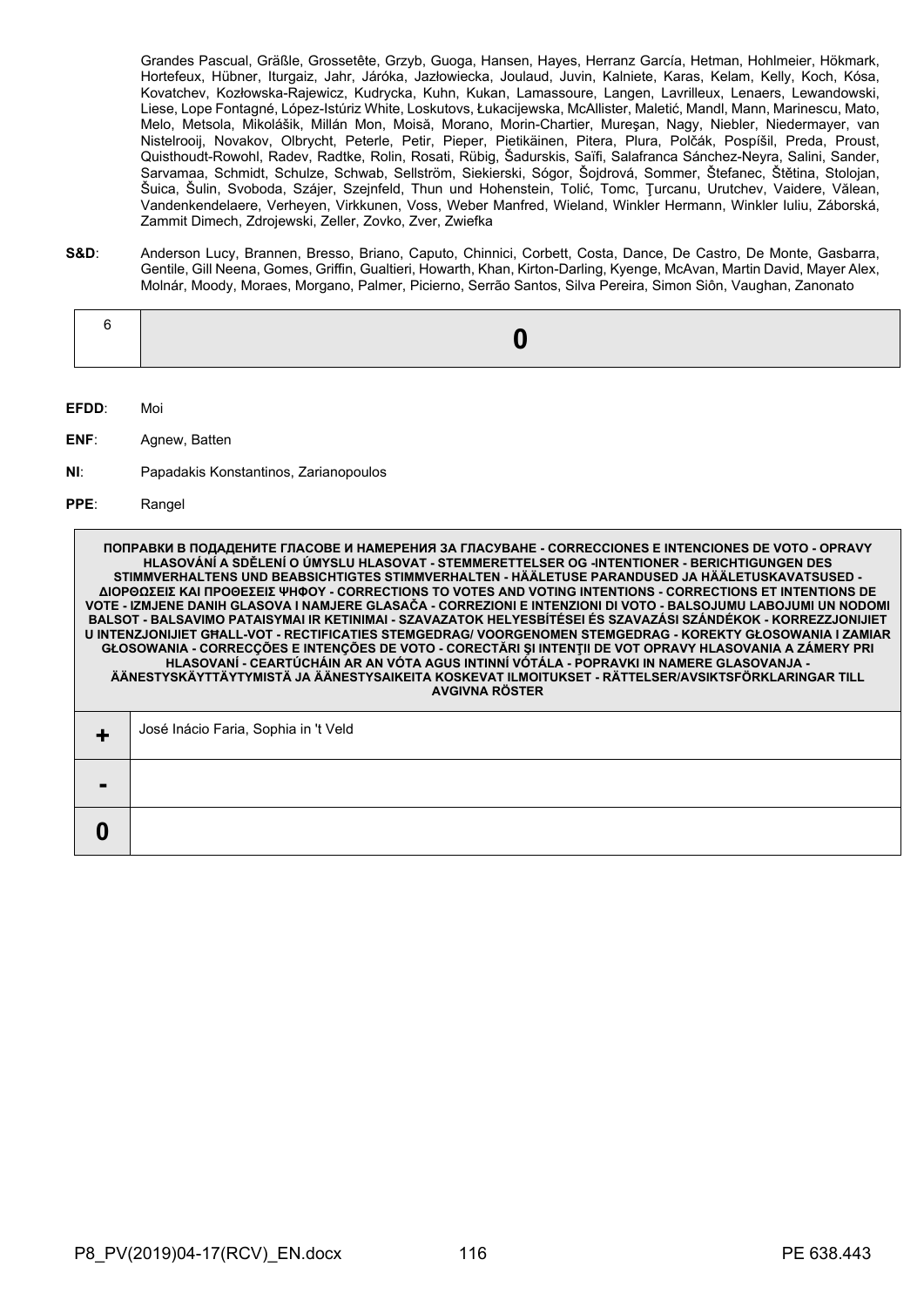| 293 |  |
|-----|--|
|     |  |

- **ALDE**: Gerbrandy, Harkin, Hirsch, in 't Veld, Jakovčić, Klinz, Meissner, van Miltenburg, Müller, Schaake, Toom, Tremosa i Balcells, Uspaskich, Wierinck
- **ECR**: Czarnecki, Czesak, Gosiewska, Hoc, Jurek, Kłosowski, Krasnodębski, Krupa, Kuźmiuk, Lundgren, Ożóg, Piecha, Piotrowski, Poręba, Saryusz-Wolski, Tomaševski, Winberg, Wiśniewska, Złotowski
- **EFDD**: Agea, Aiuto, Aker, Arnott, Beghin, Bullock, Castaldo, Coburn, Corrao, D'Amato, D'Ornano, Etheridge, Evi, Gill Nathan, James, Meuthen, Payne, Pedicini, Philippot, Seymour, Tamburrano, Valli, Zullo
- **ENF**: Annemans, Bay, Bilde, Bizzotto, Borghezio, Colombier, Jalkh, Jamet, Lancini, Lebreton, Lechevalier, Loiseau, Martin Dominique, Mélin, Schaffhauser, Scottà, Troszczynski, Zanni
- **GUE/NGL**: Albiol Guzmán, Anderson Martina, Benito Ziluaga, Björk, Carthy, Chountis, Chrysogonos, Couso Permuy, Eck, Ernst, Ferreira, Flanagan, Forenza, González Peñas, Hadjigeorgiou, Händel, Hazekamp, Kari, Kohlíček, Konečná, Kouloglou, Le Hyaric, López Bermejo, Maltese, Maštálka, Matias, Maurel, Michels, Omarjee, Papadimoulis, Pimenta Lopes, Sánchez Caldentey, Schirdewan, Scholz, Senra Rodríguez, Spinelli, Torres Martínez, Urbán Crespo, Vallina, Vergiat, Viegas, Vieu, Zimmer
- **NI**: Balczó, Gollnisch, Kovács, Montel, Morvai
- **PPE**: Arimont, Faria, Zdechovský
- S&D: Aguilera García, Andrieu, Arena, Assis, Ayala Sender, Balas, Balčytis, Bayet, Berès, Blanco López, Blinkevičiūtė, Borzan, Boştinaru, Bullmann, Christensen, Cofferati, Cristea, Dalli, Delvaux, Detjen, Drăghici, Ertug, Fajon, Fernández, Fleckenstein, Freund, Frunzulică, Gabelic, García Pérez, Gardiazabal Rubial, Gebhardt, Geier, Gentile, Geringer de Oedenberg, Gierek, Gloanec Maurin, Grapini, Graswander-Hainz, Guerrero Salom, Guillaume, Hanso, Hedh, Hoffmann, Jaakonsaari, Jáuregui Atondo, Jongerius, Kadenbach, Kammerevert, Kaufmann, Kofod, Kohn, Köster, Krehl, Kumpula-Natri, Kyrkos, Lange, Leinen, Liberadzki, Lietz, López, López Aguilar, Ludvigsson, Łybacka, Mamikins, Maňka, Manscour, Martin Edouard, Melior, Mizzi, Nekov, Neuser, Nica, Noichl, Panzeri, Pargneaux, Paşcu, Pavel, Peillon, Picula, Piri, Pirinski, Popa, Post, Preuß, Regner, Revault d'Allonnes Bonnefoy, Rodrigues Liliana, Rodríguez-Piñero Fernández, Rozière, Sant, dos Santos, Schaldemose, Schlein, Schuster, Sehnalová, Simon Peter, Sippel, Stanishev, Szanyi, Tănăsescu, Tang, Țapardel, Tarabella, Thomas, Ulvskog, Valenciano, Van Brempt, Viotti, Ward, Weidenholzer, Werner, Westphal, Winter, Wölken, Zala, Zemke, Zoană, Zoffoli, Zorrinho
- **Verts/ALE**: Affronte, Andersson, Auken, Bové, Buchner, Bütikofer, Cramer, Dalunde, Delli, Durand, Eickhout, Evans, Franz, Giegold, Harms, Häusling, Hautala, Heubuch, Jadot, Jávor, Joly, Keller Ska, Lambert, Lamberts, Lochbihler, Marcellesi, Metz, Miranda, Mitrofanovs, Reda, Reimon, Reintke, Rivasi, Ropė, Sargentini, Scott Cato, Škrlec, Smith, Solé, Šoltes, Staes, Tarand, Taylor, Terricabras, Trüpel, Urtasun, Valero, Vana, Waitz

| 303 |  |
|-----|--|
|     |  |
|     |  |

- **ALDE**: Ali, Arthuis, van Baalen, Becerra Basterrechea, Bilbao Barandica, Borrelli, Calvet Chambon, Cavada, Charanzová, Deprez, Dlabajová, Federley, Giménez Barbat, Goerens, Gräzin, Griesbeck, Huitema, Hyusmenova, Jäätteenmäki, Ježek, Katainen, Kyuchyuk, Lalonde, Løkkegaard, Marinho e Pinto, Mlinar, Nagtegaal, Nart, Petersen, Punset, Radoš, Ries, Riquet, Rochefort, Selimovic, Telička, Torvalds, Vajgl, Vautmans, Vehkaperä, Verhofstadt, Weber Renate, Wikström
- **ECR:** Bashir, Belder, van Dalen, Dalton, Deva, Dohrmann, Dzhambazki, Flack, Foster, Fox, Hannan, Henkel, Kamall, Karim, Kölmel, Lucke, McClarkin, McIntyre, Macovei, Matthews, Messerschmidt, Mobarik, Nicholson, Procter, Ruohonen-Lerner, Sernagiotto, Škripek, Starbatty, Tannock, Tomašić, Tošenovský, Trebesius, Van Orden, Vistisen, Zahradil, Žitňanská
- EFDD: Bergeron, Chauprade, Goddyn
- **ENF**: Arnautu, Boutonnet, Elissen, de Graaff, Kappel, Marusik, Obermayr, Pretzell, Stuger, Vilimsky, Zijlstra, Żółtek
- **NI**: Epitideios, Fountoulis, Sośnierz, Synadinos, Ujazdowski, Voigt
- **PPE**: Ademov, Alliot-Marie, Andrikienė, Ashworth, Ayuso, Bach, Becker, Bendtsen, Bocskor, Böge, Bogovič, Buda, Buzek, Cadec, van de Camp, Casa, Caspary, del Castillo Vera, Clune, Coelho, Corazza Bildt, Csáky, Danjean, Dantin, Dati, Delahaye, Deli, Deß, Deutsch, Díaz de Mera García Consuegra, Didier, Dorfmann, Ehler, Engel, Erdős, Ferber, Fernandes, Fisas Ayxelà, Fjellner, Gahler, Gál, Gambús, Gehrold, Gieseke, Girling, González Pons, de Grandes Pascual,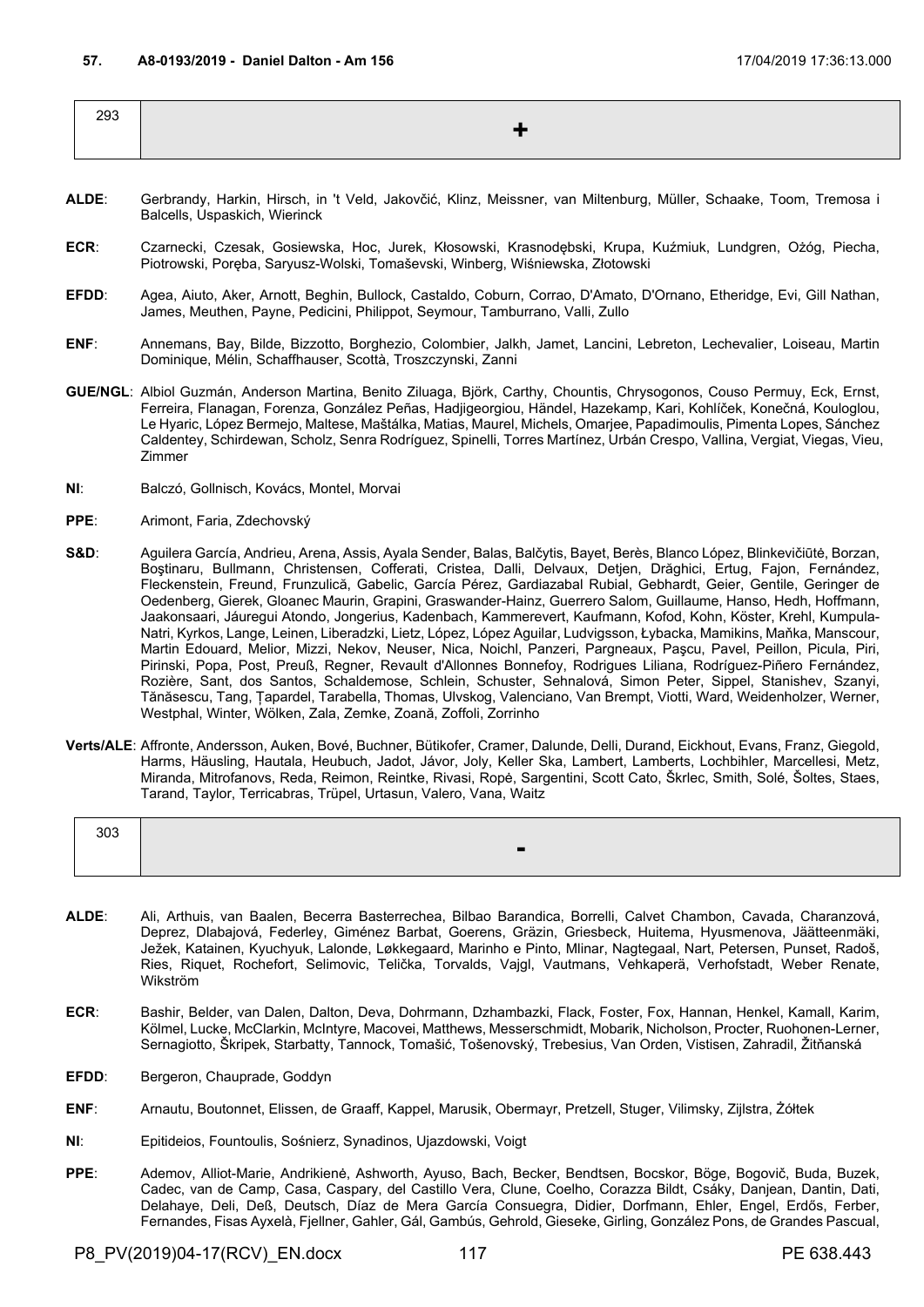Gräßle, Grossetête, Grzyb, Guoga, Hansen, Hayes, Herranz García, Hetman, Hohlmeier, Hökmark, Hölvényi, Hortefeux, Hübner, Iturgaiz, Jahr, Járóka, Jazłowiecka, Joulaud, Juvin, Kalniete, Karas, Kelam, Kelly, Koch, Kósa, Kovatchev, Kozłowska-Rajewicz, Kudrycka, Kuhn, Kukan, Lamassoure, Langen, Lavrilleux, Lenaers, Lewandowski, Liese, Lope Fontagné, López-Istúriz White, Loskutovs, Łukacijewska, McAllister, Maletić, Mandl, Mann, Marinescu, Mato, Melo, Metsola, Mikolášik, Millán Mon, Morano, Morin-Chartier, Mureşan, Nagy, Niebler, Niedermayer, van Nistelrooij, Novakov, Olbrycht, Peterle, Petir, Pieper, Pietikäinen, Pitera, Plura, Polčák, Pospíšil, Preda, Proust, Quisthoudt-Rowohl, Radev, Radtke, Rangel, Ribeiro, Rolin, Rosati, Ruas, Rübig, Šadurskis, Saïfi, Salafranca Sánchez-Neyra, Salini, Sander, Sarvamaa, Schmidt, Schulze, Schwab, Sellström, Siekierski, Sógor, Šojdrová, Sommer, Štefanec, Štětina, Stolojan, Šuica, Šulin, Svoboda, Szájer, Szejnfeld, Thun und Hohenstein, Tolić, Tomc, Ţurcanu, Urutchev, Vaidere, Vălean, Vandenkendelaere, Verheyen, Virkkunen, Voss, Weber Manfred, Wieland, Winkler Hermann, Winkler Iuliu, Záborská, Zammit Dimech, Zdrojewski, Zeller, Zovko, Zver, Zwiefka

**S&D**: Anderson Lucy, Brannen, Bresso, Briano, Caputo, Chinnici, Corbett, Costa, Dance, De Castro, De Monte, Gasbarra, Gill Neena, Gomes, Griffin, Gualtieri, Howarth, Khan, Kirton-Darling, Kyenge, McAvan, Martin David, Mayer Alex, Molnár, Moody, Moraes, Morgano, Palmer, Picierno, Serrão Santos, Silva Pereira, Simon Siôn, Vaughan, Zanonato

- **ECR**: Demesmaeker, Marias, Packet, Stevens, Van Bossuyt
- **EFDD**: Moi

**0**

- **ENF**: Agnew, Batten
- **NI**: Papadakis Konstantinos, Zarianopoulos

**ПОПРАВКИ В ПОДАДЕНИТЕ ГЛАСОВЕ И НАМЕРЕНИЯ ЗА ГЛАСУВАНЕ - CORRECCIONES E INTENCIONES DE VOTO - OPRAVY HLASOVÁNÍ A SDĚLENÍ O ÚMYSLU HLASOVAT - STEMMERETTELSER OG -INTENTIONER - BERICHTIGUNGEN DES STIMMVERHALTENS UND BEABSICHTIGTES STIMMVERHALTEN - HÄÄLETUSE PARANDUSED JA HÄÄLETUSKAVATSUSED - ΔΙΟΡΘΩΣΕΙΣ ΚΑΙ ΠΡΟΘΕΣΕΙΣ ΨΗΦΟΥ - CORRECTIONS TO VOTES AND VOTING INTENTIONS - CORRECTIONS ET INTENTIONS DE VOTE - IZMJENE DANIH GLASOVA I NAMJERE GLASAČA - CORREZIONI E INTENZIONI DI VOTO - BALSOJUMU LABOJUMI UN NODOMI BALSOT - BALSAVIMO PATAISYMAI IR KETINIMAI - SZAVAZATOK HELYESBÍTÉSEI ÉS SZAVAZÁSI SZÁNDÉKOK - KORREZZJONIJIET U INTENZJONIJIET GĦALL-VOT - RECTIFICATIES STEMGEDRAG/ VOORGENOMEN STEMGEDRAG - KOREKTY GŁOSOWANIA I ZAMIAR GŁOSOWANIA - CORRECÇÕES E INTENÇÕES DE VOTO - CORECTĂRI ŞI INTENŢII DE VOT OPRAVY HLASOVANIA A ZÁMERY PRI HLASOVANÍ - CEARTÚCHÁIN AR AN VÓTA AGUS INTINNÍ VÓTÁLA - POPRAVKI IN NAMERE GLASOVANJA - ÄÄNESTYSKÄYTTÄYTYMISTÄ JA ÄÄNESTYSAIKEITA KOSKEVAT ILMOITUKSET - RÄTTELSER/AVSIKTSFÖRKLARINGAR TILL AVGIVNA RÖSTER + -** Elena Gentile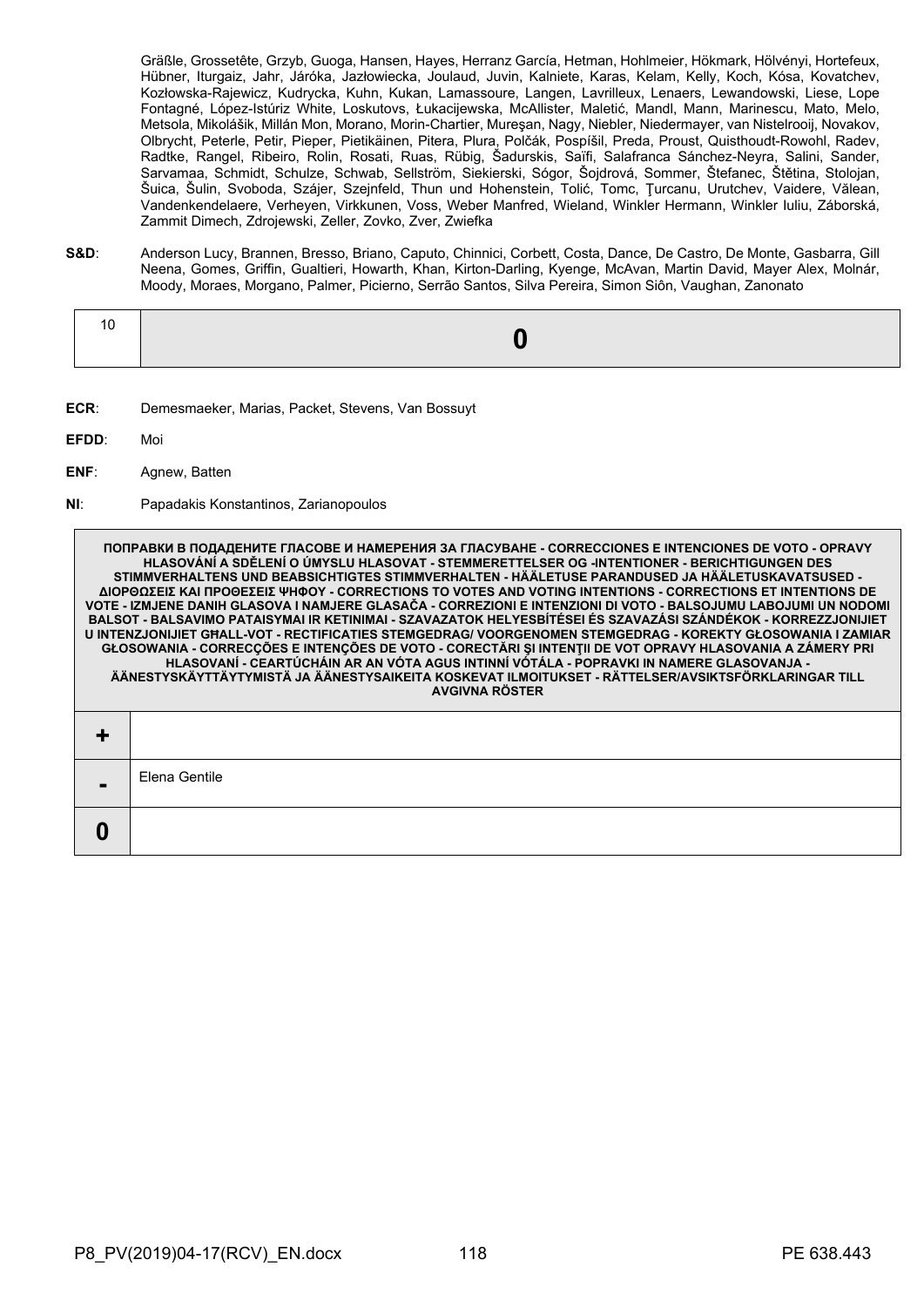| 280 |  |
|-----|--|
|     |  |

- **ALDE**: Gerbrandy, Harkin, van Miltenburg, Schaake, Toom, Tremosa i Balcells, Uspaskich, Vajgl, Wierinck
- **ECR**: Czarnecki, Czesak, Gosiewska, Hoc, Jurek, Kłosowski, Krasnodębski, Krupa, Kuźmiuk, Lundgren, Marias, Ożóg, Piecha, Piotrowski, Poręba, Saryusz-Wolski, Škripek, Tomaševski, Winberg, Wiśniewska, Złotowski
- **EFDD**: Agea, Aiuto, Beghin, Castaldo, Corrao, D'Amato, D'Ornano, Evi, James, Pedicini, Philippot, Seymour, Tamburrano, Valli, Zullo
- **ENF**: Annemans, Bay, Bilde, Bizzotto, Borghezio, Colombier, Elissen, de Graaff, Jalkh, Jamet, Lancini, Lebreton, Lechevalier, Loiseau, Martin Dominique, Mélin, Schaffhauser, Scottà, Stuger, Troszczynski, Zanni, Zijlstra
- **GUE/NGL**: Albiol Guzmán, Anderson Martina, Benito Ziluaga, Björk, Carthy, Chountis, Chrysogonos, Couso Permuy, Eck, Ernst, Ferreira, Flanagan, González Peñas, Hadjigeorgiou, Händel, Hazekamp, Kari, Kohlíček, Konečná, Kouloglou, Le Hyaric, López Bermejo, Maštálka, Matias, Maurel, Michels, Omarjee, Papadimoulis, Pimenta Lopes, Sánchez Caldentey, Schirdewan, Scholz, Senra Rodríguez, Spinelli, Torres Martínez, Urbán Crespo, Vallina, Vergiat, Viegas, Vieu, Zimmer
- **NI**: Gollnisch, Montel
- **PPE**: Arimont, Boni, Deß, Gehrold, Jazłowiecka, Plura, Zdechovský
- **S&D**: Aguilera García, Andrieu, Arena, Assis, Ayala Sender, Balas, Bayet, Berès, Blanco López, Blinkevičiūtė, Borzan, Boştinaru, Bullmann, Christensen, Cofferati, Cristea, Dalli, Delvaux, Detjen, Drăghici, Ertug, Fajon, Fernández, Fleckenstein, Freund, Frunzulică, Gabelic, García Pérez, Gardiazabal Rubial, Gebhardt, Geier, Geringer de Oedenberg, Gierek, Gloanec Maurin, Gomes, Graswander-Hainz, Guerrero Salom, Guillaume, Hanso, Jaakonsaari, Jáuregui Atondo, Jongerius, Kadenbach, Kammerevert, Kaufmann, Kofod, Kohn, Köster, Krehl, Kumpula-Natri, Kyrkos, Lange, Liberadzki, Lietz, López, López Aguilar, Ludvigsson, Łybacka, Mamikins, Maňka, Manscour, Martin Edouard, Melior, Mizzi, Nekov, Neuser, Nica, Noichl, Panzeri, Paşcu, Pavel, Peillon, Picula, Piri, Pirinski, Popa, Post, Preuß, Regner, Revault d'Allonnes Bonnefoy, Rodrigues Liliana, Rodríguez-Piñero Fernández, Rodust, Rozière, Sant, dos Santos, Schaldemose, Schlein, Schuster, Sehnalová, Simon Peter, Sippel, Stanishev, Tănăsescu, Tang, Țapardel, Tarabella, Thomas, Ulvskog, Valenciano, Van Brempt, Viotti, Ward, Weidenholzer, Werner, Westphal, Winter, Wölken, Zala, Zanonato, Zemke, Zoană, Zoffoli, Zorrinho
- **Verts/ALE**: Affronte, Andersson, Auken, Bové, Buchner, Bütikofer, Cramer, Dalunde, Delli, Durand, Eickhout, Evans, Franz, Giegold, Harms, Häusling, Hautala, Heubuch, Jadot, Jávor, Joly, Keller Ska, Lambert, Lamberts, Lochbihler, Marcellesi, Metz, Miranda, Mitrofanovs, Reda, Reimon, Reintke, Rivasi, Ropė, Sargentini, Scott Cato, Škrlec, Smith, Solé, Šoltes, Staes, Tarand, Taylor, Terricabras, Trüpel, Urtasun, Valero, Vana, Waitz

| 308 |  |
|-----|--|
|     |  |

- **ALDE**: Ali, Arthuis, van Baalen, Becerra Basterrechea, Bilbao Barandica, Borrelli, Calvet Chambon, Cavada, Charanzová, Deprez, Dlabajová, Federley, Giménez Barbat, Goerens, Griesbeck, Hirsch, Huitema, Hyusmenova, Jäätteenmäki, Jakovčić, Ježek, Katainen, Klinz, Kyuchyuk, Lalonde, Løkkegaard, Marinho e Pinto, Meissner, Mlinar, Müller, Nagtegaal, Nart, Petersen, Punset, Radoš, Ries, Riquet, Rochefort, Selimovic, Telička, Torvalds, Vautmans, Vehkaperä, Verhofstadt, Weber Renate, Wikström
- **ECR**: Bashir, Belder, van Dalen, Dalton, Deva, Dohrmann, Dzhambazki, Flack, Foster, Fox, Hannan, Henkel, Kamall, Karim, Kölmel, Lucke, McClarkin, McIntyre, Macovei, Matthews, Messerschmidt, Mobarik, Nicholson, Procter, Ruohonen-Lerner, Sernagiotto, Starbatty, Tannock, Tomašić, Tošenovský, Trebesius, Van Orden, Vistisen, Zahradil, Žitňanská
- EFDD: Bergeron, Chauprade, Goddyn
- **ENF**: Arnautu, Kappel, Marusik, Obermayr, Pretzell, Vilimsky, Żółtek
- **GUE/NGL**: Forenza, Maltese
- **NI**: Balczó, Epitideios, Kovács, Morvai, Sośnierz, Synadinos, Ujazdowski, Voigt
- **PPE**: Ademov, Alliot-Marie, Andrikienė, Ashworth, Ayuso, Bach, Becker, Bendtsen, Bocskor, Böge, Bogovič, Buda, Buzek, Cadec, van de Camp, Casa, Caspary, del Castillo Vera, Clune, Coelho, Corazza Bildt, Csáky, Danjean, Dantin, Dati, Delahaye, Deli, Deutsch, Díaz de Mera García Consuegra, Didier, Dorfmann, Ehler, Engel, Erdős, Estaràs Ferragut, Faria, Ferber, Fernandes, Fisas Ayxelà, Fjellner, Gahler, Gál, Gambús, Gieseke, Girling, González Pons, de Grandes

P8\_PV(2019)04-17(RCV)\_EN.docx 119 119 119 PE 638.443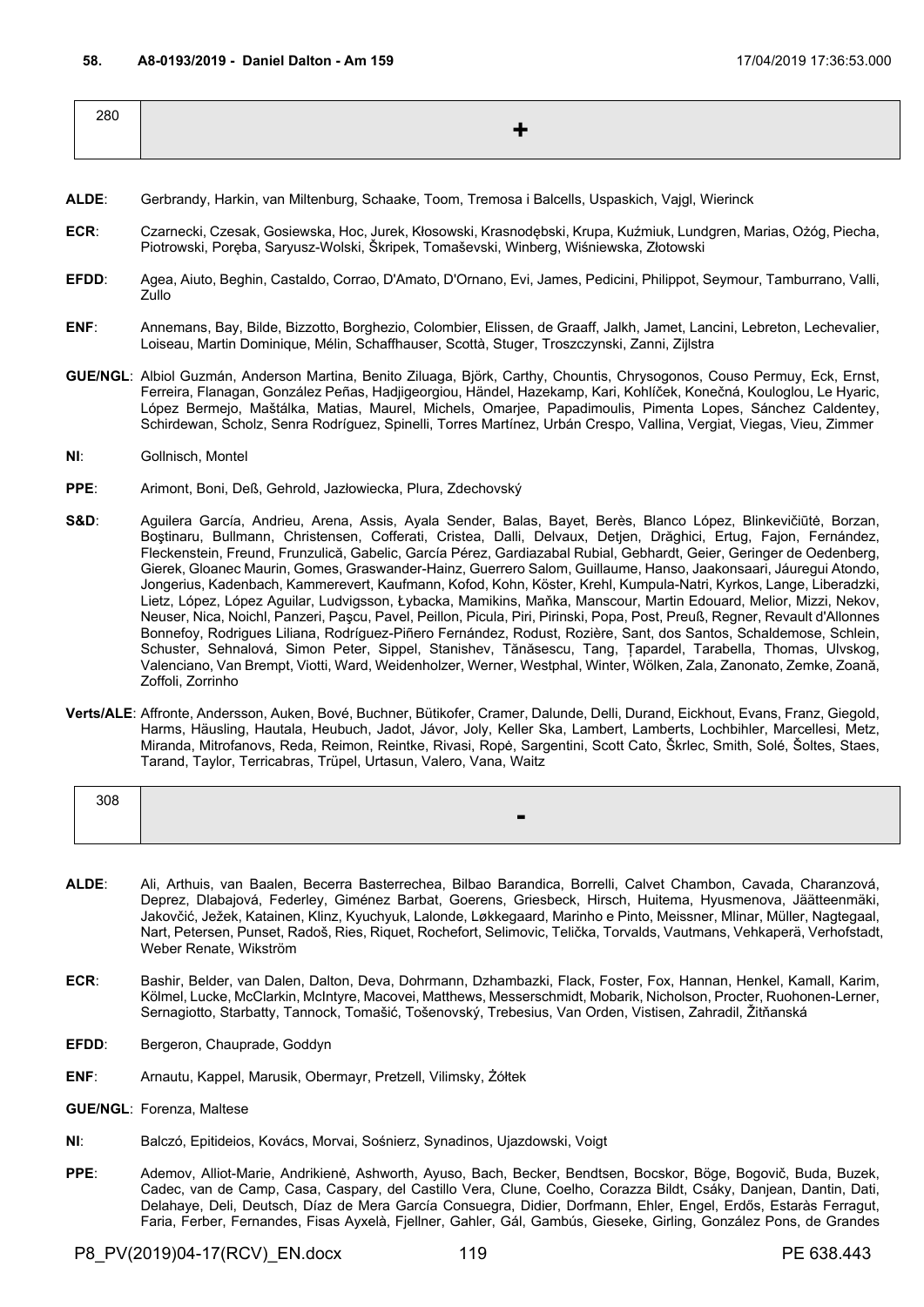Pascual, Gräßle, Grossetête, Grzyb, Guoga, Hansen, Hayes, Herranz García, Hetman, Hohlmeier, Hökmark, Hölvényi, Hortefeux, Hübner, Iturgaiz, Jahr, Járóka, Joulaud, Juvin, Kalniete, Karas, Kelam, Kelly, Koch, Kósa, Kovatchev, Kozłowska-Rajewicz, Kudrycka, Kuhn, Kukan, Lamassoure, Langen, Lavrilleux, Lenaers, Lewandowski, Liese, Lope Fontagné, López-Istúriz White, Loskutovs, Łukacijewska, McAllister, Maletić, Mandl, Mann, Marinescu, Mato, Melo, Metsola, Mikolášik, Millán Mon, Moisă, Morano, Morin-Chartier, Mureşan, Nagy, Niebler, Niedermayer, van Nistelrooij, Novakov, Olbrycht, Peterle, Petir, Pieper, Pietikäinen, Pitera, Polčák, Pospíšil, Preda, Proust, Quisthoudt-Rowohl, Radev, Radtke, Rangel, Ribeiro, Rolin, Rosati, Ruas, Rübig, Šadurskis, Saïfi, Salafranca Sánchez-Neyra, Salini, Sander, Sarvamaa, Schmidt, Schulze, Schwab, Sellström, Siekierski, Sógor, Šojdrová, Sommer, Štefanec, Štětina, Stolojan, Šuica, Šulin, Svoboda, Szájer, Szejnfeld, Thun und Hohenstein, Tolić, Tomc, Ţurcanu, Urutchev, Vaidere, Vălean, Vandenkendelaere, Verheyen, Virkkunen, Voss, Weber Manfred, Wieland, Winkler Hermann, Winkler Iuliu, Záborská, Zammit Dimech, Zdrojewski, Zeller, Zovko, Zver, Zwiefka

**S&D**: Anderson Lucy, Balčytis, Brannen, Bresso, Briano, Caputo, Chinnici, Corbett, Costa, Dance, De Castro, De Monte, Gasbarra, Gentile, Gill Neena, Grapini, Griffin, Gualtieri, Hedh, Hoffmann, Howarth, Khan, Kirton-Darling, Kyenge, Leinen, McAvan, Martin David, Mayer Alex, Molnár, Moody, Moraes, Morgano, Palmer, Picierno, Serrão Santos, Silva Pereira, Simon Siôn, Szanyi, Vaughan

- **ECR**: Demesmaeker, Packet, Stevens, Van Bossuyt
- **EFDD**: Aker, Arnott, Bullock, Coburn, Etheridge, Gill Nathan, Moi, Payne
- **ENF**: Agnew, Batten
- **NI**: Fountoulis, Papadakis Konstantinos, Zarianopoulos

**ПОПРАВКИ В ПОДАДЕНИТЕ ГЛАСОВЕ И НАМЕРЕНИЯ ЗА ГЛАСУВАНЕ - CORRECCIONES E INTENCIONES DE VOTO - OPRAVY HLASOVÁNÍ A SDĚLENÍ O ÚMYSLU HLASOVAT - STEMMERETTELSER OG -INTENTIONER - BERICHTIGUNGEN DES STIMMVERHALTENS UND BEABSICHTIGTES STIMMVERHALTEN - HÄÄLETUSE PARANDUSED JA HÄÄLETUSKAVATSUSED - ΔΙΟΡΘΩΣΕΙΣ ΚΑΙ ΠΡΟΘΕΣΕΙΣ ΨΗΦΟΥ - CORRECTIONS TO VOTES AND VOTING INTENTIONS - CORRECTIONS ET INTENTIONS DE VOTE - IZMJENE DANIH GLASOVA I NAMJERE GLASAČA - CORREZIONI E INTENZIONI DI VOTO - BALSOJUMU LABOJUMI UN NODOMI BALSOT - BALSAVIMO PATAISYMAI IR KETINIMAI - SZAVAZATOK HELYESBÍTÉSEI ÉS SZAVAZÁSI SZÁNDÉKOK - KORREZZJONIJIET U INTENZJONIJIET GĦALL-VOT - RECTIFICATIES STEMGEDRAG/ VOORGENOMEN STEMGEDRAG - KOREKTY GŁOSOWANIA I ZAMIAR GŁOSOWANIA - CORRECÇÕES E INTENÇÕES DE VOTO - CORECTĂRI ŞI INTENŢII DE VOT OPRAVY HLASOVANIA A ZÁMERY PRI HLASOVANÍ - CEARTÚCHÁIN AR AN VÓTA AGUS INTINNÍ VÓTÁLA - POPRAVKI IN NAMERE GLASOVANJA - ÄÄNESTYSKÄYTTÄYTYMISTÄ JA ÄÄNESTYSAIKEITA KOSKEVAT ILMOITUKSET - RÄTTELSER/AVSIKTSFÖRKLARINGAR TILL AVGIVNA RÖSTER**

| . .            | Anna Hedh, Curzio Maltese, Tibor Szanyi |
|----------------|-----------------------------------------|
| $\blacksquare$ |                                         |
|                |                                         |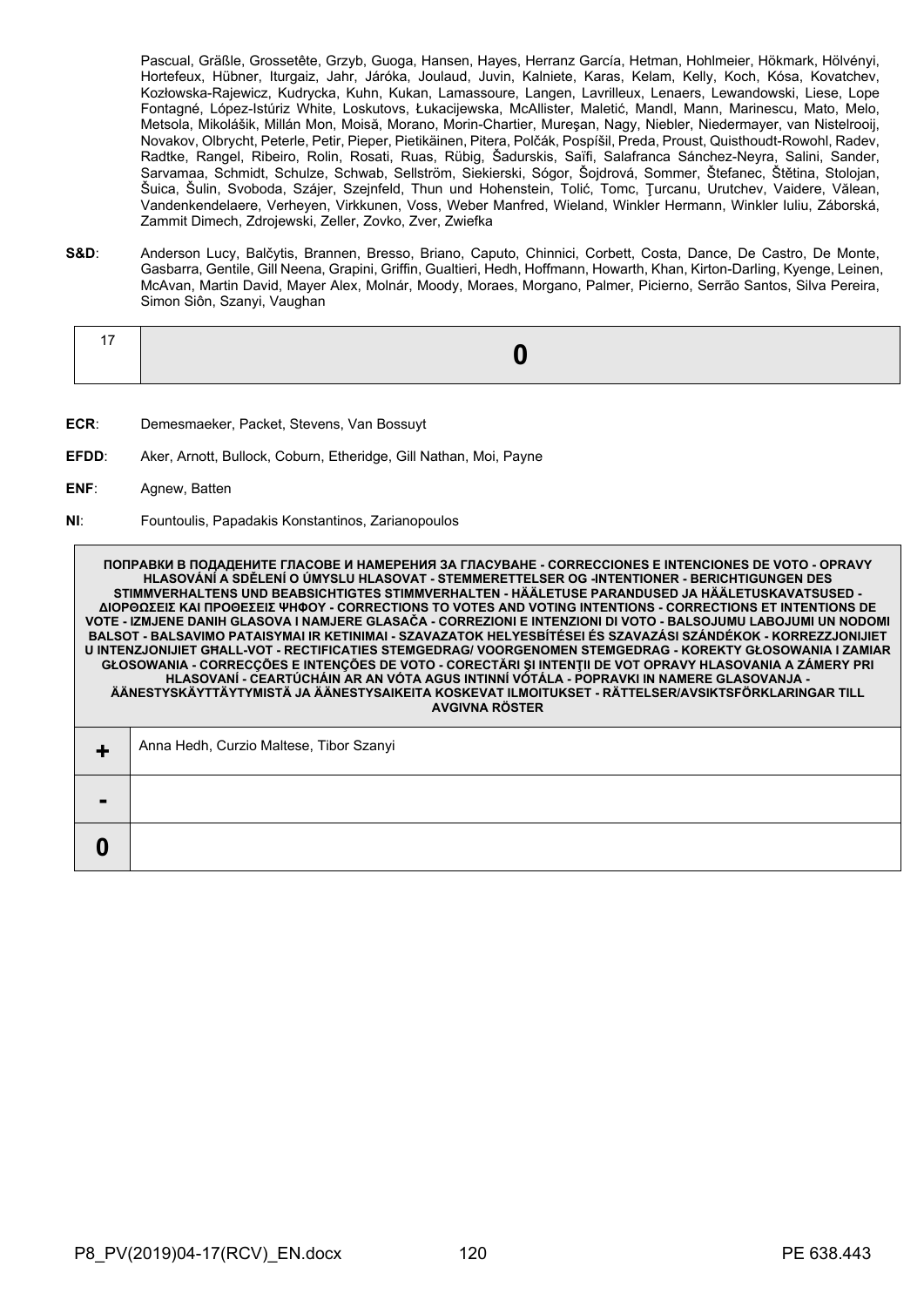| 308 |  |
|-----|--|
|     |  |

- **ALDE**: Ali, Arthuis, van Baalen, Becerra Basterrechea, Bilbao Barandica, Borrelli, Cavada, Charanzová, Deprez, Dlabajová, Federley, Gerbrandy, Giménez Barbat, Goerens, Griesbeck, Harkin, Huitema, Hyusmenova, in 't Veld, Jäätteenmäki, Jakovčić, Ježek, Katainen, Kyuchyuk, Lalonde, Løkkegaard, Marinho e Pinto, van Miltenburg, Mlinar, Nagtegaal, Nart, Petersen, Punset, Radoš, Ries, Riquet, Rochefort, Schaake, Selimovic, Telička, Toom, Torvalds, Tremosa i Balcells, Uspaskich, Vajgl, Vautmans, Vehkaperä, Verhofstadt, Weber Renate, Wierinck, Wikström
- **ECR**: Bashir, Belder, Czarnecki, van Dalen, Dalton, Deva, Dohrmann, Flack, Foster, Fox, Hannan, Henkel, Kamall, Karim, Kölmel, Lucke, McClarkin, McIntyre, Macovei, Matthews, Messerschmidt, Mobarik, Nicholson, Procter, Ruohonen-Lerner, Sernagiotto, Starbatty, Tannock, Tomašić, Tošenovský, Trebesius, Van Orden, Vistisen, Zahradil, Žitňanská
- **EFDD**: Agea, Aiuto, Beghin, Bergeron, Castaldo, Chauprade, Corrao, D'Amato, Evi, Pedicini, Valli, Zullo
- **ENF**: Bizzotto, Borghezio, Kappel, Lancini, Obermayr, Scottà, Vilimsky, Zanni
- **NI**: Balczó, Kovács, Morvai
- **PPE**: Arimont, Bach, Bendtsen, Casa, Corazza Bildt, Engel, Faria, Fjellner, Hansen, Hökmark, Metsola, Pietikäinen, Rolin, Sellström, Svoboda, Virkkunen, Zammit Dimech, Zdrojewski
- S&D: Aguilera García, Anderson Lucy, Andrieu, Arena, Assis, Ayala Sender, Balas, Balčytis, Bayet, Berès, Blanco López, Blinkevičiūtė, Borzan, Boştinaru, Brannen, Bresso, Briano, Bullmann, Caputo, Chinnici, Christensen, Cofferati, Corbett, Costa, Cristea, Dalli, Dance, De Castro, Delvaux, De Monte, Detjen, Drăghici, Ertug, Fajon, Fernández, Fleckenstein, Freund, Frunzulică, Gabelic, García Pérez, Gardiazabal Rubial, Gasbarra, Gebhardt, Geier, Gentile, Geringer de Oedenberg, Gierek, Gill Neena, Gloanec Maurin, Gomes, Grapini, Graswander-Hainz, Griffin, Gualtieri, Guerrero Salom, Guillaume, Hanso, Hedh, Hoffmann, Howarth, Jaakonsaari, Jáuregui Atondo, Jongerius, Kammerevert, Kaufmann, Khan, Kirton-Darling, Kofod, Kohn, Krehl, Kumpula-Natri, Kyenge, Kyrkos, Lange, Leinen, Liberadzki, Lietz, López, López Aguilar, Ludvigsson, Łybacka, McAvan, Mamikins, Maňka, Martin David, Martin Edouard, Mayer Alex, Melior, Mizzi, Molnár, Moody, Moraes, Morgano, Neuser, Nica, Palmer, Panzeri, Pargneaux, Paşcu, Pavel, Peillon, Picierno, Picula, Piri, Pirinski, Popa, Preuß, Regner, Revault d'Allonnes Bonnefoy, Rodrigues Liliana, Rodríguez-Piñero Fernández, Rodust, Rozière, Sant, dos Santos, Schaldemose, Schlein, Schuster, Sehnalová, Silva Pereira, Simon Peter, Simon Siôn, Sippel, Stanishev, Szanyi, Tănăsescu, Tang, Țapardel, Tarabella, Thomas, Ulvskog, Valenciano, Van Brempt, Vaughan, Viotti, Ward, Weidenholzer, Werner, Westphal, Winter, Zala, Zanonato, Zemke, Zoană, Zoffoli, Zorrinho
- **Verts/ALE**: Affronte, Buchner, Bütikofer, Cramer, Delli, Durand, Eickhout, Evans, Franz, Giegold, Harms, Hautala, Heubuch, Jadot, Jávor, Joly, Lambert, Lochbihler, Marcellesi, Metz, Reimon, Reintke, Ropė, Sargentini, Scott Cato, Škrlec, Solé, Šoltes, Staes, Tarand, Taylor, Trüpel, Urtasun, Vana, Waitz

| 204 |                |
|-----|----------------|
|     | $\blacksquare$ |

- **ALDE**: Hirsch, Klinz, Meissner, Müller
- **ECR**: Lundgren, Marias, Winberg
- **EFDD**: Aker, Bullock, Coburn, Etheridge, Gill Nathan, Goddyn, James, Meuthen, Payne, Seymour
- **ENF**: Agnew, Batten, Bay, Bilde, Colombier, Elissen, de Graaff, Jamet, Lebreton, Lechevalier, Loiseau, Martin Dominique, Marusik, Mélin, Pretzell, Schaffhauser, Stuger, Troszczynski, Zijlstra, Żółtek
- **GUE/NGL**: Albiol Guzmán, Björk, Chountis, Couso Permuy, Ferreira, Forenza, Kohlíček, Konečná, López Bermejo, Maštálka, Michels, Pimenta Lopes, Senra Rodríguez, Spinelli, Vallina, Vergiat, Viegas, Vieu
- **NI**: Epitideios, Gollnisch, Montel, Papadakis Konstantinos, Sośnierz, Synadinos, Voigt, Zarianopoulos
- **PPE**: Ademov, Alliot-Marie, Andrikienė, Ashworth, Ayuso, Becker, Böge, Bogovič, Brok, Buda, Buzek, Cadec, van de Camp, Caspary, Clune, Coelho, Danjean, Dantin, Dati, Delahaye, Deß, Díaz de Mera García Consuegra, Didier, Ehler, Estaràs Ferragut, Ferber, Fernandes, Fisas Ayxelà, Gambús, Gehrold, Gieseke, Girling, González Pons, de Grandes Pascual, Gräßle, Grossetête, Grzyb, Guoga, Herranz García, Hetman, Hohlmeier, Hortefeux, Hübner, Iturgaiz, Jazłowiecka, Joulaud, Juvin, Kalniete, Kelam, Koch, Kovatchev, Kozłowska-Rajewicz, Kudrycka, Kuhn, Kukan, Lamassoure, Langen, Lavrilleux, Lewandowski, Liese, Lope Fontagné, López-Istúriz White, Loskutovs, Łukacijewska, McAllister, Maletić, Mandl, Mann, Marinescu, Mato, Melo, Mikolášik, Millán Mon, Moisă, Morano, Morin-Chartier, Mureşan, Nagy, Niebler, van Nistelrooij, Olbrycht, Peterle, Petir, Pieper, Pitera, Plura, Polčák, Preda, Proust, Quisthoudt-Rowohl, Radtke, Rangel,